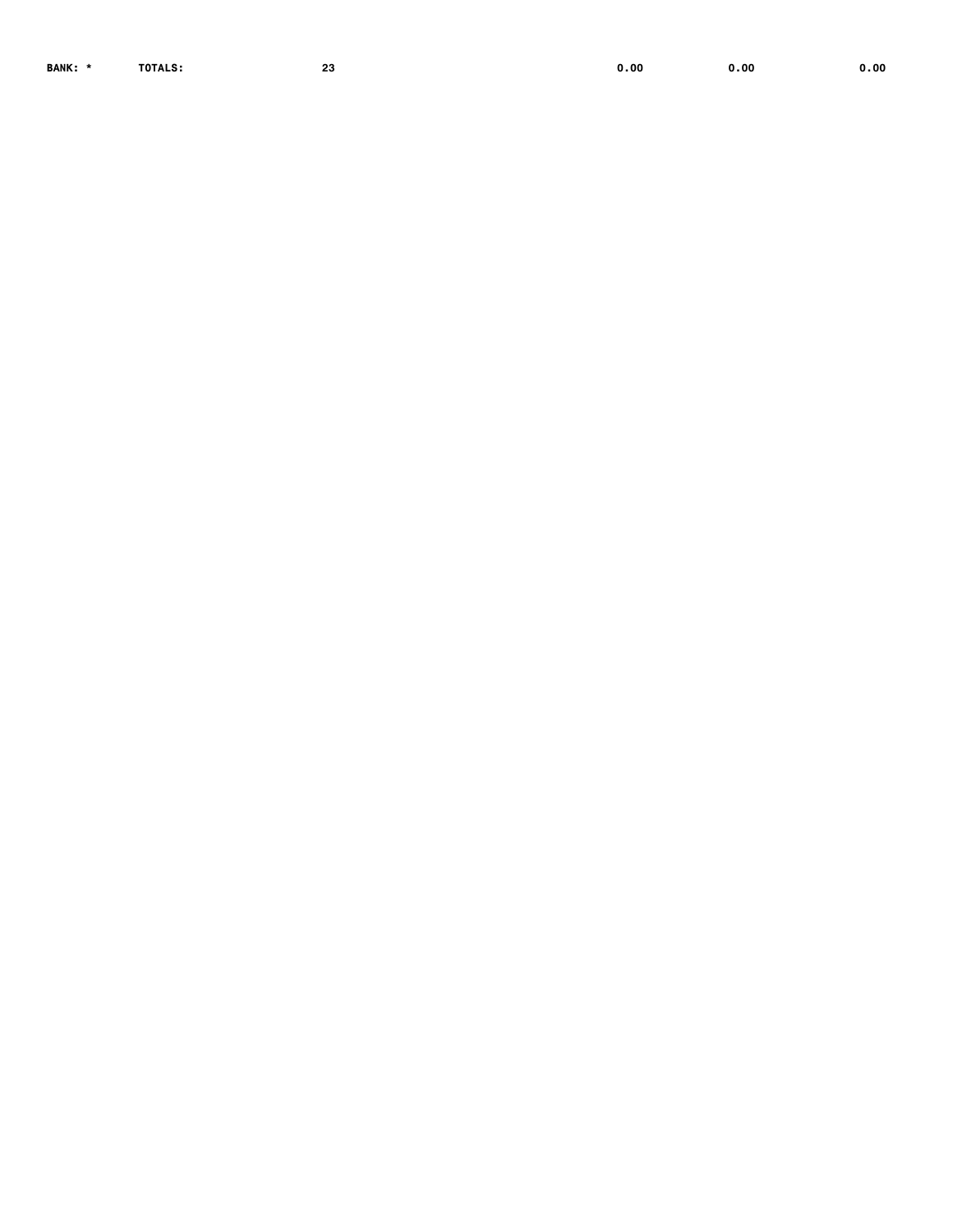**BANK: CC REGULAR NON-P/R PAYABLES**

|             |          |                             |                                      |                   |                      | <b>CHECK</b>                 |               |                 | <b>CHECK</b> | <b>CHECK</b>  | <b>CHECK</b>  |
|-------------|----------|-----------------------------|--------------------------------------|-------------------|----------------------|------------------------------|---------------|-----------------|--------------|---------------|---------------|
| VENDOR I.D. |          |                             | <b>NAME</b>                          | <b>STATUS</b>     |                      | <b>DATE</b>                  | <b>AMOUNT</b> | <b>DISCOUNT</b> | NO.          | <b>STATUS</b> | <b>AMOUNT</b> |
| A044        |          |                             | <b>MARGARET ALLEN</b>                |                   |                      |                              |               |                 |              |               |               |
|             |          | I-4'X8' TRAILER 0612 PREC 2 |                                      | R                 |                      | 7/09/2012                    |               |                 | 037604       |               |               |
|             |          | 15 622-5356                 | <b>ROAD MATERIALS &amp; SUPPLIES</b> |                   |                      | <b>REIMB 4X8 BIG TEX UT</b>  | 200.00        |                 |              |               | 200.00CR      |
| A053        |          |                             | AMERICAN TIRE DISTRIBUTORS           |                   |                      |                              |               |                 |              |               |               |
|             |          | I-S025680997                | <b>EXTENSION SVC</b>                 | R                 |                      | 7/09/2012                    |               |                 | 037605       |               |               |
|             |          | 10 665-5454                 | <b>TIRES</b>                         |                   |                      | 2 LT265/75R16, J MOL         | 384.48        |                 |              |               | 384.48CR      |
| A109        |          |                             | ALBUS FARM EQUIPMENT                 |                   |                      |                              |               |                 |              |               |               |
|             | I-33619  |                             | PREC <sub>3</sub>                    | R                 |                      | 7/09/2012                    |               |                 | 037606       |               |               |
|             |          | 15 623-5356                 | ROAD MATERIALS & SUPPLIES            |                   |                      | 12FT 14gaX1X2 TUBING         | 22.80         |                 |              |               |               |
|             |          | 15 623-5356                 | ROAD MATERIALS & SUPPLIES            |                   | 12FT 1/4X3 FLAT      |                              | 34.80         |                 |              |               |               |
|             |          | 15 623-5356                 | ROAD MATERIALS & SUPPLIES            |                   | 12FT 1/2X3 FLAT      |                              | 81.00         |                 |              |               |               |
|             |          | 15 623-5356                 | ROAD MATERIALS & SUPPLIES            |                   | <b>CUTTING/LABOR</b> |                              | 10.00         |                 |              |               | 148,60CR      |
| A182        |          |                             | AIRPORT WINDSOCK CORP.               |                   |                      |                              |               |                 |              |               |               |
|             | I-29718  |                             | <b>PARK/AIRPORT</b>                  | R                 |                      | 7/09/2012                    |               |                 | 037607       |               |               |
|             |          | 30 518-5451                 | <b>REPAIR</b>                        |                   | 36"X144" WINDSOCK    |                              | 99.95         |                 |              |               |               |
|             |          | 30 518-5451                 | <b>REPAIR</b>                        | <b>SHIPPING</b>   |                      |                              | 12.72         |                 |              |               | 112.67CR      |
| A206        |          |                             | DAVID LYNN ALEXANDER                 |                   |                      |                              |               |                 |              |               |               |
|             |          | I-CALICHE 06/12             | PREC <sub>3</sub>                    | R                 |                      | 7/09/2012                    |               |                 | 037608       |               |               |
|             |          | 15 623-5356                 | <b>ROAD MATERIALS &amp; SUPPLIES</b> |                   |                      | <b>38 BELLY DUMPS @ \$30</b> | 1,140.00      |                 |              |               |               |
|             |          | 15 623-5356                 | ROAD MATERIALS & SUPPLIES            |                   | 7 MACK DUMPS @ \$18  |                              | 126.00        |                 |              |               | 1,266.00CR    |
| A239        |          |                             | <b>CINDY ACEVEDO</b>                 |                   |                      |                              |               |                 |              |               |               |
|             |          | I-DW#14967                  | <b>ACTIVITY BLDG</b>                 | R                 |                      | 7/09/2012                    |               |                 | 037609       |               |               |
|             |          | 10 000-4370.101             | RENT-ACTIVITY BUILDING               |                   |                      | REF DEP FOR $7/1/12$         | 125.00        |                 |              |               | 125.00CR      |
| <b>B001</b> |          |                             | <b>BAILEY CO. ELECTRIC COOP</b>      |                   |                      |                              |               |                 |              |               |               |
|             | I-263247 |                             | PREC <sub>4</sub>                    | R                 |                      | 7/09/2012                    |               |                 | 037610       |               |               |
|             |          | 15 624-5440                 | UTILITIES                            |                   |                      | 320KWH 5/24-6/26/12          | 45.32         |                 |              |               |               |
|             |          | 15 624-5440                 | UTILITIES                            | <b>AREA LIGHT</b> |                      |                              | 9.33          |                 |              |               |               |
|             | I-263248 |                             | PREC 3                               | R                 |                      | 7/09/2012                    |               |                 | 037610       |               |               |
|             |          | 15 623-5440                 | UTILITIES                            |                   |                      | 229KWH 5/21-6/20/12          | 35.90         |                 |              |               |               |
|             |          | 15 623-5440                 | UTILITIES                            |                   | <b>2 AREA LIGHTS</b> |                              | 20.20         |                 |              |               |               |
|             |          | I-263249                    | NON-DEPT'L/SHERIFF POSSE             |                   | R 7/09/2012          |                              |               |                 | 037610       |               |               |
|             |          | 10 409-5440                 | UTILITIES                            |                   |                      | ELEC USAGE $6/7 - 6/8/1$     | 20.93         |                 |              |               | 131.68CR      |
| <b>B029</b> |          |                             | <b>BRUCKNER'S TRUCK SALES, INC</b>   |                   |                      |                              |               |                 |              |               |               |
|             |          | I-311791L                   | PREC <sub>2</sub>                    | R                 |                      | 7/09/2012                    |               |                 | 037611       |               |               |
|             |          | 15 622-5451                 | <b>REPAIRS</b>                       | <b>ANTENNA</b>    |                      |                              | 19.08         |                 |              |               |               |
|             |          | 15 622-5451                 | <b>REPAIRS</b>                       | <b>HOOD LATCH</b> |                      |                              | 41.72         |                 |              |               | 60.80CR       |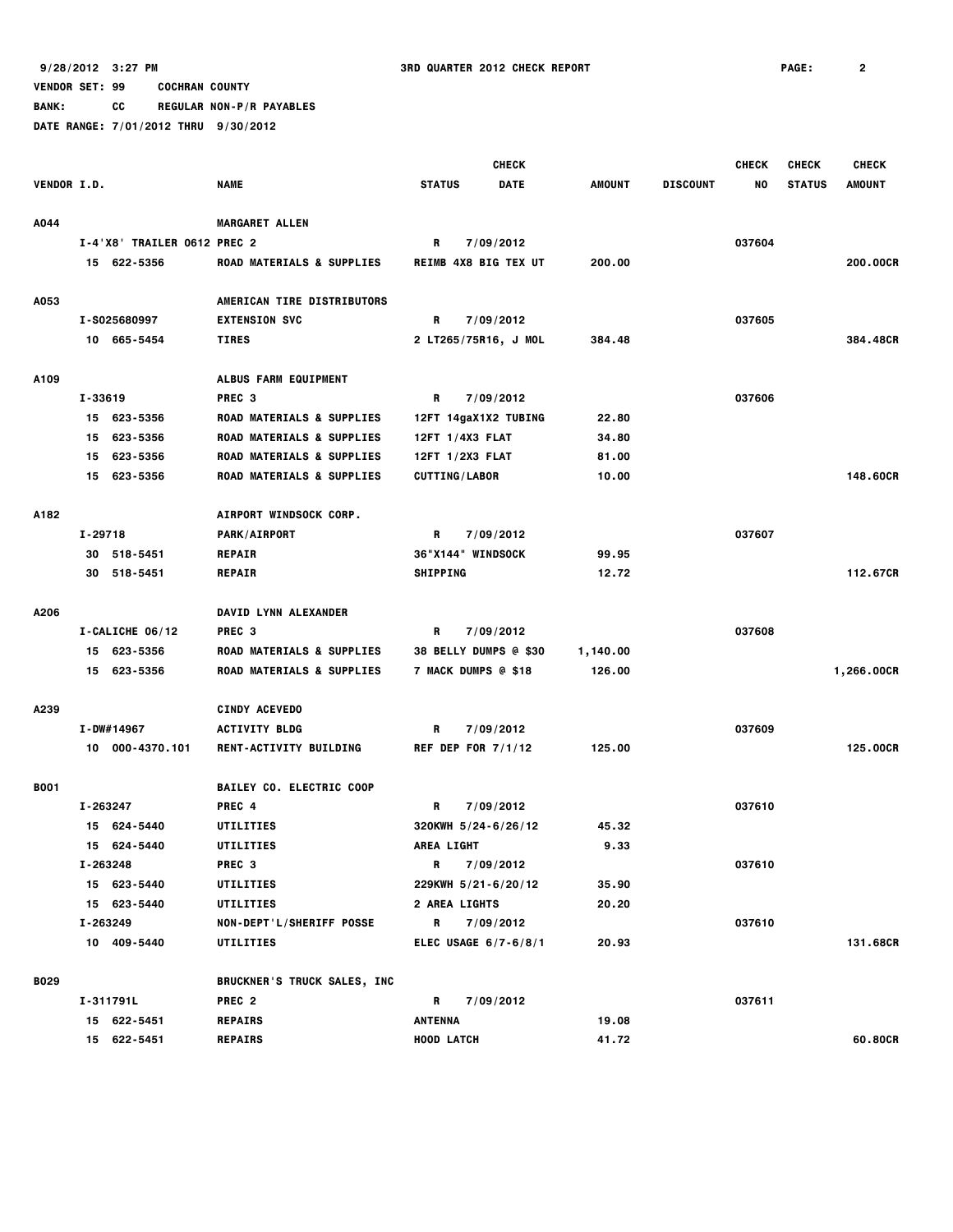**BANK: CC REGULAR NON-P/R PAYABLES**

|                    |    |               |                                      |                          | <b>CHECK</b>         |        |                 | CHECK  | <b>CHECK</b>  | <b>CHECK</b> |
|--------------------|----|---------------|--------------------------------------|--------------------------|----------------------|--------|-----------------|--------|---------------|--------------|
| <b>VENDOR I.D.</b> |    |               | <b>NAME</b>                          | <b>STATUS</b>            | DATE                 | AMOUNT | <b>DISCOUNT</b> | NO     | <b>STATUS</b> | AMOUNT       |
| <b>COO7</b>        |    |               | <b>CITY OF MORTON</b>                |                          |                      |        |                 |        |               |              |
|                    |    | I-062912      | LIB/MUS/ACT BLDG/CRTHSE/PREC 1 R     |                          | 7/09/2012            |        |                 | 037612 |               |              |
|                    |    | 10 650-5440   | UTILITIES                            | <b>LIBRARY GAS</b>       |                      | 19.00  |                 |        |               |              |
|                    | 10 | 650-5440      | UTILITIES                            | <b>LIBRARY WATER</b>     |                      | 13.50  |                 |        |               |              |
|                    | 10 | 650-5440      | UTILITIES                            | <b>LIBRARY GARBAGE</b>   |                      | 45.00  |                 |        |               |              |
|                    | 10 | 650-5440      | UTILITIES                            | <b>LIBRARY SEWER</b>     |                      | 15.50  |                 |        |               |              |
|                    | 10 | 652-5440      | UTILITIES                            | <b>MUSEUM GAS</b>        |                      | 19.00  |                 |        |               |              |
|                    | 10 | 652-5440      | UTILITIES                            | <b>MUSEUM WATER</b>      |                      | 13.50  |                 |        |               |              |
|                    | 10 | 652-5440      | UTILITIES                            | <b>MUSEUM GARBAGE</b>    |                      | 21.50  |                 |        |               |              |
|                    | 10 | 652-5440      | UTILITIES                            | <b>MUSEUM SEWER</b>      |                      | 13.50  |                 |        |               |              |
|                    | 10 | 662-5440      | UTILITIES                            | <b>ACTIVITY BLDG GAS</b> |                      | 87.03  |                 |        |               |              |
|                    | 10 | 662-5440      | UTILITIES                            | <b>ACT. BLDG WATER</b>   |                      | 19.50  |                 |        |               |              |
|                    | 10 | 662-5440      | UTILITIES                            | ACT. BLDG GARBAGE        |                      | 70.50  |                 |        |               |              |
|                    |    | 662-5440      | UTILITIES                            |                          |                      |        |                 |        |               |              |
|                    | 10 |               |                                      | ACT. BLDG SEWER          |                      | 40.50  |                 |        |               |              |
|                    | 10 | 510-5440      | UTILITIES                            | <b>COURTHOUSE GAS</b>    |                      | 31.26  |                 |        |               |              |
|                    | 10 | 510-5440      | UTILITIES                            | <b>COURTHOUSE WATER</b>  |                      | 688.25 |                 |        |               |              |
|                    | 10 | 510-5440      | UTILITIES                            | <b>CRTHSE GARBAGE</b>    |                      | 250.50 |                 |        |               |              |
|                    | 10 | 510-5440      | UTILITIES                            | <b>COURTHOUSE SEWER</b>  |                      | 46.50  |                 |        |               |              |
|                    | 15 | 621-5440      | UTILITIES                            | PREC 1 GAS               |                      | 19.00  |                 |        |               |              |
|                    | 15 | 621-5440      | UTILITIES                            | PREC 1 WATER             |                      | 13.50  |                 |        |               |              |
|                    | 15 | 621-5440      | UTILITIES                            | PREC 1 GARBAGE           |                      | 45.00  |                 |        |               | 1,472.04CR   |
| <b>COO8</b>        |    |               | <b>CITY OF WHITEFACE</b>             |                          |                      |        |                 |        |               |              |
|                    |    | $I-409$ 06/12 | PREC <sub>2</sub>                    | R                        | 7/09/2012            |        |                 | 037613 |               |              |
|                    |    | 15 622-5440   | UTILITIES                            |                          | GAS USAGE 5/16-6/20/ | 16.25  |                 |        |               |              |
|                    | 15 | 622-5440      |                                      | <b>WATER USAGE</b>       |                      | 14.00  |                 |        |               |              |
|                    |    |               | UTILITIES                            | <b>GARBAGE SVC</b>       |                      |        |                 |        |               |              |
|                    | 15 | 622-5440      | UTILITIES                            |                          |                      | 50.10  |                 |        |               | 102.85CR     |
|                    |    | 15 622-5440   | UTILITIES                            | <b>SEWER SVC</b>         |                      | 22.50  |                 |        |               |              |
| C035               |    |               | <b>COX AUTO SUPPLY CO</b>            |                          |                      |        |                 |        |               |              |
|                    |    | I-200358      | ALL PRECINCTS                        | R                        | 7/09/2012            |        |                 | 037614 |               |              |
|                    | 20 | 625-5591      | PCT. #1, LATERAL ROAD                |                          | 1/4 BALL-VALVE FOR W | 9.59   |                 |        |               |              |
|                    |    | 20 625-5592   | <b>PCT. #2, LATERAL ROAD</b>         |                          | 1/4 BALL-VALVE FOR W | 9.60   |                 |        |               |              |
|                    |    | 20 625-5593   | PCT. #3, LATERAL ROAD                |                          | 1/4 BALL-VALVE FOR W | 9.60   |                 |        |               |              |
|                    |    | 20 625-5594   | PCT. #4, LATERAL ROAD                |                          | 1/4 BALL-VALVE FOR W | 9.60   |                 |        |               |              |
|                    |    | I-200492      | PREC <sub>2</sub>                    | R.                       | 7/09/2012            |        |                 | 037614 |               |              |
|                    |    | 15 622-5451   | <b>REPAIRS</b>                       | <b>2 CLR MRKR BULBS</b>  |                      | 21.38  |                 |        |               |              |
|                    |    | 15 622-5356   | <b>ROAD MATERIALS &amp; SUPPLIES</b> | <b>CIRCUIT TESTER</b>    |                      | 13.95  |                 |        |               |              |
|                    |    | 15 622-5356   | <b>ROAD MATERIALS &amp; SUPPLIES</b> | <b>SUPER GLUE</b>        |                      | 1.59   |                 |        |               |              |
|                    |    | 15 622-5356   | <b>ROAD MATERIALS &amp; SUPPLIES</b> | 2 ANTI-FREEZE            |                      | 29.98  |                 |        |               |              |
|                    |    | 15 622-5451   | <b>REPAIRS</b>                       | 4 134A FREON             |                      | 39.80  |                 |        |               |              |
|                    |    | I-200816      | PREC 1                               |                          | R 7/09/2012          |        |                 | 037614 |               |              |
|                    |    | 15 621-5356   | <b>ROAD MATERIALS &amp; SUPPLIES</b> | <b>17 SCREWS</b>         |                      | 8.50   |                 |        |               |              |
|                    |    | 15 621-5356   | ROAD MATERIALS & SUPPLIES            | 516 BIT                  |                      | 1.99   |                 |        |               |              |
|                    |    | I-201000      | <b>SHERIFF</b>                       | R                        | 7/09/2012            |        |                 | 037614 |               |              |
|                    |    | 10 560-5451   | MACHINERY-NON-OFFICE REPAIR          |                          | 2 WIPER BLADES/#125  | 14.38  |                 |        |               |              |
|                    |    | I-201271      | PREC 1                               | R                        | 7/09/2012            |        |                 | 037614 |               |              |
|                    |    | 15 621-5451   | <b>REPAIRS</b>                       | <b>TERMINAL KIT</b>      |                      | 15.99  |                 |        |               |              |
|                    |    |               |                                      |                          |                      |        |                 |        |               |              |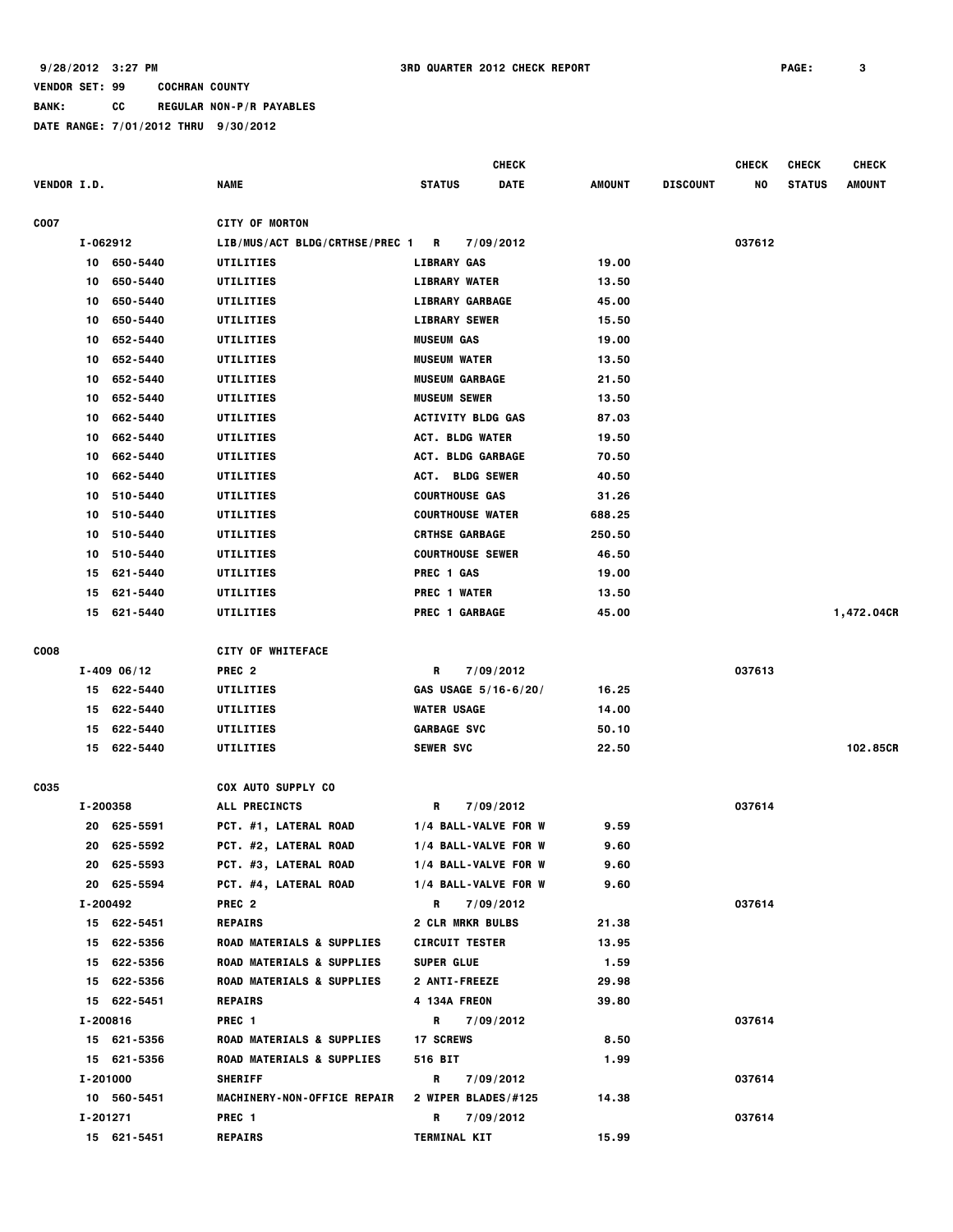**BANK: CC REGULAR NON-P/R PAYABLES**

|                    |                |                                          | <b>CHECK</b>                 |               |                 | <b>CHECK</b> | <b>CHECK</b>  | <b>CHECK</b>  |
|--------------------|----------------|------------------------------------------|------------------------------|---------------|-----------------|--------------|---------------|---------------|
| <b>VENDOR I.D.</b> |                | <b>NAME</b>                              | <b>STATUS</b><br><b>DATE</b> | <b>AMOUNT</b> | <b>DISCOUNT</b> | NO           | <b>STATUS</b> | <b>AMOUNT</b> |
| C035               |                | <b>COX AUTO SUPPLY CO</b><br><b>CONT</b> |                              |               |                 |              |               |               |
|                    | I-201271       | PREC <sub>1</sub>                        | R<br>7/09/2012               |               |                 | 037614       |               |               |
|                    | 15 621-5451    | <b>REPAIRS</b>                           | <b>CRIMP BUTT</b>            | 3.79          |                 |              |               |               |
|                    | I-201556       | PREC <sub>1</sub>                        | R<br>7/09/2012               |               |                 | 037614       |               |               |
|                    | 15 621-5451    | <b>REPAIRS</b>                           | <b>BOLTS, NUTS, WASHERS</b>  | 0.68          |                 |              |               |               |
|                    | I-201569       | PREC 4                                   | R<br>7/09/2012               |               |                 | 037614       |               |               |
|                    | 15 624-5356    | <b>ROAD MATERIALS &amp; SUPPLIES</b>     | <b>3 BLUE SHOP TOWELS</b>    | 8.97          |                 |              |               |               |
|                    | 15 624-5356    | <b>ROAD MATERIALS &amp; SUPPLIES</b>     | 2 GLASS CLNR                 | 6.30          |                 |              |               |               |
|                    | 15 624-5356    | <b>ROAD MATERIALS &amp; SUPPLIES</b>     | 2 TOWELS                     | 1.98          |                 |              |               |               |
|                    | I-201669       | PREC <sub>2</sub>                        | R<br>7/09/2012               |               |                 | 037614       |               |               |
|                    | 15 622-5451    | <b>REPAIRS</b>                           | 3 3-1GL 15/40 OIL            | 155.97        |                 |              |               |               |
|                    | 15 622-5356    | ROAD MATERIALS & SUPPLIES                | <b>BOWL-TICKETS</b>          | 2.19          |                 |              |               |               |
|                    | I-201670       | PREC 4                                   | 7/09/2012<br>R               |               |                 | 037614       |               |               |
|                    | 15 624-5451    | <b>REPAIRS</b>                           | 6 QT PEN 5/20 OIL            | 29.94         |                 |              |               |               |
|                    | 15 624-5451    | <b>REPAIRS</b>                           | <b>OIL FILTER</b>            | 7.69          |                 |              |               |               |
|                    | 15 624-5451    | <b>REPAIRS</b>                           | <b>OIL FILTER</b>            | 21.69         |                 |              |               |               |
|                    | 15 624-5356    | <b>ROAD MATERIALS &amp; SUPPLIES</b>     | <b>TOILET BRUSH</b>          | 5.29          |                 |              |               |               |
|                    | 624-5356<br>15 | ROAD MATERIALS & SUPPLIES                | <b>MR CLEAN</b>              | 4.89          |                 |              |               |               |
|                    | 15 624-5356    | <b>ROAD MATERIALS &amp; SUPPLIES</b>     | VANISH                       | 3.49          |                 |              |               |               |
|                    | 15 624-5356    | ROAD MATERIALS & SUPPLIES                | CLR                          | 7.49          |                 |              |               |               |
|                    | I-201671       | PREC <sub>1</sub>                        | R<br>7/09/2012               |               |                 | 037614       |               |               |
|                    | 15 621-5356    | <b>ROAD MATERIALS &amp; SUPPLIES</b>     | <b>BLUE SHOP TOWELS</b>      | 2.99          |                 |              |               |               |
|                    | 15 621-5451    | <b>REPAIRS</b>                           | <b>TRAILER CO</b>            | 7.55          |                 |              |               |               |
|                    | 15 621-5451    | <b>REPAIRS</b>                           | <b>TOGGLE</b>                | 5.58          |                 |              |               |               |
|                    | 15 621-5451    | <b>REPAIRS</b>                           | <b>BLACK WIRE</b>            | 5.76          |                 |              |               |               |
|                    | I-201700       | PREC 4                                   | R<br>7/09/2012               |               |                 | 037614       |               |               |
|                    | 15 624-5451    | <b>REPAIRS</b>                           | 3 QT PEN 5/20 OIL            | 14.97         |                 |              |               |               |
|                    | 15 624-5356    | <b>ROAD MATERIALS &amp; SUPPLIES</b>     | <b>FUNNEL</b>                | 6.99          |                 |              |               |               |
|                    | I-201707       | PREC <sub>1</sub>                        | R<br>7/09/2012               |               |                 | 037614       |               |               |
|                    | 15 621-5356    | <b>ROAD MATERIALS &amp; SUPPLIES</b>     | <b>CIRCUIT TESTER</b>        | 7.25          |                 |              |               |               |
|                    | I-201723       | PREC 1                                   | R<br>7/09/2012               |               |                 | 037614       |               |               |
|                    | 15 621-5451    | <b>REPAIRS</b>                           | <b>VALVE</b>                 | 5.99          |                 |              |               |               |
|                    | I-201736       | PREC <sub>3</sub>                        | R<br>7/09/2012               |               |                 | 037614       |               |               |
|                    | 15 623-5451    | REPAIRS                                  | <b>2 FILTERS</b>             | 19.78         |                 |              |               |               |
|                    | 15 623-5451    | <b>REPAIRS</b>                           | <b>2 WIX FILTERS</b>         | 42.66         |                 |              |               |               |
|                    | I-201904       | PREC 1                                   | R<br>7/09/2012               |               |                 | 037614       |               |               |
|                    | 15 621-5451    | <b>REPAIRS</b>                           | <b>COPPER PLU</b>            | 2.49          |                 |              |               |               |
|                    | I-201957       | PREC <sub>3</sub>                        | R<br>7/09/2012               |               |                 | 037614       |               |               |
|                    | 15 623-5451    | <b>REPAIRS</b>                           | <b>2 SPRAY PAINT</b>         | 10.90         |                 |              |               |               |
|                    | 15 623-5451    | <b>REPAIRS</b>                           | 12 BOLTS                     | 2.52          |                 |              |               |               |
|                    | 15 623-5451    | <b>REPAIRS</b>                           | <b>12 HEX NUTS</b>           | 0.84          |                 |              |               |               |
|                    | 15 623-5451    | <b>REPAIRS</b>                           | <b>24 FLAT WASHERS</b>       | 1.44          |                 |              |               |               |
|                    | 15 623-5451    | <b>REPAIRS</b>                           | <b>12 LOCK WASHERS</b>       | 0.60          |                 |              |               |               |
|                    | 15 623-5451    | <b>REPAIRS</b>                           | 6 CUTOFF WHLS                | 10.74         |                 |              |               |               |
|                    | 15 623-5451    | <b>REPAIRS</b>                           | <b>MUD FLAPS</b>             | 16.99         |                 |              |               |               |
|                    | I-202072       | PREC 4                                   | R.<br>7/09/2012              |               |                 | 037614       |               |               |
|                    | 15 624-5356    | <b>ROAD MATERIALS &amp; SUPPLIES</b>     | <b>MASTER LOCK</b>           | 10.39         |                 |              |               |               |
|                    | 15 624-5356    | <b>ROAD MATERIALS &amp; SUPPLIES</b>     | <b>10 KEYS MADE</b>          | 10.00         |                 |              |               |               |
|                    |                |                                          |                              |               |                 |              |               |               |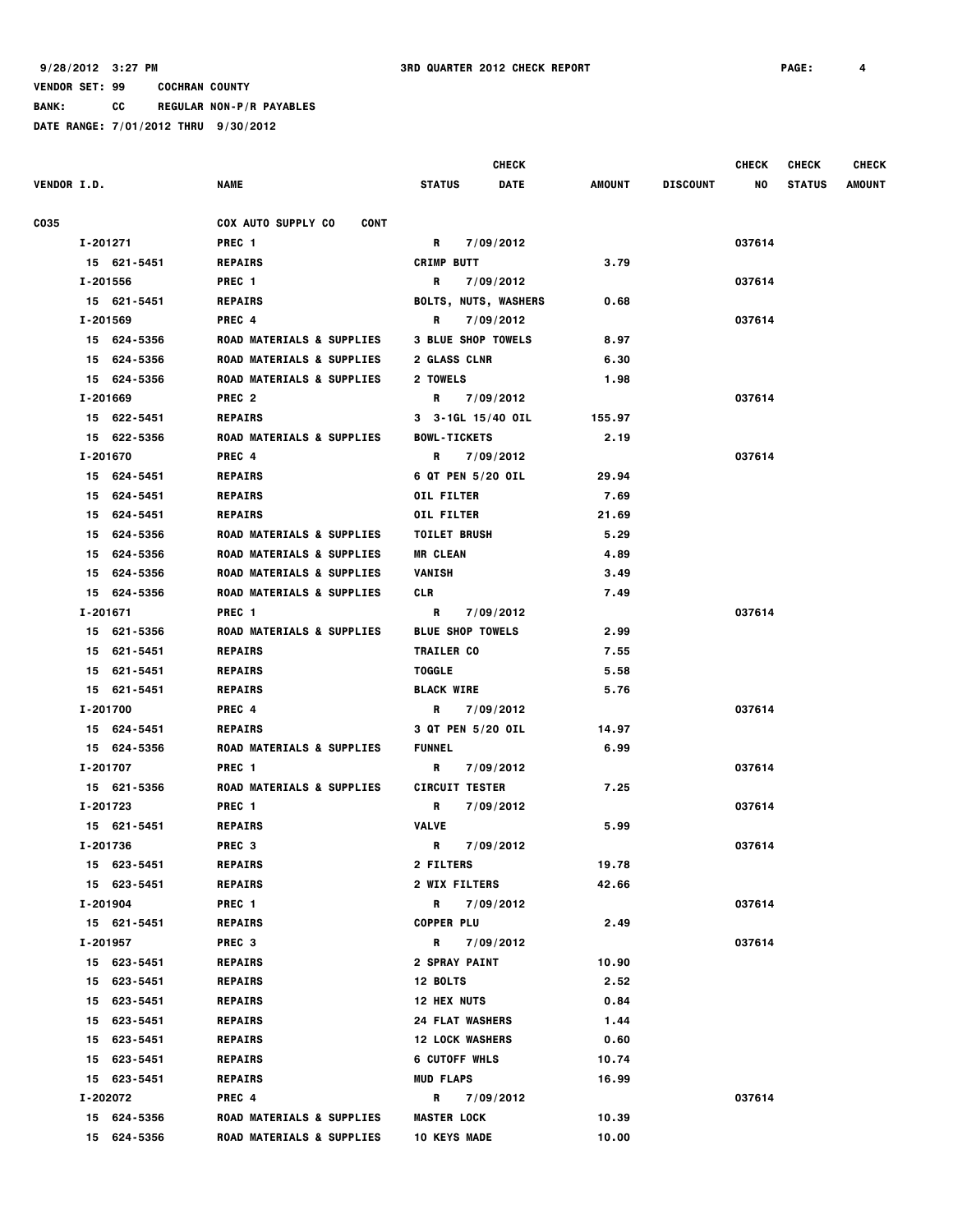**BANK: CC REGULAR NON-P/R PAYABLES**

|                    |             |                                          |                             | <b>CHECK</b>                |        |                 | <b>CHECK</b> | <b>CHECK</b>  | <b>CHECK</b>  |
|--------------------|-------------|------------------------------------------|-----------------------------|-----------------------------|--------|-----------------|--------------|---------------|---------------|
| <b>VENDOR I.D.</b> |             | <b>NAME</b>                              | <b>STATUS</b>               | <b>DATE</b>                 | AMOUNT | <b>DISCOUNT</b> | NO           | <b>STATUS</b> | <b>AMOUNT</b> |
| CO35               |             | <b>COX AUTO SUPPLY CO</b><br><b>CONT</b> |                             |                             |        |                 |              |               |               |
|                    | I-202072    | PREC 4                                   | R                           | 7/09/2012                   |        |                 | 037614       |               |               |
|                    | 15 624-5451 | <b>REPAIRS</b>                           | ROTELLA 30W                 |                             | 52.99  |                 |              |               |               |
|                    | I-202216    | PREC 4                                   | R                           | 7/09/2012                   |        |                 | 037614       |               |               |
|                    | 15 624-5356 | <b>ROAD MATERIALS &amp; SUPPLIES</b>     | DRY FLOOR ABSORB            |                             | 6.89   |                 |              |               |               |
|                    | I-202271    | <b>PARK/AIRPORT</b>                      | R                           | 7/09/2012                   |        |                 | 037614       |               |               |
|                    | 30 518-5332 | <b>CUSTODIAL SUPPLIES</b>                | <b>5 KEYS MADE</b>          |                             | 5.00   |                 |              |               |               |
|                    | I-202368    | <b>PUBLIC SAFETY*OTHER</b>               | R                           | 7/09/2012                   |        |                 | 037614       |               |               |
|                    | 10 580-5499 | <b>MISCELLANEOUS</b>                     | <b>MARINE BATT/COMM TRA</b> |                             | 79.99  |                 |              |               |               |
|                    | 10 580-5499 | <b>MISCELLANEOUS</b>                     | <b>STATE BATT FEE</b>       |                             | 3.00   |                 |              |               |               |
|                    | I-202402    | <b>PUBLIC SAFETY*OTHER</b>               | R                           | 7/09/2012                   |        |                 | 037614       |               |               |
|                    | 10 580-5499 | <b>MISCELLANEOUS</b>                     |                             | <b>COUNTER-LIGHT/COMM T</b> | 22.99  |                 |              |               |               |
|                    | I-202563    | COURTHOUSE                               | R                           | 7/09/2012                   |        |                 | 037614       |               |               |
|                    | 10 510-5332 | <b>CUSTODIAL SUPPLIES</b>                | <b>BATTERY</b>              |                             | 8.99   |                 |              |               |               |
|                    | 10 510-5332 | <b>CUSTODIAL SUPPLIES</b>                | <b>MINI LAMP</b>            |                             | 0.75   |                 |              |               |               |
|                    | I-202566    | <b>SHERIFF</b>                           | R 7/09/2012                 |                             |        |                 | 037614       |               |               |
|                    | 10 560-5334 | <b>OTHER SUPPLIES</b>                    | <b>COOLER</b>               |                             | 39.99  |                 |              |               |               |
|                    | I-202675    | <b>ACTIVITY BLDG</b>                     | R                           | 7/09/2012                   |        |                 | 037614       |               |               |
|                    | 10 662-5332 | <b>CUSTODIAL SUPPLIES</b>                | 300W BULB                   |                             | 6.59   |                 |              |               |               |
|                    | I-202757    | <b>SHERIFF</b>                           | R                           | 7/09/2012                   |        |                 | 037614       |               |               |
|                    | 10 560-5451 | <b>MACHINERY-NON-OFFICE REPAIR</b>       | <b>2 WIPER BLADES</b>       |                             | 14.38  |                 |              |               |               |
|                    | I-202761    | <b>SHERIFF</b>                           | R                           | 7/09/2012                   |        |                 | 037614       |               |               |
|                    | 10 560-5451 | <b>MACHINERY-NON-OFFICE REPAIR</b>       | <b>BULB/#123</b>            |                             | 9.45   |                 |              |               |               |
|                    | I-203086    | PREC <sub>3</sub>                        | R 7/09/2012                 |                             |        |                 | 037614       |               |               |
|                    | 15 623-5451 | <b>REPAIRS</b>                           | ANTENNA                     |                             | 24.99  |                 |              |               |               |
|                    | I-203091    | PREC 3                                   | R                           | 7/09/2012                   |        |                 | 037614       |               |               |
|                    | 15 623-5356 | <b>ROAD MATERIALS &amp; SUPPLIES</b>     | 4 GLASS CLNR                |                             | 12.60  |                 |              |               |               |
|                    | 15 623-5451 | <b>REPAIRS</b>                           | <b>16 STOP NUTS</b>         |                             | 1.92   |                 |              |               |               |
|                    | 15 623-5356 | <b>ROAD MATERIALS &amp; SUPPLIES</b>     | <b>BRUSH</b>                |                             | 3.99   |                 |              |               |               |
|                    | 15 623-5356 | ROAD MATERIALS & SUPPLIES                | <b>TOOL PROF</b>            |                             | 13.78  |                 |              |               |               |
|                    | 15 623-5451 | <b>REPAIRS</b>                           | ANTENNA                     |                             | 11.26  |                 |              |               |               |
|                    | I-203092    | PREC <sub>3</sub>                        | R                           | 7/09/2012                   |        |                 | 037614       |               |               |
|                    | 15 623-5356 | ROAD MATERIALS & SUPPLIES                | 2 OFF                       |                             | 15.18  |                 |              |               |               |
|                    | I-203135    | PREC 4                                   | R                           | 7/09/2012                   |        |                 | 037614       |               |               |
|                    | 15 624-5451 | <b>REPAIRS</b>                           | <b>HYD FITTING</b>          |                             | 6.79   |                 |              |               |               |
|                    | 15 624-5451 | <b>REPAIRS</b>                           | <b>HYD FITTING</b>          |                             | 6.71   |                 |              |               |               |
|                    | I-203136    | PREC 4                                   | R                           | 7/09/2012                   |        |                 | 037614       |               |               |
|                    | 15 624-5451 | <b>REPAIRS</b>                           | 2GAL 15/50                  |                             | 85.78  |                 |              |               |               |
|                    | I-203210    | PREC 4                                   | R 7/09/2012                 |                             |        |                 | 037614       |               |               |
|                    | 15 624-5451 | <b>REPAIRS</b>                           | <b>FREON KIT</b>            |                             | 13.99  |                 |              |               |               |
|                    | 15 624-5451 | <b>REPAIRS</b>                           | <b>FREON-CHG</b>            |                             | 21.50  |                 |              |               |               |
|                    | I-203400    | PREC 3                                   | R 7/09/2012                 |                             |        |                 | 037614       |               |               |
|                    | 15 623-5451 | <b>REPAIRS</b>                           | <b>PRES-SWITCH</b>          |                             | 88.99  |                 |              |               |               |
|                    | I-203413    | <b>SHERIFF</b>                           | R                           | 7/09/2012                   |        |                 | 037614       |               |               |
|                    | 10 560-5452 | <b>OFFICE EQUIPMENT REPAIR</b>           | <b>3-VOLT BATTERY</b>       |                             | 2.99   |                 |              |               |               |
|                    | I-203843    | <b>SHERIFF</b>                           | R                           | 7/09/2012                   |        |                 | 037614       |               |               |
|                    | 10 560-5451 | <b>MACHINERY-NON-OFFICE REPAIR</b>       | OIL FILTER/WESTWARD         |                             | 6.95   |                 |              |               |               |
|                    | 10 560-5451 | <b>MACHINERY-NON-OFFICE REPAIR</b>       | <b>2 OIL FILTERS</b>        |                             | 15.02  |                 |              |               |               |
|                    |             |                                          |                             |                             |        |                 |              |               |               |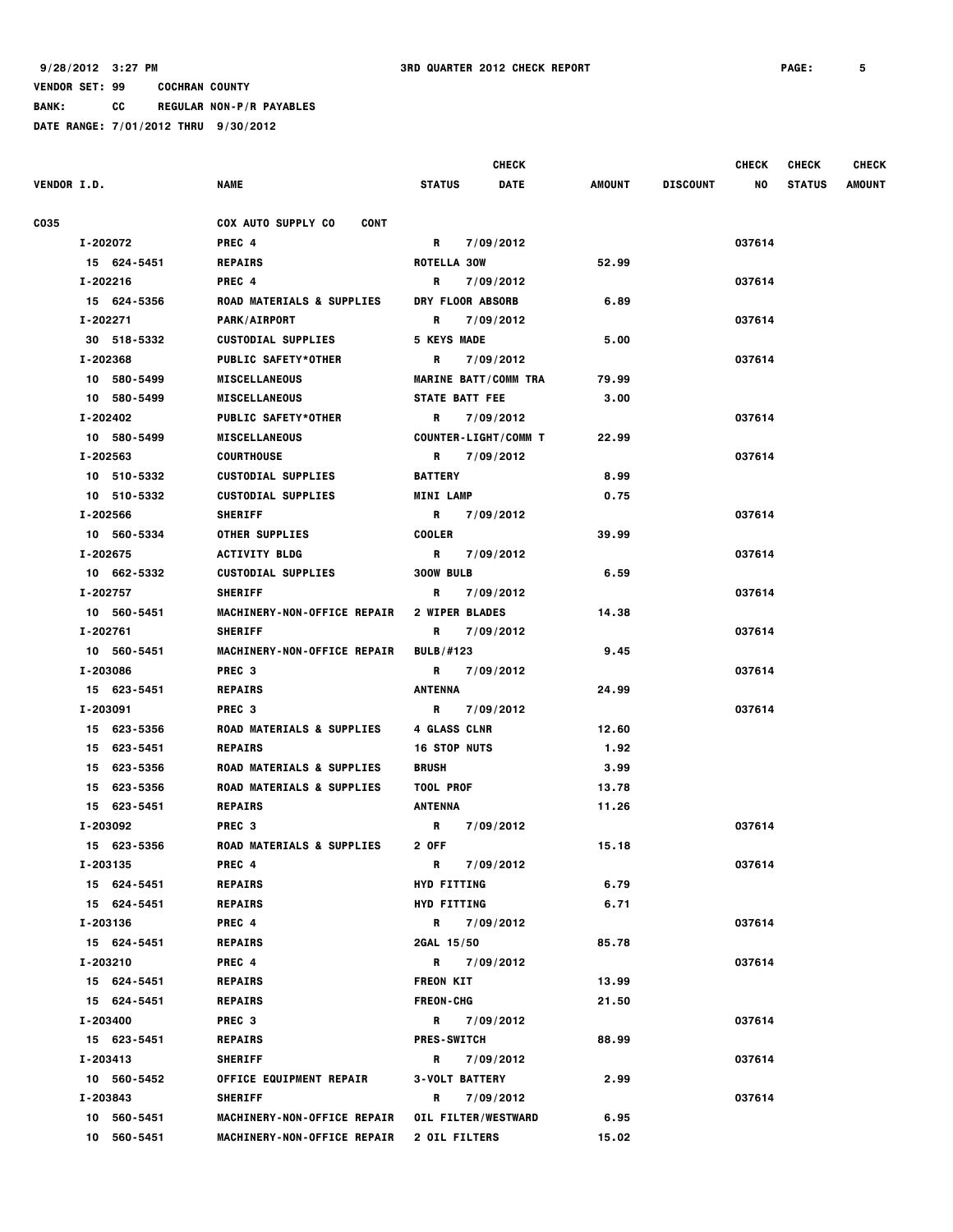**BANK: CC REGULAR NON-P/R PAYABLES**

|                    |                                      |                                                   |                            | <b>CHECK</b> |               |                 | <b>CHECK</b> | <b>CHECK</b>  | <b>CHECK</b> |
|--------------------|--------------------------------------|---------------------------------------------------|----------------------------|--------------|---------------|-----------------|--------------|---------------|--------------|
| <b>VENDOR I.D.</b> |                                      | <b>NAME</b>                                       | <b>STATUS</b>              | <b>DATE</b>  | <b>AMOUNT</b> | <b>DISCOUNT</b> | NO           | <b>STATUS</b> | AMOUNT       |
| C035               |                                      | COX AUTO SUPPLY CO<br><b>CONT</b>                 |                            |              |               |                 |              |               |              |
|                    | I-203843                             | <b>SHERIFF</b>                                    | R                          | 7/09/2012    |               |                 | 037614       |               |              |
|                    | 10 560-5451                          | MACHINERY-NON-OFFICE REPAIR                       | 24 QT AMSOIL 10/40         |              | 263.76        |                 |              |               |              |
|                    | I-203846                             | <b>SHERIFF</b>                                    | R                          | 7/09/2012    |               |                 | 037614       |               |              |
|                    | 10 560-5451                          | MACHINERY-NON-OFFICE REPAIR                       | OIL FILTER/WESTWARD        |              | 7.51          |                 |              |               |              |
|                    | I-203851                             | <b>SHERIFF</b>                                    | R                          | 7/09/2012    |               |                 | 037614       |               |              |
|                    | 10 560-5451                          | MACHINERY-NON-OFFICE REPAIR                       | AIR FILTER/WESTWARD        |              | 20.58         |                 |              |               |              |
|                    | I-203929                             | <b>SHERIFF</b>                                    | R                          | 7/09/2012    |               |                 | 037614       |               |              |
|                    | 10 560-5451                          | MACHINERY-NON-OFFICE REPAIR                       | AIR FILTER/WESTWARD        |              | 9.98          |                 |              |               |              |
|                    | I-203936                             | <b>SHERIFF</b>                                    | R                          | 7/09/2012    |               |                 | 037614       |               |              |
|                    | 10 560-5451                          | MACHINERY-NON-OFFICE REPAIR                       | <b>BULB/WESTWARD</b>       |              | 9.45          |                 |              |               | 1,527.47CR   |
| C069               |                                      | COUNTRY DUMPSTERS, INC.                           |                            |              |               |                 |              |               |              |
|                    | I-29986                              | PREC 3/PREC 4                                     | R                          | 7/09/2012    |               |                 | 037618       |               |              |
|                    | 15 623-5440                          | UTILITIES                                         | <b>JULY DUMPSTER SVC</b>   |              | 49.75         |                 |              |               |              |
|                    | 15 624-5440                          | UTILITIES                                         | <b>JULY DUMPSTER SVC</b>   |              | 49.75         |                 |              |               | 99,50CR      |
| F010               |                                      | <b>FIVE-AREA TELEPHONE CO-OP</b>                  |                            |              |               |                 |              |               |              |
|                    | I-927-5510 JUL12                     | PREC 4                                            | R                          | 7/09/2012    |               |                 | 037619       |               |              |
|                    | 15 624-5420                          | TELECOMMUNICATIONS                                | <b>JUL PHONE SVC</b>       |              | 40.44         |                 |              |               | 40.44CR      |
| G005               |                                      | <b>GENERAL FUND</b>                               |                            |              |               |                 |              |               |              |
|                    | I-2ND QTR CIVIL '12 STATE CIVIL FEES |                                                   | R                          | 7/09/2012    |               |                 | 037620       |               |              |
|                    | 000-2363.004<br>90                   | Co Filing Fee Ind Lgl Serv.                       | <b>2ND QTR CIVIL FEES</b>  |              | 5.00          |                 |              |               |              |
|                    | 000-2363.001<br>90                   | Divorce & Family Gov't 133.1512ND QTR CIVIL FEES  |                            |              | 2.00          |                 |              |               |              |
|                    | 000-2363.002<br>90                   | Other Than Divorce/Family 10B 2ND QTR CIVIL FEES  |                            |              | 2.50          |                 |              |               |              |
|                    | 000-2363.004<br>90                   | Co Filing Fee Ind Lgl Serv.                       | 2ND QTR CIVIL FEES         |              | 5.25          |                 |              |               |              |
|                    | I-2ND QTR CRIM '12                   | STATE CRIMINAL FEES                               | R                          | 7/09/2012    |               |                 | 037620       |               |              |
|                    | 000-2358.001<br>90                   | State CCC Date 010104 Forward STATE CRIMINAL FEES |                            |              | 309.76        |                 |              |               |              |
|                    | 000-2368<br>90                       | BB Bond Fee (Gov CD 41.258)                       | STATE CRIMINAL FEES        |              | 15.00         |                 |              |               |              |
|                    | 000-2370<br>90                       | DNA Test Gov CD 411.147                           | STATE CRIMINAL FEES        |              | 3.40          |                 |              |               |              |
|                    | 000-2369<br>90                       | EMS Trauma Sec49.02 SB1131                        | STATE CRIMINAL FEES        |              | 30.00         |                 |              |               |              |
|                    | 90<br>000-2378                       | JRF Jury Reimb Fee CCP102.0045STATE CRIMINAL FEES |                            |              | 27.82         |                 |              |               |              |
|                    | 90 000-2363.003                      | Indigent Defense Fee                              | <b>STATE CRIMINAL FEES</b> |              | 13.91         |                 |              |               |              |
|                    | 90 000-2355                          | MVF CCP 102.002                                   | <b>STATE CRIMINAL FEES</b> |              | 0.31          |                 |              |               |              |
|                    | 90 000-2367                          | STF-Sub 95% C(Trans CD542.40 STATE CRIMINAL FEES  |                            |              | 44.71         |                 |              |               |              |
|                    | I-2ND QTR DRUG '12                   | <b>DRUG COURT COSTS</b>                           | R                          | 7/09/2012    |               |                 | 037620       |               |              |
|                    | 90 000-2379.001                      | Drug Court Fee CCP102.0178                        | 2ND QTR DRUG SVC FEE       |              | 12.00         |                 |              |               |              |
|                    | I-LEASE #15                          | <b>JUVENILE PROBATION</b>                         | R                          | 7/09/2012    |               |                 | 037620       |               |              |
|                    | 10 571-5464                          | <b>VEHICLE LEASE</b>                              | VEHICLE LEASE 6/25-7       |              | 833.00        |                 |              |               | 1,304.66CR   |
| G098               |                                      |                                                   |                            |              |               |                 |              |               |              |
|                    | C-512254617                          | GALL'S INC.<br><b>SHERIFF</b>                     | R                          | 7/09/2012    |               |                 | 037621       |               |              |
|                    | 10 560-5205                          | <b>UNIFORMS</b>                                   | RET 7 S/S SHIRTS           |              | 314.93CR      |                 |              |               |              |
|                    | 10 560-5205                          | <b>UNIFORMS</b>                                   | RET 5 S/S SHIRTS           |              | 224.95CR      |                 |              |               |              |
|                    | 560-5205<br>10                       | UNIFORMS                                          | RET 2 L/S SHIRTS           |              | 79.98CR       |                 |              |               |              |
|                    | 10 560-5205                          | <b>UNIFORMS</b>                                   | RET 7 S/S SHIRTS           |              | 314.93CR      |                 |              |               |              |
|                    | 10 560-5205                          | UNIFORMS                                          | <b>CR FREIGHT</b>          |              | 3.57CR        |                 |              |               |              |
|                    | C-512254622                          | <b>SHERIFF</b>                                    | R                          | 7/09/2012    |               |                 | 037621       |               |              |
|                    |                                      |                                                   |                            |              |               |                 |              |               |              |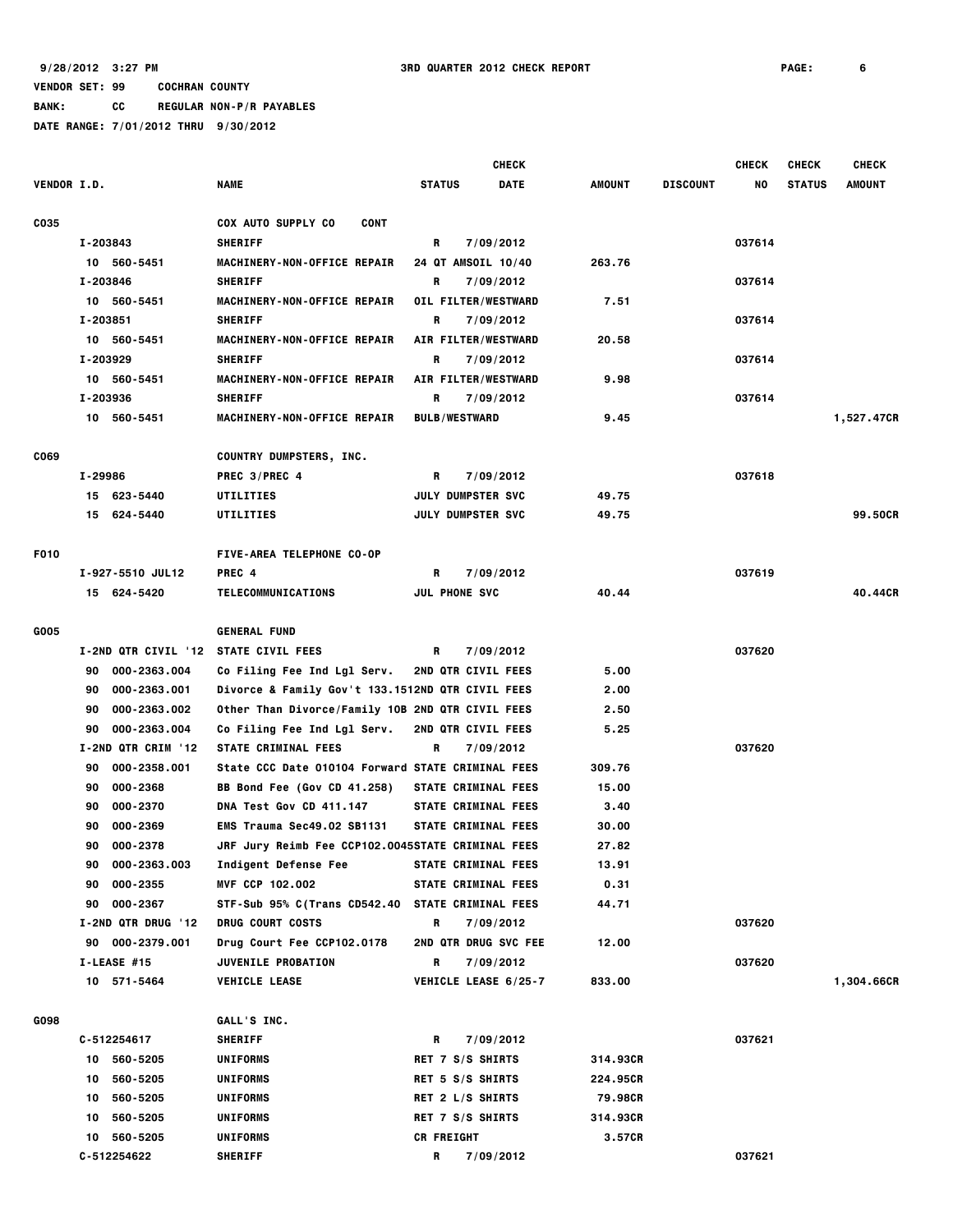**BANK: CC REGULAR NON-P/R PAYABLES**

|                    |    |             |                     |             |                      | CHECK       |          |                 | <b>CHECK</b> | <b>CHECK</b>  | <b>CHECK</b>  |
|--------------------|----|-------------|---------------------|-------------|----------------------|-------------|----------|-----------------|--------------|---------------|---------------|
| <b>VENDOR I.D.</b> |    |             | NAME                |             | <b>STATUS</b>        | <b>DATE</b> | AMOUNT   | <b>DISCOUNT</b> | NO           | <b>STATUS</b> | <b>AMOUNT</b> |
| G098               |    |             | GALL'S INC.         | <b>CONT</b> |                      |             |          |                 |              |               |               |
|                    |    | C-512254622 | <b>SHERIFF</b>      |             | R                    | 7/09/2012   |          |                 | 037621       |               |               |
|                    |    | 10 560-5205 | <b>UNIFORMS</b>     |             | RET 2 L/S SHIRT      |             | 87.98CR  |                 |              |               |               |
|                    |    | 10 560-5205 | <b>UNIFORMS</b>     |             | <b>CR FREIGHT</b>    |             | 6.12CR   |                 |              |               |               |
|                    |    | C-512254638 | JAIL                |             | R                    | 7/09/2012   |          |                 | 037621       |               |               |
|                    |    | 10 512-5205 | <b>UNIFORMS</b>     |             | RET S/S SHIRT        |             | 38.24CR  |                 |              |               |               |
|                    | 10 | 512-5205    | <b>UNIFORMS</b>     |             | <b>CR FREIGHT</b>    |             | 3.33CR   |                 |              |               |               |
|                    |    | C-512263423 | <b>SHERIFF</b>      |             | R                    | 7/09/2012   |          |                 | 037621       |               |               |
|                    |    | 10 560-5205 | <b>UNIFORMS</b>     |             | RET 2 L/S SHIRTS     |             | 87.98CR  |                 |              |               |               |
|                    | 10 | 560-5205    | <b>UNIFORMS</b>     |             | <b>CR FREIGHT</b>    |             | 0.34CR   |                 |              |               |               |
|                    |    | C-512265726 | <b>SHERIFF</b>      |             | R                    | 7/09/2012   |          |                 | 037621       |               |               |
|                    |    | 10 560-5205 | <b>UNIFORMS</b>     |             | RET 5 S/S SHIRTS     |             | 224.95CR |                 |              |               |               |
|                    | 10 | 560-5205    | <b>UNIFORMS</b>     |             | RET 2 L/S SHIRTS     |             | 87.98CR  |                 |              |               |               |
|                    | 10 | 560-5205    | <b>UNIFORMS</b>     |             | <b>CR FREIGHT</b>    |             | 1.20CR   |                 |              |               |               |
|                    |    | I-512182417 | JAIL                |             | R                    | 7/09/2012   |          |                 | 037621       |               |               |
|                    |    | 10 512-5205 | <b>UNIFORMS</b>     |             | S/S SHIRT (later ret |             | 38.24    |                 |              |               |               |
|                    | 10 | 512-5205    | <b>UNIFORMS</b>     |             | L/S SHIRT, ROSA      |             | 33.99    |                 |              |               |               |
|                    |    | 10 512-5205 | <b>UNIFORMS</b>     |             | <b>FREIGHT</b>       |             | 6.31     |                 |              |               |               |
|                    |    | I-512199611 | <b>SHERIFF</b>      |             | R                    | 7/09/2012   |          |                 | 037621       |               |               |
|                    | 10 | 560-5205    | <b>UNIFORMS</b>     |             | 5 s/s SHIRTS (later  |             | 224.95   |                 |              |               |               |
|                    | 10 | 560-5205    | <b>UNIFORMS</b>     |             | 7 s/s SHIRTS (later  |             | 314.93   |                 |              |               |               |
|                    | 10 | 560-5205    | <b>UNIFORMS</b>     |             | 2 L/S SHIRTS (later  |             | 87.98    |                 |              |               |               |
|                    | 10 | 560-5205    | <b>UNIFORMS</b>     |             | 5 S/S SHIRTS (later  |             | 224.95   |                 |              |               |               |
|                    | 10 | 560-5205    | <b>UNIFORMS</b>     |             | 2 L/S SHIRTS (later  |             | 79.98    |                 |              |               |               |
|                    | 10 | 560-5205    | UNIFORMS            |             | 7 S/S SHIRTS (later  |             | 314.93   |                 |              |               |               |
|                    | 10 | 560-5205    | <b>UNIFORMS</b>     |             | <b>FREIGHT</b>       |             | 4.77     |                 |              |               |               |
|                    |    | I-512199677 | <b>SHERIFF/JAIL</b> |             | R                    | 7/09/2012   |          |                 | 037621       |               |               |
|                    | 10 | 560-5205    | <b>UNIFORMS</b>     |             | 3 s/s SHIRTS/JEFF    |             | 134.97   |                 |              |               |               |
|                    | 10 | 560-5205    | <b>UNIFORMS</b>     |             | 2 L/S SHIRTS/JEFF    |             | 79.98    |                 |              |               |               |
|                    | 10 | 560-5205    | <b>UNIFORMS</b>     |             | 3 L/S SHIRTS/STEVEN  |             | 199.95   |                 |              |               |               |
|                    | 10 | 560-5205    | <b>UNIFORMS</b>     |             | 4 s/s SHIRTS/DARIO   |             | 179.96   |                 |              |               |               |
|                    | 10 | 512-5205    | <b>UNIFORMS</b>     |             | 1 s/s SHIRTS/ROSA    |             | 44.99    |                 |              |               |               |
|                    | 10 | 512-5205    | <b>UNIFORMS</b>     |             | 3 s/s SHIRTS/TERESA  |             | 134.97   |                 |              |               |               |
|                    | 10 | 560-5205    | <b>UNIFORMS</b>     |             | 1 s/s SHIRT/DARIO    |             | 44.99    |                 |              |               |               |
|                    | 10 | 560-5205    | <b>UNIFORMS</b>     |             | 2 s/s SHIRTS/LUIS    |             | 89.98    |                 |              |               |               |
|                    | 10 | 560-5205    | <b>UNIFORMS</b>     |             | 4 s/s SHIRTS/BEN     |             | 179.96   |                 |              |               |               |
|                    | 10 | 560-5205    | <b>UNIFORMS</b>     |             | 1 s/s SHIRTS/RYAN    |             | 44.99    |                 |              |               |               |
|                    | 10 | 512-5205    | <b>UNIFORMS</b>     |             | 5 s/s SHIRTS/ELIDA   |             | 224.95   |                 |              |               |               |
|                    | 10 | 560-5205    | <b>UNIFORMS</b>     |             | 2 L/S SHIRTS/LUIS    |             | 87.98    |                 |              |               |               |
|                    | 10 | 560-5205    | <b>UNIFORMS</b>     |             | 2 L/S SHIRTS (later  |             | 87.98    |                 |              |               |               |
|                    | 10 | 560-5205    | <b>UNIFORMS</b>     |             | 3 s/s SHYIRTS/JOANN  |             | 134.97   |                 |              |               |               |
|                    | 10 | 560-5205    | <b>UNIFORMS</b>     |             | 2 s/s SHIRTS/MICHELL |             | 89.98    |                 |              |               |               |
|                    | 10 | 560-5205    | <b>UNIFORMS</b>     |             | <b>FREIGHT</b>       |             | 122.50   |                 |              |               | 1,737.65CR    |
|                    |    |             |                     |             |                      |             |          |                 |              |               |               |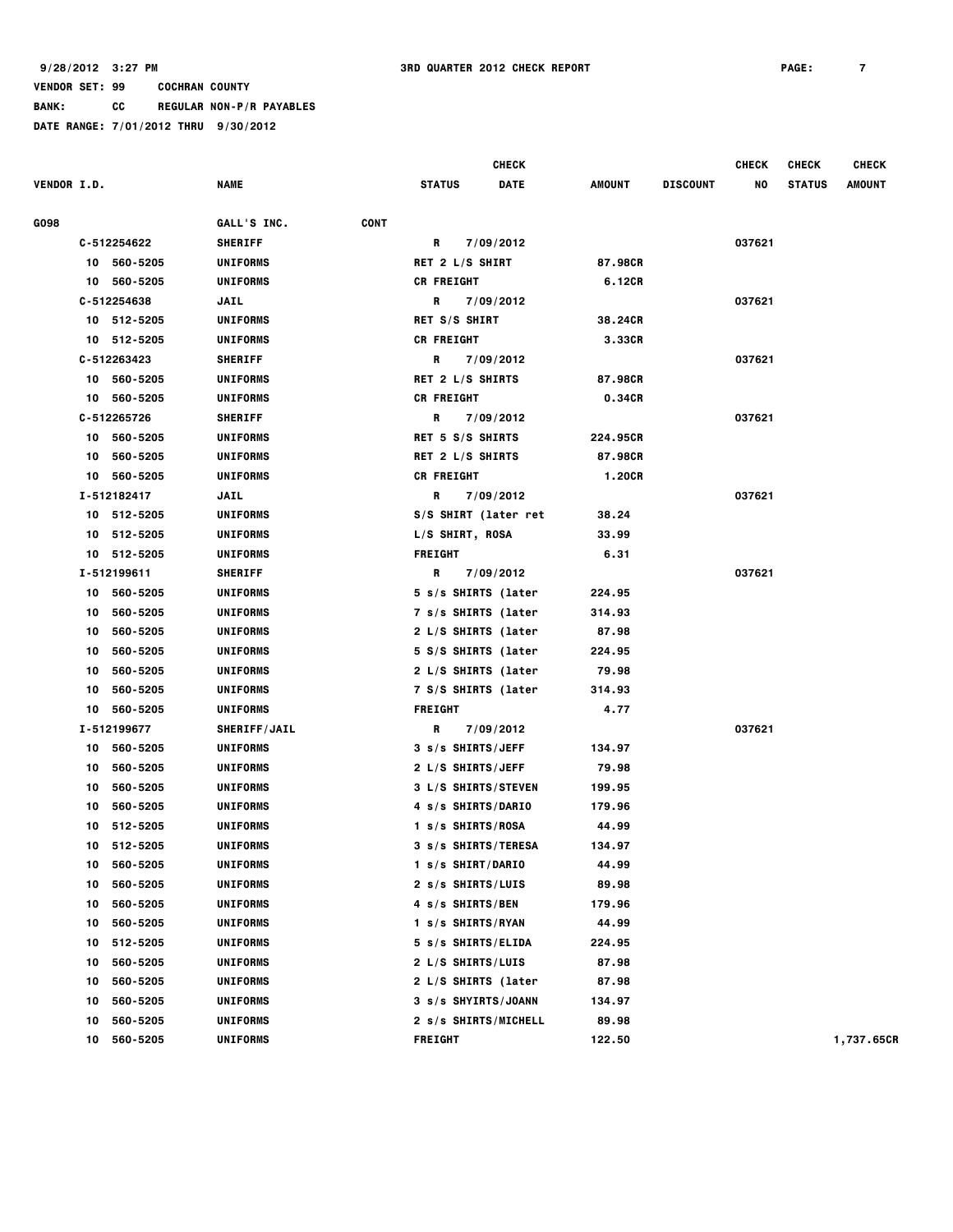**BANK: CC REGULAR NON-P/R PAYABLES**

|                    |                            |                                      | <b>CHECK</b>                |             |               |                 | <b>CHECK</b> | <b>CHECK</b>  | <b>CHECK</b>  |
|--------------------|----------------------------|--------------------------------------|-----------------------------|-------------|---------------|-----------------|--------------|---------------|---------------|
| <b>VENDOR I.D.</b> |                            | <b>NAME</b>                          | <b>STATUS</b>               | <b>DATE</b> | <b>AMOUNT</b> | <b>DISCOUNT</b> | NO           | <b>STATUS</b> | <b>AMOUNT</b> |
|                    |                            |                                      |                             |             |               |                 |              |               |               |
| G161               |                            | <b>GEBO'S CREDIT CORPORATION</b>     |                             |             |               |                 |              |               |               |
|                    | I-8408501                  | PREC <sub>4</sub>                    | R                           | 7/09/2012   |               |                 | 037622       |               |               |
|                    | 15 624-5356                | ROAD MATERIALS & SUPPLIES            | <b>HONDA 5hp COMPRESSOR</b> |             | 934.99        |                 |              |               |               |
|                    | I-8410598                  | PREC <sub>2</sub>                    | R                           | 7/09/2012   |               |                 | 037622       |               |               |
|                    | 15 622-5356                | ROAD MATERIALS & SUPPLIES            | 2000# JACK                  |             | 29.99         |                 |              |               | 964.98CR      |
| H126               |                            | HOLLAND'S OFFICE TECHNOLOGIES        |                             |             |               |                 |              |               |               |
|                    | I-96633                    | TAX A/C                              | R                           | 7/09/2012   |               |                 | 037623       |               |               |
|                    | 10 499-5408                | <b>TAX ROLL</b>                      | <b>CANON P23DHV CALCULA</b> |             | 29.99         |                 |              |               |               |
|                    | 10 410-5310                | <b>OFFICE SUPPLIES</b>               | <b>25PK CD SLEEVE</b>       |             | 7.55          |                 |              |               |               |
|                    | 499-5310<br>10             | <b>OFFICE SUPPLIES</b>               | 2X2 POST-ITS                |             | 7.79          |                 |              |               |               |
|                    | 10 499-5310                | <b>OFFICE SUPPLIES</b>               | 4X4 POST-ITS                |             | 15.49         |                 |              |               | 60.82CR       |
| J049               |                            | <b>JUVENILE PROBATION FUND</b>       |                             |             |               |                 |              |               |               |
|                    | <b>I-MV BUDG TO JUV FD</b> | <b>JUVENILE PROBATION</b>            | R                           | 7/09/2012   |               |                 | 037624       |               |               |
|                    | 10 571-5202                | <b>GROUP INSURANCE</b>               | <b>MV GROUP INS BUDG TO</b> |             | 9,036.50      |                 |              |               |               |
|                    | 10 571-5203                | <b>RETIREMENT</b>                    | MV RTRMT BUDG TO JUV        |             | 1,758.00      |                 |              |               | 10,794.50CR   |
|                    |                            |                                      |                             |             |               |                 |              |               |               |
| J067               |                            | <b>KATHERINE JOYCE</b>               |                             |             |               |                 |              |               |               |
|                    | I-MEALS/BUFFALO 12         | <b>MUSEUM</b>                        | R                           | 7/09/2012   |               |                 | 037625       |               |               |
|                    | 31 652-5499                | <b>MISCELLANEOUS</b>                 | <b>5 MEALS, BUFFALO SOL</b> |             | 50.00         |                 |              |               | 50,00CR       |
| L010               |                            | LEWIS FARM & RANCH STORE INC         |                             |             |               |                 |              |               |               |
|                    | I-43183                    | PREC <sub>2</sub>                    | R                           | 7/09/2012   |               |                 | 037626       |               |               |
|                    | 15 622-5356                | ROAD MATERIALS & SUPPLIES            | 5000cfm A/C                 |             | 569.95        |                 |              |               |               |
|                    | 15 622-5356                | ROAD MATERIALS & SUPPLIES            | <b>BLACK POLY</b>           |             | 4.79          |                 |              |               |               |
|                    | 15 622-5356                | ROAD MATERIALS & SUPPLIES            | <b>NEEDLE VALVE</b>         |             | 3.79          |                 |              |               |               |
|                    | 15 622-5356                | ROAD MATERIALS & SUPPLIES            | <b>COOLER VALVE</b>         |             | 6.99          |                 |              |               |               |
|                    | I-43325                    | <b>ACTIVITY BLDG</b>                 | R                           | 7/09/2012   |               |                 | 037626       |               |               |
|                    | 10 662-5332                | <b>CUSTODIAL SUPPLIES</b>            | <b>10 PK BULBS</b>          |             | 22.90         |                 |              |               |               |
|                    | 10 662-5332                | <b>CUSTODIAL SUPPLIES</b>            | DISC                        |             | 2.29CR        |                 |              |               |               |
|                    | I-43705                    | PREC <sub>1</sub>                    | R                           | 7/09/2012   |               |                 | 037626       |               |               |
|                    | 15 621-5356                | ROAD MATERIALS & SUPPLIES            | <b>4CS GENERIC ROUND-UP</b> |             | 280.00        |                 |              |               |               |
|                    | 15 621-5356                | <b>ROAD MATERIALS &amp; SUPPLIES</b> | <b>2.5GL SPEED WAY</b>      |             | 54.25         |                 |              |               |               |
|                    | 15 621-5356                | <b>ROAD MATERIALS &amp; SUPPLIES</b> | <b>2GL FLAME</b>            |             | 116.00        |                 |              |               |               |
|                    | I-43818                    | PREC 1                               | R                           | 7/09/2012   |               |                 | 037626       |               |               |
|                    | 15 621-5451                | <b>REPAIRS</b>                       | ELL.                        |             | 2.29          |                 |              |               |               |
|                    | 15 621-5451                | <b>REPAIRS</b>                       | <b>NIPPLE</b>               |             | 0.64          |                 |              |               |               |
|                    | 15 621-5451                | <b>REPAIRS</b>                       | <b>DISC</b>                 |             | 0.29CR        |                 |              |               |               |
|                    | I-44151                    | <b>CEMETERY</b>                      | R                           | 7/09/2012   |               |                 | 037626       |               |               |
|                    | 10 516-5332                | <b>CUSTODIAL SUPPLIES</b>            | <b>EDGER</b>                |             | 269.99        |                 |              |               |               |
|                    | 10 516-5332                | <b>CUSTODIAL SUPPLIES</b>            | <b>DISC</b>                 |             | 27.00CR       |                 |              |               |               |
|                    | I-44196                    | <b>PARK</b>                          | R                           | 7/09/2012   |               |                 | 037626       |               |               |
|                    | 10 660-5332                | <b>CUSTODIAL SUPPLIES</b>            | <b>GAS TANK</b>             |             | 16.99         |                 |              |               |               |
|                    | 10 660-5332                | <b>CUSTODIAL SUPPLIES</b>            | <b>DISC</b>                 |             | <b>1.70CR</b> |                 |              |               |               |
|                    | I-44375                    | <b>PUBLIC SAFETY*OTHER</b>           | R                           | 7/09/2012   |               |                 | 037626       |               |               |
|                    | 10 580-5499                | <b>MISCELLANEOUS</b>                 | TRPL BOLA HITCH/COMM        |             | 39.99         |                 |              |               |               |
|                    | 10 580-5499                | <b>MISCELLANEOUS</b>                 | PIN                         |             | 2.49          |                 |              |               |               |
|                    | I-44436                    | <b>COURTHOUSE</b>                    | R                           | 7/09/2012   |               |                 | 037626       |               |               |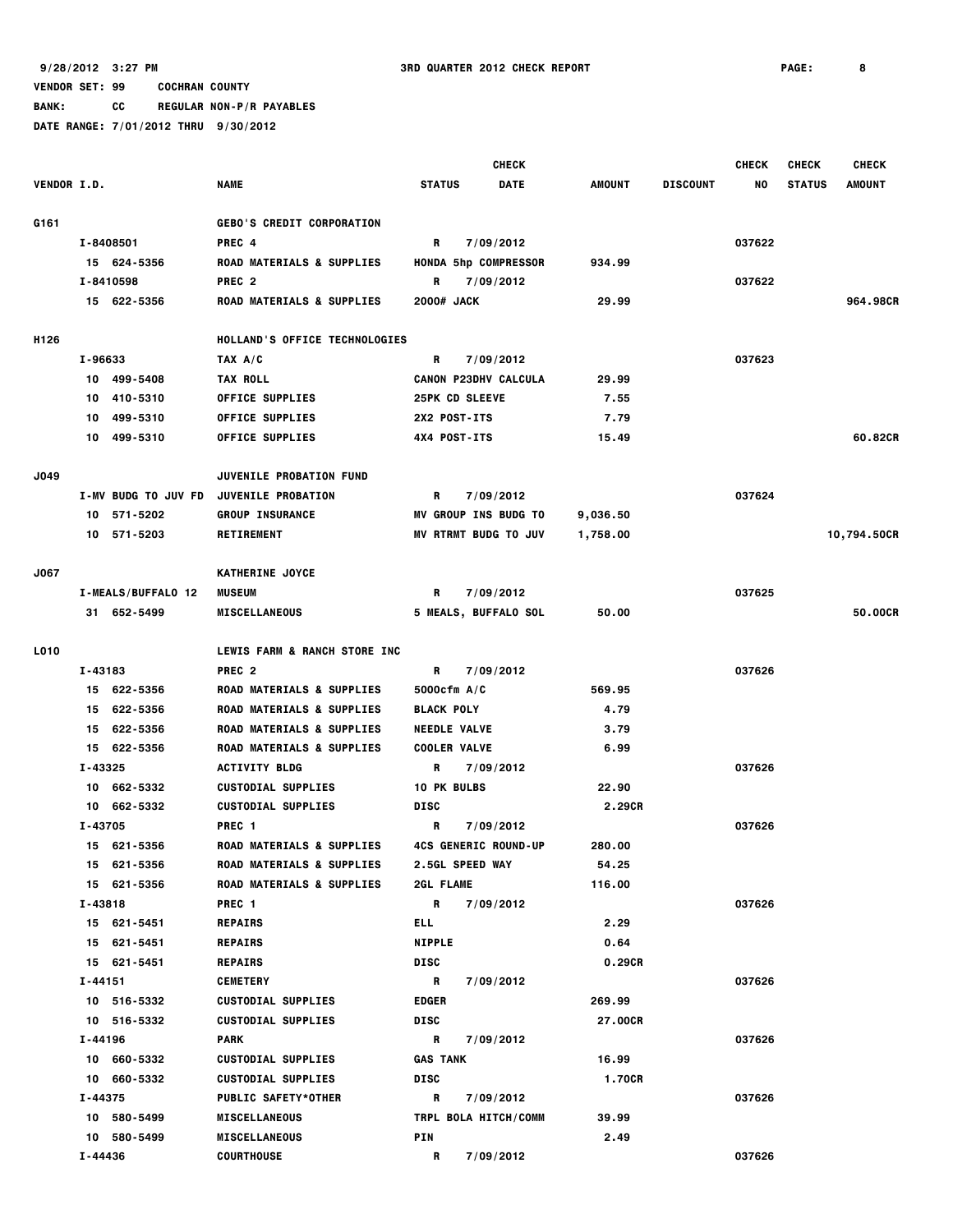**BANK: CC REGULAR NON-P/R PAYABLES**

|                    |         |                   |                                       |                      | <b>CHECK</b>             |         |                 | <b>CHECK</b> | <b>CHECK</b>  | <b>CHECK</b>   |
|--------------------|---------|-------------------|---------------------------------------|----------------------|--------------------------|---------|-----------------|--------------|---------------|----------------|
| <b>VENDOR I.D.</b> |         |                   | <b>NAME</b>                           | <b>STATUS</b>        | <b>DATE</b>              | AMOUNT  | <b>DISCOUNT</b> | NO           | <b>STATUS</b> | <b>AMOUNT</b>  |
| L010               |         |                   | <b>LEWIS FARM &amp; RANCH STOCONT</b> |                      |                          |         |                 |              |               |                |
|                    | I-44436 |                   | <b>COURTHOUSE</b>                     | R                    | 7/09/2012                |         |                 | 037626       |               |                |
|                    |         | 10 510-5451       | <b>REPAIR</b>                         |                      | 6FT 3/8" REBAR POST      | 6.24    |                 |              |               |                |
|                    | 10      | 510-5451          | <b>REPAIR</b>                         | <b>CAUTION TAPE</b>  |                          | 8.09    |                 |              |               |                |
|                    |         | 10 510-5451       | <b>REPAIR</b>                         | <b>DISC</b>          |                          | 1.43CR  |                 |              |               |                |
|                    | I-44679 |                   | <b>PARK</b>                           | R                    | 7/09/2012                |         |                 | 037626       |               |                |
|                    | 10      | 660-5451          | <b>REPAIR</b>                         | 1X12" NIPPLE         |                          | 4.15    |                 |              |               |                |
|                    | 10      | 660-5451          | <b>REPAIR</b>                         | 1" ELL               |                          | 3.99    |                 |              |               |                |
|                    | 10      | 660-5451          | <b>REPAIR</b>                         | <b>DISC</b>          |                          | 0.81CR  |                 |              |               |                |
|                    | I-44693 |                   | <b>ACTIVITY BLDG</b>                  | R                    | 7/09/2012                |         |                 | 037626       |               |                |
|                    | 10      | 662-5332          | <b>CUSTODIAL SUPPLIES</b>             | <b>4 AIR FILTERS</b> |                          | 17.96   |                 |              |               |                |
|                    | 10      | 662-5332          | <b>CUSTODIAL SUPPLIES</b>             |                      | <b>1CS GLASS CLNR</b>    | 33.48   |                 |              |               |                |
|                    | 10      | 662-5332          | <b>CUSTODIAL SUPPLIES</b>             |                      | 3 SCOURING STICKS        | 9.87    |                 |              |               |                |
|                    | 10      | 662-5332          | <b>CUSTODIAL SUPPLIES</b>             | <b>DISC</b>          |                          | 6.13CR  |                 |              |               |                |
|                    | I-44797 |                   | <b>COURTHOUSE</b>                     | R                    | 7/09/2012                |         |                 | 037626       |               |                |
|                    |         | 10 510-5332       | <b>CUSTODIAL SUPPLIES</b>             | <b>30 TOWELS</b>     |                          | 38.70   |                 |              |               |                |
|                    | 10      | 510-5332          | <b>CUSTODIAL SUPPLIES</b>             | <b>TOWELS</b>        |                          | 12.95   |                 |              |               |                |
|                    | 10      | 510-5332          | <b>CUSTODIAL SUPPLIES</b>             |                      | <b>1CS BLEACH/6GL</b>    | 14.94   |                 |              |               |                |
|                    | 10      | 510-5332          | <b>CUSTODIAL SUPPLIES</b>             | <b>5 MR CLEAN</b>    |                          | 17.45   |                 |              |               |                |
|                    | 10      | 510-5332          | <b>CUSTODIAL SUPPLIES</b>             | <b>SPRAY</b>         |                          | 4.99    |                 |              |               |                |
|                    | 10      | 510-5332          | <b>CUSTODIAL SUPPLIES</b>             | 4 LYSOL              |                          | 23.96   |                 |              |               |                |
|                    | 10      | 510-5332          | <b>CUSTODIAL SUPPLIES</b>             | 5 BULBS              |                          | 11.45   |                 |              |               |                |
|                    | 10      | 510-5332          | <b>CUSTODIAL SUPPLIES</b>             | 2 BULBS              |                          | 5.98    |                 |              |               |                |
|                    | 10      | 510-5332          | <b>CUSTODIAL SUPPLIES</b>             | <b>DISC</b>          |                          | 13.04CR |                 |              |               |                |
|                    |         | I-45087 062212    | <b>PARK/AIRPORT</b>                   | R                    | 7/09/2012                |         |                 | 037626       |               |                |
|                    |         | 30 518-5332       | <b>CUSTODIAL SUPPLIES</b>             | <b>ANT KILLER</b>    |                          | 16.95   |                 |              |               |                |
|                    | 10      | 660-5332          | <b>CUSTODIAL SUPPLIES</b>             |                      | <b>MOSQUITO BEATER</b>   | 12.99   |                 |              |               |                |
|                    |         | 10 660-5332       | <b>CUSTODIAL SUPPLIES</b>             | DISC                 |                          | 2.99CR  |                 |              |               |                |
|                    | I-45189 |                   | <b>JUVENILE PROBATION</b>             | R                    | 7/09/2012                |         |                 | 037626       |               |                |
|                    |         | 17 573-5499       | <b>OPERATING EXPENSES</b>             | <b>REEL MOWER</b>    |                          | 139.99  |                 |              |               |                |
|                    |         | 17 573-5499       | <b>OPERATING EXPENSES</b>             | DISC                 |                          | 14.00CR |                 |              |               |                |
|                    | I-45288 |                   | <b>EXTENSION SVC</b>                  | R                    | 7/09/2012                |         |                 | 037626       |               |                |
|                    |         | 10 665-5334       | <b>OTHER SUPPLIES</b>                 |                      | <b>BENT-NOSE PLIERS</b>  | 11.99   |                 |              |               |                |
|                    |         | 10 665-5334       | <b>OTHER SUPPLIES</b>                 | <b>TAGGER APPL</b>   |                          | 28.95   |                 |              |               |                |
|                    |         | 10 665-5334       | <b>OTHER SUPPLIES</b>                 | <b>DISC</b>          |                          | 4.09CR  |                 |              |               |                |
|                    | I-45310 |                   | <b>ACTIVITY BLDG</b>                  | R                    | 7/09/2012                |         |                 | 037626       |               |                |
|                    |         | 10 662-5451       | <b>REPAIR</b>                         | <b>BALLAST</b>       |                          | 34.99   |                 |              |               |                |
|                    |         | 10 662-5451       | <b>REPAIR</b>                         | <b>DISC</b>          |                          | 3.49CR  |                 |              |               | 1,773.86CR     |
| L015               |         |                   | LUBBOCK COUNTY, TEXAS                 |                      |                          |         |                 |              |               |                |
|                    |         | I-JUN 12 ADR FEES | <b>DISTRICT COURT</b>                 | R                    | 7/09/2012                |         |                 | 037628       |               |                |
|                    |         | 19 435-5409       | A.D.R. CONTRACT                       |                      | <b>DISTRICT ADR FEES</b> | 20.00   |                 |              |               | <b>20.00CR</b> |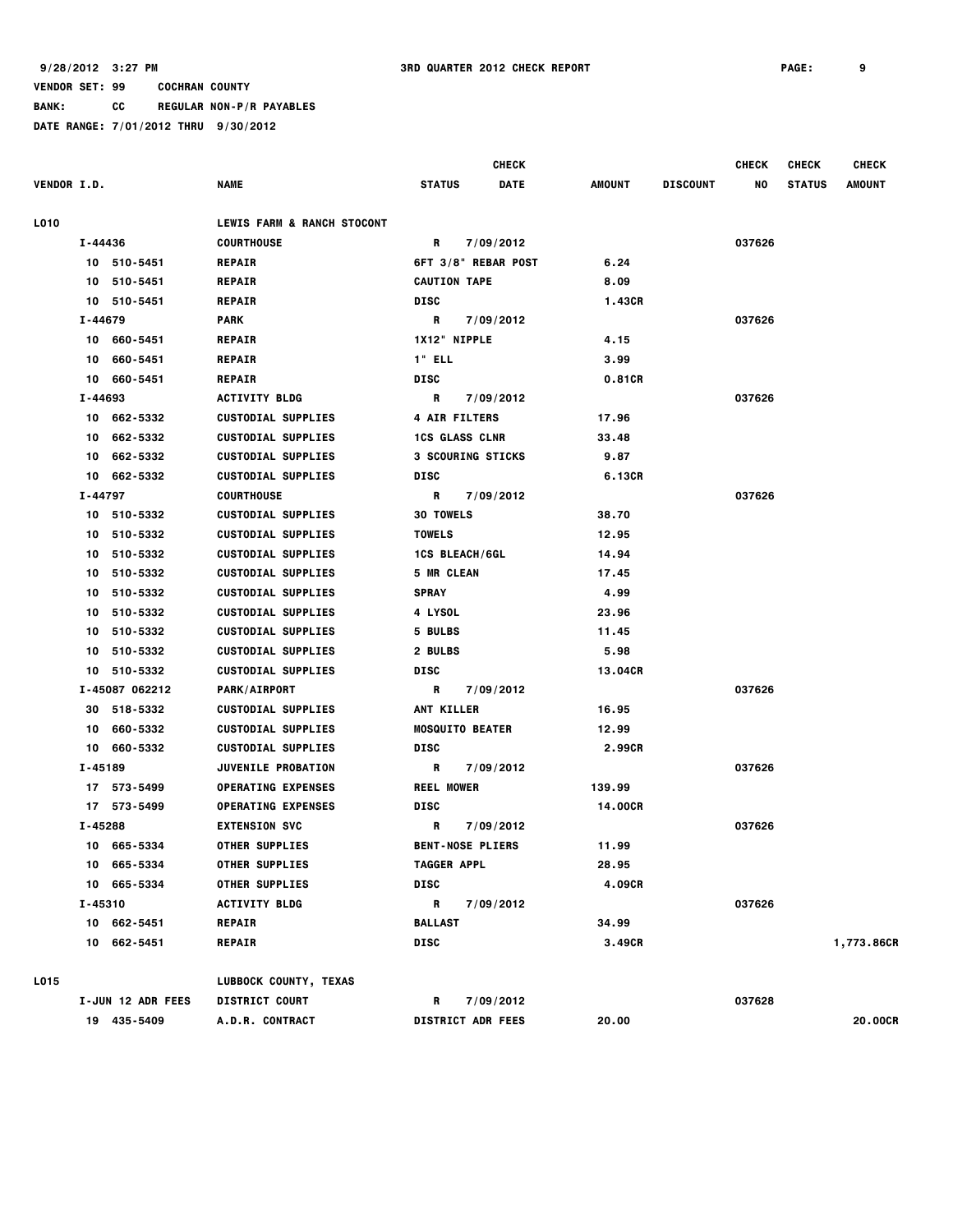**BANK: CC REGULAR NON-P/R PAYABLES**

|                    |         |                     |                                        |                             | <b>CHECK</b> |               |                 | <b>CHECK</b> | <b>CHECK</b>  | <b>CHECK</b>  |
|--------------------|---------|---------------------|----------------------------------------|-----------------------------|--------------|---------------|-----------------|--------------|---------------|---------------|
| <b>VENDOR I.D.</b> |         |                     | <b>NAME</b>                            | <b>STATUS</b>               | <b>DATE</b>  | <b>AMOUNT</b> | <b>DISCOUNT</b> | NO           | <b>STATUS</b> | <b>AMOUNT</b> |
| L018               |         |                     | LUBBOCK GRADER BLADE, INC              |                             |              |               |                 |              |               |               |
|                    | I-44861 |                     | PREC <sub>2</sub>                      | R                           | 7/09/2012    |               |                 | 037629       |               |               |
|                    |         | 15 622-5356         | <b>ROAD MATERIALS &amp; SUPPLIES</b>   | 4 5/8"X8"X7' HT BLAD        |              | 427.00        |                 |              |               | 427.00CR      |
| L059               |         |                     | <b>FREDDY LEWIS</b>                    |                             |              |               |                 |              |               |               |
|                    |         | I-MUSIC, BUFFALO 12 | <b>MUSEUM</b>                          | R                           | 7/09/2012    |               |                 | 037630       |               |               |
|                    |         | 31 652-5499         | <b>MISCELLANEOUS</b>                   | <b>MUSIC IN THE PARK</b>    |              | 600.00        |                 |              |               | 600.00CR      |
| MO31               |         |                     | <b>MILLER PAPER &amp; PACKAGING CO</b> |                             |              |               |                 |              |               |               |
|                    |         | C-S2216028.002      | <b>ACTIVITY BLDG</b>                   | R                           | 7/09/2012    |               |                 | 037631       |               |               |
|                    |         | 10 662-5332         | <b>CUSTODIAL SUPPLIES</b>              | <b>RET 1CS CINNA-MIST</b>   |              | 44.50CR       |                 |              |               |               |
|                    |         | 10 662-5332         | <b>CUSTODIAL SUPPLIES</b>              | <b>RET 1CS MANGO</b>        |              | 50.75CR       |                 |              |               |               |
|                    |         | I-S2216028.001      | <b>ACTIVITY BLDG</b>                   | R                           | 7/09/2012    |               |                 | 037631       |               |               |
|                    | 10      | 662-5332            | <b>CUSTODIAL SUPPLIES</b>              | <b>4ea RED SPRAY BUFF P</b> |              | 17.92         |                 |              |               |               |
|                    | 10      | 662-5332            | <b>CUSTODIAL SUPPLIES</b>              | <b>1CS CORELESS TISSUE</b>  |              | 81.61         |                 |              |               |               |
|                    | 10      | 662-5332            | <b>CUSTODIAL SUPPLIES</b>              | <b>1CS CINNA-MIST DEOD</b>  |              | 44.50         |                 |              |               |               |
|                    | 10      | 662-5332            | <b>CUSTODIAL SUPPLIES</b>              | <b>1CS WHITE ROLL TOWEL</b> |              | 102.95        |                 |              |               |               |
|                    | 10      | 662-5332            | <b>CUSTODIAL SUPPLIES</b>              | <b>2CS MANGO DEOD</b>       |              | 101.50        |                 |              |               |               |
|                    |         | 10 662-5332         | <b>CUSTODIAL SUPPLIES</b>              | <b>1CS 2FOLD PAPER TOWE</b> |              | 51.25         |                 |              |               | 304,48CR      |
| M277               |         |                     | <b>MORTON SUPERMARKET</b>              |                             |              |               |                 |              |               |               |
|                    |         | I-05100062312       | <b>JAIL</b>                            | R.                          | 7/09/2012    |               |                 | 037632       |               |               |
|                    |         | 10 512-5333         | <b>FOOD-PRISONERS</b>                  | 3 SF SUGAR                  |              | 21.27         |                 |              |               |               |
|                    |         | I-06103060712       | <b>JAIL</b>                            | R                           | 7/09/2012    |               |                 | 037632       |               |               |
|                    |         | 10 512-5333         | <b>FOOD-PRISONERS</b>                  | <b>CLASSIC MIX</b>          |              | 7.29          |                 |              |               |               |
|                    | 10      | 512-5333            | <b>FOOD-PRISONERS</b>                  | <b>6 OLD HOME WHITE BRD</b> |              | 10.74         |                 |              |               |               |
|                    | 10      | 512-5333            | <b>FOOD-PRISONERS</b>                  | SF DRNK MX/CHR              |              | 2.89          |                 |              |               |               |
|                    | 10      | 512-5333            | <b>FOOD-PRISONERS</b>                  | SF DRNK MX/CHR              |              | 2.89          |                 |              |               |               |
|                    | 10      | 512-5333            | <b>FOOD-PRISONERS</b>                  | SF DRNK MX/GRP              |              | 2.89          |                 |              |               |               |
|                    | 10      | 512-5333            | <b>FOOD-PRISONERS</b>                  | <b>SF DRNK MX/GRP</b>       |              | 2.89          |                 |              |               |               |
|                    |         | 10 512-5333         | <b>FOOD-PRISONERS</b>                  | SF DRNK MX/LEM              |              | 3.09          |                 |              |               |               |
|                    | 10      | 512-5333            | <b>FOOD-PRISONERS</b>                  | <b>SF DRNK MX/LEM</b>       |              | 3.09          |                 |              |               |               |
|                    | 10      | 512-5333            | <b>FOOD-PRISONERS</b>                  | SF DRNK MX/CHR              |              | 2.89          |                 |              |               |               |
|                    |         | 10 512-5333         | <b>FOOD-PRISONERS</b>                  | SF DRNK MX/CHR              |              | 2.89          |                 |              |               |               |
|                    | 10      | 512-5333            | <b>FOOD-PRISONERS</b>                  | <b>SF DRNK MX/GRP</b>       |              | 2.89          |                 |              |               |               |
|                    | 10      | 512-5333            | <b>FOOD-PRISONERS</b>                  | <b>SF DRNK MX/GRP</b>       |              | 2.89          |                 |              |               |               |
|                    | 10      | 512-5333            | <b>FOOD-PRISONERS</b>                  | VEG OIL/2                   |              | 6.38          |                 |              |               |               |
|                    | 10      | 512-5333            | <b>FOOD-PRISONERS</b>                  | SF HAMB DILL SLICES/        |              | 4.78          |                 |              |               |               |
|                    | 10      | 512-5333            | <b>FOOD-PRISONERS</b>                  | SF SUGAR/2                  |              | 14.18         |                 |              |               |               |
|                    | 10      | 512-5333            | <b>FOOD-PRISONERS</b>                  | <b>GAL MILK/2</b>           |              | 8.38          |                 |              |               |               |
|                    | 10      | 512-5333            | <b>FOOD-PRISONERS</b>                  | <b>6 J DEAN SAU EGG CHS</b> |              | 38.94         |                 |              |               |               |
|                    | 10      | 512-5333            | <b>FOOD-PRISONERS</b>                  | <b>LETTUCE CELLO</b>        |              | 1.39          |                 |              |               |               |
|                    | 10      | 512-5333            | <b>FOOD-PRISONERS</b>                  | <b>3 KR VELVEETA IWS</b>    |              | 14.97         |                 |              |               |               |
|                    | 10      | 512-5333            | <b>FOOD-PRISONERS</b>                  | <b>SALAD BLEND</b>          |              | 3.29          |                 |              |               |               |
|                    | 10      | 512-5333            | <b>FOOD-PRISONERS</b>                  | 5 BAR S HAM CHOP            |              | 11.95         |                 |              |               |               |
|                    | 10      | 512-5333            | <b>FOOD-PRISONERS</b>                  | <b>2 BAGGED ORANGES</b>     |              | 7.18          |                 |              |               |               |
|                    | 10      | 512-5333            | <b>FOOD-PRISONERS</b>                  | <b>7 J DEAN BRKFST BOWL</b> |              | 23.03         |                 |              |               |               |
|                    |         | 10 512-5333         | <b>FOOD-PRISONERS</b>                  | 10 J DEAN BRK BOWL S        |              | 32.90         |                 |              |               |               |
|                    |         |                     |                                        |                             |              |               |                 |              |               |               |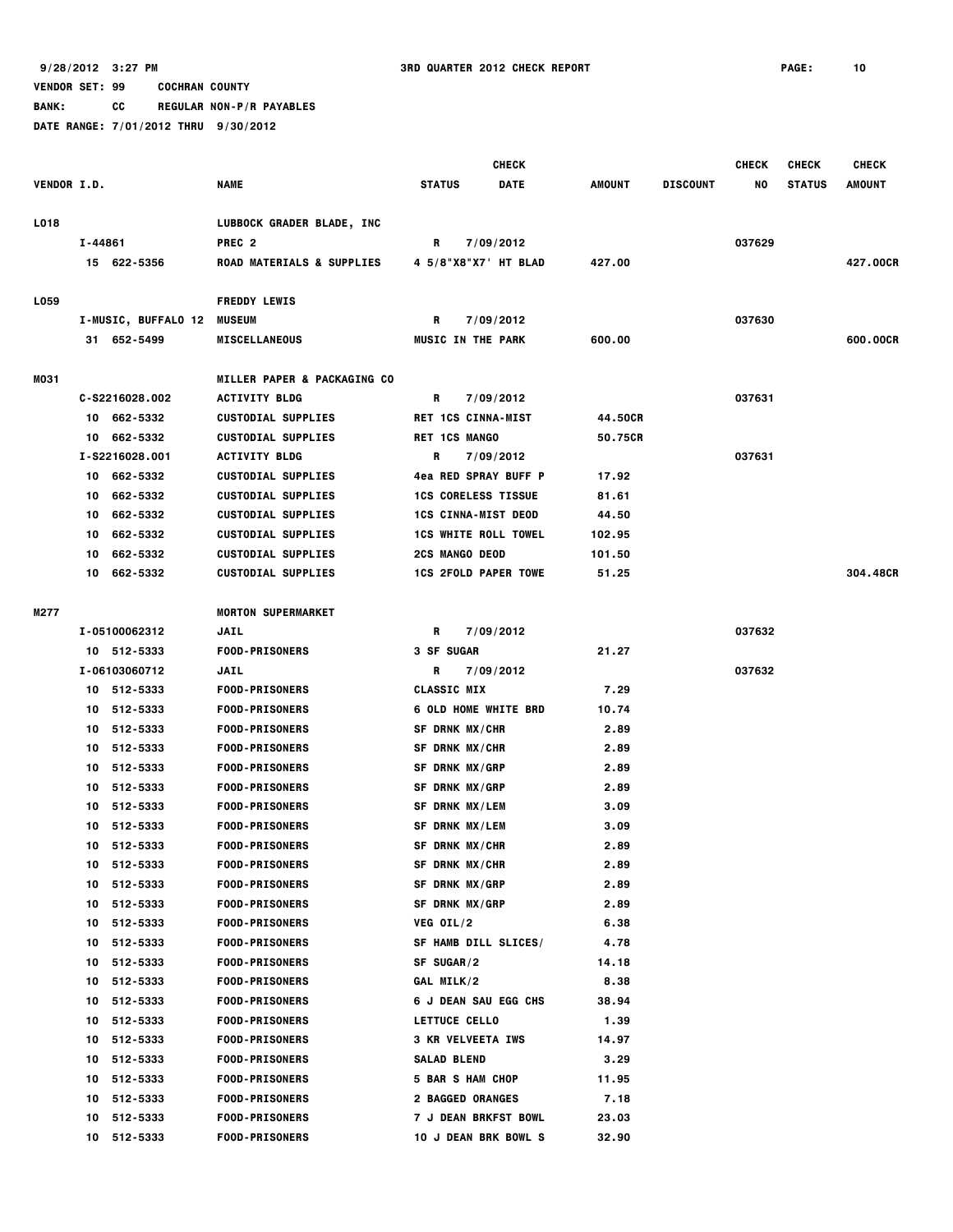**BANK: CC REGULAR NON-P/R PAYABLES**

|                    |                |                                          |                           | <b>CHECK</b>                |        |                 | <b>CHECK</b> | <b>CHECK</b>  | <b>CHECK</b>  |
|--------------------|----------------|------------------------------------------|---------------------------|-----------------------------|--------|-----------------|--------------|---------------|---------------|
| <b>VENDOR I.D.</b> |                | NAME                                     | <b>STATUS</b>             | DATE                        | AMOUNT | <b>DISCOUNT</b> | NO           | <b>STATUS</b> | <b>AMOUNT</b> |
| M277               |                | <b>MORTON SUPERMARKET</b><br><b>CONT</b> |                           |                             |        |                 |              |               |               |
|                    | I-06103060712  | JAIL                                     | R                         | 7/09/2012                   |        |                 | 037632       |               |               |
|                    | 10 512-5333    | <b>FOOD-PRISONERS</b>                    |                           | <b>10 J DEAN BRKFST BOW</b> | 32.90  |                 |              |               |               |
|                    | 512-5333<br>10 | <b>FOOD-PRISONERS</b>                    |                           | 12 AJ SCR EGG/SAUS/H        | 26.28  |                 |              |               |               |
|                    | 512-5333<br>10 | <b>FOOD-PRISONERS</b>                    |                           | <b>8 J DEAN BRKFST BOWL</b> | 26.32  |                 |              |               |               |
|                    | 512-5333<br>10 | <b>FOOD-PRISONERS</b>                    |                           | <b>8 J DEAN BRKFST BOWL</b> | 26.32  |                 |              |               |               |
|                    | 10<br>512-5333 | <b>FOOD-PRISONERS</b>                    |                           | <b>8 J DEAN BRKFST BOWL</b> | 26.32  |                 |              |               |               |
|                    | 512-5333<br>10 | <b>FOOD-PRISONERS</b>                    |                           | 8 J DEAN BRK BOWLS P        | 26.32  |                 |              |               |               |
|                    | 512-5333<br>10 | <b>FOOD-PRISONERS</b>                    |                           | <b>8 J DEAN BRKFST BOWL</b> | 26.32  |                 |              |               |               |
|                    | 10 512-5333    | <b>FOOD-PRISONERS</b>                    |                           | <b>8 J DEAN BRK BOWL SA</b> | 26.32  |                 |              |               |               |
|                    | I-09100061212  | JAIL                                     | R                         | 7/09/2012                   |        |                 | 037632       |               |               |
|                    | 10 512-5333    | <b>FOOD-PRISONERS</b>                    | <b>CLASSIC MIX</b>        |                             | 7.29   |                 |              |               |               |
|                    | 512-5333<br>10 | <b>FOOD-PRISONERS</b>                    |                           | <b>8 BQT PORK RIBLET ME</b> | 11.92  |                 |              |               |               |
|                    | 512-5333<br>10 | <b>FOOD-PRISONERS</b>                    |                           | <b>3 J DEAN SAUS EGG CH</b> | 19.47  |                 |              |               |               |
|                    | 512-5333<br>10 | <b>FOOD-PRISONERS</b>                    |                           | <b>9 BQT CHKN NUGGET DN</b> | 13.41  |                 |              |               |               |
|                    | 512-5333<br>10 | <b>FOOD-PRISONERS</b>                    |                           | <b>11 BQT CHKN FRIED ST</b> | 16.39  |                 |              |               |               |
|                    | 512-5333<br>10 | <b>FOOD-PRISONERS</b>                    |                           | <b>3 J DEAN SAU EG CHS</b>  | 19.47  |                 |              |               |               |
|                    | 512-5333<br>10 | <b>FOOD-PRISONERS</b>                    | <b>KR VELVEETA IWS/2</b>  |                             | 9.98   |                 |              |               |               |
|                    | 10<br>512-5333 | <b>FOOD-PRISONERS</b>                    | <b>SF CHOPPED HAM</b>     |                             | 2.69   |                 |              |               |               |
|                    | 512-5333<br>10 | <b>FOOD-PRISONERS</b>                    | 2% MILK/2                 |                             | 8.18   |                 |              |               |               |
|                    | 512-5333<br>10 | <b>FOOD-PRISONERS</b>                    | <b>KR MIRACLE WHIP SQ</b> |                             | 4.59   |                 |              |               |               |
|                    | 512-5333<br>10 | <b>FOOD-PRISONERS</b>                    | LETTUCE CELLO             |                             | 1.49   |                 |              |               |               |
|                    | 512-5333<br>10 | <b>FOOD-PRISONERS</b>                    | <b>RED DEL APPLES/2</b>   |                             | 5.78   |                 |              |               |               |
|                    | 512-5333<br>10 | <b>FOOD-PRISONERS</b>                    | <b>BAGGED ORANGES/2</b>   |                             | 7.18   |                 |              |               |               |
|                    | 512-5333<br>10 | <b>FOOD-PRISONERS</b>                    | <b>BIMBO SFT WHITE/2</b>  |                             | 4.38   |                 |              |               |               |
|                    | 512-5333<br>10 | <b>FOOD-PRISONERS</b>                    | <b>BIMBO WHEAT</b>        |                             | 2.19   |                 |              |               |               |
|                    | 512-5333<br>10 | <b>FOOD-PRISONERS</b>                    | <b>BIMBO SFT WHITE/2</b>  |                             | 4.38   |                 |              |               |               |
|                    | 10 512-5333    | <b>FOOD-PRISONERS</b>                    | <b>BIMBO WHEAT/3</b>      |                             | 6.57   |                 |              |               |               |
|                    | I-47103062412  | JAIL                                     | R                         | 7/09/2012                   |        |                 | 037632       |               |               |
|                    | 10 512-5333    | <b>FOOD-PRISONERS</b>                    | <b>OLD HOME WHITE BRD</b> |                             | 1.79   |                 |              |               |               |
|                    | 512-5333<br>10 | <b>FOOD-PRISONERS</b>                    |                           | <b>5 OLD HOME WHITE BRD</b> | 8.95   |                 |              |               |               |
|                    | 512-5333<br>10 | <b>FOOD-PRISONERS</b>                    | <b>APPLES</b>             |                             | 11.81  |                 |              |               |               |
|                    | 10 512-5333    | <b>FOOD-PRISONERS</b>                    | 2% MILK                   |                             | 4.09   |                 |              |               |               |
|                    | I-54100061612  | JAIL                                     | R                         | 7/09/2012                   |        |                 | 037632       |               |               |
|                    | 10 512-5333    | <b>FOOD-PRISONERS</b>                    |                           | OLD HOME WHEAT BRD/3        | 5.67   |                 |              |               |               |
|                    | 10 512-5333    | <b>FOOD-PRISONERS</b>                    | <b>NAVEL ORANGES</b>      |                             | 8.41   |                 |              |               |               |
|                    | 10 512-5333    | <b>FOOD-PRISONERS</b>                    | <b>RED DEL APPLES</b>     |                             | 10.31  |                 |              |               |               |
|                    | I-57100061912  | <b>JAIL</b>                              | R                         | 7/09/2012                   |        |                 | 037632       |               |               |
|                    | 10 512-5333    | <b>FOOD-PRISONERS</b>                    | MRS BAIRDS THIN/2         |                             | 5.58   |                 |              |               |               |
|                    | 10 512-5333    | <b>FOOD-PRISONERS</b>                    | <b>OLD HOME WHITE BRD</b> |                             | 1.79   |                 |              |               |               |
|                    | 10 512-5333    | <b>FOOD-PRISONERS</b>                    | <b>BIMBO SFT WHITE/2</b>  |                             | 4.38   |                 |              |               |               |
|                    | 10 512-5333    | <b>FOOD-PRISONERS</b>                    | <b>BIMBO WHEAT/2</b>      |                             | 4.38   |                 |              |               |               |
|                    | 512-5333<br>10 | <b>FOOD-PRISONERS</b>                    | <b>NAVEL ORANGES</b>      |                             | 8.28   |                 |              |               |               |
|                    | 10 512-5333    | <b>FOOD-PRISONERS</b>                    | <b>APPLES</b>             |                             | 3.09   |                 |              |               |               |
|                    | 10 512-5333    | <b>FOOD-PRISONERS</b>                    | 2% MILK/3                 |                             | 12.27  |                 |              |               |               |
|                    | I-58103062612  | JAIL                                     | R                         | 7/09/2012                   |        |                 | 037632       |               |               |
|                    | 10 512-5333    | <b>FOOD-PRISONERS</b>                    | <b>BIMBO SFT WHITE/3</b>  |                             | 6.57   |                 |              |               |               |
|                    | 10 512-5333    | <b>FOOD-PRISONERS</b>                    | <b>BIMBO WHEAT/4</b>      |                             | 8.76   |                 |              |               |               |
|                    |                |                                          |                           |                             |        |                 |              |               |               |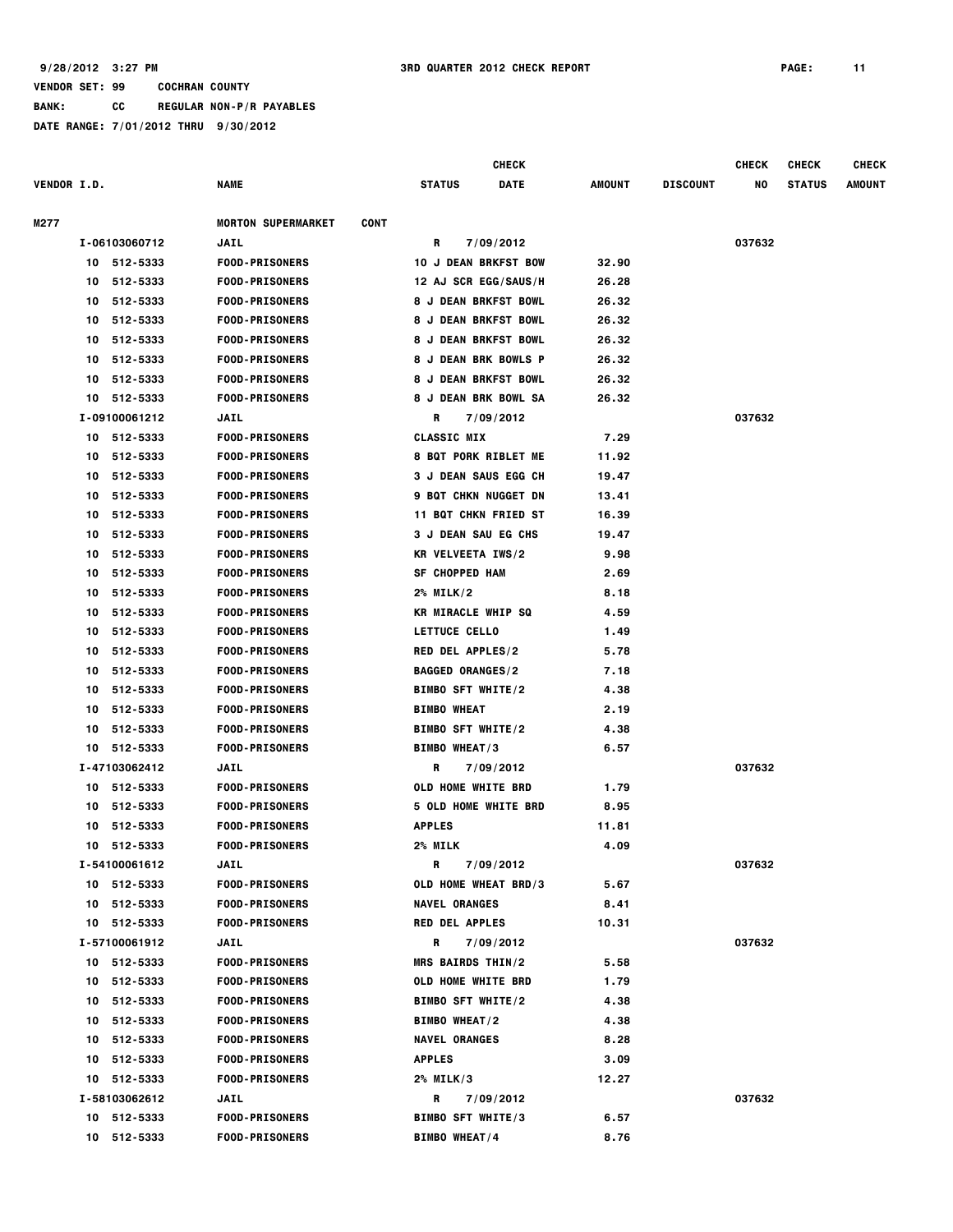**BANK: CC REGULAR NON-P/R PAYABLES**

|                    | <b>CHECK</b> |                    |                                          |                             |             | <b>CHECK</b> | <b>CHECK</b>    | <b>CHECK</b> |               |          |
|--------------------|--------------|--------------------|------------------------------------------|-----------------------------|-------------|--------------|-----------------|--------------|---------------|----------|
| <b>VENDOR I.D.</b> |              |                    | NAME                                     | <b>STATUS</b>               | <b>DATE</b> | AMOUNT       | <b>DISCOUNT</b> | NO           | <b>STATUS</b> | AMOUNT   |
| M277               |              |                    | <b>MORTON SUPERMARKET</b><br><b>CONT</b> |                             |             |              |                 |              |               |          |
|                    |              | I-58103062612      | <b>JAIL</b>                              | R                           | 7/09/2012   |              |                 | 037632       |               |          |
|                    |              | 10 512-5333        | <b>FOOD-PRISONERS</b>                    | SF TATER TOTS/2             |             | 6.18         |                 |              |               |          |
|                    | 10           | 512-5333           | <b>FOOD-PRISONERS</b>                    | SF CRNKL CUT FRNCH F        |             | 6.18         |                 |              |               |          |
|                    | 10.          | 512-5333           | <b>FOOD-PRISONERS</b>                    | <b>SF DRNK MIX/LEM</b>      |             | 3.09         |                 |              |               |          |
|                    | 10           | 512-5333           | <b>FOOD-PRISONERS</b>                    | SF DRNK MIX/GRP,3           |             | 8.67         |                 |              |               |          |
|                    | 10           | 512-5333           | <b>FOOD-PRISONERS</b>                    | <b>SF DRNK MIX/LEM</b>      |             | 3.09         |                 |              |               |          |
|                    | 10           | 512-5333           | <b>FOOD-PRISONERS</b>                    | SF DRNK MIX/CHR,2           |             | 5.78         |                 |              |               |          |
|                    | 10           | 512-5333           | <b>FOOD-PRISONERS</b>                    | <b>SF DRNK MIX/LEM</b>      |             | 3.09         |                 |              |               |          |
|                    | 10.          | 512-5333           | <b>FOOD-PRISONERS</b>                    | <b>SF DRNK MIX/GRP</b>      |             | 2.89         |                 |              |               |          |
|                    |              | 10 512-5333        | <b>FOOD-PRISONERS</b>                    | SF DRNK MIX/CHR             |             | 2.89         |                 |              |               |          |
|                    |              | 10 512-5333        | <b>FOOD-PRISONERS</b>                    | <b>SF SUGAR</b>             |             | 7.09         |                 |              |               |          |
|                    |              | 10 512-5333        | <b>FOOD-PRISONERS</b>                    | <b>LETTUCE CELLO</b>        |             | 1.19         |                 |              |               |          |
|                    | 10           | 512-5333           | <b>FOOD-PRISONERS</b>                    | <b>NAVEL ORANGES</b>        |             | 9.24         |                 |              |               |          |
|                    | 10           | 512-5333           | <b>FOOD-PRISONERS</b>                    | <b>APPLES</b>               |             | 9.59         |                 |              |               |          |
|                    |              | I-59100063012      | <b>JAIL</b>                              | R                           | 7/09/2012   |              |                 | 037632       |               |          |
|                    |              | 10 512-5333        | <b>FOOD-PRISONERS</b>                    | <b>NAVEL ORANGES</b>        |             | 7.20         |                 |              |               |          |
|                    | 10           | 512-5333           | <b>FOOD-PRISONERS</b>                    | <b>APPLES</b>               |             | 9.49         |                 |              |               |          |
|                    | 10           | 512-5333           | <b>FOOD-PRISONERS</b>                    | <b>6 OLD HOME WHEAT BRD</b> |             | 11.34        |                 |              |               |          |
|                    |              | 10 512-5333        | <b>FOOD-PRISONERS</b>                    | $2\%$ MILK/2                |             | 8.18         |                 |              |               |          |
|                    |              | I-68103060412      | <b>JAIL</b>                              | R                           | 7/09/2012   |              |                 | 037632       |               |          |
|                    |              | 10 512-5333        | <b>FOOD-PRISONERS</b>                    | <b>4 BIMBO WHEAT</b>        |             | 8.76         |                 |              |               |          |
|                    |              | 10 512-5333        | <b>FOOD-PRISONERS</b>                    | <b>SALAD BLEND</b>          |             | 3.29         |                 |              |               |          |
|                    |              | 10 512-5333        | <b>FOOD-PRISONERS</b>                    | <b>APPLES</b>               |             | 6.88         |                 |              |               |          |
|                    | 10           | 512-5333           | <b>FOOD-PRISONERS</b>                    | <b>NAVEL ORANGES</b>        |             | 3.39         |                 |              |               |          |
|                    | 10           | 512-5333           | <b>FOOD-PRISONERS</b>                    | <b>GAL MILK</b>             |             | 4.19         |                 |              |               | 836.25CR |
| <b>NO66</b>        |              |                    | <b>NTS COMMUNICATIONS</b>                |                             |             |              |                 |              |               |          |
|                    |              | I-8062660032 07/12 | COMM'R CT/CO JUDGE                       | R                           | 7/09/2012   |              |                 | 037633       |               |          |
|                    |              | 15 610-5420        | <b>TELECOMMUNICATIONS</b>                | <b>WATTS LINE</b>           |             | 1.00         |                 |              |               |          |
|                    | 15           | 610-5420           | <b>TELECOMMUNICATIONS</b>                | <b>FEES</b>                 |             | 5.07         |                 |              |               | 6.07CR   |
| R047               |              |                    | <b>MARCELO RODRIGUEZ</b>                 |                             |             |              |                 |              |               |          |
|                    | I-299703     |                    | PREC <sub>3</sub>                        | R                           | 7/09/2012   |              |                 | 037634       |               |          |
|                    |              | 15 623-5451        | <b>REPAIRS</b>                           | RPR $A/C$                   |             | 120.00       |                 |              |               |          |
|                    |              | 15 623-5451        | <b>REPAIRS</b>                           | SVC CALL TO BLEDSOE         |             | 60.00        |                 |              |               | 180,00CR |
| <b>R099</b>        |              |                    | CYNDIA LEA GUAJARDO dba                  |                             |             |              |                 |              |               |          |
|                    | I-101844     |                    | PREC 1                                   | R                           | 7/09/2012   |              |                 | 037635       |               |          |
|                    |              | 15 621-5454        | <b>TIRES</b>                             | <b>TIRE CHG 14.00.24</b>    |             | 55.00        |                 |              |               |          |
|                    |              | 15 621-5454        | TIRES                                    | 24" O-RING                  |             | 9.95         |                 |              |               |          |
|                    | I-101871     |                    | <b>SHERIFF</b>                           | $\mathbf{R}$                | 7/09/2012   |              |                 | 037635       |               |          |
|                    |              | 10 560-5454        | <b>TIRES</b>                             | MT NEW GT2 P235/55R1        |             | 13.00        |                 |              |               |          |
|                    |              | 10 560-5454        | TIRES                                    | TDF                         |             | 3.00         |                 |              |               |          |
|                    |              | 10 560-5454        | <b>TIRES</b>                             | <b>NORTRON</b>              |             | 8.00         |                 |              |               |          |
|                    | I-101900     |                    | <b>SHERIFF</b>                           | R                           | 7/09/2012   |              |                 | 037635       |               |          |
|                    |              | 10 560-5454        | TIRES                                    | FLAT 235/55/17, #123        |             | 13.00        |                 |              |               |          |
|                    | I-101960     |                    | <b>EXTENSION SVC</b>                     | R                           | 7/09/2012   |              |                 | 037635       |               |          |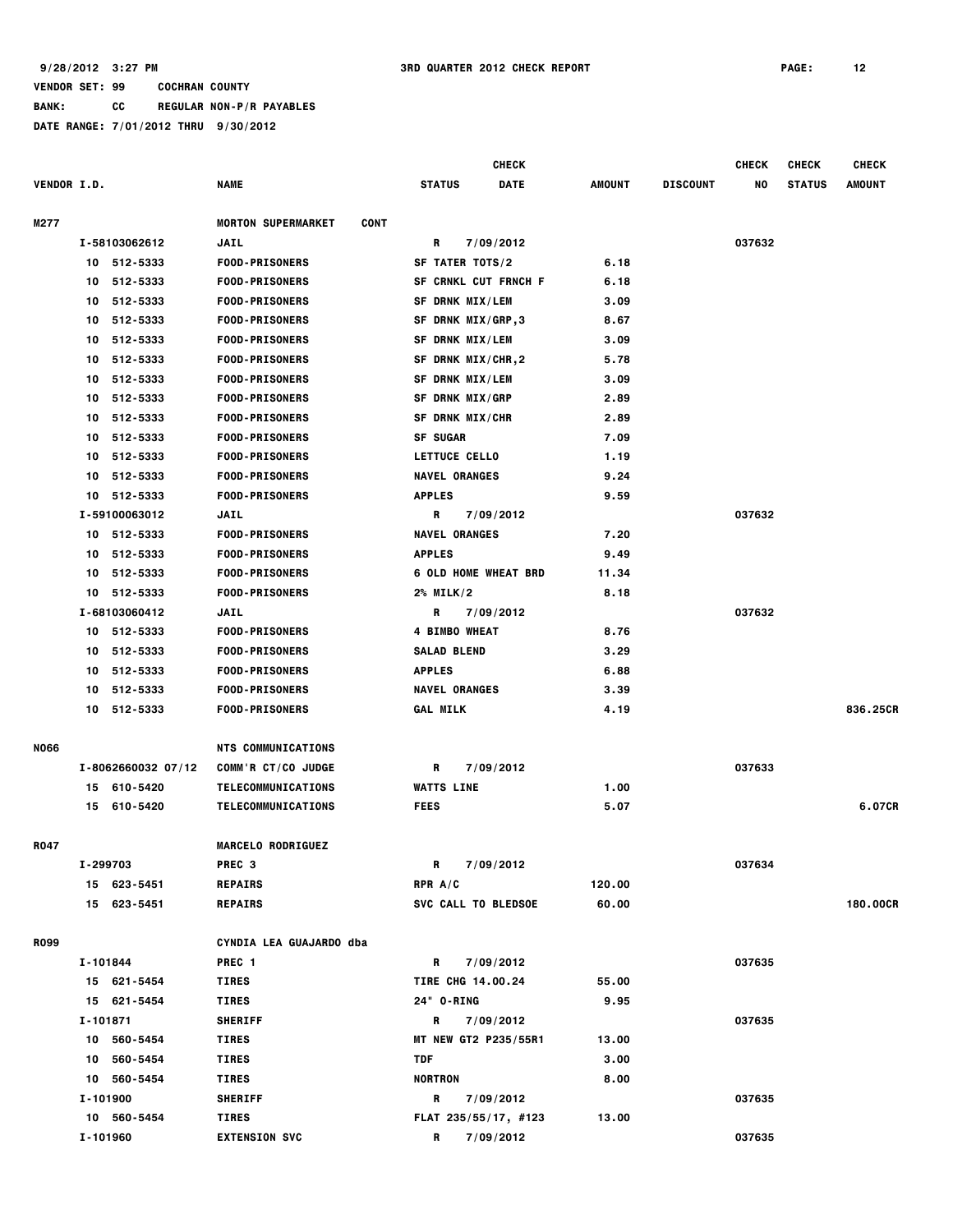|                    |                    |                                      |                                                                                                                                                                                                                                             | <b>CHECK</b> |               |                 | <b>CHECK</b> | <b>CHECK</b>  | <b>CHECK</b>  |
|--------------------|--------------------|--------------------------------------|---------------------------------------------------------------------------------------------------------------------------------------------------------------------------------------------------------------------------------------------|--------------|---------------|-----------------|--------------|---------------|---------------|
| <b>VENDOR I.D.</b> |                    | <b>NAME</b>                          | <b>STATUS</b>                                                                                                                                                                                                                               | <b>DATE</b>  | <b>AMOUNT</b> | <b>DISCOUNT</b> | NO           | <b>STATUS</b> | <b>AMOUNT</b> |
| <b>R099</b>        |                    | CYNDIA LEA GUAJARDO dbCONT           |                                                                                                                                                                                                                                             |              |               |                 |              |               |               |
|                    | I-101960           | <b>EXTENSION SVC</b>                 | R<br>7/09/2012                                                                                                                                                                                                                              |              |               |                 | 037635       |               |               |
|                    | 10 665-5454        | <b>TIRES</b>                         | FLAT L/R                                                                                                                                                                                                                                    |              | 13.00         |                 |              |               |               |
|                    | I-102010           | <b>SHERIFF</b>                       | R<br>7/09/2012                                                                                                                                                                                                                              |              |               |                 | 037635       |               |               |
|                    | 10 560-5454        | <b>TIRES</b>                         | FLAT P275/60R17 R/R,                                                                                                                                                                                                                        |              | 13.00         |                 |              |               |               |
|                    | I-102057           | PREC 4                               | 7/09/2012<br>R                                                                                                                                                                                                                              |              |               |                 | 037635       |               |               |
|                    | 15 624-5454        | <b>TIRES</b>                         | P235/75R17 FLAT                                                                                                                                                                                                                             |              | 13.00         |                 |              |               |               |
|                    | 15 624-5454        | <b>TIRES</b>                         | <b>PN#2</b>                                                                                                                                                                                                                                 |              | 4.00          |                 |              |               |               |
|                    | I-102140           | <b>SHERIFF</b>                       | R<br>7/09/2012                                                                                                                                                                                                                              |              |               |                 | 037635       |               |               |
|                    | 10 560-5454        | <b>TIRES</b>                         | $235/55/17$ FLAT L/R,                                                                                                                                                                                                                       |              | 13.00         |                 |              |               | 157.95CR      |
| R144               |                    | ANNA J RICKER dba                    |                                                                                                                                                                                                                                             |              |               |                 |              |               |               |
|                    | I-4027/CPS 070312  | <b>DISTRICT COURT</b>                | R<br>7/09/2012                                                                                                                                                                                                                              |              |               |                 | 037636       |               |               |
|                    | 10 435-5400        | <b>ATTORNEY AD LITEM</b>             | 07-05-4027, CPS, CHILD                                                                                                                                                                                                                      |              | 300.00        |                 |              |               |               |
|                    | I-4249/CPS 070312  | <b>DISTRICT COURT</b>                | R<br>7/09/2012                                                                                                                                                                                                                              |              |               |                 | 037636       |               |               |
|                    | 10 435-5400        | <b>ATTORNEY AD LITEM</b>             | 11-09-4249, CPS, CHILD                                                                                                                                                                                                                      |              | 300,00        |                 |              |               | 600.00CR      |
| R222               |                    | <b>ROBERTS TRUCK CENTER</b>          |                                                                                                                                                                                                                                             |              |               |                 |              |               |               |
|                    | I-2-289496         | PREC <sub>3</sub>                    | R<br>7/09/2012                                                                                                                                                                                                                              |              |               |                 | 037637       |               |               |
|                    | 15 623-5451        | <b>REPAIRS</b>                       | <b>SWITCH</b>                                                                                                                                                                                                                               |              | 72.02         |                 |              |               |               |
|                    | I-2-289593         | PREC <sub>3</sub>                    | R<br>7/09/2012                                                                                                                                                                                                                              |              |               |                 | 037637       |               |               |
|                    | 15 623-5451        | <b>REPAIRS</b>                       | <b>FENDER - FULL TANDEM</b>                                                                                                                                                                                                                 |              | 784.50        |                 |              |               |               |
|                    | I-2-289600         | PREC <sub>3</sub>                    | 7/09/2012<br>R                                                                                                                                                                                                                              |              |               |                 | 037637       |               |               |
|                    | 15 623-5356        | <b>ROAD MATERIALS &amp; SUPPLIES</b> | <b>PB BLASTER</b>                                                                                                                                                                                                                           |              | 3.98          |                 |              |               |               |
|                    | 15 623-5356        | ROAD MATERIALS & SUPPLIES            | PRO 40 METAL POLISH                                                                                                                                                                                                                         |              | 18.10         |                 |              |               |               |
|                    | I-2-290138         | PREC 3                               | R<br>7/09/2012                                                                                                                                                                                                                              |              |               |                 | 037637       |               |               |
|                    | 15 623-5451        | <b>REPAIRS</b>                       | 403336C2 RETAINER/BA                                                                                                                                                                                                                        |              | 71.76         |                 |              |               | 950.36CR      |
| <b>SO05</b>        |                    | DORIS SEALY, COUNTY TREAS            |                                                                                                                                                                                                                                             |              |               |                 |              |               |               |
|                    | I-070312           | TREASURER/NON-DEPT'L                 | 7/09/2012<br>R                                                                                                                                                                                                                              |              |               |                 | 037638       |               |               |
|                    | 10 409-5300        | <b>COUNTY-WIDE SUPPLIES</b>          | SHEET OF 20 PED BATT                                                                                                                                                                                                                        |              | 25.00         |                 |              |               |               |
|                    | 10 497-5311        | <b>POSTAL EXPENSES</b>               | IRS CERT MAIL, 2ND Q                                                                                                                                                                                                                        |              | 5.75          |                 |              |               | 30.75CR       |
| <b>S010</b>        |                    | <b>SILVERS COMPANY</b>               |                                                                                                                                                                                                                                             |              |               |                 |              |               |               |
|                    | I-CONSTABLE 07/12  | <b>CONSTABLE</b>                     | R<br>7/09/2012                                                                                                                                                                                                                              |              |               |                 | 037639       |               |               |
|                    | 10 550-5330        | <b>FUEL &amp; OIL</b>                | <b>19.23GL PREM UNL</b>                                                                                                                                                                                                                     |              | 69.21         |                 |              |               |               |
|                    | 10 550-5330        | <b>FUEL &amp; OIL</b>                | CR FED TAX ON 19.23G                                                                                                                                                                                                                        |              | 3.54CR        |                 |              |               |               |
|                    | I-EXT SVC $07/12$  | <b>EXTENSION SVC</b>                 | R<br>7/09/2012                                                                                                                                                                                                                              |              |               |                 | 037639       |               |               |
|                    | 10 665-5330        | <b>FUEL AND OIL</b>                  | <b>88.78GL UNL</b>                                                                                                                                                                                                                          |              | 301.76        |                 |              |               |               |
|                    | 10 665-5330        | FUEL AND OIL                         | <b>CR FED TAX ON 88.78G</b>                                                                                                                                                                                                                 |              | 16.34CR       |                 |              |               |               |
|                    | I-JUV PROB $07/12$ | <b>JUVENILE PROBATION</b>            | R<br>7/09/2012                                                                                                                                                                                                                              |              |               |                 | 037639       |               |               |
|                    | 10 571-5330        | <b>FUEL</b>                          | <b>93.52GL UNL</b>                                                                                                                                                                                                                          |              | 322.76        |                 |              |               |               |
|                    | 10 571-5330        | <b>FUEL</b>                          | CR FED TAX ON 93.52G                                                                                                                                                                                                                        |              | 17.21CR       |                 |              |               |               |
|                    | $I-PARK$ 07/12     | PARK                                 | 7/09/2012<br>R and the second second second second second second second second second second second second second second second second second second second second second second second second second second second second second second se |              |               |                 | 037639       |               |               |
|                    | 10 660-5330        | <b>FUEL AND OIL</b>                  | <b>26GL UNL</b>                                                                                                                                                                                                                             |              | 88.37         |                 |              |               |               |
|                    | 10 660-5330        | <b>FUEL AND OIL</b>                  | <b>CR FED TAX ON 26GL</b>                                                                                                                                                                                                                   |              | 4.78CR        |                 |              |               |               |
|                    | 10 660-5330        | <b>FUEL AND OIL</b>                  | <b>10GL HS DIESEL</b>                                                                                                                                                                                                                       |              | 31.40         |                 |              |               |               |
|                    | $I-PREC 1 07/12$   | PREC 1                               | R 7/09/2012                                                                                                                                                                                                                                 |              |               |                 | 037639       |               |               |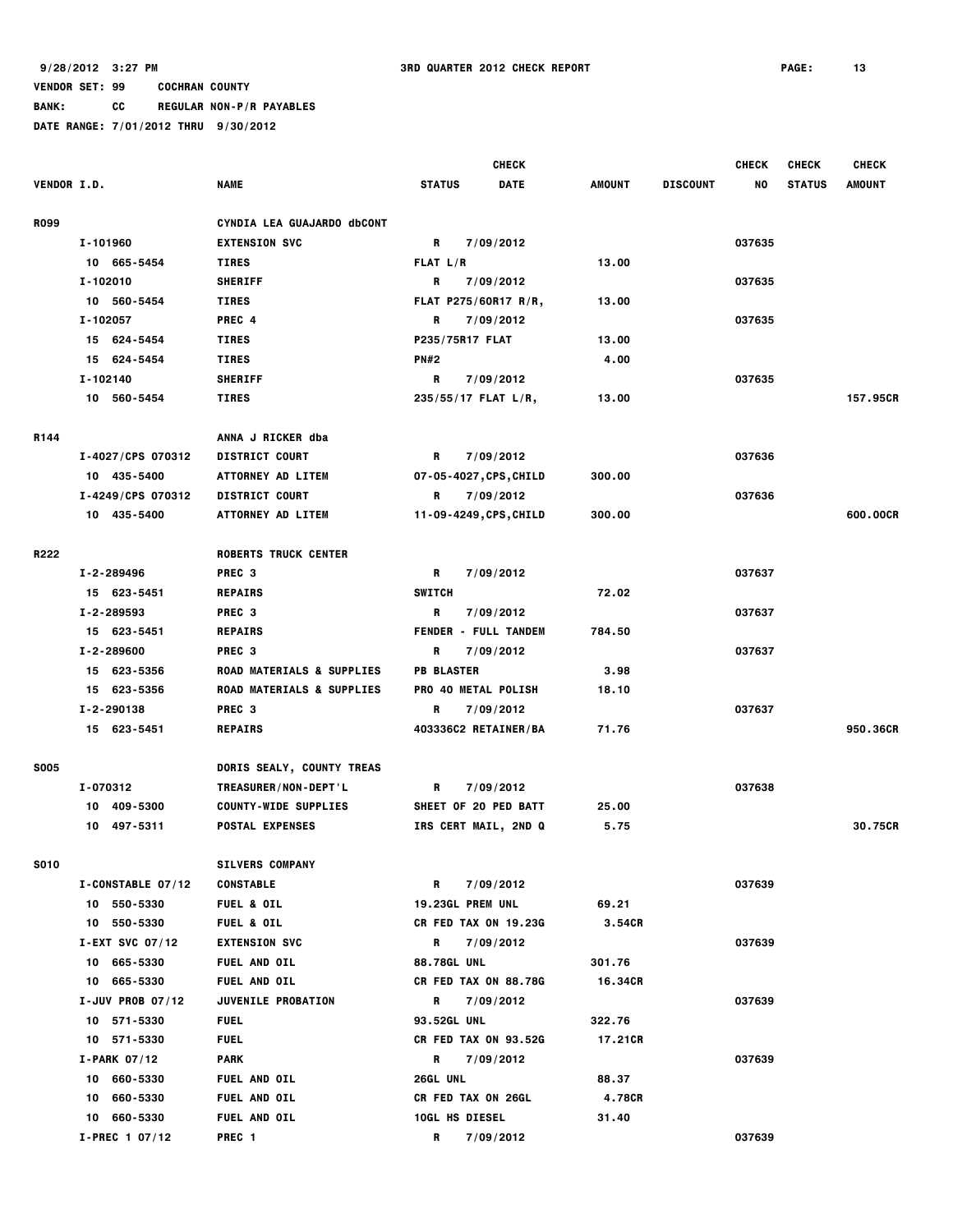**BANK: CC REGULAR NON-P/R PAYABLES**

|                    |                   |                                       | CHECK                        |               |                 | <b>CHECK</b> | <b>CHECK</b>  | <b>CHECK</b> |
|--------------------|-------------------|---------------------------------------|------------------------------|---------------|-----------------|--------------|---------------|--------------|
| <b>VENDOR I.D.</b> |                   | NAME                                  | <b>DATE</b><br><b>STATUS</b> | <b>AMOUNT</b> | <b>DISCOUNT</b> | NO           | <b>STATUS</b> | AMOUNT       |
| <b>S010</b>        |                   | <b>CONT</b><br><b>SILVERS COMPANY</b> |                              |               |                 |              |               |              |
|                    | $I-PREC 1 07/12$  | PREC <sub>1</sub>                     | R<br>7/09/2012               |               |                 | 037639       |               |              |
|                    | 15 621-5330       | <b>FUEL &amp; OIL</b>                 | <b>10.8GL HS DIESEL</b>      | 33.91         |                 |              |               |              |
|                    | 621-5330<br>15    | <b>FUEL &amp; OIL</b>                 | <b>14.4GL HS DIESEL</b>      | 46.66         |                 |              |               |              |
|                    | 621-5330<br>15    | <b>FUEL &amp; OIL</b>                 | <b>80GL HS DIESEL</b>        | 259.20        |                 |              |               |              |
|                    | 621-5330<br>15    | <b>FUEL &amp; OIL</b>                 | <b>15.3GL HS DIESEL</b>      | 49.57         |                 |              |               |              |
|                    | 621-5356<br>15    | <b>ROAD MATERIALS &amp; SUPPLIES</b>  | <b>PAPER TOWEL</b>           | 1.50          |                 |              |               |              |
|                    | 621-5330<br>15    | <b>FUEL &amp; OIL</b>                 | 18.2GL HS DIESEL             | 58.97         |                 |              |               |              |
|                    | 621-5330<br>15    | <b>FUEL &amp; OIL</b>                 | <b>14.4GL HS DIESEL</b>      | 46.66         |                 |              |               |              |
|                    | 621-5330<br>15    | <b>FUEL &amp; OIL</b>                 | <b>1.5GL HS DIESEL</b>       | 4.86          |                 |              |               |              |
|                    | 621-5330<br>15    | <b>FUEL &amp; OIL</b>                 | 96GL HS DIESEL               | 311.04        |                 |              |               |              |
|                    | 621-5330<br>15    | <b>FUEL &amp; OIL</b>                 | <b>14.8GL HS DIESEL</b>      | 47.95         |                 |              |               |              |
|                    | 621-5330<br>15    | <b>FUEL &amp; OIL</b>                 | <b>41GL HS DIESEL</b>        | 132.84        |                 |              |               |              |
|                    | 621-5330<br>15    | <b>FUEL &amp; OIL</b>                 | <b>12.5GL HS DIESEL</b>      | 40.50         |                 |              |               |              |
|                    | 621-5330<br>15    | <b>FUEL &amp; OIL</b>                 | 70GL HS DIESEL               | 226.80        |                 |              |               |              |
|                    | 621-5330<br>15    | <b>FUEL &amp; OIL</b>                 | 71GL HS DIESEL               | 233.59        |                 |              |               |              |
|                    | 15<br>621-5330    |                                       |                              |               |                 |              |               |              |
|                    |                   | <b>FUEL &amp; OIL</b>                 | <b>37GL HS DIESEL</b>        | 121.73        |                 |              |               |              |
|                    | $I-PREC$ 2 07/12  | PREC <sub>2</sub>                     | 7/09/2012<br>R               |               |                 | 037639       |               |              |
|                    | 15 622-5330       | <b>FUEL AND OIL</b>                   | 926.3GL HS DIESEL            | 3,047.53      |                 |              |               |              |
|                    | $I-PREC 4 07/12$  | PREC 4                                | R<br>7/09/2012               |               |                 | 037639       |               |              |
|                    | 15 624-5330       | FUEL AND OIL                          | <b>755GL HS DIESEL</b>       | 2,483.95      |                 |              |               |              |
|                    | $I-SHERIFF 07/12$ | <b>SHERIFF</b>                        | 7/09/2012<br>R               |               |                 | 037639       |               |              |
|                    | 560-5330<br>10    | FUEL AND OIL                          | 14.99GL UNL/#662             | 50.95         |                 |              |               |              |
|                    | 560-5330<br>10    | <b>FUEL AND OIL</b>                   | 69.01GL UNL/#697             | 240.55        |                 |              |               |              |
|                    | 560-5330<br>10    | <b>FUEL AND OIL</b>                   | 70.21GL UNL/#720             | 242.68        |                 |              |               |              |
|                    | 560-5330<br>10    | FUEL AND OIL                          | 37.13GL UNL/#726             | 126.20        |                 |              |               |              |
|                    | 560-5330<br>10    | <b>FUEL AND OIL</b>                   | 86.72GL UNL/#759             | 308.32        |                 |              |               |              |
|                    | 560-5330<br>10    | <b>FUEL AND OIL</b>                   | 98.56GL UNL/#799             | 341.13        |                 |              |               |              |
|                    | 560-5330<br>10    | <b>FUEL AND OIL</b>                   | 17.16GL UNL/#616             | 58.33         |                 |              |               |              |
|                    | 560-5330<br>10    | <b>FUEL AND OIL</b>                   | 47.03GL UNL/#692             | 165.98        |                 |              |               |              |
|                    | 560-5330<br>10    | <b>FUEL AND OIL</b>                   | <b>CR FED TAX ON 440.81</b>  | 81.11CR       |                 |              |               | 9,371.92CR   |
| S047               |                   | SHELL FLEET PLUS                      |                              |               |                 |              |               |              |
|                    | I-065177891206    | <b>EXTENSION SVC</b>                  | 7/09/2012<br>R               |               |                 | 037640       |               |              |
|                    | 10 665-5330       | FUEL AND OIL                          | 24.626GL UNL, LBK, 6/6       | 78.78         |                 |              |               |              |
|                    | 10 665-5330       | FUEL AND OIL                          | 25.616GL UNL, LBK, 6/1       | 83.74         |                 |              |               |              |
|                    | 10 665-5330       | <b>FUEL AND OIL</b>                   | <b>CR FED TAX ON 50.2GL</b>  | 9.20CR        |                 |              |               | 153.32CR     |
| S063               |                   | ANGEL RAMIREZ, dba                    |                              |               |                 |              |               |              |
|                    | I-9511            | PREC <sub>2</sub>                     | R<br>7/09/2012               |               |                 | 037641       |               |              |
|                    | 15 622-5454       | TIRES                                 | <b>DSMT/MT NEW TIRE, BE</b>  | 40.00         |                 |              |               | 40.00CR      |
|                    |                   |                                       |                              |               |                 |              |               |              |
| S071               |                   | <b>SCRIPT OFFICE PRODUCTS, INC.</b>   |                              |               |                 |              |               |              |
|                    | I-39659           | CLERK                                 | R<br>7/09/2012               |               |                 | 037642       |               |              |
|                    | 10 403-5310       | <b>OFFICE SUPPLIES</b>                | <b>1DZ PMATE ELITE</b>       | 20.16         |                 |              |               |              |
|                    | I-39776           | <b>SHERIFF/JAIL</b>                   | 7/09/2012<br>R               |               |                 | 037642       |               |              |
|                    | 10 560-5310       | <b>OFFICE SUPPLIES</b>                | <b>2 CS COPY PAPER</b>       | 79.00         |                 |              |               |              |
|                    | 10 512-5310       | OFFICE SUPPLIES                       | 2 CS COPY PAPER              | 79.00         |                 |              |               |              |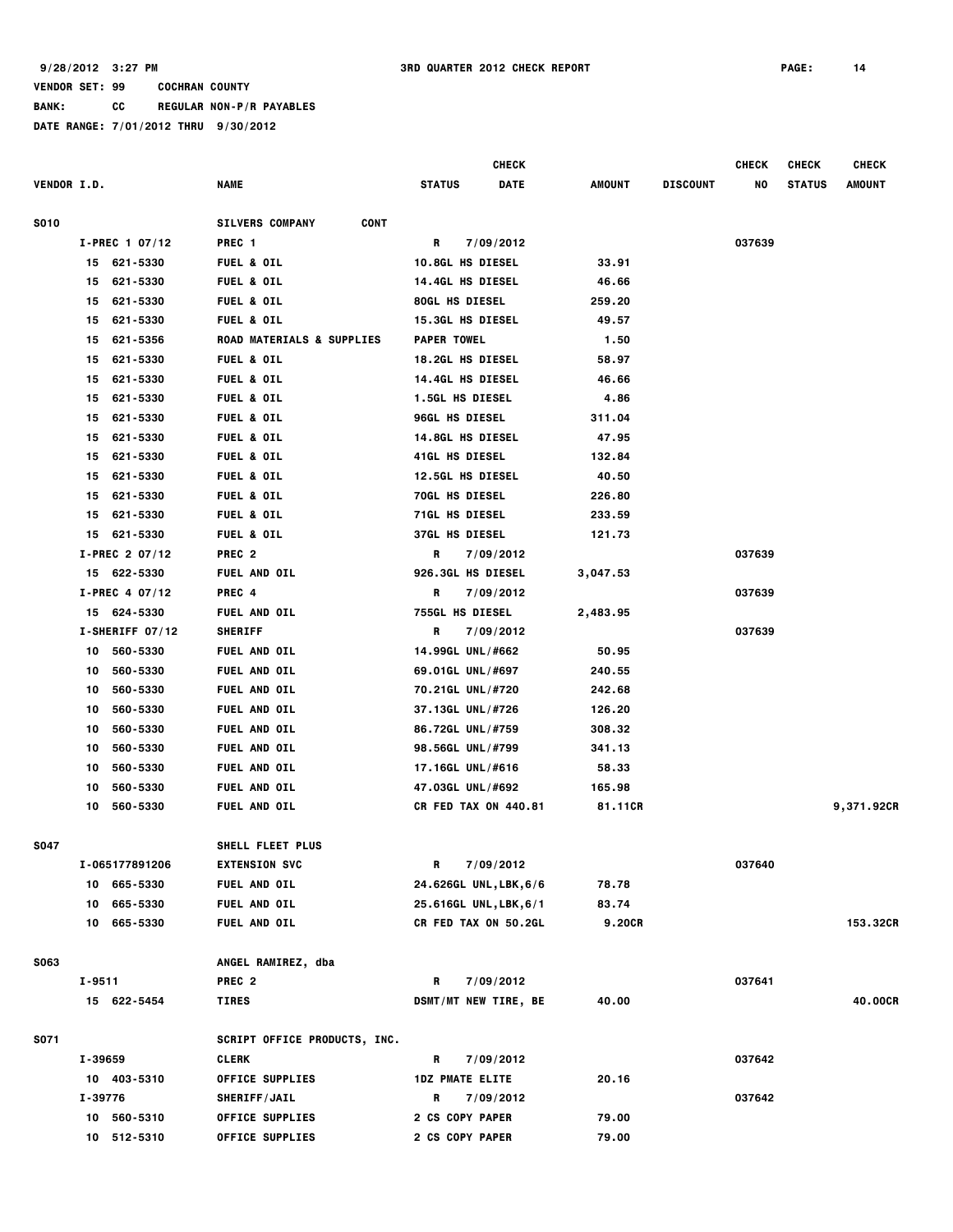**BANK: CC REGULAR NON-P/R PAYABLES**

|                    |                                                         |                                                                                   | <b>CHECK</b>             |                             |          |                 | <b>CHECK</b> | <b>CHECK</b>  | <b>CHECK</b> |
|--------------------|---------------------------------------------------------|-----------------------------------------------------------------------------------|--------------------------|-----------------------------|----------|-----------------|--------------|---------------|--------------|
| <b>VENDOR I.D.</b> |                                                         | <b>NAME</b>                                                                       | <b>STATUS</b>            | <b>DATE</b>                 | AMOUNT   | <b>DISCOUNT</b> | NO           | <b>STATUS</b> | AMOUNT       |
|                    |                                                         |                                                                                   |                          |                             |          |                 |              |               |              |
| S071               |                                                         | <b>SCRIPT OFFICE PRODUCTSCONT</b>                                                 |                          |                             |          |                 |              |               |              |
|                    | I-39776                                                 | SHERIFF/JAIL                                                                      | R                        | 7/09/2012                   |          |                 | 037642       |               |              |
|                    | 10 512-5310                                             | <b>OFFICE SUPPLIES</b>                                                            | <b>2-HOLE PUNCH</b>      |                             | 5.95     |                 |              |               | 184.11CR     |
|                    |                                                         |                                                                                   |                          |                             |          |                 |              |               |              |
| S149               |                                                         | SHERIFFS' ASSOCIATION OF                                                          |                          |                             |          |                 |              |               |              |
|                    | I-25288/2012 WEBER                                      | <b>SHERIFF</b>                                                                    | R                        | 7/09/2012                   |          |                 | 037643       |               |              |
|                    | 10 560-5481                                             | <b>DUES AND REGISTRATION</b>                                                      | <b>2012 DUES/R WEBER</b> |                             | 25.00    |                 |              |               | 25,00CR      |
|                    |                                                         |                                                                                   |                          |                             |          |                 |              |               |              |
| S217               |                                                         | <b>STATE COMPTROLLER</b>                                                          |                          |                             |          |                 |              |               |              |
|                    | I-2ND QTR CIVIL '12 STATE CIVIL COSTS<br>000-2372<br>90 |                                                                                   | R                        | 7/09/2012                   | 61.20    |                 | 037644       |               |              |
|                    | 000-2373<br>90                                          | Birth Cert. Gov118.015                                                            |                          | 2ND QTR REMITTANCE F        | 120.00   |                 |              |               |              |
|                    | 000-2363.004<br>90                                      | Marriage License Gov 118.011  2ND QTR REMITTANCE F<br>Co Filing Fee Ind Lgl Serv. |                          |                             | 95.00    |                 |              |               |              |
|                    | 000-2363.001<br>90                                      |                                                                                   |                          | <b>2ND QTR REMITTANCE F</b> | 328.18   |                 |              |               |              |
|                    |                                                         | Divorce & Family Gov't 133.1512ND QTR REMITTANCE F                                |                          |                             |          |                 |              |               |              |
|                    | 000-2363.002<br>90                                      | Other Than Divorce/Family 10B 2ND QTR REMITTANCE F                                |                          |                             | 247.50   |                 |              |               |              |
|                    | 000-2363.004<br>90<br>90<br>000-2379                    | Co Filing Fee Ind Lgl Serv.<br>Judicial Support Fee/L133.105 2ND QTR REMITTANCE F |                          | 2ND QTR REMITTANCE F        | 99.75    |                 |              |               | 1,539.63CR   |
|                    |                                                         |                                                                                   |                          |                             | 588.00   |                 |              |               |              |
| <b>S217</b>        |                                                         | <b>STATE COMPTROLLER</b>                                                          |                          |                             |          |                 |              |               |              |
|                    | I-2ND QTR CRIM '12                                      | STATE CRIMINAL COSTS                                                              | R                        | 7/09/2012                   |          |                 | 037645       |               |              |
|                    | 000-2358.001<br>90                                      | State CCC Date 010104 Forward STATE CRIMINAL COSTS                                |                          |                             | 2,787.82 |                 |              |               |              |
|                    | 000-2368<br>90                                          | <b>BB Bond Fee (Gov CD 41.258)</b>                                                |                          | STATE CRIMINAL COSTS        | 135.00   |                 |              |               |              |
|                    | 90<br>000-2370                                          | DNA Test Gov CD 411.147                                                           |                          | STATE CRIMINAL COSTS        | 30.60    |                 |              |               |              |
|                    | 000-2369<br>90                                          | <b>EMS Trauma Sec49.02 SB1131</b>                                                 |                          | <b>STATE CRIMINAL COSTS</b> | 270.00   |                 |              |               |              |
|                    | 000-2378<br>90                                          | JRF Jury Reimb Fee CCP102.0045STATE CRIMINAL COSTS                                |                          |                             | 250.33   |                 |              |               |              |
|                    | 000-2363.003<br>90                                      | Indigent Defense Fee                                                              |                          | STATE CRIMINAL COSTS        | 125.18   |                 |              |               |              |
|                    | 000-2355<br>90                                          | MVF CCP 102.002                                                                   |                          | STATE CRIMINAL COSTS        | 2.77     |                 |              |               |              |
|                    | 000-2367<br>90                                          | STF-Sub 95% C(Trans CD542.40 STATE CRIMINAL COSTS                                 |                          |                             | 849.50   |                 |              |               |              |
|                    | 000-2342<br>90                                          | Arrest Fees - State Officers STATE CRIMINAL COSTS                                 |                          |                             | 30.90    |                 |              |               |              |
|                    | 000-2342.001<br>90                                      | Omni FTA                                                                          |                          | <b>STATE CRIMINAL COSTS</b> | 116.00   |                 |              |               |              |
|                    | 000-2376<br>90                                          | Co. CrtCriminal Judicial Fund STATE CRIMINAL COSTS                                |                          |                             | 280.00   |                 |              |               |              |
|                    | 000-2357<br>90                                          | 50% Overweight Fine                                                               |                          | STATE CRIMINAL COSTS        | 190.00   |                 |              |               |              |
|                    | 90<br>000-2361                                          | 50% of Time Payment to State STATE CRIMINAL COSTS                                 |                          |                             | 191.00   |                 |              |               |              |
|                    | 90 000-2379                                             | Judicial Support Fee/L133.105 STATE CRIMINAL COSTS                                |                          |                             | 574.04   |                 |              |               | 5,833.14CR   |
|                    |                                                         |                                                                                   |                          |                             |          |                 |              |               |              |
| S217               |                                                         | <b>STATE COMPTROLLER</b>                                                          |                          |                             |          |                 |              |               |              |
|                    | I-2ND QTR DRUG '12                                      | DRUG COURT COSTS                                                                  | R                        | 7/09/2012                   |          |                 | 037646       |               |              |
|                    | 90 000-2379.001                                         | Drug Court Fee CCP102.0178                                                        |                          | 2ND QTR DRUG REMITTA        | 108.00   |                 |              |               | 108.00CR     |
|                    |                                                         |                                                                                   |                          |                             |          |                 |              |               |              |
| S281               |                                                         | <b>STAPLES</b>                                                                    |                          |                             |          |                 |              |               |              |
|                    | C-2074876011                                            | <b>SHERIFF</b>                                                                    | R                        | 7/09/2012                   |          |                 | 037647       |               |              |
|                    | 10 560-5310                                             | <b>OFFICE SUPPLIES</b>                                                            |                          | <b>RET LASERJET 64A TON</b> | 175.99CR |                 |              |               |              |
|                    | I-9229358589                                            | <b>SHERIFF</b>                                                                    | R                        | 7/09/2012                   |          |                 | 037647       |               |              |
|                    | 10 560-5310                                             | <b>OFFICE SUPPLIES</b>                                                            | <b>5 BX FOLDERS</b>      |                             | 199.00   |                 |              |               | 23.01CR      |
|                    |                                                         |                                                                                   |                          |                             |          |                 |              |               |              |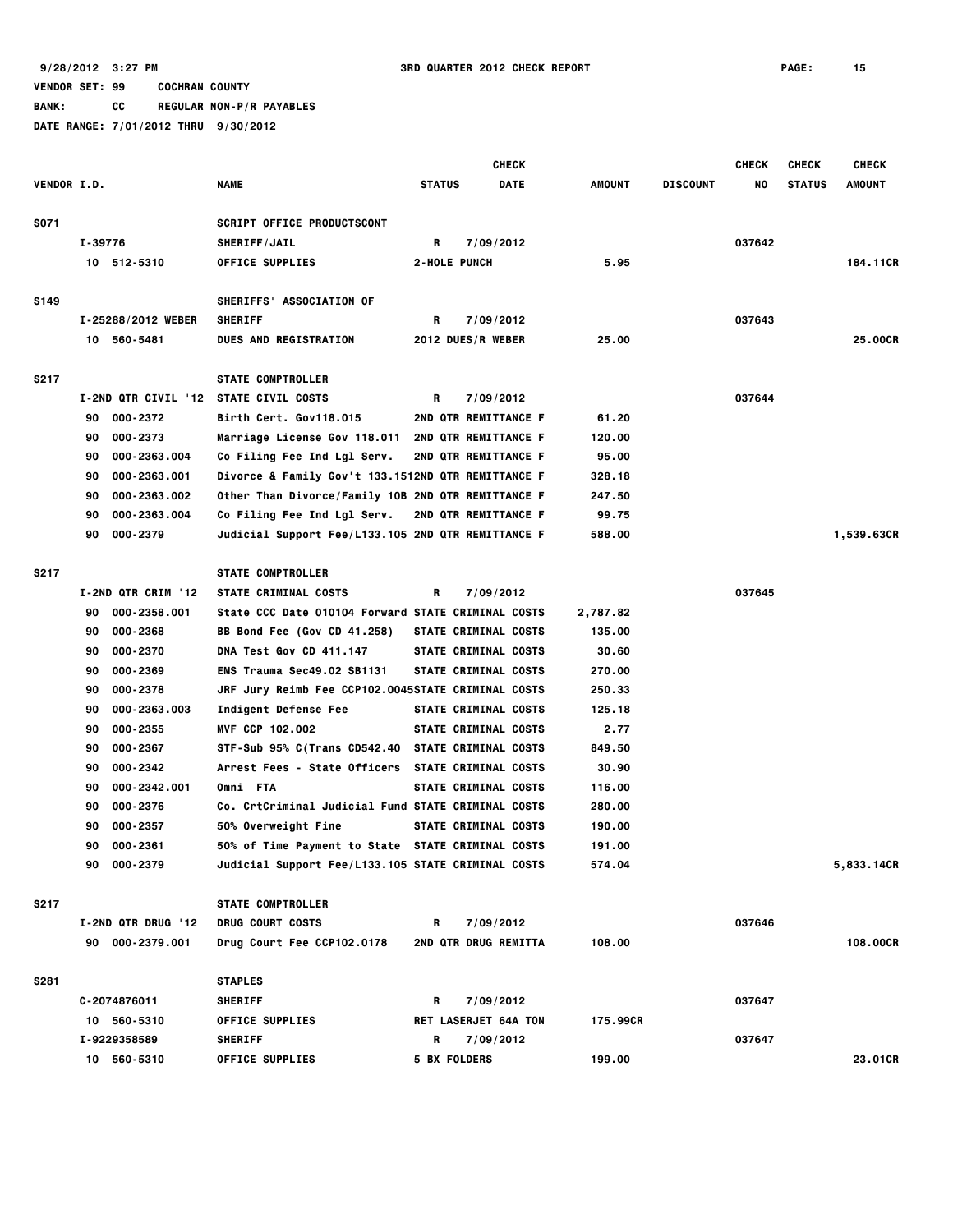**BANK: CC REGULAR NON-P/R PAYABLES**

|                    |                  |                              | <b>CHECK</b>                 |               |                 | <b>CHECK</b> | <b>CHECK</b>  | <b>CHECK</b>  |
|--------------------|------------------|------------------------------|------------------------------|---------------|-----------------|--------------|---------------|---------------|
| <b>VENDOR I.D.</b> |                  | <b>NAME</b>                  | <b>STATUS</b><br><b>DATE</b> | <b>AMOUNT</b> | <b>DISCOUNT</b> | NO           | <b>STATUS</b> | <b>AMOUNT</b> |
| <b>S316</b>        |                  | <b>BRYANT SEARS</b>          |                              |               |                 |              |               |               |
|                    | I-OIL CHG 062812 | <b>JUVENILE PROBATION</b>    | R<br>7/09/2012               |               |                 | 037648       |               |               |
|                    | 571-5451<br>10   | <b>REPAIR</b>                | OIL CHANGE INCL FLTR         | 34.99         |                 |              |               |               |
|                    | 571-5451<br>10   | <b>REPAIR</b>                | 7.70TS 5/20 SYN              | 21.60         |                 |              |               |               |
|                    | 571-5451<br>10   | <b>REPAIR</b>                | <b>SYNTH OIL UPGRADE</b>     | 26.00         |                 |              |               |               |
|                    | 571-5451<br>10   | <b>REPAIR</b>                | <b>AIR FILTER</b>            | 15.99         |                 |              |               | 98.58CR       |
| <b>S331</b>        |                  | STANDARD COFFEE SERVICE      |                              |               |                 |              |               |               |
|                    | I-121786777017   | <b>NON-DEPT'L</b>            | R<br>7/09/2012               |               |                 | 037649       |               |               |
|                    | 10 409-5300      | <b>COUNTY-WIDE SUPPLIES</b>  | 3 AAA REG                    | 103.20        |                 |              |               |               |
|                    | 409-5300<br>10   | <b>COUNTY-WIDE SUPPLIES</b>  | 1 AAA DECAF                  | 47.55         |                 |              |               |               |
|                    | 409-5300<br>10   | <b>COUNTY-WIDE SUPPLIES</b>  | <b>1 TEA BAGS</b>            | 27.71         |                 |              |               |               |
|                    | 409-5300<br>10   | <b>COUNTY-WIDE SUPPLIES</b>  | 5 FR VAN CRMR                | 38.00         |                 |              |               |               |
|                    | 409-5300<br>10   | <b>COUNTY-WIDE SUPPLIES</b>  | 1 NESTLE COCOA               | 16.36         |                 |              |               |               |
|                    | 409-5300<br>10   |                              | <b>ENERGY SURCHG</b>         | 2.47          |                 |              |               | 235.29CR      |
|                    |                  | <b>COUNTY-WIDE SUPPLIES</b>  |                              |               |                 |              |               |               |
| T081               |                  | TAC RISK MANAGEMENT POOL     |                              |               |                 |              |               |               |
|                    | I-124636         | NON-DEPT'L/PROPERTY          | 7/09/2012<br>R               |               |                 | 037650       |               |               |
|                    | 409-5482<br>10   | <b>PROPERTY INSURANCE</b>    | <b>BLDG &amp; CONTENTS</b>   | 16,412.00     |                 |              |               |               |
|                    | 409-5482<br>10   | PROPERTY INSURANCE           | VOTING EQUIPMENT             | 573.00        |                 |              |               |               |
|                    | 409-5482<br>10   | <b>PROPERTY INSURANCE</b>    | <b>MOBILE EDP EQUIPMENT</b>  | 141.00        |                 |              |               |               |
|                    | 409-5482<br>10   | <b>PROPERTY INSURANCE</b>    | <b>TOWERS</b>                | 334.00        |                 |              |               |               |
|                    | 409-5482<br>10   | <b>PROPERTY INSURANCE</b>    | <b>MOTOR GRADERS</b>         | 4,209.00      |                 |              |               | 21,669.00CR   |
| <b>T087</b>        |                  | TEXAS DEPARTMENT OF HEALTH   |                              |               |                 |              |               |               |
|                    | I-16473          | <b>CLERK</b>                 | 7/09/2012<br>R               |               |                 | 037651       |               |               |
|                    | 10 403-5310      | <b>OFFICE SUPPLIES</b>       | <b>5 REMOTE BIRTH ACCES</b>  | 9.15          |                 |              |               | 9.15CR        |
| T148               |                  | TASCOSA OFFICE MACHINES INC  |                              |               |                 |              |               |               |
|                    | I-9BN801         | <b>SHERIFF</b>               | R<br>7/09/2012               |               |                 | 037652       |               |               |
|                    | 10 560-5411      | <b>MAINTENANCE CONTRACTS</b> | <b>COPIER MAINTENANCE</b>    | 69.00         |                 |              |               | 69.00CR       |
|                    |                  |                              |                              |               |                 |              |               |               |
| T184               |                  | THYSSENKRUPP ELEVATOR COR    |                              |               |                 |              |               |               |
|                    | I-258562         | COURTHOUSE                   | R<br>7/09/2012               |               |                 | 037653       |               |               |
|                    | 10 510-5411      | <b>MAINTENANCE CONTRACTS</b> | <b>ELEVATOR MAINTENANCE</b>  | 1,712.85      |                 |              |               | 1,712.85CR    |
| U019               |                  | UNITED SUPERMARKETS, INC     |                              |               |                 |              |               |               |
|                    | I-6445087070312  | <b>JAIL</b>                  | R<br>7/09/2012               |               |                 | 037654       |               |               |
|                    | 10 512-5333      | <b>FOOD-PRISONERS</b>        | 37 MC GRL CKN ALFRD          | 123.34        |                 |              |               |               |
|                    | 10 512-5333      | <b>FOOD-PRISONERS</b>        | <b>17 MC ROASTED CHICK</b>   | 56.67         |                 |              |               |               |
|                    | 512-5333<br>10   | <b>FOOD-PRISONERS</b>        | <b>17 HM TURKEY DINNER</b>   | 56.67         |                 |              |               |               |
|                    | 512-5333<br>10   | <b>FOOD-PRISONERS</b>        | <b>17 HM CHKN DINNER</b>     | 56.67         |                 |              |               |               |
|                    | 512-5333<br>10   | <b>FOOD-PRISONERS</b>        | <b>17 HM CHICKEN</b>         | 56.67         |                 |              |               |               |
|                    | 512-5333<br>10   | <b>FOOD-PRISONERS</b>        | <b>17 HUNGRY MAN</b>         | 56.67         |                 |              |               |               |
|                    | 512-5333<br>10   | <b>FOOD-PRISONERS</b>        | <b>17 HNG MAN DINNER</b>     | 56.67         |                 |              |               |               |
|                    | 512-5333<br>10   | <b>FOOD-PRISONERS</b>        | <b>34 HNG MAN DINNER</b>     | 113.34        |                 |              |               |               |
|                    | 512-5333<br>10   | <b>FOOD-PRISONERS</b>        | 16 SWN HGRY MAN FRD          | 55.84         |                 |              |               |               |
|                    | 10 512-5333      | <b>FOOD-PRISONERS</b>        | 16 MC CLSC FETT CKN          | 53.34         |                 |              |               |               |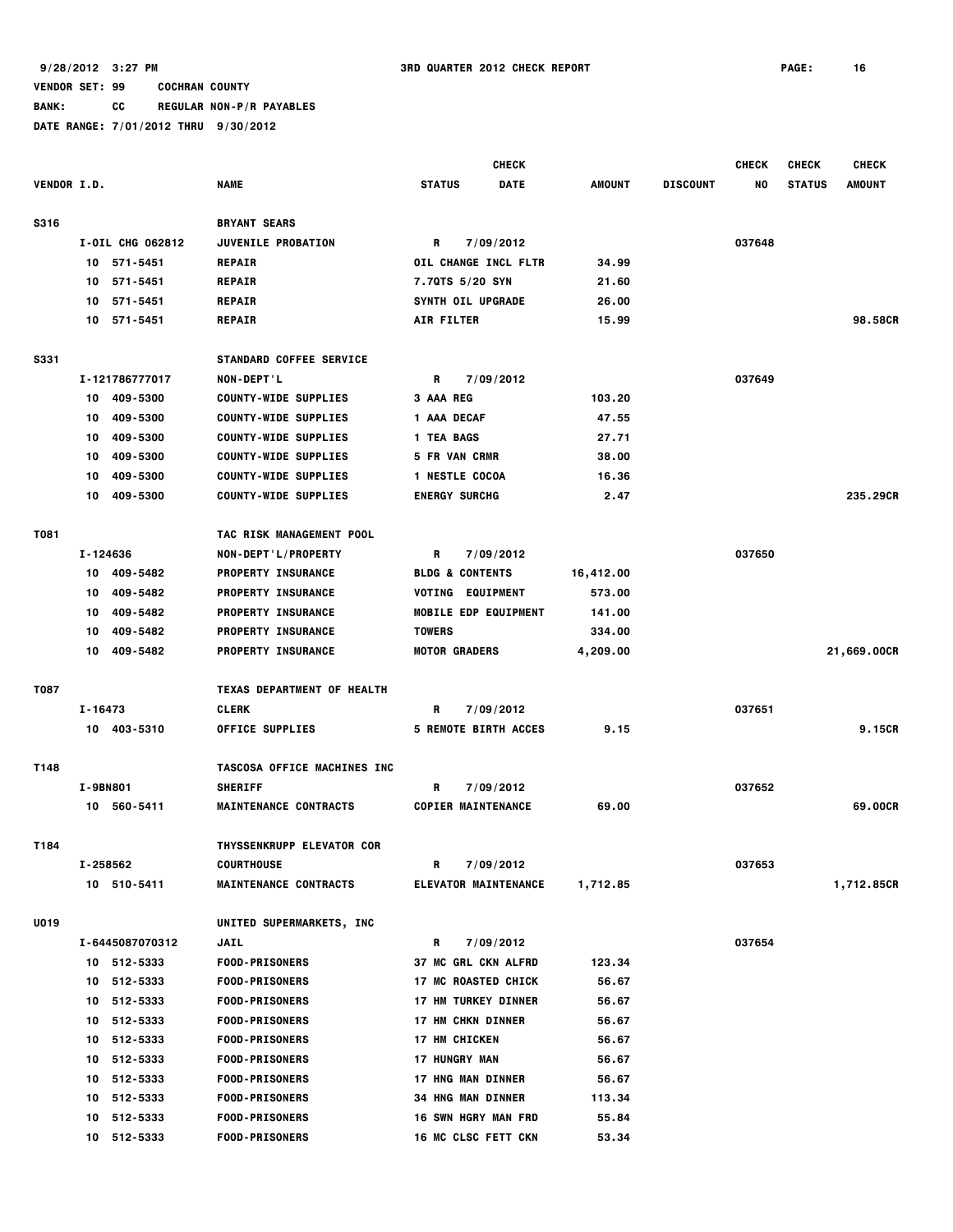|                    |                  |                                                |                                                | CHECK                       |               |                 | <b>CHECK</b> | <b>CHECK</b>  | <b>CHECK</b> |
|--------------------|------------------|------------------------------------------------|------------------------------------------------|-----------------------------|---------------|-----------------|--------------|---------------|--------------|
| <b>VENDOR I.D.</b> |                  | <b>NAME</b>                                    | STATUS                                         | <b>DATE</b>                 | AMOUNT        | <b>DISCOUNT</b> | NO           | <b>STATUS</b> | AMOUNT       |
| U019               |                  | UNITED SUPERMARKETS, ICONT                     |                                                |                             |               |                 |              |               |              |
|                    | I-6445087070312  | <b>JAIL</b>                                    | R                                              | 7/09/2012                   |               |                 | 037654       |               |              |
|                    | 512-5333<br>10   | <b>FOOD-PRISONERS</b>                          | 16 MC MEATLOAF W/GR                            |                             | 53.34         |                 |              |               |              |
|                    | 512-5333<br>10   | <b>FOOD-PRISONERS</b>                          | <b>14 MC FETTUCINI ALF</b>                     |                             | 46.67         |                 |              |               |              |
|                    | 512-5333<br>10   | <b>FOOD-PRISONERS</b>                          | <b>14 HM ANGUS CHS BG</b>                      |                             | 35.00         |                 |              |               |              |
|                    | 512-5333<br>10   | <b>FOOD-PRISONERS</b>                          | <b>9 MC CHICKEN/RICE</b>                       |                             | 30.00         |                 |              |               |              |
|                    | 512-5333<br>10   | <b>FOOD-PRISONERS</b>                          | <b>6 MC PASTA CHKN PE</b>                      |                             | 20.00         |                 |              |               |              |
|                    | 512-5333<br>10   | <b>FOOD-PRISONERS</b>                          | <b>9 HM BBQ SANDWICH</b>                       |                             | 22.50         |                 |              |               |              |
|                    | 512-5333<br>10   | <b>FOOD-PRISONERS</b>                          | FC TATER TREATS                                |                             | 5.99          |                 |              |               |              |
|                    | 512-5333<br>10   | <b>FOOD-PRISONERS</b>                          | <b>FC CRINKLE FRIES</b>                        |                             | 5.99          |                 |              |               |              |
|                    | 512-5333<br>10   | <b>FOOD-PRISONERS</b>                          | 12 NIGHT HAWK                                  |                             | 41.88         |                 |              |               |              |
|                    | 512-5333<br>10   | <b>FOOD-PRISONERS</b>                          | SWN HGRY MAN FRD                               |                             | 3.49          |                 |              |               |              |
|                    | 512-5333<br>10   | <b>FOOD-PRISONERS</b>                          | <b>3 MC STEAK PARMESAN</b>                     |                             | 10.02         |                 |              |               |              |
|                    | 512-5333<br>10   | <b>FOOD-PRISONERS</b>                          | 4 MC SAUSAGE & 3CH                             |                             | 13.36         |                 |              |               |              |
|                    | 512-5333<br>10   | <b>FOOD-PRISONERS</b>                          | MC MEATLOAF W/GR                               |                             | 3.33          |                 |              |               |              |
|                    | 512-5333<br>10   | <b>FOOD-PRISONERS</b>                          | <b>5 MC STEAK PARMESAN</b>                     |                             | 16.65         |                 |              |               |              |
|                    | 512-5333<br>10   |                                                |                                                |                             |               |                 |              |               |              |
|                    | 512-5333<br>10   | <b>FOOD-PRISONERS</b>                          | 6 MC SAUSAGE & 3 CH                            |                             | 19.98<br>5.00 |                 |              |               |              |
|                    | 512-5333<br>10   | <b>FOOD-PRISONERS</b><br><b>FOOD-PRISONERS</b> | 2 HM BBQ SANDWICH<br><b>4 BANQUET CHEESY P</b> |                             |               |                 |              |               |              |
|                    | 512-5333<br>10   |                                                |                                                |                             | 5.00          |                 |              |               |              |
|                    |                  | <b>FOOD-PRISONERS</b>                          | <b>12 BANQUET</b>                              |                             | 15.00         |                 |              |               | 1,039.08CR   |
| <b>WO55</b>        |                  | WINDSTREAM COMMUNICATIONS SW                   |                                                |                             |               |                 |              |               |              |
|                    | I-266-0638 JUL12 | <b>MUSEUM</b>                                  | R                                              | 7/09/2012                   |               |                 | 037655       |               |              |
|                    | 652-5420<br>10   | TELECOMMUNICATIONS                             | <b>BASIC LOCAL SVC</b>                         |                             | 48.24         |                 |              |               |              |
|                    | 652-5420<br>10   | TELECOMMUNICATIONS                             | <b>HI-SPEED INTERNET</b>                       |                             | 49.99         |                 |              |               |              |
|                    | 652-5420<br>10   | <b>TELECOMMUNICATIONS</b>                      | <b>OPTIONAL SVC</b>                            |                             | 5.92          |                 |              |               |              |
|                    | 652-5420<br>10   | TELECOMMUNICATIONS                             | <b>LONG DISTANCE SVC</b>                       |                             | 4.72          |                 |              |               |              |
|                    | I-266-5051 JUL12 | <b>LIBRARY</b>                                 | R                                              | 7/09/2012                   |               |                 | 037655       |               |              |
|                    | 650-5420<br>10   | TELECOMMUNICATIONS                             | <b>BASIC LOCAL SVC/2 LI</b>                    |                             | 100.50        |                 |              |               |              |
|                    | 650-5420<br>10   | <b>TELECOMMUNICATIONS</b>                      | <b>HI-SPEED INTERNET</b>                       |                             | 49.99         |                 |              |               |              |
|                    | 650-5420<br>10   | TELECOMMUNICATIONS                             | <b>LONG DISTANCE SVC</b>                       |                             | 2.49          |                 |              |               |              |
|                    | I-266-5074 JUL12 | <b>ADULT PROBATION</b>                         | R                                              | 7/09/2012                   |               |                 | 037655       |               |              |
|                    | 10 570-5420      | TELECOMMUNICATIONS                             | <b>BASIC LOCAL SVC</b>                         |                             | 46.51         |                 |              |               |              |
|                    | 10 570-5420      | <b>TELECOMMUNICATIONS</b>                      | <b>OPTIONAL SVC</b>                            |                             | 11.97         |                 |              |               |              |
|                    | 10 570-5420      | TELECOMMUNICATIONS                             | <b>LONG DISTANCE SVC</b>                       |                             | 0.06          |                 |              |               |              |
|                    | I-266-5161 JUL12 | <b>TREASURER</b>                               | R                                              | 7/09/2012                   |               |                 | 037655       |               |              |
|                    | 10 497-5420      | TELECOMMUNICATIONS                             | <b>BASIC LOCAL SVC</b>                         |                             | 46.51         |                 |              |               |              |
|                    | 10 497-5420      | TELECOMMUNICATIONS                             | <b>LONG DISTANCE SVC</b>                       |                             | 0.69          |                 |              |               |              |
|                    | I-266-5171 JUL12 | TAX A/C                                        | R                                              | 7/09/2012                   |               |                 | 037655       |               |              |
|                    | 10 499-5420      | TELECOMMUNICATIONS                             | <b>BASIC LOCAL SVC</b>                         |                             | 140.62        |                 |              |               |              |
|                    | 499-5420<br>10   | TELECOMMUNICATIONS                             | <b>HI-SPEED INTERNET</b>                       |                             | 59.99         |                 |              |               |              |
|                    | 10 499-5420      | <b>TELECOMMUNICATIONS</b>                      | <b>OPTIONAL SVC</b>                            |                             | 25.95         |                 |              |               |              |
|                    | 10 499-5420      | TELECOMMUNICATIONS                             | <b>LONG DISTANCE SVC</b>                       |                             | 10.33         |                 |              |               |              |
|                    | I-266-5211 JUL12 | <b>SHERIFF</b>                                 | R                                              | 7/09/2012                   |               |                 | 037655       |               |              |
|                    | 10 560-5420      | <b>TELECOMMUNICATIONS</b>                      |                                                | <b>BASIC LOCAL SVC/3 LI</b> | 157.09        |                 |              |               |              |
|                    | 10 560-5420      | TELECOMMUNICATIONS                             | <b>LONG DISTANCE SVC</b>                       |                             | 1.66          |                 |              |               |              |
|                    | I-266-5215 JUL12 | <b>EXTENSION SVC</b>                           | R                                              | 7/09/2012                   |               |                 | 037655       |               |              |
|                    | 10 665-5420      | TELECOMMUNICATIONS                             | <b>BASIC LOCAL SVC</b>                         |                             | 163.96        |                 |              |               |              |
|                    |                  |                                                |                                                |                             |               |                 |              |               |              |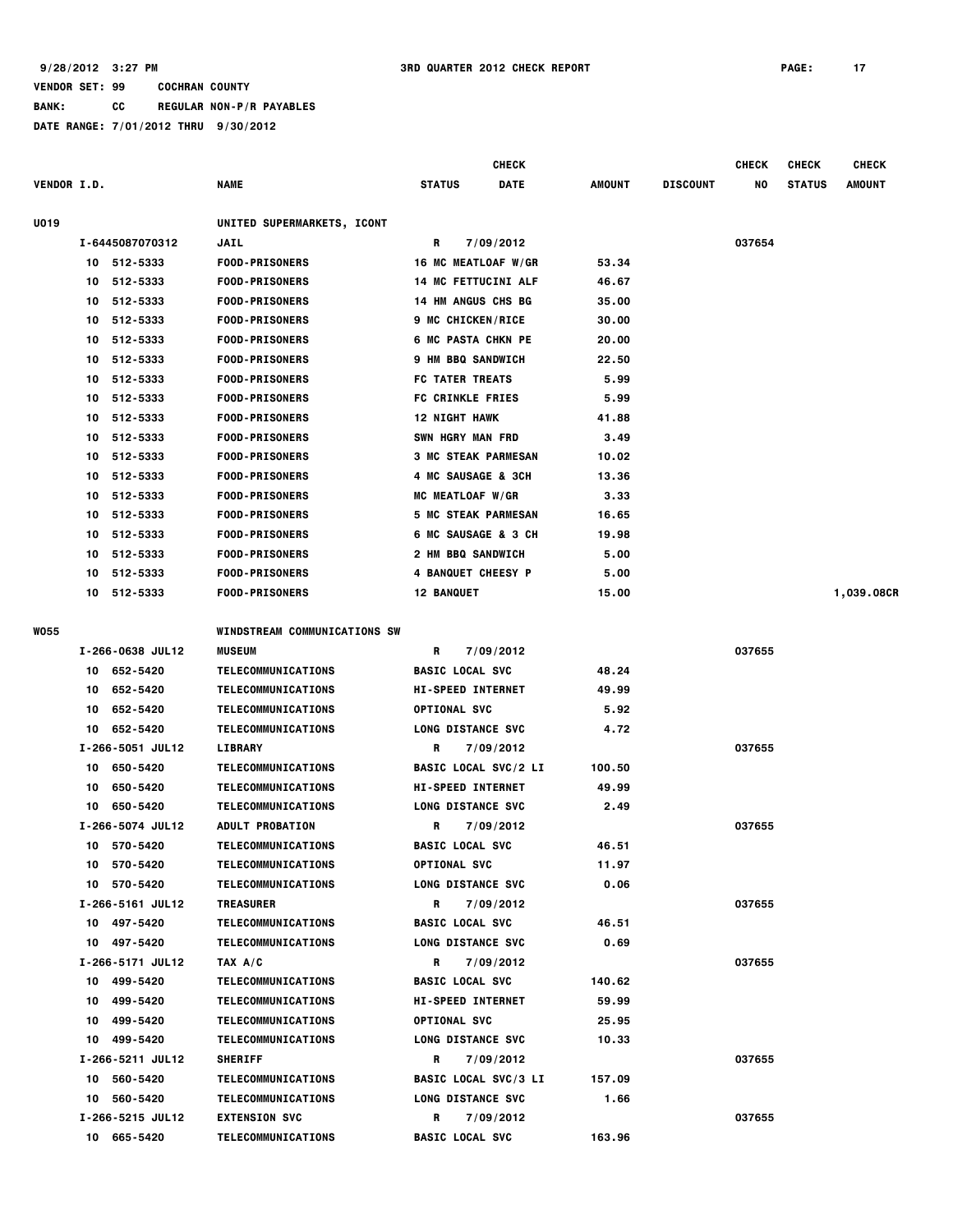|                    |                  |                               |                             | <b>CHECK</b> |               |                 | <b>CHECK</b> | <b>CHECK</b>  | <b>CHECK</b>  |
|--------------------|------------------|-------------------------------|-----------------------------|--------------|---------------|-----------------|--------------|---------------|---------------|
| <b>VENDOR I.D.</b> |                  | <b>NAME</b>                   | <b>STATUS</b>               | DATE         | <b>AMOUNT</b> | <b>DISCOUNT</b> | NO           | <b>STATUS</b> | <b>AMOUNT</b> |
| <b>WO55</b>        |                  | WINDSTREAM COMMUNICATICONT    |                             |              |               |                 |              |               |               |
|                    | I-266-5215 JUL12 | <b>EXTENSION SVC</b>          | 7/09/2012<br>R              |              |               |                 | 037655       |               |               |
|                    | 10 665-5420      | TELECOMMUNICATIONS            | <b>HI-SPEED INTERNET</b>    |              | 39.99         |                 |              |               |               |
|                    | 665-5420<br>10   | TELECOMMUNICATIONS            | <b>LONG DISTANCE SVC</b>    |              | 0.95          |                 |              |               |               |
|                    | I-266-5302 JUL12 | <b>JUSTICE OF PEACE</b>       | R<br>7/09/2012              |              |               |                 | 037655       |               |               |
|                    | 455-5420<br>10   | TELECOMMUNICATIONS            | <b>BASIC LOCAL SVC</b>      |              | 46.51         |                 |              |               |               |
|                    | 455-5420<br>10   | TELECOMMUNICATIONS            | <b>LONG DISTANCE SVC</b>    |              | 0.20          |                 |              |               |               |
|                    | I-266-5411 JUL12 | <b>JUVENILE PROBATION</b>     | 7/09/2012<br>R              |              |               |                 | 037655       |               |               |
|                    | 571-5420<br>10   | TELECOMMUNICATIONS            | <b>BASIC LOCAL SVC</b>      |              | 46.51         |                 |              |               |               |
|                    | 10 571-5420      | TELECOMMUNICATIONS            | <b>LONG DISTANCE SVC</b>    |              | 2.22          |                 |              |               |               |
|                    | I-266-5412 JUL12 | <b>DISTRICT COURT</b>         | 7/09/2012<br>R              |              |               |                 | 037655       |               |               |
|                    | 435-5420<br>10   | <b>TELECOMMUNICATIONS</b>     | <b>BASIC LOCAL SVC</b>      |              | 105.45        |                 |              |               |               |
|                    | 435-5420<br>10   | <b>TELECOMMUNICATIONS</b>     | <b>HI-SPEED INTERNET</b>    |              | 109.98        |                 |              |               |               |
|                    | 435-5420<br>10   | TELECOMMUNICATIONS            | <b>LONG DISTANCE SVC</b>    |              | 0.12          |                 |              |               |               |
|                    | I-266-5450 JUL12 | <b>CLERK</b>                  | R<br>7/09/2012              |              |               |                 | 037655       |               |               |
|                    | 403-5420<br>10   | TELECOMMUNICATIONS            | <b>BASIC LOCAL SVC</b>      |              | 155.88        |                 |              |               |               |
|                    | 403-5420<br>10   | <b>TELECOMMUNICATIONS</b>     | <b>OPTIONAL SVC</b>         |              | 3.00          |                 |              |               |               |
|                    | 10<br>403-5420   | <b>TELECOMMUNICATIONS</b>     | <b>LONG DISTANCE SVC</b>    |              | 17.67         |                 |              |               |               |
|                    | I-266-5508 JUL12 | CO JUDGE/COMM'R CT            | R<br>7/09/2012              |              |               |                 | 037655       |               |               |
|                    | 610-5420<br>15   | TELECOMMUNICATIONS            | <b>BASIC LOCAL SVC/2 LI</b> |              | 109.37        |                 |              |               |               |
|                    | 610-5420<br>15   | TELECOMMUNICATIONS            | LONG DISTANCE SVC           |              | 0.28          |                 |              |               |               |
|                    | I-266-5700 JUL12 | <b>SHERIFF</b>                | R<br>7/09/2012              |              |               |                 | 037655       |               |               |
|                    | 560-5420<br>10   | TELECOMMUNICATIONS            | <b>BASIC LOCAL SVC</b>      |              | 89.82         |                 |              |               |               |
|                    | 10<br>560-5420   | <b>TELECOMMUNICATIONS</b>     | LONG DISTANCE SVC           |              | 6.11          |                 |              |               |               |
|                    | I-266-5822 JUL12 | AUDITOR/NON-DEPT'L            | R<br>7/09/2012              |              |               |                 | 037655       |               |               |
|                    | 495-5420<br>10   | TELECOMMUNICATIONS            | <b>BASIC LOCAL SVC/1 LI</b> |              | 46.50         |                 |              |               |               |
|                    | 495-5420<br>10   | TELECOMMUNICATIONS            | <b>BUS BROADBAND</b>        |              | 24.99         |                 |              |               |               |
|                    | 10<br>495-5420   | TELECOMMUNICATIONS            | LONG DISTANCE SVC           |              | 1.18          |                 |              |               |               |
|                    | 409-5420<br>10   | <b>TELECOMMUNICATIONS</b>     | <b>FAX LINE 266-5629</b>    |              | 46.51         |                 |              |               |               |
|                    | 10<br>409-5420   | <b>TELECOMMUNICATIONS</b>     | <b>HI-SPEED INTERNET</b>    |              | 144.99        |                 |              |               |               |
|                    | 409-5420<br>10   | TELECOMMUNICATIONS            | <b>LONG DISTANCE SVC</b>    |              | 4.18          |                 |              |               |               |
|                    | I-266-8661 JUL12 | <b>ATTORNEY</b>               | 7/09/2012<br>R              |              |               |                 | 037655       |               |               |
|                    | 10 475-5420      | TELECOMMUNICATIONS            | <b>BASIC LOCAL SVC</b>      |              | 104.58        |                 |              |               |               |
|                    | 10 475-5420      | <b>TELECOMMUNICATIONS</b>     | <b>HI-SPEED INTERNET</b>    |              | 59.99         |                 |              |               |               |
|                    | 10 475-5420      | TELECOMMUNICATIONS            | <b>LONG DISTANCE SVC</b>    |              | 2.39          |                 |              |               |               |
|                    | I-266-8888 JUL12 | <b>SHERIFF</b>                | R<br>7/09/2012              |              |               |                 | 037655       |               |               |
|                    | 10 560-5420      | TELECOMMUNICATIONS            | <b>BASIC LOCAL SVC</b>      |              | 43.80         |                 |              |               |               |
|                    | 10 560-5420      | <b>TELECOMMUNICATIONS</b>     | <b>LONG DISTANCE SVC</b>    |              | 0.69          |                 |              |               | 2,141.05CR    |
| <b>WO62</b>        |                  | <b>WAL-MART COMMUNITY</b>     |                             |              |               |                 |              |               |               |
|                    | I-218500630665   | JAIL                          | 7/09/2012<br>R              |              |               |                 | 037657       |               |               |
|                    | 10 512-5333      | <b>FOOD-PRISONERS</b>         | AQUAFINA/3                  |              | 14.94         |                 |              |               |               |
|                    | 10 512-5333      | <b>FOOD-PRISONERS</b>         | <b>BOOST CHC HP</b>         |              | 14.46         |                 |              |               |               |
|                    | 10 512-5333      | <b>FOOD-PRISONERS</b>         | <b>BOOST HP VAN</b>         |              | 14.46         |                 |              |               |               |
|                    | 10 512-5391      | <b>MEDICAL CARE-PRISONERS</b> | <b>CURAD GAUZE/2</b>        |              | 3.44          |                 |              |               |               |
|                    | 10 512-5391      | MEDICAL CARE-PRISONERS        | <b>BANDAGES/2</b>           |              | 5.94          |                 |              |               |               |
|                    | 512-5391<br>10   | MEDICAL CARE-PRISONERS        | CURAD                       |              | 5.77          |                 |              |               |               |
|                    | 512-5391<br>10   | <b>MEDICAL CARE-PRISONERS</b> | <b>ZEGERID 42CT</b>         |              | 22.84         |                 |              |               |               |
|                    |                  |                               |                             |              |               |                 |              |               |               |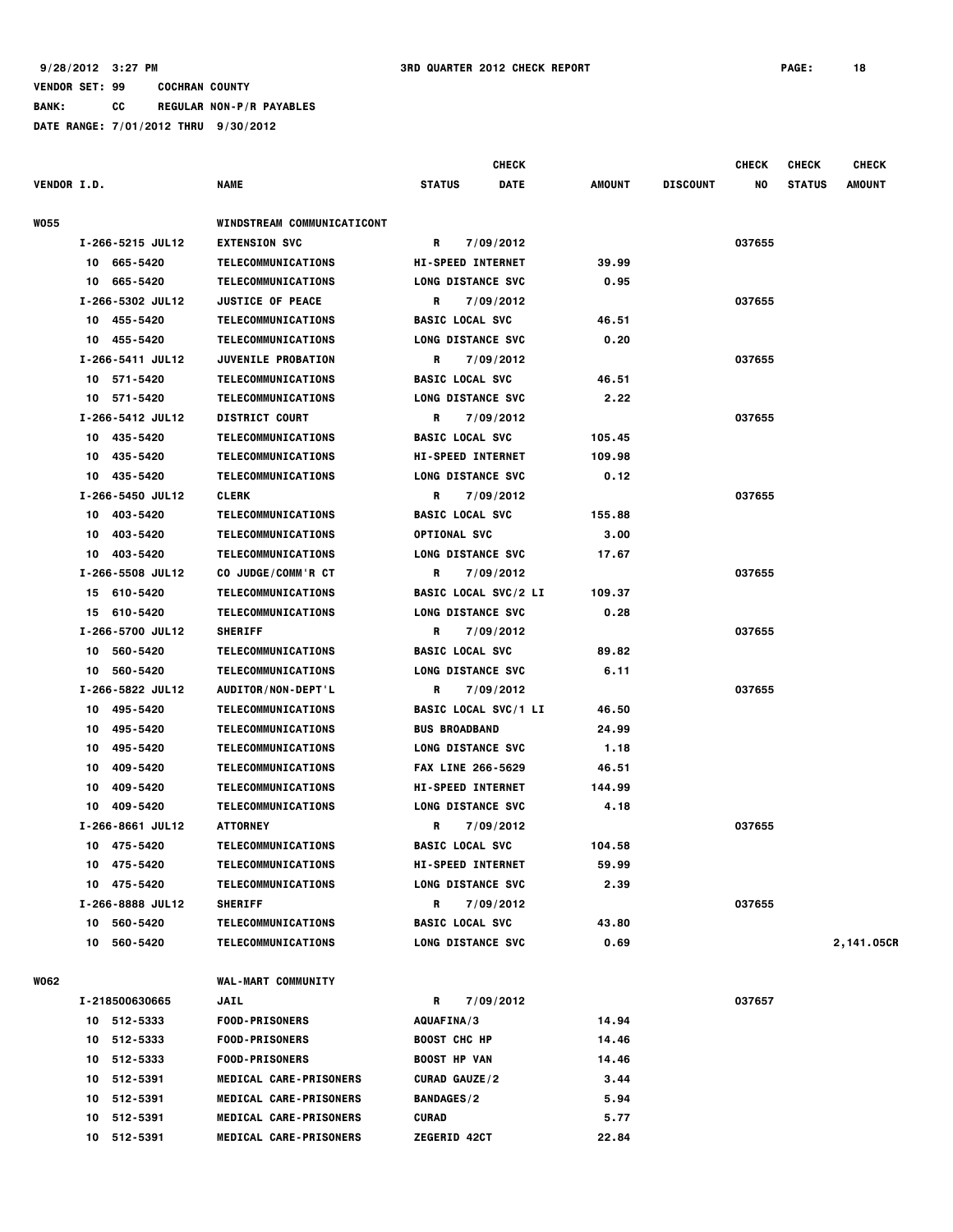**BANK: CC REGULAR NON-P/R PAYABLES DATE RANGE: 7/01/2012 THRU 9/30/2012**

 **CHECK CHECK CHECK CHECK VENDOR I.D. NAME STATUS DATE AMOUNT DISCOUNT NO STATUS AMOUNT W062 WAL-MART COMMUNITY CONT I-218500630665 JAIL R 7/09/2012 037657 10 512-5391 MEDICAL CARE-PRISONERS GAUZE PAD 6.57 88.42CR W070 R D WALLACE OIL CO INC I-1400 07/12 PREC 4 R 7/09/2012 037658 15 624-5330 FUEL AND OIL 1 DYNATRANS MP 89.90 15 624-5330 FUEL AND OIL 2GL ANTI-FREEZE 15.50 15 624-5330 FUEL AND OIL 70.5GL UNL 224.79 I-3440 07/12 PREC 1 R 7/09/2012 037658 15 621-5330 FUEL & OIL 29.8GL UNL 95.81 I-3540 07/12 PREC 3 R 7/09/2012 037658 15 623-5330 FUEL AND OIL 245GL DYED DIESEL 825.65 15 623-5330 FUEL AND OIL 1 80-OZ PWR SVC 11.86 15 623-5330 FUEL AND OIL 130GL DYED DIESEL 403.00 15 623-5330 FUEL AND OIL 1 80-OZ PWR SVC 11.86 15 623-5330 FUEL AND OIL 69.4GL UNL 234.23 15 623-5330 FUEL AND OIL 243.9GL LS DIESEL 891.45 I-3600 07/12 PARK/AIRPORT R 7/09/2012 037658 30 518-5330 FUEL & OIL 19GL UNL 61.09 I-3620 07/12 CEMETERY R 7/09/2012 037658 10 516-5330 FUEL & OIL 29GL UNL 93.24 I-3700 07/12 SHERIFF R 7/09/2012 037658 10 560-5330 FUEL AND OIL 18.2GL UNL/#111 58.51 10 560-5330 FUEL AND OIL 25GL UNL/#123 80.38 10 560-5330 FUEL AND OIL 71GL UNL/#135 227.72 10 560-5330 FUEL AND OIL 22GL UNL/#137 71.18 3,396.17CR W092 WTG FUELS, INC I-15006-03496 JUL12 SHERIFF R 7/09/2012 037659 10 560-5330 FUEL AND OIL 14.5GL UNL/#125 50.26 10 560-5330 FUEL AND OIL 61.03GL UNL/#123 202.64 10 560-5330 FUEL AND OIL 66.89GL UNL/#137 224.41 10 560-5330 FUEL AND OIL 63.5GL UNL/#134 214.84 10 560-5330 FUEL AND OIL 141.16GL UNL/#136 471.58 10 560-5330 FUEL AND OIL 19.58GL UNL/#122 60.03 1,223.76CR W164 WARREN CAT I-PS020239720 PREC 2 R 7/09/2012 037660 15 622-5451 REPAIRS 2 LUBE FILTERS 29.12 15 622-5451 REPAIRS ELEMENT ASM 60.06 15 622-5451 REPAIRS ELEMENT ASM 37.57 15 622-5451 REPAIRS 3 FUEL FILTERS 86.34 15 622-5451 REPAIRS 2 BELTS 167.74 380.83CR**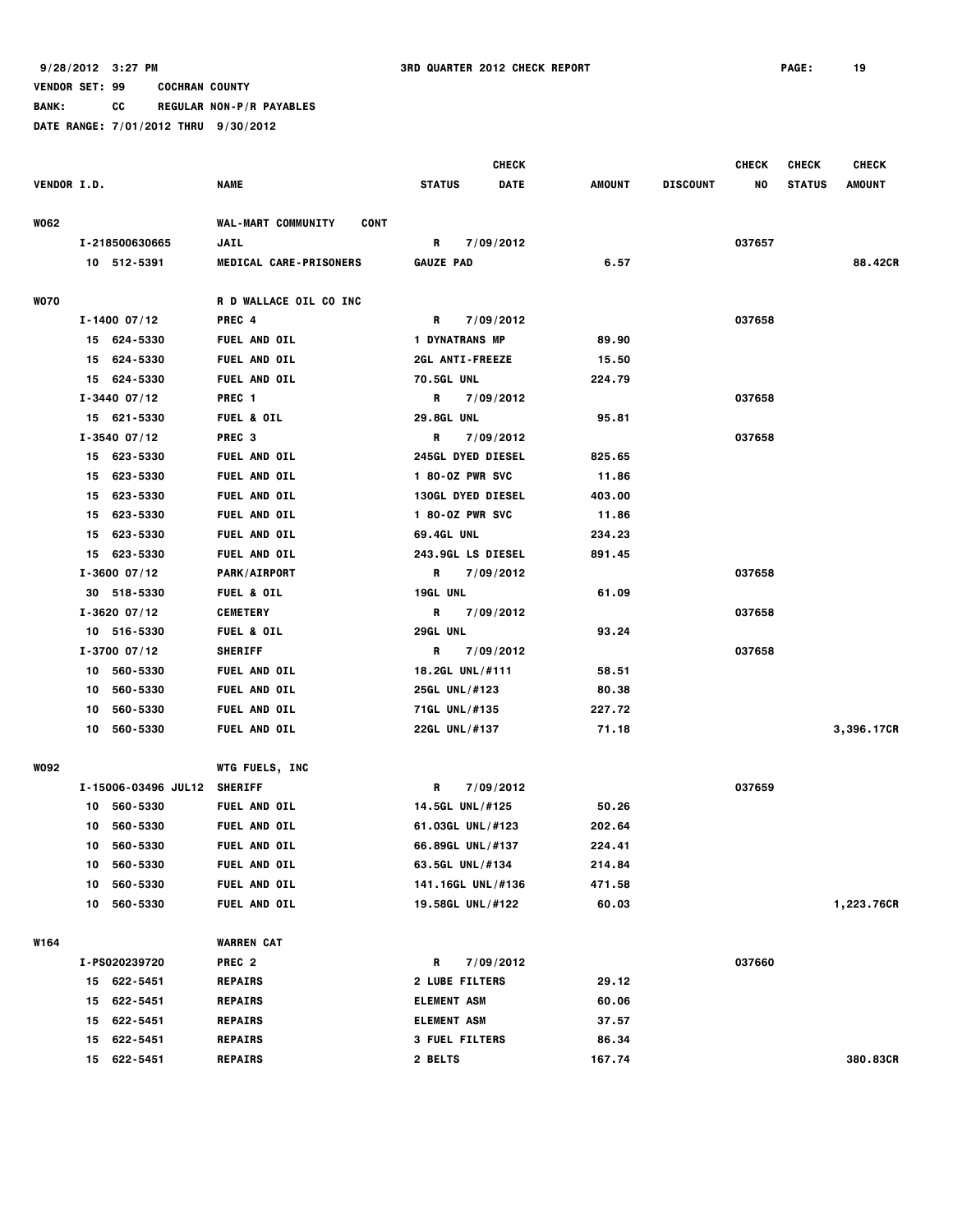# **VENDOR SET: 99 COCHRAN COUNTY BANK: CC REGULAR NON-P/R PAYABLES**

|                    |    |                         |                                       |               |                     | <b>CHECK</b>                |          |                 | <b>CHECK</b> | <b>CHECK</b>  | <b>CHECK</b>   |
|--------------------|----|-------------------------|---------------------------------------|---------------|---------------------|-----------------------------|----------|-----------------|--------------|---------------|----------------|
| <b>VENDOR I.D.</b> |    |                         | NAME                                  | <b>STATUS</b> |                     | <b>DATE</b>                 | AMOUNT   | <b>DISCOUNT</b> | NO           | <b>STATUS</b> | <b>AMOUNT</b>  |
| X001               |    |                         | <b>XCEL ENERGY</b>                    |               |                     |                             |          |                 |              |               |                |
|                    |    |                         | I-54-1324315-7 JUL12 ALMOST ALL DEPTS | R             |                     | 7/09/2012                   |          |                 | 037661       |               |                |
|                    | 30 | 518-5440                | UTILITIES                             |               |                     | 300210167 RUNWAY LIG        | 66.83    |                 |              |               |                |
|                    | 10 | 510-5440                | UTILITIES                             |               |                     | 300240736 COURTHOUSE        | 1,684.77 |                 |              |               |                |
|                    | 10 | 660-5440                | <b>UTILITIES &amp; IRRIGATION</b>     |               |                     | 300265059 SOFTBALL P        | 21.60    |                 |              |               |                |
|                    | 10 | 580-5440                | <b>UTILITIES [TOWER]</b>              |               |                     | 300282806 TOWER             | 81.61    |                 |              |               |                |
|                    | 15 | 621-5440                | <b>UTILITIES</b>                      |               |                     | 300294119 PREC 1 SHO        | 58.65    |                 |              |               |                |
|                    | 10 | 650-5440                | UTILITIES                             |               |                     | 300338546 LIBRARY           | 347.52   |                 |              |               |                |
|                    | 10 | 652-5440                | UTILITIES                             |               |                     | 300342232 MUSEUM            | 35.83    |                 |              |               |                |
|                    | 10 | 662-5440                | UTILITIES                             |               |                     | 300390484 ACTIVITY B        | 679.55   |                 |              |               |                |
|                    | 10 | 660-5440                | <b>UTILITIES &amp; IRRIGATION</b>     |               |                     | 300410370 PARK              | 497.66   |                 |              |               |                |
|                    | 10 | 660-5440                | <b>UTILITIES &amp; IRRIGATION</b>     |               |                     | 300457515 PARK/SHOP         | 10.91    |                 |              |               |                |
|                    | 10 | 660-5440                | <b>UTILITIES &amp; IRRIGATION</b>     |               |                     | <b>300505444 HOFMAN BAS</b> | 21.60    |                 |              |               |                |
|                    | 10 | 516-5440                | UTILITIES                             |               |                     | 300555198 CEMETERY          | 190.04   |                 |              |               |                |
|                    | 10 | 409-5440                | UTILITIES                             |               |                     | 300577364 102 N MAIN        | 13.96    |                 |              |               |                |
|                    | 10 | 660-5440                | UTILITIES & IRRIGATION                |               |                     | 300587052 SHOWBARN          | 22.39    |                 |              |               |                |
|                    | 10 | 660-5440                | <b>UTILITIES &amp; IRRIGATION</b>     |               |                     | 300587753 RODEO GROU        | 152.80   |                 |              |               |                |
|                    | 10 | 516-5440                | UTILITIES                             |               |                     | 300603417 CEMETERY          | 90.35    |                 |              |               |                |
|                    | 10 | 516-5440                | <b>UTILITIES</b>                      |               |                     | 300637038 CEMETERY S        | 265.63   |                 |              |               |                |
|                    | 10 | 650-5440                | UTILITIES                             |               |                     | AREA LIGHT LIBRARY          | 14.96    |                 |              |               |                |
|                    | 10 | 662-5440                | <b>UTILITIES</b>                      |               |                     | <b>2 AREA LIGHTS ACT BL</b> | 44.85    |                 |              |               |                |
|                    | 10 | 660-5440                | <b>UTILITIES &amp; IRRIGATION</b>     |               |                     | AREA LIGHT PARK SHOP        | 14.52    |                 |              |               | 4,316.03CR     |
| A175               |    |                         | VINCENTE ARTEAGA JR.                  |               |                     |                             |          |                 |              |               |                |
|                    |    | <b>I-GR JURY 070512</b> | <b>DISTRICT COURT</b>                 | R             |                     | 7/09/2012                   |          |                 | 037662       |               |                |
|                    |    | 10 435-5491             | <b>GRAND JURY</b>                     |               | <b>JURY SERVICE</b> |                             | 15.00    |                 |              |               | <b>15.00CR</b> |
| A210               |    |                         | <b>CURTIS ALBUS</b>                   |               |                     |                             |          |                 |              |               |                |
|                    |    | <b>I-GR JURY 070512</b> | <b>DISTRICT COURT</b>                 | R             |                     | 7/09/2012                   |          |                 | 037663       |               |                |
|                    |    | 10 435-5491             | <b>GRAND JURY</b>                     |               | <b>JURY SERVICE</b> |                             | 15.00    |                 |              |               | 15.00CR        |
| <b>B109</b>        |    |                         | <b>CHRIS BALDWIN</b>                  |               |                     |                             |          |                 |              |               |                |
|                    |    | <b>I-GR JURY 070512</b> | <b>DISTRICT COURT</b>                 | R             |                     | 7/09/2012                   |          |                 | 037664       |               |                |
|                    |    | 10 435-5491             | <b>GRAND JURY</b>                     |               | <b>JURY SERVICE</b> |                             | 40.00    |                 |              |               | 40.00CR        |
| B262               |    |                         | <b>ANTONIA BIHL</b>                   |               |                     |                             |          |                 |              |               |                |
|                    |    | <b>I-GR JURY 070512</b> | <b>DISTRICT COURT</b>                 | R             |                     | 7/09/2012                   |          |                 | 037665       |               |                |
|                    |    | 10 435-5491             | <b>GRAND JURY</b>                     |               | <b>JURY SERVICE</b> |                             | 40.00    |                 |              |               | 40.00CR        |
| <b>B263</b>        |    |                         | <b>BEN BRISTOW</b>                    |               |                     |                             |          |                 |              |               |                |
|                    |    | I-GR JURY 070512        | <b>DISTRICT COURT</b>                 | R             |                     | 7/09/2012                   |          |                 | 037666       |               |                |
|                    |    | 10 435-5491             | <b>GRAND JURY</b>                     |               | <b>JURY SERVICE</b> |                             | 15.00    |                 |              |               | 15,00CR        |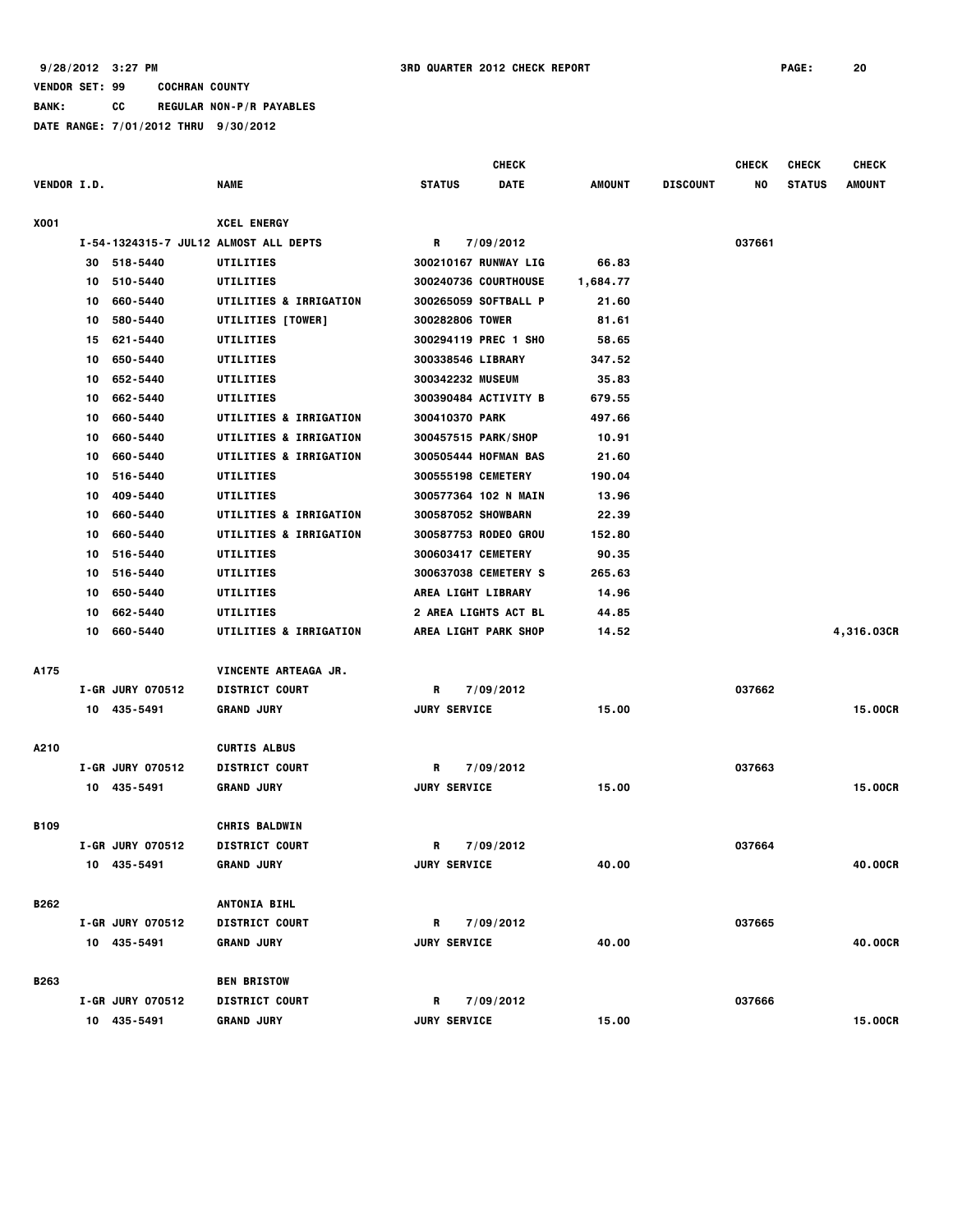**BANK: CC REGULAR NON-P/R PAYABLES**

|                    |                                    |                                                   |                     | <b>CHECK</b>         |               |                 | <b>CHECK</b> | <b>CHECK</b>  | <b>CHECK</b>   |
|--------------------|------------------------------------|---------------------------------------------------|---------------------|----------------------|---------------|-----------------|--------------|---------------|----------------|
| <b>VENDOR I.D.</b> |                                    | <b>NAME</b>                                       | <b>STATUS</b>       | <b>DATE</b>          | <b>AMOUNT</b> | <b>DISCOUNT</b> | NO           | <b>STATUS</b> | <b>AMOUNT</b>  |
|                    |                                    |                                                   |                     |                      |               |                 |              |               |                |
| C051               |                                    | <b>COCHRAN COUNTY CHILDRENS</b>                   |                     |                      |               |                 |              |               |                |
|                    | I-GRAND JURY 070512 DISTRICT COURT |                                                   | R                   | 7/09/2012            |               |                 | 037667       |               |                |
|                    | 10 435-5491                        | <b>GRAND JURY</b>                                 |                     | DONATION/CODY ALBUS  | 40.00         |                 |              |               |                |
|                    | 10 435-5491                        | <b>GRAND JURY</b>                                 |                     | DONATION/CODY KATARI | 40.00         |                 |              |               | 80.00CR        |
| C343               |                                    | <b>CASSANDRA CASTANEDA</b>                        |                     |                      |               |                 |              |               |                |
|                    | I-GR JURY 070512                   | <b>DISTRICT COURT</b>                             | R                   | 7/09/2012            |               |                 | 037668       |               |                |
|                    | 10 435-5491                        | <b>GRAND JURY</b>                                 | <b>JURY SERVICE</b> |                      | 40.00         |                 |              |               | 40.00CR        |
|                    |                                    |                                                   |                     |                      |               |                 |              |               |                |
| C344               |                                    | ISIAH COOK                                        |                     |                      |               |                 |              |               |                |
|                    | <b>I-GR JURY 070512</b>            | <b>DISTRICT COURT</b>                             | R                   | 7/09/2012            |               |                 | 037669       |               |                |
|                    | 10 435-5491                        | <b>GRAND JURY</b>                                 | <b>JURY SERVICE</b> |                      | 15.00         |                 |              |               | 15.00CR        |
|                    |                                    |                                                   |                     |                      |               |                 |              |               |                |
| G075               |                                    | <b>ERNEST GALVAN</b>                              |                     |                      |               |                 |              |               |                |
|                    | I-GR JURY 070512                   | <b>DISTRICT COURT</b>                             | R                   | 7/09/2012            |               |                 | 037670       |               |                |
|                    | 10 435-5491                        | <b>GRAND JURY</b>                                 | <b>JURY SERVICE</b> |                      | 15.00         |                 |              |               | 15.00CR        |
| G076               |                                    | <b>AUBREY GIBSON</b>                              |                     |                      |               |                 |              |               |                |
|                    | I-GR JURY 070512                   | <b>DISTRICT COURT</b>                             | R                   | 7/09/2012            |               |                 | 037671       |               |                |
|                    | 10 435-5491                        | <b>GRAND JURY</b>                                 | <b>JURY SERVICE</b> |                      | 15.00         |                 |              |               | <b>15.00CR</b> |
|                    |                                    |                                                   |                     |                      |               |                 |              |               |                |
| H <sub>200</sub>   |                                    | <b>CARLOS HERRERA</b>                             |                     |                      |               |                 |              |               |                |
|                    | <b>I-GR JURY 070512</b>            | <b>DISTRICT COURT</b>                             | R                   | 7/09/2012            |               |                 | 037672       |               |                |
|                    | 10 435-5491                        | <b>GRAND JURY</b>                                 | <b>JURY SERVICE</b> |                      | 15.00         |                 |              |               | 15.00CR        |
|                    |                                    |                                                   |                     |                      |               |                 |              |               |                |
| M105               |                                    | <b>DUNDIE MCINROE</b>                             |                     |                      |               |                 |              |               |                |
|                    | I-GR JURY 070512                   | <b>DISTRICT COURT</b>                             | R                   | 7/09/2012            |               |                 | 037673       |               |                |
|                    | 10 435-5491                        | <b>GRAND JURY</b>                                 | <b>JURY SERVICE</b> |                      | 15.00         |                 |              |               | <b>15.00CR</b> |
|                    |                                    |                                                   |                     |                      |               |                 |              |               |                |
| M234               | I-GR JURY 070512                   | <b>LORRAINE MARTINEZ</b><br><b>DISTRICT COURT</b> | R                   | 7/09/2012            |               |                 | 037674       |               |                |
|                    | 10 435-5491                        | <b>GRAND JURY</b>                                 | <b>JURY SERVICE</b> |                      | 40.00         |                 |              |               | 40.00CR        |
|                    |                                    |                                                   |                     |                      |               |                 |              |               |                |
| M280               |                                    | <b>TERRY MOORE</b>                                |                     |                      |               |                 |              |               |                |
|                    | I-GR JURY 070512                   | <b>DISTRICT COURT</b>                             | R                   | 7/09/2012            |               |                 | 037675       |               |                |
|                    | 10 435-5491                        | <b>GRAND JURY</b>                                 | <b>JURY SERVICE</b> |                      | 15.00         |                 |              |               | 15.00CR        |
|                    |                                    |                                                   |                     |                      |               |                 |              |               |                |
| M282               |                                    | <b>VICTORIO MARQUEZ</b>                           |                     |                      |               |                 |              |               |                |
|                    | I-GR JURY 070512                   | <b>DISTRICT COURT</b>                             | R                   | 7/09/2012            |               |                 | 037676       |               |                |
|                    | 10 435-5491                        | <b>GRAND JURY</b>                                 | <b>JURY SERVICE</b> |                      | 15.00         |                 |              |               | 15,00CR        |
|                    |                                    |                                                   |                     |                      |               |                 |              |               |                |
| M283               |                                    | RACHEL MARTIN                                     |                     |                      |               |                 |              |               |                |
|                    | I-GR JURY 070512                   | <b>DISTRICT COURT</b>                             | R                   | 7/09/2012            |               |                 | 037677       |               | 15.00CR        |
|                    | 10 435-5491                        | <b>GRAND JURY</b>                                 | <b>JURY SERVICE</b> |                      | 15.00         |                 |              |               |                |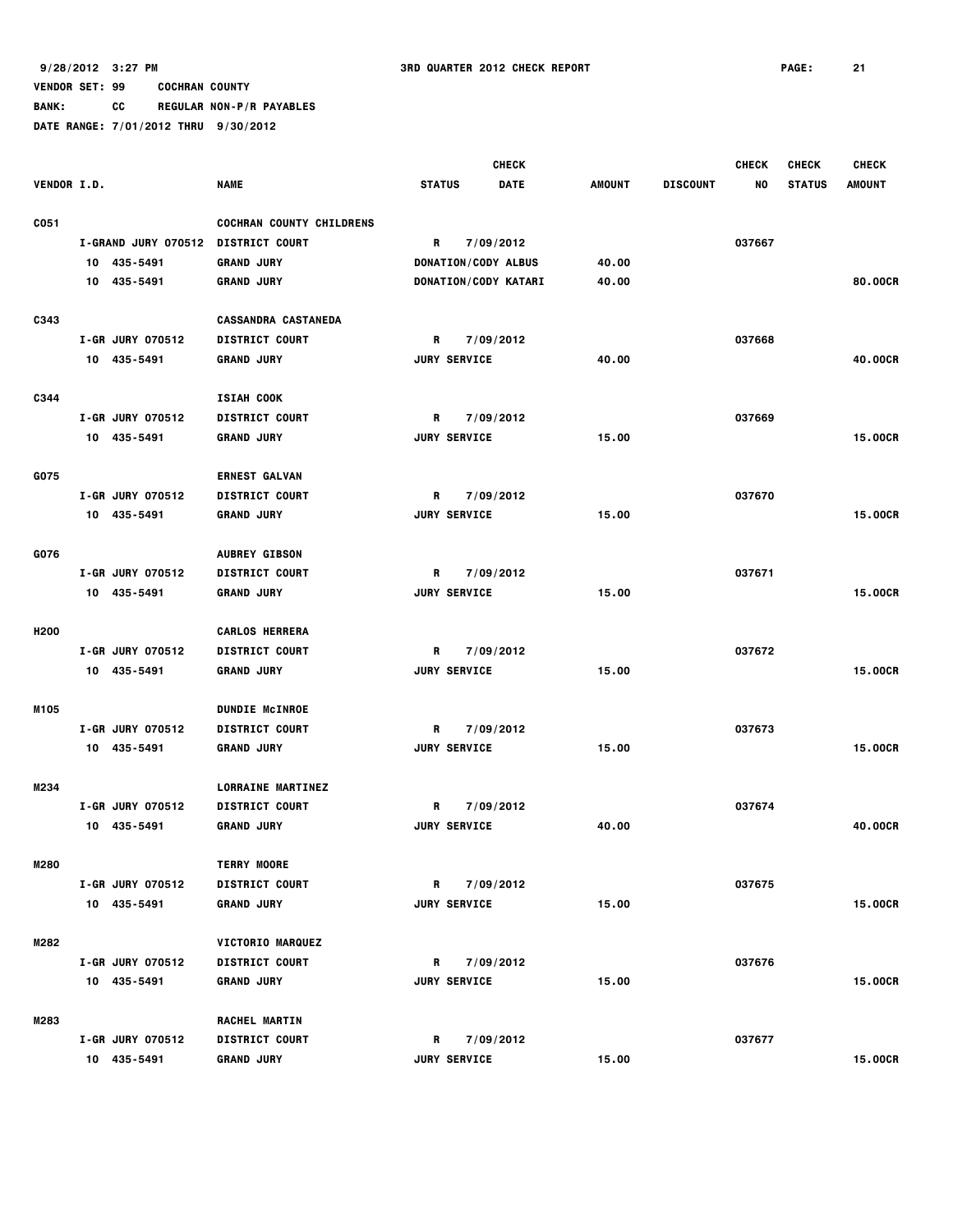**BANK: CC REGULAR NON-P/R PAYABLES**

**DATE RANGE: 7/01/2012 THRU 9/30/2012**

 **CHECK CHECK CHECK CHECK VENDOR I.D. NAME STATUS DATE AMOUNT DISCOUNT NO STATUS AMOUNT O005 RAY O'BRIEN I-GR JURY 070512 DISTRICT COURT R 7/09/2012 037678 10 435-5491 GRAND JURY JURY SERVICE 15.00 15.00CR R156 CHRISTOPHER RAMIREZ I-GR JURY 070512 DISTRICT COURT R 7/09/2012 037679** 10 435-5491 GRAND JURY JURY SERVICE 40.000 40 **S233 COCHRAN COUNTY STATE FEE I-GRAND JURY 070512 DISTRICT COURT R 7/09/2012 037680 10 435-5491 GRAND JURY DONATION/JONATHON DE 40.00 40.00CR S303 DOUG SCOTT I-GR JURY 070512 DISTRICT COURT R 7/09/2012 037681 10 435-5491 GRAND JURY JURY SERVICE 40.00 40.00CR S392 ERICA SOLIZ I-GR JURY 070512 DISTRICT COURT R 7/09/2012 037682 10 435-5491 GRAND JURY JURY SERVICE 40.00 40.00CR S393 MIRIAM SOTO I-GR JURY 070512 DISTRICT COURT R 7/09/2012 037683 10 435-5491 GRAND JURY JURY SERVICE 15.00 15.00CR S394 PETE SOLIZ I-GR JURY 070512 DISTRICT COURT R 7/09/2012 037684 10 435-5491 GRAND JURY JURY SERVICE 15.00 15.00CR T079 NANCY TRINIDAD I-GR JURY 070512 DISTRICT COURT R 7/09/2012 037685 10 435-5491 GRAND JURY JURY SERVICE 15.00 15.00CR W057 SANDRA WALLACE I-GR JURY 070512 DISTRICT COURT R 7/09/2012 037686 10 435-5491 GRAND JURY JURY SERVICE 40.00 40.00CR W138 LELA WESTBROOK I-GR JURY 070512 DISTRICT COURT R 7/09/2012 037687 10 435-5491 GRAND JURY JURY SERVICE 40.00 40.00CR W155 FLOY TYSON WILLLIAMS I-GR JURY 070512 DISTRICT COURT R 7/09/2012 037688 10 435-5491 GRAND JURY JURY SERVICE 40.00 40.00CR**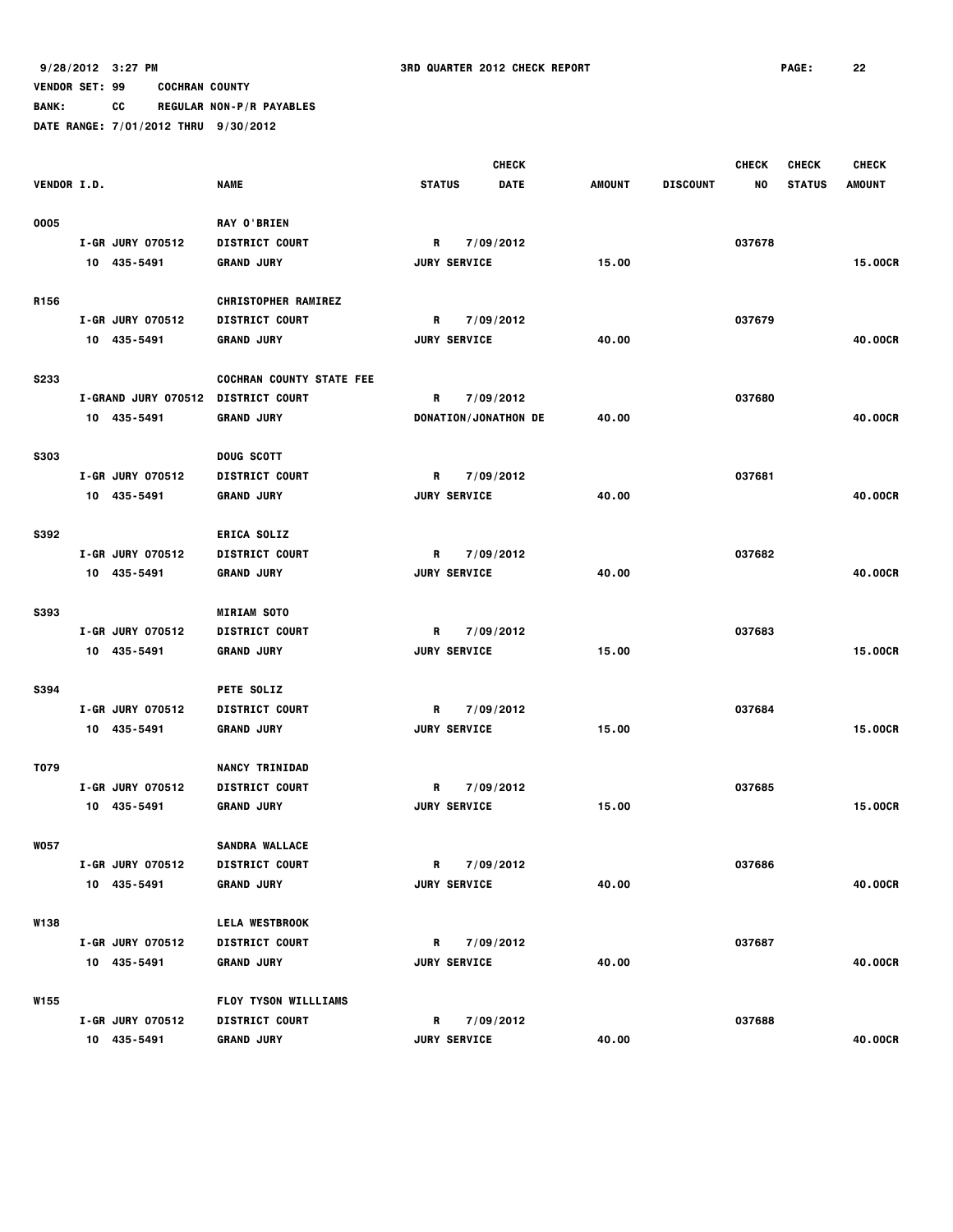**BANK: CC REGULAR NON-P/R PAYABLES**

|                    |         |                    |                                     |                    |                           | <b>CHECK</b>                |               |                 | <b>CHECK</b> | <b>CHECK</b>  | <b>CHECK</b>  |
|--------------------|---------|--------------------|-------------------------------------|--------------------|---------------------------|-----------------------------|---------------|-----------------|--------------|---------------|---------------|
| <b>VENDOR I.D.</b> |         |                    | <b>NAME</b>                         | <b>STATUS</b>      |                           | DATE                        | <b>AMOUNT</b> | <b>DISCOUNT</b> | NO           | <b>STATUS</b> | <b>AMOUNT</b> |
|                    |         |                    |                                     |                    |                           |                             |               |                 |              |               |               |
| Z111               |         |                    | <b>MELISSA ZAPATA</b>               |                    |                           |                             |               |                 |              |               |               |
|                    |         | I-GR JURY 070512   | <b>DISTRICT COURT</b>               | R                  |                           | 7/09/2012                   |               |                 | 037689       |               |               |
|                    |         | 10 435-5491        | <b>GRAND JURY</b>                   |                    | <b>JURY SERVICE</b>       |                             | 40.00         |                 |              |               | 40.00CR       |
|                    |         |                    |                                     |                    |                           |                             |               |                 |              |               |               |
| A042               |         |                    | J C ADAMS<br>JR.                    |                    |                           |                             |               |                 |              |               |               |
|                    |         | I-072112 OFC SUPPL | <b>COUNTY ATTY</b>                  | R                  |                           | 7/30/2012                   |               |                 | 037724       |               |               |
|                    |         | 10 475-5310        | <b>OFFICE SUPPLIES</b>              | $1/2$ HP TONER     |                           |                             | 70.49         |                 |              |               |               |
|                    |         | 10 475-5310        | <b>OFFICE SUPPLIES</b>              | <b>LEGAL PADS</b>  |                           |                             | 7.29          |                 |              |               | 77.78CR       |
|                    |         |                    |                                     |                    |                           |                             |               |                 |              |               |               |
| A133               |         |                    | ALLIED COMPLIANCE SERVICE           |                    |                           |                             |               |                 |              |               |               |
|                    | I-23968 |                    | <b>COMMISSIONERS COURT</b>          | R                  |                           | 7/30/2012                   |               |                 | 037725       |               |               |
|                    |         | 15 610-5499        | <b>MISCELLANEOUS</b>                | 2 DOT RANDOM TESTS |                           |                             |               |                 |              |               |               |
|                    |         | 15 610-5499        | <b>MISCELLANEOUS</b>                | 1 DOT ALCOHOL SCRN |                           |                             | 32.00         |                 |              |               |               |
|                    |         | 15 610-5499        | <b>MISCELLANEOUS</b>                | ON SITE FEE        |                           |                             | 55.00         |                 |              |               | 87,00CR       |
|                    |         |                    |                                     |                    |                           |                             |               |                 |              |               |               |
| A165               |         |                    | <b>AFFILIATED COMPUTER SERVICES</b> |                    |                           |                             |               |                 |              |               |               |
|                    |         | I-810420           | <b>CLERK</b>                        | R                  |                           | 7/30/2012                   |               |                 | 037726       |               |               |
|                    |         | 10 403-5416        | <b>FILMING &amp; INDEXING</b>       |                    |                           | 20/20 LAND REC #1468        | 1,250.00      |                 |              |               |               |
|                    |         | 10 403-5416        | <b>FILMING &amp; INDEXING</b>       |                    |                           | 240 CO ARCHIVAL PRIN        | 213.60        |                 |              |               |               |
|                    |         | 10 403-5416        | <b>FILMING &amp; INDEXING</b>       | <b>FREIGHT</b>     |                           |                             | 60.59         |                 |              |               | 1,524.19CR    |
|                    |         |                    |                                     |                    |                           |                             |               |                 |              |               |               |
| A178               |         |                    | AMAZON                              |                    |                           |                             |               |                 |              |               |               |
|                    |         | I-010914819344     | <b>LIBRARY</b>                      | R                  |                           | 7/30/2012                   |               |                 | 037727       |               |               |
|                    |         | 10 650-5590        | <b>BOOKS</b>                        |                    |                           | LA SOMBRA DEL VIENTO        | 12.21         |                 |              |               |               |
|                    |         | 10 650-5590        | <b>BOOKS</b>                        | <b>BITTER END</b>  |                           |                             | 11.24         |                 |              |               |               |
|                    | 10      | 650-5590           | <b>BOOKS</b>                        |                    |                           | LA REINA DEL SUR--ME        | 10.19         |                 |              |               |               |
|                    | 10      | 650-5590           | <b>BOOKS</b>                        |                    | <b>BUENAS VIBRACIONES</b> |                             | 11.21         |                 |              |               |               |
|                    |         | I-010917655613     | <b>LIBRARY</b>                      | R                  |                           | 7/30/2012                   |               |                 | 037727       |               |               |
|                    |         | 10 650-5590        | <b>BOOKS</b>                        | <b>LA CUPULA</b>   |                           |                             | 13.85         |                 |              |               |               |
|                    | 10      | 650-5590           | <b>BOOKS</b>                        | <b>WHISPER</b>     |                           |                             | 7.99          |                 |              |               |               |
|                    | 10      | 650-5590           | <b>BOOKS</b>                        |                    | <b>RED KNIT CAP GIRL</b>  |                             | 11.93         |                 |              |               |               |
|                    | 10      | 650-5590           | <b>BOOKS</b>                        |                    |                           | <b>WHERE DO DIGGERS SLE</b> | 11.55         |                 |              |               |               |
|                    | 10      | 650-5590           | <b>BOOKS</b>                        |                    | THE THIRD GATE            |                             | 17.13         |                 |              |               |               |
|                    |         | 10 650-5590        | <b>BOOKS</b>                        |                    | RAPTURE (FALLEN)          |                             | 10.79         |                 |              |               |               |
|                    |         | 10 650-5590        | <b>BOOKS</b>                        |                    |                           | SCHOOL DAYS ACCORDIN        | 10.86         |                 |              |               |               |
|                    | 10      | 650-5590           | <b>BOOKS</b>                        |                    | <b>TRANSCENDENCE</b>      |                             | 11.48         |                 |              |               |               |
|                    | 10      | 650-5590           | <b>BOOKS</b>                        |                    |                           | XO: A KATHRYN DANCE         | 17.27         |                 |              |               |               |
|                    | 10      | 650-5590           | <b>BOOKS</b>                        |                    |                           | DON'T FORGET, GOD BL        | 9.93          |                 |              |               |               |
|                    | 10      | 650-5590           | <b>BOOKS</b>                        |                    |                           | <b>BAD FAITH (BUTCH KAR</b> | 17.16         |                 |              |               |               |
|                    |         | 10 650-5590        | <b>BOOKS</b>                        |                    | A HOME FOR BIRD           |                             | 10.86         |                 |              |               |               |
|                    |         | 10 650-5590        | <b>BOOKS</b>                        |                    |                           | TIMEPIECE: AN HOURGL        | 12.23         |                 |              |               | 207.88CR      |
|                    |         |                    |                                     |                    |                           |                             |               |                 |              |               |               |
| A235               |         |                    | <b>AIRE SERV</b>                    |                    |                           |                             |               |                 |              |               |               |
|                    | I-25998 |                    | <b>COURTHOUSE</b>                   | R                  |                           | 7/30/2012                   |               |                 | 037728       |               |               |
|                    |         | 10 510-5451        | <b>REPAIR</b>                       |                    |                           | RPL WTR PRESS RDC VA        | 170.00        |                 |              |               |               |
|                    |         | 10 510-5451        | <b>REPAIR</b>                       | <b>PARTS</b>       |                           |                             | 106.40        |                 |              |               | 276.40CR      |
|                    |         |                    |                                     |                    |                           |                             |               |                 |              |               |               |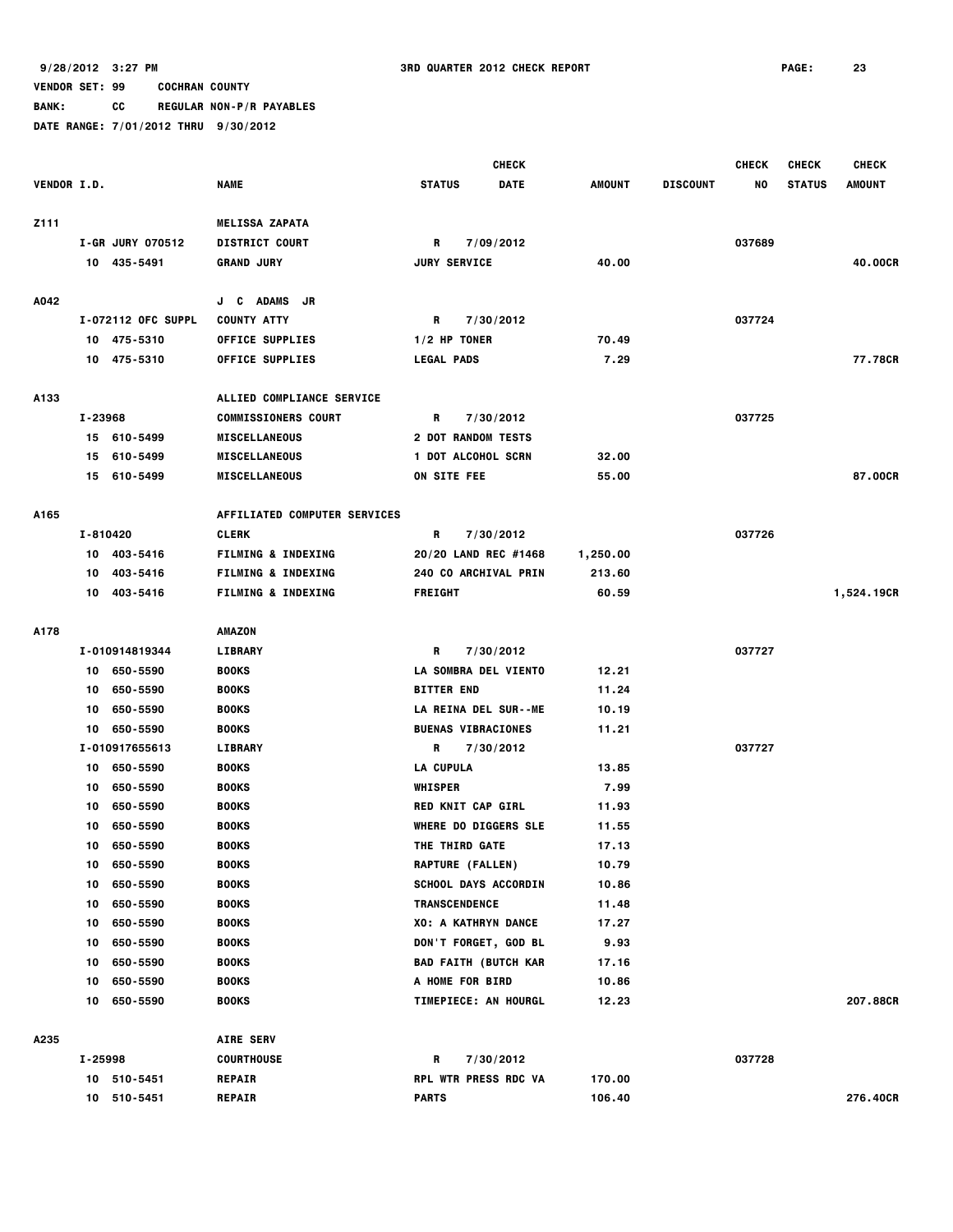**BANK: CC REGULAR NON-P/R PAYABLES**

|             |          |                    |                                                            |                    | <b>CHECK</b>                      |               |                 | <b>CHECK</b> | <b>CHECK</b>  | <b>CHECK</b>  |
|-------------|----------|--------------------|------------------------------------------------------------|--------------------|-----------------------------------|---------------|-----------------|--------------|---------------|---------------|
| VENDOR I.D. |          |                    | <b>NAME</b>                                                | <b>STATUS</b>      | <b>DATE</b>                       | <b>AMOUNT</b> | <b>DISCOUNT</b> | NO           | <b>STATUS</b> | <b>AMOUNT</b> |
|             |          |                    |                                                            |                    |                                   |               |                 |              |               |               |
| <b>B026</b> |          |                    | <b>BLEDSOE WATER SUPPLY CORP</b>                           |                    |                                   |               |                 |              |               |               |
|             |          | I-3004 0712        | PREC <sub>3</sub>                                          | R                  | 7/30/2012                         |               |                 | 037729       |               |               |
|             |          | 15 623-5440        | UTILITIES                                                  |                    | <b>WATER BILL DATED 7/9</b>       | 20.10         |                 |              |               | 20.10CR       |
| B102        |          |                    | BEAR GRAPHICS INC.                                         |                    |                                   |               |                 |              |               |               |
|             | I-630863 |                    | <b>COUNTY/DIST CLERK</b>                                   | R                  | 7/30/2012                         |               |                 | 037730       |               |               |
|             |          | 10 403-5310        | <b>OFFICE SUPPLIES</b>                                     |                    | 50 9X14.5" VINYL DOC              | 144.50        |                 |              |               |               |
|             |          | 10 403-5310        | <b>OFFICE SUPPLIES</b>                                     | <b>FREIGHT</b>     |                                   | 12.63         |                 |              |               | 157.13CR      |
|             |          |                    |                                                            |                    |                                   |               |                 |              |               |               |
| <b>B190</b> | I-11579  |                    | DYRL BUSH, dba<br>PREC <sub>2</sub>                        |                    |                                   |               |                 | 037731       |               |               |
|             |          | 15 622-5451        | <b>REPAIRS</b>                                             | R                  | 7/30/2012<br>STATE INSP '95 FORD  | 14.50         |                 |              |               |               |
|             |          | 15 622-5451        | <b>REPAIRS</b>                                             |                    | STATE INSP '81 VULCA              | 62.00         |                 |              |               |               |
|             |          | 15 622-5451        | <b>REPAIRS</b>                                             |                    | STATE INSP '06 CONST              | 62.00         |                 |              |               |               |
|             | I-11671  |                    | <b>SHERIFF</b>                                             | R                  |                                   |               |                 | 037731       |               |               |
|             |          | 10 560-5451        |                                                            |                    | 7/30/2012<br>ST INSP '05 FORD 896 | 14.50         |                 |              |               |               |
|             | 10       | 560-5451           | MACHINERY-NON-OFFICE REPAIR<br>MACHINERY-NON-OFFICE REPAIR |                    | ST INSP '08 FORD, UNI             | 14.50         |                 |              |               |               |
|             | I-11686  |                    | PREC <sub>2</sub>                                          | R                  | 7/30/2012                         |               |                 | 037731       |               |               |
|             |          | 15 622-5451        | <b>REPAIRS</b>                                             |                    | STATE INSP '90 KW DU              | 62.00         |                 |              |               | 229.50CR      |
|             |          |                    |                                                            |                    |                                   |               |                 |              |               |               |
| <b>B191</b> |          |                    | <b>BRUCKNER'S TRUCK SALES, INC</b>                         |                    |                                   |               |                 |              |               |               |
|             |          | I-05 MACK DUMP TRK | PREC 4                                                     | R                  | 7/30/2012                         |               |                 | 037732       |               |               |
|             |          | 15 624-5571        | CAPITAL OUTLAY                                             |                    | '05 MACK DUMP TRK CV              | 70,000.00     |                 |              |               |               |
|             |          | 15 624-5571        | CAPITAL OUTLAY                                             |                    | VIN:1M2AG11C35M02684              |               |                 |              |               | 70,000.00CR   |
| <b>COO8</b> |          |                    | <b>CITY OF WHITEFACE</b>                                   |                    |                                   |               |                 |              |               |               |
|             |          | $I - 409 07/12$    | PREC <sub>2</sub>                                          | R                  | 7/30/2012                         |               |                 | 037733       |               |               |
|             |          | 15 622-5440        | UTILITIES                                                  |                    | GAS SVC 6/20-7/17/12              | 16.25         |                 |              |               |               |
|             | 15       | 622-5440           | UTILITIES                                                  | <b>WATER SVC</b>   |                                   | 14.00         |                 |              |               |               |
|             | 15       | 622-5440           | UTILITIES                                                  | <b>GARBAGE SVC</b> |                                   | 50.10         |                 |              |               |               |
|             |          | 15 622-5440        | UTILITIES                                                  | <b>SEWER SVC</b>   |                                   | 22.50         |                 |              |               | 102.85CR      |
|             |          |                    |                                                            |                    |                                   |               |                 |              |               |               |
| C035        |          |                    | <b>COX AUTO SUPPLY CO</b>                                  |                    |                                   |               |                 |              |               |               |
|             |          | I-200329           | <b>EXTENSION SVC</b>                                       | R                  | 7/30/2012                         |               |                 | 037734       |               |               |
|             |          | 10 665-5334        | <b>OTHER SUPPLIES</b>                                      |                    | <b>30 MARKING FLAGS</b>           | 7.50          |                 |              |               | 7.50CR        |
| C064        |          |                    | <b>CITY OF MORTON F D</b>                                  |                    |                                   |               |                 |              |               |               |
|             |          | I-JUN 2012         | <b>PUBLIC SAFETY*OTHER</b>                                 | R                  | 7/30/2012                         |               |                 | 037735       |               |               |
|             |          | 10 580-5414        | FIRE PROTECTION CONTRACTS                                  |                    | 6/14,2 MI W CR170                 | 350.00        |                 |              |               |               |
|             |          | 10 580-5414        | FIRE PROTECTION CONTRACTS                                  |                    | 6/19,1585&STATE LINE              | 350.00        |                 |              |               | 700.00CR      |
|             |          |                    |                                                            |                    |                                   |               |                 |              |               |               |
| C069        |          |                    | COUNTRY DUMPSTERS, INC.                                    |                    |                                   |               |                 |              |               |               |
|             | I-30347  |                    | PREC 3/PREC 4                                              | R                  | 7/30/2012                         |               |                 | 037736       |               |               |
|             |          | 15 623-5440        | UTILITIES                                                  |                    | <b>AUGUST DUMPSTER SVC</b>        | 49.75         |                 |              |               |               |
|             |          | 15 624-5440        | UTILITIES                                                  |                    | <b>AUGUST DUMPSTER SVC</b>        | 49.75         |                 |              |               | 99.50CR       |
|             |          |                    |                                                            |                    |                                   |               |                 |              |               |               |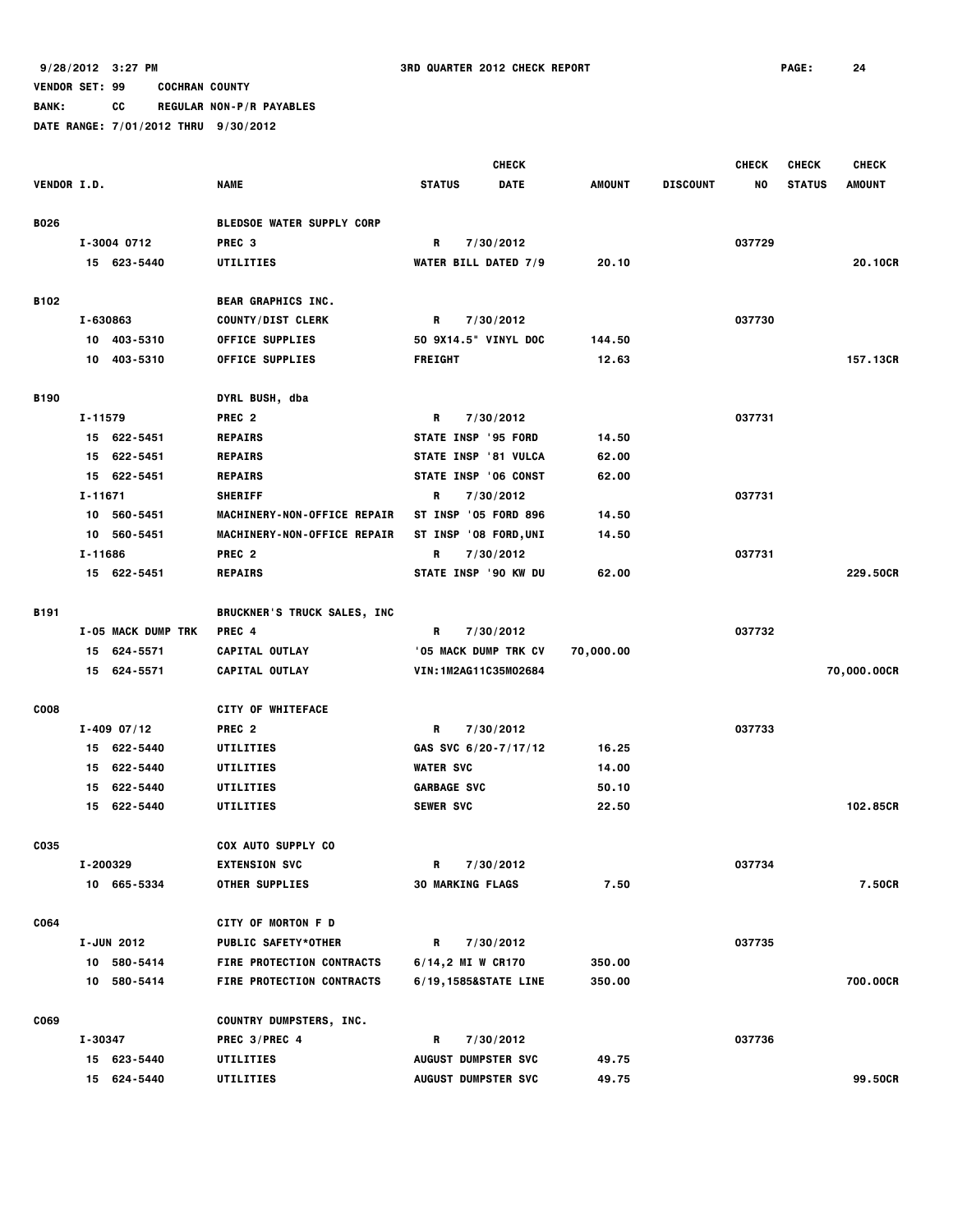**9/28/2012 3:27 PM 3RD QUARTER 2012 CHECK REPORT PAGE: 25**

# **VENDOR SET: 99 COCHRAN COUNTY**

**BANK: CC REGULAR NON-P/R PAYABLES**

|                    |          |                       |                                              |                             | <b>CHECK</b> |          |                 | <b>CHECK</b> | <b>CHECK</b>  | <b>CHECK</b>  |
|--------------------|----------|-----------------------|----------------------------------------------|-----------------------------|--------------|----------|-----------------|--------------|---------------|---------------|
| <b>VENDOR I.D.</b> |          |                       | <b>NAME</b>                                  | <b>STATUS</b>               | <b>DATE</b>  | AMOUNT   | <b>DISCOUNT</b> | NO           | <b>STATUS</b> | <b>AMOUNT</b> |
| C084               |          |                       | <b>CLERK, SEVENTH COURT OF APPEAL</b>        |                             |              |          |                 |              |               |               |
|                    |          | I-JUN 2012            | <b>STATE FEES</b>                            | R                           | 7/30/2012    |          |                 | 037737       |               |               |
|                    | 90       | 000-2379.002          | 7th Crt of Appeal Gov't22.2081COUNTY COURT   |                             |              | 10.00    |                 |              |               |               |
|                    | 90       | 000-2379.002          | 7th Crt of Appeal Gov't22.2081DISTRICT COURT |                             |              | 10.00    |                 |              |               | 20.00CR       |
| C165               |          |                       | <b>CITY OF MORTON</b>                        |                             |              |          |                 |              |               |               |
|                    |          | <b>I-2ND QTR 2012</b> | <b>CEMETERY</b>                              | R                           | 7/30/2012    |          |                 | 037738       |               |               |
|                    |          | 10 516-5486           | <b>CONTRACT LABOR-OPEN CLOSE</b>             | LINDA ABBOTT $5/12/12$      |              | 300.00   |                 |              |               |               |
|                    | 10       | 516-5486              | <b>CONTRACT LABOR-OPEN CLOSE</b>             | ELVA WARE 6/16/12           |              | 300.00   |                 |              |               |               |
|                    |          | 10 516-5486           | <b>CONTRACT LABOR-OPEN CLOSE</b>             | JEANNE DAVIS 6/16/12        |              | 300.00   |                 |              |               | 900.00CR      |
| D039               |          |                       | <b>TERRY DUVALL dba</b>                      |                             |              |          |                 |              |               |               |
|                    | I-1      |                       | <b>CLERK</b>                                 | R                           | 7/30/2012    |          |                 | 037739       |               |               |
|                    | 10       | 403-5310              | <b>OFFICE SUPPLIES</b>                       | <b>3 WORDPERFECT LIC UP</b> |              | 539.97   |                 |              |               |               |
|                    |          | 10 403-5310           | <b>OFFICE SUPPLIES</b>                       | 16 INSTALLATIONS @ \$       |              | 1,760.00 |                 |              |               | 2,299.97CR    |
| D048               |          |                       | DATA-LINE OFFICE SYSTEMS                     |                             |              |          |                 |              |               |               |
|                    | I-065765 |                       | <b>LIBRARY</b>                               | R                           | 7/30/2012    |          |                 | 037740       |               |               |
|                    |          | 10 650-5411           | <b>MAINTENANCE CONTRACTS</b>                 | <b>COPIER MAINTENANCE</b>   |              | 37.50    |                 |              |               |               |
|                    |          | 10 650-5411           | <b>MAINTENANCE CONTRACTS</b>                 | <b>FUEL SURCHG</b>          |              | 1.50     |                 |              |               |               |
|                    |          | I-066219              | <b>LIBRARY</b>                               | R                           | 7/30/2012    |          |                 | 037740       |               |               |
|                    |          | 10 650-5411           | <b>MAINTENANCE CONTRACTS</b>                 | 235 COLOR COPIES/MAI        |              | 23.50    |                 |              |               | 62.50CR       |
| F215               |          |                       | <b>1ST CLASS PLUMBING HEATING &amp; A</b>    |                             |              |          |                 |              |               |               |
|                    |          | I-2046013             | <b>JAIL/COURTHOUSE</b>                       | R                           | 7/30/2012    |          |                 | 037741       |               |               |
|                    |          | 10 512-5451           | <b>REPAIR</b>                                | <b>6HR COMM PLUMBING BA</b> |              | 480.00   |                 |              |               |               |
|                    | 10       | 512-5451              | <b>REPAIR</b>                                | <b>6HR COMM PLUMBING AP</b> |              | 180.00   |                 |              |               |               |
|                    |          | 10 512-5451           | <b>REPAIR</b>                                | $1/2$ JAIL, $1/2$ COURTH    |              | 330.00CR |                 |              |               |               |
|                    |          | 10 510-5451           | <b>REPAIR</b>                                | 1/2 PLUMBING REPAIR         |              | 330.00   |                 |              |               |               |
|                    |          | I-2046168             | <b>COURTHOUSE/JAIL</b>                       | R                           | 7/30/2012    |          |                 | 037741       |               |               |
|                    |          | 10 512-5451           | <b>REPAIR</b>                                | 2 4-1/8" BEND STR 45        |              | 23.09    |                 |              |               |               |
|                    | 10.      | 512-5451              | <b>REPAIR</b>                                | 2 4" FEMALE ADAPTER         |              | 20.05    |                 |              |               |               |
|                    |          | 10 512-5451           | <b>REPAIR</b>                                | <b>2 4" CLEANOUT PLUG</b>   |              | 11.97    |                 |              |               |               |
|                    |          | 10 512-5451           | <b>REPAIR</b>                                | 2 6X6" PVC X CLAY CO        |              | 29.60    |                 |              |               |               |
|                    | 10       | 512-5451              | <b>REPAIR</b>                                | <b>7 6" FOAM CORE PIPE</b>  |              | 40.98    |                 |              |               |               |
|                    |          | 10 512-5451           | <b>REPAIR</b>                                | 14 SCH 40 4" PVC PIP        |              | 39.20    |                 |              |               |               |
|                    |          | 10 512-5451           | <b>REPAIR</b>                                | <b>1QT PVC GLUE</b>         |              | 18.63    |                 |              |               |               |
|                    | 10       | 512-5451              | <b>REPAIR</b>                                | <b>1QT PURPLE PVC PRIME</b> |              | 18.18    |                 |              |               |               |
|                    | 10       | 512-5451              | <b>REPAIR</b>                                | <b>WAX RING</b>             |              | 2.88     |                 |              |               |               |
|                    | 10       | 512-5451              | <b>REPAIR</b>                                | 1/4" JOHNNY BOLTS           |              | 3.63     |                 |              |               |               |
|                    | 10       | 512-5451              | <b>REPAIR</b>                                | 2 6X6X4 WYE PVC DWV         |              | 87.62    |                 |              |               |               |
|                    | 10       | 512-5451              | <b>REPAIR</b>                                | SLOAN DIAPHRAM A-156        |              | 8.00     |                 |              |               |               |
|                    | 10       | 512-5451              | <b>REPAIR</b>                                | <b>2 24" FLEX CONNECTO</b>  |              | 29.20    |                 |              |               |               |
|                    | 10       | 512-5451              | <b>REPAIR</b>                                | <b>2 O RINGS4.27</b>        |              | 4.27     |                 |              |               |               |
|                    | 10       | 512-5451              | <b>REPAIR</b>                                | HANDLE REPAIR KIT           |              | 5.57     |                 |              |               |               |
|                    | 10       | 512-5451              | <b>REPAIR</b>                                | FLUSH VALVE W/24" TP        |              | 106.71   |                 |              |               |               |
|                    | 10       | 512-5451              | <b>REPAIR</b>                                | <b>18 COMM PLUMBING BAS</b> |              | 1,440.00 |                 |              |               |               |
|                    |          | 10 512-5451           | <b>REPAIR</b>                                | <b>9 COMM PLUMBING APPR</b> |              | 270.00   |                 |              |               |               |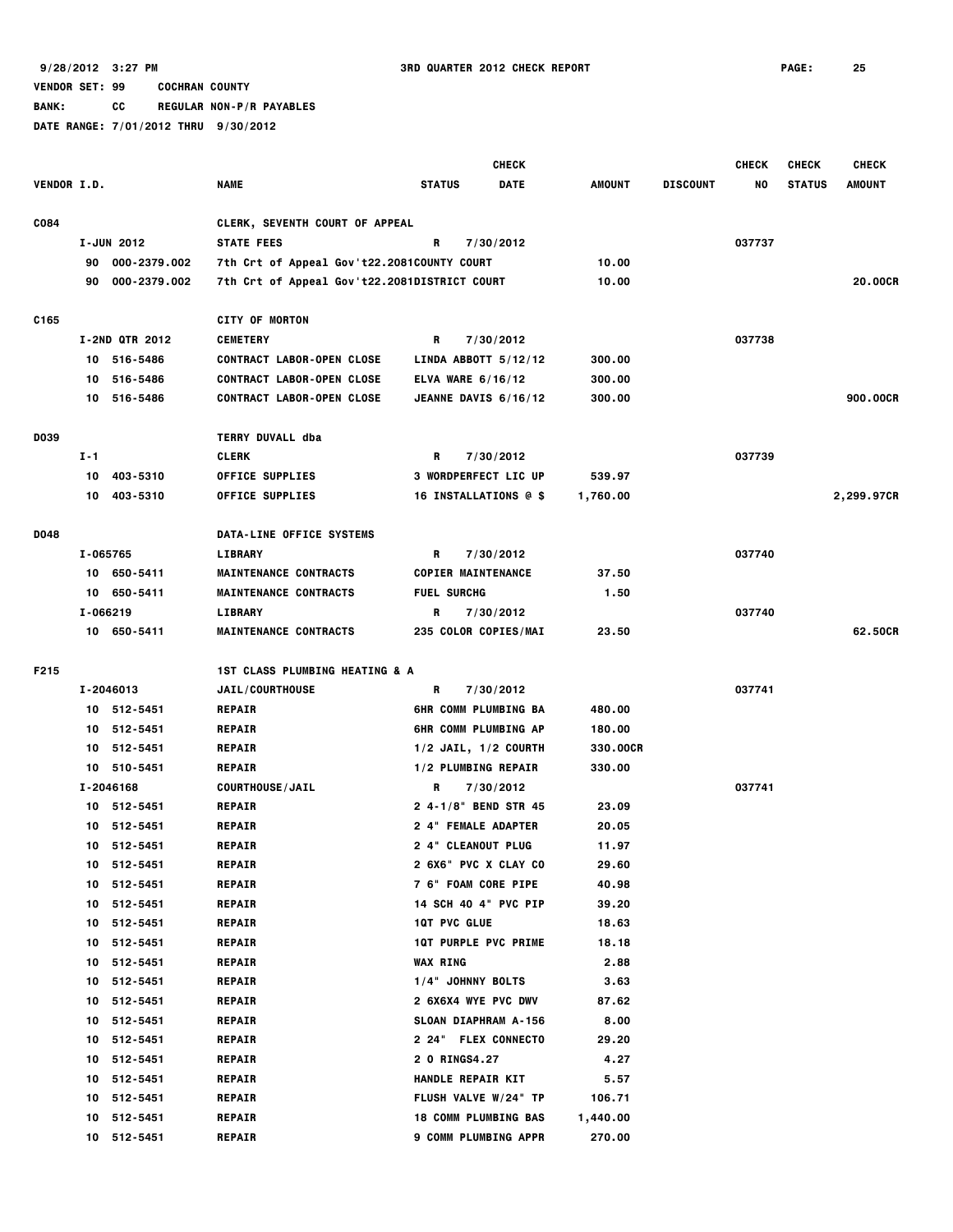**BANK: CC REGULAR NON-P/R PAYABLES**

|                    |         |                  |                                   |                               | <b>CHECK</b> |               |                 | <b>CHECK</b> | <b>CHECK</b>  | <b>CHECK</b>  |
|--------------------|---------|------------------|-----------------------------------|-------------------------------|--------------|---------------|-----------------|--------------|---------------|---------------|
| <b>VENDOR I.D.</b> |         |                  | <b>NAME</b>                       | <b>STATUS</b>                 | <b>DATE</b>  | <b>AMOUNT</b> | <b>DISCOUNT</b> | NO           | <b>STATUS</b> | <b>AMOUNT</b> |
| F215               |         |                  | <b>1ST CLASS PLUMBING HEACONT</b> |                               |              |               |                 |              |               |               |
|                    |         | I-2046168        | <b>COURTHOUSE/JAIL</b>            | R                             | 7/30/2012    |               |                 | 037741       |               |               |
|                    |         | 10 512-5451      | <b>REPAIR</b>                     | <b>2 40GAL NAT GAS WATE</b>   |              | 902.73        |                 |              |               |               |
|                    |         | 10 512-5451      | <b>REPAIR</b>                     | CR 1 40GAL WATER HEA          |              | 451.36CR      |                 |              |               |               |
|                    |         | 10 512-5451      | <b>REPAIR</b>                     | $1/2$ JAIL, $1/2$ CRTHSE      |              | 1,305.47CR    |                 |              |               |               |
|                    |         | 10 510-5451      | <b>REPAIR</b>                     | 1/2 RPRS, WTR HEATER          |              | 1,305.47      |                 |              |               |               |
|                    |         | I-2046286        | <b>COURTHOUSE</b>                 | R                             | 7/30/2012    |               |                 | 037741       |               |               |
|                    |         | 10 510-5451      | <b>REPAIR</b>                     | UNSTP FLR DRAIN, RPL          |              |               |                 |              |               |               |
|                    |         | 10 510-5451      | <b>REPAIR</b>                     | 2 HR BASE RATE                |              | 160.00        |                 |              |               |               |
|                    |         | 10 510-5451      | <b>REPAIR</b>                     | 2 HR APPR RATE                |              | 60.00         |                 |              |               |               |
|                    |         | 10 510-5451      | <b>REPAIR</b>                     | <b>3 SHEET METAL SCREWS</b>   |              | 0.53          |                 |              |               |               |
|                    |         | 10 510-5451      | <b>REPAIR</b>                     | <b>HAND TOPPER FEE</b>        |              | 5.00          |                 |              |               |               |
|                    |         | I-2046287        | <b>COURTHOUSE</b>                 | R                             | 7/30/2012    |               |                 | 037741       |               |               |
|                    |         | 10 510-5451      | <b>REPAIR</b>                     | UNSTP CONDENS LN;3 H          |              | 240.00        |                 |              |               |               |
|                    |         | 10 510-5451      | <b>REPAIR</b>                     | SINK MACHINE FEE              |              | 10.00         |                 |              |               | 3,746.48CR    |
| G031               |         |                  | GRAINGER                          |                               |              |               |                 |              |               |               |
|                    |         | I-9868380537     | <b>COURTHOUSE</b>                 | R                             | 7/30/2012    |               |                 | 037742       |               |               |
|                    | 10      | 510-5451         | <b>REPAIR</b>                     | <b>REFRIG DRYER MAINT K</b>   |              | 122.35        |                 |              |               |               |
|                    | 10      | 510-5332         | <b>CUSTODIAL SUPPLIES</b>         | SAN LINERS, BLK PK/1          |              | 15.15         |                 |              |               |               |
|                    |         | 10 510-5332      | <b>CUSTODIAL SUPPLIES</b>         | 2 WALL RECEPTACLES,           |              | 66.94         |                 |              |               |               |
|                    |         | 10 510-5332      | <b>CUSTODIAL SUPPLIES</b>         | 12" PLIER, TONGUE/GR          |              | 11.10         |                 |              |               | 215.54CR      |
| <b>H047</b>        |         |                  | <b>MATTHEW HARTLEY</b>            |                               |              |               |                 |              |               |               |
|                    |         | I-AG#3773 072012 | <b>DISTRICT COURT</b>             | R                             | 7/30/2012    |               |                 | 037743       |               |               |
|                    |         | 10 435-5400      | ATTORNEY AD LITEM                 | AG#02-08-3773/PARENT          |              | 300.00        |                 |              |               |               |
|                    |         | I-AG4179 072012  | <b>DISTRICT COURT</b>             | R                             | 7/30/2012    |               |                 | 037743       |               |               |
|                    |         | 10 435-5400      | <b>ATTORNEY AD LITEM</b>          | AG#10-06-4179/PARENT          |              | 300.00        |                 |              |               | 600.00CR      |
| H126               |         |                  | HOLLAND'S OFFICE TECHNOLOGIES     |                               |              |               |                 |              |               |               |
|                    | I-97096 |                  | TAX A/C                           | R                             | 7/30/2012    |               |                 | 037744       |               |               |
|                    |         | 10 499-5310      | <b>OFFICE SUPPLIES</b>            | <b>1CS 8.5X11 PAPER</b>       |              | 37.99         |                 |              |               |               |
|                    |         | 10 499-5310      | <b>OFFICE SUPPLIES</b>            | 1 DUSTER CLNR, 2/P            |              | 14.09         |                 |              |               |               |
|                    |         | 10 499-5310      | <b>OFFICE SUPPLIES</b>            | CALC PAPER 12/PK              |              | 9.16          |                 |              |               |               |
|                    |         | 10 499-5310      | <b>OFFICE SUPPLIES</b>            | 1DZ ROLLERBALL GEL P          |              | 8.29          |                 |              |               |               |
|                    |         | 10 499-5310      | <b>OFFICE SUPPLIES</b>            | 1DZ ROLLERBALL GEL P          |              | 8.29          |                 |              |               |               |
|                    |         | 10 499-5310      | <b>OFFICE SUPPLIES</b>            | 10 4MM DDS4 TAPES             |              | 129.50        |                 |              |               | 207.32CR      |
| H <sub>250</sub>   |         |                  | <b>HOST EQUIPMENT ,LTD.</b>       |                               |              |               |                 |              |               |               |
|                    | I-40191 |                  | JAIL                              | R                             | 7/30/2012    |               |                 | 037745       |               |               |
|                    |         | 10 512-5451      | <b>REPAIR</b>                     | <b>3.5HR, RPL PUMP; DRAIN</b> |              | 245.00        |                 |              |               |               |
|                    |         | 10 512-5451      | <b>REPAIR</b>                     | <b>CONDENSATION PUMP</b>      |              | 96.73         |                 |              |               |               |
|                    |         | 10 512-5451      | <b>REPAIR</b>                     | <b>PVC SUPPLY</b>             |              | 20.00         |                 |              |               | 361.73CR      |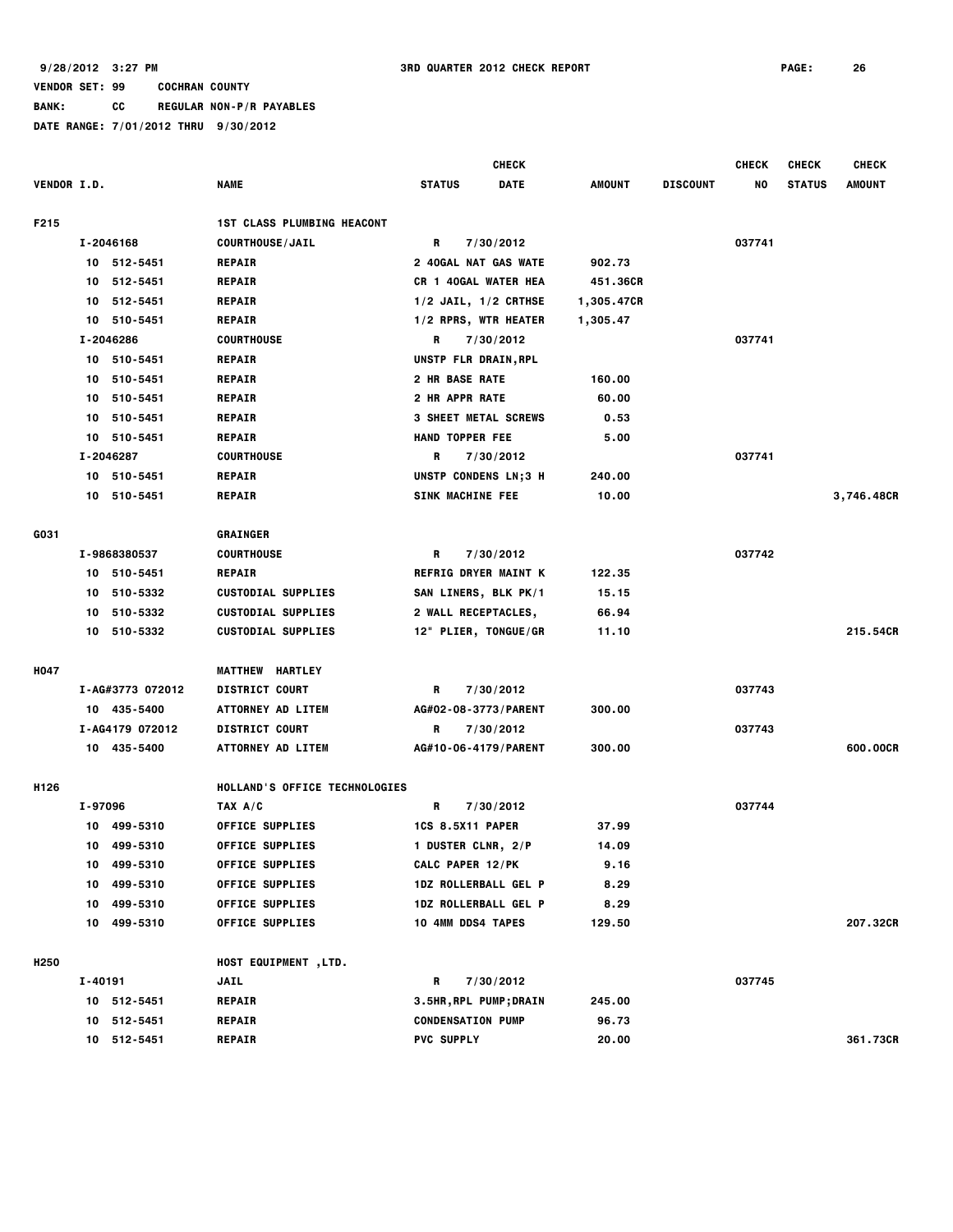|                    |        |                    |                                                    |                    | <b>CHECK</b>                 |               |                 | <b>CHECK</b> | <b>CHECK</b>  | <b>CHECK</b>  |
|--------------------|--------|--------------------|----------------------------------------------------|--------------------|------------------------------|---------------|-----------------|--------------|---------------|---------------|
| <b>VENDOR I.D.</b> |        |                    | <b>NAME</b>                                        | <b>STATUS</b>      | <b>DATE</b>                  | <b>AMOUNT</b> | <b>DISCOUNT</b> | NO           | <b>STATUS</b> | <b>AMOUNT</b> |
|                    |        |                    |                                                    |                    |                              |               |                 |              |               |               |
| J074               |        |                    | TREVA JACKSON, TAX ASSESSOR/CO                     |                    |                              |               |                 |              |               |               |
|                    |        | I-TAX TRNG 2012    | TAX A/C                                            | R                  | 7/30/2012                    |               |                 | 037746       |               |               |
|                    |        | 10 499-5427        | <b>CONTINUING EDUCATION</b>                        |                    | 1330 MI TO/FRM PORT          | 738.15        |                 |              |               |               |
|                    | 10     | 499-5427           | <b>CONTINUING EDUCATION</b>                        |                    | <b>1 NITE, COPPERAS COVE</b> | 80.99         |                 |              |               |               |
|                    | 10     | 499-5427           | <b>CONTINUING EDUCATION</b>                        | <b>LODGING TAX</b> |                              | 10.53         |                 |              |               |               |
|                    | 10     | 499-5427           | <b>CONTINUING EDUCATION</b>                        |                    | 5 NITES, PORT ARTHUR         | 395.00        |                 |              |               |               |
|                    | 10     | 499-5427           | <b>CONTINUING EDUCATION</b>                        | <b>LODGING TAX</b> |                              | 59.25         |                 |              |               |               |
|                    | 10     | 499-5427           | <b>CONTINUING EDUCATION</b>                        |                    | 1 NITE, EASTLAND, 7/20       | 77.00         |                 |              |               |               |
|                    | 10     | 499-5427           | <b>CONTINUING EDUCATION</b>                        | <b>LODGING TAX</b> |                              | 10.01         |                 |              |               |               |
|                    | 10     | 499-5427           | <b>CONTINUING EDUCATION</b>                        | <b>MEALS W/TIP</b> |                              | 94.35         |                 |              |               |               |
|                    |        | 10 499-5427        | <b>CONTINUING EDUCATION</b>                        | <b>MEALS</b>       |                              | 25.66         |                 |              |               | 1,490.94CR    |
| <b>J082</b>        |        |                    | JOHN DEERE FINANCIAL                               |                    |                              |               |                 |              |               |               |
|                    |        | I-6033559          | <b>CEMETERY</b>                                    | R                  | 7/30/2012                    |               |                 | 037747       |               |               |
|                    |        | 10 516-5451        | <b>REPAIR</b>                                      |                    | 5 CAPS/WEED-EATER            | 23.90         |                 |              |               |               |
|                    |        | I-6033828          | <b>PARK</b>                                        | R                  | 7/30/2012                    |               |                 | 037747       |               |               |
|                    |        | 10 660-5451        | <b>REPAIR</b>                                      | <b>SWITCH</b>      |                              | 69.83         |                 |              |               |               |
|                    |        | I-6033839          | <b>CEMETERY</b>                                    | R                  | 7/30/2012                    |               |                 | 037747       |               |               |
|                    |        | 10 516-5451        | <b>REPAIR</b>                                      | 2 OIL FILTERS      |                              | 12.36         |                 |              |               |               |
|                    |        | I-6034032          | <b>PARK/AIRPORT</b>                                | R                  | 7/30/2012                    |               |                 | 037747       |               |               |
|                    |        | 30 518-5451        | <b>REPAIR</b>                                      | 2 SNAP RINGS       |                              | 6.46          |                 |              |               |               |
|                    | 30     | 518-5451           | <b>REPAIR</b>                                      | 2 RODS #95722      |                              | 22.52         |                 |              |               |               |
|                    |        | 30 518-5451        | <b>REPAIR</b>                                      | 2 RODS #95719      |                              | 26.00         |                 |              |               | 161.07CR      |
|                    |        |                    |                                                    |                    |                              |               |                 |              |               |               |
| K016               |        |                    | K BARNETT & SONS INC                               |                    |                              |               |                 |              |               |               |
|                    |        | I-HOT MIX 072412   | PREC <sub>1</sub>                                  | R                  | 7/30/2012                    |               |                 | 037748       |               |               |
|                    |        | 15 621-5356        | ROAD MATERIALS & SUPPLIES                          |                    | 44.67TN HOT MIX @ \$1        | 5,049.05      |                 |              |               |               |
|                    |        | 15 621-5356        | ROAD MATERIALS & SUPPLIES                          |                    | <b>NEW MEXICO SALES TAX</b>  | 394.46        |                 |              |               | 5,443.51CR    |
| L004               |        |                    | LEGAL DIRECTORIES PUB. CO                          |                    |                              |               |                 |              |               |               |
|                    |        |                    | I-2012 TX LEGAL DIR COUNTY ATTORNEY                | R.                 | 7/30/2012                    |               |                 | 037749       |               |               |
|                    | 10     | 475-5310           | <b>OFFICE SUPPLIES</b>                             |                    | <b>2012 TX LEGAL DIRECT</b>  | 68.00         |                 |              |               |               |
|                    |        | 10 475-5310        | <b>OFFICE SUPPLIES</b>                             | <b>SHIPPING</b>    |                              | 14.50         |                 |              |               | 82.50CR       |
|                    |        |                    |                                                    |                    |                              |               |                 |              |               |               |
| L015               |        |                    | LUBBOCK COUNTY, TEXAS                              |                    |                              |               |                 |              |               |               |
|                    |        | $I - #803/JUN$ '12 | JUVENILE PROBATION                                 | R                  | 7/30/2012                    |               |                 | 037750       |               |               |
|                    |        | 17 575-5413        | PURCHASED RESIDENTIAL SERVICE 30 DAS/#803/POST (S) |                    |                              | 2,850.00      |                 |              |               | 2,850.00CR    |
| L179               |        |                    | LOU'S GLOVES                                       |                    |                              |               |                 |              |               |               |
|                    | I-1204 |                    | <b>SHERIFF/JAIL</b>                                | R                  | 7/30/2012                    |               |                 | 037751       |               |               |
|                    |        | 10 560-5334        | <b>OTHER SUPPLIES</b>                              |                    | <b>10PK PDR-FREE GLOVES</b>  | 85.00         |                 |              |               |               |
|                    |        | 10 512-5392        | <b>MISCELLANEOUS SUPPLIES</b>                      |                    | <b>10PK PDR-FREE GLOVES</b>  | 85.00         |                 |              |               | 170.00CR      |
|                    |        |                    |                                                    |                    |                              |               |                 |              |               |               |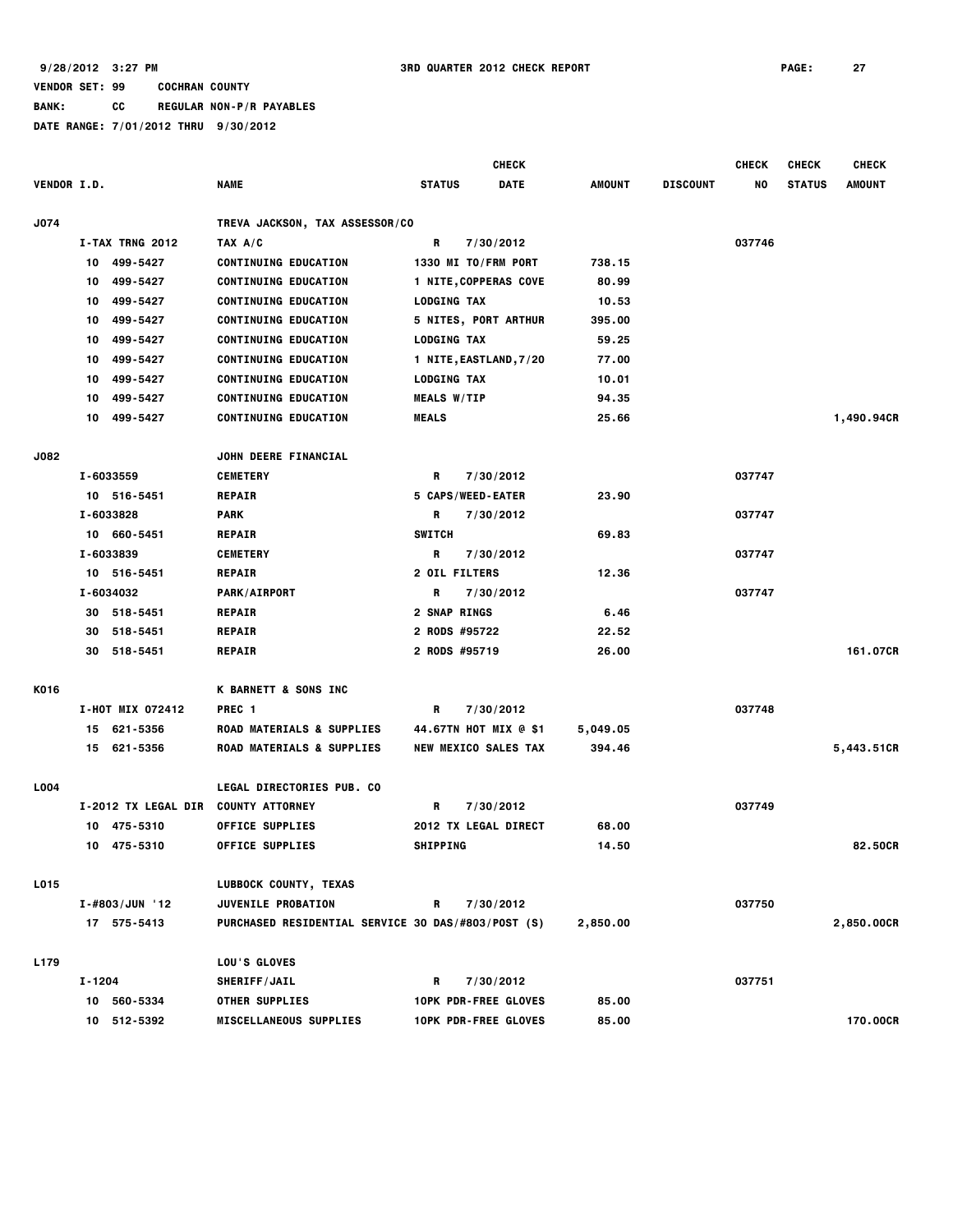**BANK: CC REGULAR NON-P/R PAYABLES**

|             |                     |                                                   |                             | <b>CHECK</b> |               |                 | <b>CHECK</b> | <b>CHECK</b>  | <b>CHECK</b>  |
|-------------|---------------------|---------------------------------------------------|-----------------------------|--------------|---------------|-----------------|--------------|---------------|---------------|
| VENDOR I.D. |                     | <b>NAME</b>                                       | <b>STATUS</b>               | <b>DATE</b>  | <b>AMOUNT</b> | <b>DISCOUNT</b> | NO           | <b>STATUS</b> | <b>AMOUNT</b> |
| MO31        |                     | MILLER PAPER & PACKAGING CO                       |                             |              |               |                 |              |               |               |
|             | I-S2240506.001      | <b>SHERIFF</b>                                    | R                           | 7/30/2012    |               |                 | 037752       |               |               |
|             | 10 560-5334         | <b>OTHER SUPPLIES</b>                             | 1CS FANTAIL MOP 12/C        |              | 65.87         |                 |              |               |               |
|             | 10 560-5334         | <b>OTHER SUPPLIES</b>                             | 2EA MOP HANDLE 60" Q        |              | 36.50         |                 |              |               | 102.37CR      |
| M053        |                     | <b>MYATT BLUME &amp; FIDALEO LTD LLP</b>          |                             |              |               |                 |              |               |               |
|             | I-121964            | JUVENILE PROBATION                                | R                           | 7/30/2012    |               |                 | 037753       |               |               |
|             | 10 571-5401         | <b>AUDIT OF STATE GRANT FUNDS</b>                 | ANNUAL AUDIT FY2011         |              | 1,800.00      |                 |              |               | 1,800.00CR    |
| M182        |                     | <b>BEVERLY MCCLELLAN</b>                          |                             |              |               |                 |              |               |               |
|             | I-OTRAT '12 SAN ANG | <b>AUDITOR</b>                                    | R                           | 7/30/2012    |               |                 | 037754       |               |               |
|             | 10 495-5427         | <b>CONTINUING EDUCATION</b>                       | 440 MI TO/FRM SAN AN        |              | 244.20        |                 |              |               |               |
|             | 495-5427<br>10      | <b>CONTINUING EDUCATION</b>                       | 3 NITES @ \$69              |              | 207.00        |                 |              |               |               |
|             | 495-5427<br>10      | <b>CONTINUING EDUCATION</b>                       | <b>LODGING TAX</b>          |              | 26.91         |                 |              |               |               |
|             | 495-5427<br>10      | <b>CONTINUING EDUCATION</b>                       | <b>MEALS W/TIP</b>          |              | 29.86         |                 |              |               | 507.97CR      |
| 0007        |                     | 0'TOOL PLASTIC PIPE, INC.                         |                             |              |               |                 |              |               |               |
|             | I-202996            | <b>COURTHOUSE</b>                                 | v                           | 7/30/2012    |               |                 | 037755       |               | 12.43CR       |
| 0007        |                     | <b>O'TOOL PLASTIC PIPE, INC.</b>                  |                             |              |               |                 |              |               |               |
|             | <b>M-CHECK</b>      | 0'TOOL PLASTIC PIPE, INCVOIDED                    | v                           | 7/30/2012    |               |                 | 037755       |               | 12.43CR       |
| 0109        |                     | 110TH JUDICIAL DISTRICT JUVENI                    |                             |              |               |                 |              |               |               |
|             | $I - 302$           | JUVENILE PROBATION                                | R                           | 7/30/2012    |               |                 | 037756       |               |               |
|             | 17 575-5413         | PURCHASED RESIDENTIAL SERVICE 30 DAS/JUV#797/POST |                             |              | 2,100.00      |                 |              |               | 2,100.00CR    |
| 0116        |                     | <b>OASIS WORSHIP CENTER</b>                       |                             |              |               |                 |              |               |               |
|             | I-BUFF SOLDIERS '12 | <b>MUSEUM</b>                                     | R                           | 7/30/2012    |               |                 | 037757       |               |               |
|             | 31 652-5499         | <b>MISCELLANEOUS</b>                              | 102 TICKETS @\$8            |              | 816.00        |                 |              |               |               |
|             | 652-5499<br>31      | <b>MISCELLANEOUS</b>                              | <b>PAPER GOODS</b>          |              | 45.36         |                 |              |               |               |
|             | 652-5499<br>31      | <b>MISCELLANEOUS</b>                              | <b>163 LUNCH PLATES</b>     |              | 163.00CR      |                 |              |               |               |
|             | 652-5499<br>31      | <b>MISCELLANEOUS</b>                              | DONATION/SIMPSON            |              | 300.00CR      |                 |              |               |               |
|             | 31 652-5499         | <b>MISCELLANEOUS</b>                              | <b>DONATION/BARKER</b>      |              | 300,00CR      |                 |              |               | 98.36CR       |
| P013        |                     | PITNEY BOWES INC.                                 |                             |              |               |                 |              |               |               |
|             | I-5501970162        | <b>CLERK</b>                                      | R                           | 7/30/2012    |               |                 | 037758       |               |               |
|             | 10 403-5310         | <b>OFFICE SUPPLIES</b>                            | <b>E-Z SEAL</b>             |              | 21.99         |                 |              |               |               |
|             | 10 403-5310         | <b>OFFICE SUPPLIES</b>                            | <b>SHIPPING</b>             |              | 10.49         |                 |              |               | 32.48CR       |
| <b>P095</b> |                     | PACK AND MAIL DEPOT                               |                             |              |               |                 |              |               |               |
|             | I-2011-813          | <b>SHERIFF</b>                                    | R                           | 7/30/2012    |               |                 | 037759       |               |               |
|             | 10 560-5311         | <b>POSTAL EXPENSES</b>                            | <b>FEDEX GRD/SUPER CIRC</b> |              | 21.06         |                 |              |               | 21.06CR       |
|             |                     |                                                   |                             |              |               |                 |              |               |               |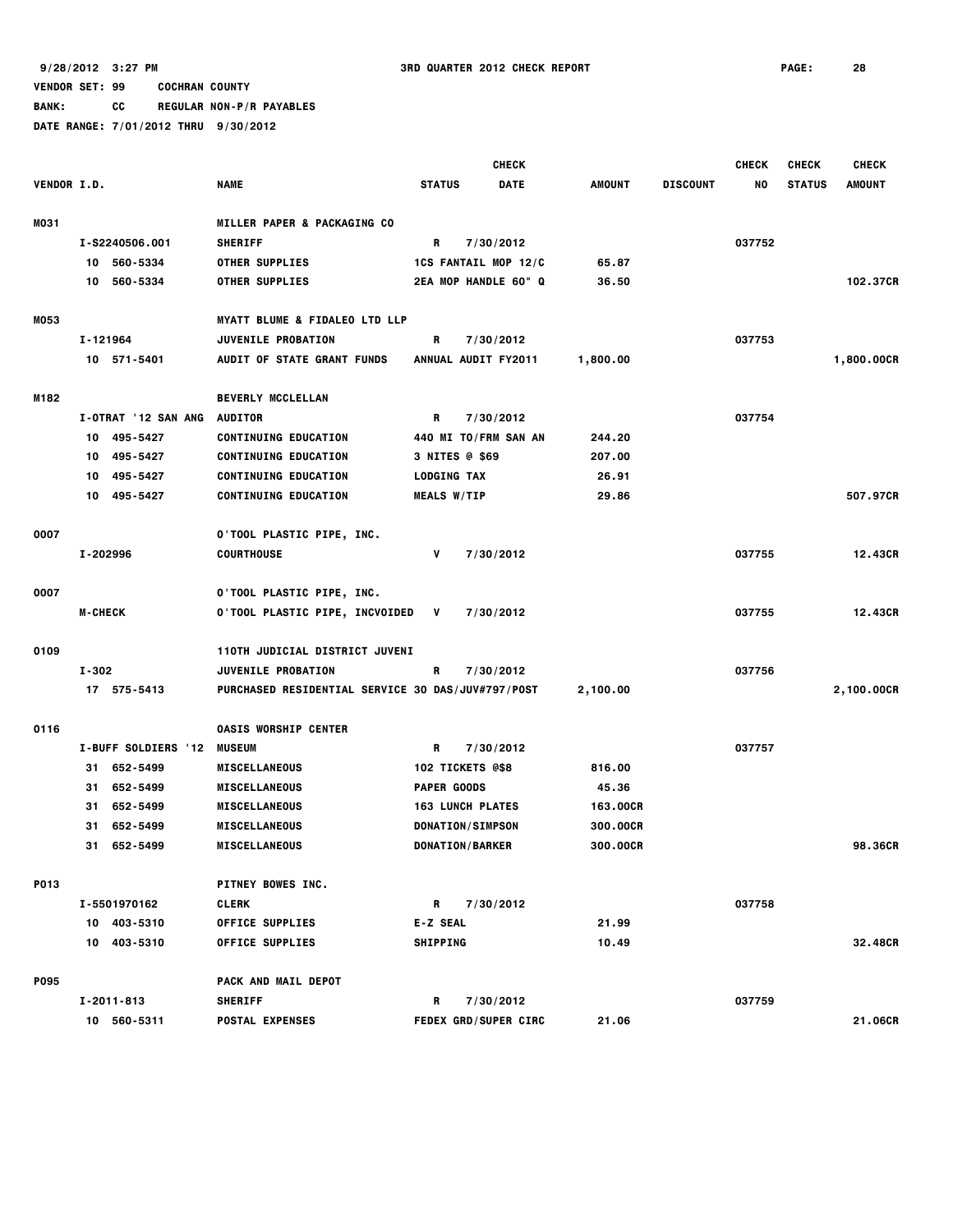**BANK: CC REGULAR NON-P/R PAYABLES**

|                    |                |                                                         |                        | <b>CHECK</b>                |        |                 | <b>CHECK</b> | <b>CHECK</b>  | <b>CHECK</b>  |
|--------------------|----------------|---------------------------------------------------------|------------------------|-----------------------------|--------|-----------------|--------------|---------------|---------------|
| <b>VENDOR I.D.</b> |                | <b>NAME</b>                                             | <b>STATUS</b>          | DATE                        | AMOUNT | <b>DISCOUNT</b> | NO           | <b>STATUS</b> | <b>AMOUNT</b> |
|                    |                |                                                         |                        |                             |        |                 |              |               |               |
| P238               |                | <b>PUMPKIN BOOKS, INC</b>                               |                        |                             |        |                 |              |               |               |
|                    | I-49800        | <b>LIBRARY</b>                                          | R                      | 7/30/2012                   |        |                 | 037760       |               |               |
|                    | 10 650-5590    | <b>BOOKS</b>                                            |                        | <b>GAME OF THRONES: 5 V</b> | 103.00 |                 |              |               |               |
|                    | 10 650-5590    | <b>BOOKS</b>                                            | <b>SHIPPING</b>        |                             | 12.35  |                 |              |               | 115.35CR      |
| <b>R033</b>        |                | <b>GERALD RAMSEY</b>                                    |                        |                             |        |                 |              |               |               |
|                    | I-AUG '12 RENT | NON-DEPT'L/STORAGE                                      | R                      | 7/30/2012                   |        |                 | 037761       |               |               |
|                    | 10 409-5499    | <b>MISCELLANEOUS</b>                                    |                        | STORAGE BLDG RENT AU        | 300.00 |                 |              |               | 300.00CR      |
|                    |                |                                                         |                        |                             |        |                 |              |               |               |
| <b>R099</b>        |                | CYNDIA LEA GUAJARDO dba                                 |                        |                             |        |                 |              |               |               |
|                    | I-102221       | PREC <sub>1</sub>                                       | R                      | 7/30/2012                   |        |                 | 037762       |               |               |
|                    | 15 621-5454    | <b>TIRES</b>                                            |                        | 1 245R16 FLAT ON RR         | 10.00  |                 |              |               |               |
|                    | I-102226       | <b>AIRPORT</b>                                          | R                      | 7/30/2012                   |        |                 | 037762       |               |               |
|                    | 30 518-5454    | <b>TIRES</b>                                            | 8 ST TTS INST          |                             | 22.00  |                 |              |               |               |
|                    | I-102252       | <b>EXT SERVICE - AG</b>                                 | R                      | 7/30/2012                   |        |                 | 037762       |               |               |
|                    | 10 665-5454    | <b>TIRES</b>                                            |                        | 2 265R16 MOUNTED LR         | 20.00  |                 |              |               |               |
|                    | 10 665-5454    | <b>TIRES</b>                                            |                        | 2 265R16 BALANCED LR        | 16.00  |                 |              |               |               |
|                    | 10 665-5454    | <b>TIRES</b>                                            |                        | 2 TIRE DISPOSAL FEE         | 6.00   |                 |              |               |               |
|                    | I-102312       | <b>CEMETERY</b>                                         | R                      | 7/30/2012                   |        |                 | 037762       |               |               |
|                    | 10 516-5454    | <b>TIRES</b>                                            |                        | 1 FLAT 23X10.50 12          | 8.00   |                 |              |               |               |
|                    | 10 516-5454    | <b>TIRES</b>                                            | 2 PLUGS                |                             | 5.00   |                 |              |               |               |
|                    | I-102363       | <b>SHERIFF</b>                                          | R                      | 7/30/2012                   |        |                 | 037762       |               |               |
|                    | 10 560-5454    | <b>TIRES</b>                                            |                        | 1 235/55/17 FLAT LR         | 13.00  |                 |              |               |               |
|                    | I-102404       | PREC 4                                                  | R                      | 7/30/2012                   |        |                 | 037762       |               |               |
|                    | 15 624-5454    | <b>TIRES</b>                                            |                        | 1 1400X24 TT ON SP          | 55.00  |                 |              |               |               |
|                    | I-102493       | <b>SHERIFF</b>                                          | R                      | 7/30/2012                   |        |                 | 037762       |               |               |
|                    | 10 560-5454    | <b>TIRES</b>                                            |                        | 8 TIRE ROTATION U123        | 40.00  |                 |              |               | 195.00CR      |
| S071               |                |                                                         |                        |                             |        |                 |              |               |               |
|                    | I-39876        | <b>SCRIPT OFFICE PRODUCTS, INC.</b><br><b>TREASURER</b> | R                      | 7/30/2012                   |        |                 | 037763       |               |               |
|                    | 10 497-5310    | <b>OFFICE SUPPLIES</b>                                  |                        | 2PK GEL REFILL, JK          | 4.72   |                 |              |               |               |
|                    | I-39878        | <b>COUNTY COURT</b>                                     | R                      | 7/30/2012                   |        |                 | 037763       |               |               |
|                    | 10 426-5310    | <b>OFFICE SUPPLIES</b>                                  |                        | 920XL CARTRIDGE, BK         | 34.95  |                 |              |               |               |
|                    | 10 426-5310    | <b>OFFICE SUPPLIES</b>                                  | <b>3CLR CARTRIDGE</b>  |                             | 30.95  |                 |              |               |               |
|                    | I-39940        | <b>AUDITOR</b>                                          | R.                     | 7/30/2012                   |        |                 | 037763       |               |               |
|                    | 10 495-5310    | <b>OFFICE SUPPLIES</b>                                  |                        | 1PK FLAGS, GRN,2PK          | 6.95   |                 |              |               |               |
|                    | 10 495-5310    | <b>OFFICE SUPPLIES</b>                                  |                        | 1PK FLAGS, ORG, 2PK         | 6.95   |                 |              |               |               |
|                    | I-39959        | JUVENILE PROBATION                                      |                        | R 7/30/2012                 |        |                 | 037763       |               |               |
|                    | 10 571-5310    | <b>OFFICE SUPPLIES</b>                                  | <b>1BX SMD FOLDERS</b> |                             | 46.95  |                 |              |               |               |
|                    | I-40047        | <b>COUNTY COURT</b>                                     | R a                    | 7/30/2012                   |        |                 | 037763       |               |               |
|                    | 10 426-5310    | <b>OFFICE SUPPLIES</b>                                  |                        | 250 BUS CARDS/ST CLA        | 39.58  |                 |              |               | 171.05CR      |
|                    |                |                                                         |                        |                             |        |                 |              |               |               |
| <b>S126</b>        |                | SECRETARY OF STATE'S OFFICE                             |                        |                             |        |                 |              |               |               |
|                    | I-'12 ELEC SEM | <b>ELECTIONS</b>                                        | R                      | 7/30/2012                   |        |                 | 037764       |               |               |
|                    | 10 490-5427    | <b>CONTINUING EDUCATION</b>                             |                        | LATE REG/ANN ELEC LA        | 215.00 |                 |              |               | 215.00CR      |
|                    |                |                                                         |                        |                             |        |                 |              |               |               |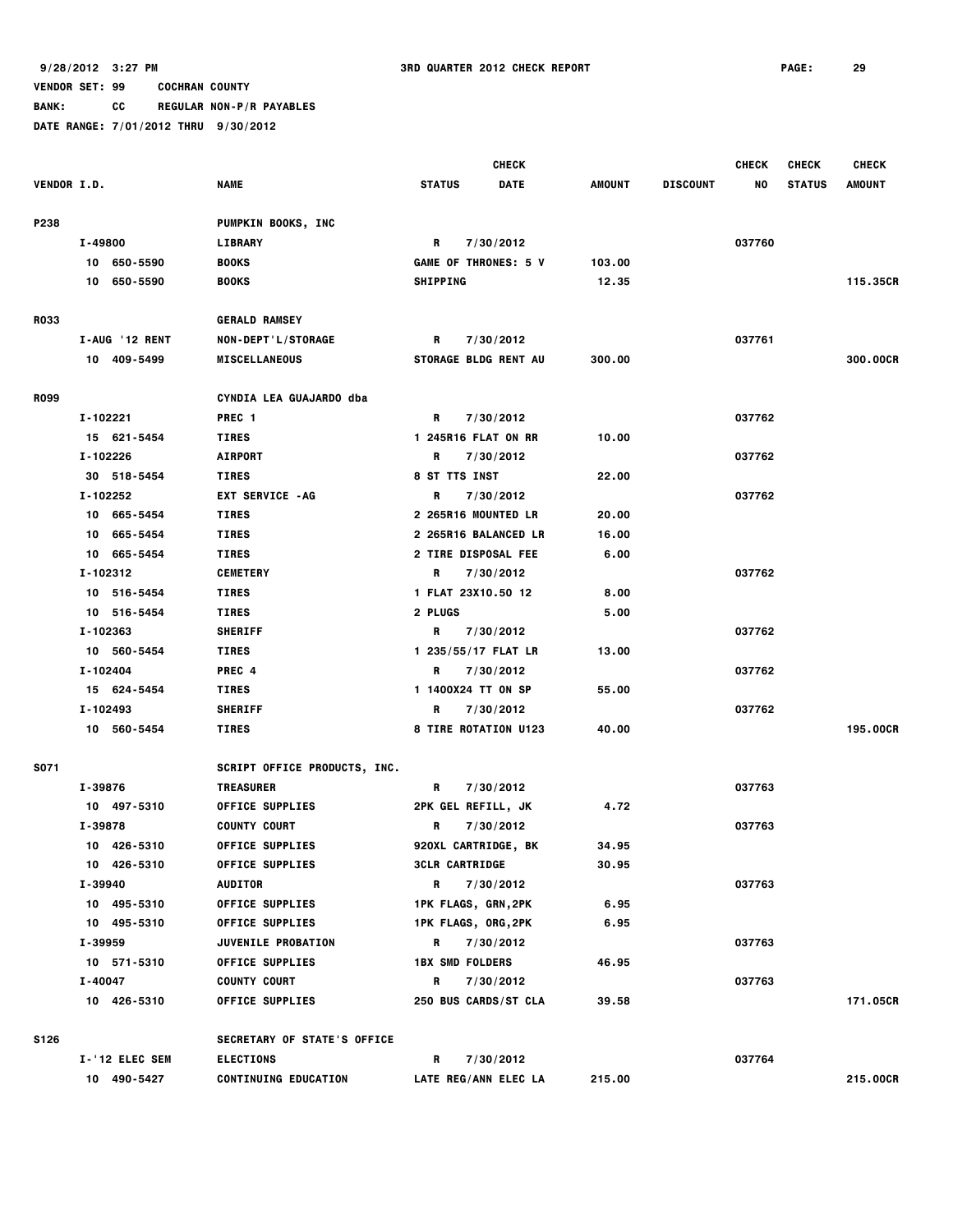**BANK: CC REGULAR NON-P/R PAYABLES**

|                    |    |                     |                               |                             | <b>CHECK</b> |               |                 | <b>CHECK</b> | <b>CHECK</b>  | <b>CHECK</b> |
|--------------------|----|---------------------|-------------------------------|-----------------------------|--------------|---------------|-----------------|--------------|---------------|--------------|
| <b>VENDOR I.D.</b> |    |                     | <b>NAME</b>                   | <b>STATUS</b>               | <b>DATE</b>  | <b>AMOUNT</b> | <b>DISCOUNT</b> | NO           | <b>STATUS</b> | AMOUNT       |
| S242               |    |                     | SAM'S CLUB                    |                             |              |               |                 |              |               |              |
|                    |    | I-826 070612        | <b>JAIL</b>                   | R                           | 7/30/2012    |               |                 | 037765       |               |              |
|                    |    | 10 512-5333         | <b>FOOD-PRISONERS</b>         | 2 TROP 100% OJ              |              | 17.96         |                 |              |               |              |
|                    | 10 | 512-5333            | <b>FOOD-PRISONERS</b>         | <b>MM APL JUICE</b>         |              | 7.26          |                 |              |               |              |
|                    |    | 10 512-5333         | <b>FOOD-PRISONERS</b>         | <b>2 OS CRANGRAPE</b>       |              | 9.72          |                 |              |               |              |
|                    | 10 | 512-5333            | <b>FOOD-PRISONERS</b>         | <b>0S 100% CRAN</b>         |              | 4.98          |                 |              |               |              |
|                    | 10 | 512-5392            | <b>MISCELLANEOUS SUPPLIES</b> | <b>BOUNTY TOWELS</b>        |              | 18.98         |                 |              |               |              |
|                    | 10 | 512-5392            | <b>MISCELLANEOUS SUPPLIES</b> | <b>DISC</b>                 |              | 2.50CR        |                 |              |               |              |
|                    | 10 | 512-5392            | <b>MISCELLANEOUS SUPPLIES</b> | <b>QN BATH TISSUE</b>       |              | 18.98         |                 |              |               |              |
|                    | 10 | 512-5392            | <b>MISCELLANEOUS SUPPLIES</b> | 20 OZ CUPS                  |              | 39.96         |                 |              |               |              |
|                    | 10 | 512-5392            | <b>MISCELLANEOUS SUPPLIES</b> | 8 OZ FOAM CUPS              |              | 15.56         |                 |              |               |              |
|                    | 10 | 512-5392            | <b>MISCELLANEOUS SUPPLIES</b> | LYSOL 3PK                   |              | 11.28         |                 |              |               |              |
|                    | 10 | 512-5392            | <b>MISCELLANEOUS SUPPLIES</b> | DISC                        |              | 2.00CR        |                 |              |               |              |
|                    |    | 10 512-5333         | <b>FOOD-PRISONERS</b>         | <b>SIMPLE FIT</b>           |              | 19.96         |                 |              |               | 160.14CR     |
| S281               |    |                     | <b>STAPLES</b>                |                             |              |               |                 |              |               |              |
|                    |    | C-1170853800824695  | <b>SHERIFF</b>                | R                           | 7/30/2012    |               |                 | 037766       |               |              |
|                    |    | 10 560-5310         | <b>OFFICE SUPPLIES</b>        | <b>RET 3 FOLDER ET150L</b>  |              | 68.10CR       |                 |              |               |              |
|                    |    | 10 560-5310         | <b>OFFICE SUPPLIES</b>        | <b>CR SALES TAX</b>         |              | 5.62CR        |                 |              |               |              |
|                    |    | C-1170853800824696  | <b>SHERIFF</b>                | R                           | 7/30/2012    |               |                 | 037766       |               |              |
|                    |    | 10 560-5310         | <b>OFFICE SUPPLIES</b>        | <b>RET 6FT USB EXTEN</b>    |              | 19.99CR       |                 |              |               |              |
|                    |    | 10 560-5310         | <b>OFFICE SUPPLIES</b>        | CPN #4974                   |              | 3.00          |                 |              |               |              |
|                    |    | I-1617549200242522  | <b>SHERIFF</b>                | R                           | 7/30/2012    |               |                 | 037766       |               |              |
|                    |    | 10 560-5310         | <b>OFFICE SUPPLIES</b>        | <b>SCOTCH DUALLOCK FS</b>   |              | 4.49          |                 |              |               |              |
|                    | 10 | 560-5310            | <b>OFFICE SUPPLIES</b>        | <b>CPN</b>                  |              | 0.67CR        |                 |              |               |              |
|                    | 10 | 560-5310            | <b>OFFICE SUPPLIES</b>        | 3X3 POST-ITS                |              | 11.49         |                 |              |               |              |
|                    | 10 | 560-5310            | <b>OFFICE SUPPLIES</b>        | <b>CPN</b>                  |              | 1.72CR        |                 |              |               |              |
|                    | 10 | 560-5310            | <b>OFFICE SUPPLIES</b>        | <b>SPLS 6FT USB EXTEN</b>   |              | 19.99         |                 |              |               |              |
|                    | 10 | 560-5310            | <b>OFFICE SUPPLIES</b>        | CPN                         |              | 3.00CR        |                 |              |               |              |
|                    | 10 | 560-5310            | <b>OFFICE SUPPLIES</b>        | <b>LOGI WAVE WLESS KEYB</b> |              | 59.98         |                 |              |               |              |
|                    | 10 | 560-5310            | <b>OFFICE SUPPLIES</b>        | <b>CPN</b>                  |              | <b>9.00CR</b> |                 |              |               |              |
|                    | 10 | 560-5310            | <b>OFFICE SUPPLIES</b>        | 1YR EXT RPLCMNT #423        |              | 10.00         |                 |              |               |              |
|                    | 10 | 560-5310            | <b>OFFICE SUPPLIES</b>        | <b>CPN</b>                  |              | 1.50CR        |                 |              |               |              |
|                    |    | I-1617549600243504  | JAIL                          | R                           | 7/30/2012    |               |                 | 037766       |               |              |
|                    |    | 10 512-5310         | <b>OFFICE SUPPLIES</b>        | <b>3 ENDTAB FSTNR FLDR</b>  |              | 103.47        |                 |              |               |              |
|                    |    | I-9230081726-000001 | <b>SHERIFF/JAIL</b>           | R                           | 7/30/2012    |               |                 | 037766       |               |              |
|                    |    | 10 512-5392         | <b>MISCELLANEOUS SUPPLIES</b> | <b>PICNIC BAG SET/2</b>     |              | 34.99         |                 |              |               |              |
|                    | 10 | 560-5310            | <b>OFFICE SUPPLIES</b>        | <b>64A LASERJET TONER/B</b> |              | 158.39        |                 |              |               |              |
|                    |    | 10 512-5310         | <b>OFFICE SUPPLIES</b>        | <b>CE323A MAGENTA TONER</b> |              | 61.19         |                 |              |               |              |
|                    |    | 10 512-5310         | <b>OFFICE SUPPLIES</b>        | <b>CE322A YELLOW TONER</b>  |              | 61.19         |                 |              |               |              |
|                    |    | 10 512-5310         | <b>OFFICE SUPPLIES</b>        | <b>CE321A CYAN TONER</b>    |              | 61.19         |                 |              |               |              |
|                    |    | 10 512-5310         | <b>OFFICE SUPPLIES</b>        | <b>CE320A BLK TONER</b>     |              | 62.99         |                 |              |               |              |
|                    |    | 10 512-5310         | <b>OFFICE SUPPLIES</b>        | <b>CPN</b>                  |              | 64.99CR       |                 |              |               | 477.77CR     |
|                    |    |                     |                               |                             |              |               |                 |              |               |              |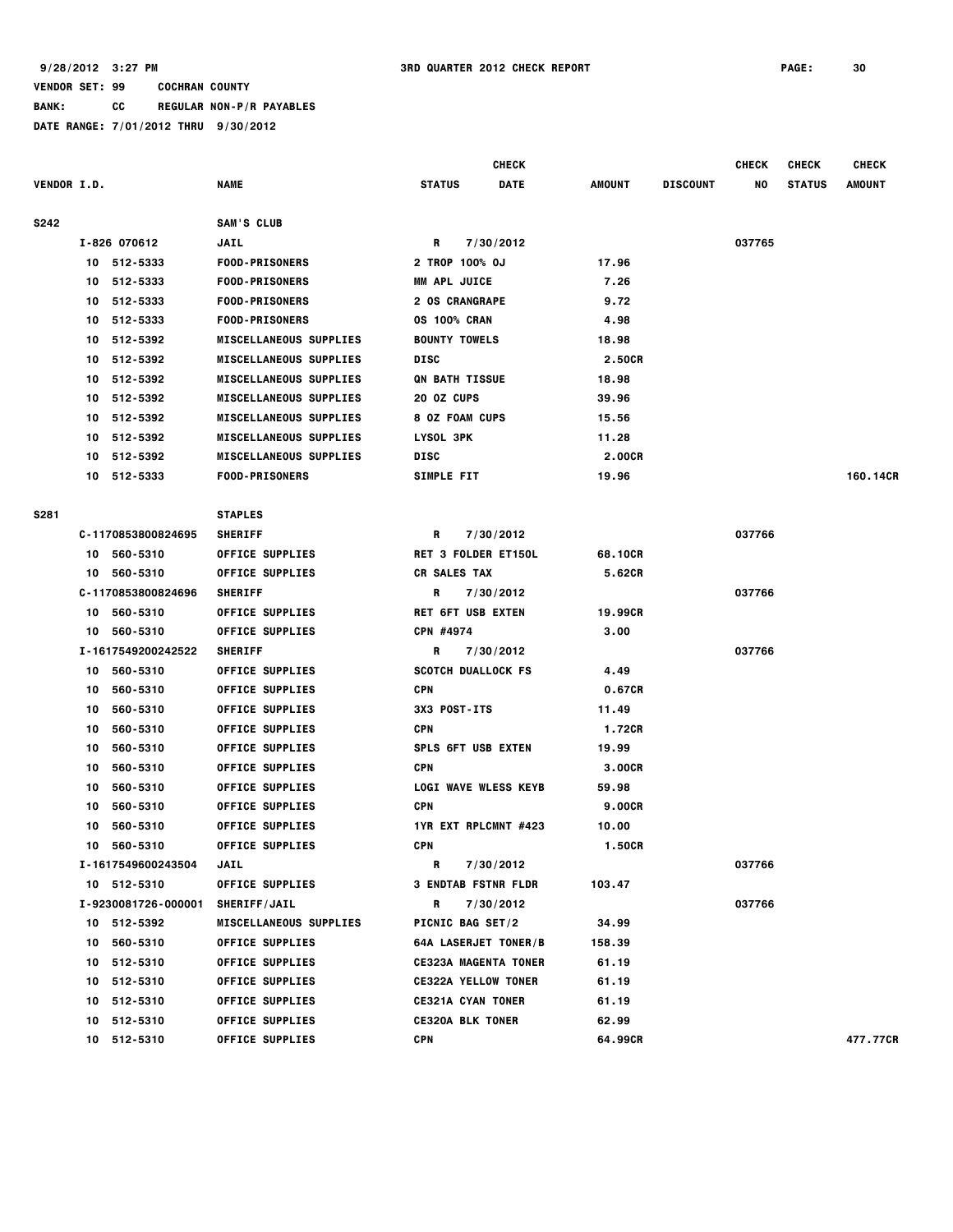|                    |                  |                                                      | <b>CHECK</b>                 |        |                 | <b>CHECK</b> | <b>CHECK</b>  | <b>CHECK</b>  |
|--------------------|------------------|------------------------------------------------------|------------------------------|--------|-----------------|--------------|---------------|---------------|
| <b>VENDOR I.D.</b> |                  | <b>NAME</b>                                          | <b>STATUS</b><br><b>DATE</b> | AMOUNT | <b>DISCOUNT</b> | NO           | <b>STATUS</b> | <b>AMOUNT</b> |
| <b>S294</b>        |                  | <b>SHIRLEY SEARS</b>                                 |                              |        |                 |              |               |               |
|                    | I-JUN '12 TRAVEL | <b>EXTENSION SVC</b>                                 | R<br>7/30/2012               |        |                 | 037767       |               |               |
|                    | 665-5428<br>10   | FCS AGENT-TRAVEL-OUT OF COUNTYGRO STORE, LTLFLD 6/1  |                              | 43.29  |                 |              |               |               |
|                    | 665-5428<br>10   | FCS AGENT-TRAVEL-OUT OF COUNTYDIST COUNCIL MTG, LBK  |                              | 15.00  |                 |              |               |               |
|                    | 665-5428<br>10   | FCS AGENT-TRAVEL-OUT OF COUNTYDIST COUNCIL MTG, LBK  |                              | 69.93  |                 |              |               |               |
|                    | 665-5428<br>10   | FCS AGENT-TRAVEL-OUT OF COUNTYSTATE RNDUP, LBK 6/12  |                              | 69.93  |                 |              |               |               |
|                    | 665-5428<br>10   | FCS AGENT-TRAVEL-OUT OF COUNTYCAPROCK CANYON 6/21,   |                              | 152.07 |                 |              |               |               |
|                    | 665-5428<br>10   | FCS AGENT-TRAVEL-OUT OF COUNTYRECRDBK JUDG, LTLFLD   |                              | 43.29  |                 |              |               |               |
|                    | 665-5428<br>10   | FCS AGENT-TRAVEL-OUT OF COUNTYPOWER CAMP, PLAINS 6/  |                              | 43.29  |                 |              |               |               |
|                    | 10 665-5428      | FCS AGENT-TRAVEL-OUT OF COUNTYREGIS, STATE RNDUP, 6/ |                              | 30.00  |                 |              |               | 466.80CR      |
| <b>S347</b>        |                  | SOUTHERN TIRE MART, LLC                              |                              |        |                 |              |               |               |
|                    | I-70133257       | PREC <sub>1</sub>                                    | R<br>7/30/2012               |        |                 | 037768       |               |               |
|                    | 15 621-5454      | <b>TIRES</b>                                         | 4 24in TUBELESS 0-RI         | 60.00  |                 |              |               | 60,00CR       |
|                    |                  |                                                      |                              |        |                 |              |               |               |
| T083               |                  | TYLER TECHNOLOGIES, INC                              |                              |        |                 |              |               |               |
|                    | I-025-47501      | NON-DEPT'L                                           | R<br>7/30/2012               |        |                 | 037769       |               |               |
|                    | 10 409-5411      | <b>MAINTENANCE CONTRACTS</b>                         | <b>MONTHLY NETWORK FEE</b>   | 200.00 |                 |              |               | 200.00CR      |
| T130               |                  | <b>TEXAS DEPT OF LICENSING</b>                       |                              |        |                 |              |               |               |
|                    | I-2012012416     | <b>COURTHOUSE/NEW BOILER</b>                         | 7/30/2012<br>R.              |        |                 | 037770       |               |               |
|                    | 10 510-5451      | <b>REPAIR</b>                                        | INSPECT BOILER #2532         | 70.00  |                 |              |               | 70.00CR       |
| T269               |                  | <b>CHARLOTTE TRULL</b>                               |                              |        |                 |              |               |               |
|                    | I-071612 MILEAGE | <b>JUSTICE OF PEACE</b>                              | R<br>7/30/2012               |        |                 | 037771       |               |               |
|                    | 10 455-5427      | <b>CONTINUING EDUCATION</b>                          | 6 TRIPSx48.8 MI @ \$.        | 162.50 |                 |              |               | 162,50CR      |
|                    |                  |                                                      |                              |        |                 |              |               |               |
| U019               |                  | UNITED SUPERMARKETS, INC                             |                              |        |                 |              |               |               |
|                    | I-5836601 072412 | <b>JAIL/MEDS</b>                                     | R<br>7/30/2012               |        |                 | 037772       |               |               |
|                    | 10 512-5391      | MEDICAL CARE-PRISONERS                               | <b>MEDS/D RUTHARDT</b>       | 34.20  |                 |              |               | 34.20CR       |
| <b>WOO7</b>        |                  | <b>WEST, A THOMSON REUTERS BUSINE</b>                |                              |        |                 |              |               |               |
|                    | I-825308653      | CO ATTY/LAW LIBRARY                                  | R<br>7/30/2012               |        |                 | 037773       |               |               |
|                    | 475-5590<br>10   | <b>LAW LIBRARY MTRLS/UPDATES</b>                     | TX VERN ANNOT STAT G         | 169.00 |                 |              |               |               |
|                    | 475-5590<br>10   | LAW LIBRARY MTRLS/UPDATES                            | TX GOV V4A                   | 169.00 |                 |              |               |               |
|                    | 475-5590<br>10   | LAW LIBRARY MTRLS/UPDATES                            | TX GOV V4B                   | 169.00 |                 |              |               |               |
|                    | 475-5590<br>10   | LAW LIBRARY MTRLS/UPDATES                            | TX GOV V5                    | 169.00 |                 |              |               |               |
|                    | 475-5590<br>10   | LAW LIBRARY MTRLS/UPDATES                            | TX GOV V5A                   | 169.00 |                 |              |               |               |
|                    | 475-5590<br>10   | LAW LIBRARY MTRLS/UPDATES                            | TX GOV V5B                   | 169.00 |                 |              |               |               |
|                    | 475-5590<br>10   | <b>LAW LIBRARY MTRLS/UPDATES</b>                     | TX GOV V6                    | 169.00 |                 |              |               |               |
|                    | 475-5590<br>10   | LAW LIBRARY MTRLS/UPDATES                            | <b>TX GOV V6A</b>            | 169.00 |                 |              |               |               |
|                    | I-825323476      | CO ATTY/LAW LIBRARY                                  | R<br>7/30/2012               |        |                 | 037773       |               |               |
|                    | 475-5590<br>10   | <b>LAW LIBRARY MTRLS/UPDATES</b>                     | TX CO, SPEC DIST 2D '        | 72.00  |                 |              |               |               |
|                    | 475-5590<br>10   | LAW LIBRARY MTRLS/UPDATES                            | TX CO, SPEC DIST 2D '        | 72.00  |                 |              |               |               |
|                    | 475-5590<br>10   | <b>LAW LIBRARY MTRLS/UPDATES</b>                     | TX CO,SPEC DIST 2D '         | 72.00  |                 |              |               | 1,568.00CR    |
|                    |                  |                                                      |                              |        |                 |              |               |               |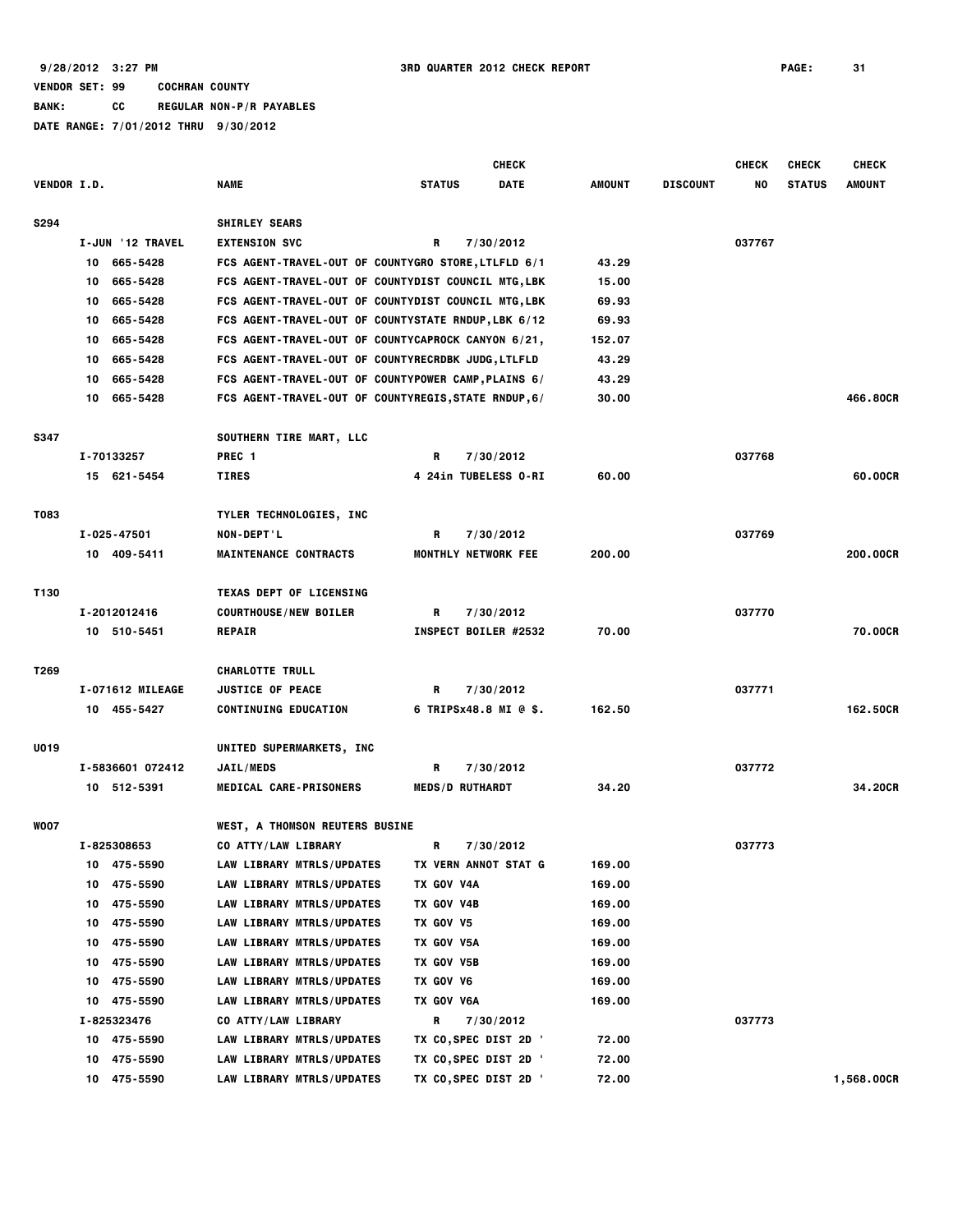**BANK: CC REGULAR NON-P/R PAYABLES**

|                    |                                    |                                  |                   | <b>CHECK</b>           |               |                 | <b>CHECK</b> | <b>CHECK</b>  | <b>CHECK</b>  |
|--------------------|------------------------------------|----------------------------------|-------------------|------------------------|---------------|-----------------|--------------|---------------|---------------|
| <b>VENDOR I.D.</b> |                                    | <b>NAME</b>                      | <b>STATUS</b>     | <b>DATE</b>            | <b>AMOUNT</b> | <b>DISCOUNT</b> | NO.          | <b>STATUS</b> | <b>AMOUNT</b> |
| <b>WO10</b>        |                                    | WEST TEXAS GAS INC               |                   |                        |               |                 |              |               |               |
|                    | I-004036001501 JUL12 PARK/SHOP     |                                  | R                 | 7/30/2012              |               |                 | 037774       |               |               |
|                    | 10 660-5440                        | UTILITIES & IRRIGATION           |                   | GAS SVC $6/5 - 7/5/12$ | 9.00          |                 |              |               |               |
|                    | I-004036002501 JUL12 PARK/SHOWBARN |                                  | R                 | 7/30/2012              |               |                 | 037774       |               |               |
|                    | 10 660-5440                        | UTILITIES & IRRIGATION           |                   | GAS SVC $6/5 - 7/5/12$ | 9.00          |                 |              |               |               |
|                    | I-004049022001 JUL12 PREC 3        |                                  | R                 | 7/30/2012              |               |                 | 037774       |               |               |
|                    | 15 623-5440                        | UTILITIES                        |                   | GAS SVC 6/6-7/9/12     | 9.00          |                 |              |               | 27.00CR       |
| <b>WO37</b>        |                                    | <b>WILSON ELECTRONICS/RADIO</b>  |                   |                        |               |                 |              |               |               |
|                    | I-10081442                         | <b>SHERIFF</b>                   | R                 | 7/30/2012              |               |                 | 037775       |               |               |
|                    | 10 560-5334                        | <b>OTHER SUPPLIES</b>            |                   | 2 OLYMPUS VN-702PC R   | 119.98        |                 |              |               | 119.98CR      |
| <b>WO97</b>        |                                    | WILDRED L. MATHENY dba           |                   |                        |               |                 |              |               |               |
|                    | I-21723                            | <b>CRTHSE/ACT BLDG/LIBRARY</b>   | R                 | 7/30/2012              |               |                 | 037776       |               |               |
|                    | 10 510-5332                        | <b>CUSTODIAL SUPPLIES</b>        | <b>SPRAY BUGS</b> |                        | 70.00         |                 |              |               |               |
|                    | 662-5332<br>10                     | <b>CUSTODIAL SUPPLIES</b>        | <b>SPRAY BUGS</b> |                        | 45.00         |                 |              |               |               |
|                    | 10 650-5332                        | <b>CUSTODIAL SUPPLIES</b>        | <b>SPRAY BUGS</b> |                        | 35.00         |                 |              |               | 150.00CR      |
| <b>X001</b>        |                                    | <b>XCEL ENERGY</b>               |                   |                        |               |                 |              |               |               |
|                    | I-54-1829977-7 JUL12 PREC 2        |                                  | R                 | 7/30/2012              |               |                 | 037777       |               |               |
|                    | 15 622-5440                        | UTILITIES                        |                   | 20 KWH 6/12-7/12/12    | 12.79         |                 |              |               |               |
|                    | 15 622-5440                        | UTILITIES                        | <b>AREA LIGHT</b> |                        | 15.53         |                 |              |               | 28.32CR       |
| Y026               |                                    | YOAKUM COUNTY SHERIFF'S OFFICE   |                   |                        |               |                 |              |               |               |
|                    | I-JUN '12/PRISONER                 | <b>JAIL</b>                      | R                 | 7/30/2012              |               |                 | 037778       |               |               |
|                    | 10 512-5499                        | <b>MISCELLANEOUS</b>             |                   | 1 DAY/ANGELIA DEE RA   | 34.00         |                 |              |               | 34.00CR       |
| <b>B076</b>        |                                    | <b>BONNIE BLAKE</b>              |                   |                        |               |                 |              |               |               |
|                    | I-DW 149563                        | <b>ACTIVITY BLDG</b>             | R                 | 7/30/2012              |               |                 | 037779       |               |               |
|                    | 10 000-4370.101                    | RENT-ACTIVITY BUILDING           |                   | REF DEP, RENT 6/16/12  | 160.00        |                 |              |               | 160,00CR      |
| 0007               |                                    | <b>O'TOOL PLASTIC PIPE, INC.</b> |                   |                        |               |                 |              |               |               |
|                    | I-103792                           | <b>COURTHOUSE</b>                | ۷                 | 7/30/2012              |               |                 | 037781       |               | 384.43CR      |
| 0007               |                                    | <b>O'TOOL PLASTIC PIPE, INC.</b> |                   |                        |               |                 |              |               |               |
|                    | <b>M-CHECK</b>                     | 0'TOOL PLASTIC PIPE, INCVOIDED   | V                 | 7/30/2012              |               |                 | 037781       |               | 384.43CR      |
| <b>WO55</b>        |                                    | WINDSTREAM COMMUNICATIONS SW     |                   |                        |               |                 |              |               |               |
|                    | I-266-0638 AUG12                   | <b>MUSEUM</b>                    | ٧                 | 7/30/2012              |               |                 | 037782       |               |               |
|                    | I-266-5051 AUG12                   | <b>LIBRARY</b>                   | V                 | 7/30/2012              |               |                 | 037782       |               |               |
|                    | I-266-5074 AUG12                   | <b>ADULT PROBATION</b>           | ۷                 | 7/30/2012              |               |                 | 037782       |               |               |
|                    | I-266-5161 AUG12                   | <b>TREASURER</b>                 | V                 | 7/30/2012              |               |                 | 037782       |               |               |
|                    | I-266-5171 AUG12                   | TAX A/C                          | ٧                 | 7/30/2012              |               |                 | 037782       |               |               |
|                    | I-266-5211 AUG12                   | <b>SHERIFF</b>                   | ۷                 | 7/30/2012              |               |                 | 037782       |               |               |
|                    | I-266-5215 AUG12                   | <b>EXTENSION SVC</b>             | ۷                 | 7/30/2012              |               |                 | 037782       |               |               |
|                    | I-266-5302 AUG12                   | <b>JUSTICE OF PEACE</b>          | ۷                 | 7/30/2012              |               |                 | 037782       |               |               |
|                    | I-266-5411 AUG12                   | JUVENILE PROBATION               | V                 | 7/30/2012              |               |                 | 037782       |               |               |
|                    | I-266-5412 AUG12                   | <b>DISTRICT COURT</b>            | ۷                 | 7/30/2012              |               |                 | 037782       |               |               |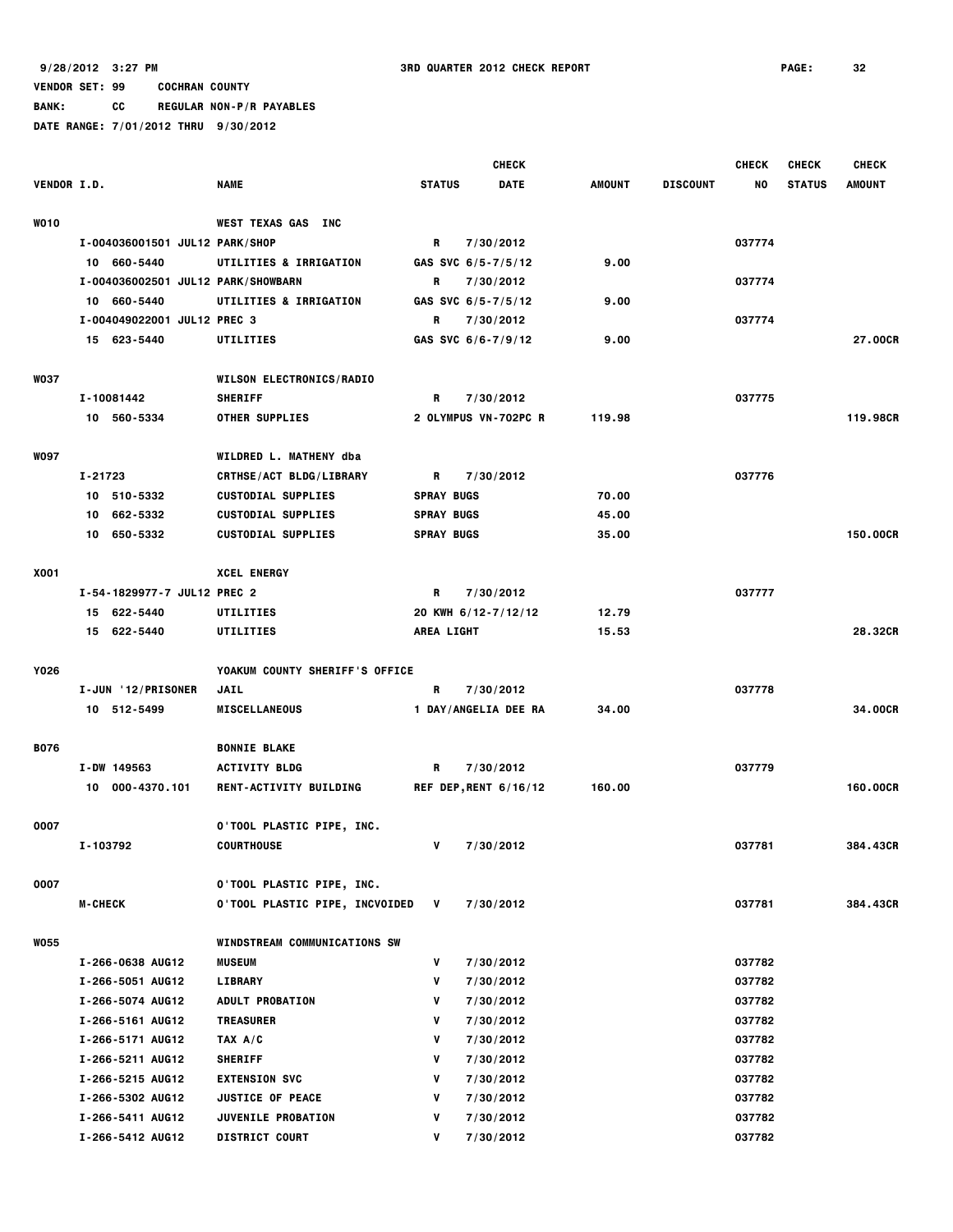**BANK: CC REGULAR NON-P/R PAYABLES**

|                    |                |                         |                                       |                     | <b>CHECK</b>                |               |                 | <b>CHECK</b> | <b>CHECK</b>  | <b>CHECK</b> |
|--------------------|----------------|-------------------------|---------------------------------------|---------------------|-----------------------------|---------------|-----------------|--------------|---------------|--------------|
| <b>VENDOR I.D.</b> |                |                         | <b>NAME</b>                           | <b>STATUS</b>       | <b>DATE</b>                 | <b>AMOUNT</b> | <b>DISCOUNT</b> | NO           | <b>STATUS</b> | AMOUNT       |
|                    |                | I-266-5450 AUG12        | <b>CLERK</b>                          | ۷                   | 7/30/2012                   |               |                 | 037782       |               |              |
|                    |                | I-266-5508 AUG12        | CO JUDGE/COMM'R CT                    | ۷                   | 7/30/2012                   |               |                 | 037782       |               |              |
|                    |                | I-266-5700 AUG12        | <b>SHERIFF</b>                        | ۷                   | 7/30/2012                   |               |                 | 037782       |               |              |
|                    |                | I-266-5822 AUG12        | AUDITOR/NON-DEPT'L                    | ۷                   | 7/30/2012                   |               |                 | 037782       |               |              |
|                    |                | I-266-8661 AUG12        | <b>ATTORNEY</b>                       | ۷                   | 7/30/2012                   |               |                 | 037782       |               |              |
|                    |                | I-266-8888 AUG12        | <b>SHERIFF</b>                        | v                   | 7/30/2012                   |               |                 | 037782       |               | 2,133.87CR   |
| <b>WO55</b>        |                |                         | <b>WINDSTREAM COMMUNICATIONS SW</b>   |                     |                             |               |                 |              |               |              |
|                    | <b>M-CHECK</b> |                         | WINDSTREAM COMMUNICATIONVOIDED        | V                   | 7/30/2012                   |               |                 | 037782       |               | 2,133.87CR   |
| X001               |                |                         | <b>XCEL ENERGY</b>                    |                     |                             |               |                 |              |               |              |
|                    |                |                         | I-54-1324315-7 AUG12 ALMOST ALL DEPTS | R                   | 7/30/2012                   |               |                 | 037784       |               |              |
|                    | 30             | 518-5440                | UTILITIES                             |                     | 300210167 RUNWAY LIG        | 65.16         |                 |              |               |              |
|                    | 10             | 510-5440                | UTILITIES                             |                     | 300240736 COURTHOUSE        | 1,776.91      |                 |              |               |              |
|                    | 10             | 660-5440                | UTILITIES & IRRIGATION                |                     | 300265059 SOFTBALL P        | 21.60         |                 |              |               |              |
|                    | 10             | 580-5440                | UTILITIES [TOWER]                     |                     | 300282806 TOWER             | 90.93         |                 |              |               |              |
|                    | 15             | 621-5440                | UTILITIES                             |                     | 300294119 PREC 1 SHO        | 60.38         |                 |              |               |              |
|                    | 10             | 650-5440                | UTILITIES                             |                     | 300338546 LIBRARY           | 410.05        |                 |              |               |              |
|                    | 10             | 652-5440                | UTILITIES                             |                     | 300342232 MUSEUM            | 84.46         |                 |              |               |              |
|                    | 10             | 662-5440                | UTILITIES                             |                     | 300390484 ACTIVITY B        | 844.70        |                 |              |               |              |
|                    | 10             | 660-5440                | UTILITIES & IRRIGATION                | 300410370 PARK      |                             | 554.52        |                 |              |               |              |
|                    | 10             | 660-5440                | UTILITIES & IRRIGATION                |                     | 300457515 PARK/SHOP         | 11.80         |                 |              |               |              |
|                    | 10             | 660-5440                | UTILITIES & IRRIGATION                |                     | 300505444 HOFMAN BAS        | 27.77         |                 |              |               |              |
|                    | 10             | 516-5440                | UTILITIES                             |                     | 300555198 CEMETERY          | 180.15        |                 |              |               |              |
|                    | 10             | 409-5440                | UTILITIES                             |                     | 300577364 102 N MAIN        | 11.24         |                 |              |               |              |
|                    | 10             | 660-5440                | UTILITIES & IRRIGATION                |                     | 300587052 SHOWBARN          | 172.68        |                 |              |               |              |
|                    | 10             | 660-5440                | UTILITIES & IRRIGATION                |                     | 300587753 RODEO GROU        | 174.38        |                 |              |               |              |
|                    | 10             | 516-5440                | UTILITIES                             |                     | 300603417 CEMETERY          | 86.41         |                 |              |               |              |
|                    | 10             | 516-5440                | UTILITIES                             |                     | 300637038 CEMETERY S        | 267.88        |                 |              |               |              |
|                    | 10             | 650-5440                | UTILITIES                             |                     | <b>AREA LIGHT LIBRARY</b>   | 14.84         |                 |              |               |              |
|                    | 10             | 662-5440                | UTILITIES                             |                     | <b>2 AREA LIGHTS ACT BL</b> | 44.53         |                 |              |               |              |
|                    | 10             | 660-5440                | UTILITIES & IRRIGATION                |                     | AREA LIGHT PARK SHOP        | 14.41         |                 |              |               | 4,914.80CR   |
| 0007               |                |                         | 0'TOOL PLASTIC PIPE, INC.             |                     |                             |               |                 |              |               |              |
|                    | I-103792a      |                         | <b>COURTHOUSE</b>                     | R                   | 7/31/2012                   |               |                 | 037787       |               |              |
|                    | 10 510-5451    |                         | <b>REPAIR</b>                         |                     | 3 1.5" SPRINKLER VAL        | 372.00        |                 |              |               |              |
|                    | 10 510-5451    |                         | <b>REPAIR</b>                         | <b>FREIGHT</b>      |                             | 12.43         |                 |              |               | 384.43CR     |
| <b>WO55</b>        |                |                         | <b>WINDSTREAM COMMUNICATIONS SW</b>   |                     |                             |               |                 |              |               |              |
|                    |                | $I - 266 - 063808 / 12$ | <b>MUSEUM</b>                         | R                   | 7/31/2012                   |               |                 | 037788       |               |              |
|                    | 10 652-5420    |                         | TELECOMMUNICATIONS                    |                     | <b>BASIC LOCAL SVC</b>      | 51.12         |                 |              |               |              |
|                    | 10 652-5420    |                         | <b>TELECOMMUNICATIONS</b>             |                     | <b>HI-SPEED INTERNET</b>    | 52.48         |                 |              |               |              |
|                    | 10 652-5420    |                         | <b>TELECOMMUNICATIONS</b>             | <b>OPTIONAL SVC</b> |                             | 6.21          |                 |              |               |              |
|                    | 10 652-5420    |                         | TELECOMMUNICATIONS                    |                     | <b>LONG DISTANCE SVC</b>    | 4.88          |                 |              |               |              |
|                    |                | $I - 266 - 505108/12$   | LIBRARY                               | R                   | 7/31/2012                   |               |                 | 037788       |               |              |
|                    | 10 650-5420    |                         | <b>TELECOMMUNICATIONS</b>             |                     | <b>BASIC LOCAL SVC</b>      | 102.50        |                 |              |               |              |
|                    | 10 650-5420    |                         | TELECOMMUNICATIONS                    |                     | <b>HI-SPEED INTERNET</b>    | 49.99         |                 |              |               |              |
|                    | 10 650-5420    |                         | <b>TELECOMMUNICATIONS</b>             |                     | LONG DISTANCE SVC           | 2.45          |                 |              |               |              |
|                    |                | $I-266-5074$ 08/12      | <b>ADULT PROBATION</b>                |                     | R 7/31/2012                 |               |                 | 037788       |               |              |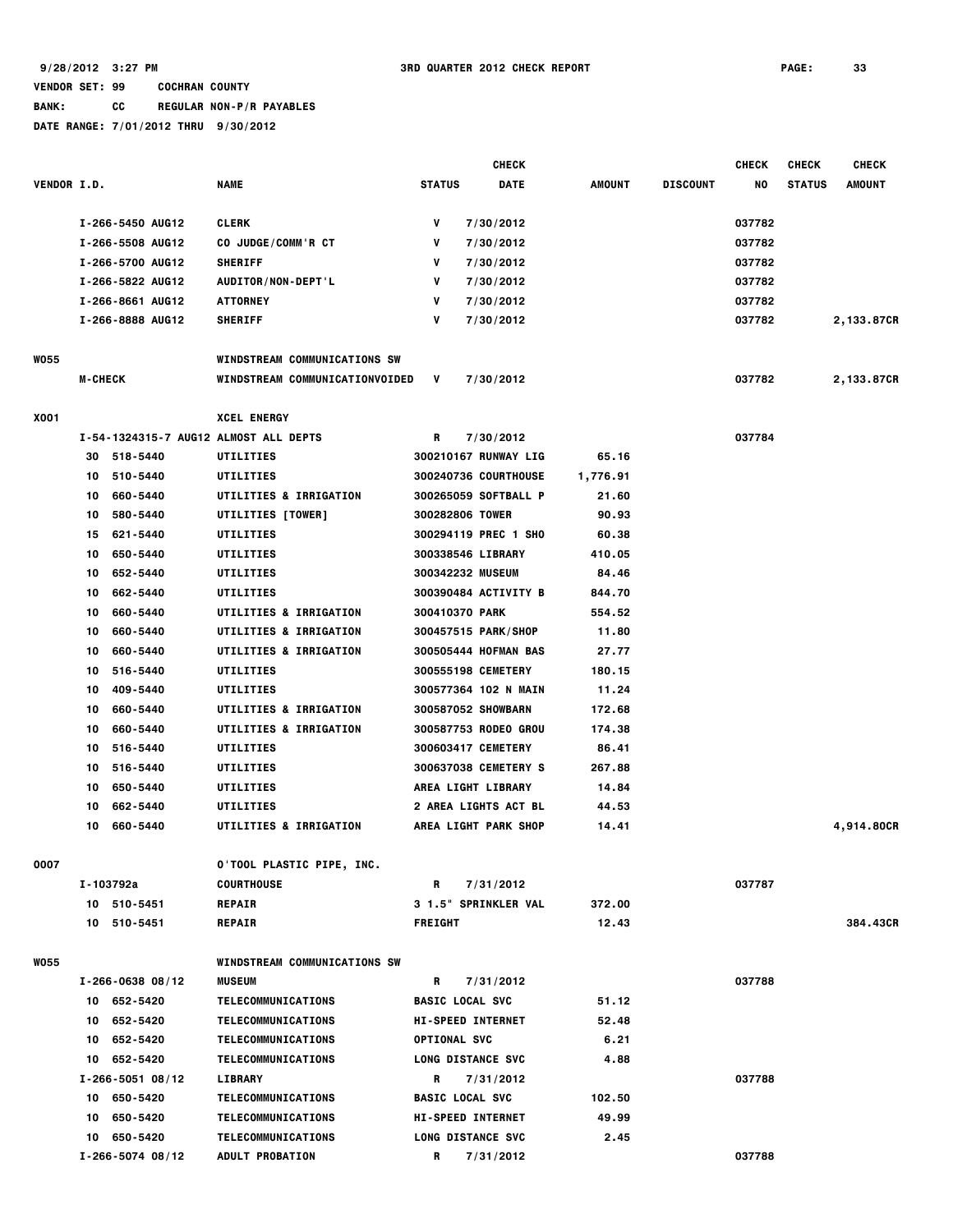|                    |                         |                                   |                             | <b>CHECK</b> |               |                 | <b>CHECK</b> | <b>CHECK</b>  | <b>CHECK</b> |
|--------------------|-------------------------|-----------------------------------|-----------------------------|--------------|---------------|-----------------|--------------|---------------|--------------|
| <b>VENDOR I.D.</b> |                         | <b>NAME</b>                       | <b>STATUS</b>               | <b>DATE</b>  | AMOUNT        | <b>DISCOUNT</b> | NO           | <b>STATUS</b> | AMOUNT       |
| <b>WO55</b>        |                         | <b>WINDSTREAM COMMUNICATICONT</b> |                             |              |               |                 |              |               |              |
|                    | $I - 266 - 5074$ 08/12  | <b>ADULT PROBATION</b>            | R                           | 7/31/2012    |               |                 | 037788       |               |              |
|                    | 10 570-5420             | TELECOMMUNICATIONS                | <b>BASIC LOCAL SVC</b>      |              | 46.93         |                 |              |               |              |
|                    | 10 570-5420             | <b>TELECOMMUNICATIONS</b>         | <b>OPTIONAL SVC</b>         |              | 11.97         |                 |              |               |              |
|                    | 10 570-5420             | TELECOMMUNICATIONS                | LONG DISTANCE SVC           |              | 0.18          |                 |              |               |              |
|                    | $I-266-5161$ 08/12      | <b>TREASURER</b>                  | R                           | 7/31/2012    |               |                 | 037788       |               |              |
|                    | 10 497-5420             | TELECOMMUNICATIONS                | <b>BASIC LOCAL SVC</b>      |              | 46.93         |                 |              |               |              |
|                    | 10 497-5420             | TELECOMMUNICATIONS                | LONG DISTANCE SVC           |              | 0.49          |                 |              |               |              |
|                    | $I-266-5171$ 08/12      | TAX A/C                           | R                           | 7/31/2012    |               |                 | 037788       |               |              |
|                    | 10 499-5420             | TELECOMMUNICATIONS                | <b>BASIC LOCAL SVC</b>      |              | 143.62        |                 |              |               |              |
|                    | 10 499-5420             | TELECOMMUNICATIONS                | <b>HI-SPEED INTERNET</b>    |              | 59.99         |                 |              |               |              |
|                    | 10 499-5420             | <b>TELECOMMUNICATIONS</b>         | <b>OPTIONAL SVC</b>         |              | 25.95         |                 |              |               |              |
|                    | 10 499-5420             | <b>TELECOMMUNICATIONS</b>         | LONG DISTANCE SVC           |              | 16.37         |                 |              |               |              |
|                    | $I-266-5211$ 08/12      | <b>SHERIFF</b>                    | R                           | 7/31/2012    |               |                 | 037788       |               |              |
|                    | 10 560-5420             | TELECOMMUNICATIONS                | <b>BASIC LOCAL SVC/3 LI</b> |              | 158.59        |                 |              |               |              |
|                    | 10 560-5420             | <b>TELECOMMUNICATIONS</b>         | LONG DISTANCE SVC           |              | 2.26          |                 |              |               |              |
|                    | $I-266-5215$ 08/12      | <b>EXTENSION SVC</b>              | R                           | 7/31/2012    |               |                 | 037788       |               |              |
|                    | 10 665-5420             | <b>TELECOMMUNICATIONS</b>         | <b>BASIC LOCAL SVC</b>      |              | 162.45        |                 |              |               |              |
|                    | 10 665-5420             | <b>TELECOMMUNICATIONS</b>         | <b>HI-SPEED INTERNET</b>    |              | 39.99         |                 |              |               |              |
|                    | 10 665-5420             | TELECOMMUNICATIONS                | LONG DISTANCE SVC           |              | 2.61          |                 |              |               |              |
|                    | $I - 266 - 530208 / 12$ | <b>JUSTICE OF PEACE</b>           | R                           | 7/31/2012    |               |                 | 037788       |               |              |
|                    |                         |                                   |                             |              |               |                 |              |               |              |
|                    | 10 455-5420             | <b>TELECOMMUNICATIONS</b>         | <b>BASIC LOCAL SVC</b>      |              | 46.93<br>0.06 |                 |              |               |              |
|                    | 10 455-5420             | TELECOMMUNICATIONS                | LONG DISTANCE SVC           |              |               |                 | 037788       |               |              |
|                    | $I-266-5411$ 08/12      | JUVENILE PROBATION                | R                           | 7/31/2012    |               |                 |              |               |              |
|                    | 10 571-5420             | <b>TELECOMMUNICATIONS</b>         | <b>BASIC LOCAL SVC</b>      |              | 46.93         |                 |              |               |              |
|                    | 10 571-5420             | <b>TELECOMMUNICATIONS</b>         | LONG DISTANCE SVC           |              | 2.21          |                 |              |               |              |
|                    | $I-266-5412$ 08/12      | <b>DISTRICT COURT</b>             | R                           | 7/31/2012    |               |                 | 037788       |               |              |
|                    | 10 435-5420             | <b>TELECOMMUNICATIONS</b>         | <b>BASIC LOCAL SVC/2 LI</b> |              | 107.45        |                 |              |               |              |
|                    | 10 435-5420             | <b>TELECOMMUNICATIONS</b>         | <b>HI-SPEED INTERNET</b>    |              | 109.98        |                 |              |               |              |
|                    | 10 435-5420             | TELECOMMUNICATIONS                | LONG DISTANCE SVC           |              | 0.12          |                 |              |               |              |
|                    | $I - 266 - 545008/12$   | <b>CLERK</b>                      | R                           | 7/31/2012    |               |                 | 037788       |               |              |
|                    | 10 403-5420             | TELECOMMUNICATIONS                | <b>BASIC LOCAL SVC/3 LI</b> |              | 158.66        |                 |              |               |              |
|                    | 10 403-5420             | TELECOMMUNICATIONS                | <b>OPTIONAL SVC</b>         |              | 3.00          |                 |              |               |              |
|                    | 10 403-5420             | <b>TELECOMMUNICATIONS</b>         | <b>LONG DISTANCE SVC</b>    |              | 13.29         |                 |              |               |              |
|                    | $I - 266 - 5508$ 08/12  | CO JUDGE/COMM'R CT                | R                           | 7/31/2012    |               |                 | 037788       |               |              |
|                    | 15 610-5420             | TELECOMMUNICATIONS                | <b>BASIC LOCAL SVC/2 LI</b> |              | 111.15        |                 |              |               |              |
|                    | 15 610-5420             | <b>TELECOMMUNICATIONS</b>         | <b>LONG DISTANCE SVC</b>    |              | 0.35          |                 |              |               |              |
|                    | $I - 266 - 5700 08/12$  | <b>SHERIFF</b>                    | R                           | 7/31/2012    |               |                 | 037788       |               |              |
|                    | 10 560-5420             | TELECOMMUNICATIONS                | <b>BASIC LOCAL SVC</b>      |              | 55.29         |                 |              |               |              |
|                    | 10 560-5420             | <b>TELECOMMUNICATIONS</b>         | <b>LONG DISTANCE SVC</b>    |              | 8.84          |                 |              |               |              |
|                    | $I - 266 - 582208/12$   | AUDITOR/NON-DEPT'L                | R                           | 7/31/2012    |               |                 | 037788       |               |              |
|                    | 10 495-5420             | TELECOMMUNICATIONS                | <b>BASIC LOCAL SVC/1 LI</b> |              | 47.51         |                 |              |               |              |
|                    | 495-5420<br>10          | <b>TELECOMMUNICATIONS</b>         | <b>BUS BROADBAND</b>        |              | 24.99         |                 |              |               |              |
|                    | 495-5420<br>10          | TELECOMMUNICATIONS                | <b>LONG DISTANCE SVC</b>    |              | 0.75          |                 |              |               |              |
|                    | 409-5420<br>10          | TELECOMMUNICATIONS                | FAX LINE/266-5629           |              | 47.50         |                 |              |               |              |
|                    | 409-5420<br>10          | TELECOMMUNICATIONS                | <b>HI-SPEED INTERNET</b>    |              | 144.99        |                 |              |               |              |
|                    | 409-5420<br>10          | <b>TELECOMMUNICATIONS</b>         | <b>FAX LONG DISTANCE</b>    |              | 2.98          |                 |              |               |              |
|                    | $I - 266 - 866108/12$   | <b>ATTORNEY</b>                   | R                           | 7/31/2012    |               |                 | 037788       |               |              |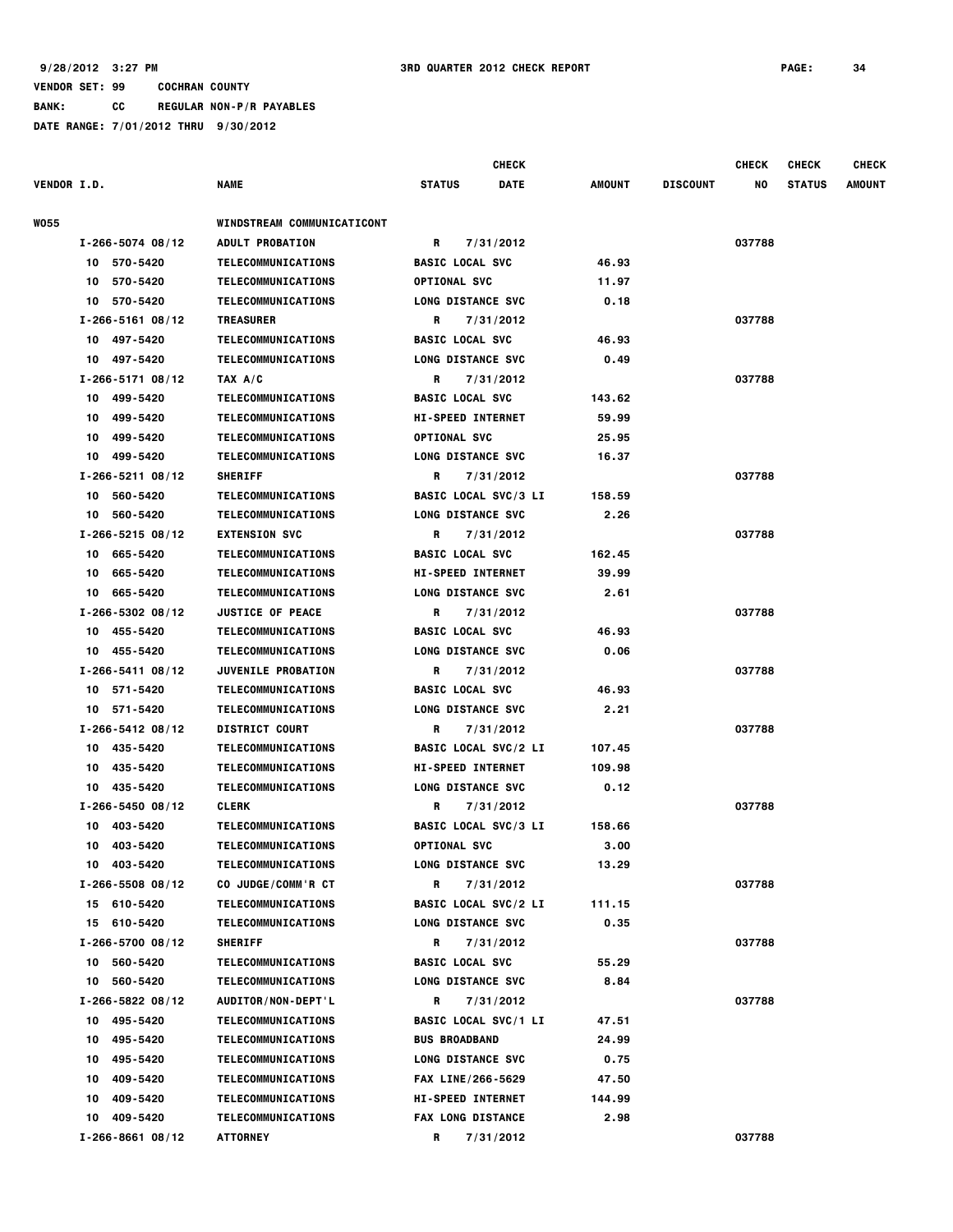|                    |          |                        |                                      |                   | <b>CHECK</b>                    |               |                 | <b>CHECK</b> | <b>CHECK</b>  | <b>CHECK</b>  |
|--------------------|----------|------------------------|--------------------------------------|-------------------|---------------------------------|---------------|-----------------|--------------|---------------|---------------|
| <b>VENDOR I.D.</b> |          |                        | <b>NAME</b>                          | <b>STATUS</b>     | <b>DATE</b>                     | <b>AMOUNT</b> | <b>DISCOUNT</b> | NO           | <b>STATUS</b> | <b>AMOUNT</b> |
|                    |          |                        |                                      |                   |                                 |               |                 |              |               |               |
| <b>WO55</b>        |          |                        | <b>WINDSTREAM COMMUNICATICONT</b>    |                   |                                 |               |                 |              |               |               |
|                    |          | $I - 266 - 866108/12$  | <b>ATTORNEY</b>                      | R                 | 7/31/2012                       |               |                 | 037788       |               |               |
|                    |          | 10 475-5420            | TELECOMMUNICATIONS                   |                   | <b>BASIC LOCAL SVC/2 LI</b>     | 106.58        |                 |              |               |               |
|                    |          | 10 475-5420            | TELECOMMUNICATIONS                   |                   | <b>HI-SPEED INTERNET</b>        | 59.99         |                 |              |               |               |
|                    |          | 10 475-5420            | TELECOMMUNICATIONS                   |                   | <b>LONG DISTANCE SVC</b>        | 0.12          |                 |              |               |               |
|                    |          | $I - 266 - 8888 08/12$ | <b>SHERIFF</b>                       | R                 | 7/31/2012                       |               |                 | 037788       |               |               |
|                    |          | 10 560-5420            | <b>TELECOMMUNICATIONS</b>            |                   | <b>FAX LINE &amp; CRIME CON</b> | 44.27         |                 |              |               |               |
|                    |          | 10 560-5420            | TELECOMMUNICATIONS                   |                   | <b>LONG DISTANCE SVC</b>        | 1.97          |                 |              |               | 2,133.87CR    |
| A109               |          |                        | <b>ALBUS FARM EQUIPMENT</b>          |                   |                                 |               |                 |              |               |               |
|                    | I-3620   |                        | PARK                                 | R                 | 8/13/2012                       |               |                 | 037790       |               |               |
|                    |          | 10 660-5451            | <b>REPAIR</b>                        |                   | <b>WELD MOWER BRACKET</b>       | 10.00         |                 |              |               | 10.00CR       |
| A240               |          |                        | ADRIANA ACEVEDO                      |                   |                                 |               |                 |              |               |               |
|                    |          | I-DW#14981             | <b>ACTIVITY BLDG</b>                 | R                 | 8/13/2012                       |               |                 | 037791       |               |               |
|                    |          | 10 000-4370.101        | <b>RENT-ACTIVITY BUILDING</b>        |                   | <b>REF DEP FOR 7/14/12</b>      | 125.00        |                 |              |               | 125,00CR      |
| <b>B001</b>        |          |                        | <b>BAILEY CO. ELECTRIC COOP</b>      |                   |                                 |               |                 |              |               |               |
|                    |          | I-265245               | PREC 4                               | R                 | 8/13/2012                       |               |                 | 037792       |               |               |
|                    |          | 15 624-5440            | UTILITIES                            |                   | 280 KWH 6/26-7/26/12            | 41.88         |                 |              |               |               |
|                    |          | 15 624-5440            | UTILITIES                            | <b>AREA LIGHT</b> |                                 | 9.52          |                 |              |               |               |
|                    | I-265246 |                        | PREC <sub>3</sub>                    | R                 | 8/13/2012                       |               |                 | 037792       |               |               |
|                    |          | 15 623-5440            | UTILITIES                            |                   | 144 KWH 6/20-7/23/12            | 27.46         |                 |              |               |               |
|                    |          | 15 623-5440            | UTILITIES                            |                   | <b>2 AREA LIGHTS</b>            | 20.47         |                 |              |               |               |
|                    | I-265247 |                        | NON-DEPT'L/SHERIFF POSSE             | R                 | 8/13/2012                       |               |                 | 037792       |               |               |
|                    |          | 10 409-5440            | UTILITIES                            |                   | ELECTRIC SVC $6/7 - 7/1$        | 20.93         |                 |              |               | 120.26CR      |
|                    |          |                        |                                      |                   |                                 |               |                 |              |               |               |
| <b>B029</b>        |          |                        | <b>BRUCKNER'S TRUCK SALES, INC</b>   |                   |                                 |               |                 |              |               |               |
|                    |          | I-313491L              | PREC 4                               | R                 | 8/13/2012                       |               |                 | 037793       |               |               |
|                    |          | 15 624-5356            | <b>ROAD MATERIALS &amp; SUPPLIES</b> | 3 KEYS            |                                 | 9.84          |                 |              |               | 9.84CR        |
| <b>COO7</b>        |          |                        | <b>CITY OF MORTON</b>                |                   |                                 |               |                 |              |               |               |
|                    |          | I-073112               | LIB/MUS/ACT BLDG/CTHS/PREC 1         | R                 | 8/13/2012                       |               |                 | 037794       |               |               |
|                    | 10       | 650-5440               | UTILITIES                            |                   | <b>LIBRARY GAS</b>              | 19.00         |                 |              |               |               |
|                    | 10       | 650-5440               | UTILITIES                            |                   | <b>LIBRARY WATER</b>            | 13.50         |                 |              |               |               |
|                    | 10       | 650-5440               | UTILITIES                            |                   | <b>LIBRARY GARBAGE</b>          | 45.00         |                 |              |               |               |
|                    | 10       | 650-5440               | UTILITIES                            |                   | <b>LIBRARY SEWER</b>            | 15.50         |                 |              |               |               |
|                    | 10       | 652-5440               | UTILITIES                            | <b>MUSEUM GAS</b> |                                 | 19.00         |                 |              |               |               |
|                    | 10       | 652-5440               | UTILITIES                            |                   | <b>MUSEUM WATER</b>             | 13.50         |                 |              |               |               |
|                    | 10       | 652-5440               | UTILITIES                            |                   | <b>MUSEUM GARBAGE</b>           | 21.50         |                 |              |               |               |
|                    | 10       | 652-5440               | UTILITIES                            |                   | <b>MUSEUM SEWER</b>             | 13.50         |                 |              |               |               |
|                    | 10       | 662-5440               | UTILITIES                            |                   | <b>ACTIVITY BLDG GAS</b>        | 19.00         |                 |              |               |               |
|                    | 10       | 662-5440               | UTILITIES                            |                   | ACT. BLDG WATER                 | 13.50         |                 |              |               |               |
|                    | 10       | 662-5440               | UTILITIES                            |                   | ACT. BLDG GARBAGE               | 70.50         |                 |              |               |               |
|                    | 10       | 662-5440               | UTILITIES                            |                   | ACT. BLDG SEWER                 | 40.50         |                 |              |               |               |
|                    | 10       | 510-5440               | UTILITIES                            |                   | <b>COURTHOUSE GAS</b>           | 38.17         |                 |              |               |               |
|                    | 10       | 510-5440               | UTILITIES                            |                   | <b>COURTHOUSE WATER</b>         | 692.50        |                 |              |               |               |
|                    | 10       | 510-5440               | UTILITIES                            |                   | <b>CRTHSE GARBAGE</b>           | 250.50        |                 |              |               |               |
|                    |          |                        |                                      |                   |                                 |               |                 |              |               |               |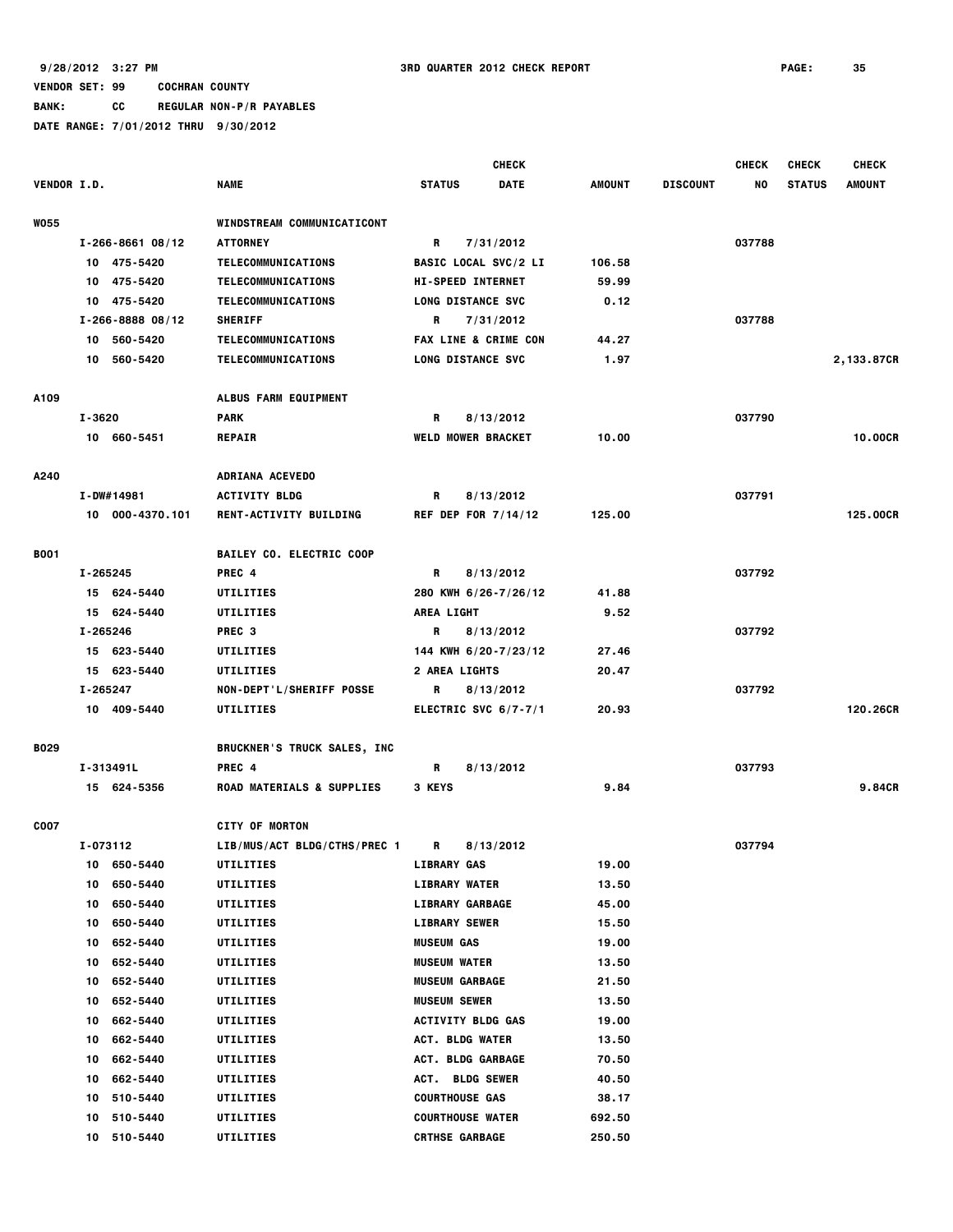**BANK: CC REGULAR NON-P/R PAYABLES**

|                    |                |                                      | <b>CHECK</b>                                                                                                                                                                                                                                |        |                 | <b>CHECK</b> | <b>CHECK</b>  | <b>CHECK</b>  |
|--------------------|----------------|--------------------------------------|---------------------------------------------------------------------------------------------------------------------------------------------------------------------------------------------------------------------------------------------|--------|-----------------|--------------|---------------|---------------|
| <b>VENDOR I.D.</b> |                | <b>NAME</b>                          | <b>STATUS</b><br><b>DATE</b>                                                                                                                                                                                                                | AMOUNT | <b>DISCOUNT</b> | NO           | <b>STATUS</b> | <b>AMOUNT</b> |
| <b>COO7</b>        |                | <b>CONT</b><br><b>CITY OF MORTON</b> |                                                                                                                                                                                                                                             |        |                 |              |               |               |
|                    | I-073112       | LIB/MUS/ACT BLDG/CTHS/PREC 1         | 8/13/2012<br>R                                                                                                                                                                                                                              |        |                 | 037794       |               |               |
|                    | 10 510-5440    | UTILITIES                            | <b>COURTHOUSE SEWER</b>                                                                                                                                                                                                                     | 46.50  |                 |              |               |               |
|                    | 15 621-5440    | UTILITIES                            | <b>PREC 1 GAS</b>                                                                                                                                                                                                                           | 19.00  |                 |              |               |               |
|                    | 15 621-5440    | UTILITIES                            | <b>PREC 1 WATER</b>                                                                                                                                                                                                                         | 13.50  |                 |              |               |               |
|                    | 15 621-5440    | UTILITIES                            | <b>PREC 1 GARBAGE</b>                                                                                                                                                                                                                       | 45.00  |                 |              |               | 1,409.17CR    |
| C015               |                | <b>COCHRAN COUNTY SENIOR</b>         |                                                                                                                                                                                                                                             |        |                 |              |               |               |
|                    | I-JUN '12 MEAT | <b>SENIOR CITIZENS</b>               | 8/13/2012<br>R                                                                                                                                                                                                                              |        |                 | 037795       |               |               |
|                    | 10 663-5333    | <b>FOOD</b>                          | <b>2CS CHICKEN/US FOODS</b>                                                                                                                                                                                                                 | 150.00 |                 |              |               | 150.00CR      |
| C035               |                | <b>COX AUTO SUPPLY CO</b>            |                                                                                                                                                                                                                                             |        |                 |              |               |               |
|                    | I-2005146      | <b>SHERIFF</b>                       | R<br>8/13/2012                                                                                                                                                                                                                              |        |                 | 037796       |               |               |
|                    | 10 560-5334    | <b>OTHER SUPPLIES</b>                | <b>WASHER FLUID</b>                                                                                                                                                                                                                         | 2.69   |                 |              |               |               |
|                    | 10 560-5451    | MACHINERY-NON-OFFICE REPAIR          | 2 WIPER BLADES                                                                                                                                                                                                                              | 14.38  |                 |              |               |               |
|                    | I-203985       | <b>MUSEUM</b>                        | R<br>8/13/2012                                                                                                                                                                                                                              |        |                 | 037796       |               |               |
|                    | 10 652-5451    | <b>REPAIR</b>                        | <b>GRAPHITE</b>                                                                                                                                                                                                                             | 2.09   |                 |              |               |               |
|                    | I-203995       | PREC <sub>3</sub>                    | R<br>8/13/2012                                                                                                                                                                                                                              |        |                 | 037796       |               |               |
|                    | 15 623-5356    | <b>ROAD MATERIALS &amp; SUPPLIES</b> | <b>STEREO</b>                                                                                                                                                                                                                               | 109.99 |                 |              |               |               |
|                    | I-203997       | PREC <sub>2</sub>                    | R<br>8/13/2012                                                                                                                                                                                                                              |        |                 | 037796       |               |               |
|                    | 15 622-5356    | <b>ROAD MATERIALS &amp; SUPPLIES</b> | <b>4 BLUE SHOP TOWELS</b>                                                                                                                                                                                                                   | 12.76  |                 |              |               |               |
|                    | 15 622-5356    | <b>ROAD MATERIALS &amp; SUPPLIES</b> | <b>GLASS CLNR</b>                                                                                                                                                                                                                           | 3.15   |                 |              |               |               |
|                    | 15 622-5356    | ROAD MATERIALS & SUPPLIES            | <b>BOWL TICKETS</b>                                                                                                                                                                                                                         | 2.19   |                 |              |               |               |
|                    | 15 622-5356    | <b>ROAD MATERIALS &amp; SUPPLIES</b> | <b>4 MYS GUN GREASE</b>                                                                                                                                                                                                                     | 12.76  |                 |              |               |               |
|                    | I-204010       | <b>SHERIFF</b>                       | 8/13/2012<br>R                                                                                                                                                                                                                              |        |                 | 037796       |               |               |
|                    | 10 560-5451    | MACHINERY-NON-OFFICE REPAIR          | AIR FILTER/WESTWARD                                                                                                                                                                                                                         | 29.33  |                 |              |               |               |
|                    | I-204012       | <b>SHERIFF</b>                       | R<br>8/13/2012                                                                                                                                                                                                                              |        |                 | 037796       |               |               |
|                    | 10 560-5451    | MACHINERY-NON-OFFICE REPAIR          | 24QT AMSOIL 10/40, WS                                                                                                                                                                                                                       | 263.76 |                 |              |               |               |
|                    | I-204069       | <b>PARK</b>                          | 8/13/2012<br>R                                                                                                                                                                                                                              |        |                 | 037796       |               |               |
|                    | 10 660-5451    | <b>REPAIR</b>                        | <b>GFCI PLUG</b>                                                                                                                                                                                                                            | 16.29  |                 |              |               |               |
|                    | I-204446       | PREC <sub>3</sub>                    | R<br>8/13/2012                                                                                                                                                                                                                              |        |                 | 037796       |               |               |
|                    | 15 623-5451    | <b>REPAIRS</b>                       | <b>STARTER</b>                                                                                                                                                                                                                              | 101.29 |                 |              |               |               |
|                    | I-204546       | PREC <sub>1</sub>                    | R<br>8/13/2012                                                                                                                                                                                                                              |        |                 | 037796       |               |               |
|                    | 15 621-5356    | <b>ROAD MATERIALS &amp; SUPPLIES</b> | <b>PAINT SUIT</b>                                                                                                                                                                                                                           | 7.99   |                 |              |               |               |
|                    | I-205138       | <b>ACTIVITY BLDG</b>                 | R.<br>8/13/2012                                                                                                                                                                                                                             |        |                 | 037796       |               |               |
|                    | 10 662-5332    | <b>CUSTODIAL SUPPLIES</b>            | <b>WEED-EATER BLADES</b>                                                                                                                                                                                                                    | 7.99   |                 |              |               |               |
|                    | I-205231       | <b>SHERIFF</b>                       | R and the second state of the second state in the second state in the second state in the second state in the second state in the second state in the second state in the second state in the second state in the second state<br>8/13/2012 |        |                 | 037796       |               |               |
|                    | 10 560-5451    | MACHINERY-NON-OFFICE REPAIR          | <b>WIX FILTER</b>                                                                                                                                                                                                                           | 21.69  |                 |              |               |               |
|                    | I-205441       | <b>SHERIFF</b>                       | R<br>8/13/2012                                                                                                                                                                                                                              |        |                 | 037796       |               |               |
|                    | 10 560-5451    | MACHINERY-NON-OFFICE REPAIR          | <b>OIL FILTER/WSTWRD</b>                                                                                                                                                                                                                    | 7.51   |                 |              |               |               |
|                    | 10 560-5451    | MACHINERY-NON-OFFICE REPAIR          | <b>AIR FILTER</b>                                                                                                                                                                                                                           | 21.69  |                 |              |               |               |
|                    | 10 560-5334    | <b>OTHER SUPPLIES</b>                | <b>BUG WASH</b>                                                                                                                                                                                                                             | 3.49   |                 |              |               |               |
|                    | I-205643       | <b>CEMETERY</b>                      | R 8/13/2012                                                                                                                                                                                                                                 |        |                 | 037796       |               |               |
|                    | 10 516-5451    | <b>REPAIR</b>                        | 2 2-CYCL OIL                                                                                                                                                                                                                                | 13.58  |                 |              |               |               |
|                    | 10 516-5332    | <b>CUSTODIAL SUPPLIES</b>            | <b>LNG-NZ PLIERS</b>                                                                                                                                                                                                                        | 9.99   |                 |              |               |               |
|                    | I-205918       | <b>COURTHOUSE</b>                    | R.<br>8/13/2012                                                                                                                                                                                                                             |        |                 | 037796       |               |               |
|                    | 10 510-5332    | <b>CUSTODIAL SUPPLIES</b>            | <b>5GL AIR TANK</b>                                                                                                                                                                                                                         | 36.99  |                 |              |               |               |
|                    | 10 510-5332    | <b>CUSTODIAL SUPPLIES</b>            | <b>BLO GUN</b>                                                                                                                                                                                                                              | 22.83  |                 |              |               |               |
|                    |                |                                      |                                                                                                                                                                                                                                             |        |                 |              |               |               |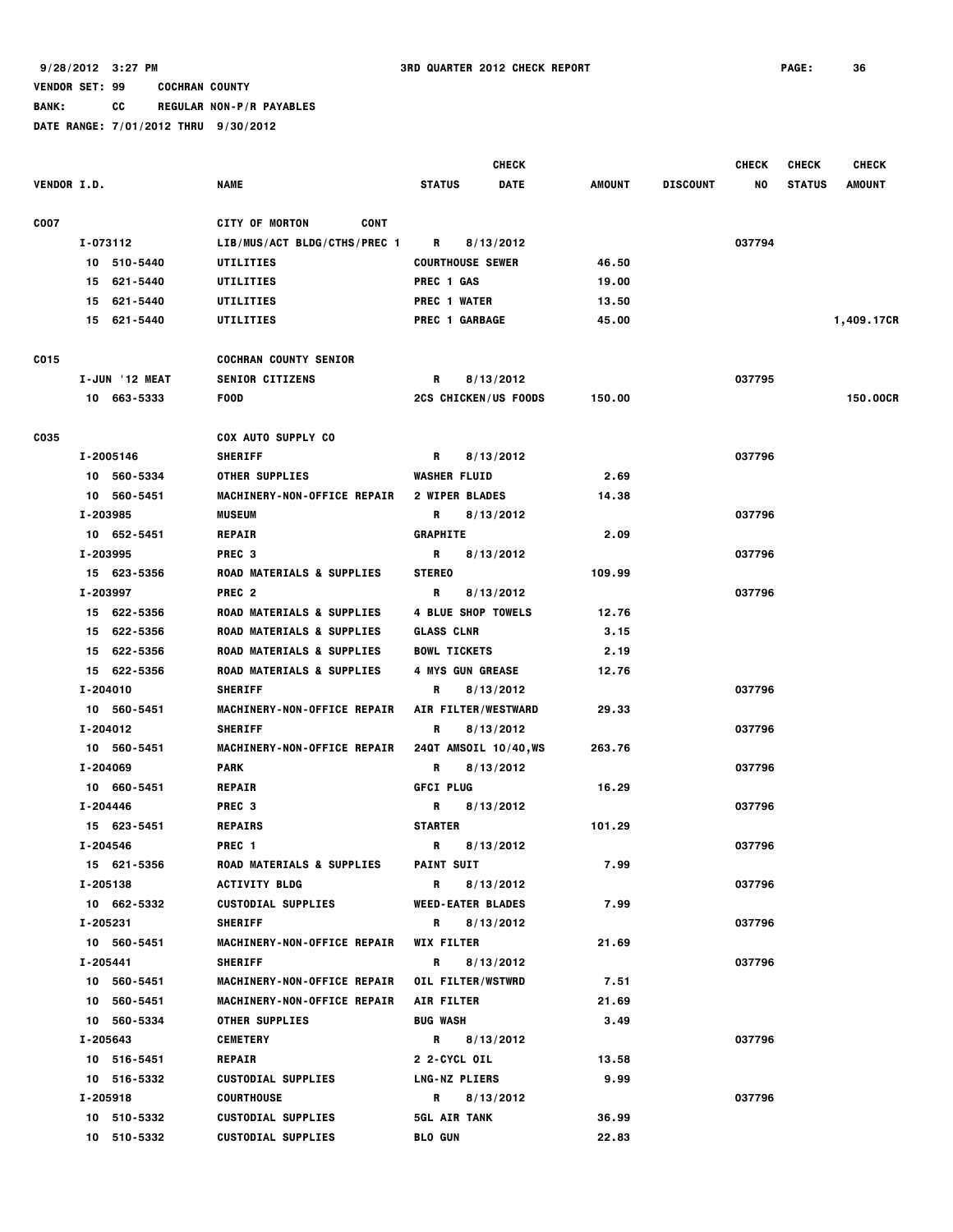**BANK: CC REGULAR NON-P/R PAYABLES**

|                    |     |                 |                                            |                         | CHECK                 |        |                 | <b>CHECK</b> | <b>CHECK</b>  | <b>CHECK</b>  |
|--------------------|-----|-----------------|--------------------------------------------|-------------------------|-----------------------|--------|-----------------|--------------|---------------|---------------|
| <b>VENDOR I.D.</b> |     |                 | <b>NAME</b>                                | <b>STATUS</b>           | <b>DATE</b>           | AMOUNT | <b>DISCOUNT</b> | NO           | <b>STATUS</b> | <b>AMOUNT</b> |
| <b>CO35</b>        |     |                 | COX AUTO SUPPLY CO<br>CONT                 |                         |                       |        |                 |              |               |               |
|                    |     | I-205918        | <b>COURTHOUSE</b>                          | R                       | 8/13/2012             |        |                 | 037796       |               |               |
|                    |     | 10 510-5332     | <b>CUSTODIAL SUPPLIES</b>                  | <b>AIR HOSE</b>         |                       | 9.91   |                 |              |               |               |
|                    |     | I-206048        | PREC <sub>2</sub>                          | R                       | 8/13/2012             |        |                 | 037796       |               |               |
|                    |     | 15 622-5356     | ROAD MATERIALS & SUPPLIES                  | <b>BATTRY CHRGR</b>     |                       | 164.99 |                 |              |               |               |
|                    |     | 15 622-5356     | ROAD MATERIALS & SUPPLIES                  | UPPER CYL LUB           |                       | 9.99   |                 |              |               |               |
|                    |     | 15 622-5356     | <b>ROAD MATERIALS &amp; SUPPLIES</b>       | <b>2 SPRAY GRAPHITE</b> |                       | 15.90  |                 |              |               |               |
|                    |     | 15 622-5356     | <b>ROAD MATERIALS &amp; SUPPLIES</b>       | <b>3 MYS GUN GREASE</b> |                       | 9.57   |                 |              |               |               |
|                    |     | 15 622-5356     | <b>ROAD MATERIALS &amp; SUPPLIES</b>       | INJ CLNR                |                       | 10.99  |                 |              |               |               |
|                    |     | I-206179        | <b>SHERIFF</b>                             | R                       | 8/13/2012             |        |                 | 037796       |               |               |
|                    |     | 10 560-5334     | <b>OTHER SUPPLIES</b>                      | <b>LIQ WAXY SUDS</b>    |                       | 9.99   |                 |              |               |               |
|                    |     | 10 560-5334     | <b>OTHER SUPPLIES</b>                      | <b>CHAMOIS</b>          |                       | 16.99  |                 |              |               |               |
|                    |     | 10 560-5334     | <b>OTHER SUPPLIES</b>                      | <b>WASH MITT</b>        |                       | 3.49   |                 |              |               |               |
|                    |     | I-206550        | PREC 4                                     | R                       | 8/13/2012             |        |                 | 037796       |               |               |
|                    |     | 15 624-5451     | <b>REPAIRS</b>                             | 2 MYS 2GL 15/50         |                       | 171.56 |                 |              |               |               |
|                    |     | 15 624-5451     | <b>REPAIRS</b>                             | 1CS MYS 15/50 QTS       |                       | 47.15  |                 |              |               |               |
|                    |     | 15 624-5451     | <b>REPAIRS</b>                             | <b>COUPLER</b>          |                       | 4.94   |                 |              |               |               |
|                    |     | I-206635        | PREC 4                                     | R 8/13/2012             |                       |        |                 | 037796       |               |               |
|                    |     | 15 624-5451     | <b>REPAIRS</b>                             | AUX LAMP                |                       | 5.78   |                 |              |               |               |
|                    |     | 15 624-5451     | <b>REPAIRS</b>                             | <b>QCK S TERMINAL</b>   |                       | 5.73   |                 |              |               |               |
|                    |     | 15 624-5451     | <b>REPAIRS</b>                             | <b>TERM KIT</b>         |                       | 16.14  |                 |              |               |               |
|                    |     | 15 624-5451     | <b>REPAIRS</b>                             | <b>BRACKET</b>          |                       | 2.51   |                 |              |               |               |
|                    |     | I-206757        | PREC 4                                     | R                       | 8/13/2012             |        |                 | 037796       |               |               |
|                    |     | 15 624-5356     | <b>ROAD MATERIALS &amp; SUPPLIES</b>       | <b>2 AUTO SHADES</b>    |                       | 27.98  |                 |              |               |               |
|                    |     | I-206773        | PREC <sub>2</sub>                          | R                       | 8/13/2012             |        |                 | 037796       |               |               |
|                    |     | 15 622-5356     | <b>ROAD MATERIALS &amp; SUPPLIES</b>       | <b>ARMOR ALL</b>        |                       | 3.99   |                 |              |               |               |
|                    |     | 15 622-5356     | <b>ROAD MATERIALS &amp; SUPPLIES</b>       | <b>SPRAY BOTTLE</b>     |                       | 2.89   |                 |              |               |               |
|                    |     | 15 622-5356     | ROAD MATERIALS & SUPPLIES                  | TINT                    |                       | 6.99   |                 |              |               |               |
|                    |     | I-206883        | <b>SHERIFF</b>                             | R                       | 8/13/2012             |        |                 | 037796       |               |               |
|                    |     | 10 560-5451     | MACHINERY-NON-OFFICE REPAIR                | 2 OIL FILTERS/WSTWRD    |                       | 15.02  |                 |              |               |               |
|                    | 10  | 560-5451        | MACHINERY-NON-OFFICE REPAIR                | <b>2 WIPER BLADES</b>   |                       | 14.38  |                 |              |               |               |
|                    |     | 10 560-5451     | MACHINERY-NON-OFFICE REPAIR                | 2 AIR FILTERS           |                       | 19.96  |                 |              |               | 1,321.27CR    |
| C084               |     |                 | <b>CLERK, SEVENTH COURT OF APPEAL</b>      |                         |                       |        |                 |              |               |               |
|                    |     | I-JUL 2012      | <b>STATE FEES</b>                          | R                       | 8/13/2012             |        |                 | 037798       |               |               |
|                    |     | 90 000-2379.002 | 7th Crt of Appeal Gov't22.2081COUNTY COURT |                         |                       | 5.00   |                 |              |               | 5.00CR        |
| D027               |     |                 | <b>DEMCO</b>                               |                         |                       |        |                 |              |               |               |
|                    |     | I-4674546       | LIBRARY/TOCKER                             | R                       | 8/13/2012             |        |                 | 037799       |               |               |
|                    |     | 11 651-5499     | <b>MISCELLANEOUS</b>                       | 2 BOOK/VIDEO RACKS; T   |                       | 55.98  |                 |              |               |               |
|                    | 11. | 651-5499        | <b>MISCELLANEOUS</b>                       |                         | PARTIAL SHIPPING; TOC | 1.88   |                 |              |               |               |
|                    | 10  | 650-5499        | <b>MISCELLANEOUS</b>                       | PARTIAL SHIPPING        |                       | 11.95  |                 |              |               | 69.81CR       |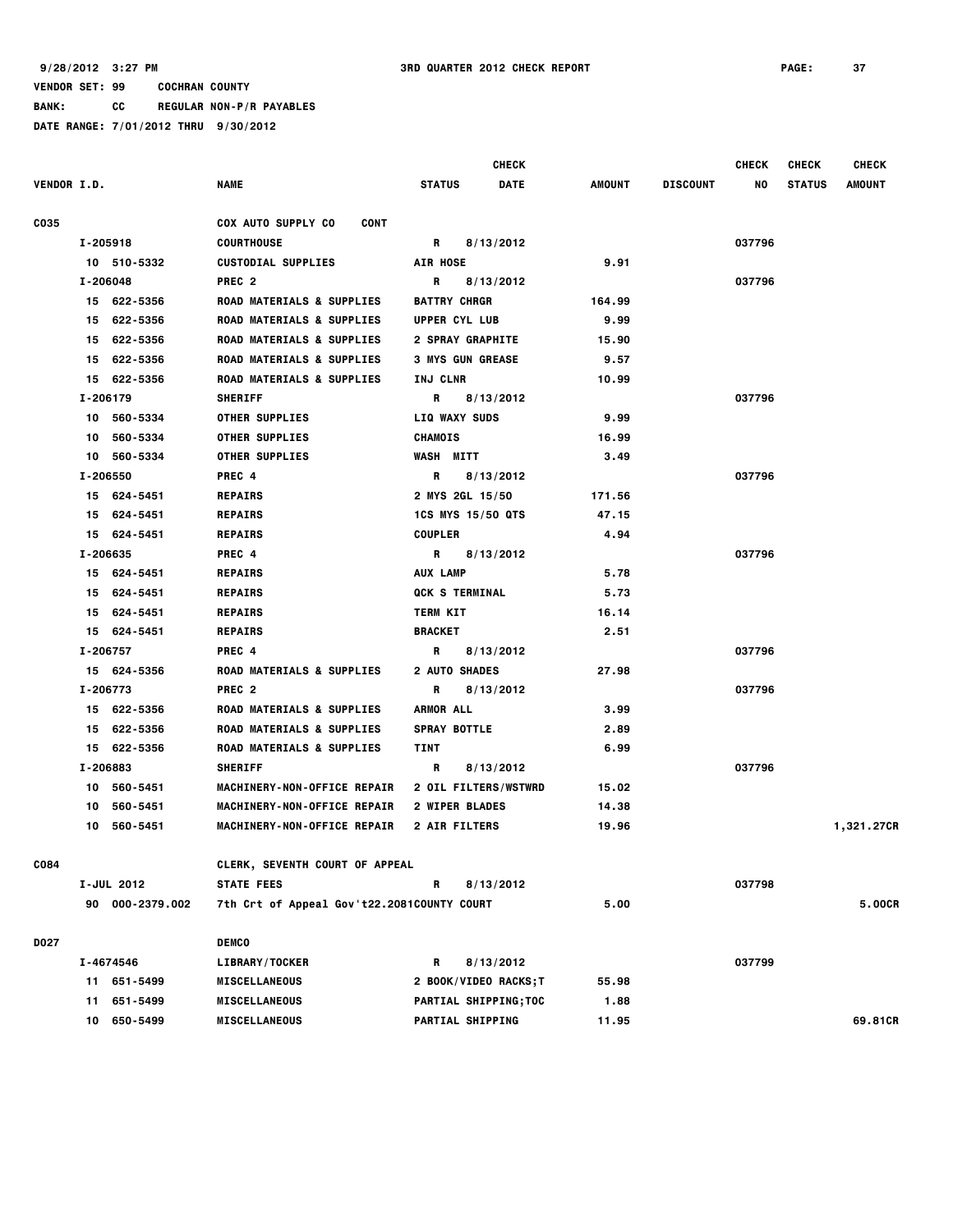**BANK: CC REGULAR NON-P/R PAYABLES**

|             |          |                  | <b>CHECK</b>                      |                      |                             |               | <b>CHECK</b>    | <b>CHECK</b> | <b>CHECK</b>  |               |
|-------------|----------|------------------|-----------------------------------|----------------------|-----------------------------|---------------|-----------------|--------------|---------------|---------------|
| VENDOR I.D. |          |                  | <b>NAME</b>                       | <b>STATUS</b>        | <b>DATE</b>                 | <b>AMOUNT</b> | <b>DISCOUNT</b> | NO           | <b>STATUS</b> | <b>AMOUNT</b> |
| D048        |          |                  | DATA-LINE OFFICE SYSTEMS          |                      |                             |               |                 |              |               |               |
|             | I-066634 |                  | <b>LIBRARY</b>                    | R                    | 8/13/2012                   |               |                 | 037800       |               |               |
|             |          | 10 650-5411      | <b>MAINTENANCE CONTRACTS</b>      |                      | <b>COPIER MAINTENANCE</b>   | 37.50         |                 |              |               |               |
|             |          | 10 650-5411      | <b>MAINTENANCE CONTRACTS</b>      | <b>FUEL SURCHG</b>   |                             | 1.50          |                 |              |               |               |
|             | I-067079 |                  | <b>LIBRARY</b>                    | R                    | 8/13/2012                   |               |                 | 037800       |               |               |
|             |          | 10 650-5411      | <b>MAINTENANCE CONTRACTS</b>      |                      | 164 COLOR COPIES/MAI        | 16.40         |                 |              |               | 55.40CR       |
|             |          |                  |                                   |                      |                             |               |                 |              |               |               |
| D072        |          |                  | <b>DEWEY F DAVIS DBA</b>          |                      |                             |               |                 |              |               |               |
|             | I-3367   |                  | PREC <sub>3</sub>                 | R                    | 8/13/2012                   |               |                 | 037801       |               |               |
|             |          | 15 623-5451      | <b>REPAIRS</b>                    |                      | <b>RPR S CATL GRD;W/BLE</b> | 320.00        |                 |              |               |               |
|             |          | 15 623-5451      | <b>REPAIRS</b>                    |                      | RPR N CATL GRD; W/BLE       | 320.00        |                 |              |               | 640.00CR      |
| F002        |          |                  | <b>CHARLES D HESTER dba</b>       |                      |                             |               |                 |              |               |               |
|             | I-1879   |                  | PREC <sub>1</sub>                 | R                    | 8/13/2012                   |               |                 | 037802       |               |               |
|             |          | 15 621-5356      | ROAD MATERIALS & SUPPLIES         |                      | <b>5PT QK HITCH CAT III</b> | 796.00        |                 |              |               | 796.00CR      |
|             |          |                  |                                   |                      |                             |               |                 |              |               |               |
| F010        |          |                  | FIVE-AREA TELEPHONE CO-OP         |                      |                             |               |                 |              |               |               |
|             |          | I-927-5510 AUG12 | PREC <sub>4</sub>                 | R                    | 8/13/2012                   |               |                 | 037803       |               |               |
|             |          | 15 624-5420      | TELECOMMUNICATIONS                | <b>AUG PHONE SVC</b> |                             | 41.20         |                 |              |               | 41,20CR       |
| F073        |          |                  | FRONTIER VALLEY INC.              |                      |                             |               |                 |              |               |               |
|             | I-358737 |                  | <b>CEMETERY</b>                   | R                    | 8/13/2012                   |               |                 | 037804       |               |               |
|             |          | 10 516-5451      | <b>REPAIR</b>                     | <b>METER BASE</b>    |                             | 144.89        |                 |              |               |               |
|             | 10       | 516-5451         | <b>REPAIR</b>                     |                      | <b>LIGHTNING ARRESTOR</b>   | 98.99         |                 |              |               |               |
|             |          | 10 516-5451      | <b>REPAIR</b>                     |                      | RPR SE WELL BY HWY/L        | 89.00         |                 |              |               |               |
|             | I-358810 |                  | <b>CEMETERY</b>                   | R                    | 8/13/2012                   |               |                 | 037804       |               |               |
|             |          | 10 516-5451      | <b>REPAIR</b>                     |                      | <b>FUSE TRS 40 600V</b>     | 10.38         |                 |              |               |               |
|             |          | 10 516-5451      | <b>REPAIR</b>                     |                      | RPR SE WELL/PWR OUTA        | 89.00         |                 |              |               | 432,26CR      |
| F086        |          |                  | <b>EUGENIO</b><br><b>M FLORES</b> |                      |                             |               |                 |              |               |               |
|             | I-299732 |                  | PREC <sub>1</sub>                 | R                    | 8/13/2012                   |               |                 | 037805       |               |               |
|             |          | 15 621-5454      | <b>TIRES</b>                      |                      | RPL 14.00-24 TIRE           | 60.00         |                 |              |               |               |
|             |          | 15 621-5454      | <b>TIRES</b>                      | <b>VALVE STEM</b>    |                             | 4.09          |                 |              |               |               |
|             |          | 15 621-5454      | TIRES                             | <b>O-RING</b>        |                             | 11.00         |                 |              |               |               |
|             | I-299734 |                  | PREC <sub>1</sub>                 | R                    | 8/13/2012                   |               |                 | 037805       |               |               |
|             |          | 15 621-5454      | <b>TIRES</b>                      |                      | RPL 14.00-24 TIRE           | 60.00         |                 |              |               |               |
|             |          | 15 621-5454      | TIRES                             | <b>VALVE STEM</b>    |                             | 4.09          |                 |              |               |               |
|             |          | 15 621-5454      | <b>TIRES</b>                      | <b>O-RING</b>        |                             | 11.00         |                 |              |               | 150.18CR      |
| G005        |          |                  | <b>GENERAL FUND</b>               |                      |                             |               |                 |              |               |               |
|             |          | I-LEASE #16      | <b>JUVENILE PROBATION</b>         | R                    | 8/13/2012                   |               |                 | 037806       |               |               |
|             |          | 10 571-5464      | <b>VEHICLE LEASE</b>              |                      | VEHICLE LEASE 7/25-8        | 833.00        |                 |              |               | 833.00CR      |
|             |          |                  |                                   |                      |                             |               |                 |              |               |               |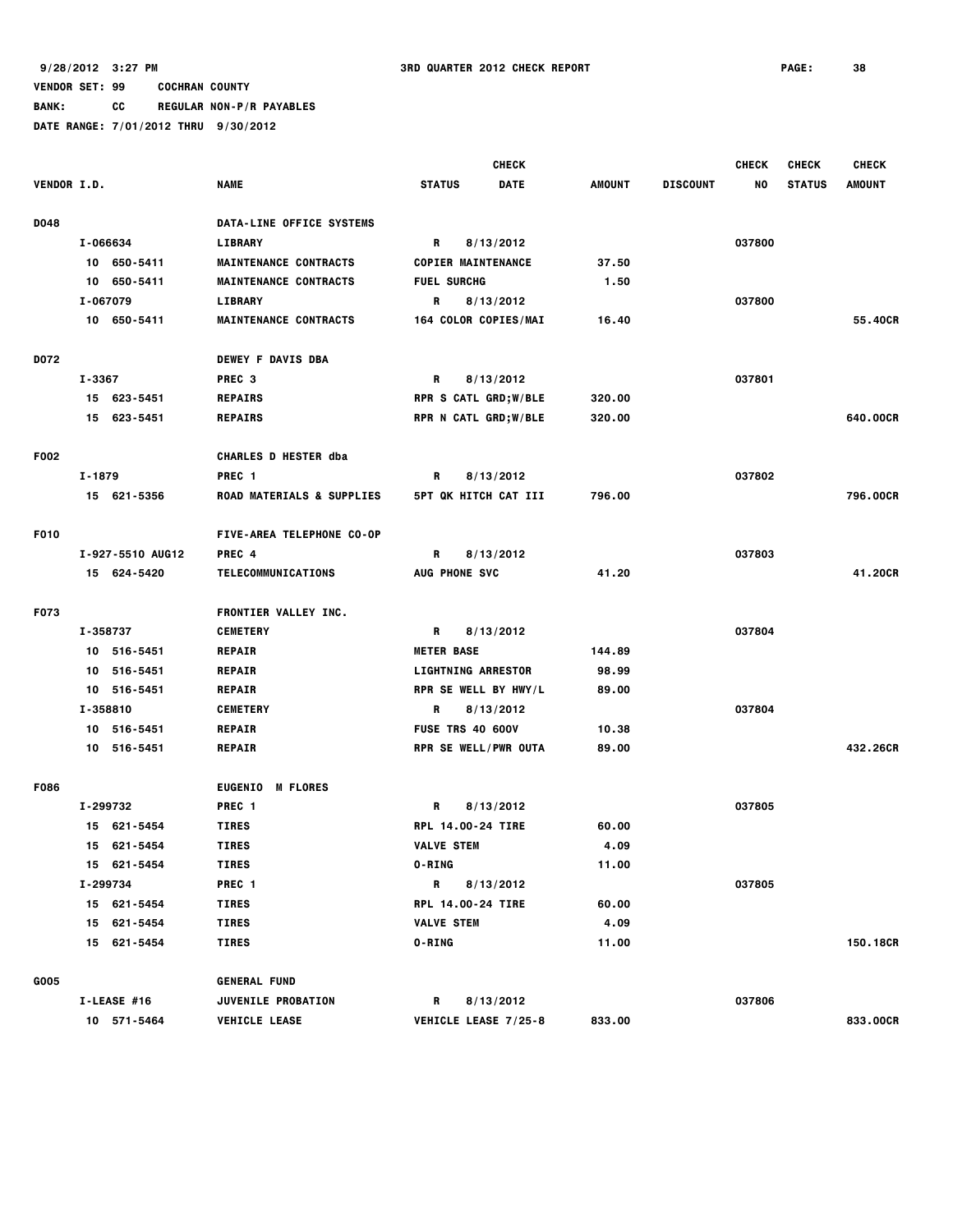**BANK: CC REGULAR NON-P/R PAYABLES**

|                    |                  |                                      | <b>CHECK</b>                 |               |                 | <b>CHECK</b> | <b>CHECK</b>  | <b>CHECK</b>  |
|--------------------|------------------|--------------------------------------|------------------------------|---------------|-----------------|--------------|---------------|---------------|
| <b>VENDOR I.D.</b> |                  | <b>NAME</b>                          | <b>STATUS</b><br><b>DATE</b> | <b>AMOUNT</b> | <b>DISCOUNT</b> | NO           | <b>STATUS</b> | <b>AMOUNT</b> |
| G031               |                  | <b>GRAINGER</b>                      |                              |               |                 |              |               |               |
|                    | I-9884626533     | <b>JAIL</b>                          | 8/13/2012<br>R               |               |                 | 037807       |               |               |
|                    | 10 512-5451      | <b>REPAIR</b>                        | <b>O-RING FOR SS HOUSIN</b>  | 38.83         |                 |              |               | 38.83CR       |
|                    |                  |                                      |                              |               |                 |              |               |               |
| J040               |                  | JONES MCCLURE PUBLISHING             |                              |               |                 |              |               |               |
|                    | I-100248952      | <b>DISTRICT COURT</b>                | 8/13/2012<br>R.              |               |                 | 037808       |               |               |
|                    | 10 435-5310      | <b>OFFICE SUPPLIES</b>               | TX CRIM CODE+ '11-'1         | 79.00         |                 |              |               |               |
|                    | 10 435-5310      | <b>OFFICE SUPPLIES</b>               | <b>SHIPPING</b>              | 3.00          |                 |              |               |               |
|                    | I-100286885      | <b>COUNTY COURT</b>                  | R<br>8/13/2012               |               |                 | 037808       |               |               |
|                    | 10 426-5310      | <b>OFFICE SUPPLIES</b>               | <b>FAMILY CODE+ '12-'13</b>  | 80.00         |                 |              |               |               |
|                    | 10 426-5310      | <b>OFFICE SUPPLIES</b>               | <b>SHIPPING</b>              | 8.00          |                 |              |               |               |
|                    | I-PREPAY '12-'13 | <b>DISTRICT COURT</b>                | R<br>8/13/2012               |               |                 | 037808       |               |               |
|                    | 10 435-5310      | <b>OFFICE SUPPLIES</b>               | TX CRIM CODE+ '12-'1         | 80.00         |                 |              |               |               |
|                    | 10 435-5310      | <b>OFFICE SUPPLIES</b>               | FAM CODE+ '12-'13            | 80.00         |                 |              |               | 330.00CR      |
| K016               |                  | K BARNETT & SONS INC                 |                              |               |                 |              |               |               |
|                    | $I - 14571$      | PREC <sub>1</sub>                    | R<br>8/13/2012               |               |                 | 037809       |               |               |
|                    | 15 621-5356      | <b>ROAD MATERIALS &amp; SUPPLIES</b> | 22.9TN HMCL 7/30/12          | 2,588.39      |                 |              |               | 2,588.39CR    |
|                    |                  |                                      |                              |               |                 |              |               |               |
| K062               |                  | KING AG AVIATION, INC.               |                              |               |                 |              |               |               |
|                    | I-22196230       | <b>PARK</b>                          | 8/13/2012<br>R               |               |                 | 037810       |               |               |
|                    | 10 660-5332      | <b>CUSTODIAL SUPPLIES</b>            | SPRAY PARK 6/28;BUFF         | 205.00        |                 |              |               | 205,00CR      |
| L010               |                  | LEWIS FARM & RANCH STORE INC         |                              |               |                 |              |               |               |
|                    | $C - 45801$      | <b>PARK</b>                          | R<br>8/13/2012               |               |                 | 037811       |               |               |
|                    |                  |                                      |                              | 17.99CR       |                 |              |               |               |
|                    | 10 660-5451      | <b>REPAIR</b>                        | RET RECEPTACLE, INV#4        |               |                 |              |               |               |
|                    | I-45593          | <b>PARK/AIRPORT</b>                  | R<br>8/13/2012               |               |                 | 037811       |               |               |
|                    | 30 518-5332      | <b>CUSTODIAL SUPPLIES</b>            | <b>CLOROX</b>                | 4.49          |                 |              |               |               |
|                    | 518-5332<br>30   | <b>CUSTODIAL SUPPLIES</b>            | <b>DAWN</b>                  | 3.99          |                 |              |               |               |
|                    | 518-5332<br>30   | <b>CUSTODIAL SUPPLIES</b>            | <b>2 RAID</b>                | 10.98         |                 |              |               |               |
|                    | 518-5332<br>30   | <b>CUSTODIAL SUPPLIES</b>            | 3 CUTTERS                    | 20.97         |                 |              |               |               |
|                    | 518-5332<br>30   | <b>CUSTODIAL SUPPLIES</b>            | <b>PINE SOL</b>              | 11.99         |                 |              |               |               |
|                    | 30<br>518-5332   | <b>CUSTODIAL SUPPLIES</b>            | <b>DISC</b>                  | 5.24CR        |                 |              |               |               |
|                    | I-45726          | <b>SHERIFF</b>                       | R<br>8/13/2012               |               |                 | 037811       |               |               |
|                    | 10 560-5451      | MACHINERY-NON-OFFICE REPAIR          | <b>HOSE END</b>              | 1.79          |                 |              |               |               |
|                    | 10 560-5451      | MACHINERY-NON-OFFICE REPAIR          | DISC                         | 0.18CR        |                 |              |               |               |
|                    | I-45781          | PARK                                 | R<br>8/13/2012               |               |                 | 037811       |               |               |
|                    | 10 660-5451      | <b>REPAIR</b>                        | <b>GRD FAULT RECEPTACLE</b>  | 19.99         |                 |              |               |               |
|                    | 10 660-5451      | <b>REPAIR</b>                        | DISC                         | 1.99CR        |                 |              |               |               |
|                    | I-45850          | PARK                                 | R<br>8/13/2012               |               |                 | 037811       |               |               |
|                    | 10 660-5451      | <b>REPAIR</b>                        | <b>WASHER</b>                | 1.99          |                 |              |               |               |
|                    | I-45926          | PREC <sub>3</sub>                    | R<br>8/13/2012               |               |                 | 037811       |               |               |
|                    | 15 623-5451      | <b>REPAIRS</b>                       | <b>3CS ROTELLA OIL</b>       | 176.85        |                 |              |               |               |
|                    | I-46029          | PREC <sub>3</sub>                    | R<br>8/13/2012               |               |                 | 037811       |               |               |
|                    | 15 623-5451      | <b>REPAIRS</b>                       | 2CS OIL                      | 117.90        |                 |              |               |               |
|                    | I-46175          | <b>DISTRICT COURT</b>                | R<br>8/13/2012               |               |                 | 037811       |               |               |
|                    | 10 435-5499      | <b>MISCELLANEOUS</b>                 | <b>1CS DRINKS/GRAND JUR</b>  | 8.50          |                 |              |               |               |
|                    | I-46238          | <b>CEMETERY</b>                      | R<br>8/13/2012               |               |                 | 037811       |               |               |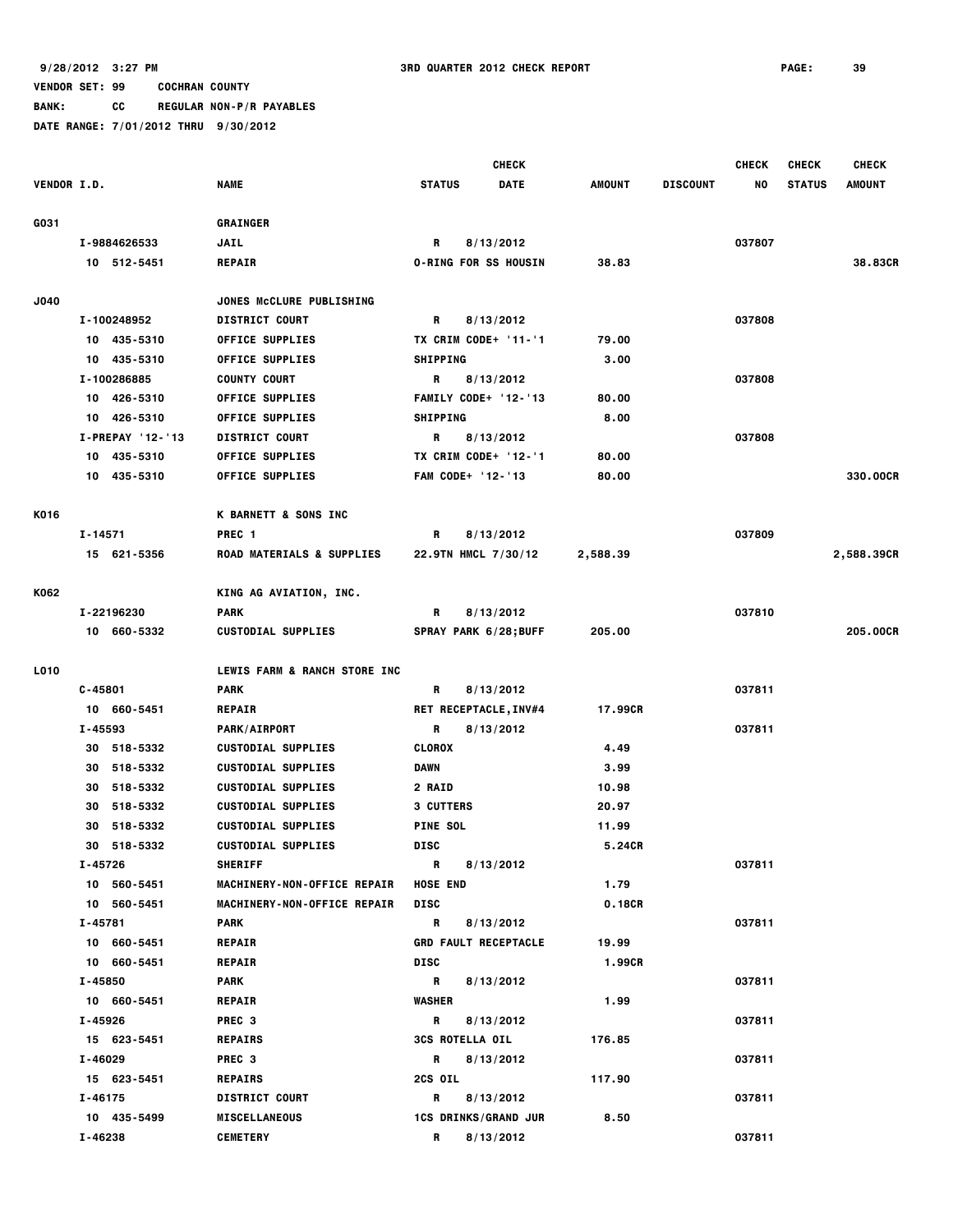**BANK: CC REGULAR NON-P/R PAYABLES**

|                    |                   |                                       |                             | <b>CHECK</b> |               |                 | <b>CHECK</b> | <b>CHECK</b>  | <b>CHECK</b> |
|--------------------|-------------------|---------------------------------------|-----------------------------|--------------|---------------|-----------------|--------------|---------------|--------------|
| <b>VENDOR I.D.</b> |                   | <b>NAME</b>                           | <b>STATUS</b>               | <b>DATE</b>  | <b>AMOUNT</b> | <b>DISCOUNT</b> | NO           | <b>STATUS</b> | AMOUNT       |
| L010               |                   | <b>LEWIS FARM &amp; RANCH STOCONT</b> |                             |              |               |                 |              |               |              |
|                    | I-46238           | <b>CEMETERY</b>                       | R                           | 8/13/2012    |               |                 | 037811       |               |              |
|                    | 10 516-5451       | <b>REPAIR</b>                         | <b>CLIPS</b>                |              | 1.00          |                 |              |               |              |
|                    | I-46511           | PARK                                  | R                           | 8/13/2012    |               |                 | 037811       |               |              |
|                    | 10 660-5451       | <b>REPAIR</b>                         | <b>WASHER &amp; PIN</b>     |              | 0.82          |                 |              |               |              |
|                    | I-46522           | <b>COURTHOUSE</b>                     | R                           | 8/13/2012    |               |                 | 037811       |               |              |
|                    | 10 510-5332       | <b>CUSTODIAL SUPPLIES</b>             | DRILL BIT/MARK              |              | 6.79          |                 |              |               |              |
|                    | I-46753           | JAIL                                  | R                           | 8/13/2012    |               |                 | 037811       |               |              |
|                    | 10 512-5392       | <b>MISCELLANEOUS SUPPLIES</b>         | 4 DISH SOAP                 |              | 15.96         |                 |              |               |              |
|                    | 10 512-5392       | <b>MISCELLANEOUS SUPPLIES</b>         | <b>DISC</b>                 |              | 1.60CR        |                 |              |               |              |
|                    | I-46860           | <b>PARK</b>                           | R                           | 8/13/2012    |               |                 | 037811       |               |              |
|                    | 10 660-5332       | <b>CUSTODIAL SUPPLIES</b>             | <b>10 MYSTIK</b>            |              | 28.90         |                 |              |               |              |
|                    | 10 660-5332       | <b>CUSTODIAL SUPPLIES</b>             | 2 RAID                      |              | 10.98         |                 |              |               |              |
|                    | 10 660-5332       | <b>CUSTODIAL SUPPLIES</b>             | <b>WD40</b>                 |              | 3.99          |                 |              |               |              |
|                    | 10 660-5332       | <b>CUSTODIAL SUPPLIES</b>             | <b>DISC</b>                 |              | 4.39CR        |                 |              |               |              |
|                    | I-47007           | <b>JAIL</b>                           | R                           | 8/13/2012    |               |                 | 037811       |               |              |
|                    | 10 512-5392       | <b>MISCELLANEOUS SUPPLIES</b>         | <b>4 SPRAY BOTTLES</b>      |              | 9.16          |                 |              |               |              |
|                    | 10 512-5392       | <b>MISCELLANEOUS SUPPLIES</b>         | <b>DISC</b>                 |              | 0.92CR        |                 |              |               |              |
|                    | I-47481           | PARK/AIRPORT                          | R                           | 8/13/2012    |               |                 | 037811       |               |              |
|                    | 30 518-5332       | <b>CUSTODIAL SUPPLIES</b>             | ZIP TIES                    |              | 13.99         |                 |              |               |              |
|                    | 30 518-5332       | <b>CUSTODIAL SUPPLIES</b>             | <b>DISC</b>                 |              | 1.40CR        |                 |              |               |              |
|                    | I-47550           | <b>JAIL</b>                           | R                           | 8/13/2012    |               |                 | 037811       |               |              |
|                    | 10 512-5392       | <b>MISCELLANEOUS SUPPLIES</b>         | <b>27 BX KLEENEX</b>        |              | 67.23         |                 |              |               |              |
|                    | 10 512-5392       | <b>MISCELLANEOUS SUPPLIES</b>         | <b>DISC</b>                 |              | 6.72CR        |                 |              |               |              |
|                    | I-47852           | PREC <sub>3</sub>                     | R                           | 8/13/2012    |               |                 | 037811       |               |              |
|                    | 15 623-5356       | <b>ROAD MATERIALS &amp; SUPPLIES</b>  | <b>CUPS</b>                 |              | 1.79          |                 |              |               |              |
|                    | 15 623-5356       | <b>ROAD MATERIALS &amp; SUPPLIES</b>  | <b>COFFEE</b>               |              | 16.95         |                 |              |               | 516.57CR     |
| L015               |                   | LUBBOCK COUNTY, TEXAS                 |                             |              |               |                 |              |               |              |
|                    | I-JUL 12 ADR FEES | <b>DISTRICT COURT</b>                 | R                           | 8/13/2012    |               |                 | 037813       |               |              |
|                    | 19 435-5409       | A.D.R. CONTRACT                       | <b>DISTRICT ADR FEES</b>    |              | 3.00          |                 |              |               |              |
|                    | 19 435-5409       | A.D.R. CONTRACT                       | <b>COUNTY ADR FEES</b>      |              | 30.00         |                 |              |               | 33,00CR      |
| L057               |                   | L KENLEY, dba                         |                             |              |               |                 |              |               |              |
|                    | I-5209/'05 MACK   | PREC 4                                | R                           | 8/13/2012    |               |                 | 037814       |               |              |
|                    | 15 624-5571       | <b>CAPITAL OUTLAY</b>                 | DECALS/'05 MACK DUMP        |              | 35.00         |                 |              |               | 35.00CR      |
| L189               |                   | HOCKLEY COUNTY PUBLISHING CO.I        |                             |              |               |                 |              |               |              |
|                    | I-4102            | <b>COMMISSIONERS COURT</b>            | R                           | 8/13/2012    |               |                 | 037815       |               |              |
|                    | 15 610-5430       | <b>LEGAL NOTICES</b>                  | 2 WKS/DUMP TRK BIDS,        |              | 80.00         |                 |              |               |              |
|                    | I-4285            | <b>COMMISSIONERS COURT</b>            | R                           | 8/13/2012    |               |                 | 037815       |               |              |
|                    | 15 610-5430       | <b>LEGAL NOTICES</b>                  | SALARY INCR NOTICE,         |              | 81.60         |                 |              |               |              |
|                    | I-4314            | <b>COMMISSIONERS COURT</b>            | R                           | 8/13/2012    |               |                 | 037815       |               |              |
|                    | 15 610-5430       | <b>LEGAL NOTICES</b>                  | <b>2 WKS;PREC CONSOLID</b>  |              | 215.20        |                 |              |               |              |
|                    | I-687 073112      | <b>COMMISSIONERS COURT</b>            | R                           | 8/13/2012    |               |                 | 037815       |               |              |
|                    | 15 610-5430       | <b>LEGAL NOTICES</b>                  | <b>2ND QTR TREAS REPORT</b> |              | 198.00        |                 |              |               | 574.80CR     |
|                    |                   |                                       |                             |              |               |                 |              |               |              |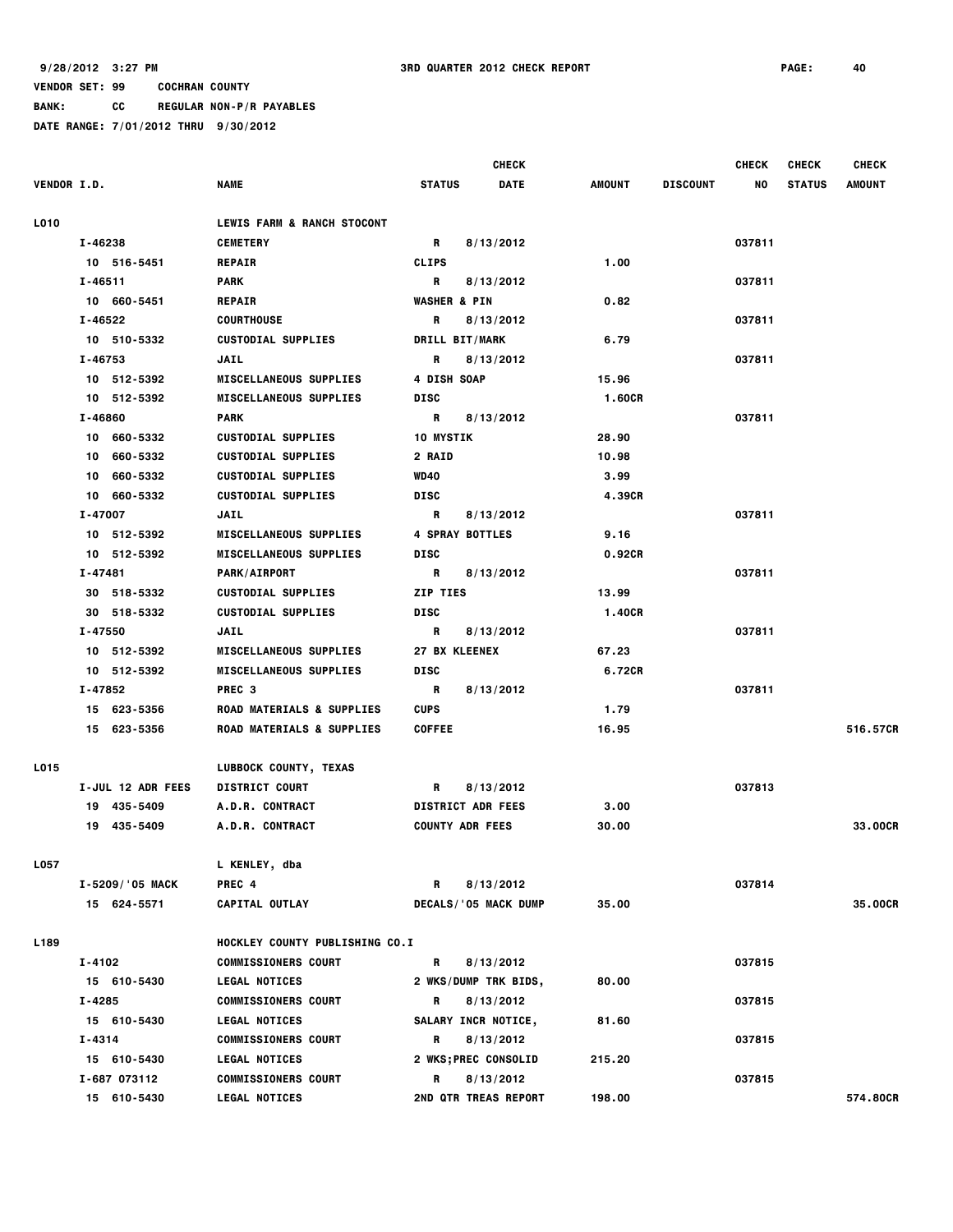**BANK: CC REGULAR NON-P/R PAYABLES**

|                    |                  |                                                      | <b>CHECK</b>                 |               |                 | <b>CHECK</b> | <b>CHECK</b>  | <b>CHECK</b> |
|--------------------|------------------|------------------------------------------------------|------------------------------|---------------|-----------------|--------------|---------------|--------------|
| <b>VENDOR I.D.</b> |                  | <b>NAME</b>                                          | <b>STATUS</b><br><b>DATE</b> | <b>AMOUNT</b> | <b>DISCOUNT</b> | NO           | <b>STATUS</b> | AMOUNT       |
| <b>MOO6</b>        |                  | <b>MARTIN'S FLAG COMPANY</b>                         |                              |               |                 |              |               |              |
|                    | I-66592          | <b>CRTHSE/LIBRARY/PREC 1</b>                         | R<br>8/13/2012               |               |                 | 037816       |               |              |
|                    | 10 510-5332      | <b>CUSTODIAL SUPPLIES</b>                            | 3 4X6' US FLAGS              | 119.70        |                 |              |               |              |
|                    | 660-5332<br>10   | <b>CUSTODIAL SUPPLIES</b>                            | 1 3X5' US FLAG               | 30.50         |                 |              |               |              |
|                    | 15 621-5356      | ROAD MATERIALS & SUPPLIES                            | 2 3X5 US FLAGS               | 61.00         |                 |              |               |              |
|                    | 10 510-5332      | <b>CUSTODIAL SUPPLIES</b>                            | <b>SHIPPING</b>              | 13.87         |                 |              |               | 225.07CR     |
| MO31               |                  | MILLER PAPER & PACKAGING CO                          |                              |               |                 |              |               |              |
|                    | I-S2241916.001   | <b>ACTIVITY BLDG</b>                                 | 8/13/2012<br>R               |               |                 | 037817       |               |              |
|                    | 10 662-5332      | <b>CUSTODIAL SUPPLIES</b>                            | 2CS, 2EA RED SPRAY B         | 53.75         |                 |              |               | 53.75CR      |
| M092               |                  | <b>SYLVIA MARTINEZ</b>                               |                              |               |                 |              |               |              |
|                    | I-DW#15020       | <b>ACTIVITY BLDG</b>                                 | R<br>8/13/2012               |               |                 | 037818       |               |              |
|                    | 10 000-4370.101  | RENT-ACTIVITY BUILDING                               | REF DEP FOR $8/5/12$         | 125.00        |                 |              |               | 125.00CR     |
| M252               |                  | JEFF MOLLOY                                          |                              |               |                 |              |               |              |
|                    | I-JUL '12 TRAVEL | <b>EXTENSION SVC</b>                                 | R<br>8/13/2012               |               |                 | 037819       |               |              |
|                    | 10 665-5427      | CO AGENT-TRAVEL-OUT OF COUNTY 1 NITE, OVERTON; STATE |                              | 129.00        |                 |              |               |              |
|                    | 665-5427<br>10   | CO AGENT-TRAVEL-OUT OF COUNTY TAX 7/28               |                              | 9.03          |                 |              |               |              |
|                    | 665-5427<br>10   | CO AGENT-TRAVEL-OUT OF COUNTY 3 NITES @\$77,OVERTON  |                              | 231.00        |                 |              |               |              |
|                    | 665-5427<br>10   | CO AGENT-TRAVEL-OUT OF COUNTY TAX                    |                              | 16.17         |                 |              |               |              |
|                    | 10 665-5427      | CO AGENT-TRAVEL-OUT OF COUNTY MEALS                  |                              | 46.87         |                 |              |               | 432.07CR     |
| M277               |                  | <b>MORTON SUPERMARKET</b>                            |                              |               |                 |              |               |              |
|                    | I-06100072212    | <b>JAIL</b>                                          | R<br>8/13/2012               |               |                 | 037820       |               |              |
|                    | 10 512-5333      | <b>FOOD-PRISONERS</b>                                | <b>3 OLD HOME WHITE BRD</b>  | 5.37          |                 |              |               |              |
|                    | 10 512-5333      | <b>FOOD-PRISONERS</b>                                | <b>3 OLD HOME WHEAT BRE</b>  | 5.67          |                 |              |               |              |
|                    | 512-5333<br>10   | <b>FOOD-PRISONERS</b>                                | <b>BAGGED ORANGES</b>        | 3.99          |                 |              |               |              |
|                    | 512-5333<br>10   | <b>FOOD-PRISONERS</b>                                | APPLES RED DEL FCY           | 2.99          |                 |              |               |              |
|                    | 10 512-5333      | <b>FOOD-PRISONERS</b>                                | <b>3 BAR S HAM CHOP</b>      | 7.17          |                 |              |               |              |
|                    | 512-5333<br>10   | <b>FOOD-PRISONERS</b>                                | 2 KR VELVEETA IWS            | 9.98          |                 |              |               |              |
|                    | 10 512-5333      | <b>FOOD-PRISONERS</b>                                | 3 20# BAG ICE                | 10.77         |                 |              |               |              |
|                    | I-08100072612    | <b>JAIL</b>                                          | R<br>8/13/2012               |               |                 | 037820       |               |              |
|                    | 10 512-5333      | <b>FOOD-PRISONERS</b>                                | <b>APPLES RED DEL</b>        | 13.32         |                 |              |               |              |
|                    | 10 512-5333      | <b>FOOD-PRISONERS</b>                                | <b>NAVEL ORANGES</b>         | 8.51          |                 |              |               |              |
|                    | 10 512-5333      | <b>FOOD-PRISONERS</b>                                | <b>GAL MILK</b>              | 4.09          |                 |              |               |              |
|                    | I-10373070612    | JAIL                                                 | R<br>8/13/2012               |               |                 | 037820       |               |              |
|                    | 10 512-5333      | <b>FOOD-PRISONERS</b>                                | <b>7 J DEAN BRKFST BOWL</b>  | 23.03         |                 |              |               |              |
|                    | 10 512-5333      | <b>FOOD-PRISONERS</b>                                | <b>7 J DEAN BRK BOWLS P</b>  | 23.03         |                 |              |               |              |
|                    | 10 512-5333      | <b>FOOD-PRISONERS</b>                                | 7 AJ SCR EGG/SAUS/HB         | 15.33         |                 |              |               |              |
|                    | 10 512-5333      | <b>FOOD-PRISONERS</b>                                | 7 J DEAN BRK BOWLS P         | 3.29          |                 |              |               |              |
|                    | 10 512-5333      | <b>FOOD-PRISONERS</b>                                | <b>7 J DEAN BRKFST BOWL</b>  | 23.03         |                 |              |               |              |
|                    | I-105100071412   | JAIL                                                 | 8/13/2012<br>R               |               |                 | 037820       |               |              |
|                    | 10 512-5333      | <b>FOOD-PRISONERS</b>                                | 2 J DEAN SAUS EGG CH         | 12.98         |                 |              |               |              |
|                    | 10 512-5333      | <b>FOOD-PRISONERS</b>                                | 2 J DEAN SAU EGG CHS         | 12.98         |                 |              |               |              |
|                    | 10 512-5333      | <b>FOOD-PRISONERS</b>                                | 2 J DEAN SAU EG CHS          | 12.98         |                 |              |               |              |
|                    | 10 512-5333      | <b>FOOD-PRISONERS</b>                                | J DEAN BRKFST BOWLS/         | 6.58          |                 |              |               |              |
|                    | 10 512-5333      | <b>FOOD-PRISONERS</b>                                | <b>5 J DEAN BRK BOWL SA</b>  | 16.45         |                 |              |               |              |
|                    | I-14103071812    | JAIL                                                 | R<br>8/13/2012               |               |                 | 037820       |               |              |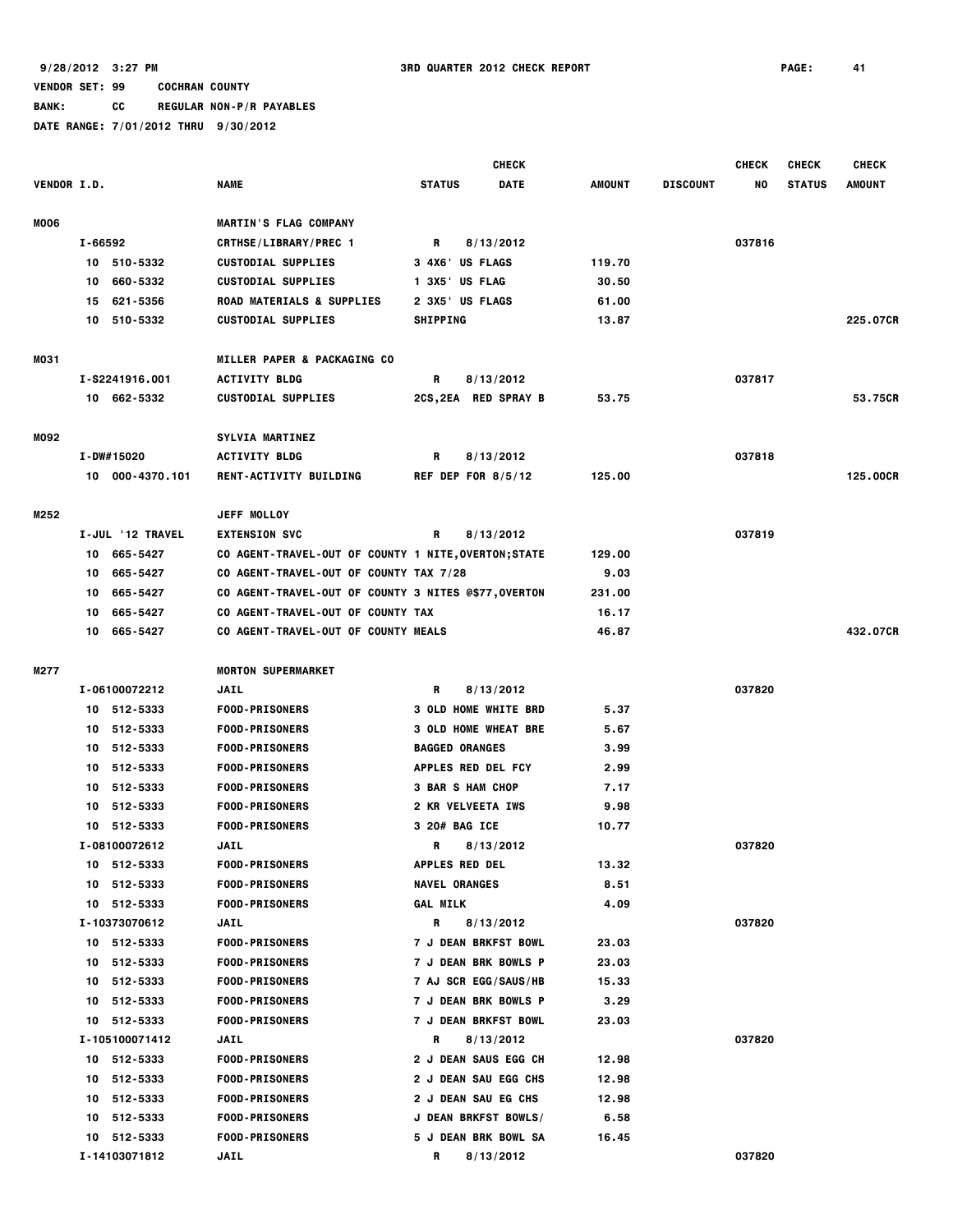**BANK: CC REGULAR NON-P/R PAYABLES**

|                    |    |               |                                          |                           | <b>CHECK</b>                |        |                 | <b>CHECK</b> | <b>CHECK</b>  | <b>CHECK</b> |
|--------------------|----|---------------|------------------------------------------|---------------------------|-----------------------------|--------|-----------------|--------------|---------------|--------------|
| <b>VENDOR I.D.</b> |    |               | <b>NAME</b>                              | <b>STATUS</b>             | <b>DATE</b>                 | AMOUNT | <b>DISCOUNT</b> | NO           | <b>STATUS</b> | AMOUNT       |
| M277               |    |               | <b>MORTON SUPERMARKET</b><br><b>CONT</b> |                           |                             |        |                 |              |               |              |
|                    |    | I-14103071812 | <b>JAIL</b>                              | R                         | 8/13/2012                   |        |                 | 037820       |               |              |
|                    |    | 10 512-5333   | <b>FOOD-PRISONERS</b>                    | <b>GAL MILK</b>           |                             | 4.09   |                 |              |               |              |
|                    | 10 | 512-5333      | <b>FOOD-PRISONERS</b>                    | <b>2 BLUE BONNET SPRD</b> |                             | 7.58   |                 |              |               |              |
|                    | 10 | 512-5333      | <b>FOOD-PRISONERS</b>                    | <b>2 SALAD BLEND</b>      |                             | 6.58   |                 |              |               |              |
|                    | 10 | 512-5333      | <b>FOOD-PRISONERS</b>                    | <b>APPLES RED DEL</b>     |                             | 5.64   |                 |              |               |              |
|                    | 10 | 512-5333      | <b>FOOD-PRISONERS</b>                    | <b>APPLES RED DEL</b>     |                             | 11.47  |                 |              |               |              |
|                    | 10 | 512-5333      | <b>FOOD-PRISONERS</b>                    | <b>2 BAGGED ORANGES</b>   |                             | 7.98   |                 |              |               |              |
|                    |    | I-19103070612 | <b>JAIL</b>                              | R                         | 8/13/2012                   |        |                 | 037820       |               |              |
|                    | 10 | 512-5333      | <b>FOOD-PRISONERS</b>                    | OLD HOME WHEAT BREAD      |                             | 3.78   |                 |              |               |              |
|                    | 10 | 512-5333      | <b>FOOD-PRISONERS</b>                    | <b>BIMBO WHEAT/3</b>      |                             | 6.57   |                 |              |               |              |
|                    |    | 10 512-5333   | <b>FOOD-PRISONERS</b>                    | GAL MILK/2                |                             | 8.38   |                 |              |               |              |
|                    | 10 | 512-5333      | <b>FOOD-PRISONERS</b>                    | <b>SALAD BLEND</b>        |                             | 6.58   |                 |              |               |              |
|                    | 10 | 512-5333      | <b>FOOD-PRISONERS</b>                    | <b>5LB RED DEL APPLES</b> |                             | 5.79   |                 |              |               |              |
|                    | 10 | 512-5333      | <b>FOOD-PRISONERS</b>                    | LETTUCE CELLO             |                             | 1.19   |                 |              |               |              |
|                    | 10 | 512-5333      | <b>FOOD-PRISONERS</b>                    | <b>2 BAGGED ORANGES</b>   |                             | 7.18   |                 |              |               |              |
|                    |    | 10 512-5333   | <b>FOOD-PRISONERS</b>                    | <b>BIMBO SFT WHITE</b>    |                             | 2.19   |                 |              |               |              |
|                    |    | I-21103072712 | <b>JAIL</b>                              | R                         | 8/13/2012                   |        |                 | 037820       |               |              |
|                    |    | 10 512-5333   | <b>FOOD-PRISONERS</b>                    | 2 SF SUGAR                |                             | 14.18  |                 |              |               |              |
|                    |    | I-25100071312 | <b>JAIL</b>                              | R                         | 8/13/2012                   |        |                 | 037820       |               |              |
|                    |    | 10 512-5333   | <b>FOOD-PRISONERS</b>                    | 4 OLD HOME WHITE BRD      |                             | 7.16   |                 |              |               |              |
|                    | 10 | 512-5333      | <b>FOOD-PRISONERS</b>                    | 4 OLD HOME WHEAT BRD      |                             | 7.56   |                 |              |               |              |
|                    | 10 | 512-5333      | <b>FOOD-PRISONERS</b>                    | SF DRNK MX/LEM            |                             | 3.09   |                 |              |               |              |
|                    | 10 | 512-5333      | <b>FOOD-PRISONERS</b>                    | SF DRNK MX/LEM            |                             | 3.09   |                 |              |               |              |
|                    | 10 | 512-5333      | <b>FOOD-PRISONERS</b>                    | 4 SF DRNK MX/CHR          |                             | 11.96  |                 |              |               |              |
|                    | 10 | 512-5333      | <b>FOOD-PRISONERS</b>                    | 4 SF DRNK MX/GRP          |                             | 11.56  |                 |              |               |              |
|                    | 10 | 512-5333      | <b>FOOD-PRISONERS</b>                    | 2 SF HAMB DILL SL         |                             | 4.78   |                 |              |               |              |
|                    | 10 | 512-5333      | <b>FOOD-PRISONERS</b>                    | <b>GAL MILK</b>           |                             | 4.19   |                 |              |               |              |
|                    | 10 | 512-5333      | <b>FOOD-PRISONERS</b>                    | <b>2 SF MUSTARD SQZ</b>   |                             | 2.58   |                 |              |               |              |
|                    | 10 | 512-5333      | <b>FOOD-PRISONERS</b>                    | 3 SF KETCHUP SQZ          |                             | 4.47   |                 |              |               |              |
|                    | 10 | 512-5333      | <b>FOOD-PRISONERS</b>                    | 2 KR MIRACLE WHP SQZ      |                             | 9.18   |                 |              |               |              |
|                    | 10 | 512-5333      | <b>FOOD-PRISONERS</b>                    | <b>APPLES</b>             |                             | 9.45   |                 |              |               |              |
|                    |    | 10 512-5333   | <b>FOOD-PRISONERS</b>                    | <b>2 BAGGED ORANGES</b>   |                             | 7.18   |                 |              |               |              |
|                    |    | I-51100073012 | JAIL                                     | R                         | 8/13/2012                   |        |                 | 037820       |               |              |
|                    |    | 10 512-5391   | <b>MEDICAL CARE-PRISONERS</b>            | 4 OLD HOME WHEAT BRD      |                             | 7.56   |                 |              |               |              |
|                    |    | 10 512-5391   | <b>MEDICAL CARE-PRISONERS</b>            |                           | OLD HOME WHITE BRD/2        | 3.58   |                 |              |               |              |
|                    |    | 10 512-5333   | <b>FOOD-PRISONERS</b>                    |                           | <b>8 J DEAN BRK BOWL SA</b> | 26.32  |                 |              |               |              |
|                    |    | 10 512-5333   | <b>FOOD-PRISONERS</b>                    | <b>8 J DEAN BRK BOWLS</b> |                             | 26.32  |                 |              |               |              |
|                    |    | 10 512-5333   | <b>FOOD-PRISONERS</b>                    | 8 J DEAN BRK BOWLS P      |                             | 26.32  |                 |              |               |              |
|                    | 10 | 512-5333      | <b>FOOD-PRISONERS</b>                    | 2 J DEAN SAUS EGG CH      |                             | 12.98  |                 |              |               |              |
|                    | 10 | 512-5333      | <b>FOOD-PRISONERS</b>                    | 2 J DEAN SAU EG CHS       |                             | 12.98  |                 |              |               |              |
|                    |    | 10 512-5333   | <b>FOOD-PRISONERS</b>                    | 2 J DEAN SAU EGG CHS      |                             | 12.98  |                 |              |               |              |
|                    |    | 10 512-5333   | <b>FOOD-PRISONERS</b>                    | <b>2 GAL MILK</b>         |                             | 8.38   |                 |              |               |              |
|                    |    | I-65100071112 | JAIL                                     | R                         | 8/13/2012                   |        |                 | 037820       |               |              |
|                    |    | 10 512-5333   | <b>FOOD-PRISONERS</b>                    | <b>BIMBO SFT WHITE</b>    |                             | 2.19   |                 |              |               |              |
|                    |    | 10 512-5333   | <b>FOOD-PRISONERS</b>                    | 2 BIMBO SFT WHITE         |                             | 4.38   |                 |              |               |              |
|                    | 10 | 512-5333      | <b>FOOD-PRISONERS</b>                    | <b>BIMBO WHEAT</b>        |                             | 2.19   |                 |              |               |              |
|                    |    | 10 512-5333   | <b>FOOD-PRISONERS</b>                    | <b>3 BIMBO WHEAT</b>      |                             | 6.57   |                 |              |               |              |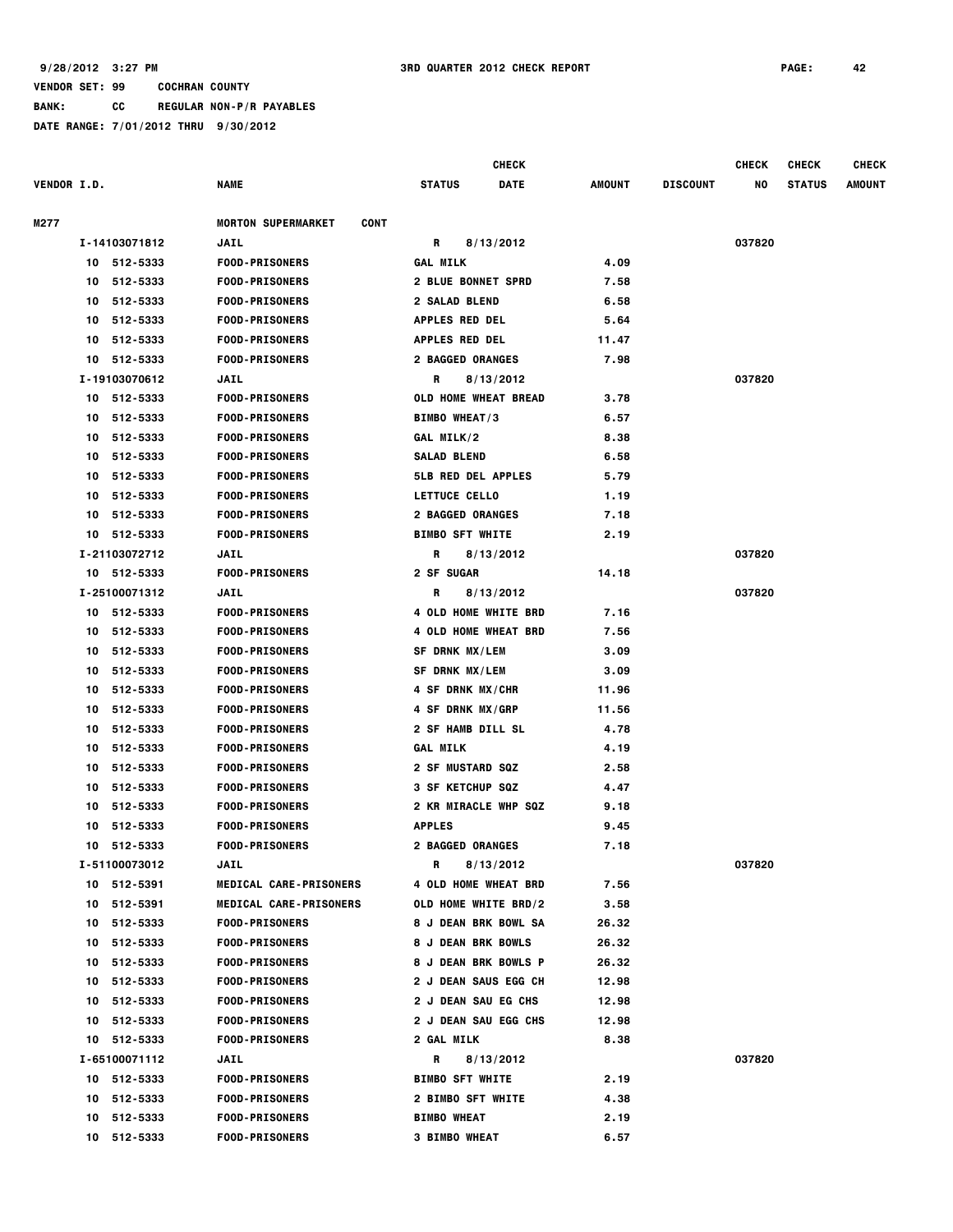**BANK: CC REGULAR NON-P/R PAYABLES**

|                    |          |                     |                                          |                        | CHECK                       |         |                 | <b>CHECK</b> | <b>CHECK</b>  | <b>CHECK</b>    |
|--------------------|----------|---------------------|------------------------------------------|------------------------|-----------------------------|---------|-----------------|--------------|---------------|-----------------|
| <b>VENDOR I.D.</b> |          |                     | <b>NAME</b>                              | <b>STATUS</b>          | <b>DATE</b>                 | AMOUNT  | <b>DISCOUNT</b> | NO           | <b>STATUS</b> | <b>AMOUNT</b>   |
| M277               |          |                     | <b>MORTON SUPERMARKET</b><br><b>CONT</b> |                        |                             |         |                 |              |               |                 |
|                    |          | I-65100071112       | <b>JAIL</b>                              | R                      | 8/13/2012                   |         |                 | 037820       |               |                 |
|                    |          | 10 512-5333         | <b>FOOD-PRISONERS</b>                    | <b>GAL MILK</b>        |                             | 4.09    |                 |              |               |                 |
|                    |          | I-69103072112       | <b>JAIL</b>                              | R                      | 8/13/2012                   |         |                 | 037820       |               |                 |
|                    |          | 10 512-5333         | <b>FOOD-PRISONERS</b>                    |                        | J DEAN BRKFST BOWLS/        | 6.58    |                 |              |               |                 |
|                    | 10       | 512-5333            | <b>FOOD-PRISONERS</b>                    |                        | J DEAN BRK BOWL SAUS        | 9.87    |                 |              |               |                 |
|                    | 10       | 512-5333            | <b>FOOD-PRISONERS</b>                    |                        | <b>J DEAN BRKFST BOWLS</b>  | 3.29    |                 |              |               |                 |
|                    | 10       | 512-5333            | <b>FOOD-PRISONERS</b>                    |                        | J DEAN BRK BOWLS PAN        | 6.58    |                 |              |               |                 |
|                    | 10       | 512-5333            | <b>FOOD-PRISONERS</b>                    |                        | <b>J DEAN SAU EG CHS CR</b> | 12.98   |                 |              |               |                 |
|                    | 10       | 512-5333            | <b>FOOD-PRISONERS</b>                    |                        | <b>J DEAN BRKFST BOWLS/</b> | 9.87    |                 |              |               |                 |
|                    | 10       | 512-5333            | <b>FOOD-PRISONERS</b>                    |                        | <b>J DEAN SAU EGG CHS M</b> | 12.98   |                 |              |               |                 |
|                    | 10       | 512-5333            | <b>FOOD-PRISONERS</b>                    |                        | <b>J DEAN BRK BOWLS PAN</b> | 6.58    |                 |              |               |                 |
|                    | 10       | 512-5333            | <b>FOOD-PRISONERS</b>                    |                        | J DEAN BRKFST BOWLS         | 3.29    |                 |              |               |                 |
|                    | 10       | 512-5333            | <b>FOOD-PRISONERS</b>                    |                        | J DEAN BRK BOWL SAUS        | 16.45   |                 |              |               |                 |
|                    | 10       | 512-5333            | <b>FOOD-PRISONERS</b>                    | <b>GAL MILK</b>        |                             | 4.19    |                 |              |               |                 |
|                    |          | I-85103072012       | <b>JAIL</b>                              | R                      | 8/13/2012                   |         |                 | 037820       |               |                 |
|                    |          | 10 512-5333         | <b>FOOD-PRISONERS</b>                    |                        | OLD HOME WHITE BRD/4        | 7.16    |                 |              |               |                 |
|                    | 10       | 512-5333            | <b>FOOD-PRISONERS</b>                    | <b>BIMBO WHEAT</b>     |                             | 2.19    |                 |              |               |                 |
|                    | 10       | 512-5333            | <b>FOOD-PRISONERS</b>                    | <b>BIMBO SFT WHITE</b> |                             | 2.19    |                 |              |               |                 |
|                    |          | 10 512-5333         | <b>FOOD-PRISONERS</b>                    | GAL MILK/2             |                             | 8.38    |                 |              |               | 676.39CR        |
| <b>NO04</b>        |          |                     | <b>NATIONAL GEOGRAPHIC SOCIETY</b>       |                        |                             |         |                 |              |               |                 |
|                    |          | I-2013 SUBSCRIPTION | LIBRARY                                  | R                      | 8/13/2012                   |         |                 | 037822       |               |                 |
|                    |          | 10 650-5590         | <b>BOOKS</b>                             |                        | ONE YEAR 01/13-12/13        | 39.00   |                 |              |               | 39.00CR         |
| <b>NO66</b>        |          |                     | <b>NTS COMMUNICATIONS</b>                |                        |                             |         |                 |              |               |                 |
|                    |          | I-8062660032 08/12  | COMM'R CT/CO JUDGE                       | R                      | 8/13/2012                   |         |                 | 037823       |               |                 |
|                    |          | 15 610-5420         | TELECOMMUNICATIONS                       | <b>WATTS LINE</b>      |                             | 1.00    |                 |              |               |                 |
|                    |          | 15 610-5420         | TELECOMMUNICATIONS                       | <b>FEES</b>            |                             | 4.99    |                 |              |               | 5.99CR          |
| <b>N082</b>        |          |                     | <b>NETDATA</b>                           |                        |                             |         |                 |              |               |                 |
|                    | I-13819  |                     | <b>JUSTICE OF PEACE</b>                  | R                      | 8/13/2012                   |         |                 | 037824       |               |                 |
|                    |          | 10 455-5499         | <b>MISCELLANEOUS</b>                     | ITICKET 07/12          |                             | 6.00    |                 |              |               | 6.00CR          |
|                    |          |                     |                                          |                        |                             |         |                 |              |               |                 |
| P013               |          |                     | <b>PITNEY BOWES INC.</b>                 |                        |                             |         |                 |              |               |                 |
|                    |          | I-5501977143        | <b>CLERK</b>                             | R                      | 8/13/2012                   |         |                 | 037825       |               |                 |
|                    |          | 10 403-5311         | <b>POSTAL EXPENSES</b>                   | <b>2 RED INK CTG</b>   |                             | 199.98  |                 |              |               |                 |
|                    |          | 10 403-5311         | <b>POSTAL EXPENSES</b>                   | <b>DISC</b>            |                             | 49.98CR |                 |              |               | <b>150,00CR</b> |
| P073               |          |                     | THE PENWORTHY COMPANY                    |                        |                             |         |                 |              |               |                 |
|                    | I-529932 |                     | <b>LIBRARY</b>                           | R                      | 8/13/2012                   |         |                 | 037826       |               |                 |
|                    |          | 10 650-5590         | <b>BOOKS</b>                             |                        | <b>B-DAY PARTY OF NO RE</b> | 17.49   |                 |              |               |                 |
|                    |          | 10 650-5590         | <b>BOOKS</b>                             | DON'T SCREAM #5        |                             | 17.49   |                 |              |               |                 |
|                    |          | 10 650-5590         | <b>BOOKS</b>                             |                        | <b>FINEST CHRISTMAS TRE</b> | 8.00    |                 |              |               |                 |
|                    |          | 10 650-5590         | <b>BOOKS</b>                             | TEA FOR 2              |                             | 13.96   |                 |              |               |                 |
|                    |          | 10 650-5590         | <b>BOOKS</b>                             |                        | <b>CLIFFORD SEES AMERIC</b> | 13.96   |                 |              |               | 70.90CR         |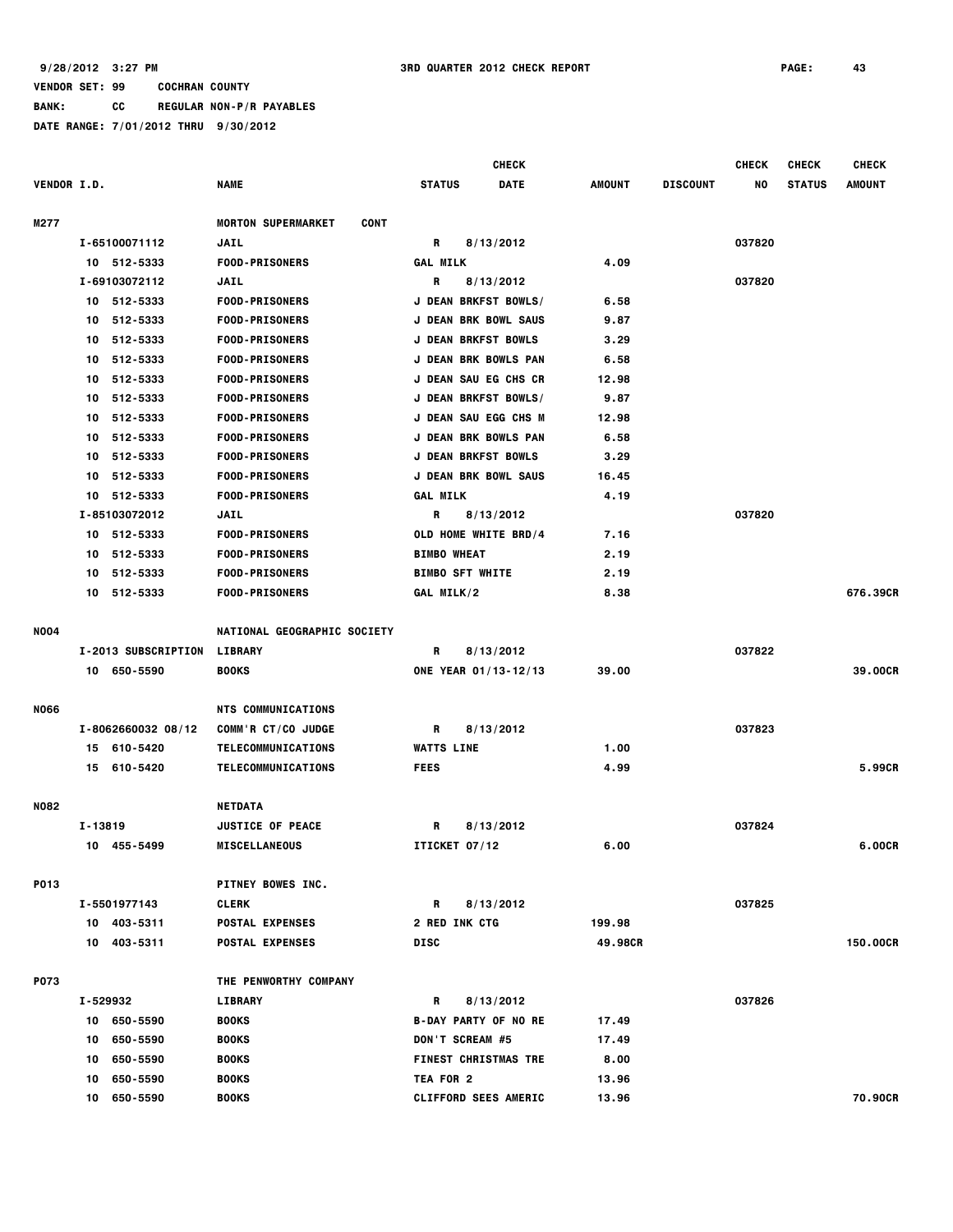**VENDOR SET: 99 COCHRAN COUNTY BANK: CC REGULAR NON-P/R PAYABLES DATE RANGE: 7/01/2012 THRU 9/30/2012**

|                    |                                    |                                                  |                                                                                                                                                                                                                                | <b>CHECK</b> |               |                 | <b>CHECK</b> | <b>CHECK</b>  | <b>CHECK</b>  |
|--------------------|------------------------------------|--------------------------------------------------|--------------------------------------------------------------------------------------------------------------------------------------------------------------------------------------------------------------------------------|--------------|---------------|-----------------|--------------|---------------|---------------|
| <b>VENDOR I.D.</b> |                                    | <b>NAME</b>                                      | <b>STATUS</b>                                                                                                                                                                                                                  | <b>DATE</b>  | <b>AMOUNT</b> | <b>DISCOUNT</b> | NO           | <b>STATUS</b> | <b>AMOUNT</b> |
| <b>P092</b>        |                                    | <b>U.S. POSTAL SERVICE</b>                       |                                                                                                                                                                                                                                |              |               |                 |              |               |               |
|                    | I-E95919443 0812                   | <b>TREASURER</b>                                 | R and the set of the set of the set of the set of the set of the set of the set of the set of the set of the set of the set of the set of the set of the set of the set of the set of the set of the set of the set of the set | 8/13/2012    |               |                 | 037827       |               |               |
|                    | 10 497-5311                        | <b>POSTAL EXPENSES</b>                           | 3BX #10 STMP ENV, 50                                                                                                                                                                                                           |              | 764.85        |                 |              |               |               |
|                    | 10 497-5311                        | <b>POSTAL EXPENSES</b>                           | <b>SHIPPING</b>                                                                                                                                                                                                                |              | 14.00         |                 |              |               | 778.85CR      |
| Q001               |                                    | <b>QUILL CORPORATION</b>                         |                                                                                                                                                                                                                                |              |               |                 |              |               |               |
|                    | I-4384277                          | <b>LIBRARY</b>                                   | R                                                                                                                                                                                                                              | 8/13/2012    |               |                 | 037828       |               |               |
|                    | 10 650-5310                        | <b>OFFICE SUPPLIES</b>                           | 3 5-PT GIG SWITCH                                                                                                                                                                                                              |              | 103.17        |                 |              |               |               |
|                    | 10 650-5310                        | <b>OFFICE SUPPLIES</b>                           | <b>3 SWITCHES RETURNED</b>                                                                                                                                                                                                     |              | 103.17CR      |                 |              |               |               |
|                    | 10 650-5310                        | <b>OFFICE SUPPLIES</b>                           | <b>5 CS NESTLE WATER</b>                                                                                                                                                                                                       |              | 21.70         |                 |              |               |               |
|                    | I-4462584                          | LIBRARY                                          | R                                                                                                                                                                                                                              | 8/13/2012    |               |                 | 037828       |               |               |
|                    | 10 650-5499                        | <b>MISCELLANEOUS</b>                             | 3 CS GRANDMA'S COOKI                                                                                                                                                                                                           |              | 33.72         |                 |              |               |               |
|                    | I-4463569                          | LIBRARY                                          | R                                                                                                                                                                                                                              | 8/13/2012    |               |                 | 037828       |               |               |
|                    | 10 650-5310                        | <b>OFFICE SUPPLIES</b>                           | <b>CHECKERS</b>                                                                                                                                                                                                                |              | 3.59          |                 |              |               |               |
|                    | 650-5310<br>10                     | <b>OFFICE SUPPLIES</b>                           | <b>CHESS &amp; BOARD</b>                                                                                                                                                                                                       |              | 4.63          |                 |              |               |               |
|                    | 650-5310<br>10                     | <b>OFFICE SUPPLIES</b>                           | <b>DOMINOES</b>                                                                                                                                                                                                                |              | 1.59          |                 |              |               |               |
|                    | 650-5310<br>10                     | <b>OFFICE SUPPLIES</b>                           | <b>TRI-OMINOS</b>                                                                                                                                                                                                              |              | 8.63          |                 |              |               |               |
|                    | I-4731437                          | LIBRARY                                          | R                                                                                                                                                                                                                              | 8/13/2012    |               |                 | 037828       |               |               |
|                    | 10 650-5499                        | <b>MISCELLANEOUS</b>                             | 2 BAGS LAFFY TAFFY                                                                                                                                                                                                             |              | 15.74         |                 |              |               |               |
|                    | 10 650-5499                        | <b>MISCELLANEOUS</b>                             | <b>4 BAGS TOOTSIE ROLL</b>                                                                                                                                                                                                     |              | 13.16         |                 |              |               |               |
|                    | 650-5499<br>10                     | <b>MISCELLANEOUS</b>                             | 2 BAGS DUM DUM POPS                                                                                                                                                                                                            |              | 11.98         |                 |              |               |               |
|                    | 10 650-5499                        | <b>MISCELLANEOUS</b>                             | 1 ACADEMIC CALENDAR                                                                                                                                                                                                            |              |               |                 |              |               | 114.74CR      |
|                    |                                    |                                                  |                                                                                                                                                                                                                                |              |               |                 |              |               |               |
| R <sub>144</sub>   |                                    | ANNA J RICKER dba                                |                                                                                                                                                                                                                                |              |               |                 |              |               |               |
|                    | $I - 1415 08/10/12$                | <b>DISTRICT COURT</b>                            | R                                                                                                                                                                                                                              | 8/13/2012    |               |                 | 037829       |               |               |
|                    | 10 435-5400                        | <b>ATTORNEY AD LITEM</b>                         | PLEA HRNG (F)/D BARR                                                                                                                                                                                                           |              | 350.00        |                 |              |               | 350.00CR      |
| R222               |                                    | <b>ROBERTS TRUCK CENTER</b>                      |                                                                                                                                                                                                                                |              |               |                 |              |               |               |
|                    | I-2-292905                         | PREC 3                                           | R                                                                                                                                                                                                                              | 8/13/2012    |               |                 | 037830       |               |               |
|                    | 15 623-5356                        | <b>ROAD MATERIALS &amp; SUPPLIES</b>             | <b>REAR WINDOW #403334C</b>                                                                                                                                                                                                    |              | 76.21         |                 |              |               | 76.21CR       |
|                    |                                    |                                                  |                                                                                                                                                                                                                                |              |               |                 |              |               |               |
| <b>S010</b>        |                                    | <b>SILVERS COMPANY</b>                           |                                                                                                                                                                                                                                |              |               |                 |              |               |               |
|                    | $I-EXT$ SVC 08/12                  | <b>EXTENSION SVC</b>                             | R                                                                                                                                                                                                                              | 8/13/2012    |               |                 | 037831       |               |               |
|                    | 10 665-5330                        | <b>FUEL AND OIL</b>                              | 132.49GL UNL                                                                                                                                                                                                                   |              | 450.34        |                 |              |               |               |
|                    | 10 665-5330<br>$I$ -JUV PROB 08/12 | <b>FUEL AND OIL</b><br><b>JUVENILE PROBATION</b> | <b>CR FED TAX ON 132.49</b><br>R                                                                                                                                                                                               | 8/13/2012    | 24.38CR       |                 | 037831       |               |               |
|                    | 10 571-5330                        | <b>FUEL</b>                                      | <b>41.5GL UNL</b>                                                                                                                                                                                                              |              | 141.06        |                 |              |               |               |
|                    | 10 571-5330                        | <b>FUEL</b>                                      | CR FED TAX ON 41.5 G                                                                                                                                                                                                           |              | 7.64CR        |                 |              |               |               |
|                    | I-PARK 08/12                       | PARK                                             | R                                                                                                                                                                                                                              | 8/13/2012    |               |                 | 037831       |               |               |
|                    | 10 660-5330                        | <b>FUEL AND OIL</b>                              | <b>19.9GL HS DIESEL</b>                                                                                                                                                                                                        |              | 62.49         |                 |              |               |               |
|                    |                                    | PREC <sub>1</sub>                                | R                                                                                                                                                                                                                              | 8/13/2012    |               |                 | 037831       |               |               |
|                    | $I-PREC 1 08/12$<br>15 621-5330    | <b>FUEL &amp; OIL</b>                            | <b>51.8GL HS DIESEL</b>                                                                                                                                                                                                        |              | 168.35        |                 |              |               |               |
|                    | 15 621-5330                        | <b>FUEL &amp; OIL</b>                            | <b>63GL HS DIESEL</b>                                                                                                                                                                                                          |              | 204.75        |                 |              |               |               |
|                    | 621-5330<br>15                     | <b>FUEL &amp; OIL</b>                            | 12.8GL HS DIESEL                                                                                                                                                                                                               |              | 41.60         |                 |              |               |               |
|                    | 621-5330<br>15                     | <b>FUEL &amp; OIL</b>                            | 61GL HS DIESEL/LOADE                                                                                                                                                                                                           |              | 196.42        |                 |              |               |               |
|                    | 621-5330<br>15                     | <b>FUEL &amp; OIL</b>                            | <b>74GL HS DIESEL/GRADE</b>                                                                                                                                                                                                    |              | 236.06        |                 |              |               |               |
|                    | 621-5330<br>15                     | <b>FUEL &amp; OIL</b>                            | 30GL UNL @3.399,#136                                                                                                                                                                                                           |              | 101.97        |                 |              |               |               |
|                    | 15 621-5330                        | <b>FUEL &amp; OIL</b>                            | <b>58GL LS DIESEL</b>                                                                                                                                                                                                          |              | 188.79        |                 |              |               |               |
|                    |                                    |                                                  |                                                                                                                                                                                                                                |              |               |                 |              |               |               |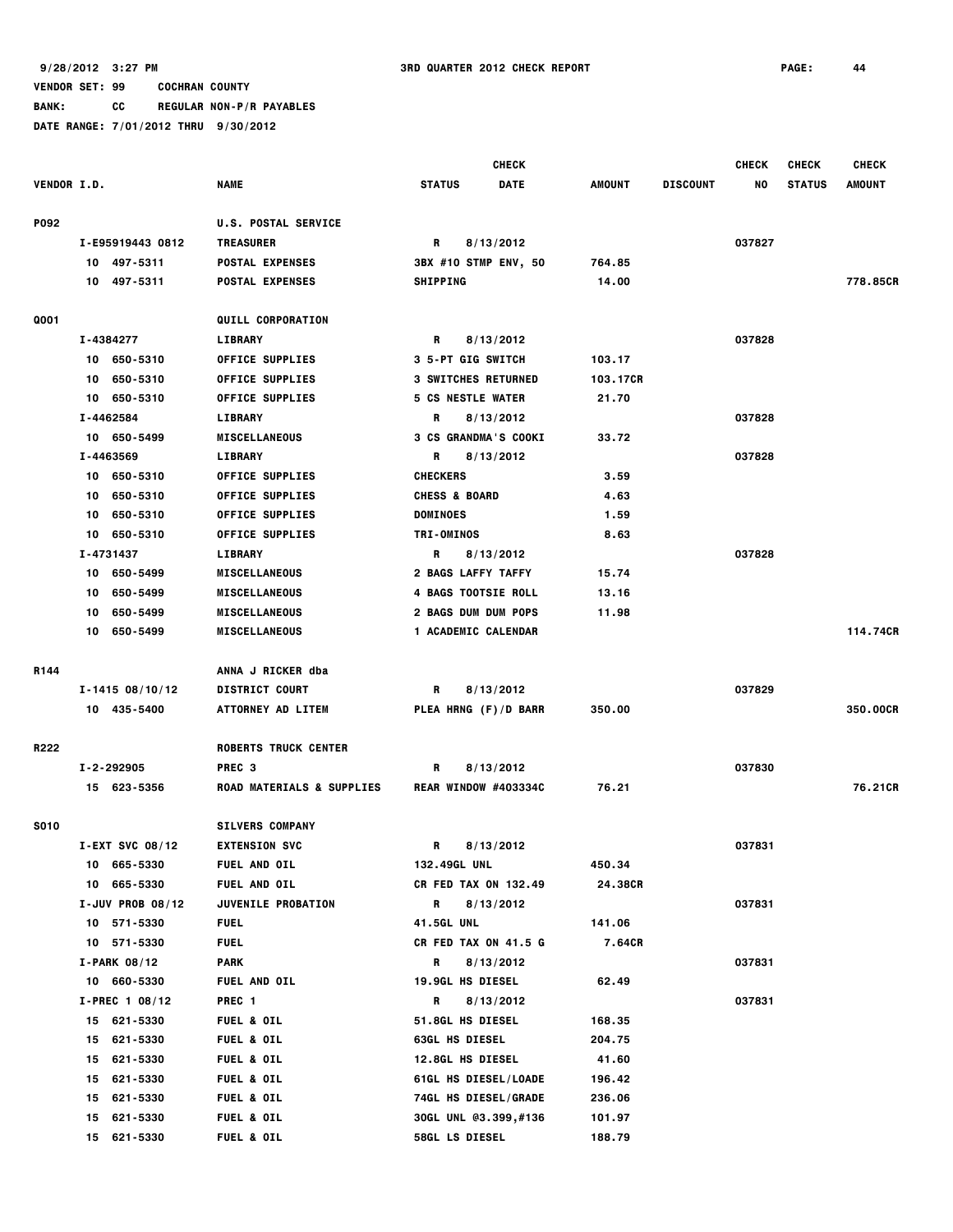**BANK: CC REGULAR NON-P/R PAYABLES**

|                    |          |                  |                                       |                             | <b>CHECK</b> |          |                 | <b>CHECK</b> | <b>CHECK</b>  | <b>CHECK</b>  |
|--------------------|----------|------------------|---------------------------------------|-----------------------------|--------------|----------|-----------------|--------------|---------------|---------------|
| <b>VENDOR I.D.</b> |          |                  | <b>NAME</b>                           | <b>STATUS</b>               | <b>DATE</b>  | AMOUNT   | <b>DISCOUNT</b> | NO           | <b>STATUS</b> | <b>AMOUNT</b> |
| <b>S010</b>        |          |                  | <b>SILVERS COMPANY</b><br><b>CONT</b> |                             |              |          |                 |              |               |               |
|                    |          | $I-PREC$ 1 08/12 | PREC <sub>1</sub>                     | R                           | 8/13/2012    |          |                 | 037831       |               |               |
|                    |          | 15 621-5330      | <b>FUEL &amp; OIL</b>                 | <b>STATE TAX</b>            |              | 11.60    |                 |              |               |               |
|                    | 15       | 621-5330         | <b>FUEL &amp; OIL</b>                 | 58GL HS DIESEL              |              | 182.12   |                 |              |               |               |
|                    | 15       | 621-5330         | <b>FUEL &amp; OIL</b>                 | <b>18.5GL HS DIESEL</b>     |              | 58.09    |                 |              |               |               |
|                    |          | I-PREC 2 08/12   | PREC <sub>2</sub>                     | R                           | 8/13/2012    |          |                 | 037831       |               |               |
|                    |          | 15 622-5330      | FUEL AND OIL                          | 875.3GL HS DIESEL 7/        |              | 2,879.74 |                 |              |               |               |
|                    |          | 15 622-5330      | FUEL AND OIL                          | 28.7GL UNL, 7/24, #146      |              | 97.55    |                 |              |               |               |
|                    |          | $I-PREC$ 4 08/12 | PREC 4                                | R                           | 8/13/2012    |          |                 | 037831       |               |               |
|                    |          | 15 624-5330      | FUEL AND OIL                          | 792.6GL HS DIESEL 7/        |              | 2,591.80 |                 |              |               |               |
|                    | 15       | 624-5330         | FUEL AND OIL                          | 111GL LS DIESEL 7/25        |              | 361.31   |                 |              |               |               |
|                    | 15       | 624-5330         | <b>FUEL AND OIL</b>                   | <b>STATE TAX</b>            |              | 22.20    |                 |              |               |               |
|                    |          | I-SHERIFF 08/12  | <b>SHERIFF</b>                        | R                           | 8/13/2012    |          |                 | 037831       |               |               |
|                    | 10       | 560-5330         | FUEL AND OIL                          | 27.49GL UNL/#662            |              | 93.44    |                 |              |               |               |
|                    | 10       | 560-5330         | <b>FUEL AND OIL</b>                   | 42.02GL UNL/#697            |              | 142.82   |                 |              |               |               |
|                    | 10       | 560-5330         | FUEL AND OIL                          | 84.57GL UNL/#720            |              | 287.46   |                 |              |               |               |
|                    | 10       | 560-5330         | <b>FUEL AND OIL</b>                   | 16.5GL UNL/#726             |              | 56.08    |                 |              |               |               |
|                    | 10       | 560-5330         | <b>FUEL AND OIL</b>                   | 91.09GL UNL/#759            |              | 309.62   |                 |              |               |               |
|                    | 10       | 560-5330         | <b>FUEL AND OIL</b>                   | 50.56GL UNL/#799            |              | 171.85   |                 |              |               |               |
|                    | 10       | 560-5330         | <b>FUEL AND OIL</b>                   | 21.51GL UNL/#692            |              | 73.11    |                 |              |               |               |
|                    | 10       | 560-5330         | <b>FUEL AND OIL</b>                   | <b>CR FED TAX ON 333.74</b> |              | 61.41CR  |                 |              |               | 9,037.19CR    |
| <b>S222</b>        |          |                  | SOUTH PLAINS COMMUNICATIONS           |                             |              |          |                 |              |               |               |
|                    | I-645217 |                  | PREC <sub>1</sub>                     | R                           | 8/13/2012    |          |                 | 037832       |               |               |
|                    |          | 15 621-5356      | <b>ROAD MATERIALS &amp; SUPPLIES</b>  | PM400 MOBILE W/MIC          |              | 585.00   |                 |              |               | 585.00CR      |
| S242               |          |                  | SAM'S CLUB                            |                             |              |          |                 |              |               |               |
|                    |          | I-776 072712     | SHERIFF/NON-DEPT'L                    | R                           | 8/13/2012    |          |                 | 037833       |               |               |
|                    | 10       | 560-5310         | <b>OFFICE SUPPLIES</b>                | <b>NORTON AV SOFTWARE</b>   |              | 49.98    |                 |              |               |               |
|                    | 10       | 409-5300         | <b>COUNTY-WIDE SUPPLIES</b>           | 20 OZ CUPS/2                |              | 39.96    |                 |              |               |               |
|                    |          | I-828 072712     | JAIL                                  | R                           | 8/13/2012    |          |                 | 037833       |               |               |
|                    |          | 10 512-5333      | <b>FOOD-PRISONERS</b>                 | TROP 100% OJ                |              | 8.98     |                 |              |               |               |
|                    |          | 10 512-5333      | <b>FOOD-PRISONERS</b>                 | <b>2 OS CRANGRAPE</b>       |              | 9.72     |                 |              |               |               |
|                    |          | 10 512-5333      | <b>FOOD-PRISONERS</b>                 | <b>2 MM APL JUICE</b>       |              | 7.26     |                 |              |               |               |
|                    |          | 10 512-5392      | <b>MISCELLANEOUS SUPPLIES</b>         | <b>COMET PDR</b>            |              | 5.98     |                 |              |               |               |
|                    |          | 10 512-5392      | <b>MISCELLANEOUS SUPPLIES</b>         | <b>2 ERA LQ</b>             |              | 24.88    |                 |              |               |               |
|                    |          | 10 512-5392      | <b>MISCELLANEOUS SUPPLIES</b>         | 8# BROWN BAGS               |              | 8.88     |                 |              |               |               |
|                    |          | 10 512-5392      | <b>MISCELLANEOUS SUPPLIES</b>         | <b>CLOROX ULTRA</b>         |              | 8.98     |                 |              |               |               |
|                    |          | 10 512-5392      | <b>MISCELLANEOUS SUPPLIES</b>         | <b>FORKS</b>                |              | 9.88     |                 |              |               |               |
|                    |          | 10 512-5333      | <b>FOOD-PRISONERS</b>                 | <b>FLAVOR PACK</b>          |              | 11.98    |                 |              |               |               |
|                    |          | 10 512-5392      | <b>MISCELLANEOUS SUPPLIES</b>         | <b>2 HAND SANITIZER</b>     |              | 13.96    |                 |              |               |               |
|                    |          | 10 512-5392      | <b>MISCELLANEOUS SUPPLIES</b>         | LYSOL 3PK                   |              | 22.56    |                 |              |               |               |
|                    |          | 10 512-5392      | <b>MISCELLANEOUS SUPPLIES</b>         | <b>300CT BOWLS</b>          |              | 8.32     |                 |              |               | 231,32CR      |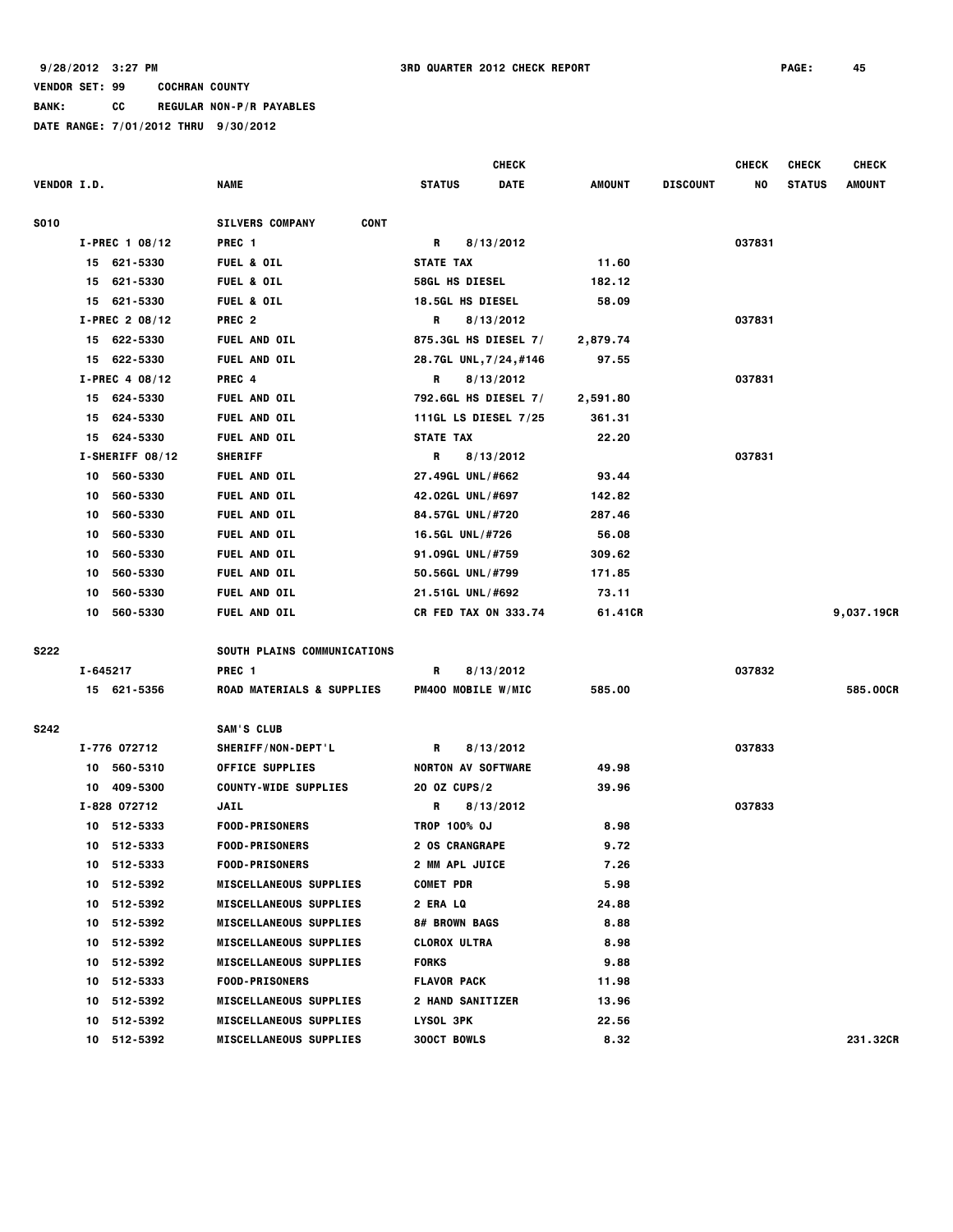|             |         |                  |                                                      |                             | <b>CHECK</b> |          |                 | <b>CHECK</b> | <b>CHECK</b>  | <b>CHECK</b> |
|-------------|---------|------------------|------------------------------------------------------|-----------------------------|--------------|----------|-----------------|--------------|---------------|--------------|
| VENDOR I.D. |         |                  | <b>NAME</b>                                          | <b>STATUS</b>               | <b>DATE</b>  | AMOUNT   | <b>DISCOUNT</b> | NO           | <b>STATUS</b> | AMOUNT       |
| S294        |         |                  | <b>SHIRLEY SEARS</b>                                 |                             |              |          |                 |              |               |              |
|             |         | I-JUL '12 TRAVEL | <b>EXTENSION SVC</b>                                 | R                           | 8/13/2012    |          |                 | 037834       |               |              |
|             | 10      | 665-5428         | FCS AGENT-TRAVEL-OUT OF COUNTYRECBK WKDAY, LBK, 7/10 |                             |              | 69.93    |                 |              |               |              |
|             | 10      | 665-5428         | FCS AGENT-TRAVEL-OUT OF COUNTYRECBK JDG, LBK, 7/10;1 |                             |              | 71.04    |                 |              |               |              |
|             | 10      | 665-5428         | FCS AGENT-TRAVEL-OUT OF COUNTYGRO PROG, LTFD, 7/13;7 |                             |              | 42.18    |                 |              |               |              |
|             | 10      | 665-5428         | FCS AGENT-TRAVEL-OUT OF COUNTYHOUSING TOUR, LBK, 7/1 |                             |              | 83.81    |                 |              |               |              |
|             | 10      | 665-5428         | FCS AGENT-TRAVEL-OUT OF COUNTYTEA-FCS CONF/HORS BA   |                             |              | 165,00   |                 |              |               |              |
|             | 10      | 665-5428         | FCS AGENT-TRAVEL-OUT OF COUNTYMEALS                  |                             |              | 36.30    |                 |              |               |              |
|             | 10      | 665-5428         | FCS AGENT-TRAVEL-OUT OF COUNTY3 NITES, 7/23-7/26/12  |                             |              | 127.50   |                 |              |               |              |
|             | 10      | 665-5428         | FCS AGENT-TRAVEL-OUT OF COUNTYRSRT CHG/3             |                             |              | 45.00    |                 |              |               |              |
|             | 10      | 665-5428         | FCS AGENT-TRAVEL-OUT OF COUNTYTO/FRM LVND;RD W/LAM   |                             |              | 13.32    |                 |              |               | 654.08CR     |
| S316        |         |                  | <b>BRYANT SEARS</b>                                  |                             |              |          |                 |              |               |              |
|             |         | I-NORTON 0812    | <b>JUVENILE PROBATION</b>                            | R                           | 8/13/2012    |          |                 | 037835       |               |              |
|             |         | 10 571-5310      | <b>OFFICE SUPPLIES</b>                               | <b>NORTON A-V 1YR RENEW</b> |              | 75.41    |                 |              |               | 75.41CR      |
|             |         |                  |                                                      |                             |              |          |                 |              |               |              |
| <b>S331</b> |         |                  | <b>STANDARD COFFEE SERVICE</b>                       |                             |              |          |                 |              |               |              |
|             |         | I-122138777026   | NON-DEPT'L                                           | R                           | 8/13/2012    |          |                 | 037836       |               |              |
|             | 10      | 409-5300         | <b>COUNTY-WIDE SUPPLIES</b>                          | 4 AAA REG                   |              | 137.60   |                 |              |               |              |
|             | 10      | 409-5300         | <b>COUNTY-WIDE SUPPLIES</b>                          | 1 AAA DECAF                 |              | 47.55    |                 |              |               |              |
|             | 10      | 409-5300         | <b>COUNTY-WIDE SUPPLIES</b>                          | 1 GOLDEN LEAF TEA BA        |              | 27.71    |                 |              |               |              |
|             | 10      | 409-5300         | <b>COUNTY-WIDE SUPPLIES</b>                          | 4 FR VAN CRMR               |              | 29.32    |                 |              |               |              |
|             | 10      | 409-5300         | <b>COUNTY-WIDE SUPPLIES</b>                          | <b>ENERGY SURCHG</b>        |              | 3.14     |                 |              |               | 245.32CR     |
| <b>S347</b> |         |                  | SOUTHERN TIRE MART, LLC                              |                             |              |          |                 |              |               |              |
|             |         | I-70133495       | PREC 4                                               | R                           | 8/13/2012    |          |                 | 037837       |               |              |
|             |         | 15 624-5571      | CAPITAL OUTLAY                                       | CR FETFGOV/10               |              | 345.90CR |                 |              |               |              |
|             | 15      | 624-5571         | CAPITAL OUTLAY                                       | 10 11R24.5 RAD/05 MA        |              | 4,139.90 |                 |              |               |              |
|             | 15      | 624-5571         | CAPITAL OUTLAY                                       | 10 TIRE CHG/05 MACK         |              | 200.00   |                 |              |               |              |
|             | 15      | 624-5571         | CAPITAL OUTLAY                                       | 8 TDF @ \$8/05 MACK         |              | 64.00    |                 |              |               |              |
|             | 15      | 624-5571         | CAPITAL OUTLAY                                       | <b>8 VALVE STEM, STEEL</b>  |              | 32.00    |                 |              |               |              |
|             | 15      | 624-5571         | CAPITAL OUTLAY                                       | 2 VALVE STEM, STEEL         |              | 16.00    |                 |              |               |              |
|             |         | 15 624-5571      | CAPITAL OUTLAY                                       | CR 2 USED 11R24.5           |              | 150.00CR |                 |              |               | 3,956.00CR   |
| <b>S387</b> |         |                  | <b>IRENE SEALY</b>                                   |                             |              |          |                 |              |               |              |
|             |         | I-072712         | <b>LIBRARY</b>                                       | R                           | 8/13/2012    |          |                 | 037838       |               |              |
|             |         | 10 650-5499      | <b>MISCELLANEOUS</b>                                 | <b>5 BX JUICE/SUMMER RD</b> |              | 12.50    |                 |              |               | 12.50CR      |
| <b>T087</b> |         |                  | TEXAS DEPARTMENT OF HEALTH                           |                             |              |          |                 |              |               |              |
|             | I-16673 |                  | <b>CLERK</b>                                         | R                           | 8/13/2012    |          |                 | 037839       |               |              |
|             |         | 10 403-5310      | <b>OFFICE SUPPLIES</b>                               | <b>9 REMOTE BIRTH ACCES</b> |              | 16.47    |                 |              |               | 16.47CR      |
| T148        |         |                  | TASCOSA OFFICE MACHINES INC                          |                             |              |          |                 |              |               |              |
|             |         |                  |                                                      |                             |              |          |                 |              |               |              |
|             |         | I-9BQ906         | <b>SHERIFF</b>                                       | R                           | 8/13/2012    |          |                 | 037840       |               |              |
|             |         | 10 560-5411      | <b>MAINTENANCE CONTRACTS</b>                         | <b>COPIER MAINTENANCE</b>   |              | 69.00    |                 |              |               | 69.00CR      |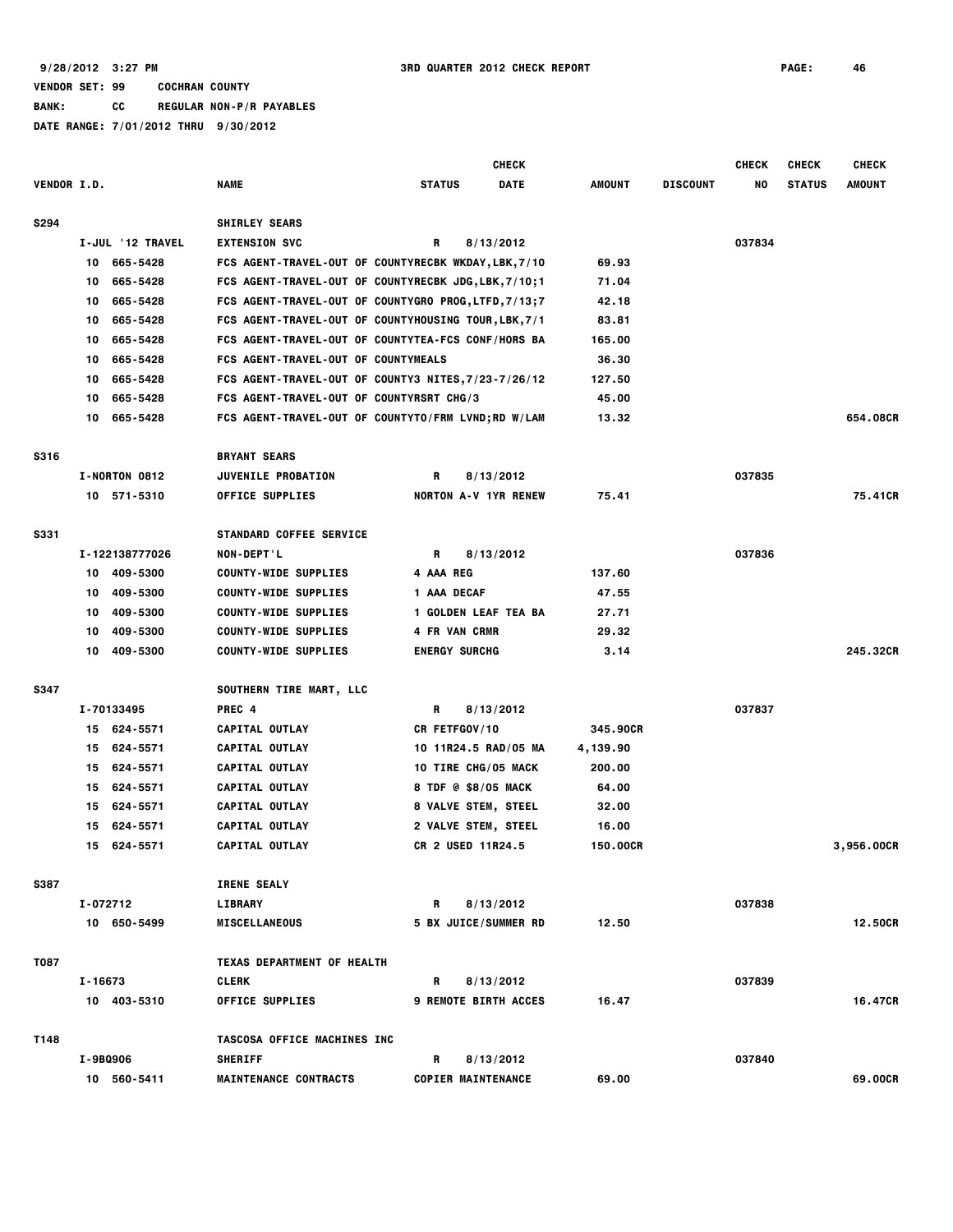**BANK: CC REGULAR NON-P/R PAYABLES**

|                    |         |                     |                               |                   |                          | CHECK                       |          |                 | <b>CHECK</b> | <b>CHECK</b>  | <b>CHECK</b>  |
|--------------------|---------|---------------------|-------------------------------|-------------------|--------------------------|-----------------------------|----------|-----------------|--------------|---------------|---------------|
| <b>VENDOR I.D.</b> |         |                     | <b>NAME</b>                   | <b>STATUS</b>     |                          | <b>DATE</b>                 | AMOUNT   | <b>DISCOUNT</b> | NO           | <b>STATUS</b> | <b>AMOUNT</b> |
| <b>WO70</b>        |         |                     | <b>R D WALLACE OIL CO INC</b> |                   |                          |                             |          |                 |              |               |               |
|                    |         | $I - 1400 08/12$    | PREC 4                        | R                 |                          | 8/13/2012                   |          |                 | 037841       |               |               |
|                    |         | 15 624-5330         | <b>FUEL AND OIL</b>           | <b>24.5GL UNL</b> |                          |                             | 78.77    |                 |              |               |               |
|                    |         | $I - 3540 08/12$    | PREC <sub>3</sub>             | R                 |                          | 8/13/2012                   |          |                 | 037841       |               |               |
|                    | 15      | 623-5330            | <b>FUEL AND OIL</b>           |                   | <b>391GL DYED DIESEL</b> |                             | 1,231.65 |                 |              |               |               |
|                    | 15      | 623-5330            | <b>FUEL AND OIL</b>           |                   | 2 80-0Z PWR SVC          |                             | 23.72    |                 |              |               |               |
|                    | 15      | 623-5330            | <b>FUEL AND OIL</b>           |                   |                          | <b>333.2GL DYED DIESEL</b>  | 1,096.23 |                 |              |               |               |
|                    | 15      | 623-5330            | <b>FUEL AND OIL</b>           |                   | 1 80-0Z PWR SVC          |                             | 11.86    |                 |              |               |               |
|                    | 15      | 623-5330            | <b>FUEL AND OIL</b>           |                   | 1 32-0Z PWR SVC          |                             | 5.95     |                 |              |               |               |
|                    | 15      | 623-5330            | <b>FUEL AND OIL</b>           |                   |                          | <b>495.1GL DYED DIESEL</b>  | 1,628.88 |                 |              |               |               |
|                    | 15      | 623-5330            | <b>FUEL AND OIL</b>           |                   | 2 80-0Z PWR SVC          |                             | 23.72    |                 |              |               |               |
|                    | 15      | 623-5330            | <b>FUEL AND OIL</b>           | 52GL UNL          |                          |                             | 161.98   |                 |              |               |               |
|                    |         | $I - 3620 08/12$    | <b>CEMETERY</b>               | R                 |                          | 8/13/2012                   |          |                 | 037841       |               |               |
|                    |         | 10 516-5330         | <b>FUEL &amp; OIL</b>         | <b>43.2GL UNL</b> |                          |                             | 134.57   |                 |              |               |               |
|                    |         | $I - 3700 08/12$    | <b>SHERIFF</b>                | R                 |                          | 8/13/2012                   |          |                 | 037841       |               |               |
|                    | 10.     | 560-5330            | <b>FUEL AND OIL</b>           |                   | 15.5GL UNL/#111          |                             | 49.83    |                 |              |               |               |
|                    | 10      | 560-5330            | <b>FUEL AND OIL</b>           |                   | 42.5GL UNL/#123          |                             | 132.40   |                 |              |               |               |
|                    | 10      | 560-5330            | <b>FUEL AND OIL</b>           |                   | 29.6GL UNL/#125          |                             | 92.21    |                 |              |               |               |
|                    | 10      | 560-5330            | <b>FUEL AND OIL</b>           |                   | 30.6GL UNL/#135          |                             | 98.38    |                 |              |               |               |
|                    | 10      | 560-5330            | <b>FUEL AND OIL</b>           |                   | 47GL UNL/#137            |                             | 148.41   |                 |              |               | 4,918.56CR    |
| W092               |         |                     | <b>WTG FUELS, INC</b>         |                   |                          |                             |          |                 |              |               |               |
|                    |         | I-15006-03496 AUG12 | <b>SHERIFF</b>                | R                 |                          | 8/13/2012                   |          |                 | 037842       |               |               |
|                    | 10      | 560-5330            | <b>FUEL AND OIL</b>           |                   | 70.52GL UNL/#125         |                             | 226.49   |                 |              |               |               |
|                    | 10      | 560-5330            | <b>FUEL AND OIL</b>           |                   | 79.03GL UNL/#137         |                             | 253.72   |                 |              |               |               |
|                    | 10      | 560-5330            | FUEL AND OIL                  |                   | 44.51GL UNL/#134         |                             | 142.84   |                 |              |               |               |
|                    | 10      | 560-5330            | <b>FUEL AND OIL</b>           |                   | 184.09GL UNL/#136        |                             | 590.92   |                 |              |               |               |
|                    | 10      | 560-5330            | <b>FUEL AND OIL</b>           |                   | 95.54GL UNL/#122         |                             | 293.57   |                 |              |               | 1,507.54CR    |
| <b>WO97</b>        |         |                     | <b>WILDRED L. MATHENY dba</b> |                   |                          |                             |          |                 |              |               |               |
|                    | I-21750 |                     | CRTHSE/ACT BLDG/LIBRARY       | R                 |                          | 8/13/2012                   |          |                 | 037843       |               |               |
|                    |         | 10 510-5332         | <b>CUSTODIAL SUPPLIES</b>     | <b>SPRAY BUGS</b> |                          |                             | 70.00    |                 |              |               |               |
|                    |         | 10 662-5332         | <b>CUSTODIAL SUPPLIES</b>     | <b>SPRAY BUGS</b> |                          |                             | 45.00    |                 |              |               |               |
|                    |         | 10 660-5332         | <b>CUSTODIAL SUPPLIES</b>     |                   | <b>SPRAY BUGS</b>        |                             | 35.00    |                 |              |               | 150.00CR      |
| W115               |         |                     | <b>RAYMOND D WEBER</b>        |                   |                          |                             |          |                 |              |               |               |
|                    |         | I-SHRF CONF '12     | <b>SHERIFF</b>                | R                 |                          | 8/13/2012                   |          |                 | 037844       |               |               |
|                    |         | 10 560-5427         | <b>CONTINUING EDUCATION</b>   |                   |                          | <b>4 NITES/DALLAS,WEBER</b> | 612.00   |                 |              |               |               |
|                    | 10      | 560-5427            | <b>CONTINUING EDUCATION</b>   |                   | <b>LODGING TAX</b>       |                             | 79.56    |                 |              |               |               |
|                    |         | 10 560-5427         | <b>CONTINUING EDUCATION</b>   | <b>PARKING/4</b>  |                          |                             | 104.00   |                 |              |               |               |
|                    | 10      | 560-5427            | <b>CONTINUING EDUCATION</b>   |                   | <b>PARKING TAX</b>       |                             | 8.60     |                 |              |               |               |
|                    | 10      | 560-5427            | <b>CONTINUING EDUCATION</b>   | <b>MEALS</b>      |                          |                             | 109.82   |                 |              |               | 913.98CR      |
|                    |         |                     |                               |                   |                          |                             |          |                 |              |               |               |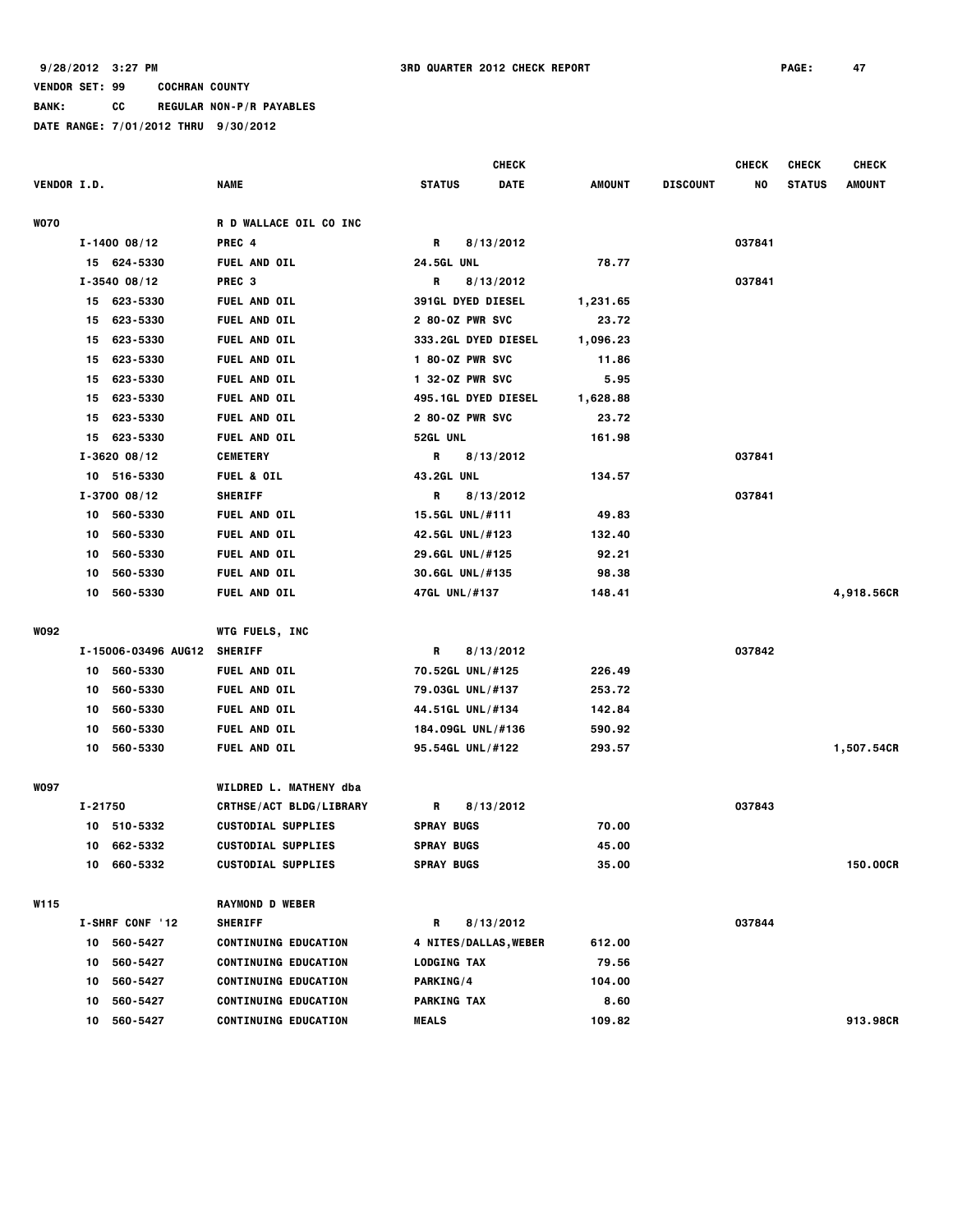**BANK: CC REGULAR NON-P/R PAYABLES**

|                    |              |               |                                       |                             | <b>CHECK</b> |               |                 | <b>CHECK</b> | <b>CHECK</b>  | <b>CHECK</b>  |
|--------------------|--------------|---------------|---------------------------------------|-----------------------------|--------------|---------------|-----------------|--------------|---------------|---------------|
| <b>VENDOR I.D.</b> |              |               | <b>NAME</b>                           | <b>STATUS</b>               | <b>DATE</b>  | <b>AMOUNT</b> | <b>DISCOUNT</b> | NO           | <b>STATUS</b> | <b>AMOUNT</b> |
| W164               |              |               | <b>WARREN CAT</b>                     |                             |              |               |                 |              |               |               |
|                    |              | I-PS020241632 | PREC <sub>2</sub>                     | R                           | 8/13/2012    |               |                 | 037845       |               |               |
|                    |              | 15 622-5451   | <b>REPAIRS</b>                        | 2 STRIP-WEAR #276-13        |              | 81.16         |                 |              |               |               |
|                    | 15           | 622-5451      | <b>REPAIRS</b>                        | 2 STRIP-WEAR #276-13        |              | 73.04         |                 |              |               |               |
|                    | 15           | 622-5451      | <b>REPAIRS</b>                        | 2 STRIP-WEAR #276-13        |              | 62.80         |                 |              |               | 217.00CR      |
|                    |              |               |                                       |                             |              |               |                 |              |               |               |
| <b>W193</b>        |              |               | <b>WESTWARD AUTOMOTIVE REPAIR LLC</b> |                             |              |               |                 |              |               |               |
|                    | I-2499       |               | <b>SHERIFF</b>                        | R                           | 8/13/2012    |               |                 | 037846       |               |               |
|                    |              | 10 560-5451   | MACHINERY-NON-OFFICE REPAIR           | RPL BATT; CHG OIL/#1        |              | 42.00         |                 |              |               |               |
|                    | 10           | 560-5451      | MACHINERY-NON-OFFICE REPAIR           | XTREME BATT/#136            |              | 139.51        |                 |              |               |               |
|                    | 10           | 560-5451      | MACHINERY-NON-OFFICE REPAIR           | CHG OIL; CK FLUIDS/#        |              | 12.00         |                 |              |               |               |
|                    | 10           | 560-5451      | MACHINERY-NON-OFFICE REPAIR           | CHG OIL; CK FLUIDS/#        |              | 12.00         |                 |              |               |               |
|                    | 10           | 560-5451      | MACHINERY-NON-OFFICE REPAIR           | CHG $A/C$ , LEAK/#123       |              | 30.00         |                 |              |               |               |
|                    | 10           | 560-5451      | MACHINERY-NON-OFFICE REPAIR           | RPR HI-BM WIRING/#12        |              | 20.00         |                 |              |               |               |
|                    | 10           | 560-5451      | MACHINERY-NON-OFFICE REPAIR           | 1 CN $134A/H123$            |              | 12.50         |                 |              |               |               |
|                    | 10           | 560-5451      | MACHINERY-NON-OFFICE REPAIR           | CHG OIL; CK FLUIDS/#1       |              | 12.00         |                 |              |               |               |
|                    | 10           | 560-5451      | MACHINERY-NON-OFFICE REPAIR           | CHG OIL; CK FLUIDS/#1       |              | 12.00         |                 |              |               |               |
|                    | 10           | 560-5451      | MACHINERY-NON-OFFICE REPAIR           | CHG OIL; CK FLUIDS/#1       |              | 12.00         |                 |              |               |               |
|                    | 10           | 560-5451      | MACHINERY-NON-OFFICE REPAIR           | SCAN;RPL COILS,#6,#2        |              | 60.00         |                 |              |               |               |
|                    | 10           | 560-5451      | MACHINERY-NON-OFFICE REPAIR           | 2 IGNITION COILS/#12        |              | 148.10        |                 |              |               |               |
|                    | 10           | 560-5451      | MACHINERY-NON-OFFICE REPAIR           | CHG OIL; CK FLUIDS/#1       |              | 12.00         |                 |              |               |               |
|                    | 10           | 560-5451      | MACHINERY-NON-OFFICE REPAIR           | <b>RPL BATT/#137</b>        |              | 30.00         |                 |              |               |               |
|                    | 10           | 560-5451      | MACHINERY-NON-OFFICE REPAIR           | XTREME BATT/#137            |              | 139.51        |                 |              |               | 693.62CR      |
| <b>Y001</b>        |              |               |                                       |                             |              |               |                 |              |               |               |
|                    |              |               | YELLOWHOUSE MACHINERY CO.             |                             |              |               |                 |              |               |               |
|                    | $C - 212775$ | 15 621-5451   | PREC <sub>1</sub><br><b>REPAIRS</b>   | R<br>2 CORE CR/re212721     | 8/13/2012    | 90.00CR       |                 | 037847       |               |               |
|                    | $C - 214274$ |               |                                       | R                           |              |               |                 |              |               |               |
|                    |              | 15 621-5451   | PREC 1<br><b>REPAIRS</b>              | <b>RET 1 FILTER #300487</b> | 8/13/2012    | 47.51CR       |                 | 037847       |               |               |
|                    |              | 15 621-5451   | <b>REPAIRS</b>                        | <b>RET 1 FILTER #314583</b> |              | 41.25CR       |                 |              |               |               |
|                    | I-214178     |               | PREC 4                                | R                           | 8/13/2012    |               |                 | 037847       |               |               |
|                    |              | 15 624-5451   | <b>REPAIRS</b>                        | <b>OIL FILTER #367840</b>   |              | 76.05         |                 |              |               |               |
|                    |              | 15 624-5451   | <b>REPAIRS</b>                        | HYDRAULIC #305049           |              | 76.00         |                 |              |               |               |
|                    | 15           | 624-5451      | <b>REPAIRS</b>                        | <b>AIR FILTER #191102</b>   |              | 15.51         |                 |              |               |               |
|                    | 15           | 624-5451      | <b>REPAIRS</b>                        | <b>AIR FILTER #307501</b>   |              | 19.50         |                 |              |               |               |
|                    | 15           | 624-5451      | <b>REPAIRS</b>                        | OIL FILTER #521420          |              | 38.25         |                 |              |               |               |
|                    | 15           | 624-5451      | <b>REPAIRS</b>                        | 2 HYDRAULIC #335492         |              | 143.50        |                 |              |               |               |
|                    | 15           | 624-5451      | <b>REPAIRS</b>                        | <b>FILTER #525523</b>       |              | 115.51        |                 |              |               |               |
|                    | 15           | 624-5451      | <b>REPAIRS</b>                        | <b>FUEL FILTER #223493</b>  |              | 16.79         |                 |              |               |               |
|                    | 15           | 624-5451      | <b>REPAIRS</b>                        | OIL FILTER #367840          |              | 76.05         |                 |              |               |               |
|                    | 15           | 624-5451      | <b>REPAIRS</b>                        | AIR FILTER #191102          |              | 15.51         |                 |              |               |               |
|                    | 15           | 624-5451      | <b>REPAIRS</b>                        | <b>AIR FILTER #307501</b>   |              | 19.50         |                 |              |               |               |
|                    | I-214297     |               | PREC 1                                | R                           | 8/13/2012    |               |                 | 037847       |               |               |
|                    |              | 15 621-5451   | <b>REPAIRS</b>                        | 1 FILTER #51629             |              | 61.95         |                 |              |               |               |
|                    | 15           | 621-5451      | <b>REPAIRS</b>                        | 1 FILTER #51630             |              | 31.48         |                 |              |               |               |
|                    | 15           | 621-5451      | <b>REPAIRS</b>                        | 8 INSERTS #T185579          |              | 511.28        |                 |              |               | 1,038.12CR    |
|                    |              |               |                                       |                             |              |               |                 |              |               |               |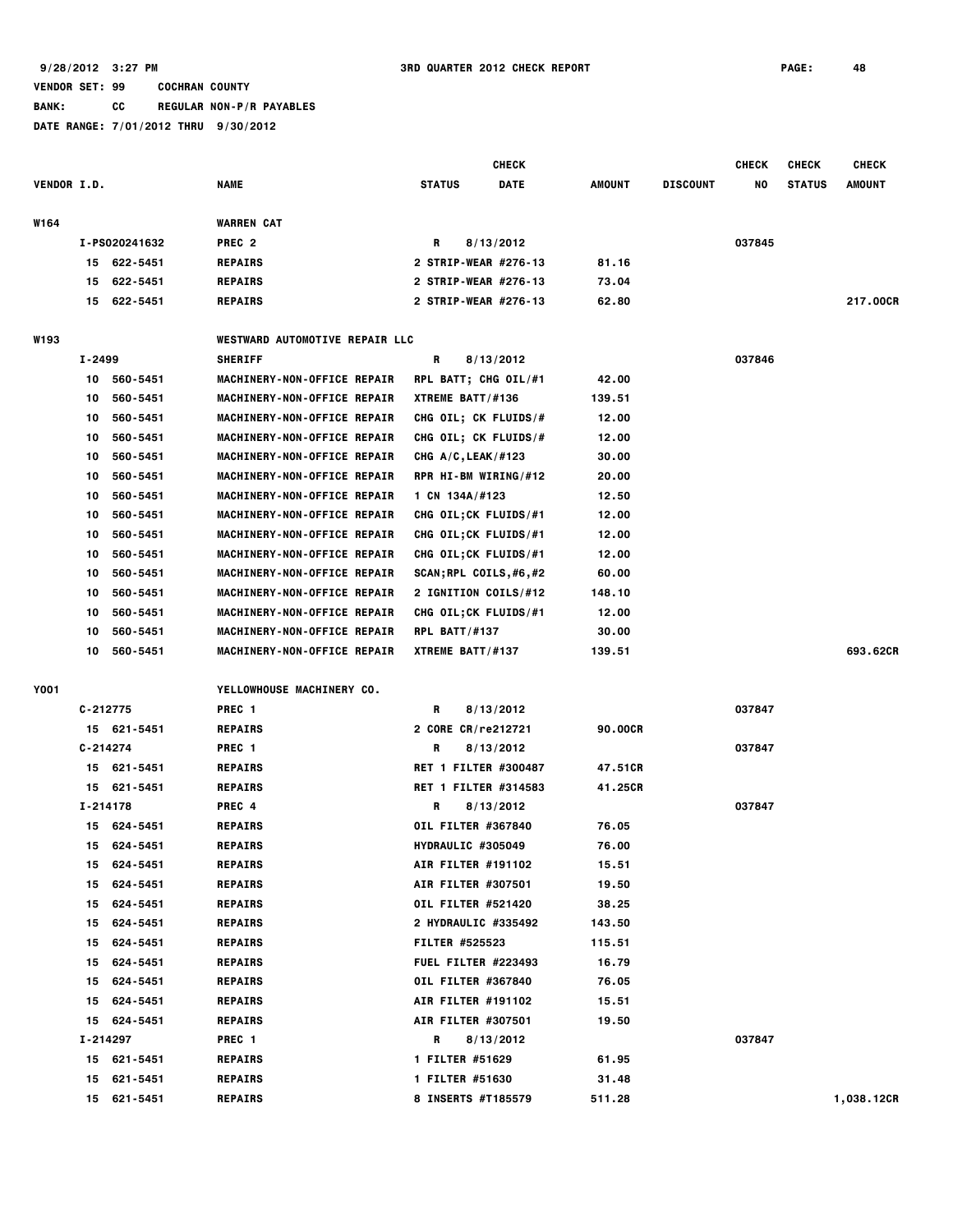**BANK: CC REGULAR NON-P/R PAYABLES**

|             |          |                             |                               |                        | <b>CHECK</b>                    |               |                 | <b>CHECK</b> | <b>CHECK</b>  | <b>CHECK</b>  |
|-------------|----------|-----------------------------|-------------------------------|------------------------|---------------------------------|---------------|-----------------|--------------|---------------|---------------|
| VENDOR I.D. |          |                             | NAME                          | <b>STATUS</b>          | <b>DATE</b>                     | <b>AMOUNT</b> | <b>DISCOUNT</b> | NO           | <b>STATUS</b> | <b>AMOUNT</b> |
| X001        |          |                             | <b>XCEL ENERGY</b>            |                        |                                 |               |                 |              |               |               |
|             |          | I-54-1829977-7 AUG12 PREC 2 |                               | R                      | 8/13/2012                       |               |                 | 037848       |               |               |
|             |          | 15 622-5440                 | UTILITIES                     |                        | 10 KWH 07/12-08/10/1            | 12.00         |                 |              |               |               |
|             |          | 15 622-5440                 | UTILITIES                     |                        | <b>64 KWH;AREA LIGHT</b>        | 15.46         |                 |              |               | 27.46CR       |
| A165        |          |                             | AFFILIATED COMPUTER SERVICES  |                        |                                 |               |                 |              |               |               |
|             | I-815423 |                             | <b>CLERK</b>                  | R                      | 8/30/2012                       |               |                 | 037880       |               |               |
|             |          | 10 403-5416                 | <b>FILMING &amp; INDEXING</b> |                        | ORR IMAGING (461) MA            | 91.00         |                 |              |               |               |
|             |          | 10 403-5416                 | <b>FILMING &amp; INDEXING</b> | <b>FREIGHT</b>         |                                 | 10.00         |                 |              |               |               |
|             | I-820110 |                             | <b>CLERK</b>                  | R                      | 8/30/2012                       |               |                 | 037880       |               |               |
|             |          | 10 403-5416                 | <b>FILMING &amp; INDEXING</b> |                        | 266 CO ARCHIVAL PRIN            | 236.74        |                 |              |               |               |
|             | 10       | 403-5416                    | <b>FILMING &amp; INDEXING</b> | <b>FREIGHT</b>         |                                 | 58.55         |                 |              |               |               |
|             | 10       | 403-5416                    | <b>FILMING &amp; INDEXING</b> |                        | 20/20 LAND REC #1477            | 1,250.00      |                 |              |               | 1,646.29CR    |
| A178        |          |                             | AMAZON                        |                        |                                 |               |                 |              |               |               |
|             |          | I-027612174632              | <b>LIBRARY</b>                | R                      | 8/30/2012                       |               |                 | 037881       |               |               |
|             | 10       | 650-5590                    | <b>BOOKS</b>                  |                        | <b>HEART 411: THE ONLY G</b>    | 13.59         |                 |              |               |               |
|             | 10       | 650-5590                    | <b>BOOKS</b>                  | <b>WHERE WE BELONG</b> |                                 | 14.97         |                 |              |               |               |
|             | 10       | 650-5590                    | <b>BOOKS</b>                  |                        | ANNA DRESSED IN BLOO            | 10.98         |                 |              |               |               |
|             |          | I-027613693008              | LIBRARY                       | R                      | 8/30/2012                       |               |                 | 037881       |               |               |
|             |          | 10 650-5590                 | <b>BOOKS</b>                  |                        | THE PRISONER OF HEAV            | 17.15         |                 |              |               |               |
|             | 10       | 650-5590                    | <b>BOOKS</b>                  |                        | UNDOING DEPRESSION              | 10.87         |                 |              |               |               |
|             | 10       | 650-5590                    | <b>BOOKS</b>                  | <b>CORALINE</b>        |                                 | 10.87         |                 |              |               |               |
|             | 10       | 650-5590                    | <b>BOOKS</b>                  | <b>LEGEND</b>          |                                 | 11.98         |                 |              |               |               |
|             | 10       | 650-5590                    | <b>BOOKS</b>                  |                        | DR SUSAN LOVE'S BREA            | 13.09         |                 |              |               |               |
|             | 10       | 650-5590                    | <b>BOOKS</b>                  |                        | <b>GIRL OF NIGHTMARES</b>       | 12.23         |                 |              |               |               |
|             | 10       | 650-5590                    | <b>BOOKS</b>                  |                        | THE ANGEL'S GAME/2              | 21.70         |                 |              |               |               |
|             | 10       | 650-5590                    | <b>BOOKS</b>                  | <b>BEAUTIFUL LIES</b>  |                                 | 17.27         |                 |              |               |               |
|             | 10       | 650-5590                    | <b>BOOKS</b>                  |                        | IMMORTAL LIFE OF HEN            | 9.60          |                 |              |               |               |
|             | 10       | 650-5590                    | <b>BOOKS</b>                  |                        | <b>EMPEROR OF ALL MALAD</b>     | 11.39         |                 |              |               |               |
|             | 10       | 650-5590                    | <b>BOOKS</b>                  |                        | IN THE SHADOW OF THE            | 16.42         |                 |              |               |               |
|             | 10       | 650-5590                    | <b>BOOKS</b>                  |                        | <b>TEXAS FRUIT &amp; VEG GA</b> | 15.76         |                 |              |               |               |
|             |          | I-131335782217              | <b>LIBRARY</b>                | R                      | 8/30/2012                       |               |                 | 037881       |               |               |
|             | 10       | 650-5590                    | <b>BOOKS</b>                  |                        | <b>BIG NATE GOES FOR B</b>      | 7.28          |                 |              |               |               |
|             | 10       | 650-5590                    | <b>BOOKS</b>                  |                        | ELLRAY JAKES IS A RO            | 5.99          |                 |              |               |               |
|             | 10       | 650-5590                    | <b>BOOKS</b>                  |                        | <b>COWGIRL KATE &amp; COCOA</b> | 11.25         |                 |              |               |               |
|             | 10       | 650-5590                    | <b>BOOKS</b>                  |                        | <b>HEARTBROKEN: A NOVEL</b>     | 16.32         |                 |              |               |               |
|             | 10       | 650-5590                    | <b>BOOKS</b>                  | THE GOOD DREAM         |                                 | 16.63         |                 |              |               |               |
|             | 10       | 650-5590                    | <b>BOOKS</b>                  |                        | I, MICHAEL BENNETT              | 16.79         |                 |              |               |               |
|             | 10       | 650-5590                    | <b>BOOKS</b>                  | CRIMINAL               |                                 | 17.82         |                 |              |               |               |
|             | 10       | 650-5590                    | <b>BOOKS</b>                  |                        | <b>BACKFIRE (AN FBI THR</b>     | 16.14         |                 |              |               |               |
|             | 10       | 650-5590                    | <b>BOOKS</b>                  |                        | <b>DEAD RECKONING (SOOK</b>     | 16.06         |                 |              |               |               |
|             | 10       | 650-5590                    | <b>BOOKS</b>                  |                        | SHOWOFF (SWINDLE)               | 10.98         |                 |              |               |               |
|             | 10       | 650-5590                    | <b>BOOKS</b>                  | TALLULAH'S SOLO        |                                 | 11.55         |                 |              |               |               |
|             | 10       | 650-5590                    | BOOKS                         | DORK DIARIES 4         |                                 | 10.98         |                 |              |               |               |
|             | 10       | 650-5590                    | <b>BOOKS</b>                  | <b>CREOLE BELLE</b>    |                                 | 16.78         |                 |              |               |               |
|             | 10       | 650-5590                    | <b>BOOKS</b>                  |                        | CHICKEN, PIG, COW'S 1S          | 15.79         |                 |              |               |               |
|             | 10       | 650-5499                    | <b>MISCELLANEOUS</b>          |                        | <b>12PRS NEON 80'S WAYF</b>     | 6.71          |                 |              |               |               |
|             |          |                             |                               |                        |                                 |               |                 |              |               |               |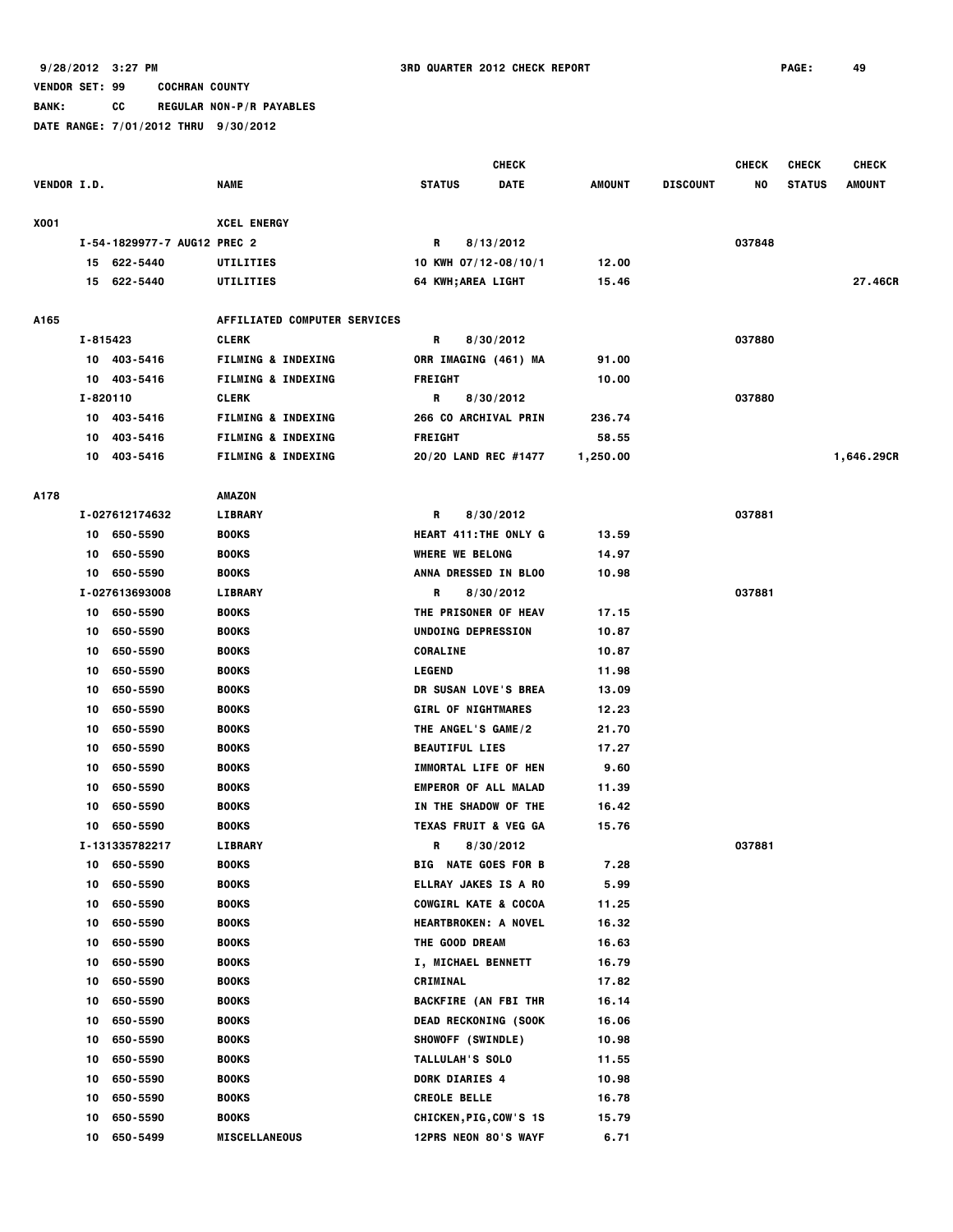**BANK: CC REGULAR NON-P/R PAYABLES**

|                    |                 |                                  |                                 | <b>CHECK</b>                |        |                 | <b>CHECK</b> | <b>CHECK</b>  | <b>CHECK</b> |
|--------------------|-----------------|----------------------------------|---------------------------------|-----------------------------|--------|-----------------|--------------|---------------|--------------|
| <b>VENDOR I.D.</b> |                 | NAME                             | <b>STATUS</b>                   | DATE                        | AMOUNT | <b>DISCOUNT</b> | NO           | <b>STATUS</b> | AMOUNT       |
|                    |                 |                                  |                                 |                             |        |                 |              |               |              |
| A178               |                 | <b>CONT</b><br>AMAZON            |                                 |                             |        |                 |              |               |              |
|                    | I-131335782217  | LIBRARY                          | R                               | 8/30/2012                   |        |                 | 037881       |               |              |
|                    | 10 650-5499     | <b>MISCELLANEOUS</b>             | 12 POLY NON-WOVEN TO            |                             | 5.98   |                 |              |               |              |
|                    | 10 650-5499     | <b>MISCELLANEOUS</b>             |                                 | INFLATABLE MINI BEAC        | 5.84   |                 |              |               |              |
|                    | I-131339704593  | <b>LIBRARY</b>                   | R                               | 8/30/2012                   |        |                 | 037881       |               |              |
|                    | 10 650-5590     | <b>BOOKS</b>                     | <b>INSIGNIA</b>                 |                             | 12.23  |                 |              |               |              |
|                    | 10<br>650-5590  | <b>BOOKS</b>                     | <b>COWGIRL KATE &amp; COCOA</b> |                             | 11.91  |                 |              |               |              |
|                    | 650-5590<br>10  | <b>BOOKS</b>                     | <b>MARTHA STEWART'S ENC</b>     |                             | 23.10  |                 |              |               |              |
|                    | 650-5590<br>10  | <b>BOOKS</b>                     | THE SANDCASTLE GIRLS            |                             | 15.57  |                 |              |               |              |
|                    | 650-5590<br>10  | <b>BOOKS</b>                     | THE AGE OF MIRACLES             |                             | 15.60  |                 |              |               |              |
|                    | 650-5590<br>10  | <b>BOOKS</b>                     | WHEN A DRAGON MOVES             |                             | 10.59  |                 |              |               |              |
|                    | I-259238885409  | <b>LIBRARY</b>                   | R                               | 8/30/2012                   |        |                 | 037881       |               |              |
|                    | 650-5590<br>10  | <b>BOOKS</b>                     | <b>GRAVEYARD BOOK</b>           |                             | 12.23  |                 |              |               |              |
|                    | 650-5590<br>10  | <b>BOOKS</b>                     | AMERICAN GODS: A NOV            |                             | 10.87  |                 |              |               |              |
|                    | 650-5590<br>10  | <b>BOOKS</b>                     | <b>ENDLESSLY</b>                |                             | 12.23  |                 |              |               |              |
|                    | 650-5590<br>10  | <b>BOOKS</b>                     | THE FALLEN ANGEL: A             |                             | 15.98  |                 |              |               |              |
|                    | 650-5590<br>10  | <b>BOOKS</b>                     |                                 | PETE THE CAT & HIS 4        | 10.19  |                 |              |               |              |
|                    | 650-5590<br>10  | <b>BOOKS</b>                     | <b>RECKLESS</b>                 |                             | 14.99  |                 |              |               |              |
|                    | 650-5590<br>10  | <b>BOOKS</b>                     | <b>SERAPHINA</b>                |                             | 10.79  |                 |              |               |              |
|                    | 650-5590<br>10  | <b>BOOKS</b>                     |                                 | <b>FRIENDS FOREVER: A N</b> | 16.32  |                 |              |               |              |
|                    | 650-5590<br>10  | <b>BOOKS</b>                     | <b>STARTERS</b>                 |                             | 11.98  |                 |              |               |              |
|                    | 650-5590<br>10  | <b>BOOKS</b>                     | <b>BOOK WHISPERER: AWAKE</b>    |                             | 14.15  |                 |              |               |              |
|                    | 650-5590<br>10  | <b>BOOKS</b>                     | <b>EVERY COWGIRL NEEDS</b>      |                             | 11.55  |                 |              |               |              |
|                    | 650-5590<br>10  | <b>BOOKS</b>                     |                                 | ODD APOCALYPSE:AN OD        | 16.80  |                 |              |               |              |
|                    | 650-5590<br>10  | <b>BOOKS</b>                     | <b>THE HOBBITT</b>              |                             | 26.39  |                 |              |               |              |
|                    | 650-5590<br>10  | <b>BOOKS</b>                     | DRAGONS LOVE TACOS              |                             | 11.55  |                 |              |               |              |
|                    | 650-5590<br>10  | <b>BOOKS</b>                     | <b>SHINE SHINE SHINE</b>        |                             | 14.74  |                 |              |               |              |
|                    | 650-5590<br>10  | <b>BOOKS</b>                     |                                 | THE FANTASTIC FLYING        | 10.79  |                 |              |               |              |
|                    | 650-5590<br>10  | <b>BOOKS</b>                     | THE LIGHT BETWEEN OC            |                             | 16.50  |                 |              |               |              |
|                    | 650-5590<br>10  | <b>BOOKS</b>                     | THE LORD OF THE RING            |                             | 37.77  |                 |              |               |              |
|                    | I-264875575923  | <b>LIBRARY</b>                   | R                               | 8/30/2012                   |        |                 | 037881       |               |              |
|                    | 650-5590<br>10  | <b>BOOKS</b>                     | <b>DEAD RECKONING</b>           |                             | 8.38   |                 |              |               |              |
|                    | 10<br>650-5590  | <b>BOOKS</b>                     | <b>SHIPPING</b>                 |                             | 3.99   |                 |              |               | 793.95CR     |
|                    |                 |                                  |                                 |                             |        |                 |              |               |              |
| B026               |                 | <b>BLEDSOE WATER SUPPLY CORP</b> |                                 |                             |        |                 |              |               |              |
|                    | I-3004 0812     | PREC <sub>3</sub>                | R                               | 8/30/2012                   |        |                 | 037882       |               |              |
|                    | 15 623-5440     | UTILITIES                        | <b>WATER BILL DATED 8/1</b>     |                             | 20.10  |                 |              |               | 20.10CR      |
|                    |                 |                                  |                                 |                             |        |                 |              |               |              |
| <b>COO8</b>        |                 | <b>CITY OF WHITEFACE</b>         |                                 |                             |        |                 |              |               |              |
|                    | $I - 409 08/12$ | PREC <sub>2</sub>                | R                               | 8/30/2012                   |        |                 | 037883       |               |              |
|                    | 15 622-5440     | UTILITIES                        | GAS USAGE 7/17-8/16/            |                             | 16.25  |                 |              |               |              |
|                    | 15 622-5440     | UTILITIES                        | <b>WATER USAGE/3</b>            |                             | 14.00  |                 |              |               |              |
|                    | 15 622-5440     | UTILITIES                        | <b>GARBAGE SVC</b>              |                             | 50.10  |                 |              |               |              |
|                    | 15 622-5440     | UTILITIES                        | <b>SEWER SVC</b>                |                             | 22.50  |                 |              |               | 102.85CR     |
|                    |                 |                                  |                                 |                             |        |                 |              |               |              |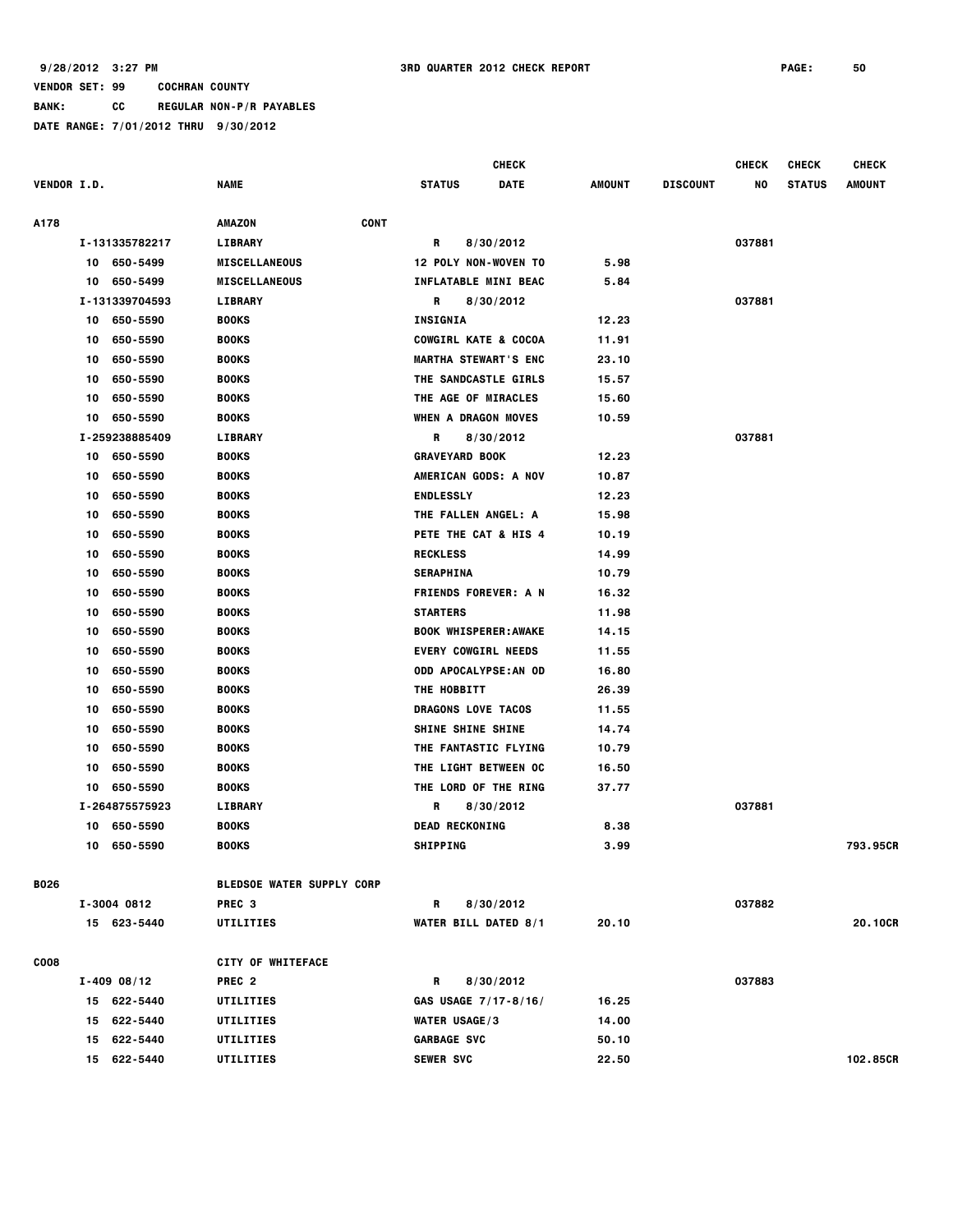**BANK: CC REGULAR NON-P/R PAYABLES**

|             |                           |                                  | <b>CHECK</b>                 |          |                 | <b>CHECK</b> | <b>CHECK</b>  | <b>CHECK</b>  |
|-------------|---------------------------|----------------------------------|------------------------------|----------|-----------------|--------------|---------------|---------------|
| VENDOR I.D. |                           | <b>NAME</b>                      | <b>STATUS</b><br><b>DATE</b> | AMOUNT   | <b>DISCOUNT</b> | NO           | <b>STATUS</b> | <b>AMOUNT</b> |
| C015        |                           | <b>COCHRAN COUNTY SENIOR</b>     |                              |          |                 |              |               |               |
|             | I-JUL '12 MEAT            | <b>SENIOR CITIZENS</b>           | R<br>8/30/2012               |          |                 | 037884       |               |               |
|             | 10 663-5333               | <b>FOOD</b>                      | MEAT/US FOODS $8/10/$        | 150.00   |                 |              |               | 150.00CR      |
| C064        |                           | <b>CITY OF MORTON F D</b>        |                              |          |                 |              |               |               |
|             | I-JUL 2012                | <b>PUBLIC SAFETY*OTHER</b>       | R<br>8/30/2012               |          |                 | 037885       |               |               |
|             | 580-5414<br>10            | <b>FIRE PROTECTION CONTRACTS</b> | 1585&769; GRASS, 7/20        | 350.00   |                 |              |               |               |
|             | 580-5414<br>10            | <b>FIRE PROTECTION CONTRACTS</b> | 214&1585;GRASS, 7/21         | 350.00   |                 |              |               |               |
|             | 580-5414<br>10            | <b>FIRE PROTECTION CONTRACTS</b> | 3-4SE BLEDSOE;GRASS,         | 350.00   |                 |              |               |               |
|             | 10 580-5414               | FIRE PROTECTION CONTRACTS        | 2150 FM1585; GRASS, 7/       | 350.00   |                 |              |               | 1,400.00CR    |
| C069        |                           | <b>COUNTRY DUMPSTERS, INC.</b>   |                              |          |                 |              |               |               |
|             | I-30691                   | PREC 3/PREC 4                    | R<br>8/30/2012               |          |                 | 037886       |               |               |
|             | 15 623-5440               | UTILITIES                        | <b>SEPT DUMPSTER SVC/WK</b>  | 53.25    |                 |              |               |               |
|             | 15 624-5440               | UTILITIES                        | SEPT DUMPSTER SVC/WK         | 53.25    |                 |              |               | 106,50CR      |
| C092        |                           | <b>CCH</b>                       |                              |          |                 |              |               |               |
|             | I-10127069                | ATTORNEY                         | R<br>8/30/2012               |          |                 | 037887       |               |               |
|             | 10 475-5590               | LAW LIBRARY MTRLS/UPDATES        | 1 YR SUBSCR; 08/12-0         | 3,000.00 |                 |              |               | 3,000.00CR    |
| <b>DO01</b> |                           | DACO FIRE EQUIPMENT              |                              |          |                 |              |               |               |
|             | I-4928                    | <b>JAIL</b>                      | 8/30/2012<br>R               |          |                 | 037888       |               |               |
|             | 10 512-5499               | <b>MISCELLANEOUS</b>             | ANNUAL FIRE EXT INSP         | 8.00     |                 |              |               | 8.00CR        |
| D016        |                           | DELL MARKETING LP                |                              |          |                 |              |               |               |
|             | I-XFW9KDRM2               | <b>LIBRARY</b>                   | R<br>8/30/2012               |          |                 | 037889       |               |               |
|             | 10 650-5310               | <b>OFFICE SUPPLIES</b>           | 3 VOSTRO 260 SYST;CO         | 1,707.63 |                 |              |               | 1,707.63CR    |
| <b>DO39</b> |                           | <b>TERRY DUVALL dba</b>          |                              |          |                 |              |               |               |
|             | $I - 3 \ 08/20/12$        | <b>JUSTICE OF PEACE</b>          | R<br>8/30/2012               |          |                 | 037890       |               |               |
|             | 455-5310<br>10            | <b>OFFICE SUPPLIES</b>           | INTEL G630,4GB,8X            | 550.00   |                 |              |               |               |
|             | 455-5310<br>10            | <b>OFFICE SUPPLIES</b>           | <b>WORDPERFECT LIC UPGR</b>  | 179.00   |                 |              |               |               |
|             | 10 455-5310               | <b>OFFICE SUPPLIES</b>           | $A/V$ SFTWR                  | 75.00    |                 |              |               |               |
|             | 10 455-5310               | <b>OFFICE SUPPLIES</b>           | 3 INSTALLATIONS              | 330.00   |                 |              |               |               |
|             | $I - 4 08/20/12$          | TAX A/C                          | 8/30/2012<br>R               |          |                 | 037890       |               |               |
|             | 10 499-5451               | <b>REPAIR</b>                    | <b>TROUBLESHOOTING</b>       | 90.00    |                 |              |               | 1,224.00CR    |
| D153        |                           | <b>SHANNA DEWBRE</b>             |                              |          |                 |              |               |               |
|             | I-ELEC SCHOOL 08/12 CLERK |                                  | R<br>8/30/2012               |          |                 | 037891       |               |               |
|             | 10 403-5427               | <b>CONTINUING EDUCATION</b>      | <b>MEALS; ELEC SCHL 08/2</b> | 18.15    |                 |              |               |               |
|             | I-OAG SCHOOL 081512 CLERK |                                  | 8/30/2012<br>R               |          |                 | 037891       |               |               |
|             | 10 403-5427               | <b>CONTINUING EDUCATION</b>      | 120 MI RD TRIP, LBK;8        | 66.60    |                 |              |               | 84.75CR       |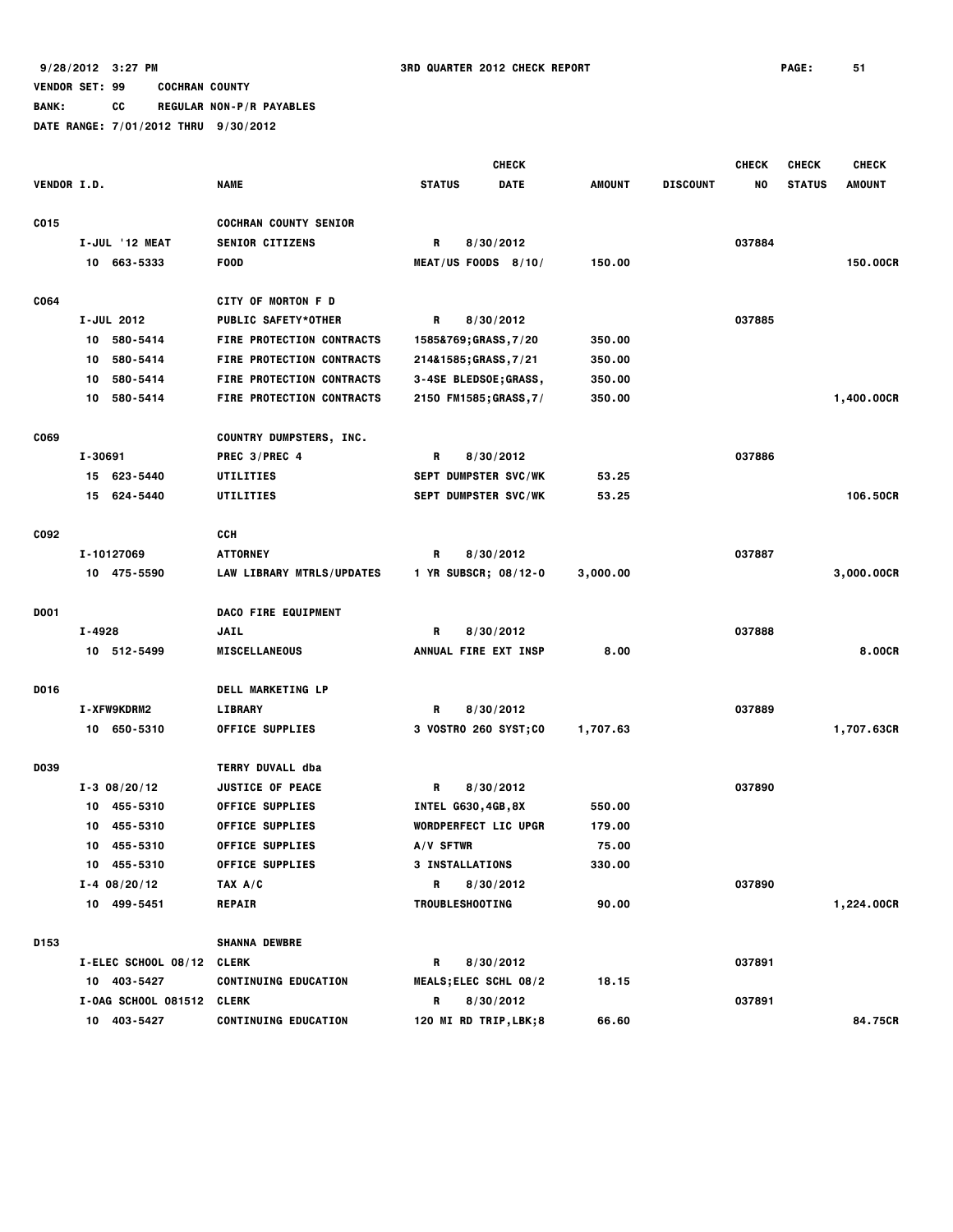|                    |          |              |                                                            |                          | <b>CHECK</b>                      |                 |                 | <b>CHECK</b> | <b>CHECK</b>  | <b>CHECK</b>  |
|--------------------|----------|--------------|------------------------------------------------------------|--------------------------|-----------------------------------|-----------------|-----------------|--------------|---------------|---------------|
| <b>VENDOR I.D.</b> |          |              | <b>NAME</b>                                                | <b>STATUS</b>            | <b>DATE</b>                       | <b>AMOUNT</b>   | <b>DISCOUNT</b> | NO.          | <b>STATUS</b> | <b>AMOUNT</b> |
|                    |          |              |                                                            |                          |                                   |                 |                 |              |               |               |
| E057               | I-814932 |              | <b>ELECTION SYSTEMS &amp; SOFTWARE</b><br><b>ELECTIONS</b> | R                        |                                   |                 |                 | 037892       |               |               |
|                    |          | 10 490-5335  | <b>ELECTION SUPPLIES</b>                                   |                          | 8/30/2012<br>25 PREC KIT/ABSENTEE | 26.25           |                 |              |               |               |
|                    | 10       | 490-5335     | <b>ELECTION SUPPLIES</b>                                   | <b>ADMIN COLL SURCHG</b> |                                   | 1.96            |                 |              |               |               |
|                    | 10       | 490-5335     | <b>ELECTION SUPPLIES</b>                                   | <b>FREIGHT</b>           |                                   | 16.89           |                 |              |               | 45.10CR       |
|                    |          |              |                                                            |                          |                                   |                 |                 |              |               |               |
| E069               |          |              | ENCARTELE, INC                                             |                          |                                   |                 |                 |              |               |               |
|                    | I-3622   |              | <b>JAIL</b>                                                | R                        | 8/30/2012                         |                 |                 | 037893       |               |               |
|                    | 10       | 000-4380.200 | <b>OTHER [MISCELLANEOUS]</b>                               |                          | 100 PHONE CARDS/BATC              | 500.00          |                 |              |               |               |
|                    | 10       | 000-4380.200 | <b>OTHER [MISCELLANEOUS]</b>                               | <b>DISC</b>              |                                   | <b>200.00CR</b> |                 |              |               | 300.00CR      |
| E070               |          |              | <b>EFFICIENCY ENERGY SERVICES</b>                          |                          |                                   |                 |                 |              |               |               |
|                    | I-1515   |              | <b>CRTHSE/LIB/ACT BLDG</b>                                 | R                        | 8/30/2012                         |                 |                 | 037894       |               |               |
|                    | 10       | 510-5451     | <b>REPAIR</b>                                              |                          | <b>LIGHTING SYS RETROFI</b>       | 19,749.00       |                 |              |               |               |
|                    | 10       | 510-5451     | <b>REPAIR</b>                                              | <b>XCEL INCENTIVE</b>    |                                   | 4,800.00CR      |                 |              |               |               |
|                    | 10       | 650-5451     | <b>REPAIR</b>                                              |                          | <b>LIGHTING SYS RETROFI</b>       | 3,714.00        |                 |              |               |               |
|                    | 10       | 650-5451     | <b>REPAIR</b>                                              | <b>XCEL INCENTIVE</b>    |                                   | 1,087.00CR      |                 |              |               |               |
|                    | 10       | 662-5451     | <b>REPAIR</b>                                              |                          | <b>LIGHTING SYSTEM RETR</b>       | 10,332.00       |                 |              |               |               |
|                    |          | 10 662-5451  | <b>REPAIR</b>                                              | <b>XCEL INCENTIVE</b>    |                                   | 2,968.00CR      |                 |              |               | 24,940.00CR   |
|                    |          |              |                                                            |                          |                                   |                 |                 |              |               |               |
| G031               |          |              | GRAINGER                                                   |                          |                                   |                 |                 |              |               |               |
|                    |          | I-9905061819 | <b>COURTHOUSE</b>                                          | R                        | 8/30/2012                         |                 |                 | 037895       |               |               |
|                    |          | 10 510-5451  | <b>REPAIR</b>                                              |                          | 2 VALVE BOXES/PVC CV              | 27.00           |                 |              |               |               |
|                    |          | I-9905586245 | TAX A/C                                                    | R                        | 8/30/2012                         |                 |                 | 037895       |               |               |
|                    |          | 10 499-5310  | <b>OFFICE SUPPLIES</b>                                     |                          | STORAGE SHELVES W/FR              | 523.09          |                 |              |               |               |
|                    |          | I-9909506363 | PREC <sub>3</sub>                                          | R                        | 8/30/2012                         |                 |                 | 037895       |               |               |
|                    |          | 15 623-5356  | <b>ROAD MATERIALS &amp; SUPPLIES</b>                       | DRUM SLING;36"           |                                   | 81.77           |                 |              |               | 631.86CR      |
| G145               |          |              | <b>GT DISTRIBUTORS, INC.</b>                               |                          |                                   |                 |                 |              |               |               |
|                    |          | I-INV0410320 | <b>SHERIFF</b>                                             | R                        | 8/30/2012                         |                 |                 | 037896       |               |               |
|                    | 10       | 560-5334     | <b>OTHER SUPPLIES</b>                                      |                          | 1PR 10X50 BINOCULARS              | 32.63           |                 |              |               |               |
|                    | 10       | 560-5334     | <b>OTHER SUPPLIES</b>                                      |                          | <b>3 TRIPLE OUTLET BOX</b>        | 40.95           |                 |              |               |               |
|                    | 10       | 560-5334     | <b>OTHER SUPPLIES</b>                                      |                          | SIRCHIE SEARCH II LP              | 96.63           |                 |              |               |               |
|                    | 10       | 560-5334     | <b>OTHER SUPPLIES</b>                                      |                          | 2 STINGER DS LED/AC/              | 194.44          |                 |              |               |               |
|                    | 10       | 560-5334     | <b>OTHER SUPPLIES</b>                                      |                          | 2 S&W MOD1 UNIV HAND              | 61.04           |                 |              |               |               |
|                    | 10       | 560-5334     | <b>OTHER SUPPLIES</b>                                      | <b>2 MED FIELD KIT</b>   |                                   | 56.26           |                 |              |               |               |
|                    | 10       | 560-5334     | <b>OTHER SUPPLIES</b>                                      |                          | SPEEDVAULT PISTOL SA              | 118.56          |                 |              |               |               |
|                    | 10       | 560-5334     | <b>OTHER SUPPLIES</b>                                      | <b>FREIGHT</b>           |                                   | 27.95           |                 |              |               | 628.46CR      |
|                    |          |              |                                                            |                          |                                   |                 |                 |              |               |               |
| <b>J074</b>        | I-082812 |              | TREVA JACKSON, TAX ASSESSOR/CO<br>TAX A/C                  | R                        | 8/30/2012                         |                 |                 | 037897       |               |               |
|                    |          | 10 499-5310  | <b>OFFICE SUPPLIES</b>                                     |                          | MISC OFC SUPPLIES/WA              | 17.43           |                 |              |               |               |
|                    |          | 10 499-5310  | OFFICE SUPPLIES                                            | <b>REIMB SALES TAX</b>   |                                   | 1.44            |                 |              |               |               |
|                    | 10       | 499-5310     | <b>OFFICE SUPPLIES</b>                                     |                          | <b>CALCULATOR/OFC DEPOT</b>       | 31.99           |                 |              |               |               |
|                    | 10       | 499-5310     | <b>OFFICE SUPPLIES</b>                                     |                          | <b>BOOK-ENDS/OFC DEPOT</b>        | 4.69            |                 |              |               |               |
|                    | 10       | 499-5310     | <b>OFFICE SUPPLIES</b>                                     | <b>REIMB SALES TAX</b>   |                                   | 3.03            |                 |              |               | 58.58CR       |
|                    |          |              |                                                            |                          |                                   |                 |                 |              |               |               |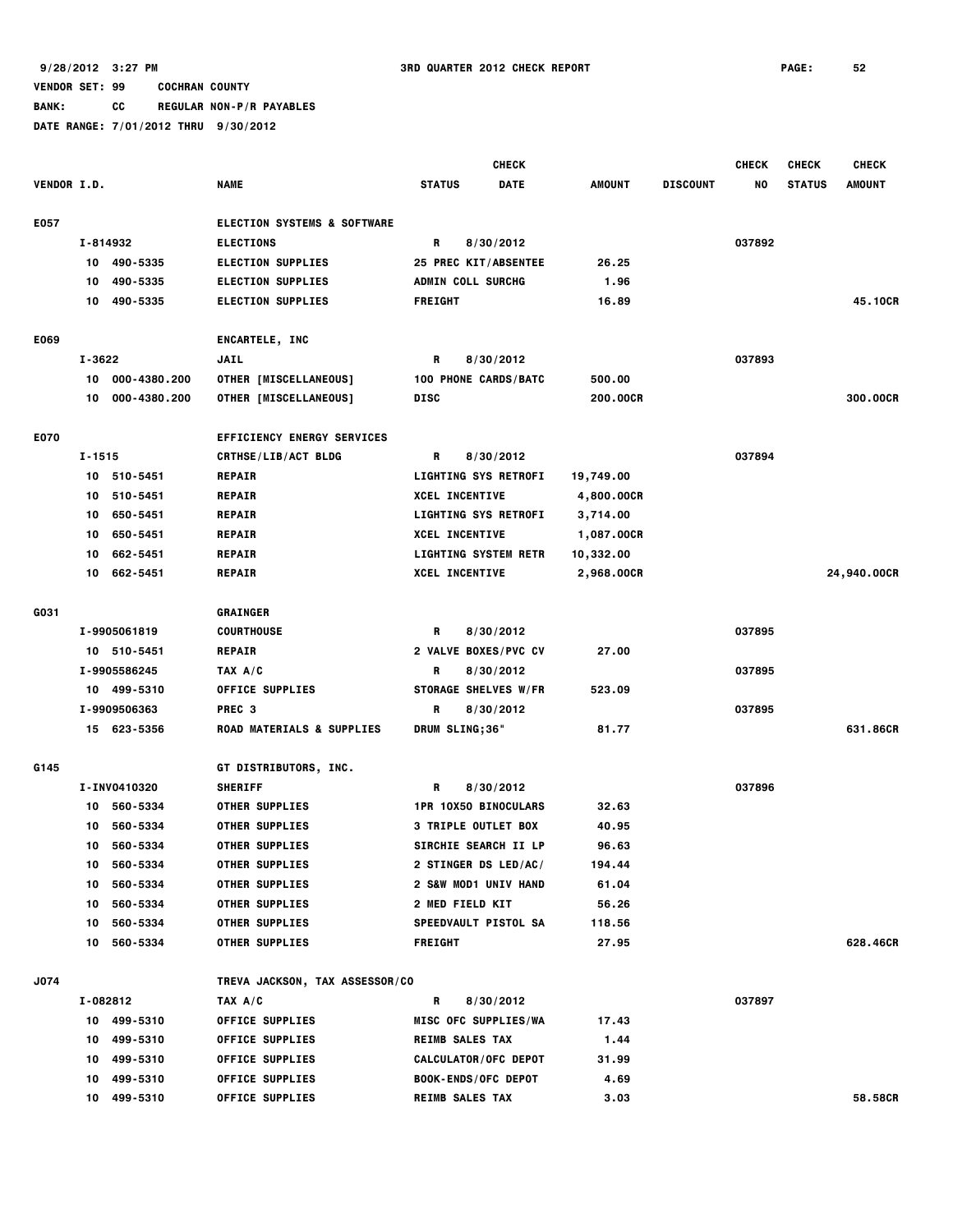**BANK: CC REGULAR NON-P/R PAYABLES**

|                            |                                     |                             | <b>CHECK</b>   |                 | <b>CHECK</b> | <b>CHECK</b>  | <b>CHECK</b> |
|----------------------------|-------------------------------------|-----------------------------|----------------|-----------------|--------------|---------------|--------------|
| <b>VENDOR I.D.</b>         | <b>NAME</b>                         | <b>STATUS</b>               | DATE<br>AMOUNT | <b>DISCOUNT</b> | NO           | <b>STATUS</b> | AMOUNT       |
| <b>J082</b>                | JOHN DEERE FINANCIAL                |                             |                |                 |              |               |              |
| I-4334                     | PREC <sub>1</sub>                   | R                           | 8/30/2012      |                 | 037898       |               |              |
| 15 621-5451                | <b>REPAIRS</b>                      | SEAL                        |                | 8.63            |              |               |              |
| 15 621-5451                |                                     | 2 PLUS-50 #TY26673          |                | 32.46           |              |               |              |
|                            | <b>REPAIRS</b>                      | PLUS-50 #TY26674            |                | 4.08            |              |               |              |
| 15 621-5451<br>15 621-5451 | <b>REPAIRS</b>                      | <b>OIL FILTER</b>           |                | 14.86           |              |               |              |
| I-4360                     | <b>REPAIRS</b>                      | R                           | 8/30/2012      |                 | 037898       |               |              |
|                            | PREC 1                              | 6 PLUS-50 TM #TY2667        |                |                 |              |               |              |
| 15 621-5451<br>I-4392      | <b>REPAIRS</b><br>PREC <sub>1</sub> |                             | 8/30/2012      | 97.38           | 037898       |               |              |
|                            |                                     | R                           |                |                 |              |               |              |
| 15 621-5451                | <b>REPAIRS</b>                      | FILTER ELEM #RE51630        |                | 34.00           |              |               |              |
| I-4400                     | PREC <sub>1</sub>                   | R                           | 8/30/2012      |                 | 037898       |               |              |
| 15 621-5451                | <b>REPAIRS</b>                      | FILTER ELEM #RE51629        |                | 66.91           |              |               |              |
| I-4928                     | PREC 1                              | R                           | 8/30/2012      |                 | 037898       |               |              |
| 15 621-5451                | <b>REPAIRS</b>                      | 4 BLADES #W48577            | 171.20         |                 |              |               |              |
| 15 621-5451                | <b>REPAIRS</b>                      | 2 BLADES #W48578            |                | 76.96           |              |               |              |
| 15 621-5451                | <b>REPAIRS</b>                      | <b>FREIGHT</b>              |                | 64.11           |              |               |              |
| I-5256                     | PREC <sub>1</sub>                   | R                           | 8/30/2012      |                 | 037898       |               |              |
| 15 621-5451                | <b>REPAIRS</b>                      | 3 BOLTS                     | 101.76         |                 |              |               |              |
| 15 621-5451                | <b>REPAIRS</b>                      | <b>3 LOCK NUTS</b>          |                | 17.52           |              |               |              |
| 15 621-5451                | <b>REPAIRS</b>                      | <b>FREIGHT</b>              |                | 5.00            |              |               |              |
| I-5257                     | PREC <sub>1</sub>                   | R                           | 8/30/2012      |                 | 037898       |               |              |
| 15 621-5451                | <b>REPAIRS</b>                      | SHOE #W45882                |                | 55.86           |              |               |              |
| 15 621-5451                | <b>REPAIRS</b>                      | SHOE #W45883                |                | 55.86           |              |               |              |
| I-6019                     | <b>CEMETERY</b>                     | R                           | 8/30/2012      |                 | 037898       |               |              |
| 10 516-5451                | <b>REPAIR</b>                       | 2 LIFT LINKS                |                | 37.80           |              |               |              |
| 10 516-5451                | <b>REPAIR</b>                       | 2 LINKS                     |                | 45.06           |              |               |              |
| I-7550                     | PREC 4                              | R                           | 8/30/2012      |                 | 037898       |               |              |
| 15 624-5451                | <b>REPAIRS</b>                      | FILTER ELEM #RE51629        |                | 66.91           |              |               |              |
| 15 624-5451                | <b>REPAIRS</b>                      | FILTER ELEM #RE51630        |                | 34.00           |              |               |              |
| 15 624-5451                | <b>REPAIRS</b>                      | FILTER ELEM #AT17522        |                | 75.60           |              |               |              |
| 15 624-5451                | <b>REPAIRS</b>                      | FILTER ELEM #AT17522        |                | 48.87           |              |               |              |
| 624-5451<br>15             | <b>REPAIRS</b>                      | RECEIVER HITCH              |                | 26.33           |              |               |              |
| I-7899                     | <b>CEMETERY</b>                     | R                           | 8/30/2012      |                 | 037898       |               |              |
| 10 516-5451                | <b>REPAIR</b>                       | <b>FILTER #M131802</b>      |                | 20.25           |              |               |              |
| 10 516-5451                | <b>REPAIR</b>                       | FILTER #M131803             |                | 12.48           |              |               |              |
| 10 516-5451                | <b>REPAIR</b>                       | FILTER #AM108184            |                | 37.98           |              |               |              |
| 10 516-5451                | <b>REPAIR</b>                       | <b>FILTER #AM108185</b>     |                | 31.59           |              |               |              |
| I-7909                     | <b>CEMETERY</b>                     | R                           | 8/30/2012      |                 | 037898       |               |              |
| 10 516-5451                | <b>REPAIR</b>                       | DIODE #AM122590             |                | 5.19            |              |               |              |
| I-9017                     | PREC 4                              | R                           | 8/30/2012      |                 | 037898       |               |              |
| 15 624-5451                | <b>REPAIRS</b>                      | <b>ENV FEE</b>              |                | 10.89           |              |               |              |
| 15 624-5451                | <b>REPAIRS</b>                      | <b>REBUILD GEARBOX/MOWE</b> | 181.50         |                 |              |               |              |
| 15 624-5451                | <b>REPAIRS</b>                      | <b>BEARING CUP #JD9159</b>  |                | 5.95            |              |               |              |
| 624-5451<br>15             | <b>REPAIRS</b>                      | <b>BEARING CONE #JD9602</b> |                | 10.27           |              |               |              |
| 624-5451<br>15             | <b>REPAIRS</b>                      | SEAL #M86849                |                | 8.96            |              |               |              |
| 624-5451<br>15             | REPAIRS                             | <b>SEAL #M86850</b>         |                | 8.96            |              |               |              |
| 15 624-5451                | <b>REPAIRS</b>                      | SHAFT #M95971               | 137.41         |                 |              |               |              |
| 624-5451<br>15             | <b>REPAIRS</b>                      | <b>ELEC CONNECTOR</b>       |                | 2.92            |              |               |              |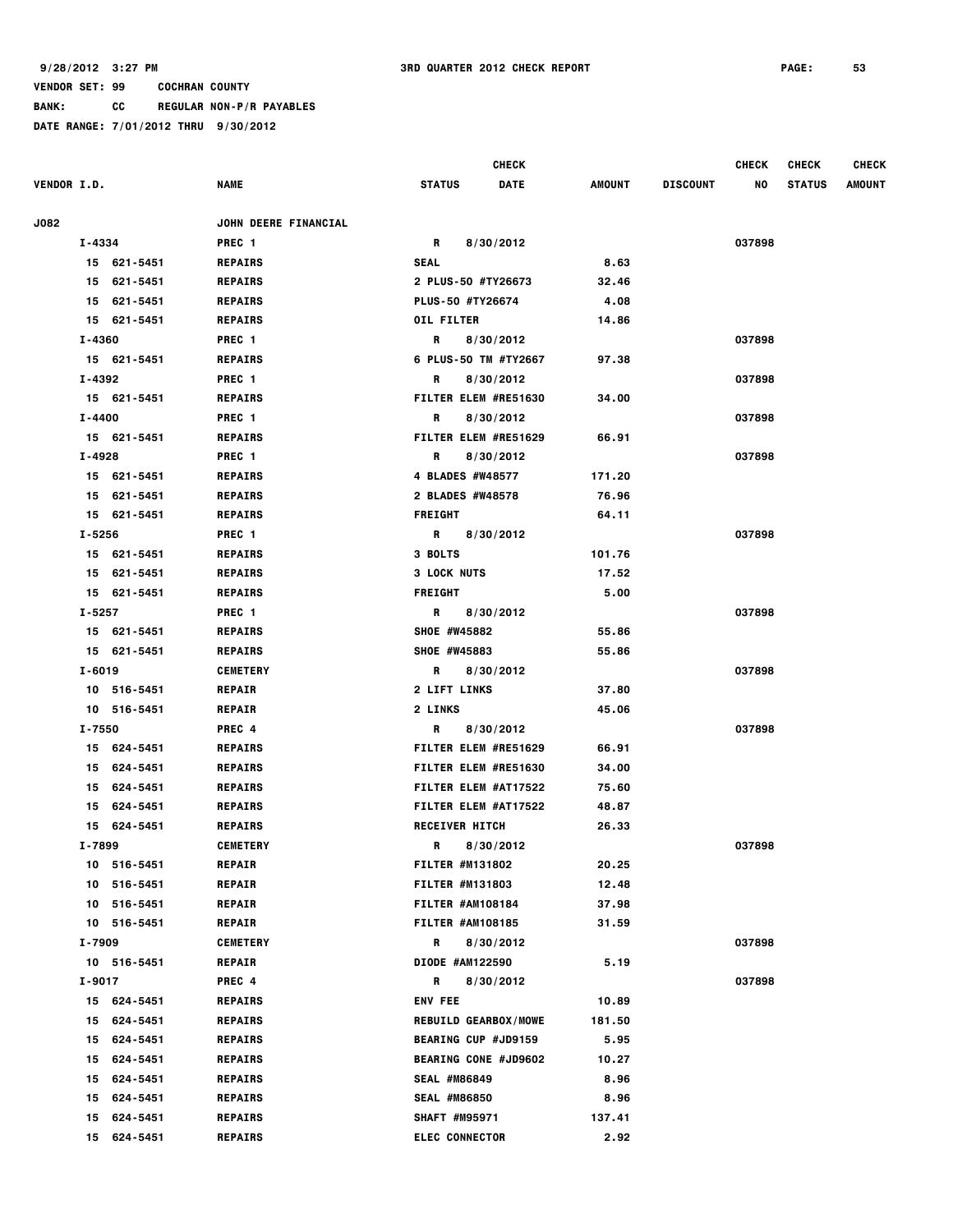**BANK: CC REGULAR NON-P/R PAYABLES**

|                    |         |                |                                                     |                 | <b>CHECK</b>                  |               |                 | <b>CHECK</b> | <b>CHECK</b>  | <b>CHECK</b>  |
|--------------------|---------|----------------|-----------------------------------------------------|-----------------|-------------------------------|---------------|-----------------|--------------|---------------|---------------|
| <b>VENDOR I.D.</b> |         |                | <b>NAME</b>                                         | <b>STATUS</b>   | <b>DATE</b>                   | <b>AMOUNT</b> | <b>DISCOUNT</b> | NO           | <b>STATUS</b> | <b>AMOUNT</b> |
| <b>J082</b>        |         |                | JOHN DEERE FINANCIAL CONT                           |                 |                               |               |                 |              |               |               |
|                    | I-9017  |                | PREC 4                                              | R               | 8/30/2012                     |               |                 | 037898       |               |               |
|                    |         | 15 624-5451    | <b>REPAIRS</b>                                      |                 | <b>RELAY #AT75769</b>         | 19.33         |                 |              |               |               |
|                    | 15      | 624-5451       | <b>REPAIRS</b>                                      | 2 O-RINGS       |                               | 5.22          |                 |              |               |               |
|                    | 15      | 624-5451       | <b>REPAIRS</b>                                      |                 | <b>3 BEARING CUPS</b>         | 8.43          |                 |              |               |               |
|                    | 15      | 624-5451       | <b>REPAIRS</b>                                      |                 | <b>3 BEARING CONES</b>        | 20.25         |                 |              |               |               |
|                    | 15      | 624-5451       | <b>REPAIRS</b>                                      | <b>WIRE END</b> |                               | 2.12          |                 |              |               | 1,670.86CR    |
| <b>J084</b>        |         |                | JD'S HEATING AIR CONDITIONING                       |                 |                               |               |                 |              |               |               |
|                    | I-13870 |                | <b>COURTHOUSE</b>                                   | R               | 8/30/2012                     |               |                 | 037900       |               |               |
|                    |         | 10 510-5451    | <b>REPAIR</b>                                       |                 | <b>RPR SINK/JURY ROOM;R</b>   |               |                 |              |               |               |
|                    |         | 10 510-5451    | <b>REPAIR</b>                                       |                 | <b>PIPE, VALVE, SPUD; RPR</b> |               |                 |              |               |               |
|                    | 10      | 510-5451       | <b>REPAIR</b>                                       |                 | 42HRS @90.00                  | 3,780.00      |                 |              |               |               |
|                    | 10      | 510-5451       | <b>REPAIR</b>                                       |                 | 42HRS @45.00                  | 1,890.00      |                 |              |               |               |
|                    | 10      | 510-5451       | <b>REPAIR</b>                                       | <b>PARTS</b>    |                               | 481.27        |                 |              |               |               |
|                    |         | 10 510-5451    | <b>REPAIR</b>                                       |                 | DRAIN CLEANING DISC/          | 25,00CR       |                 |              |               | 6,126.27CR    |
| L189               |         |                | HOCKLEY COUNTY PUBLISHING CO.I                      |                 |                               |               |                 |              |               |               |
|                    | I-4327  |                | <b>COMMISSIONERS COURT</b>                          | R               | 8/30/2012                     |               |                 | 037901       |               |               |
|                    |         | 15 610-5430    | <b>LEGAL NOTICES</b>                                |                 | RFP, GRANT MGMT; 8/5, 8       | 140.80        |                 |              |               | 140.80CR      |
| M137               |         |                | MORTON VOLUNTEER FIRE DEP                           |                 |                               |               |                 |              |               |               |
|                    |         | I-CCT073012    | <b>PUBLIC SAFETY*OTHER</b>                          | R               | 8/30/2012                     |               |                 | 037902       |               |               |
|                    |         | 10 580-5414    | <b>FIRE PROTECTION CONTRACTS</b>                    |                 | SVCS RENDERED/CCT 07          | 1,000.00      |                 |              |               | 1,000.00CR    |
| <b>N082</b>        |         |                | <b>NETDATA</b>                                      |                 |                               |               |                 |              |               |               |
|                    | I-13874 |                | <b>JUSTICE OF PEACE</b>                             | R               | 8/30/2012                     |               |                 | 037903       |               |               |
|                    |         | 10 455-5499    | <b>MISCELLANEOUS</b>                                |                 | ITICKET JUL12                 | 8.00          |                 |              |               | 8.00CR        |
| 0109               |         |                | 110TH JUDICIAL DISTRICT JUVENI                      |                 |                               |               |                 |              |               |               |
|                    | I-311   |                | JUVENILE PROBATION/"A" GRANT                        | R               | 8/30/2012                     |               |                 | 037904       |               |               |
|                    |         | 17 575-5413    | PURCHASED RESIDENTIAL SERVICE 11 DAS/#797(N); "A" G |                 |                               | 770.00        |                 |              |               | 770.00CR      |
| P027               |         |                | <b>PROFORMA</b>                                     |                 |                               |               |                 |              |               |               |
|                    |         | C-0325018999   | TAX A/C                                             | R               | 8/30/2012                     |               |                 | 037905       |               |               |
|                    |         | 10 499-5310    | <b>OFFICE SUPPLIES</b>                              |                 | CR SALES TAX/INV#032          | 67.79CR       |                 |              |               |               |
|                    |         | I-0325020438   | TAX A/C                                             | R               | 8/30/2012                     |               |                 | 037905       |               |               |
|                    |         | 10 499-5310    | <b>OFFICE SUPPLIES</b>                              |                 | 8250 TAX RECEIPTS             | 821.70        |                 |              |               |               |
|                    |         | 10 499-5310    | <b>OFFICE SUPPLIES</b>                              | <b>FREIGHT</b>  |                               | 99.92         |                 |              |               | 853.83CR      |
| P229               |         |                | PANHANDLE AREA JUVENILE PROBAT                      |                 |                               |               |                 |              |               |               |
|                    |         | I-2012-13 DUES | JUVENILE PROBATION                                  | R               | 8/30/2012                     |               |                 | 037906       |               |               |
|                    |         | 10 571-5427    | <b>CONTINUING EDUCATION</b>                         |                 | <b>ANNUAL PAJPO DUES</b>      | 20.00         |                 |              |               | 20.00CR       |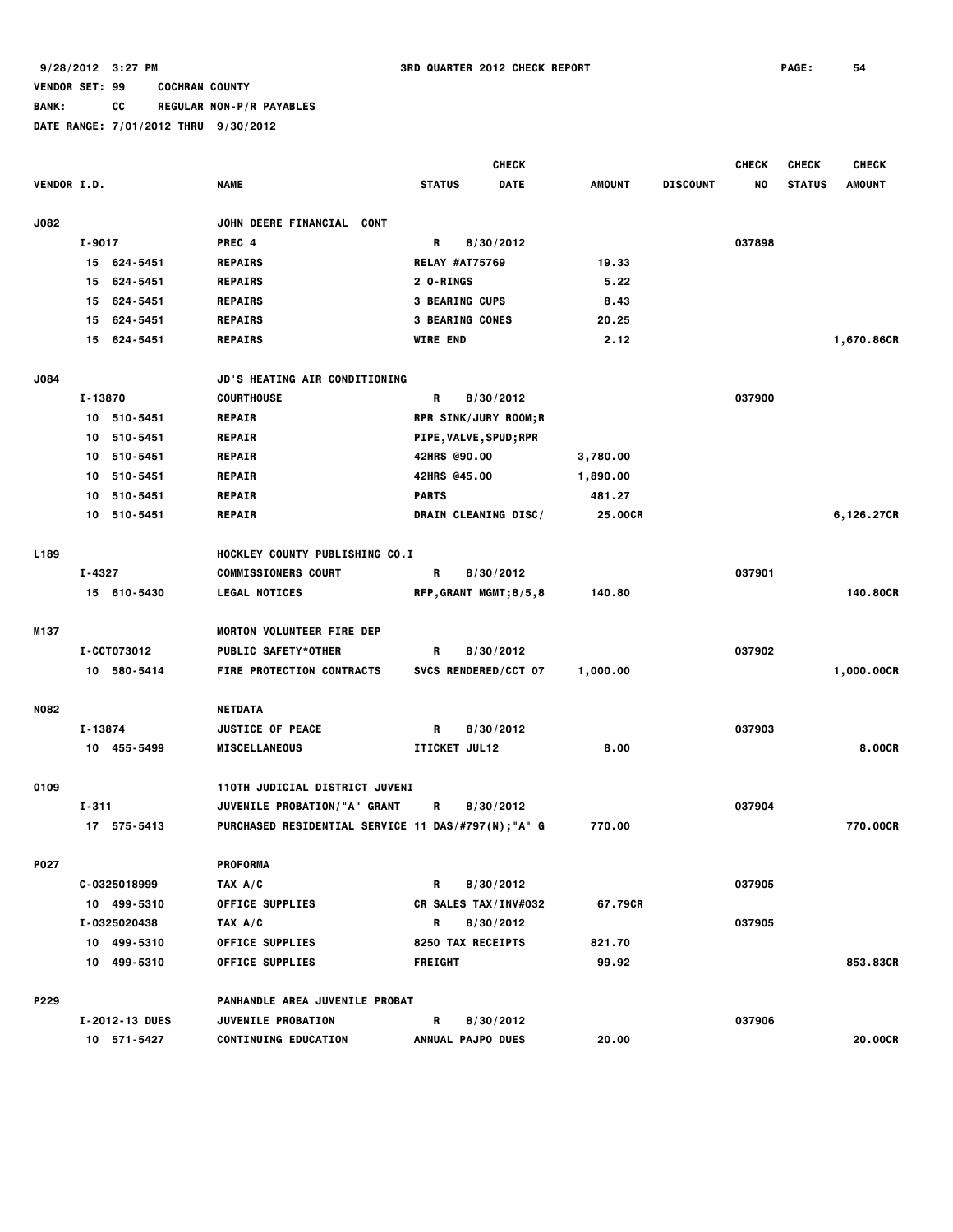**BANK: CC REGULAR NON-P/R PAYABLES**

|                    |                |                                | <b>CHECK</b>                 |        |                 | <b>CHECK</b> | <b>CHECK</b>  | <b>CHECK</b>  |
|--------------------|----------------|--------------------------------|------------------------------|--------|-----------------|--------------|---------------|---------------|
| <b>VENDOR I.D.</b> |                | <b>NAME</b>                    | <b>STATUS</b><br><b>DATE</b> | AMOUNT | <b>DISCOUNT</b> | NO           | <b>STATUS</b> | <b>AMOUNT</b> |
| P238               |                | PUMPKIN BOOKS, INC             |                              |        |                 |              |               |               |
|                    | I-49800A       | <b>LIBRARY</b>                 | R<br>8/30/2012               |        |                 | 037907       |               |               |
|                    | 10 650-5590    | <b>BOOKS</b>                   | <b>6 VOL PERFECTLY PRIN</b>  | 93.54  |                 |              |               |               |
|                    | 10 650-5590    | <b>BOOKS</b>                   | <b>SHIPPING</b>              | 10.04  |                 |              |               | 103.58CR      |
| <b>R033</b>        |                | <b>GERALD RAMSEY</b>           |                              |        |                 |              |               |               |
|                    | I-SEP '12 RENT | NON-DEPT'L/STORAGE BLDG        | R<br>8/30/2012               |        |                 | 037908       |               |               |
|                    | 10 409-5499    | <b>MISCELLANEOUS</b>           | <b>STORAGE BLDG RENT SE</b>  | 300.00 |                 |              |               | 300.00CR      |
| R047               |                | <b>MARCELO RODRIGUEZ</b>       |                              |        |                 |              |               |               |
|                    | I-299728       | PREC <sub>1</sub>              | R<br>8/30/2012               |        |                 | 037909       |               |               |
|                    | 15 621-5451    | <b>REPAIRS</b>                 | $A/C$ SVC, JD5625            | 455.00 |                 |              |               |               |
|                    | 15 621-5451    | <b>REPAIRS</b>                 | RPR A/C, 95 L9000 FO         | 130.00 |                 |              |               | 585,00CR      |
| S071               |                | SCRIPT OFFICE PRODUCTS, INC.   |                              |        |                 |              |               |               |
|                    | I-40217        | <b>COUNTY COURT</b>            | R<br>8/30/2012               |        |                 | 037910       |               |               |
|                    | 10 426-5310    | <b>OFFICE SUPPLIES</b>         | 2RL 3/4" TAPE                | 3.90   |                 |              |               |               |
|                    | 426-5310<br>10 | <b>OFFICE SUPPLIES</b>         | 1PK POP-UP TAPE, 12/P        | 11.00  |                 |              |               |               |
|                    | 426-5310<br>10 | <b>OFFICE SUPPLIES</b>         | <b>2EA 920XL BK CRTG</b>     | 69.90  |                 |              |               |               |
|                    | 426-5310<br>10 | <b>OFFICE SUPPLIES</b>         | 2EA 920XL CYAN CRTG          | 37.46  |                 |              |               |               |
|                    | 426-5310<br>10 | <b>OFFICE SUPPLIES</b>         | 2EA 920XL MAG CRTG           | 37.46  |                 |              |               |               |
|                    | 426-5310<br>10 | <b>OFFICE SUPPLIES</b>         | <b>2EA 920XL YLW CRTG</b>    | 37.46  |                 |              |               |               |
|                    | 10 426-5310    | <b>OFFICE SUPPLIES</b>         | 2X14 SIGN "COUNTY CO         | 21.97  |                 |              |               |               |
|                    | I-40219        | <b>AUDITOR</b>                 | R<br>8/30/2012               |        |                 | 037910       |               |               |
|                    | 10 495-5310    | <b>OFFICE SUPPLIES</b>         | <b>1BX STC-8 STAPLE CAS</b>  | 18.99  |                 |              |               |               |
|                    | I-40247        | TAX A/C                        | R<br>8/30/2012               |        |                 | 037910       |               |               |
|                    | 10 499-5310    | <b>OFFICE SUPPLIES</b>         | 3X12 SIGN "TAX OFFIC         | 37.97  |                 |              |               |               |
|                    | I-40285        | CO JUDGE/COMM'R CT             | R<br>8/30/2012               |        |                 | 037910       |               |               |
|                    | 15 610-5310    | <b>OFFICE SUPPLIES</b>         | 2EA 74XL CRTG                | 77.90  |                 |              |               |               |
|                    | 15 610-5310    | <b>OFFICE SUPPLIES</b>         | <b>2EA 75XL CRTG</b>         | 91.90  |                 |              |               |               |
|                    | I-40329        | AUDITOR/CO COURT               | 8/30/2012<br>R               |        |                 | 037910       |               |               |
|                    | 10 495-5310    | OFFICE SUPPLIES                | 1.5 CS COPY PAPER            | 59.25  |                 |              |               |               |
|                    | 10 426-5310    | <b>OFFICE SUPPLIES</b>         | 1/2 CS COPY PAPER            | 19.75  |                 |              |               |               |
|                    | I-40349        | <b>COUNTY COURT</b>            | 8/30/2012<br>R               |        |                 | 037910       |               |               |
|                    | 10 426-5310    | <b>OFFICE SUPPLIES</b>         | 1DZ JR LEGAL PADS, WH        | 6.95   |                 |              |               | 531.86CR      |
| S212               |                | <b>WALLACE STALCUP</b>         |                              |        |                 |              |               |               |
|                    | I-081412       | <b>SHERIFF</b>                 | R<br>8/30/2012               |        |                 | 037911       |               |               |
|                    | 10 560-5310    | <b>OFFICE SUPPLIES</b>         | LABELS/PAULA@STAPLES         | 31.49  |                 |              |               | 31.49CR       |
| <b>S222</b>        |                | SOUTH PLAINS COMMUNICATIONS    |                              |        |                 |              |               |               |
|                    | I-645682       | <b>SHERIFF</b>                 | R<br>8/30/2012               |        |                 | 037912       |               |               |
|                    | 10 560-5452    | <b>OFFICE EQUIPMENT REPAIR</b> | <b>RPL SOUND CRD; CLEAN;</b> | 135.00 |                 |              |               |               |
|                    | 10 560-5452    | <b>OFFICE EQUIPMENT REPAIR</b> | 105 MI RD TRP; AFTER         | 281.25 |                 |              |               | 416.25CR      |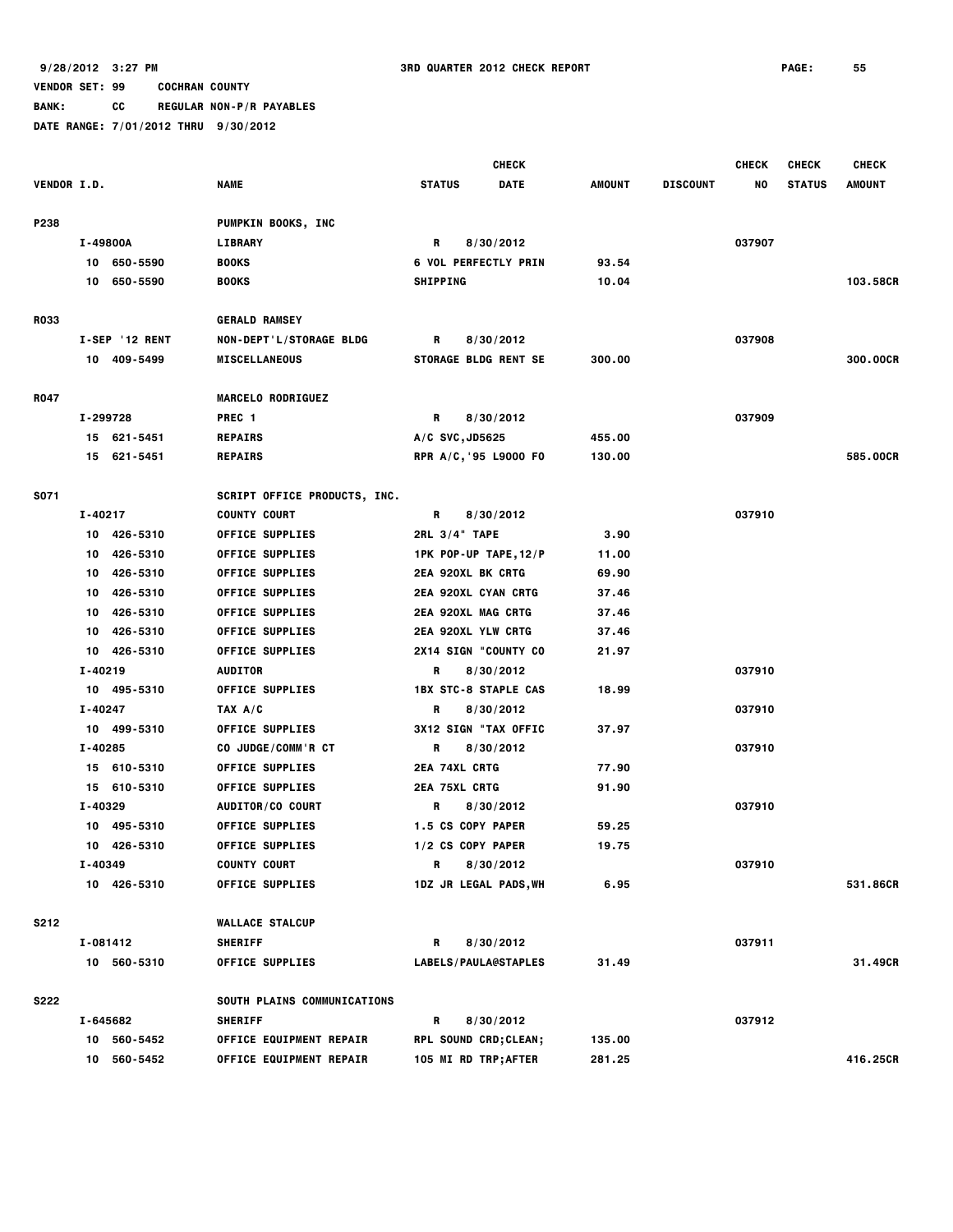**BANK: CC REGULAR NON-P/R PAYABLES**

|                    |          |                              |                                 |                     |                             | <b>CHECK</b> |               |                 | <b>CHECK</b> | <b>CHECK</b>  | <b>CHECK</b>  |
|--------------------|----------|------------------------------|---------------------------------|---------------------|-----------------------------|--------------|---------------|-----------------|--------------|---------------|---------------|
| <b>VENDOR I.D.</b> |          |                              | <b>NAME</b>                     | <b>STATUS</b>       |                             | <b>DATE</b>  | <b>AMOUNT</b> | <b>DISCOUNT</b> | NO           | <b>STATUS</b> | <b>AMOUNT</b> |
| S242               |          |                              | SAM'S CLUB                      |                     |                             |              |               |                 |              |               |               |
|                    |          | I-865 082412                 | <b>JAIL</b>                     | R                   | 8/30/2012                   |              |               |                 | 037913       |               |               |
|                    |          | 10 512-5333                  | <b>FOOD-PRISONERS</b>           |                     | 2 TROP 100% OJ              |              | 17.96         |                 |              |               |               |
|                    | 10       | 512-5333                     | <b>FOOD-PRISONERS</b>           |                     | <b>2 OS CRANGRAPE</b>       |              | 8.96          |                 |              |               |               |
|                    | 10       | 512-5333                     | <b>FOOD-PRISONERS</b>           | <b>CRAN JUICE</b>   |                             |              | 4.48          |                 |              |               |               |
|                    | 10.      | 512-5392                     | <b>MISCELLANEOUS SUPPLIES</b>   | 20 OZ CUPS          |                             |              | 19.98         |                 |              |               |               |
|                    | 10       | 512-5392                     | <b>MISCELLANEOUS SUPPLIES</b>   |                     | <b>BOUNTY TOWELS</b>        |              | 18.98         |                 |              |               |               |
|                    | 10       | 512-5392                     | <b>MISCELLANEOUS SUPPLIES</b>   |                     | <b>2 QN BATH TISSUE</b>     |              | 36.96         |                 |              |               |               |
|                    |          | 10 512-5392                  | <b>MISCELLANEOUS SUPPLIES</b>   | 2 LYSOL 3PK         |                             |              | 23.92         |                 |              |               |               |
|                    |          | 10 512-5392                  | <b>MISCELLANEOUS SUPPLIES</b>   | <b>FORKS</b>        |                             |              | 9.88          |                 |              |               |               |
|                    |          | 10 512-5392                  | <b>MISCELLANEOUS SUPPLIES</b>   | <b>CLOROX ULTRA</b> |                             |              | 8.98          |                 |              |               |               |
|                    |          | I-0RD#1355240504             | <b>ACTIVITY BLDG</b>            | R                   | 8/30/2012                   |              |               |                 | 037913       |               |               |
|                    |          | 10 662-5332                  | <b>CUSTODIAL SUPPLIES</b>       |                     | 104 METAL FOLDING CH        |              | 1,376.00      |                 |              |               | 1,526.10CR    |
| <b>S331</b>        |          |                              | <b>STANDARD COFFEE SERVICE</b>  |                     |                             |              |               |                 |              |               |               |
|                    |          | I-122416777018               | <b>NON-DEPT'L</b>               | R                   | 8/30/2012                   |              |               |                 | 037914       |               |               |
|                    | 10       | 409-5300                     | <b>COUNTY-WIDE SUPPLIES</b>     | 4 AAA REG           |                             |              | 137.60        |                 |              |               |               |
|                    | 10       | 409-5300                     | <b>COUNTY-WIDE SUPPLIES</b>     |                     | 2 FR VAN CRMR               |              | 15.20         |                 |              |               |               |
|                    | 10       | 409-5300                     | <b>COUNTY-WIDE SUPPLIES</b>     |                     | <b>ENERGY SURCHG</b>        |              | 3.01          |                 |              |               | 155,81CR      |
|                    |          |                              |                                 |                     |                             |              |               |                 |              |               |               |
| S387               |          |                              | <b>IRENE SEALY</b>              |                     |                             |              |               |                 |              |               |               |
|                    | I-080812 |                              | <b>LIBRARY</b>                  | R                   | 8/30/2012                   |              |               |                 | 037915       |               |               |
|                    |          | 10 650-5311                  | <b>POSTAL EXPENSES</b>          |                     | POSTAGE 8/8; RET, QUIL      |              | 7.33          |                 |              |               |               |
|                    | I-081212 |                              | <b>LIBRARY</b>                  | R                   | 8/30/2012                   |              |               |                 | 037915       |               |               |
|                    |          | 10 650-5427                  | <b>CONTINUING EDUCATION</b>     |                     | <b>2 RD TRP,WHTFC;SMR R</b> |              | 26.64         |                 |              |               |               |
|                    |          | I-WTLS 082312                | <b>LIBRARY</b>                  | R                   | 8/30/2012                   |              |               |                 | 037915       |               | 97.24CR       |
|                    |          | 10 650-5427                  | <b>CONTINUING EDUCATION</b>     |                     | FINAL WTLS MTG, LBK, 1      |              | 63.27         |                 |              |               |               |
| T047               |          |                              | <b>TEXAS AGRILIFE EXTENSION</b> |                     |                             |              |               |                 |              |               |               |
|                    |          | I-A202668                    | <b>EXTENSION SVC</b>            | R.                  | 8/30/2012                   |              |               |                 | 037916       |               |               |
|                    | 10       | 665-5310                     | <b>OFFICE SUPPLIES</b>          |                     | <b>DELL OPTI 790 SYST W</b> |              | 250.00        |                 |              |               |               |
|                    | 10       | 665-5310                     | <b>OFFICE SUPPLIES</b>          |                     | (INCL \$450 CR FOR SC       |              |               |                 |              |               | 250.00CR      |
| T058               |          |                              | RITA TYSON, CO & DIST CLERK     |                     |                             |              |               |                 |              |               |               |
|                    |          | $I - 08/21/12$               | <b>CLERK</b>                    | R                   | 8/30/2012                   |              |               |                 | 037917       |               |               |
|                    |          | 10 403-5427                  | <b>CONTINUING EDUCATION</b>     |                     | 120 MI RD TRP, LBK; 08      |              | 66.60         |                 |              |               |               |
|                    |          | 10 403-5107                  | TEMPORARY OR EXTRA WAGES        |                     | <b>CLEANING OFFICE</b>      |              | 30.00         |                 |              |               |               |
|                    |          | $I-ELEC$ SCH8/20-22/12 CLERK |                                 | R                   | 8/30/2012                   |              |               |                 | 037917       |               |               |
|                    |          | 10 403-5427                  | <b>CONTINUING EDUCATION</b>     |                     | 3 NITES/SHANNA 8/19-        |              | 324.00        |                 |              |               |               |
|                    |          | 10 403-5427                  | <b>CONTINUING EDUCATION</b>     | <b>LODGING TAX</b>  |                             |              | 48.60         |                 |              |               |               |
|                    |          | 10 403-5427                  | <b>CONTINUING EDUCATION</b>     |                     | <b>MEALS@HOTEL/SHANNA</b>   |              | 27.93         |                 |              |               | 497.13CR      |
| T083               |          |                              | TYLER TECHNOLOGIES, INC         |                     |                             |              |               |                 |              |               |               |
|                    |          | I-025-49258                  | NON-DEPT'L                      | R                   | 8/30/2012                   |              |               |                 | 037918       |               |               |
|                    |          | 10 409-5411                  | <b>MAINTENANCE CONTRACTS</b>    |                     | <b>MONTHLY NETWORK FEE</b>  |              | 200.00        |                 |              |               | 200.00CR      |
|                    |          |                              |                                 |                     |                             |              |               |                 |              |               |               |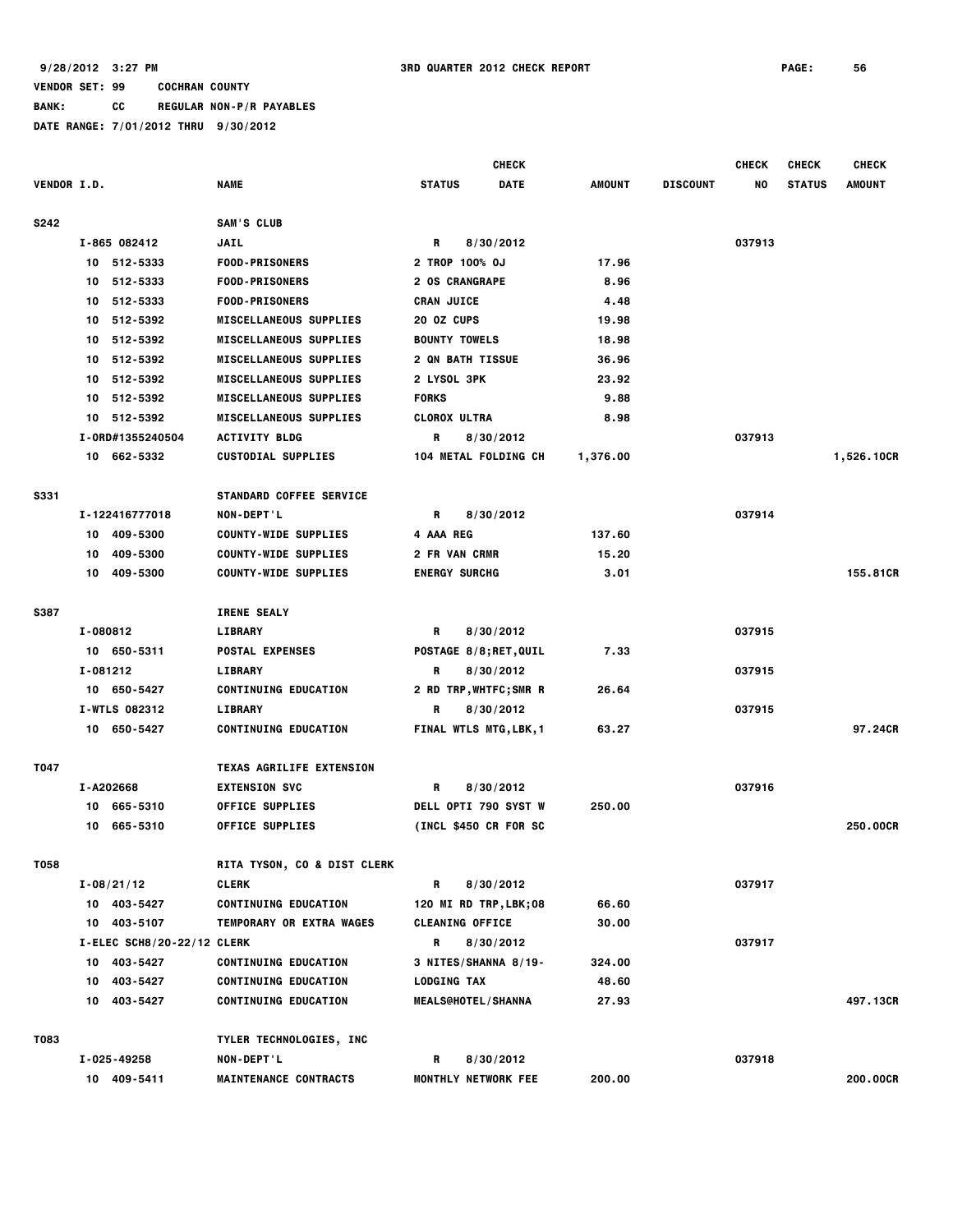|                    |    |             |                                       |               | <b>CHECK</b>         |        |                 | CHECK  | <b>CHECK</b>  | <b>CHECK</b>  |
|--------------------|----|-------------|---------------------------------------|---------------|----------------------|--------|-----------------|--------|---------------|---------------|
| <b>VENDOR I.D.</b> |    |             | NAME                                  | <b>STATUS</b> | <b>DATE</b>          | AMOUNT | <b>DISCOUNT</b> | NO     | <b>STATUS</b> | <b>AMOUNT</b> |
| WOO7               |    |             | <b>WEST, A THOMSON REUTERS BUSINE</b> |               |                      |        |                 |        |               |               |
|                    |    | I-825486956 | CO ATTY/LAW LIBRARY                   | R             | 8/30/2012            |        |                 | 037919 |               |               |
|                    | 10 | 475-5590    | LAW LIBRARY MTRLS/UPDATES             |               | TX VERN STAT '12PP A | 29.00  |                 |        |               |               |
|                    | 10 | 475-5590    | LAW LIBRARY MTRLS/UPDATES             |               | TX VERN STAT '12PP A | 29.00  |                 |        |               |               |
|                    | 10 | 475-5590    | LAW LIBRARY MTRLS/UPDATES             |               | '12PP CIV PR & REM V | 29.00  |                 |        |               |               |
|                    | 10 | 475-5590    | <b>LAW LIBRARY MTRLS/UPDATES</b>      |               | '12PP CIV PR & REM V | 29.00  |                 |        |               |               |
|                    | 10 | 475-5590    | <b>LAW LIBRARY MTRLS/UPDATES</b>      |               | '12PP CIV PR & REM V | 29.00  |                 |        |               |               |
|                    | 10 | 475-5590    | <b>LAW LIBRARY MTRLS/UPDATES</b>      |               | '12PP CIV PR & REM V | 29.00  |                 |        |               |               |
|                    | 10 | 475-5590    | LAW LIBRARY MTRLS/UPDATES             |               | '12PP CIV PR & REM V | 29.00  |                 |        |               |               |
|                    | 10 | 475-5590    | <b>LAW LIBRARY MTRLS/UPDATES</b>      |               | '12PP CIV PR & REM V | 29.00  |                 |        |               |               |
|                    | 10 | 475-5590    | <b>LAW LIBRARY MTRLS/UPDATES</b>      |               | '12PP CIV PR & REM V | 29.00  |                 |        |               |               |
|                    | 10 | 475-5590    | <b>LAW LIBRARY MTRLS/UPDATES</b>      |               | '12PP CIV PR & REM V | 29.00  |                 |        |               |               |
|                    | 10 | 475-5590    | <b>LAW LIBRARY MTRLS/UPDATES</b>      | '12PP EDUC V1 |                      | 29.00  |                 |        |               |               |
|                    | 10 | 475-5590    | LAW LIBRARY MTRLS/UPDATES             |               | '12 EDUC V1A SUPP PA | 29.00  |                 |        |               |               |
|                    | 10 | 475-5590    | LAW LIBRARY MTRLS/UPDATES             | '12PP EDUC V2 |                      | 29.00  |                 |        |               |               |
|                    | 10 | 475-5590    | LAW LIBRARY MTRLS/UPDATES             | '12PP EDUC V3 |                      | 29.00  |                 |        |               |               |
|                    | 10 | 475-5590    | LAW LIBRARY MTRLS/UPDATES             | '12PP EDUC V4 |                      | 29.00  |                 |        |               |               |
|                    | 10 | 475-5590    | LAW LIBRARY MTRLS/UPDATES             |               | '12PP ELECTION V1    | 29.00  |                 |        |               |               |
|                    | 10 | 475-5590    | <b>LAW LIBRARY MTRLS/UPDATES</b>      |               | '12PP ELECTION V1A   | 29.00  |                 |        |               |               |
|                    | 10 | 475-5590    | LAW LIBRARY MTRLS/UPDATES             |               | '12PP ELECTION V2    | 29.00  |                 |        |               |               |
|                    | 10 | 475-5590    | LAW LIBRARY MTRLS/UPDATES             |               | '12PP FAMILY V1      | 29.00  |                 |        |               |               |
|                    | 10 | 475-5590    | <b>LAW LIBRARY MTRLS/UPDATES</b>      |               | '12PP FAMILY V1A     | 29.00  |                 |        |               |               |
|                    | 10 | 475-5590    | <b>LAW LIBRARY MTRLS/UPDATES</b>      |               | '12PP FAMILY V2      | 29.00  |                 |        |               |               |
|                    | 10 | 475-5590    | <b>LAW LIBRARY MTRLS/UPDATES</b>      |               | '12PP FAMILY V3      | 29.00  |                 |        |               |               |
|                    | 10 | 475-5590    | <b>LAW LIBRARY MTRLS/UPDATES</b>      |               | '12PP FAMILY V4      | 29.00  |                 |        |               |               |
|                    | 10 | 475-5590    | LAW LIBRARY MTRLS/UPDATES             |               | '12PP FAMILY V5      | 29.00  |                 |        |               |               |
|                    | 10 | 475-5590    | LAW LIBRARY MTRLS/UPDATES             |               | '12PP FAMILY V6      | 29.00  |                 |        |               |               |
|                    | 10 | 475-5590    | LAW LIBRARY MTRLS/UPDATES             |               | '12PP FINANCE V1     | 29.00  |                 |        |               |               |
|                    | 10 | 475-5590    | LAW LIBRARY MTRLS/UPDATES             |               | '12PP FINANCE V2     | 29.00  |                 |        |               |               |
|                    | 10 | 475-5590    | <b>LAW LIBRARY MTRLS/UPDATES</b>      |               | '12PP FINANCE V3     | 29.00  |                 |        |               |               |
|                    | 10 | 475-5590    | <b>LAW LIBRARY MTRLS/UPDATES</b>      |               | '12PP FINANCE V4     | 29.00  |                 |        |               |               |
|                    | 10 | 475-5590    | <b>LAW LIBRARY MTRLS/UPDATES</b>      | '12PP GOVT V1 |                      | 29.00  |                 |        |               |               |
|                    | 10 | 475-5590    | <b>LAW LIBRARY MTRLS/UPDATES</b>      | '12PP GOVT V2 |                      | 29.00  |                 |        |               |               |
|                    | 10 | 475-5590    | LAW LIBRARY MTRLS/UPDATES             |               | '12PP GOVT V2A       | 29.00  |                 |        |               |               |
|                    | 10 | 475-5590    | LAW LIBRARY MTRLS/UPDATES             | '12PP GOVT V3 |                      | 29.00  |                 |        |               |               |
|                    | 10 | 475-5590    | LAW LIBRARY MTRLS/UPDATES             |               | '12PP GOVT V3A       | 29.00  |                 |        |               |               |
|                    | 10 | 475-5590    | LAW LIBRARY MTRLS/UPDATES             |               | '12PP GOVT V3B       | 29.00  |                 |        |               |               |
|                    | 10 | 475-5590    | LAW LIBRARY MTRLS/UPDATES             | '12PP GOVT V7 |                      | 29.00  |                 |        |               |               |
|                    | 10 | 475-5590    | LAW LIBRARY MTRLS/UPDATES             | '12PP GOVT V8 |                      | 29.00  |                 |        |               |               |
|                    | 10 | 475-5590    | <b>LAW LIBRARY MTRLS/UPDATES</b>      | '12PP GOVT V9 |                      | 29.00  |                 |        |               |               |
|                    | 10 | 475-5590    | LAW LIBRARY MTRLS/UPDATES             | '12PP GOVT 10 |                      | 29.00  |                 |        |               |               |
|                    | 10 | 475-5590    | LAW LIBRARY MTRLS/UPDATES             | '12PP GOVT 11 |                      | 29.00  |                 |        |               |               |
|                    | 10 | 475-5590    | LAW LIBRARY MTRLS/UPDATES             | '12PP GOVT 12 |                      | 29.00  |                 |        |               |               |
|                    | 10 | 475-5590    | LAW LIBRARY MTRLS/UPDATES             |               | '12PP HEALTH V1      | 29.00  |                 |        |               |               |
|                    | 10 | 475-5590    | LAW LIBRARY MTRLS/UPDATES             |               | '12PP HEALTH V2      | 29.00  |                 |        |               |               |
|                    | 10 | 475-5590    | <b>LAW LIBRARY MTRLS/UPDATES</b>      |               | '12PP HEALTH V3      | 29.00  |                 |        |               |               |
|                    | 10 | 475-5590    | LAW LIBRARY MTRLS/UPDATES             |               | '12PP HEALTH V4      | 29.00  |                 |        |               |               |
|                    | 10 | 475-5590    | <b>LAW LIBRARY MTRLS/UPDATES</b>      |               | '12PP HEALTH V5      | 29.00  |                 |        |               |               |
|                    |    |             |                                       |               |                      |        |                 |        |               |               |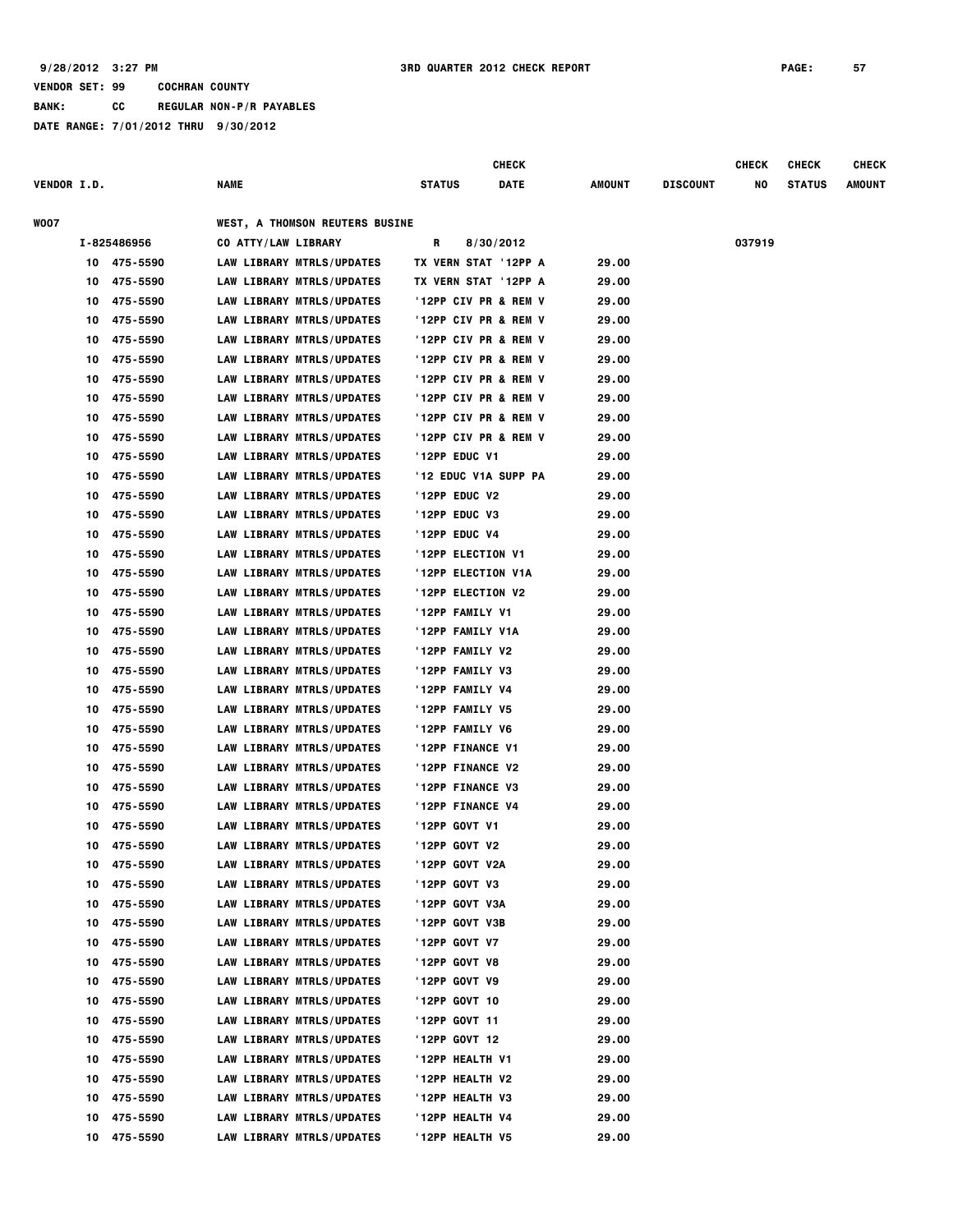|                    |    |             |                                   |                   | <b>CHECK</b>         |        |                 | <b>CHECK</b> | <b>CHECK</b>  | <b>CHECK</b>  |
|--------------------|----|-------------|-----------------------------------|-------------------|----------------------|--------|-----------------|--------------|---------------|---------------|
| <b>VENDOR I.D.</b> |    |             | <b>NAME</b>                       | <b>STATUS</b>     | DATE                 | AMOUNT | <b>DISCOUNT</b> | NO           | <b>STATUS</b> | <b>AMOUNT</b> |
| <b>WOO7</b>        |    |             | <b>WEST, A THOMSON REUTERCONT</b> |                   |                      |        |                 |              |               |               |
|                    |    | I-825486956 | CO ATTY/LAW LIBRARY               | R                 | 8/30/2012            |        |                 | 037919       |               |               |
|                    |    | 10 475-5590 | LAW LIBRARY MTRLS/UPDATES         | '12PP HEALTH V6   |                      | 29.00  |                 |              |               |               |
|                    | 10 | 475-5590    | LAW LIBRARY MTRLS/UPDATES         | '12PP HEALTH V7   |                      | 29.00  |                 |              |               |               |
|                    | 10 | 475-5590    | LAW LIBRARY MTRLS/UPDATES         | '12PP HEALTH V8   |                      | 29.00  |                 |              |               |               |
|                    | 10 | 475-5590    | LAW LIBRARY MTRLS/UPDATES         | '12PP HEALTH V9   |                      | 29.00  |                 |              |               |               |
|                    | 10 | 475-5590    | LAW LIBRARY MTRLS/UPDATES         | '12PP HEALTH V10  |                      | 29.00  |                 |              |               |               |
|                    | 10 | 475-5590    | LAW LIBRARY MTRLS/UPDATES         |                   | '12 HR V1 SUPP PAM   | 29.00  |                 |              |               |               |
|                    | 10 | 475-5590    | LAW LIBRARY MTRLS/UPDATES         | '12PP HR V2       |                      | 29.00  |                 |              |               |               |
|                    | 10 | 475-5590    | LAW LIBRARY MTRLS/UPDATES         | '12PP LABOR V1    |                      | 29.00  |                 |              |               |               |
|                    | 10 | 475-5590    | LAW LIBRARY MTRLS/UPDATES         | '12PP LABOR V2    |                      | 29.00  |                 |              |               |               |
|                    | 10 | 475-5590    | LAW LIBRARY MTRLS/UPDATES         | '12PP LABOR V3    |                      | 29.00  |                 |              |               |               |
|                    | 10 | 475-5590    | LAW LIBRARY MTRLS/UPDATES         |                   | '12PP LOCAL GOVT V1  | 29.00  |                 |              |               |               |
|                    | 10 | 475-5590    | LAW LIBRARY MTRLS/UPDATES         |                   | '12PP LOCAL GOVT V1A | 29.00  |                 |              |               |               |
|                    | 10 | 475-5590    | LAW LIBRARY MTRLS/UPDATES         |                   | '12PP LOCAL GOVT V1B | 29.00  |                 |              |               |               |
|                    | 10 | 475-5590    | LAW LIBRARY MTRLS/UPDATES         |                   | '12PP LOCAL GOVT V2  | 29.00  |                 |              |               |               |
|                    | 10 | 475-5590    | LAW LIBRARY MTRLS/UPDATES         |                   | '12PP LOCAL GOVT V3  | 29.00  |                 |              |               |               |
|                    | 10 | 475-5590    | LAW LIBRARY MTRLS/UPDATES         |                   | '12PP LOCAL GOVT V4  | 29.00  |                 |              |               |               |
|                    | 10 | 475-5590    | LAW LIBRARY MTRLS/UPDATES         |                   | '12PP LOCAL GOVT V5  | 29.00  |                 |              |               |               |
|                    | 10 | 475-5590    | LAW LIBRARY MTRLS/UPDATES         |                   | '12PP LOCAL GOVT V6  | 29.00  |                 |              |               |               |
|                    | 10 | 475-5590    | LAW LIBRARY MTRLS/UPDATES         | '12PP NAT RES V1  |                      | 29.00  |                 |              |               |               |
|                    | 10 | 475-5590    | LAW LIBRARY MTRLS/UPDATES         | '12PP NAT RES V2  |                      | 29.00  |                 |              |               |               |
|                    | 10 | 475-5590    | LAW LIBRARY MTRLS/UPDATES         | '12PP NAT RES V3  |                      | 29.00  |                 |              |               |               |
|                    | 10 | 475-5590    | LAW LIBRARY MTRLS/UPDATES         | '12PP NAT RES V4  |                      | 29.00  |                 |              |               |               |
|                    | 10 | 475-5590    | LAW LIBRARY MTRLS/UPDATES         |                   | '12PP OCCUPATIONS V1 | 29.00  |                 |              |               |               |
|                    | 10 | 475-5590    | LAW LIBRARY MTRLS/UPDATES         |                   | '12PP OCCUPATIONS V2 | 29.00  |                 |              |               |               |
|                    | 10 | 475-5590    | LAW LIBRARY MTRLS/UPDATES         |                   | '12PP OCCUPATIONS V3 | 29.00  |                 |              |               |               |
|                    | 10 | 475-5590    | LAW LIBRARY MTRLS/UPDATES         |                   | '12PP OCCUPATIONS V4 | 29.00  |                 |              |               |               |
|                    | 10 | 475-5590    | LAW LIBRARY MTRLS/UPDATES         |                   | '12PP OCCUPATIONS V5 | 29.00  |                 |              |               |               |
|                    | 10 | 475-5590    | LAW LIBRARY MTRLS/UPDATES         |                   | '12PP OCCUPATIONS V6 | 29.00  |                 |              |               |               |
|                    | 10 | 475-5590    | LAW LIBRARY MTRLS/UPDATES         |                   | '12PP OCCUPATIONS V7 | 29.00  |                 |              |               |               |
|                    | 10 | 475-5590    | LAW LIBRARY MTRLS/UPDATES         |                   | '12PP OCCUPATIONS V8 | 29.00  |                 |              |               |               |
|                    | 10 | 475-5590    | LAW LIBRARY MTRLS/UPDATES         |                   | '12PP OCCUPATIONS V9 | 29.00  |                 |              |               |               |
|                    | 10 | 475-5590    | LAW LIBRARY MTRLS/UPDATES         |                   | '12PP OCCUPATIONS V1 | 29.00  |                 |              |               |               |
|                    | 10 | 475-5590    | LAW LIBRARY MTRLS/UPDATES         | '12PP PARKS V1    |                      | 29.00  |                 |              |               |               |
|                    | 10 | 475-5590    | LAW LIBRARY MTRLS/UPDATES         | '12PP PARKS V2    |                      | 29.00  |                 |              |               |               |
|                    | 10 | 475-5590    | LAW LIBRARY MTRLS/UPDATES         | '12PP PENAL V1    |                      | 29.00  |                 |              |               |               |
|                    | 10 | 475-5590    | LAW LIBRARY MTRLS/UPDATES         | '12PP PENAL V2    |                      | 29.00  |                 |              |               |               |
|                    | 10 | 475-5590    | LAW LIBRARY MTRLS/UPDATES         | '12PP PENAL V3    |                      | 29.00  |                 |              |               |               |
|                    | 10 | 475-5590    | LAW LIBRARY MTRLS/UPDATES         | '12PP PENAL V4    |                      | 29.00  |                 |              |               |               |
|                    | 10 | 475-5590    | LAW LIBRARY MTRLS/UPDATES         | '12PP PENAL V5    |                      | 29.00  |                 |              |               |               |
|                    | 10 | 475-5590    | LAW LIBRARY MTRLS/UPDATES         | '12PP PENAL V6    |                      | 29.00  |                 |              |               |               |
|                    | 10 | 475-5590    | LAW LIBRARY MTRLS/UPDATES         |                   | '12PP GENERIC INSERT |        |                 |              |               |               |
|                    | 10 | 475-5590    | LAW LIBRARY MTRLS/UPDATES         | '12PP TAX CODE V1 |                      | 29.00  |                 |              |               |               |
|                    | 10 | 475-5590    | LAW LIBRARY MTRLS/UPDATES         | '12PP TAX CODE V2 |                      | 29.00  |                 |              |               |               |
|                    | 10 | 475-5590    | LAW LIBRARY MTRLS/UPDATES         | '12PP TAX CODE V3 |                      | 29.00  |                 |              |               |               |
|                    | 10 | 475-5590    | LAW LIBRARY MTRLS/UPDATES         | '12PP TAX CODE V4 |                      | 29.00  |                 |              |               |               |
|                    | 10 | 475-5590    | LAW LIBRARY MTRLS/UPDATES         | '12PP TAX CODE V5 |                      | 29.00  |                 |              |               |               |
|                    |    |             |                                   |                   |                      |        |                 |              |               |               |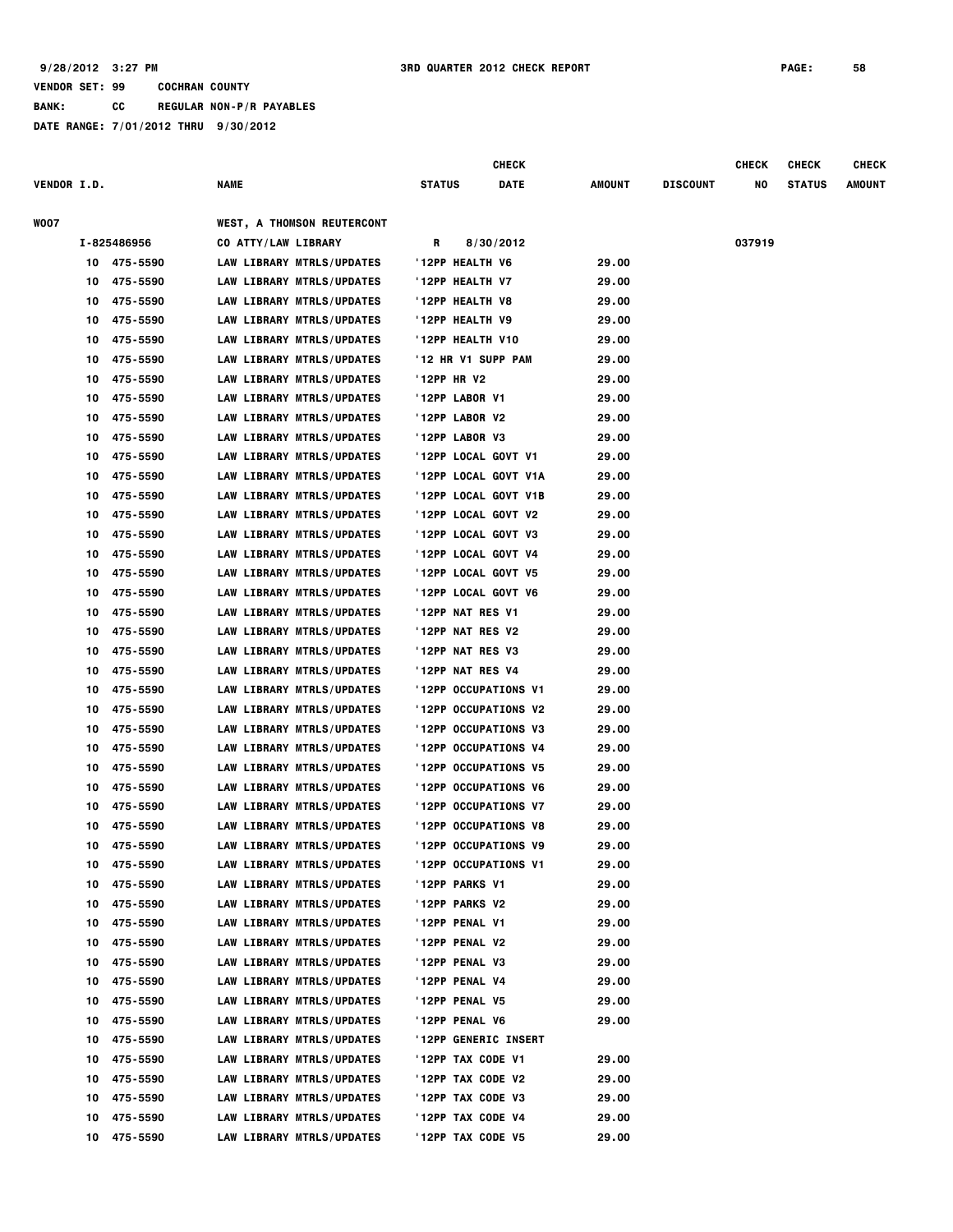|                    |    |                            |                                             |               | <b>CHECK</b>         |        |                 | <b>CHECK</b> | <b>CHECK</b>  | <b>CHECK</b> |
|--------------------|----|----------------------------|---------------------------------------------|---------------|----------------------|--------|-----------------|--------------|---------------|--------------|
| <b>VENDOR I.D.</b> |    |                            | NAME                                        | <b>STATUS</b> | DATE                 | AMOUNT | <b>DISCOUNT</b> | NO           | <b>STATUS</b> | AMOUNT       |
| WOO7               |    |                            | <b>WEST, A THOMSON REUTERCONT</b>           |               |                      |        |                 |              |               |              |
|                    |    | I-825486956                | CO ATTY/LAW LIBRARY                         | R             | 8/30/2012            |        |                 | 037919       |               |              |
|                    |    | 10 475-5590                | LAW LIBRARY MTRLS/UPDATES                   |               | '12PP TRANS V1       | 29.00  |                 |              |               |              |
|                    | 10 | 475-5590                   | LAW LIBRARY MTRLS/UPDATES                   |               | '12PP TRANS V1A      | 29.00  |                 |              |               |              |
|                    | 10 | 475-5590                   | LAW LIBRARY MTRLS/UPDATES                   |               | '12PP TRANS V2       | 29.00  |                 |              |               |              |
|                    | 10 | 475-5590                   | LAW LIBRARY MTRLS/UPDATES                   |               | '12PP TRANS V3       | 29.00  |                 |              |               |              |
|                    | 10 | 475-5590                   | LAW LIBRARY MTRLS/UPDATES                   |               | '12PP TRANS V3A      | 29.00  |                 |              |               |              |
|                    | 10 | 475-5590                   | LAW LIBRARY MTRLS/UPDATES                   |               | '12PP TRANS V4       | 29.00  |                 |              |               |              |
|                    | 10 | 475-5590                   | LAW LIBRARY MTRLS/UPDATES                   |               | '12PP TRANS V5       | 29.00  |                 |              |               |              |
|                    | 10 | 475-5590                   | LAW LIBRARY MTRLS/UPDATES                   |               | '12PP TRANS V6       | 29.00  |                 |              |               |              |
|                    | 10 | 475-5590                   | LAW LIBRARY MTRLS/UPDATES                   |               | '12PP TRANS V7       | 29.00  |                 |              |               |              |
|                    | 10 | 475-5590                   | LAW LIBRARY MTRLS/UPDATES                   |               | '12PP UTILITIES V1   | 29.00  |                 |              |               |              |
|                    | 10 | 475-5590                   | <b>LAW LIBRARY MTRLS/UPDATES</b>            |               | '12PP UTILITIES V2   | 29.00  |                 |              |               |              |
|                    | 10 | 475-5590                   | LAW LIBRARY MTRLS/UPDATES                   |               | '12PP CONST V1       | 29.00  |                 |              |               |              |
|                    | 10 | 475-5590                   | LAW LIBRARY MTRLS/UPDATES                   |               | '12PP CONST V1A      | 29.00  |                 |              |               |              |
|                    | 10 | 475-5590                   | LAW LIBRARY MTRLS/UPDATES                   |               | '12PP CONST V1B      | 29.00  |                 |              |               |              |
|                    | 10 | 475-5590                   | LAW LIBRARY MTRLS/UPDATES                   |               | '12PP CONST V1C      | 29.00  |                 |              |               |              |
|                    | 10 | 475-5590                   | LAW LIBRARY MTRLS/UPDATES                   |               | '12PP CONST V2       | 29.00  |                 |              |               |              |
|                    | 10 | 475-5590                   | LAW LIBRARY MTRLS/UPDATES                   |               | '12PP CONST V2A      | 29.00  |                 |              |               |              |
|                    | 10 | 475-5590                   | LAW LIBRARY MTRLS/UPDATES                   |               | '12PP CONST V2B      | 29.00  |                 |              |               |              |
|                    | 10 | 475-5590                   | LAW LIBRARY MTRLS/UPDATES                   |               | '12PP CONST V3       | 29.00  |                 |              |               |              |
|                    | 10 | 475-5590                   | LAW LIBRARY MTRLS/UPDATES                   |               | '12PP CRIM V1        | 29.00  |                 |              |               |              |
|                    | 10 | 475-5590                   | LAW LIBRARY MTRLS/UPDATES                   |               | '12PP CRIM V1A       | 29.00  |                 |              |               |              |
|                    | 10 | 475-5590                   | LAW LIBRARY MTRLS/UPDATES                   |               | '12PP CRIM V1B       | 29.00  |                 |              |               |              |
|                    | 10 | 475-5590                   | <b>LAW LIBRARY MTRLS/UPDATES</b>            |               | '12PP CRIM V2        | 29.00  |                 |              |               |              |
|                    | 10 | 475-5590                   | LAW LIBRARY MTRLS/UPDATES                   |               | '12PP CRIM V2A       | 29.00  |                 |              |               |              |
|                    | 10 | 475-5590                   | LAW LIBRARY MTRLS/UPDATES                   |               | '12PP CRIM V2B       | 29.00  |                 |              |               |              |
|                    | 10 | 475-5590                   | LAW LIBRARY MTRLS/UPDATES                   |               | '12PP CRIM V3 PT1    | 29.00  |                 |              |               |              |
|                    | 10 | 475-5590                   | LAW LIBRARY MTRLS/UPDATES                   |               | '12PP CRIM V3 PT2    | 29.00  |                 |              |               |              |
|                    | 10 | 475-5590                   | LAW LIBRARY MTRLS/UPDATES                   |               | '12PP CRIM V3A       | 29.00  |                 |              |               |              |
|                    | 10 | 475-5590                   | LAW LIBRARY MTRLS/UPDATES                   |               | '12PP CRIM V3B       | 29.00  |                 |              |               |              |
|                    | 10 | 475-5590                   | LAW LIBRARY MTRLS/UPDATES                   |               | '12PP CRIM V4        | 29.00  |                 |              |               |              |
|                    | 10 | 475-5590                   | LAW LIBRARY MTRLS/UPDATES                   |               | '12PP CRIM V4A       | 29.00  |                 |              |               |              |
|                    | 10 | 475-5590                   | LAW LIBRARY MTRLS/UPDATES                   |               | '12PP CRIM V4B       | 29.00  |                 |              |               |              |
|                    | 10 | 475-5590                   | LAW LIBRARY MTRLS/UPDATES                   |               | '12PP CRIM V5        | 29.00  |                 |              |               |              |
|                    | 10 | 475-5590                   | LAW LIBRARY MTRLS/UPDATES                   |               | '12PP CRIM V6        | 29.00  |                 |              |               |              |
|                    |    |                            |                                             |               | '12PP CRIM V7        | 29.00  |                 |              |               |              |
|                    | 10 | 475-5590                   | LAW LIBRARY MTRLS/UPDATES                   |               |                      |        |                 |              |               |              |
|                    |    | 10 475-5590<br>I-825504777 | LAW LIBRARY MTRLS/UPDATES<br><b>AUDITOR</b> | R             | '12PP CRIM V8        | 29.00  |                 | 037919       |               |              |
|                    |    | 495-5310                   |                                             |               | 8/30/2012            |        |                 |              |               |              |
|                    | 10 |                            | <b>OFFICE SUPPLIES</b>                      |               | TX VERN STAT LGC '12 | 29.00  |                 |              |               |              |
|                    | 10 | 495-5310                   | <b>OFFICE SUPPLIES</b>                      |               | LGC '12 PP V1A       | 29.00  |                 |              |               |              |
|                    | 10 | 495-5310                   | <b>OFFICE SUPPLIES</b>                      |               | LGC '12 PP V1B       | 29.00  |                 |              |               |              |
|                    | 10 | 495-5310                   | <b>OFFICE SUPPLIES</b>                      |               | LGC '12 PP V2        | 29.00  |                 |              |               |              |
|                    | 10 | 495-5310                   | <b>OFFICE SUPPLIES</b>                      |               | LGC '12 PP V3        | 29.00  |                 |              |               |              |
|                    | 10 | 495-5310                   | <b>OFFICE SUPPLIES</b>                      |               | LGC '12 PP V4        | 29.00  |                 |              |               |              |
|                    | 10 | 495-5310                   | <b>OFFICE SUPPLIES</b>                      |               | LGC '12 PP V5        | 29.00  |                 |              |               |              |
|                    | 10 | 495-5310                   | <b>OFFICE SUPPLIES</b>                      |               | LGC '12 PP V6        | 29.00  |                 |              |               | 3,915.00CR   |
|                    |    |                            |                                             |               |                      |        |                 |              |               |              |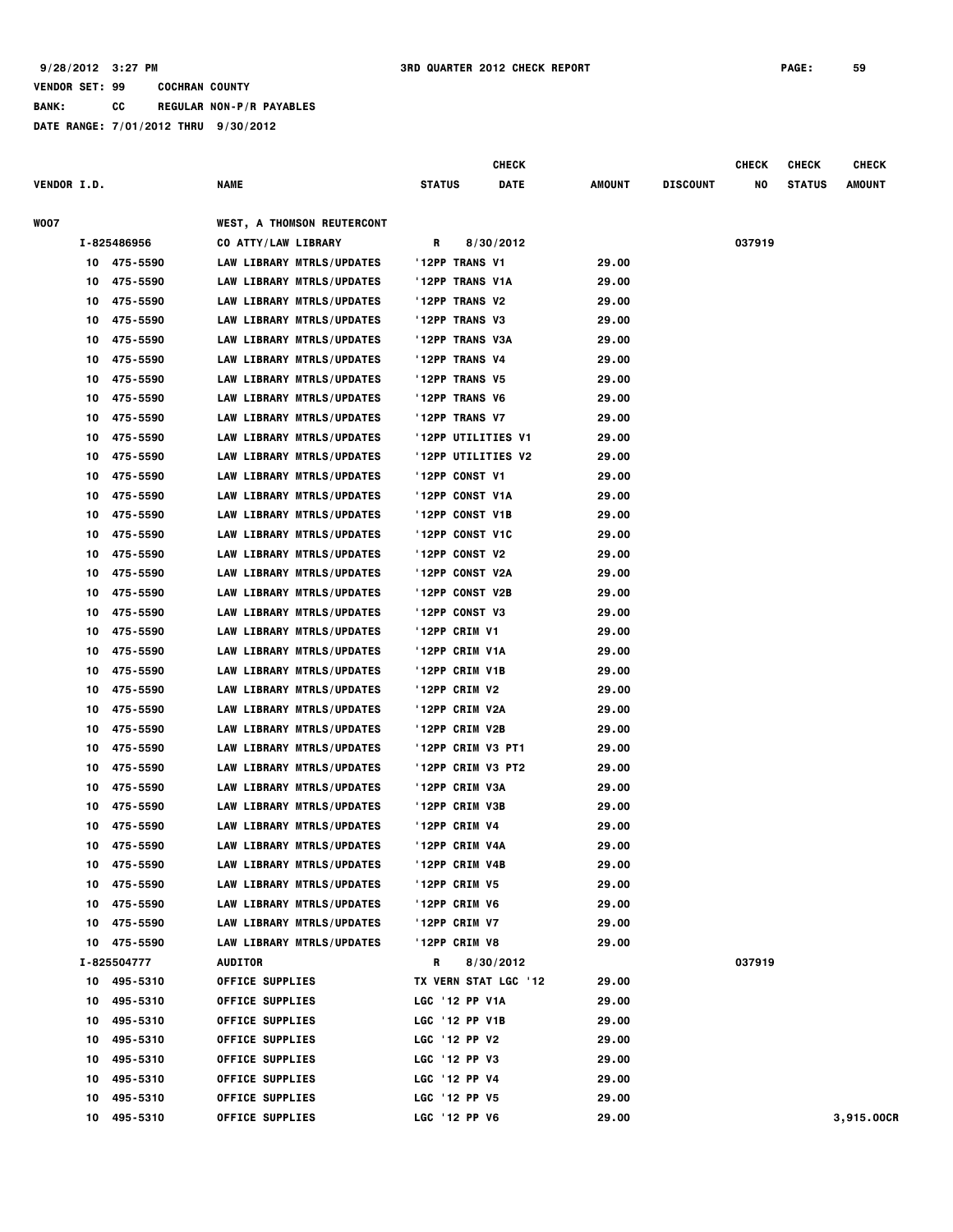**BANK: CC REGULAR NON-P/R PAYABLES**

|                    |                                    |                              | <b>CHECK</b>                 |               |                 | <b>CHECK</b> | <b>CHECK</b>  | <b>CHECK</b>   |
|--------------------|------------------------------------|------------------------------|------------------------------|---------------|-----------------|--------------|---------------|----------------|
| <b>VENDOR I.D.</b> |                                    | <b>NAME</b>                  | <b>STATUS</b><br><b>DATE</b> | <b>AMOUNT</b> | <b>DISCOUNT</b> | NO           | <b>STATUS</b> | <b>AMOUNT</b>  |
| <b>WO10</b>        |                                    | WEST TEXAS GAS INC           |                              |               |                 |              |               |                |
|                    | I-004036001501 AUG12 PARK/SHOP     |                              | R<br>8/30/2012               |               |                 | 037920       |               |                |
|                    | 10 660-5440                        | UTILITIES & IRRIGATION       | GAS SVC $07/05-07/31/$       | 9.00          |                 |              |               |                |
|                    | I-004036002501 AUG12 PARK/SHOWBARN |                              | R<br>8/30/2012               |               |                 | 037920       |               |                |
|                    | 10 660-5440                        | UTILITIES & IRRIGATION       | GAS SVC 07/05-07/31/         | 9.00          |                 |              |               |                |
|                    | I-004049022001 AUG12 PREC 3        |                              | R<br>8/30/2012               |               |                 | 037920       |               |                |
|                    | 15 623-5440                        | UTILITIES                    | GAS SVC 07/09-07/31/         | 9.00          |                 |              |               | <b>27.00CR</b> |
| <b>WO21</b>        |                                    | <b>SUSAN WISELEY</b>         |                              |               |                 |              |               |                |
|                    | I-ELEC SCHL 08/12                  | TAX A/C                      | 8/30/2012<br>R               |               |                 | 037921       |               |                |
|                    | 10 499-5427                        | <b>CONTINUING EDUCATION</b>  | 836 mi TO/FRM AUSTIN         | 463.98        |                 |              |               |                |
|                    | 499-5427<br>10                     | <b>CONTINUING EDUCATION</b>  | HOTEL $8/20 - 22/12$         | 135.70        |                 |              |               |                |
|                    | 10 499-5427                        | <b>CONTINUING EDUCATION</b>  | <b>MEALS,TIPS</b>            | 58.89         |                 |              |               | 658.57CR       |
| <b>WO55</b>        |                                    | WINDSTREAM COMMUNICATIONS SW |                              |               |                 |              |               |                |
|                    | $I - 266 - 063809/12$              | <b>MUSEUM</b>                | 8/30/2012<br>R               |               |                 | 037922       |               |                |
|                    | 10 652-5420                        | TELECOMMUNICATIONS           | <b>BASIC LOCAL SVC</b>       | 48.71         |                 |              |               |                |
|                    | 652-5420<br>10                     | <b>TELECOMMUNICATIONS</b>    | <b>HI-SPEED INTERNET</b>     | 49.99         |                 |              |               |                |
|                    | 652-5420<br>10                     | TELECOMMUNICATIONS           | <b>OPTIONAL SVC</b>          | 5.92          |                 |              |               |                |
|                    | 10 652-5420                        | TELECOMMUNICATIONS           | <b>LONG DISTANCE SVC</b>     | 4.65          |                 |              |               |                |
|                    | $I - 266 - 505109/12$              | LIBRARY                      | R<br>8/30/2012               |               |                 | 037922       |               |                |
|                    | 10 650-5420                        | TELECOMMUNICATIONS           | <b>BASIC LOCAL SVC</b>       | 102.50        |                 |              |               |                |
|                    | 10 650-5420                        | TELECOMMUNICATIONS           | <b>HI-SPEED INTERNET</b>     | 49.99         |                 |              |               |                |
|                    | 10 650-5420                        | TELECOMMUNICATIONS           | <b>LONG DISTANCE SVC</b>     | 2.92          |                 |              |               |                |
|                    | $I - 266 - 5074$ 09/12             | <b>ADULT PROBATION</b>       | 8/30/2012<br>R               |               |                 | 037922       |               |                |
|                    | 10 570-5420                        | TELECOMMUNICATIONS           | <b>BASIC LOCAL SVC</b>       | 46.93         |                 |              |               |                |
|                    | 570-5420<br>10                     | TELECOMMUNICATIONS           | <b>OPTIONAL SVC</b>          | 11.97         |                 |              |               |                |
|                    | 10 570-5420                        | TELECOMMUNICATIONS           | <b>LONG DISTANCE SVC</b>     | 0.81          |                 |              |               |                |
|                    | $I - 266 - 516109/12$              | <b>TREASURER</b>             | R<br>8/30/2012               |               |                 | 037922       |               |                |
|                    | 10 497-5420                        | TELECOMMUNICATIONS           | <b>BASIC LOCAL SVC</b>       | 46.93         |                 |              |               |                |
|                    | 10 497-5420                        | TELECOMMUNICATIONS           | <b>LONG DISTANCE SVC</b>     | 1.40          |                 |              |               |                |
|                    | $I - 266 - 517109/12$              | TAX A/C                      | 8/30/2012<br>R               |               |                 | 037922       |               |                |
|                    | 10 499-5420                        | TELECOMMUNICATIONS           | <b>BASIC LOCAL SVC/3 LI</b>  | 143.62        |                 |              |               |                |
|                    | 10 499-5420                        | <b>TELECOMMUNICATIONS</b>    | <b>HI-SPEED INTERNET</b>     | 59.99         |                 |              |               |                |
|                    | 10 499-5420                        | TELECOMMUNICATIONS           | <b>OPTIONAL SVC</b>          | 25.95         |                 |              |               |                |
|                    | 10 499-5420                        | TELECOMMUNICATIONS           | <b>LONG DISTANCE SVC</b>     | 9.26          |                 |              |               |                |
|                    | $I - 266 - 521109/12$              | <b>SHERIFF</b>               | 8/30/2012<br>R               |               |                 | 037922       |               |                |
|                    | 10 560-5420                        | TELECOMMUNICATIONS           | <b>BASIC LOCAL SVC/3 LI</b>  | 158.59        |                 |              |               |                |
|                    | 10 560-5420                        | TELECOMMUNICATIONS           | LONG DISTANCE SVC            | 1.52          |                 |              |               |                |
|                    | $I - 266 - 530209/12$              | <b>JUSTICE OF PEACE</b>      | R<br>8/30/2012               |               |                 | 037922       |               |                |
|                    | 10 455-5420                        | TELECOMMUNICATIONS           | <b>BASIC LOCAL SVC</b>       | 46.93         |                 |              |               |                |
|                    | 10 455-5420                        | <b>TELECOMMUNICATIONS</b>    | <b>LONG DISTANCE SVC</b>     | 0.15          |                 |              |               |                |
|                    | I-266-5411 09/12                   | <b>JUVENILE PROBATION</b>    | 8/30/2012<br>R               |               |                 | 037922       |               |                |
|                    | 10 571-5420                        | TELECOMMUNICATIONS           | <b>BASIC LOCAL SVC</b>       | 46.93         |                 |              |               |                |
|                    | 10 571-5420                        | TELECOMMUNICATIONS           | <b>LONG DISTANCE SVC</b>     | 1.82          |                 |              |               |                |
|                    | I-266-5412 09/12                   | <b>DISTRICT COURT</b>        | 8/30/2012<br>R               |               |                 | 037922       |               |                |
|                    | 10 435-5420                        | TELECOMMUNICATIONS           | <b>BASIC LOCAL SVC</b>       | 107.45        |                 |              |               |                |
|                    | 10 435-5420                        | TELECOMMUNICATIONS           | <b>HI-SPEED INTERNET</b>     | 109.98        |                 |              |               |                |
|                    |                                    |                              |                              |               |                 |              |               |                |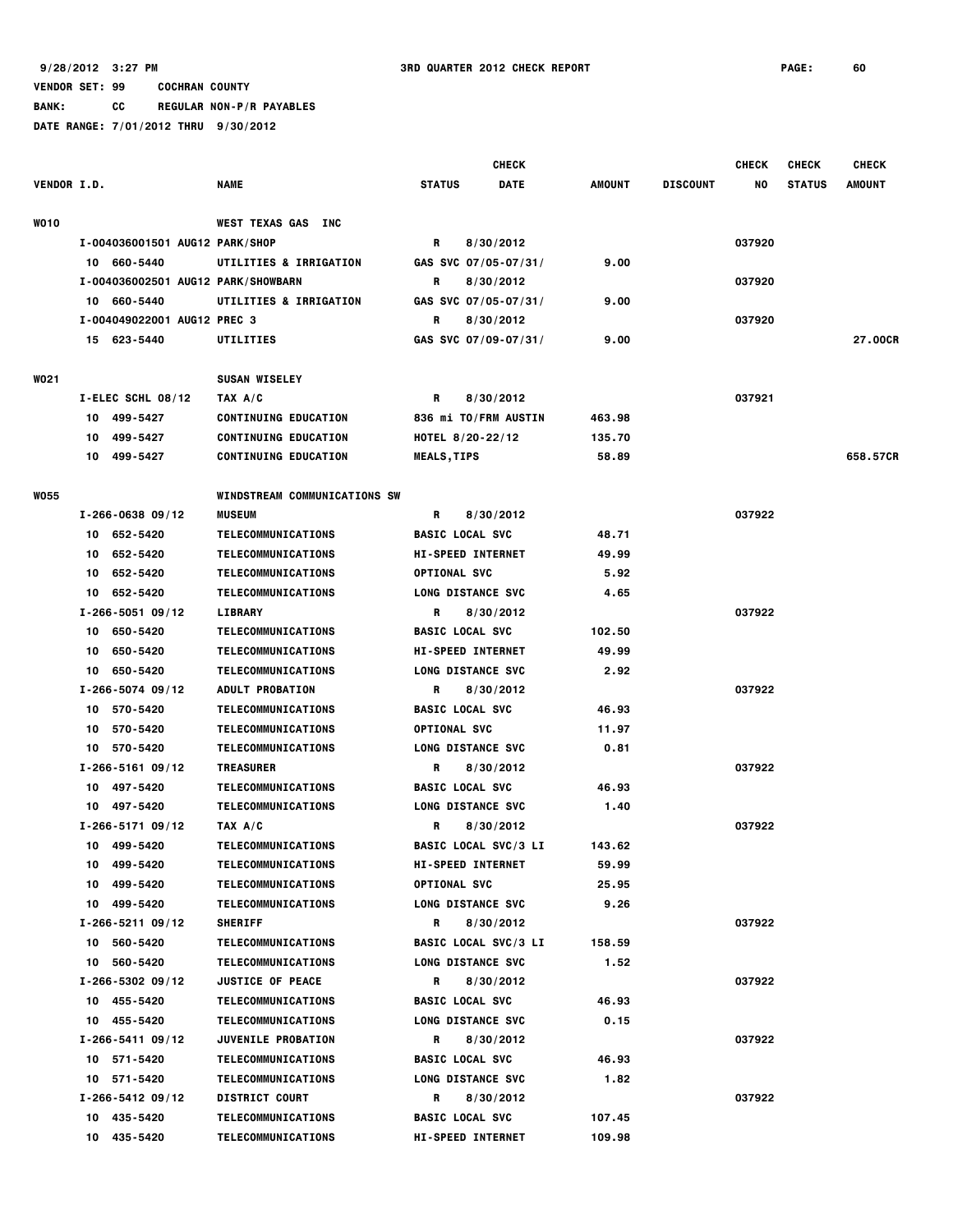|                    |                                                                                 |                                       | <b>CHECK</b>                |          |                 | <b>CHECK</b> | <b>CHECK</b>  | <b>CHECK</b> |
|--------------------|---------------------------------------------------------------------------------|---------------------------------------|-----------------------------|----------|-----------------|--------------|---------------|--------------|
| <b>VENDOR I.D.</b> |                                                                                 | NAME                                  | <b>STATUS</b><br>DATE       | AMOUNT   | <b>DISCOUNT</b> | NO           | <b>STATUS</b> | AMOUNT       |
| <b>W055</b>        |                                                                                 | WINDSTREAM COMMUNICATICONT            |                             |          |                 |              |               |              |
|                    | $I - 266 - 541209/12$                                                           | <b>DISTRICT COURT</b>                 | 8/30/2012<br>R              |          |                 | 037922       |               |              |
|                    | 10 435-5420                                                                     | TELECOMMUNICATIONS                    | <b>LONG DISTANCE SVC</b>    | 0.12     |                 |              |               |              |
|                    | $I - 266 - 545009/12$                                                           | <b>CLERK</b>                          | 8/30/2012<br>R              |          |                 | 037922       |               |              |
|                    | 403-5420<br>10                                                                  | TELECOMMUNICATIONS                    | <b>BASIC LOCAL SVC/3 LI</b> | 158.66   |                 |              |               |              |
|                    | 403-5420<br>10                                                                  | TELECOMMUNICATIONS                    | OPTIONAL SVC                | 3.00     |                 |              |               |              |
|                    | 403-5420<br>10                                                                  | <b>TELECOMMUNICATIONS</b>             | <b>LONG DISTANCE SVC</b>    | 12.42    |                 |              |               |              |
|                    | $I - 266 - 5508$ 09/12                                                          | CO JUDGE/COMM'R CT                    | 8/30/2012<br>R              |          |                 | 037922       |               |              |
|                    | 15 610-5420                                                                     | TELECOMMUNICATIONS                    | <b>BASIC LOCAL SVC/2 LI</b> | 111.15   |                 |              |               |              |
|                    | 610-5420<br>15                                                                  | TELECOMMUNICATIONS                    | <b>LONG DISTANCE SVC</b>    | 0.59     |                 |              |               |              |
|                    | $I - 266 - 5700$ 09/12                                                          | <b>SHERIFF</b>                        | R<br>8/30/2012              |          |                 | 037922       |               |              |
|                    | 560-5420<br>10                                                                  | TELECOMMUNICATIONS                    | <b>BASIC LOCAL SVC</b>      | 55.29    |                 |              |               |              |
|                    | 10<br>560-5420                                                                  | <b>TELECOMMUNICATIONS</b>             | <b>LONG DISTANCE SVC</b>    | 5.58     |                 |              |               |              |
|                    | I-266-5822 09/12                                                                | AUDITOR/NON-DEPT'L                    | R<br>8/30/2012              |          |                 | 037922       |               |              |
|                    | 10 495-5420                                                                     | TELECOMMUNICATIONS                    | <b>BASIC LOCAL SVC/1 LI</b> | 47.50    |                 |              |               |              |
|                    | 495-5420<br>10                                                                  | TELECOMMUNICATIONS                    | <b>BUS BROADBAND</b>        | 24.99    |                 |              |               |              |
|                    | 495-5420<br>10                                                                  | TELECOMMUNICATIONS                    | <b>LONG DISTANCE SVC</b>    | 0.36     |                 |              |               |              |
|                    | 409-5420<br>10                                                                  | TELECOMMUNICATIONS                    | FAX LINE/266-5629           | 47.51    |                 |              |               |              |
|                    | 409-5420<br>10                                                                  | <b>TELECOMMUNICATIONS</b>             | <b>HI-SPEED INTERNET</b>    | 144.99   |                 |              |               |              |
|                    | 409-5420<br>10                                                                  | TELECOMMUNICATIONS                    | <b>FAX LONG DISTANCE</b>    | 0.87     |                 |              |               |              |
|                    |                                                                                 |                                       | 8/30/2012<br>R              |          |                 | 037922       |               |              |
|                    | $I - 266 - 888809/12$<br><b>SHERIFF</b><br>560-5420<br>TELECOMMUNICATIONS<br>10 |                                       |                             |          |                 |              |               |              |
|                    |                                                                                 |                                       | FAX LINE & CRIME CON        | 44.27    |                 |              |               |              |
|                    | 560-5420<br>10                                                                  | <b>TELECOMMUNICATIONS</b>             | LONG DISTANCE SVC           | 1.49     |                 |              |               | 1,743.70CR   |
| W118               |                                                                                 | <b>WHITEFACE VOLUNTEER FIRE</b>       |                             |          |                 |              |               |              |
|                    | I-CCT073012                                                                     | <b>PUBLIC SAFETY*OTHER</b>            | R<br>8/30/2012              |          |                 | 037924       |               |              |
|                    | 10 580-5414                                                                     | <b>FIRE PROTECTION CONTRACTS</b>      | SVCS RENDERED/CCT 07        | 1,000.00 |                 |              |               | 1,000.00CR   |
|                    |                                                                                 |                                       |                             |          |                 |              |               |              |
| W164               |                                                                                 | <b>WARREN CAT</b>                     |                             |          |                 |              |               |              |
|                    | I-PS020241878                                                                   | PREC <sub>3</sub>                     | 8/30/2012<br>R              |          |                 | 037925       |               |              |
|                    | 15 623-5451                                                                     | <b>REPAIRS</b>                        | 4 ELEMENT ASM #245-6        | 216.20   |                 |              |               |              |
|                    | 623-5451<br>15                                                                  | <b>REPAIRS</b>                        | 4 ELEMENT ASM #245-6        | 135.24   |                 |              |               |              |
|                    | 15 623-5451                                                                     | <b>REPAIRS</b>                        | 12 CAP & PROBE/GAUGE        | 16.44    |                 |              |               | 367.88CR     |
| <b>W193</b>        |                                                                                 | <b>WESTWARD AUTOMOTIVE REPAIR LLC</b> |                             |          |                 |              |               |              |
|                    | I-2513                                                                          | <b>SHERIFF</b>                        | R<br>8/30/2012              |          |                 | 037926       |               |              |
|                    | 10 560-5451                                                                     | MACHINERY-NON-OFFICE REPAIR           | RPL BRAKE PADS, ROTOR       | 60.00    |                 |              |               |              |
|                    | 10 560-5451                                                                     | MACHINERY-NON-OFFICE REPAIR           | <b>1 SET BRAKE PADS</b>     | 107.33   |                 |              |               |              |
|                    | 10 560-5451                                                                     | MACHINERY-NON-OFFICE REPAIR           | 2 ROTORS                    | 228.01   |                 |              |               |              |
|                    | $I - 2533$                                                                      | <b>SHERIFF</b>                        | 8/30/2012<br>R              |          |                 | 037926       |               |              |
|                    | 10 560-5451                                                                     | MACHINERY-NON-OFFICE REPAIR           | RPL TRANS, FLSH COOL/       | 275.00   |                 |              |               |              |
|                    | 10 560-5451                                                                     | MACHINERY-NON-OFFICE REPAIR           | <b>3 QT DEX V</b>           | 9.60     |                 |              |               |              |
|                    | 10 560-5451                                                                     | MACHINERY-NON-OFFICE REPAIR           | <b>REMAN TRANSMISSION</b>   | 2,209.21 |                 |              |               |              |
|                    | 10 560-5451                                                                     | MACHINERY-NON-OFFICE REPAIR           | 1 CAN COOLER LINE FL        | 12.90    |                 |              |               |              |
|                    | I-2537                                                                          | <b>SHERIFF</b>                        | 8/30/2012<br>R              |          |                 | 037926       |               |              |
|                    | 10 560-5451                                                                     | <b>MACHINERY-NON-OFFICE REPAIR</b>    | SCAN; RPL FUEL FLTR,        | 60.00    |                 |              |               |              |
|                    | 560-5451<br>10                                                                  | MACHINERY-NON-OFFICE REPAIR           | <b>FUEL FILTER</b>          | 17.60    |                 |              |               | 2,979.65CR   |
|                    |                                                                                 |                                       |                             |          |                 |              |               |              |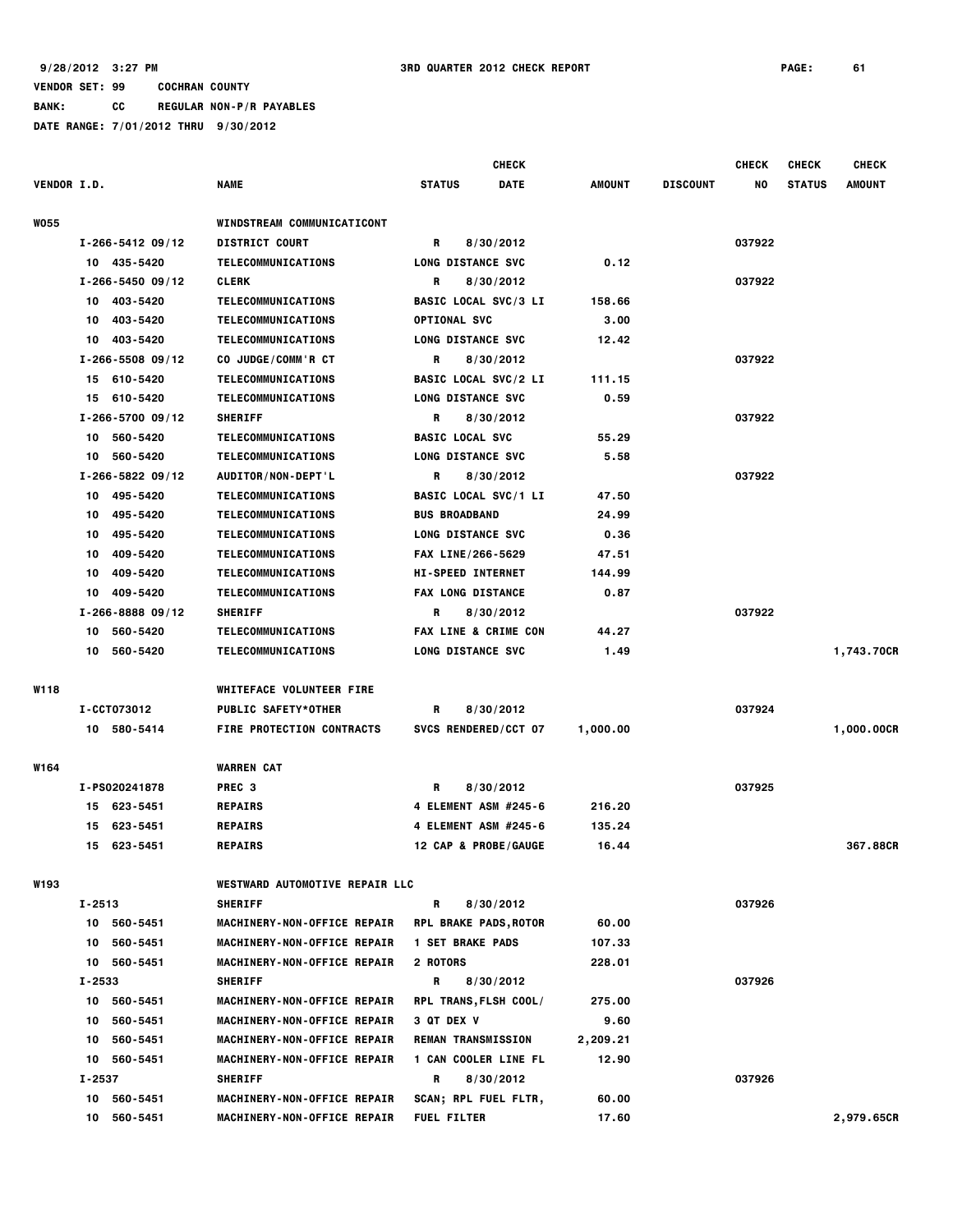#### **VENDOR SET: 99 COCHRAN COUNTY BANK: CC REGULAR NON-P/R PAYABLES DATE RANGE: 7/01/2012 THRU 9/30/2012**

|                    |    |                     |                                                           |                           | <b>CHECK</b>                |               |                 | <b>CHECK</b> | <b>CHECK</b>  | <b>CHECK</b>  |
|--------------------|----|---------------------|-----------------------------------------------------------|---------------------------|-----------------------------|---------------|-----------------|--------------|---------------|---------------|
| <b>VENDOR I.D.</b> |    |                     | <b>NAME</b>                                               | <b>STATUS</b>             | <b>DATE</b>                 | <b>AMOUNT</b> | <b>DISCOUNT</b> | NO           | <b>STATUS</b> | <b>AMOUNT</b> |
| X001               |    |                     | <b>XCEL ENERGY</b>                                        |                           |                             |               |                 |              |               |               |
|                    |    |                     | I-54-1324315-7 SEP12 ALMOST ALL DEPTS                     | R                         | 8/30/2012                   |               |                 | 037927       |               |               |
|                    | 30 | 518-5440            | UTILITIES                                                 |                           | 300210167 RUNWAY LIG        | 65.15         |                 |              |               |               |
|                    | 10 | 510-5440            | UTILITIES                                                 |                           | 300240736 COURTHOUSE        | 1,750.03      |                 |              |               |               |
|                    | 10 | 660-5440            | UTILITIES & IRRIGATION                                    |                           | 300265059 SOFTBALL P        | 21.60         |                 |              |               |               |
|                    | 10 | 580-5440            | UTILITIES [TOWER]                                         | 300282806 TOWER           |                             | 103.96        |                 |              |               |               |
|                    | 15 | 621-5440            | UTILITIES                                                 |                           | 300294119 PREC 1 SHO        | 91.87         |                 |              |               |               |
|                    | 10 | 650-5440            | UTILITIES                                                 | <b>300338546 LIBRARY</b>  |                             | 391.26        |                 |              |               |               |
|                    | 10 | 652-5440            | UTILITIES                                                 | <b>300342232 MUSEUM</b>   |                             | 97.10         |                 |              |               |               |
|                    | 10 | 662-5440            | UTILITIES                                                 |                           | 300390484 ACTIVITY B        | 621.60        |                 |              |               |               |
|                    | 10 | 660-5440            | <b>UTILITIES &amp; IRRIGATION</b>                         | <b>300410370 PARK</b>     |                             | 552.55        |                 |              |               |               |
|                    | 10 | 660-5440            | <b>UTILITIES &amp; IRRIGATION</b>                         |                           | 300457515 PARK/SHOP         | 10.91         |                 |              |               |               |
|                    | 10 | 660-5440            | <b>UTILITIES &amp; IRRIGATION</b>                         |                           | 300505444 HOFMAN BAS        | 40.65         |                 |              |               |               |
|                    | 10 | 516-5440            | UTILITIES                                                 | <b>300555198 CEMETERY</b> |                             | 245.75        |                 |              |               |               |
|                    | 10 | 409-5440            | <b>UTILITIES</b>                                          |                           | 300577364 102 N MAIN        | 12.00         |                 |              |               |               |
|                    | 10 | 660-5440            | UTILITIES & IRRIGATION                                    | 300587052 SHOWBARN        |                             | 20.42         |                 |              |               |               |
|                    | 10 | 660-5440            | <b>UTILITIES &amp; IRRIGATION</b>                         |                           | 300587753 RODEO GROU        | 143.09        |                 |              |               |               |
|                    | 10 | 516-5440            | UTILITIES                                                 | 300603417 CEMETERY        |                             | 159.59        |                 |              |               |               |
|                    | 10 | 516-5440            | UTILITIES                                                 |                           | <b>300637038 CEMETERY S</b> | 303.19        |                 |              |               |               |
|                    | 10 | 650-5440            | UTILITIES                                                 | AREA LIGHT LIBRARY        |                             | 14.76         |                 |              |               |               |
|                    | 10 | 662-5440            | UTILITIES                                                 |                           | 2 AREA LIGHTS ACT BL        | 44.31         |                 |              |               |               |
|                    | 10 | 660-5440            | <b>UTILITIES &amp; IRRIGATION</b>                         |                           | AREA LIGHT PARK SHOP        | 14.34         |                 |              |               | 4,704.13CR    |
| Y001               |    |                     | YELLOWHOUSE MACHINERY CO.                                 |                           |                             |               |                 |              |               |               |
|                    |    | I-01 214470         | PREC 4                                                    | R                         | 8/30/2012                   |               |                 | 037928       |               |               |
|                    |    | 15 624-5451         | <b>REPAIRS</b>                                            | <b>10 DURA-MAX BLADES</b> |                             | 1,375.80      |                 |              |               | 1,375.80CR    |
| G005               |    |                     | <b>GENERAL FUND</b>                                       |                           |                             |               |                 |              |               |               |
|                    |    | I-JUV CLOSEOUT '12  | <b>JUV PROB- OPERATING EXPENSES</b>                       | R                         | 8/31/2012                   |               |                 | 037929       |               |               |
|                    |    | 17 573-5499         | <b>OPERATING EXPENSES</b>                                 |                           | OFFICE SUPPLIES THRU        | 148.97        |                 |              |               |               |
|                    | 17 | 573-5499            | <b>OPERATING EXPENSES</b>                                 |                           | FUEL FOR PKUP THRU 8        | 1,875.03      |                 |              |               |               |
|                    | 17 | 573-5499            | <b>OPERATING EXPENSES</b>                                 |                           | <b>OUTSIDE AUDIT OF GRA</b> | 1,800.00      |                 |              |               |               |
|                    |    | 17 573-5499         | <b>OPERATING EXPENSES</b>                                 |                           | <b>TELECOMMUNICATIONS T</b> | 437.43        |                 |              |               |               |
|                    |    | 17 573-5499         | <b>OPERATING EXPENSES</b>                                 | <b>REPAIRS THRU 8/30</b>  |                             | 115.58        |                 |              |               |               |
|                    |    | 17 573-5499         | <b>OPERATING EXPENSES</b>                                 | AUTO LIABILITY INS        |                             | 223.00        |                 |              |               |               |
|                    |    | 17 573-5499         | <b>OPERATING EXPENSES</b>                                 |                           | LAW ENF PROF LIABILI        | 655.00        |                 |              |               | 5,255.01CR    |
| L015               |    |                     | LUBBOCK COUNTY, TEXAS                                     |                           |                             |               |                 |              |               |               |
|                    |    | I-#803 AUG '12-PART | <b>JUV PROBATION</b>                                      | R                         | 8/31/2012                   |               |                 | 037930       |               |               |
|                    |    | 17 575-5413         | <b>PURCHASED RESIDENTIAL SERVICE #803 AUG '12 PARTIAL</b> |                           |                             | 1,095.00      |                 |              |               | 1,095.00CR    |
| L015               |    |                     | LUBBOCK COUNTY, TEXAS                                     |                           |                             |               |                 |              |               |               |
|                    |    | $I - #803/JULY$ '12 | <b>JUV PROB</b>                                           | R                         | 8/31/2012                   |               |                 | 037931       |               |               |
|                    |    | 17 575-5413         | <b>PURCHASED RESIDENTIAL SERVICE #803 31DAYS/POST (S)</b> |                           |                             | 2,945.00      |                 |              |               | 2,945.00CR    |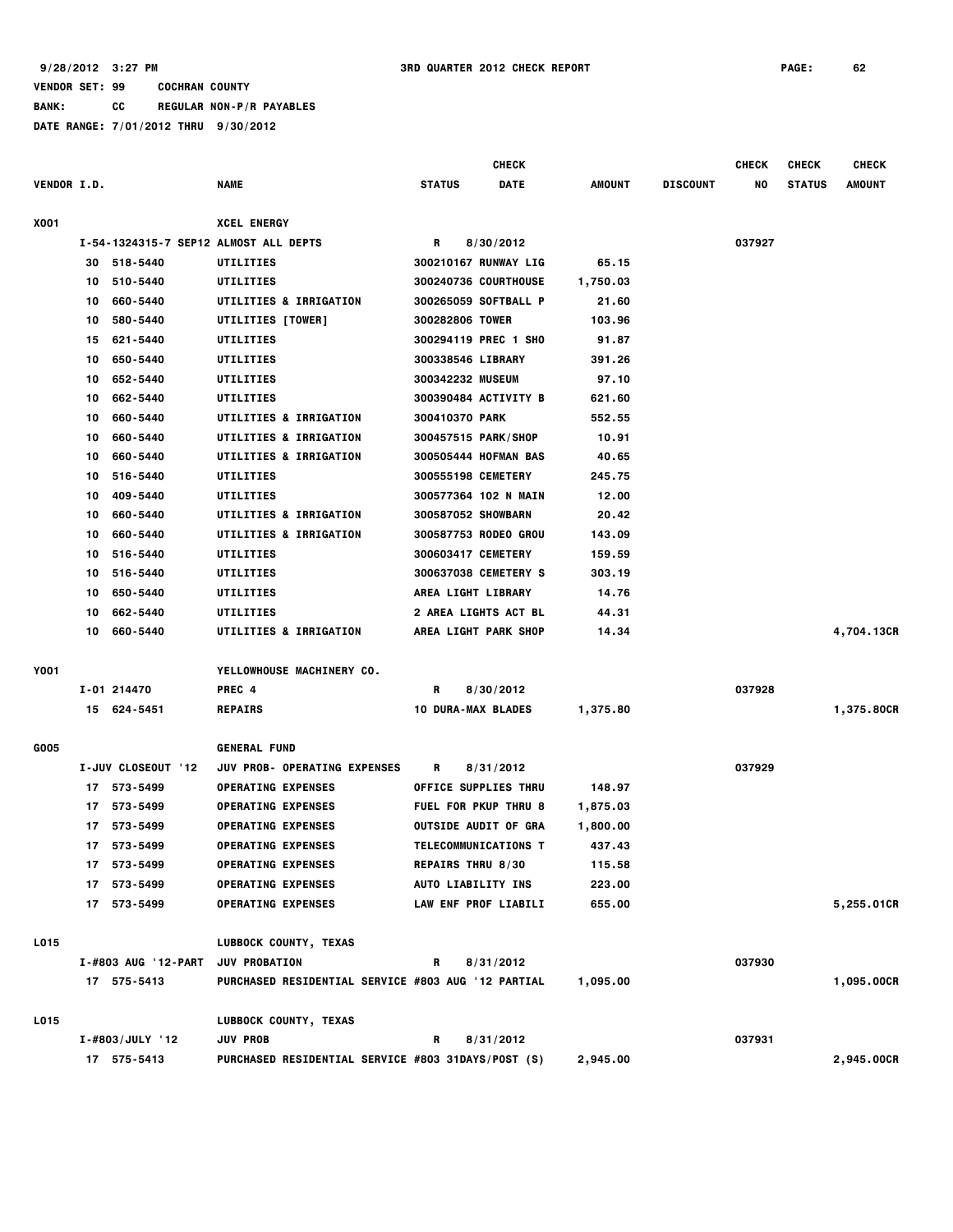**BANK: CC REGULAR NON-P/R PAYABLES**

|             |                |                                  | <b>CHECK</b>                 |               |                 | <b>CHECK</b> | <b>CHECK</b>  | <b>CHECK</b>  |
|-------------|----------------|----------------------------------|------------------------------|---------------|-----------------|--------------|---------------|---------------|
| VENDOR I.D. |                | <b>NAME</b>                      | <b>STATUS</b><br><b>DATE</b> | <b>AMOUNT</b> | <b>DISCOUNT</b> | NO           | <b>STATUS</b> | <b>AMOUNT</b> |
| <b>B001</b> |                | <b>BAILEY CO. ELECTRIC COOP</b>  |                              |               |                 |              |               |               |
|             | I-267243       | PREC 4                           | R<br>9/10/2012               |               |                 | 037932       |               |               |
|             | 15 624-5440    | UTILITIES                        | 220 KWH 7/26-8/17/12         | 34.97         |                 |              |               |               |
|             | 15 624-5440    | UTILITIES                        | <b>AREA LIGHT</b>            | 9.33          |                 |              |               |               |
|             | I-267244       | PREC <sub>3</sub>                | R<br>9/10/2012               |               |                 | 037932       |               |               |
|             | 15 623-5440    | UTILITIES                        | 118 KWH 7/23-8/15/12         | 24.41         |                 |              |               |               |
|             | 15 623-5440    | UTILITIES                        | 2 AREA LIGHTS                | 20.20         |                 |              |               |               |
|             | I-267245       | NON-DEPT'L/SHERIFF POSSE         | R<br>9/10/2012               |               |                 | 037932       |               |               |
|             | 10 409-5440    | UTILITIES                        | ELEC SVC 7/11-8/7/12         | 20.93         |                 |              |               | 109.84CR      |
| B102        |                | BEAR GRAPHICS INC.               |                              |               |                 |              |               |               |
|             | I-633848       | <b>CLERK</b>                     | 9/10/2012<br>R               |               |                 | 037933       |               |               |
|             | 10 403-5571    | CAPITAL OUTLAY                   | TIMES 2 SPEED FILE C         | 6,345.00      |                 |              |               |               |
|             | 10 403-5571    | CAPITAL OUTLAY                   | <b>FREIGHT</b>               | 329.82        |                 |              |               |               |
|             | I-634055       | <b>CLERK</b>                     | R<br>9/10/2012               |               |                 | 037933       |               |               |
|             | 403-5310<br>10 | <b>OFFICE SUPPLIES</b>           | <b>250 CONT BANKNOTE PA</b>  | 489.00        |                 |              |               |               |
|             | 10<br>403-5310 | <b>OFFICE SUPPLIES</b>           | COMP CHG                     | 12.50         |                 |              |               |               |
|             | 10 403-5310    | <b>OFFICE SUPPLIES</b>           | <b>FREIGHT</b>               | 11.66         |                 |              |               | 7,187.98CR    |
| <b>COO7</b> |                | <b>CITY OF MORTON</b>            |                              |               |                 |              |               |               |
|             | I-083112       | LIB/MUS/ACT BLDG/CRTHSE/PREC 1 R | 9/10/2012                    |               |                 | 037934       |               |               |
|             | 10 650-5440    | UTILITIES                        | <b>LIBRARY GAS</b>           | 19.00         |                 |              |               |               |
|             | 650-5440<br>10 | UTILITIES                        | <b>LIBRARY WATER</b>         | 13.50         |                 |              |               |               |
|             | 650-5440<br>10 | UTILITIES                        | <b>LIBRARY GARBAGE</b>       | 45.00         |                 |              |               |               |
|             | 650-5440<br>10 | UTILITIES                        | <b>LIBRARY SEWER</b>         | 15.50         |                 |              |               |               |
|             | 652-5440<br>10 | UTILITIES                        | <b>MUSEUM GAS</b>            | 19.00         |                 |              |               |               |
|             | 652-5440<br>10 | UTILITIES                        | <b>MUSEUM WATER</b>          | 13.50         |                 |              |               |               |
|             | 652-5440<br>10 | UTILITIES                        | <b>MUSEUM GARBAGE</b>        | 21.50         |                 |              |               |               |
|             | 652-5440<br>10 | UTILITIES                        | <b>MUSEUM SEWER</b>          | 13.50         |                 |              |               |               |
|             | 662-5440<br>10 | UTILITIES                        | <b>ACTIVITY BLDG GAS</b>     | 19.00         |                 |              |               |               |
|             | 662-5440<br>10 | UTILITIES                        | <b>ACT. BLDG WATER</b>       | 13.50         |                 |              |               |               |
|             | 662-5440<br>10 | UTILITIES                        | ACT. BLDG GARBAGE            | 70.50         |                 |              |               |               |
|             | 662-5440<br>10 | UTILITIES                        | ACT. BLDG SEWER              | 40.50         |                 |              |               |               |
|             | 10 510-5440    | UTILITIES                        | <b>COURTHOUSE GAS</b>        | 38.86         |                 |              |               |               |
|             | 10 510-5440    | UTILITIES                        | <b>COURTHOUSE WATER</b>      | 662.75        |                 |              |               |               |
|             | 10 510-5440    | UTILITIES                        | <b>CRTHSE GARBAGE</b>        | 250.50        |                 |              |               |               |
|             | 10 510-5440    | UTILITIES                        | <b>COURTHOUSE SEWER</b>      | 46.50         |                 |              |               |               |
|             | 15 621-5440    | UTILITIES                        | PREC 1 GAS                   | 19.00         |                 |              |               |               |
|             | 15 621-5440    | UTILITIES                        | <b>PREC 1 WATER</b>          | 13.50         |                 |              |               |               |
|             | 15 621-5440    | UTILITIES                        | PREC 1 GARBAGE               | 45.00         |                 |              |               | 1,380.11CR    |
| <b>C035</b> |                | <b>COX AUTO SUPPLY CO</b>        |                              |               |                 |              |               |               |
|             | I-207177       | <b>SHERIFF</b>                   | 9/10/2012<br>R               |               |                 | 037935       |               |               |
|             | 10 560-5334    | <b>OTHER SUPPLIES</b>            | <b>BUGWASH/WSTWRD</b>        | 3.49          |                 |              |               |               |
|             | I-207360       | PREC <sub>2</sub>                | 9/10/2012<br>R               |               |                 | 037935       |               |               |
|             | 15 622-5451    | <b>REPAIRS</b>                   | <b>SERVICE CA/2</b>          | 1.02          |                 |              |               |               |
|             | 15 622-5451    | <b>REPAIRS</b>                   | 4 134A FREON                 | 39.80         |                 |              |               |               |
|             | I-207398       | PREC 4                           | R<br>9/10/2012               |               |                 | 037935       |               |               |
|             |                |                                  |                              |               |                 |              |               |               |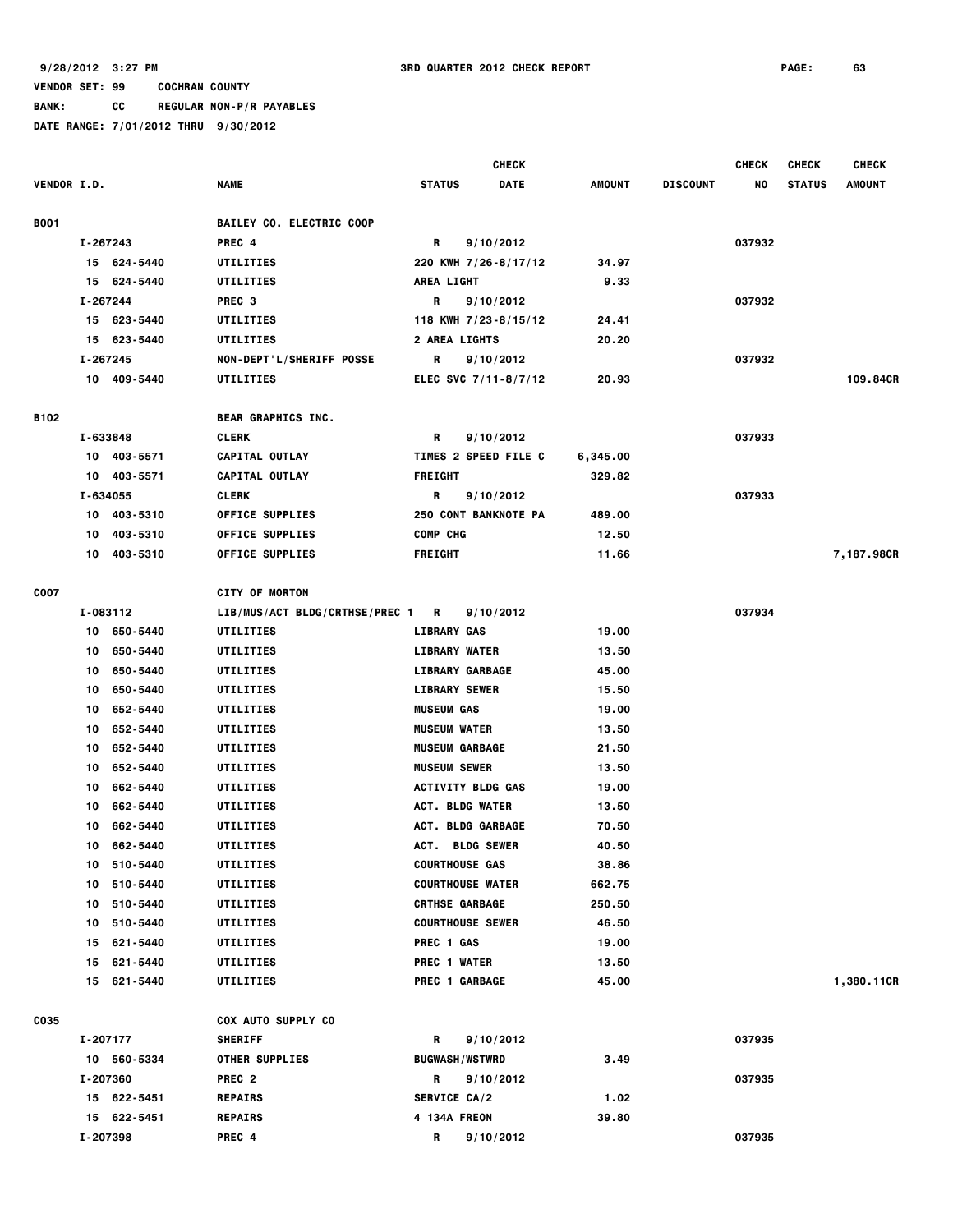**BANK: CC REGULAR NON-P/R PAYABLES**

| <b>VENDOR I.D.</b> | NAME                                     | <b>CHECK</b><br><b>STATUS</b><br>DATE | AMOUNT | <b>DISCOUNT</b> | <b>CHECK</b><br>NO | <b>CHECK</b><br><b>STATUS</b> | <b>CHECK</b><br><b>AMOUNT</b> |
|--------------------|------------------------------------------|---------------------------------------|--------|-----------------|--------------------|-------------------------------|-------------------------------|
|                    |                                          |                                       |        |                 |                    |                               |                               |
| C035               | <b>COX AUTO SUPPLY CO</b><br><b>CONT</b> |                                       |        |                 |                    |                               |                               |
| I-207398           | PREC 4                                   | 9/10/2012<br>R                        |        |                 | 037935             |                               |                               |
| 15 624-5356        | ROAD MATERIALS & SUPPLIES                | <b>2 BLUE SHOP TOWELS</b>             | 6.38   |                 |                    |                               |                               |
| 15 624-5356        | <b>ROAD MATERIALS &amp; SUPPLIES</b>     | <b>PAINT</b>                          | 5.45   |                 |                    |                               |                               |
| 15 624-5356        | <b>ROAD MATERIALS &amp; SUPPLIES</b>     | <b>HOSE-END</b>                       | 1.85   |                 |                    |                               |                               |
| I-207463           | <b>SHERIFF</b>                           | 9/10/2012<br>R                        |        |                 | 037935             |                               |                               |
| 10 560-5451        | MACHINERY-NON-OFFICE REPAIR              | <b>BUS FUSE/UNIT 125 CA</b>           | 0.49   |                 |                    |                               |                               |
| I-207523           | PREC <sub>1</sub>                        | 9/10/2012<br>R                        |        |                 | 037935             |                               |                               |
| 15 621-5451        | <b>REPAIRS</b>                           | <b>AIR FILTER</b>                     | 130.34 |                 |                    |                               |                               |
| I-207612           | <b>SHERIFF</b>                           | 9/10/2012<br>R                        |        |                 | 037935             |                               |                               |
| 10 560-5451        | MACHINERY-NON-OFFICE REPAIR              | OIL FILTER/WSTWRD                     | 6.95   |                 |                    |                               |                               |
| 10 560-5451        | MACHINERY-NON-OFFICE REPAIR              | AIR FILTER                            | 20.58  |                 |                    |                               |                               |
| 10 560-5451        | MACHINERY-NON-OFFICE REPAIR              | AMSOIL 10/30                          | 10.99  |                 |                    |                               |                               |
| I-207936           | PREC 4                                   | R<br>9/10/2012                        |        |                 | 037935             |                               |                               |
| 15 624-5451        | <b>REPAIRS</b>                           | 134-A KIT                             | 21.50  |                 |                    |                               |                               |
| 15 624-5451        | <b>REPAIRS</b>                           | <b>ADAPTER</b>                        | 6.69   |                 |                    |                               |                               |
| I-207969           | PREC 1                                   | R<br>9/10/2012                        |        |                 | 037935             |                               |                               |
| 15 621-5451        | <b>REPAIRS</b>                           | 4 134A FREON                          | 39.80  |                 |                    |                               |                               |
| I-207973           | <b>PARK</b>                              | 9/10/2012<br>R                        |        |                 | 037935             |                               |                               |
| 10 650-5332        | <b>CUSTODIAL SUPPLIES</b>                | <b>2 ANTIFREEZE</b>                   | 21.98  |                 |                    |                               |                               |
| 10 650-5451        | <b>REPAIR</b>                            | 8MM BOLT                              | 0.36   |                 |                    |                               |                               |
| I-208118           | PREC <sub>2</sub>                        | 9/10/2012<br>R                        |        |                 | 037935             |                               |                               |
| 15 622-5451        | <b>REPAIRS</b>                           | 4 BATT *EXCH*                         | 299.96 |                 |                    |                               |                               |
| 15 622-5451        | <b>REPAIRS</b>                           | 4 STATE BATT FEE                      | 12.00  |                 |                    |                               |                               |
| I-208249           | <b>SHERIFF</b>                           | R<br>9/10/2012                        |        |                 | 037935             |                               |                               |
| 10 560-5334        | <b>OTHER SUPPLIES</b>                    | <b>24 GLASS CLNR</b>                  | 68.16  |                 |                    |                               |                               |
| 10 560-5334        | <b>OTHER SUPPLIES</b>                    | <b>TAPE</b>                           | 14.99  |                 |                    |                               |                               |
| I-208347           | PREC 4                                   | 9/10/2012<br>R                        |        |                 | 037935             |                               |                               |
| 15 624-5451        | <b>REPAIRS</b>                           | $(4)$ 1/4" BOLTS                      | 0.36   |                 |                    |                               |                               |
| 15 624-5451        | <b>REPAIRS</b>                           | $(4)$ 1/4" FLAT WASHER                | 0.14   |                 |                    |                               |                               |
| 15 624-5451        | <b>REPAIRS</b>                           | $(4)$ 1/4" HEX NUTS                   | 0.12   |                 |                    |                               |                               |
| 15 624-5451        | <b>REPAIRS</b>                           | <b>BLUE SHOP TOWELS</b>               | 3.19   |                 |                    |                               |                               |
| I-208526           | PREC <sub>3</sub>                        | R 9/10/2012                           |        |                 | 037935             |                               |                               |
| 15 623-5451        | <b>REPAIRS</b>                           | CS 85/140 OIL                         | 42.99  |                 |                    |                               |                               |
| 15 623-5356        | <b>ROAD MATERIALS &amp; SUPPLIES</b>     | <b>GUN GREASE</b>                     | 27.39  |                 |                    |                               |                               |
| I-208593           | PREC 4                                   | R 9/10/2012                           |        |                 | 037935             |                               |                               |
| 15 624-5451        | <b>REPAIRS</b>                           | <b>FREON KIT</b>                      | 21.50  |                 |                    |                               |                               |
| I-208969           | LIBRARY                                  | R 9/10/2012                           |        |                 | 037935             |                               |                               |
| 10 660-5451        | <b>REPAIR</b>                            | <b>2 FURN FILTERS</b>                 | 2.78   |                 |                    |                               |                               |
| I-208977           | PREC 4                                   | R 9/10/2012                           |        |                 | 037935             |                               |                               |
| 15 624-5451        | <b>REPAIRS</b>                           | <b>2 EXP FOAM</b>                     | 10.38  |                 |                    |                               |                               |
| 15 624-5356        | <b>ROAD MATERIALS &amp; SUPPLIES</b>     | 32" BUNGEE CORD                       | 2.75   |                 |                    |                               |                               |
| 15 624-5356        | <b>ROAD MATERIALS &amp; SUPPLIES</b>     | 31" RUBBER STRAP                      | 1.99   |                 |                    |                               |                               |
| I-209231           | <b>COMMISSIONERS COURT</b>               | R <sub>a</sub><br>9/10/2012           |        |                 | 037935             |                               |                               |
| 15 610-5456        | <b>REPAIR-COUNTY CAR</b>                 | <b>BATTERY *EXCH*</b>                 | 89.99  |                 |                    |                               |                               |
| 15 610-5456        | <b>REPAIR-COUNTY CAR</b>                 | <b>STATE BATT FEE</b>                 | 3.00   |                 |                    |                               |                               |
| I-209239           | PARK                                     | R 9/10/2012                           |        |                 | 037935             |                               |                               |
| 10 650-5451        | <b>REPAIR</b>                            | <b>WEED EATER HEAD</b>                | 48.99  |                 |                    |                               |                               |
| I-209953           | PREC <sub>2</sub>                        | R<br>9/10/2012                        |        |                 | 037935             |                               |                               |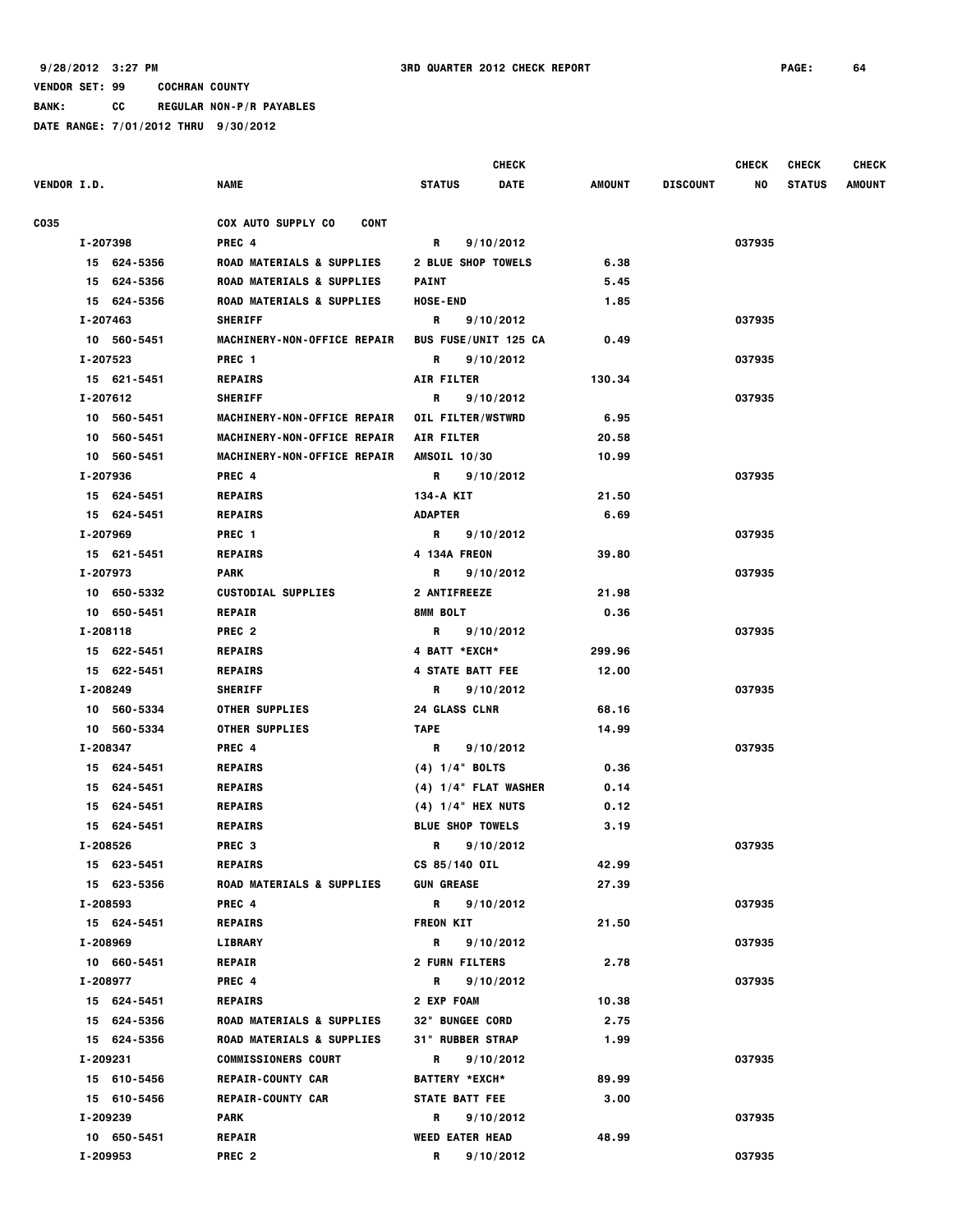|  |  | DATE RANGE: 7/01/2012 THRU 9/30/2012 |  |
|--|--|--------------------------------------|--|
|  |  |                                      |  |

|                    |                            |                                              |                             | <b>CHECK</b> |               |                 | <b>CHECK</b> | <b>CHECK</b>  | <b>CHECK</b>  |
|--------------------|----------------------------|----------------------------------------------|-----------------------------|--------------|---------------|-----------------|--------------|---------------|---------------|
| <b>VENDOR I.D.</b> |                            | <b>NAME</b>                                  | <b>STATUS</b>               | <b>DATE</b>  | <b>AMOUNT</b> | <b>DISCOUNT</b> | NO           | <b>STATUS</b> | <b>AMOUNT</b> |
| C035               |                            | <b>COX AUTO SUPPLY CO</b><br><b>CONT</b>     |                             |              |               |                 |              |               |               |
|                    | I-209953                   | PREC <sub>2</sub>                            | R<br>9/10/2012              |              |               |                 | 037935       |               |               |
|                    | 15 622-5356                | <b>ROAD MATERIALS &amp; SUPPLIES</b>         | <b>2 BLUE SHOP TOWELS</b>   |              | 6.38          |                 |              |               |               |
|                    | 15 622-5356                | ROAD MATERIALS & SUPPLIES                    | 2 UPPER CYL LUB             |              | 19.98         |                 |              |               |               |
|                    | 15 622-5356                | ROAD MATERIALS & SUPPLIES                    | <b>BOWL TICKETS</b>         |              | 2.19          |                 |              |               |               |
|                    | I-210051                   | <b>SHERIFF</b>                               | R<br>9/10/2012              |              |               |                 | 037935       |               |               |
|                    | 10 560-5451                | MACHINERY-NON-OFFICE REPAIR                  | BATT/UNIT 134               |              | 2.99          |                 |              |               |               |
|                    | I-210168                   | PREC 4                                       | R<br>9/10/2012              |              |               |                 | 037935       |               |               |
|                    | 15 624-5356                | <b>ROAD MATERIALS &amp; SUPPLIES</b>         | 2 KEYS MADE/IVINS           |              | 2.00          |                 |              |               |               |
|                    | I-210268                   | PREC 4                                       | 9/10/2012<br>R              |              |               |                 | 037935       |               |               |
|                    | 15 624-5451                | <b>REPAIRS</b>                               | <b>1CS 2GL HYD OIL</b>      |              | 53.97         |                 |              |               | 1,055.86CR    |
|                    |                            |                                              |                             |              |               |                 |              |               |               |
| C057               |                            | <b>CITY BANK AS DEPOSITORY</b>               |                             |              |               |                 |              |               |               |
|                    | <b>I-4TH QTR 2012</b>      | NON-DEPT'L - APPR DISTRICT                   | R<br>9/10/2012              |              |               |                 | 037938       |               |               |
|                    | 10 409-5406                | <b>APPRAISAL DISTRICT</b>                    | 4TH QTR ASSESSMENT-         |              | 17,700.49     |                 |              |               | 17,700.49CR   |
|                    |                            |                                              |                             |              |               |                 |              |               |               |
| C064               |                            | <b>CITY OF MORTON F D</b>                    |                             |              |               |                 |              |               |               |
|                    | I-AUG 2012                 | <b>PUBLIC SAFETY*OTHER</b>                   | R<br>9/10/2012              |              |               |                 | 037939       |               |               |
|                    | 10 580-5414                | FIRE PROTECTION CONTRACTS                    | <b>FM 1780,5miS WHTF; 8</b> |              | 350.00        |                 |              |               |               |
|                    | 10 580-5414                | <b>FIRE PROTECTION CONTRACTS</b>             | HWY 214/CR120, WRECK        |              | 350.00        |                 |              |               | 700.00CR      |
| <b>CO65</b>        |                            | CITY OF WHITEFACE F D                        |                             |              |               |                 |              |               |               |
|                    | I-JUN-AUG '12              | <b>PUBLIC SAFETY*OTHER</b>                   | R<br>9/10/2012              |              |               |                 | 037940       |               |               |
|                    | 10 580-5414                | <b>FIRE PROTECTION CONTRACTS</b>             | 6/15-1780/301,2miW;T        |              | 350.00        |                 |              |               |               |
|                    | 580-5414<br>10             | <b>FIRE PROTECTION CONTRACTS</b>             | $6/19 - 1585/CR57, .5w, G$  |              | 350.00        |                 |              |               |               |
|                    | 580-5414<br>10             | FIRE PROTECTION CONTRACTS                    | 7/21-HWY125/CR95, GRA       |              | 350.00        |                 |              |               |               |
|                    | 580-5414<br>10             | <b>FIRE PROTECTION CONTRACTS</b>             | 7/27-1585/CR197, GRAS       |              | 350.00        |                 |              |               |               |
|                    | 580-5414<br>10             | <b>FIRE PROTECTION CONTRACTS</b>             | 8/19-5miS ON 1780;TA        |              | 350.00        |                 |              |               | 1,750.00CR    |
|                    |                            |                                              |                             |              |               |                 |              |               |               |
| <b>CO84</b>        |                            | <b>CLERK, SEVENTH COURT OF APPEAL</b>        |                             |              |               |                 |              |               |               |
|                    | I-AUG 2012                 | <b>STATE FEES</b>                            | R<br>9/10/2012              |              |               |                 | 037941       |               |               |
|                    | 90 000-2379.002            | 7th Crt of Appeal Gov't22.2081DISTRICT COURT |                             |              | 15.00         |                 |              |               | 15.00CR       |
| C183               |                            | SHAHEEN CORP dba                             |                             |              |               |                 |              |               |               |
|                    | I-MUNIZ 081412             | <b>JUSTICE OF PEACE</b>                      | 9/10/2012<br>R              |              |               |                 | 037942       |               |               |
|                    | 10 455-5405                | <b>AUTOPSY</b>                               | TRNSPRT BODY/SO PLNS        |              | 175.00        |                 |              |               | 175.00CR      |
|                    |                            |                                              |                             |              |               |                 |              |               |               |
| <b>C310</b>        |                            | <b>DAVID CORDER</b>                          |                             |              |               |                 |              |               |               |
|                    | <b>I-GEN ELECTION 2012</b> | <b>ELECTIONS</b><br>TEMPORARY OR EXTRA WAGES | R<br>9/10/2012              |              |               |                 | 037943       |               | 30,00CR       |
|                    | 10 490-5107                |                                              | MACHINE MAINTENANCE         |              | 30.00         |                 |              |               |               |
| <b>DO39</b>        |                            | TERRY DUVALL dba                             |                             |              |               |                 |              |               |               |
|                    | $I - 8$ 08/31/12           | <b>CLERK</b>                                 | 9/10/2012<br>R              |              |               |                 | 037944       |               |               |
|                    | 10 403-5310                | <b>OFFICE SUPPLIES</b>                       | PRINT MASTER 2012 SF        |              | 65.00         |                 |              |               | 65.00CR       |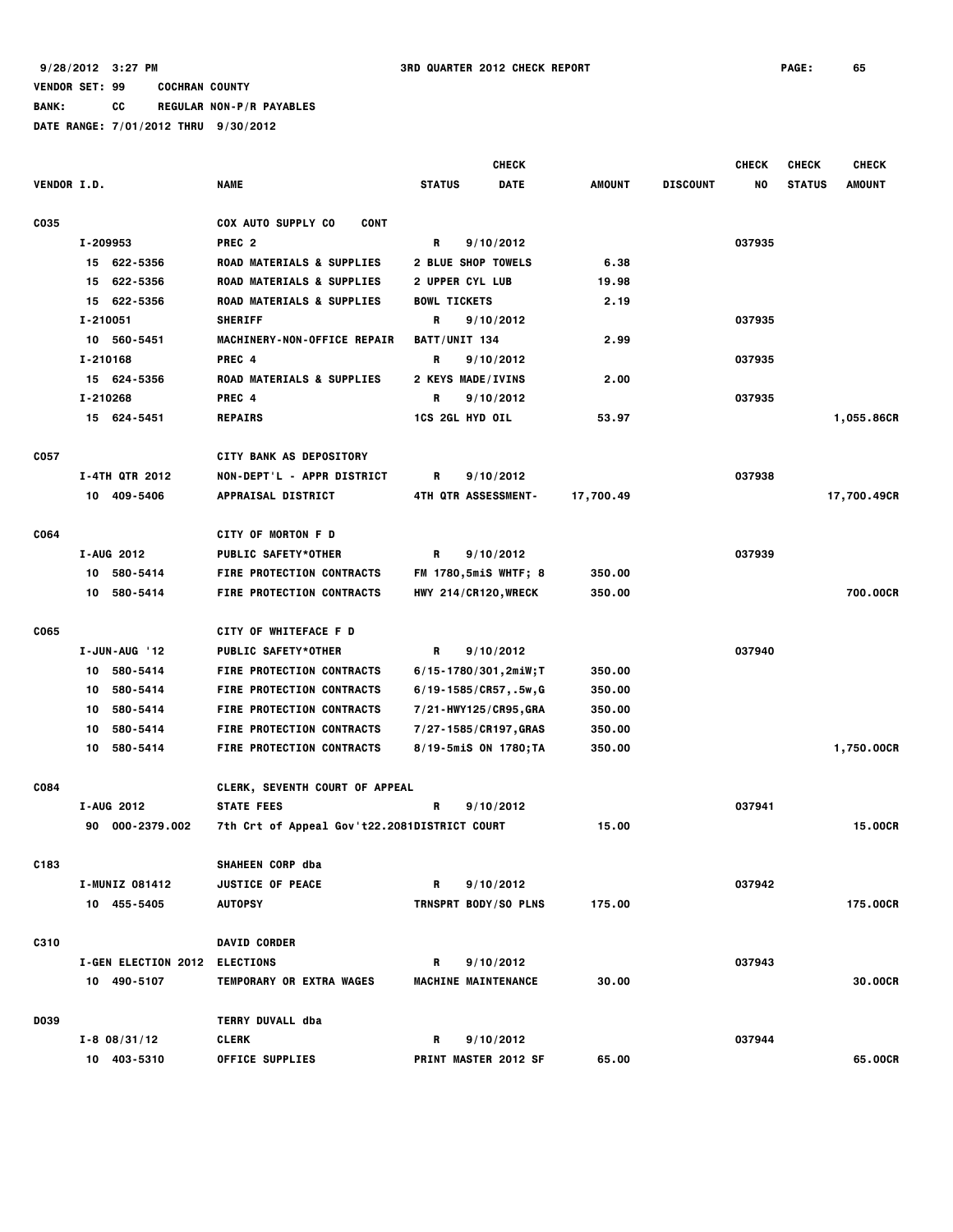**BANK: CC REGULAR NON-P/R PAYABLES**

|                    | <b>CHECK</b>               |                                                                  |                                     |             |                | <b>CHECK</b>    | <b>CHECK</b> | <b>CHECK</b>  |            |
|--------------------|----------------------------|------------------------------------------------------------------|-------------------------------------|-------------|----------------|-----------------|--------------|---------------|------------|
| <b>VENDOR I.D.</b> |                            | <b>NAME</b>                                                      | <b>STATUS</b>                       | <b>DATE</b> | AMOUNT         | <b>DISCOUNT</b> | NO           | <b>STATUS</b> | AMOUNT     |
|                    |                            |                                                                  |                                     |             |                |                 |              |               |            |
| F010               |                            | FIVE-AREA TELEPHONE CO-OP                                        |                                     |             |                |                 |              |               |            |
|                    | I-927-5510 SEP12           | PREC 4                                                           | R                                   | 9/10/2012   |                |                 | 037945       |               |            |
|                    | 15 624-5420                | TELECOMMUNICATIONS                                               | <b>SEPT PHONE SVC</b>               |             | 40.83          |                 |              |               | 40.83CR    |
| F215               |                            | 1ST CLASS PLUMBING HEATING & A                                   |                                     |             |                |                 |              |               |            |
|                    | I-2046836                  | <b>JAIL</b>                                                      | R                                   | 9/10/2012   |                |                 | 037946       |               |            |
|                    | 10 512-5451                | <b>REPAIR</b>                                                    | LAV VALVE W/PSH BTN                 |             | 759.50         |                 |              |               |            |
|                    | 10 512-5451                | <b>REPAIR</b>                                                    | 2 SLOAN ROYAL FLUSH                 |             | 685.56         |                 |              |               |            |
|                    | 10 512-5451                | <b>REPAIR</b>                                                    | <b>MALE BARB</b>                    |             | 2.07           |                 |              |               |            |
|                    | 10 512-5451                | <b>REPAIR</b>                                                    | <b>FEMALE 90 BARB</b>               |             | 7.74           |                 |              |               |            |
|                    | 512-5451<br>10             | <b>REPAIR</b>                                                    | 4 HOSE CLAMPS                       |             | 7.08           |                 |              |               |            |
|                    | 10 512-5451                | <b>REPAIR</b>                                                    | <b>3HRS/RPL UP, DOWN CEL</b>        |             | 240.00         |                 |              |               | 1,701.95CR |
| G005               |                            | <b>GENERAL FUND</b>                                              |                                     |             |                |                 |              |               |            |
|                    | I-LEASE #17                | <b>JUVENILE PROBATION</b>                                        | R                                   | 9/10/2012   |                |                 | 037947       |               |            |
|                    | 10 571-5464                | <b>VEHICLE LEASE</b>                                             | VEHICLE LEASE 8/25-9                |             | 833.00         |                 |              |               | 833,00CR   |
|                    |                            |                                                                  |                                     |             |                |                 |              |               |            |
| H026               |                            | RICHARD L. HUSEN, ATTY.                                          |                                     |             |                |                 |              |               |            |
|                    | I-12-01-1409 083012        | <b>DISTRICT COURT</b>                                            | R                                   | 9/10/2012   |                |                 | 037948       |               |            |
|                    | 10 435-5400                | <b>ATTORNEY AD LITEM</b>                                         | PLEA AGRMT(F)/BOB NE                |             | 350.00         |                 |              |               | 350.00CR   |
|                    |                            |                                                                  |                                     |             |                |                 |              |               |            |
| H <sub>126</sub>   |                            | HOLLAND'S OFFICE TECHNOLOGIES                                    |                                     |             |                |                 |              |               |            |
|                    | I-97612                    | <b>CLERK</b>                                                     | R                                   | 9/10/2012   |                |                 | 037949       |               |            |
|                    | 10 403-5310                | <b>OFFICE SUPPLIES</b>                                           | 200 LTRHD/RITA TYSON                |             | 75.00          |                 |              |               | 75.00CR    |
| J040               |                            | <b>JONES MCCLURE PUBLISHING</b>                                  |                                     |             |                |                 |              |               |            |
|                    | I-100292083                | <b>COUNTY COURT</b>                                              | R                                   | 9/10/2012   |                |                 | 037950       |               |            |
|                    | 10 426-5310                | <b>OFFICE SUPPLIES</b>                                           | <b>O'CONNOR'S TX CRIM C</b>         |             | 80.00          |                 |              |               |            |
|                    | 10 426-5310                | <b>OFFICE SUPPLIES</b>                                           | <b>SHIPPING</b>                     |             | 8.00           |                 |              |               | 88,00CR    |
| J049               |                            |                                                                  |                                     |             |                |                 |              |               |            |
|                    | I-CLS '12 SALARY           | <b>JUVENILE PROBATION FUND</b><br><b>JUVENILE PROBATION FUND</b> | R                                   | 9/10/2012   |                |                 | 037951       |               |            |
|                    | 10 571-5102                | <b>JUV PROBATION OFFICER SALARY</b>                              | <b>CLOSEOUT FY12 SALARY</b>         |             | 5,844.98       |                 |              |               | 5,844.98CR |
|                    |                            |                                                                  |                                     |             |                |                 |              |               |            |
| L010               |                            | LEWIS FARM & RANCH STORE INC                                     |                                     |             |                |                 |              |               |            |
|                    | I-48025                    | PREC 4                                                           | $\mathbf R$                         | 9/10/2012   |                |                 | 037952       |               |            |
|                    | 15 624-5356                | <b>ROAD MATERIALS &amp; SUPPLIES</b>                             | SUGAR, CREAMER                      |             | 5.85           |                 |              |               |            |
|                    | 15 624-5356                | <b>ROAD MATERIALS &amp; SUPPLIES</b>                             | <b>FILTERS</b>                      |             | 1.99           |                 |              |               |            |
|                    | 15 624-5356                | <b>ROAD MATERIALS &amp; SUPPLIES</b>                             | <b>SCOUR STK</b>                    |             | 3.29           |                 |              |               |            |
|                    | 15 624-5356                | <b>ROAD MATERIALS &amp; SUPPLIES</b>                             | <b>SOAP</b>                         |             | 3.79           |                 |              |               |            |
|                    | 15 624-5356                | <b>ROAD MATERIALS &amp; SUPPLIES</b>                             | LAVA                                |             | 1.49           |                 |              |               |            |
|                    | I-48362                    | <b>PARK/AIRPORT</b>                                              | R                                   | 9/10/2012   |                |                 | 037952       |               |            |
|                    | 30 518-5332                | <b>CUSTODIAL SUPPLIES</b>                                        | <b>2 RAID</b>                       |             | 10.98          |                 |              |               |            |
|                    | 30 518-5332                | <b>CUSTODIAL SUPPLIES</b>                                        | DISC                                |             | 1.10CR         |                 |              |               |            |
|                    | 10 660-5332<br>10 660-5332 | <b>CUSTODIAL SUPPLIES</b><br><b>CUSTODIAL SUPPLIES</b>           | <b>GREASED LIGHTNING CL</b><br>DISC |             | 3.49<br>0.35CR |                 |              |               |            |
|                    | I-48389                    | <b>PARK</b>                                                      | R                                   | 9/10/2012   |                |                 | 037952       |               |            |
|                    | 10 660-5332                | <b>CUSTODIAL SUPPLIES</b>                                        | 2 CLOROX CLEANUP                    |             | 8.98           |                 |              |               |            |
|                    |                            |                                                                  |                                     |             |                |                 |              |               |            |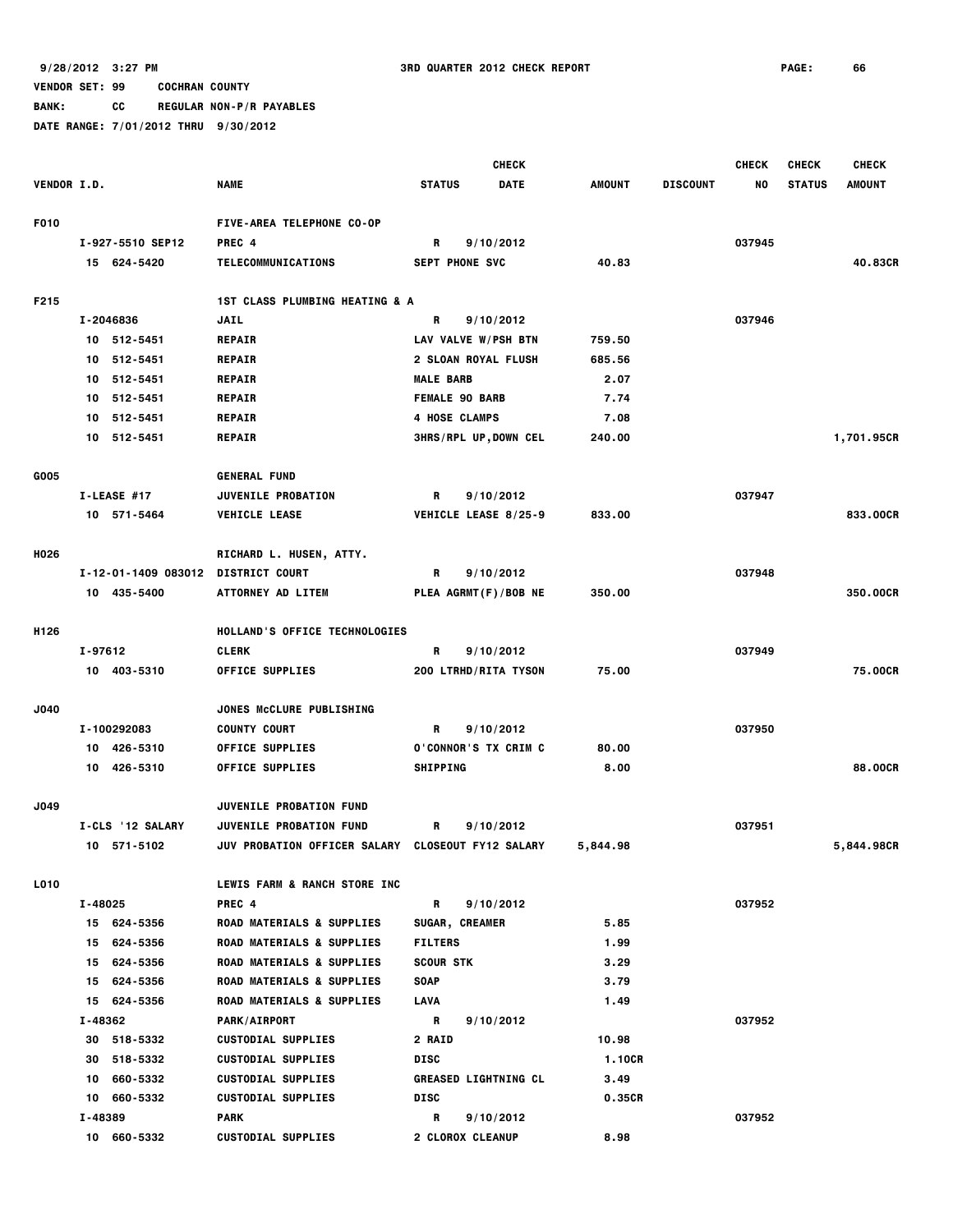|  |  | PAIL RANGE, FOLIZUIZ THIN 5100/ZUIZ |  |
|--|--|-------------------------------------|--|
|  |  |                                     |  |

|                    |         |                            |                                                        |                    |                         | <b>CHECK</b> |                 |                 | <b>CHECK</b> | <b>CHECK</b>  | <b>CHECK</b>  |
|--------------------|---------|----------------------------|--------------------------------------------------------|--------------------|-------------------------|--------------|-----------------|-----------------|--------------|---------------|---------------|
| <b>VENDOR I.D.</b> |         |                            | <b>NAME</b>                                            | <b>STATUS</b>      |                         | <b>DATE</b>  | AMOUNT          | <b>DISCOUNT</b> | NO           | <b>STATUS</b> | <b>AMOUNT</b> |
| <b>L010</b>        |         |                            | LEWIS FARM & RANCH STOCONT                             |                    |                         |              |                 |                 |              |               |               |
|                    | I-48389 |                            | <b>PARK</b>                                            | R                  | 9/10/2012               |              |                 |                 | 037952       |               |               |
|                    |         | 10 660-5332                | <b>CUSTODIAL SUPPLIES</b>                              | <b>4 GASKETS</b>   |                         |              | 4.00            |                 |              |               |               |
|                    |         | 10 660-5332                | <b>CUSTODIAL SUPPLIES</b>                              | DISC               |                         |              | 1.30CR          |                 |              |               |               |
|                    | I-48420 |                            | PREC <sub>1</sub>                                      | $\mathbf{R}$       | 9/10/2012               |              |                 |                 | 037952       |               |               |
|                    |         | 15 621-5451                | <b>REPAIRS</b>                                         |                    | <b>DOOR CLOSER</b>      |              | 1.49            |                 |              |               |               |
|                    | I-48656 |                            | <b>CEMETERY</b>                                        | R                  | 9/10/2012               |              |                 |                 | 037952       |               |               |
|                    |         | 10 516-5451                | <b>REPAIR</b>                                          |                    | <b>HYDRAULIC OIL</b>    |              | 58.95           |                 |              |               |               |
|                    |         | 10 516-5451                | <b>REPAIR</b>                                          | DISC               |                         |              | 5.90CR          |                 |              |               |               |
|                    | I-49041 |                            | PREC 1                                                 | $\mathbf R$        | 9/10/2012               |              |                 |                 | 037952       |               |               |
|                    |         | 15 621-5451                | <b>REPAIRS</b>                                         | CAULKING           |                         |              | 2.49            |                 |              |               |               |
|                    |         | 15 621-5451                | <b>REPAIRS</b>                                         |                    | <b>2 WINDOW GLASS</b>   |              | 22.98           |                 |              |               |               |
|                    | I-49082 |                            | JAIL                                                   | R                  | 9/10/2012               |              |                 |                 | 037952       |               |               |
|                    |         | 10 512-5392                | <b>MISCELLANEOUS SUPPLIES</b>                          |                    | <b>PAPER TOWELS</b>     |              | 4.79            |                 |              |               |               |
|                    | I-49199 |                            | <b>ACTIVITY BLDG</b>                                   | R                  | 9/10/2012               |              |                 |                 | 037952       |               |               |
|                    |         | 10 662-5332                | <b>CUSTODIAL SUPPLIES</b>                              | 50/50              |                         |              | 7.99            |                 |              |               |               |
|                    |         | 10 662-5332                | <b>CUSTODIAL SUPPLIES</b>                              | DISC               |                         |              | 0.80CR          |                 |              |               |               |
|                    | I-49357 |                            | <b>LIBRARY</b>                                         | <b>R</b>           | 9/10/2012               |              |                 |                 | 037952       |               |               |
|                    |         | 10 650-5332                | <b>CUSTODIAL SUPPLIES</b>                              | <b>NOZZLE</b>      |                         |              | 9.99            |                 |              |               |               |
|                    |         | 10 650-5332<br>10 650-5332 | <b>CUSTODIAL SUPPLIES</b><br><b>CUSTODIAL SUPPLIES</b> | HOSE<br>DISC       |                         |              | 41.99<br>5.20CR |                 |              |               |               |
|                    | I-49358 |                            | <b>PARK/AIRPORT</b>                                    | R                  | 9/10/2012               |              |                 |                 | 037952       |               |               |
|                    |         | 30 518-5332                | <b>CUSTODIAL SUPPLIES</b>                              | <b>DRILL BIT</b>   |                         |              | 3.99            |                 |              |               |               |
|                    | I-49669 |                            | JAIL                                                   | R                  | 9/10/2012               |              |                 |                 | 037952       |               |               |
|                    |         | 10 512-5392                | <b>MISCELLANEOUS SUPPLIES</b>                          |                    | <b>CARPET FRESH</b>     |              | 2.29            |                 |              |               |               |
|                    | I-49799 |                            | <b>PARK</b>                                            | R                  | 9/10/2012               |              |                 |                 | 037952       |               |               |
|                    |         | 10 660-5332                | <b>CUSTODIAL SUPPLIES</b>                              |                    | <b>WEED EATER LINE</b>  |              | 28.99           |                 |              |               |               |
|                    |         | 10 660-5332                | <b>CUSTODIAL SUPPLIES</b>                              | <b>HAND CLNR</b>   |                         |              | 3.95            |                 |              |               |               |
|                    |         | 10 660-5332                | <b>CUSTODIAL SUPPLIES</b>                              | DISC               |                         |              | 3.29CR          |                 |              |               |               |
|                    | I-49801 |                            | <b>COURTHOUSE</b>                                      |                    | R 9/10/2012             |              |                 |                 | 037952       |               |               |
|                    |         | 10 510-5332                | <b>CUSTODIAL SUPPLIES</b>                              |                    | <b>1DZ GLASS CLNR</b>   |              | 29.88           |                 |              |               |               |
|                    |         | 10 510-5332                | <b>CUSTODIAL SUPPLIES</b>                              | <b>2DZ TOWELS</b>  |                         |              | 30.96           |                 |              |               |               |
|                    |         | 10 510-5332                | <b>CUSTODIAL SUPPLIES</b>                              |                    | <b>4 CARPET FRESH</b>   |              | 9.16            |                 |              |               |               |
|                    |         | 10 510-5332                | <b>CUSTODIAL SUPPLIES</b>                              | <b>PLEDGE</b>      |                         |              | 4.29            |                 |              |               |               |
|                    |         | 10 510-5332                | <b>CUSTODIAL SUPPLIES</b>                              | 2 FABULOSA         |                         |              | 5.98            |                 |              |               |               |
|                    |         | 10 510-5332                | <b>CUSTODIAL SUPPLIES</b>                              | DISC               |                         |              | 8.03CR          |                 |              |               |               |
|                    | I-49836 |                            | JAIL                                                   | R                  | 9/10/2012               |              |                 |                 | 037952       |               |               |
|                    |         | 10 512-5392                | <b>MISCELLANEOUS SUPPLIES</b>                          |                    | <b>3 TOILET BRUSHES</b> |              | 10.47           |                 |              |               |               |
|                    |         | 10 512-5392                | <b>MISCELLANEOUS SUPPLIES</b>                          | <b>BLUE TOWELS</b> |                         |              | 4.79            |                 |              |               |               |
|                    |         | 10 512-5392                | <b>MISCELLANEOUS SUPPLIES</b>                          | 4 SOFTSOAP         |                         |              | 9.16            |                 |              |               |               |
|                    |         | 10 512-5392                | <b>MISCELLANEOUS SUPPLIES</b>                          | DISC               |                         |              | 2.44CR          |                 |              |               |               |
|                    | I-49918 |                            | <b>ACTIVITY BLDG</b>                                   | $\mathbf{R}$       | 9/10/2012               |              |                 |                 | 037952       |               |               |
|                    |         | 10 662-5332                | <b>CUSTODIAL SUPPLIES</b>                              |                    | TRASH BAGS 55GL         |              | 19.99           |                 |              |               |               |
|                    |         | 10 662-5332                | <b>CUSTODIAL SUPPLIES</b>                              |                    | TRASH BAGS 33GL         |              | 13.99           |                 |              |               |               |
|                    |         | 10 662-5332                | <b>CUSTODIAL SUPPLIES</b>                              | DISC               |                         |              | 3.40CR          |                 |              |               |               |
|                    | I-49962 |                            | <b>ACTIVITY BLDG</b>                                   | R                  | 9/10/2012               |              |                 |                 | 037952       |               |               |
|                    |         | 10 662-5332                | <b>CUSTODIAL SUPPLIES</b>                              | <b>DUCT TAPE</b>   |                         |              | 11.99           |                 |              |               |               |
|                    |         | 10 662-5332                | <b>CUSTODIAL SUPPLIES</b>                              | <b>DISC</b>        |                         |              | 1.20CR          |                 |              |               |               |
|                    | I-50073 |                            | PREC 3                                                 | R                  | 9/10/2012               |              |                 |                 | 037952       |               |               |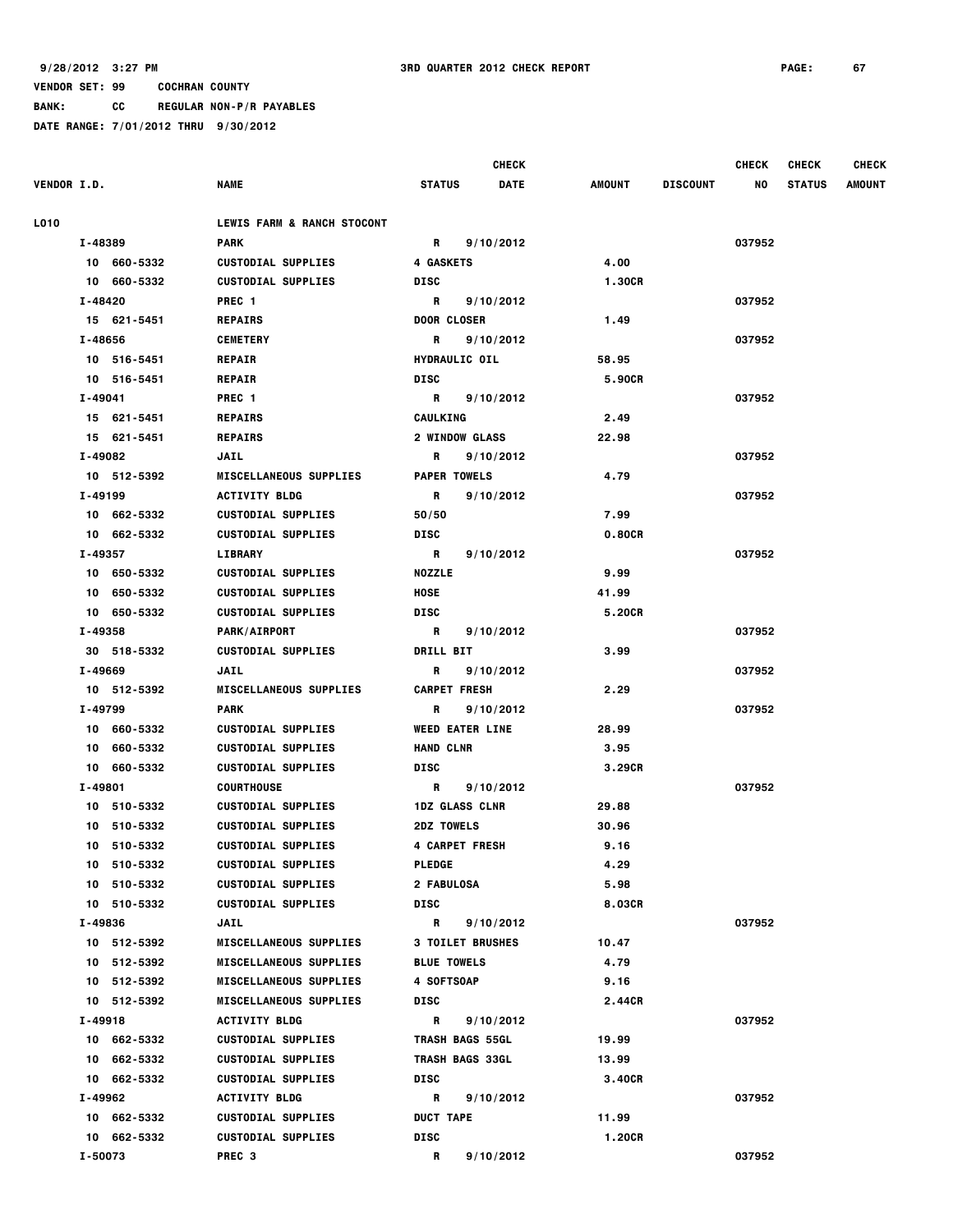# **BANK: CC REGULAR NON-P/R PAYABLES**

|                    |          |                   |                                      | <b>CHECK</b>                 |             |          |                 | <b>CHECK</b> | <b>CHECK</b>  | <b>CHECK</b>  |
|--------------------|----------|-------------------|--------------------------------------|------------------------------|-------------|----------|-----------------|--------------|---------------|---------------|
| <b>VENDOR I.D.</b> |          |                   | <b>NAME</b>                          | <b>STATUS</b>                | <b>DATE</b> | AMOUNT   | <b>DISCOUNT</b> | NO           | <b>STATUS</b> | <b>AMOUNT</b> |
|                    |          |                   |                                      |                              |             |          |                 |              |               |               |
| L010               |          |                   | LEWIS FARM & RANCH STOCONT           |                              |             |          |                 |              |               |               |
|                    | I-50073  |                   | PREC <sub>3</sub>                    | R                            | 9/10/2012   |          |                 | 037952       |               |               |
|                    |          | 15 623-5451       | <b>REPAIRS</b>                       | <b>2 ROLLER CVRS</b>         |             | 6.98     |                 |              |               |               |
|                    |          | 15 623-5451       | <b>REPAIRS</b>                       | <b>PAINT ROLLER</b>          |             | 2.29     |                 |              |               |               |
|                    | 15       | 623-5451          | <b>REPAIRS</b>                       | 2 OFF                        |             | 11.98    |                 |              |               |               |
|                    |          | 15 623-5451       | <b>REPAIRS</b>                       | <b>PRIMER</b>                |             | 18.49    |                 |              |               |               |
|                    |          | 15 623-5451       | <b>REPAIRS</b>                       | <b>PAINT</b><br><b>DISC</b>  |             | 29.99    |                 |              |               | 414,16CR      |
|                    |          | 15 623-5451       | <b>REPAIRS</b>                       |                              |             | 6.97CR   |                 |              |               |               |
| L015               |          |                   | LUBBOCK COUNTY, TEXAS                |                              |             |          |                 |              |               |               |
|                    |          | I-#803/AUG 12 BAL | <b>JUVENILE PROBATION</b>            | R                            | 9/10/2012   |          |                 | 037954       |               |               |
|                    |          | 10 571-5413       | <b>RESIDENTIAL SERVICES</b>          | <b>AUG BAL/#803</b>          |             | 1,850.00 |                 |              |               | 1,850.00CR    |
| L015               |          |                   | LUBBOCK COUNTY, TEXAS                |                              |             |          |                 |              |               |               |
|                    |          | I-AUG 12 ADR FEES | <b>DISTRICT COURT</b>                | R                            | 9/10/2012   |          |                 | 037955       |               |               |
|                    |          | 19 435-5409       | <b>A.D.R. CONTRACT</b>               | <b>COUNTY ADR FEES</b>       |             | 30.00    |                 |              |               | 30.00CR       |
|                    |          |                   |                                      |                              |             |          |                 |              |               |               |
| L018               |          |                   | LUBBOCK GRADER BLADE, INC            |                              |             |          |                 |              |               |               |
|                    | I-45198  |                   | PREC <sub>3</sub>                    | R                            | 9/10/2012   |          |                 | 037956       |               |               |
|                    |          | 15 623-5356       | <b>ROAD MATERIALS &amp; SUPPLIES</b> | 4 7' BLADES                  |             | 504.00   |                 |              |               |               |
|                    | 15       | 623-5356          | ROAD MATERIALS & SUPPLIES            | 4 7' BLADES W/HOLE           |             | 504.00   |                 |              |               |               |
|                    |          | 15 623-5356       | <b>ROAD MATERIALS &amp; SUPPLIES</b> | 30 5/8" BOLTS W/NUT          |             | 29.40    |                 |              |               |               |
|                    |          | 15 623-5356       | <b>ROAD MATERIALS &amp; SUPPLIES</b> | 30 3/4" BOLTS W/NUT          |             | 41.40    |                 |              |               | 1,078.80CR    |
| L189               |          |                   | HOCKLEY COUNTY PUBLISHING CO.I       |                              |             |          |                 |              |               |               |
|                    | I-090412 |                   | <b>COMMISSIONERS COURT</b>           | R                            | 9/10/2012   |          |                 | 037957       |               |               |
|                    |          | 15 610-5430       | <b>LEGAL NOTICES</b>                 | NOTICE/EFF TAX RATES         |             | 415.80   |                 |              |               |               |
|                    |          | 15 610-5430       | <b>LEGAL NOTICES</b>                 | <b>NOTICE/TAX RATE INCR</b>  |             | 207.90   |                 |              |               |               |
|                    | I-4401   |                   | <b>COMMISSIONERS COURT</b>           | R                            | 9/10/2012   |          |                 | 037957       |               |               |
|                    |          | 15 610-5430       | <b>LEGAL NOTICES</b>                 | CUST/MAIN EMPL ADx4;         |             | 59.20    |                 |              |               |               |
|                    | I-4453   |                   | <b>COMMISSIONERS COURT</b>           | R                            | 9/10/2012   |          |                 | 037957       |               |               |
|                    |          | 15 610-5430       | <b>LEGAL NOTICES</b>                 | <b>NOTICE/BUDGET HRNG 9</b>  |             | 52.00    |                 |              |               | 734.90CR      |
|                    |          |                   |                                      |                              |             |          |                 |              |               |               |
| MO31               |          |                   | MILLER PAPER & PACKAGING CO          |                              |             |          |                 |              |               |               |
|                    |          | I-S2241916.002    | <b>ACTIVITY BLDG</b>                 | R                            | 9/10/2012   |          |                 | 037958       |               |               |
|                    |          | 10 662-5332       | <b>CUSTODIAL SUPPLIES</b>            | <b>1CS, 3EA RED SPRAY BU</b> |             | 35.83    |                 |              |               |               |
|                    |          | I-S2292027.001    | <b>COURTHOUSE</b>                    | R                            | 9/10/2012   |          |                 | 037958       |               |               |
|                    |          | 10 510-5332       | <b>CUSTODIAL SUPPLIES</b>            | <b>2CS 55GL CAN LINER,B</b>  |             | 50.00    |                 |              |               |               |
|                    | 10       | 510-5332          | <b>CUSTODIAL SUPPLIES</b>            | 1CS 40-45GL HD LINER         |             | 42.76    |                 |              |               |               |
|                    |          | 10 510-5332       | <b>CUSTODIAL SUPPLIES</b>            | 1CS 12-16GL HD LINER         |             | 28.94    |                 |              |               |               |
|                    |          | 10 510-5332       | <b>CUSTODIAL SUPPLIES</b>            | <b>1CS MED NITRILE GLOV</b>  |             | 82.74    |                 |              |               |               |
|                    |          | 10 510-5332       | <b>CUSTODIAL SUPPLIES</b>            | <b>2CS ANGEL SOFT TISSU</b>  |             | 158.18   |                 |              |               |               |
|                    |          | 10 510-5332       | <b>CUSTODIAL SUPPLIES</b>            | 2CS NO-RINSE FLOOR C         |             | 80.45    |                 |              |               |               |
|                    | 10       | 510-5332          | <b>CUSTODIAL SUPPLIES</b>            | <b>1CS FOAM CLNR/DISINF</b>  |             | 45.16    |                 |              |               |               |
|                    | 10       | 510-5332          | <b>CUSTODIAL SUPPLIES</b>            | <b>2CS LYSOL FOAM CLNR</b>   |             | 100.51   |                 |              |               |               |
|                    |          | 10 510-5332       | <b>CUSTODIAL SUPPLIES</b>            | <b>1CS PLEASCENT</b>         |             | 44.18    |                 |              |               |               |
|                    | 10       | 510-5332          | <b>CUSTODIAL SUPPLIES</b>            | <b>1CS FOAM SOAP</b>         |             | 76.09    |                 |              |               |               |
|                    |          | 10 510-5332       | <b>CUSTODIAL SUPPLIES</b>            | <b>1CS WHITE SINGLEFOLD</b>  |             | 43.07    |                 |              |               | 787.91CR      |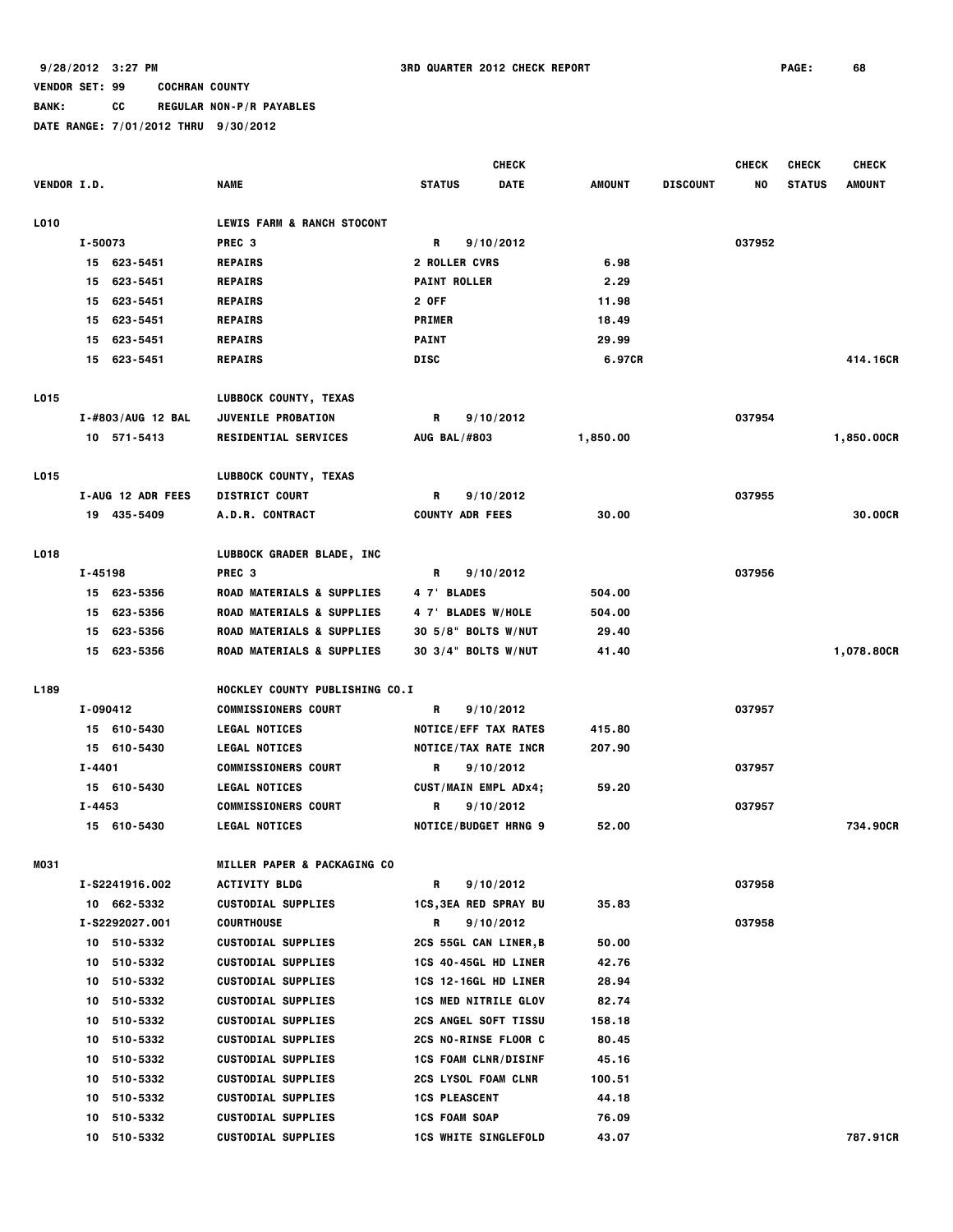**BANK: CC REGULAR NON-P/R PAYABLES**

|                    |    |                 |                               |                    | <b>CHECK</b>                |               |                 | <b>CHECK</b> | <b>CHECK</b>  | <b>CHECK</b>  |
|--------------------|----|-----------------|-------------------------------|--------------------|-----------------------------|---------------|-----------------|--------------|---------------|---------------|
| <b>VENDOR I.D.</b> |    |                 | <b>NAME</b>                   | <b>STATUS</b>      | <b>DATE</b>                 | <b>AMOUNT</b> | <b>DISCOUNT</b> | NO           | <b>STATUS</b> | <b>AMOUNT</b> |
| MO92               |    |                 | SYLVIA MARTINEZ               |                    |                             |               |                 |              |               |               |
|                    |    | I-DW#15038      | <b>ACTIVITY BLDG</b>          | R                  | 9/10/2012                   |               |                 | 037959       |               |               |
|                    |    | 10 000-4370.101 | <b>RENT-ACTIVITY BUILDING</b> |                    | REF DEP FOR $9/1/12$        | 125.00        |                 |              |               | 125.00CR      |
| M277               |    |                 | <b>MORTON SUPERMARKET</b>     |                    |                             |               |                 |              |               |               |
|                    |    | I-04100081912   | <b>JAIL</b>                   | R                  | 9/10/2012                   |               |                 | 037960       |               |               |
|                    |    | 10 512-5333     | <b>FOOD-PRISONERS</b>         | 3 SUGAR            |                             | 21.27         |                 |              |               |               |
|                    |    | I-11100080312   | <b>JAIL</b>                   | R                  | 9/10/2012                   |               |                 | 037960       |               |               |
|                    |    | 10 512-5333     | <b>FOOD-PRISONERS</b>         |                    | 4 OLD HOME WHEAT BRD        | 7.56          |                 |              |               |               |
|                    |    | 10 512-5333     | <b>FOOD-PRISONERS</b>         |                    | <b>OLD HOME WHITE BRD</b>   | 1.79          |                 |              |               |               |
|                    | 10 | 512-5333        | <b>FOOD-PRISONERS</b>         | 3 DRNK MX GR       |                             | 8.97          |                 |              |               |               |
|                    | 10 | 512-5333        | <b>FOOD-PRISONERS</b>         |                    | 4 DRNK MX CHR               | 11.96         |                 |              |               |               |
|                    | 10 | 512-5333        | <b>FOOD-PRISONERS</b>         | <b>DRNK MX GR</b>  |                             | 2.99          |                 |              |               |               |
|                    | 10 | 512-5333        | <b>FOOD-PRISONERS</b>         |                    | 2 DRNK MX LEM               | 5.98          |                 |              |               |               |
|                    | 10 | 512-5333        | <b>FOOD-PRISONERS</b>         |                    | LETTUCE CELLO               | 1.39          |                 |              |               |               |
|                    | 10 | 512-5333        | <b>FOOD-PRISONERS</b>         |                    | <b>2 BAG ORANGES</b>        | 7.98          |                 |              |               |               |
|                    |    | 10 512-5333     | <b>FOOD-PRISONERS</b>         | <b>APPLES</b>      |                             | 9.15          |                 |              |               |               |
|                    |    | 10 512-5333     | <b>FOOD-PRISONERS</b>         | <b>APPLES</b>      |                             | 8.65          |                 |              |               |               |
|                    |    | I-12103082312   | JAIL                          | R                  | 9/10/2012                   |               |                 | 037960       |               |               |
|                    |    | 10 512-5333     | <b>FOOD-PRISONERS</b>         | APPLE JCE/2        |                             | 4.98          |                 |              |               |               |
|                    |    | I-15103081212   | <b>JAIL</b>                   | R                  | 9/10/2012                   |               |                 | 037960       |               |               |
|                    |    | 10 512-5333     | <b>FOOD-PRISONERS</b>         |                    | <b>10 BQT CHKN FRIED ST</b> | 14.90         |                 |              |               |               |
|                    |    | 10 512-5333     | <b>FOOD-PRISONERS</b>         |                    | <b>8 BQT SALS STK DNR</b>   | 14.32         |                 |              |               |               |
|                    | 10 | 512-5333        | <b>FOOD-PRISONERS</b>         |                    | <b>8 J DEAN BRKFST BOWL</b> | 26.32         |                 |              |               |               |
|                    | 10 | 512-5333        | <b>FOOD-PRISONERS</b>         |                    | <b>8 J DEAN BRKFST BOWL</b> | 26.32         |                 |              |               |               |
|                    | 10 | 512-5333        | <b>FOOD-PRISONERS</b>         |                    | 5 J DEAN BRK BOWLS P        | 16.45         |                 |              |               |               |
|                    | 10 | 512-5333        | <b>FOOD-PRISONERS</b>         |                    | <b>8 J DEAN BRK BOWLS S</b> | 26.32         |                 |              |               |               |
|                    |    | 10 512-5333     | <b>FOOD-PRISONERS</b>         |                    | 10 AJ SCR EGG/SAUS/H        | 21.90         |                 |              |               |               |
|                    | 10 | 512-5333        | <b>FOOD-PRISONERS</b>         |                    | <b>J DEAN SAUS EGG CH B</b> | 6.49          |                 |              |               |               |
|                    | 10 | 512-5333        | <b>FOOD-PRISONERS</b>         |                    | 2 J DEAN SAUS EGG CH        | 12.98         |                 |              |               |               |
|                    | 10 | 512-5333        | <b>FOOD-PRISONERS</b>         |                    | <b>J DEAN SAU EGG CHS M</b> | 6.49          |                 |              |               |               |
|                    | 10 | 512-5333        | <b>FOOD-PRISONERS</b>         |                    | 2 J DEAN SAU EG CHS         | 12.98         |                 |              |               |               |
|                    |    | I-24103082812   | <b>JAIL</b>                   | R                  | 9/10/2012                   |               |                 | 037960       |               |               |
|                    |    | 10 512-5333     | <b>FOOD-PRISONERS</b>         |                    | <b>LETTUCE CELLO</b>        | 1.29          |                 |              |               |               |
|                    |    | 10 512-5333     | <b>FOOD-PRISONERS</b>         |                    | 2 BAG ORANGES               | 7.98          |                 |              |               |               |
|                    |    | 10 512-5333     | <b>FOOD-PRISONERS</b>         | <b>FLAVOR MIX</b>  |                             | 7.99          |                 |              |               |               |
|                    |    | I-25103081012   | JAIL                          | R                  | 9/10/2012                   |               |                 | 037960       |               |               |
|                    |    | 10 512-5333     | <b>FOOD-PRISONERS</b>         |                    | <b>6 OLD HOME WHEAT BRD</b> | 11.34         |                 |              |               |               |
|                    |    | 10 512-5333     | <b>FOOD-PRISONERS</b>         | <b>APPLES</b>      |                             | 13.31         |                 |              |               |               |
|                    |    | 10 512-5333     | <b>FOOD-PRISONERS</b>         | <b>GAL MILK</b>    |                             | 4.19          |                 |              |               |               |
|                    |    | 10 512-5333     | <b>FOOD-PRISONERS</b>         | <b>ORANGES</b>     |                             | 7.08          |                 |              |               |               |
|                    |    | 10 512-5333     | <b>FOOD-PRISONERS</b>         | <b>SALAD BLEND</b> |                             | 3.29          |                 |              |               |               |
|                    |    | 10 512-5333     | <b>FOOD-PRISONERS</b>         | <b>APPLES</b>      |                             | 11.77         |                 |              |               |               |
|                    |    | 10 512-5333     | <b>FOOD-PRISONERS</b>         | <b>BAG ORANGES</b> |                             | 3.99          |                 |              |               |               |
|                    |    | 10 512-5333     | <b>FOOD-PRISONERS</b>         | <b>SLICED DILL</b> |                             | 2.69          |                 |              |               |               |
|                    |    | I-43103080712   | JAIL                          | R                  | 9/10/2012                   |               |                 | 037960       |               |               |
|                    |    | 10 512-5333     | <b>FOOD-PRISONERS</b>         |                    | <b>6 OLD HOME WHITE BRD</b> | 10.74         |                 |              |               |               |
|                    |    | 10 512-5333     | <b>FOOD-PRISONERS</b>         | <b>GAL MILK</b>    |                             | 4.09          |                 |              |               |               |
|                    |    | I-57100081812   | JAIL                          | R                  | 9/10/2012                   |               |                 | 037960       |               |               |
|                    |    |                 |                               |                    |                             |               |                 |              |               |               |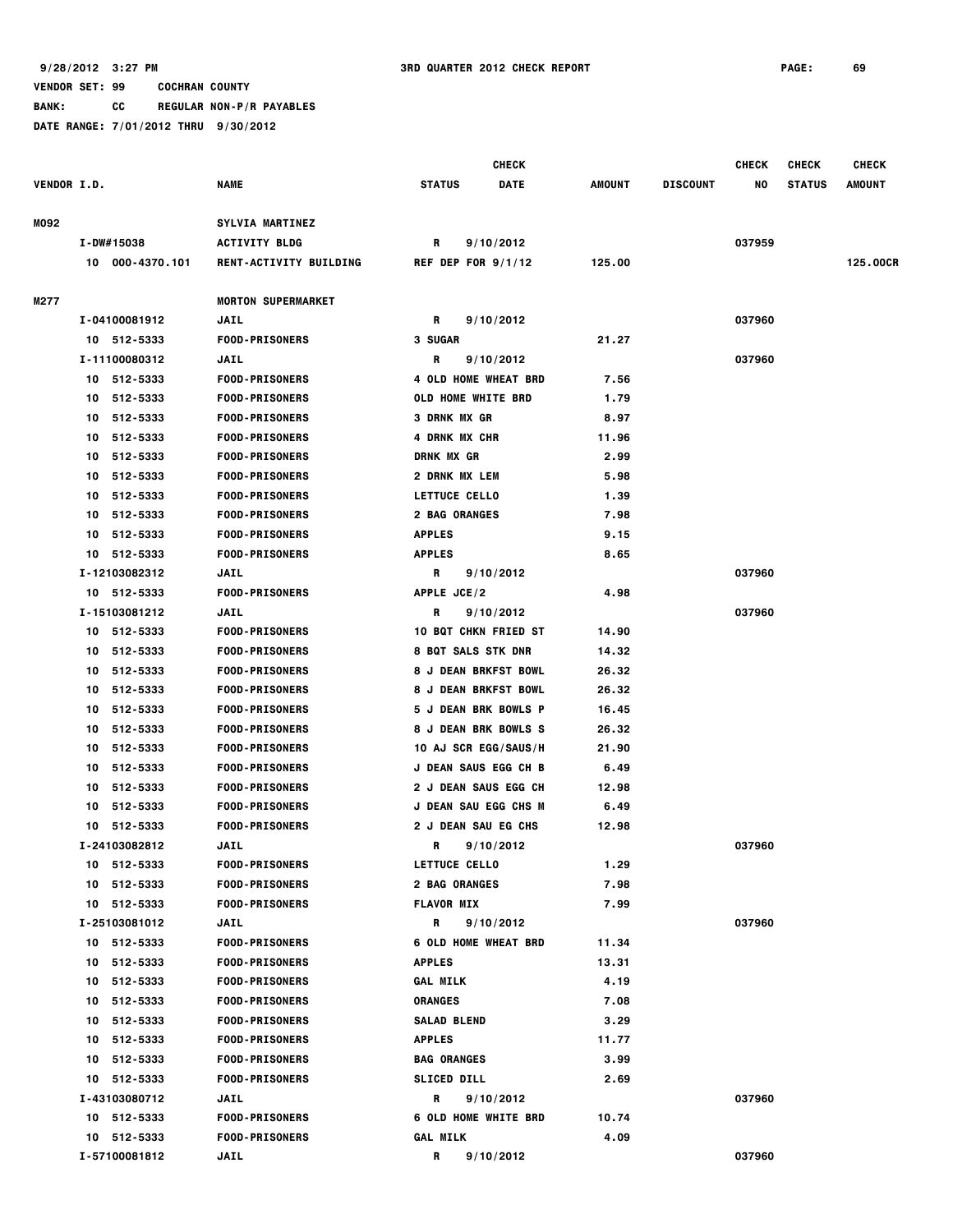**BANK: CC REGULAR NON-P/R PAYABLES**

|                    |                       |                                   | <b>CHECK</b>                                                   |             |               |                 | <b>CHECK</b> | <b>CHECK</b>  | <b>CHECK</b>  |
|--------------------|-----------------------|-----------------------------------|----------------------------------------------------------------|-------------|---------------|-----------------|--------------|---------------|---------------|
| <b>VENDOR I.D.</b> |                       | <b>NAME</b>                       | <b>STATUS</b>                                                  | <b>DATE</b> | <b>AMOUNT</b> | <b>DISCOUNT</b> | NO           | <b>STATUS</b> | <b>AMOUNT</b> |
| M277               |                       | <b>MORTON SUPERMARKET</b><br>CONT |                                                                |             |               |                 |              |               |               |
|                    | I-57100081812         | <b>JAIL</b>                       | R                                                              | 9/10/2012   |               |                 | 037960       |               |               |
|                    | 10 512-5333           | <b>FOOD-PRISONERS</b>             | <b>GAL MILK</b>                                                |             | 4.19          |                 |              |               |               |
|                    | I-65100082212         | <b>JAIL</b>                       | R<br>9/10/2012<br>7 OLD HOME WHEAT BRD<br><b>NAVEL ORANGES</b> |             |               |                 | 037960       |               |               |
|                    | 10 512-5333           | <b>FOOD-PRISONERS</b>             |                                                                |             | 13.23         |                 |              |               |               |
|                    | 10 512-5333           | <b>FOOD-PRISONERS</b>             |                                                                |             | 5.84          |                 |              |               |               |
|                    | 10 512-5333           | <b>FOOD-PRISONERS</b>             | <b>APPLES</b>                                                  |             | 12.02         |                 |              |               |               |
|                    | I-99103081512         | <b>JAIL</b>                       | R                                                              | 9/10/2012   |               |                 | 037960       |               |               |
|                    | 10 512-5333           | <b>FOOD-PRISONERS</b>             | <b>GAL MILK</b>                                                |             | 4.19          |                 |              |               |               |
|                    |                       |                                   |                                                                |             |               |                 |              |               |               |
|                    | I-99103082912         | <b>JAIL</b>                       | R                                                              | 9/10/2012   |               |                 | 037960       |               |               |
|                    | 10 512-5333           | <b>FOOD-PRISONERS</b>             | <b>BIMBO WHEAT/4</b>                                           |             | 8.76          |                 |              |               |               |
|                    | 10 512-5333           | <b>FOOD-PRISONERS</b>             | <b>GAL MILK</b>                                                |             | 4.19          |                 |              |               | 420.31CR      |
| <b>NO15</b>        |                       | NINTH ADM. JUDICIAL REGION        |                                                                |             |               |                 |              |               |               |
|                    | I-2012 ASSESSMENT     | <b>DISTRICT COURT</b>             | R                                                              | 9/10/2012   |               |                 | 037961       |               |               |
|                    | 10 435-5415           | <b>ASSESSMENT</b>                 | 2012 ASSESSMENT                                                |             | 330.75        |                 |              |               | 330.75CR      |
| <b>NO66</b>        |                       | <b>NTS COMMUNICATIONS</b>         |                                                                |             |               |                 |              |               |               |
|                    | $I - 806266003209/12$ | COMM'R CT/CO JUDGE                | R                                                              | 9/10/2012   |               |                 | 037962       |               |               |
|                    | 15 610-5420           | TELECOMMUNICATIONS                | <b>WATS LINE</b>                                               |             | 1.00          |                 |              |               |               |
|                    | 15 610-5420           | TELECOMMUNICATIONS                | <b>FEES</b>                                                    |             | 4.99          |                 |              |               |               |
|                    | 15 610-5420           | TELECOMMUNICATIONS                | INCOMING CALL 8/23                                             |             | 0.13          |                 |              |               | 6.12CR        |
|                    |                       |                                   |                                                                |             |               |                 |              |               |               |
| 0037               |                       | ANGELA OVERMAN, ATTY AT LAW       |                                                                |             |               |                 |              |               |               |
|                    | I-4239 CPS 090412     | <b>DISTRICT COURT</b>             | R                                                              | 9/10/2012   |               |                 | 037963       |               |               |
|                    | 10 435-5400           | <b>ATTORNEY AD LITEM</b>          | PLCMT HRNG, CPS/CH                                             |             | 300.00        |                 |              |               | 300.00CR      |
| <b>P027</b>        |                       | <b>PROFORMA</b>                   |                                                                |             |               |                 |              |               |               |
|                    | $I - 18243$           | TAX A/C                           | V                                                              | 9/10/2012   |               |                 | 037964       |               | 391.34CR      |
| P027               |                       | <b>PROFORMA</b>                   |                                                                |             |               |                 |              |               |               |
|                    | <b>M-CHECK</b>        | <b>VOIDED</b><br><b>PROFORMA</b>  | V                                                              | 9/10/2012   |               |                 | 037964       |               | 391.34CR      |
|                    |                       |                                   |                                                                |             |               |                 |              |               |               |
| <b>R099</b>        |                       | CYNDIA LEA GUAJARDO dba           |                                                                |             |               |                 |              |               |               |
|                    | I-102645              | <b>EXTENSION SVC</b>              | R                                                              | 9/10/2012   |               |                 | 037965       |               |               |
|                    | 10 665-5454           | <b>TIRES</b>                      | 245/75R16 FLAT ON R/                                           |             | 10.00         |                 |              |               |               |
|                    | I-102743              | <b>SHERIFF</b>                    | R                                                              | 9/10/2012   |               |                 | 037965       |               |               |
|                    | 10 560-5454           | <b>TIRES</b>                      | 235/55/17 FLAT ON R/                                           |             | 13.00         |                 |              |               |               |
|                    | I-102779              | PREC 4                            | R                                                              | 9/10/2012   |               |                 | 037965       |               |               |
|                    | 15 624-5454           | TIRES                             | 235/75/17 FLAT ON R/                                           |             | 13.00         |                 |              |               |               |
|                    | 15 624-5454           | <b>TIRES</b>                      | <b>PN#2</b>                                                    |             | 4.00          |                 |              |               |               |
|                    | I-102807              | PREC 4                            | R                                                              | 9/10/2012   |               |                 | 037965       |               |               |
|                    | 15 624-5454           | TIRES                             | 235/75/17 FLAT ON R/                                           |             | 13.00         |                 |              |               |               |
|                    | 15 624-5454           | TIRES                             | PN #2                                                          |             | 4.00          |                 |              |               |               |
|                    | I-102865              | <b>CEMETERY</b>                   | R                                                              | 9/10/2012   |               |                 | 037965       |               |               |
|                    | 10 516-5454           | TIRES                             | <b>1 TIRE</b>                                                  |             | 49.95         |                 |              |               |               |
|                    | 10 516-5454           | <b>TIRES</b>                      | 4 SHOTS                                                        |             | 11.00         |                 |              |               |               |
|                    | 10 516-5454           | <b>TIRES</b>                      | TDF                                                            |             | 3.00          |                 |              |               |               |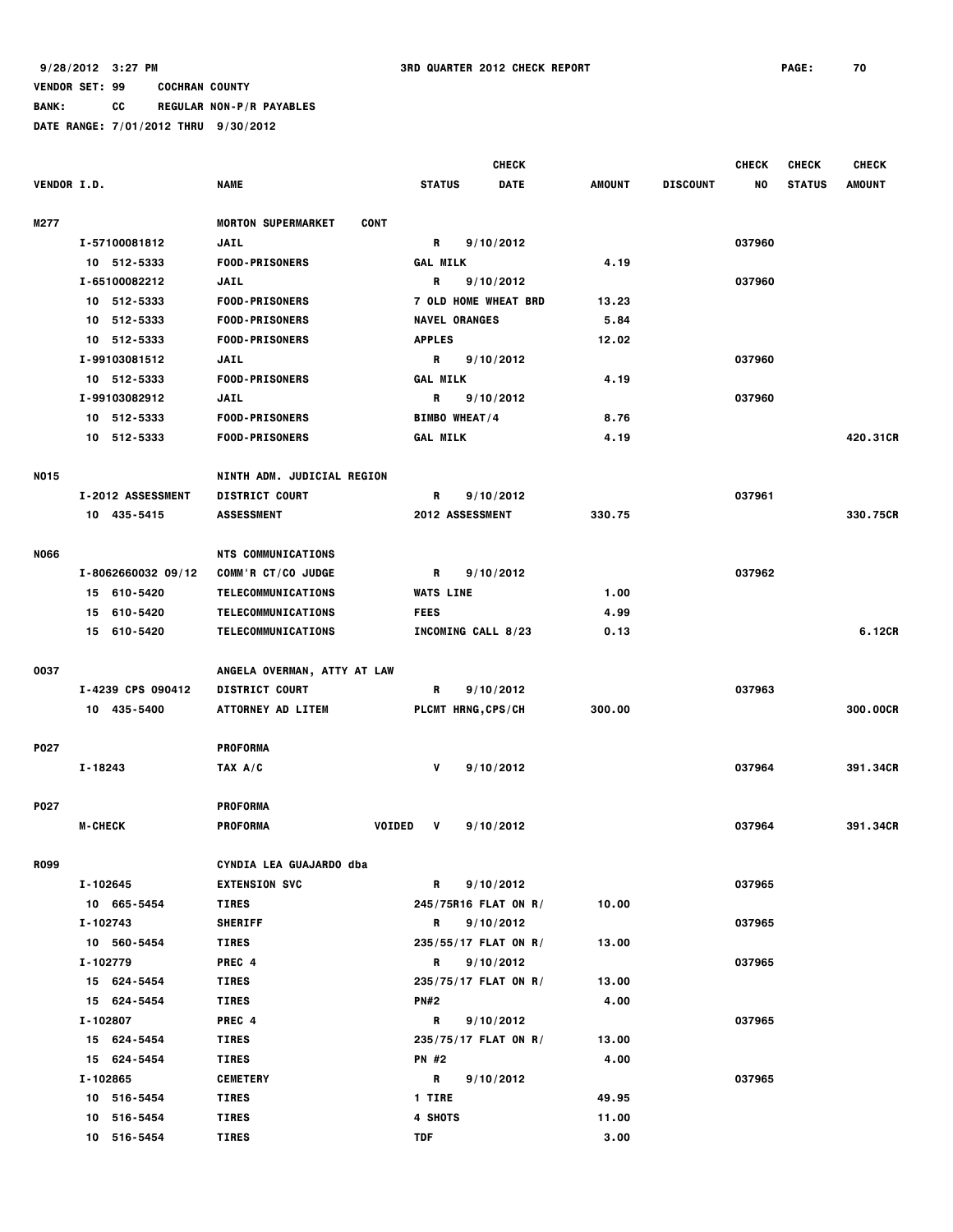**BANK: CC REGULAR NON-P/R PAYABLES**

|                    |                      |                             |                             | <b>CHECK</b> |         |                 | <b>CHECK</b> | <b>CHECK</b><br><b>CHECK</b> |          |
|--------------------|----------------------|-----------------------------|-----------------------------|--------------|---------|-----------------|--------------|------------------------------|----------|
| <b>VENDOR I.D.</b> |                      | <b>NAME</b>                 | <b>STATUS</b>               | DATE         | AMOUNT  | <b>DISCOUNT</b> | NO           | <b>STATUS</b>                | AMOUNT   |
| R099               |                      | CYNDIA LEA GUAJARDO dbCONT  |                             |              |         |                 |              |                              |          |
|                    | I-102865             | <b>CEMETERY</b>             | R                           | 9/10/2012    |         |                 | 037965       |                              |          |
|                    | 10 516-5454          | <b>TIRES</b>                | <b>TIRE CHG</b>             |              | 8.00    |                 |              |                              |          |
|                    | I-102905             | PREC <sub>1</sub>           | R                           | 9/10/2012    |         |                 | 037965       |                              |          |
|                    | 15 621-5454          | <b>TIRES</b>                | 14.00X24                    |              | 55.00   |                 |              |                              |          |
|                    | 15 621-5454          | <b>TIRES</b>                | 24" RING                    |              | 9.95    |                 |              |                              |          |
|                    | I-102918             | <b>SHERIFF</b>              | R                           | 9/10/2012    |         |                 | 037965       |                              |          |
|                    | 10 560-5454          | TIRES                       | 275/60/17 FLAT ON L/        |              | 13.00   |                 |              |                              | 206.90CR |
| <b>S010</b>        |                      | <b>SILVERS COMPANY</b>      |                             |              |         |                 |              |                              |          |
|                    | I-CEMETERY 09/12     | <b>CEMETERY</b>             | R                           | 9/10/2012    |         |                 | 037966       |                              |          |
|                    | 10 516-5330          | <b>FUEL &amp; OIL</b>       | <b>21.9GL UNL</b>           |              | 76.63   |                 |              |                              |          |
|                    | 10 516-5330          | <b>FUEL &amp; OIL</b>       | CR FED TAX ON 21.9GL        |              | 4.03CR  |                 |              |                              |          |
|                    | I-EXT SVC 09/12.     | <b>EXTENSION SVC</b>        | R                           | 9/10/2012    |         |                 | 037966       |                              |          |
|                    | 10 665-5330          | <b>FUEL AND OIL</b>         | 139.73GL UNL/#695           |              | 483.70  |                 |              |                              |          |
|                    | 10 665-5330          | <b>FUEL AND OIL</b>         | 25.21GL UNL/OTHER           |              | 88.21   |                 |              |                              |          |
|                    | 10 665-5330          | <b>FUEL AND OIL</b>         | <b>CR FED TAX ON 164.94</b> |              | 30.35CR |                 |              |                              |          |
|                    | I-JUV PROB $09/12$   | JUVENILE PROBATION          | R                           | 9/10/2012    |         |                 | 037966       |                              |          |
|                    | 10 571-5330          | <b>FUEL</b>                 | <b>52.51GL UNL</b>          |              | 182.28  |                 |              |                              |          |
|                    | 10 571-5330          | <b>FUEL</b>                 | <b>CR FED TAX ON 52.51</b>  |              | 9.66CR  |                 |              |                              |          |
|                    | $I-NON-DEFT'L 09/12$ | <b>CLERK</b>                | R                           | 9/10/2012    |         |                 | 037966       |                              |          |
|                    | 10 403-5427          | <b>CONTINUING EDUCATION</b> | 14.61GL UNL/SHANNA          |              | 51.85   |                 |              |                              |          |
|                    | 10 403-5427          | <b>CONTINUING EDUCATION</b> | CR FED TAX ON 14.61G        |              | 2.69CR  |                 |              |                              |          |
|                    | $I-PARK$ 09/12       | PARK                        | R                           | 9/10/2012    |         |                 | 037966       |                              |          |
|                    | 10 660-5330          | <b>FUEL AND OIL</b>         | <b>23.73GL UNL</b>          |              | 80.66   |                 |              |                              |          |
|                    | 10 660-5330          | <b>FUEL AND OIL</b>         | CR FED TAX ON 23.73         |              | 4.37CR  |                 |              |                              |          |
|                    | $I-PREC$ 1 09/12     | PREC <sub>1</sub>           | R                           | 9/10/2012    |         |                 | 037966       |                              |          |
|                    | 15 621-5330          | <b>FUEL &amp; OIL</b>       | <b>114GL HS DIESEL</b>      |              | 404.70  |                 |              |                              |          |
|                    | 15 621-5330          | <b>FUEL &amp; OIL</b>       | <b>86GL HS DIESEL/GRADE</b> |              | 305.30  |                 |              |                              |          |
|                    | 15 621-5330          | <b>FUEL &amp; OIL</b>       | 95GL HS DIESEL              |              | 337.25  |                 |              |                              |          |
|                    | 15 621-5330          | <b>FUEL &amp; OIL</b>       | <b>46.5GL HS DIESEL</b>     |              | 165.08  |                 |              |                              |          |
|                    | 15 621-5330          | <b>FUEL &amp; OIL</b>       | <b>70GL HS DIESEL/GRADE</b> |              | 248.50  |                 |              |                              |          |
|                    | 15 621-5330          | <b>FUEL &amp; OIL</b>       | <b>63GL HS DIESEL/GRADE</b> |              | 217.98  |                 |              |                              |          |
|                    | 621-5330<br>15       | <b>FUEL &amp; OIL</b>       | <b>44.5GL HS DIESEL</b>     |              | 153.28  |                 |              |                              |          |
|                    | 621-5330<br>15       | <b>FUEL &amp; OIL</b>       | 179GL LS DIESEL             |              | 605.02  |                 |              |                              |          |
|                    | 621-5330<br>15       | <b>FUEL &amp; OIL</b>       | <b>STATE TAX ON 179GL L</b> |              | 35.80   |                 |              |                              |          |
|                    | 621-5330<br>15       | <b>FUEL &amp; OIL</b>       | <b>57GL HS DIESEL</b>       |              | 197.22  |                 |              |                              |          |
|                    | 621-5330<br>15       | <b>FUEL &amp; OIL</b>       | <b>9GL HS DIESEL</b>        |              | 31.14   |                 |              |                              |          |
|                    | 621-5330<br>15       | <b>FUEL &amp; OIL</b>       | <b>27.5GL UNL</b>           |              | 96.22   |                 |              |                              |          |
|                    | 621-5330<br>15       | <b>FUEL &amp; OIL</b>       | <b>CR FED TAX ON 27.5GL</b> |              | 5.06CR  |                 |              |                              |          |
|                    | 621-5330<br>15       | <b>FUEL &amp; OIL</b>       | <b>16.6GL HS DIESEL</b>     |              | 54.78   |                 |              |                              |          |
|                    | 621-5330<br>15       | <b>FUEL &amp; OIL</b>       | <b>7GL HS DIESEL</b>        |              | 24.22   |                 |              |                              |          |
|                    | 621-5330<br>15       | <b>FUEL &amp; OIL</b>       | <b>11.6GL HS DIESEL</b>     |              | 40.14   |                 |              |                              |          |
|                    | 621-5330<br>15       | <b>FUEL &amp; OIL</b>       | <b>72GL HS DIESEL/GRADE</b> |              | 237.60  |                 |              |                              |          |
|                    | 621-5330<br>15       | <b>FUEL &amp; OIL</b>       | <b>16GL HS DIESEL</b>       |              | 52.80   |                 |              |                              |          |
|                    | 621-5330<br>15       | <b>FUEL &amp; OIL</b>       | <b>10GL HS DIESEL</b>       |              | 33.00   |                 |              |                              |          |
|                    | 15 621-5330          | <b>FUEL &amp; OIL</b>       | <b>72GL HS DIESEL</b>       |              | 237.60  |                 |              |                              |          |
|                    | $I-PREC 2 09/12$     | PREC <sub>2</sub>           | R                           | 9/10/2012    |         |                 | 037966       |                              |          |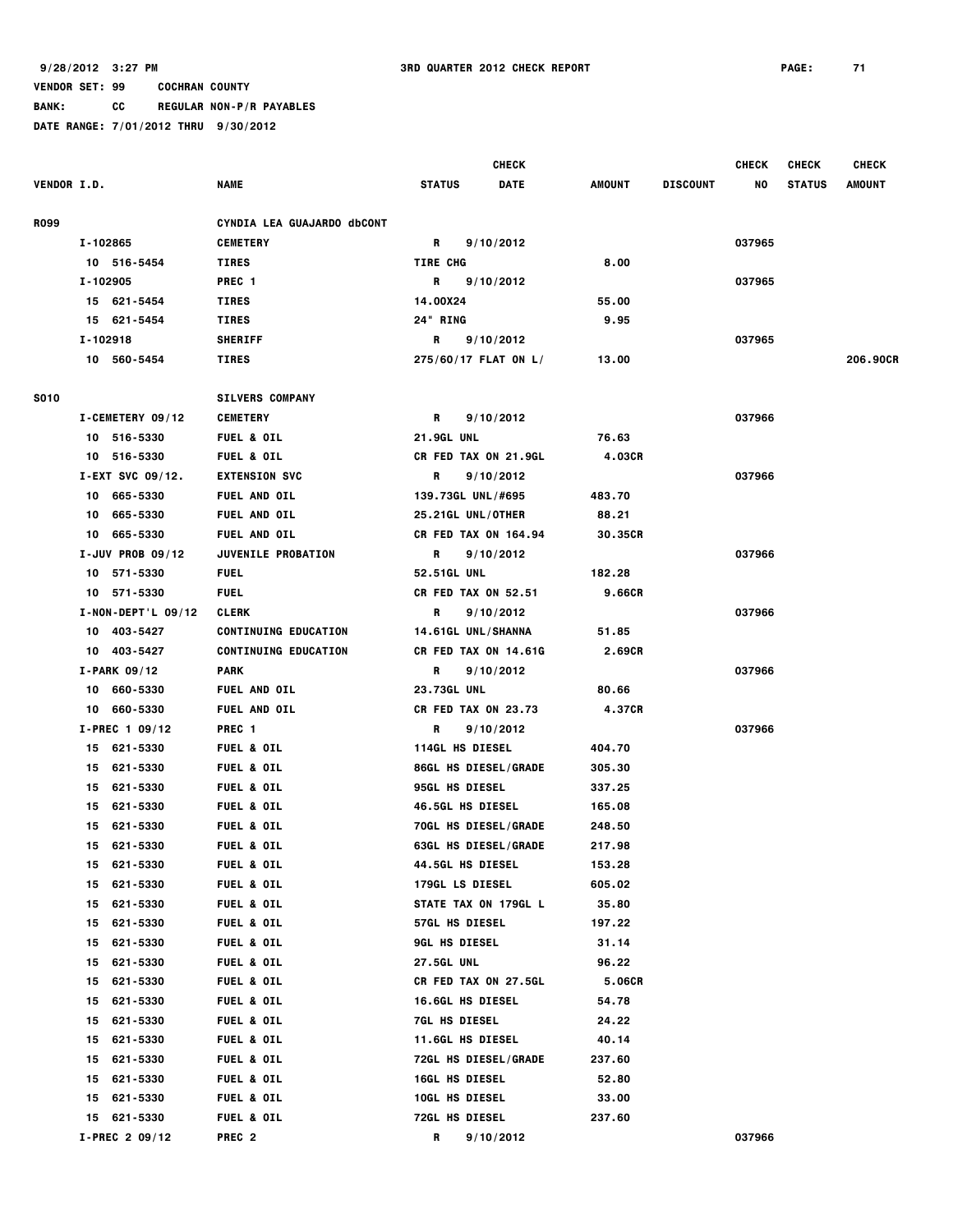**BANK: CC REGULAR NON-P/R PAYABLES**

|                    |                               |                                       | <b>CHECK</b>                 |          |                 | <b>CHECK</b> | <b>CHECK</b>  | <b>CHECK</b>  |
|--------------------|-------------------------------|---------------------------------------|------------------------------|----------|-----------------|--------------|---------------|---------------|
| <b>VENDOR I.D.</b> |                               | <b>NAME</b>                           | <b>DATE</b><br><b>STATUS</b> | AMOUNT   | <b>DISCOUNT</b> | NO           | <b>STATUS</b> | <b>AMOUNT</b> |
| <b>S010</b>        |                               | <b>CONT</b><br><b>SILVERS COMPANY</b> |                              |          |                 |              |               |               |
|                    | I-PREC 2 09/12                | PREC <sub>2</sub>                     | R<br>9/10/2012               |          |                 | 037966       |               |               |
|                    | 15 622-5330                   | <b>FUEL AND OIL</b>                   | <b>196.7GL LS DIESEL</b>     | 671.73   |                 |              |               |               |
|                    | 622-5330<br>15                | <b>FUEL AND OIL</b>                   | STATE TAX ON 196.7GL         | 39.34    |                 |              |               |               |
|                    | 622-5330<br>15                | FUEL AND OIL                          | 848.9GL HS DIESEL            | 3,056.04 |                 |              |               |               |
|                    | 622-5330<br>15                | FUEL AND OIL                          | <b>40.7GL LS DIESEL</b>      | 137.77   |                 |              |               |               |
|                    | 622-5330<br>15                | <b>FUEL AND OIL</b>                   | STATE TAX ON 40.7GL          | 8.14     |                 |              |               |               |
|                    | $I-PREC 4 09/12$              | PREC 4                                | 9/10/2012<br>R               |          |                 | 037966       |               |               |
|                    | 15 624-5330                   | FUEL AND OIL                          | <b>925GL HS DIESEL</b>       | 3,246.75 |                 |              |               |               |
|                    | 624-5330<br>15                | <b>FUEL AND OIL</b>                   | 149.5GL LS DIESEL            | 486.62   |                 |              |               |               |
|                    | 624-5330<br>15                | <b>FUEL AND OIL</b>                   | STATE TAX ON 149.5GL         | 29.90    |                 |              |               |               |
|                    | I-SHERIFF 09/12               | <b>SHERIFF</b>                        | 9/10/2012<br>R               |          |                 | 037966       |               |               |
|                    | 560-5330<br>10                | <b>FUEL AND OIL</b>                   | 29.51GL/#662                 | 101.86   |                 |              |               |               |
|                    | 560-5330<br>10                | FUEL AND OIL                          | 48.47GL/#697                 | 169.13   |                 |              |               |               |
|                    | 560-5330<br>10                | FUEL AND OIL                          | 133.1GL/#720                 | 463.35   |                 |              |               |               |
|                    | 560-5330<br>10                | FUEL AND OIL                          | 18.13GL UNL/#726             | 67.06    |                 |              |               |               |
|                    | 560-5330<br>10                | FUEL AND OIL                          | 71.01GL UNL/#759             | 246.81   |                 |              |               |               |
|                    | 560-5330<br>10                | FUEL AND OIL                          | 48.01GL UNL/#799             | 165.59   |                 |              |               |               |
|                    | 560-5330<br>10                | <b>FUEL AND OIL</b>                   | <b>CR FED TAX ON 348.23</b>  | 64.07CR  |                 |              |               | 13,210.82CR   |
| <b>S071</b>        |                               | <b>SCRIPT OFFICE PRODUCTS, INC.</b>   |                              |          |                 |              |               |               |
|                    | I-40218                       | <b>CLERK</b>                          | R<br>9/10/2012               |          |                 | 037967       |               |               |
|                    | 403-5310<br>10                | <b>OFFICE SUPPLIES</b>                | 2.5CS COPY PAPER             | 98.75    |                 |              |               |               |
|                    | 495-5310<br>10                | <b>OFFICE SUPPLIES</b>                | .5CS COPY PAPER              | 19.75    |                 |              |               |               |
|                    | 403-5310<br>10                | <b>OFFICE SUPPLIES</b>                | <b>HD STAPLER</b>            | 51.95    |                 |              |               |               |
|                    | I-40284                       | <b>CLERK</b>                          | R<br>9/10/2012               |          |                 | 037967       |               |               |
|                    | 10 403-5310                   | <b>OFFICE SUPPLIES</b>                | <b>4EA PENTEL ENERGEL P</b>  | 13.40    |                 |              |               | 183.85CR      |
| <b>S149</b>        |                               | SHERIFFS' ASSOCIATION OF              |                              |          |                 |              |               |               |
|                    | <b>I-2012/GERIK</b>           | <b>SHERIFF</b>                        | 9/10/2012<br>R               |          |                 | 037968       |               |               |
|                    | 10 560-5481                   | <b>DUES AND REGISTRATION</b>          | 2012 MEMBERSHIP/P GE         | 25.00    |                 |              |               | 25.00CR       |
| <b>S326</b>        |                               | <b>JOHN H. SCHMIDT</b>                |                              |          |                 |              |               |               |
|                    | I-REIMB PRIMARY '12 ELECTIONS |                                       | R<br>9/10/2012               |          |                 | 037969       |               |               |
|                    | 10 490-5102                   | <b>ELECTION SALARIES</b>              | <b>REIMB SAMMIE BAKER; P</b> | 110.00   |                 |              |               |               |
|                    | 490-5102<br>10                | <b>ELECTION SALARIES</b>              | REIMB D'ANN BAKER; PC        | 98.00    |                 |              |               |               |
|                    | 490-5102<br>10                | <b>ELECTION SALARIES</b>              | REIMB TRINA WILLIAMS         | 104.00   |                 |              |               |               |
|                    | 10 490-5102                   | <b>ELECTION SALARIES</b>              | <b>REIMB TRAVIS BUTLER;</b>  | 60.00    |                 |              |               | 372.00CR      |
| T148               |                               | TASCOSA OFFICE MACHINES INC           |                              |          |                 |              |               |               |
|                    | I-9BT085                      | <b>SHERIFF</b>                        | R<br>9/10/2012               |          |                 | 037970       |               |               |
|                    | 10 560-5411                   | <b>MAINTENANCE CONTRACTS</b>          | <b>COPIER MAINTENANCE</b>    | 69.00    |                 |              |               | 69.00CR       |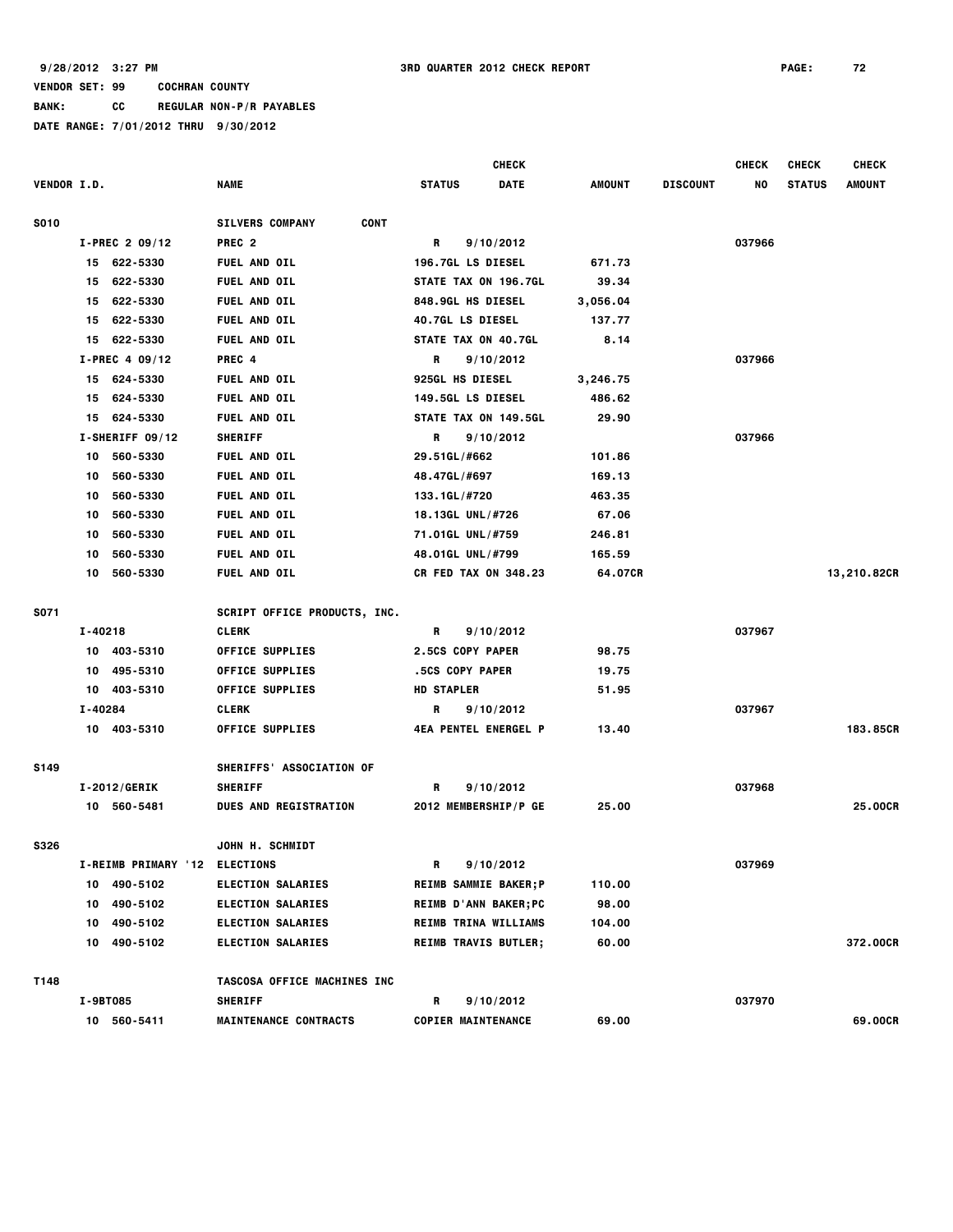**BANK: CC REGULAR NON-P/R PAYABLES**

|                    |                       |                                                           | <b>CHECK</b>                 |             |               |                 | <b>CHECK</b> | <b>CHECK</b>  | <b>CHECK</b>  |
|--------------------|-----------------------|-----------------------------------------------------------|------------------------------|-------------|---------------|-----------------|--------------|---------------|---------------|
| <b>VENDOR I.D.</b> |                       | <b>NAME</b>                                               | <b>STATUS</b>                | <b>DATE</b> | <b>AMOUNT</b> | <b>DISCOUNT</b> | NO           | <b>STATUS</b> | <b>AMOUNT</b> |
|                    |                       |                                                           |                              |             |               |                 |              |               |               |
| T199               |                       | TRUE AUTOMATION, INC                                      |                              |             |               |                 |              |               |               |
|                    | I-CT000130            | TAX A/C                                                   | R                            | 9/10/2012   |               |                 | 037971       |               |               |
|                    | 10 499-5571           | CAPITAL OUTLAY                                            | YR 1 INSTALL; CCT 06/        |             | 24,492.00     |                 |              |               | 24,492.00CR   |
|                    |                       |                                                           |                              |             |               |                 |              |               |               |
| T270               |                       | TEXAS COMMUNITY SERVICE ASSN<br><b>JUVENILE PROBATION</b> |                              |             |               |                 |              |               |               |
|                    | $I-TCSA$ CONF 10/12   |                                                           | R                            | 9/10/2012   |               |                 | 037972       |               |               |
|                    | 10 571-5427           | <b>CONTINUING EDUCATION</b>                               | <b>CONF REGIS, MEMBERSHI</b> |             | 125.00        |                 |              |               | 125.00CR      |
| T271               |                       | TEXAS STATE UNIV/SAN MARCOS                               |                              |             |               |                 |              |               |               |
|                    | I-FY13 JP SEMINAR     | <b>JUSTICE OF PEACE</b>                                   | R                            | 9/10/2012   |               |                 | 037973       |               |               |
|                    | 10 455-5427           | <b>CONTINUING EDUCATION</b>                               | <b>FY13 JUSTICE OF PEAC</b>  |             | 100.00        |                 |              |               | 100.00CR      |
|                    |                       |                                                           |                              |             |               |                 |              |               |               |
| <b>WO55</b>        |                       | <b>WINDSTREAM COMMUNICATIONS SW</b>                       |                              |             |               |                 |              |               |               |
|                    | $I - 266 - 521509/12$ | <b>EXTENSION SVC</b>                                      | R                            | 9/10/2012   |               |                 | 037974       |               |               |
|                    | 10 665-5420           | TELECOMMUNICATIONS                                        | <b>BASIC LOCAL SVC</b>       |             | 154.94        |                 |              |               |               |
|                    | 10 665-5420           | TELECOMMUNICATIONS                                        | <b>HI-SPEED INTERNET</b>     |             | 39.99         |                 |              |               |               |
|                    | 10 665-5420           | TELECOMMUNICATIONS                                        | <b>LONG DISTANCE SVC</b>     |             | 3.30          |                 |              |               |               |
|                    | $I - 266 - 866109/12$ | <b>ATTORNEY</b>                                           | R                            | 9/10/2012   |               |                 | 037974       |               |               |
|                    | 10 475-5420           | TELECOMMUNICATIONS                                        | <b>BASIC LOCAL SVC/2 LI</b>  |             | 106.58        |                 |              |               |               |
|                    | 10 475-5420           | TELECOMMUNICATIONS                                        | <b>HI-SPEED INTERNET</b>     |             | 59.99         |                 |              |               |               |
|                    | 10 475-5420           | <b>TELECOMMUNICATIONS</b>                                 | <b>LONG DISTANCE SVC</b>     |             | 0.23          |                 |              |               | 365.03CR      |
|                    |                       |                                                           |                              |             |               |                 |              |               |               |
| <b>WO70</b>        |                       | R D WALLACE OIL CO INC                                    |                              |             |               |                 |              |               |               |
|                    | $I - 1400 09/12$      | PREC 4                                                    | R                            | 9/10/2012   |               |                 | 037975       |               |               |
|                    | 15 624-5330           | FUEL AND OIL                                              | 47GL UNL                     |             | 153.61        |                 |              |               |               |
|                    | $I - 3540 09/12$      | PREC <sub>3</sub>                                         | R                            | 9/10/2012   |               |                 | 037975       |               |               |
|                    | 15 623-5330           | FUEL AND OIL                                              | <b>373.1GL DYED DIESEL</b>   |             | 1,276.00      |                 |              |               |               |
|                    | 15 623-5330           | FUEL AND OIL                                              | 2 80-0Z PWR SVC              |             | 23.72         |                 |              |               |               |
|                    | 15 623-5330           | FUEL AND OIL                                              | 22.4GL UNL 8/9               |             | 72.02         |                 |              |               |               |
|                    | 15 623-5330           | FUEL AND OIL                                              | <b>53GL LS DIESEL</b>        |             | 185.77        |                 |              |               |               |
|                    | 623-5330<br>15        | FUEL AND OIL                                              | 215.3GL DYED DIESEL          |             | 736.33        |                 |              |               |               |
|                    | 15 623-5330           | <b>FUEL AND OIL</b>                                       | 1 80-0Z PWR SVC              |             | 11.86         |                 |              |               |               |
|                    | 15 623-5330           | <b>FUEL AND OIL</b>                                       | <b>50.6GL KEROSENE</b>       |             | 250.47        |                 |              |               |               |
|                    | 15 623-5330           | <b>FUEL AND OIL</b>                                       | 1 1" FARM HOSE               |             | 30.00         |                 |              |               |               |
|                    | 15 623-5330           | FUEL AND OIL                                              | 44.4GL UNL 8/30              |             | 147.19        |                 |              |               |               |
|                    | 15 623-5330           | FUEL AND OIL                                              | 23.7GL UNL/#001 8/24         |             | 78.57         |                 |              |               |               |
|                    | $I - 3600 09/12$      | <b>PARK/AIRPORT</b>                                       | R                            | 9/10/2012   |               |                 | 037975       |               |               |
|                    | 30 518-5330           | <b>FUEL &amp; OIL</b>                                     | <b>54GL UNL</b>              |             | 180.41        |                 |              |               |               |
|                    | $I - 3700 09/12$      | <b>SHERIFF</b>                                            | R                            | 9/10/2012   |               |                 | 037975       |               |               |
|                    | 10 560-5330           | <b>FUEL AND OIL</b>                                       | 21.3GL UNL/#111              |             | 71.67         |                 |              |               |               |
|                    | 560-5330<br>10        | FUEL AND OIL                                              | 58.5GL UNL/#125              |             | 191.49        |                 |              |               |               |
|                    | 560-5330<br>10        | <b>FUEL AND OIL</b>                                       | 36.5GL UNL/#137              |             | 121.00        |                 |              |               | 3,530.11CR    |
|                    |                       |                                                           |                              |             |               |                 |              |               |               |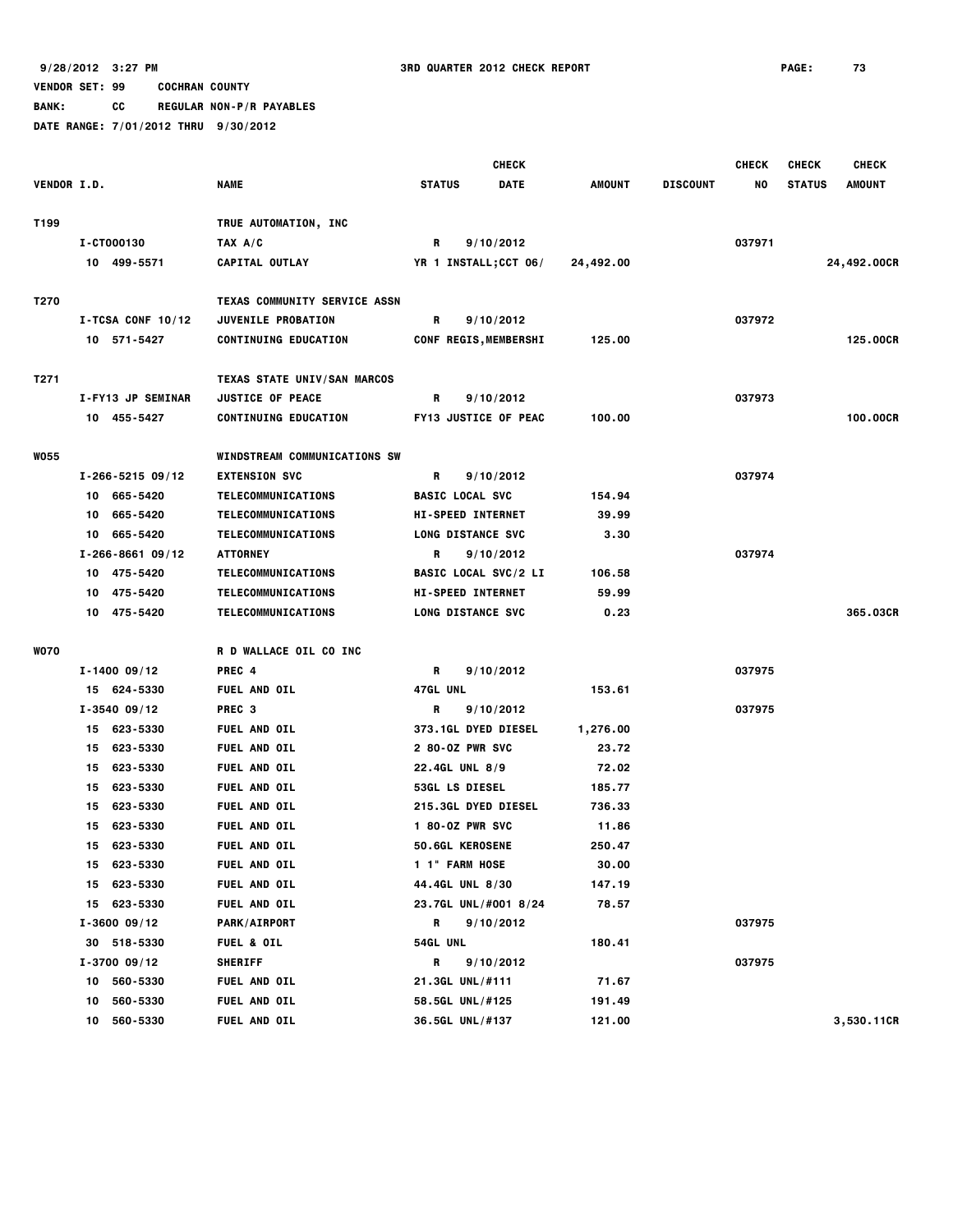**BANK: CC REGULAR NON-P/R PAYABLES**

|                    |                     |                                      | <b>CHECK</b>                    |               |                 | <b>CHECK</b> | <b>CHECK</b>  | <b>CHECK</b>  |
|--------------------|---------------------|--------------------------------------|---------------------------------|---------------|-----------------|--------------|---------------|---------------|
| <b>VENDOR I.D.</b> |                     | <b>NAME</b>                          | <b>STATUS</b><br><b>DATE</b>    | <b>AMOUNT</b> | <b>DISCOUNT</b> | NO           | <b>STATUS</b> | <b>AMOUNT</b> |
| W092               |                     | <b>WTG FUELS, INC</b>                |                                 |               |                 |              |               |               |
|                    | I-15006-03496 SEP12 | <b>SHERIFF</b>                       | R<br>9/10/2012                  |               |                 | 037976       |               |               |
|                    | 560-5330<br>10      | <b>FUEL AND OIL</b>                  | 22.5GL UNL/#111                 | 74.39         |                 |              |               |               |
|                    | 560-5330<br>10      | <b>FUEL AND OIL</b>                  | 22.5GL UNL/#125                 | 73.71         |                 |              |               |               |
|                    | 560-5330<br>10      | FUEL AND OIL                         | 10GL UNL/#123                   | 33.06         |                 |              |               |               |
|                    | 560-5330<br>10      | FUEL AND OIL                         | 88.5GL UNL/#137                 | 295.27        |                 |              |               |               |
|                    | 560-5330<br>10      | <b>FUEL AND OIL</b>                  | 46.51GL UNL/#134                | 155.15        |                 |              |               |               |
|                    | 560-5330<br>10      | FUEL AND OIL                         | 78.03GL UNL/#135                | 267.52        |                 |              |               |               |
|                    | 560-5330<br>10      | FUEL AND OIL                         | 176.87GL UNL/#136               | 588.38        |                 |              |               |               |
|                    | 560-5330<br>10      | FUEL AND OIL                         | 67.55GL UNL/#122                | 219.00        |                 |              |               | 1,706.48CR    |
| W164               |                     | <b>WARREN CAT</b>                    |                                 |               |                 |              |               |               |
|                    | I-PS020242957       | PREC <sub>3</sub>                    | R<br>9/10/2012                  |               |                 | 037977       |               |               |
|                    | 15 623-5356         | <b>ROAD MATERIALS &amp; SUPPLIES</b> | 20" HOSE                        | 1.80          |                 |              |               |               |
|                    | I-PS020243005       | PREC <sub>3</sub>                    | 9/10/2012<br>R                  |               |                 | 037977       |               |               |
|                    | 15 623-5451         | <b>REPAIRS</b>                       | 18 GAL 50/50                    | 211.14        |                 |              |               |               |
|                    | 623-5356<br>15      | <b>ROAD MATERIALS &amp; SUPPLIES</b> | 2 KEYS                          | 8.96          |                 |              |               |               |
|                    | 15 623-5356         | <b>ROAD MATERIALS &amp; SUPPLIES</b> | 2 BULBS                         | 16.70         |                 |              |               | 238.60CR      |
|                    |                     |                                      |                                 |               |                 |              |               |               |
| B074               |                     | <b>BUSINESS FORM SOLUTIONS</b>       |                                 |               |                 |              |               |               |
|                    | I-18243             | TAX A/C                              | 9/10/2012<br>R                  |               |                 | 037978       |               |               |
|                    | 10 499-5408         | <b>TAX ROLL</b>                      | 27,000 STATEMENT PAP            | 375.30        |                 |              |               |               |
|                    | 499-5408<br>10      | <b>TAX ROLL</b>                      | <b>FREIGHT</b>                  | 16.04         |                 |              |               | 391.34CR      |
| A069               |                     | <b>EDWARD AKIN</b>                   |                                 |               |                 |              |               |               |
|                    | $I-ACT$ BLDG 09/12  | <b>ACTIVITY BLDG</b>                 | R<br>9/27/2012                  |               |                 | 038012       |               |               |
|                    | 10 662-5451         | <b>REPAIR</b>                        | INSTL 20X24" WNDW/KI            | 75.00         |                 |              |               | 75.00CR       |
| A105               |                     | ALLISON BASS & ASSOCIATES            |                                 |               |                 |              |               |               |
|                    | I-10615 '10 REDIST  | <b>NON-DEPT'L--REDISTRICTING</b>     | 9/27/2012<br>R                  |               |                 | 038013       |               |               |
|                    | 10 409-5499         | <b>MISCELLANEOUS</b>                 | 2010 REDISTRICTING S            | 5,500.00      |                 |              |               | 5,500.00CR    |
| A178               |                     | <b>AMAZON</b>                        |                                 |               |                 |              |               |               |
|                    | C-259232722752      | LIBRARY                              | R<br>9/27/2012                  |               |                 | 038014       |               |               |
|                    | 10 650-5590         | <b>BOOKS</b>                         | <b>RET: THE HOBBIT</b>          | 26.39CR       |                 |              |               |               |
|                    | I-178672686010      | LIBRARY                              | R<br>9/27/2012                  |               |                 | 038014       |               |               |
|                    | 10 650-5590         | <b>BOOKS</b>                         | <b>FLIGHT: THE COMPLETE</b>     | 19.77         |                 |              |               |               |
|                    | 650-5590<br>10      | <b>BOOKS</b>                         | <b>GUN:A VISUAL HISTORY</b>     | 11.05         |                 |              |               |               |
|                    | 10 650-5590         | BOOKS                                | <b>CITY OF BONES</b>            | 11.98         |                 |              |               |               |
|                    | I-178678175030      | LIBRARY                              | R<br>9/27/2012                  |               |                 | 038014       |               |               |
|                    | 10 650-5590         | <b>BOOKS</b>                         | KNUFFLE BUNNY FREE              | 11.24         |                 |              |               |               |
|                    | 650-5590<br>10      | <b>BOOKS</b>                         | <b>PINKALICIOUS &amp; THE P</b> | 11.55         |                 |              |               |               |
|                    | 650-5590<br>10      | <b>BOOKS</b>                         | <b>NEW MOON</b>                 | 8.18          |                 |              |               |               |
|                    | 650-5590<br>10      | <b>BOOKS</b>                         | LUNCH LADY & THE AUT            | 6.99          |                 |              |               |               |
|                    | 650-5590<br>10      | BOOKS                                | <b>WEAPON:A VISUAL HIST</b>     | 19.61         |                 |              |               |               |
|                    | 650-5590<br>10      | BOOKS                                | <b>LEONARDO, THE TERRIB</b>     | 10.61         |                 |              |               |               |
|                    | 650-5590<br>10      | <b>BOOKS</b>                         | THE SWEETEST SPELL              | 11.48         |                 |              |               |               |
|                    | 650-5590<br>10      | <b>BOOKS</b>                         | LINCOLN'S LAST DAYS             | 11.69         |                 |              |               |               |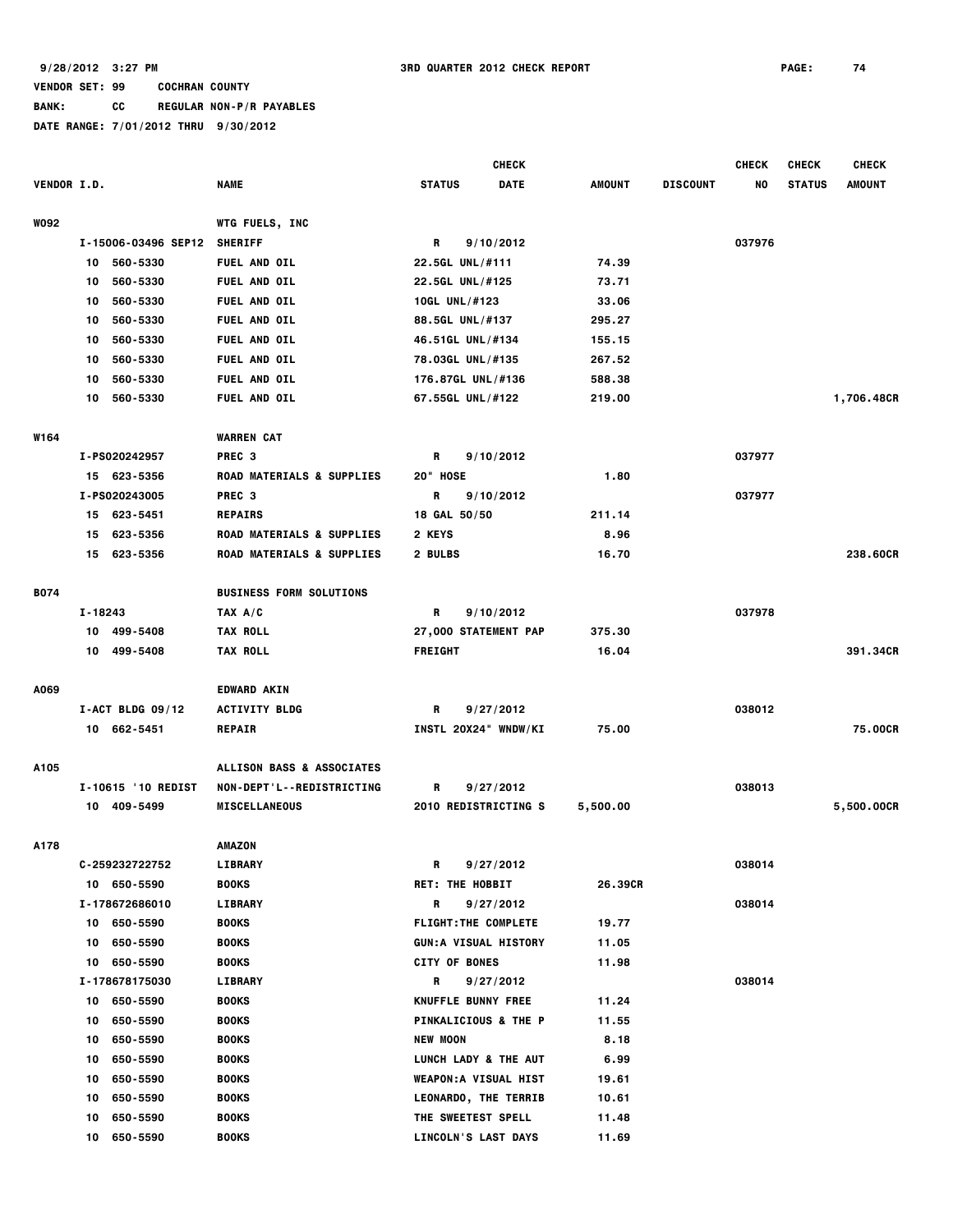**BANK: CC REGULAR NON-P/R PAYABLES**

|                    |                    |                                          | <b>CHECK</b>                  |             |               |                 | <b>CHECK</b> | <b>CHECK</b>  | <b>CHECK</b>    |
|--------------------|--------------------|------------------------------------------|-------------------------------|-------------|---------------|-----------------|--------------|---------------|-----------------|
| <b>VENDOR I.D.</b> |                    | <b>NAME</b>                              | <b>STATUS</b>                 | <b>DATE</b> | <b>AMOUNT</b> | <b>DISCOUNT</b> | NO           | <b>STATUS</b> | <b>AMOUNT</b>   |
|                    |                    |                                          |                               |             |               |                 |              |               |                 |
| A178               |                    | <b>CONT</b><br><b>AMAZON</b>             |                               |             |               |                 |              |               |                 |
|                    | I-178678175030     | <b>LIBRARY</b>                           | R                             | 9/27/2012   |               |                 | 038014       |               |                 |
|                    | 10 650-5590        | <b>BOOKS</b>                             | KNUFFLE BUNNY TOO             |             | 10.04         |                 |              |               |                 |
|                    | 10 650-5590        | <b>BOOKS</b>                             | <b>HOW TO TALK SO KIDS</b>    |             | 10.88         |                 |              |               |                 |
|                    | I-293279445078     | <b>LIBRARY</b>                           | R                             | 9/27/2012   |               |                 | 038014       |               |                 |
|                    | 10 650-5499        | <b>MISCELLANEOUS</b>                     | 72" RAINBOW FELT              |             | 5.98          |                 |              |               |                 |
|                    | 10 650-5499        | <b>MISCELLANEOUS</b>                     | <b>SHIPPING</b>               |             | 4.57          |                 |              |               | 139.23CR        |
| <b>B026</b>        |                    | <b>BLEDSOE WATER SUPPLY CORP</b>         |                               |             |               |                 |              |               |                 |
|                    | I-3004 0912        | PREC <sub>3</sub>                        | R                             | 9/27/2012   |               |                 | 038015       |               |                 |
|                    | 15 623-5440        | UTILITIES                                | <b>WATER BILL DATED 9/1</b>   |             | 20.10         |                 |              |               | 20.10CR         |
|                    |                    |                                          |                               |             |               |                 |              |               |                 |
| <b>B074</b>        |                    | <b>BUSINESS FORM SOLUTIONS</b>           |                               |             |               |                 |              |               |                 |
|                    | $I - 18242$        | TAX A/C                                  | R                             | 9/27/2012   |               |                 | 038016       |               |                 |
|                    | 10 499-5310        | <b>OFFICE SUPPLIES</b>                   | 7500 #10 ENV/PRINTED          |             | 277.43        |                 |              |               |                 |
|                    | 10 499-5310        | <b>OFFICE SUPPLIES</b>                   | <b>FREIGHT</b>                |             | 15.00         |                 |              |               | 292,43CR        |
| C015               |                    | <b>COCHRAN COUNTY SENIOR</b>             |                               |             |               |                 |              |               |                 |
|                    | I-AUG '12 MEAT     | <b>SENIOR CITIZENS</b>                   | R                             | 9/27/2012   |               |                 | 038017       |               |                 |
|                    | 10 663-5333        | <b>FOOD</b>                              | <b>GRND BEEF,US FOODS 9</b>   |             | 150.00        |                 |              |               | <b>150.00CR</b> |
|                    |                    |                                          |                               |             |               |                 |              |               |                 |
| C018               |                    | <b>COCHRAN FARM BUREAU</b>               |                               |             |               |                 |              |               |                 |
|                    | I-DW#15051         | <b>ACTIVITY BLDG</b>                     | R                             | 9/27/2012   |               |                 | 038018       |               |                 |
|                    | 10 000-4370.101    | RENT-ACTIVITY BUILDING                   | <b>REF DEP FOR 9/18/12</b>    |             | 125.00        |                 |              |               | 125.00CR        |
| C031               |                    | <b>COUNTY &amp; DISTRICT CLERKS ASSN</b> |                               |             |               |                 |              |               |                 |
|                    | I-DUES $7/12-6/13$ | <b>COUNTY &amp; DIST CLERK</b>           | R                             | 9/27/2012   |               |                 | 038019       |               |                 |
|                    | 10 403-5481        | <b>DUES AND REGISTRATION</b>             | COMB CLERK DUES 7/12          |             | 80.00         |                 |              |               | 80,00CR         |
|                    |                    |                                          |                               |             |               |                 |              |               |                 |
| <b>CO60</b>        |                    | CLEANCO CARPET CLEANING                  |                               |             |               |                 |              |               |                 |
|                    | $I - 259$          | <b>COURTHOUSE</b>                        | R                             | 9/27/2012   |               |                 | 038020       |               |                 |
|                    | 10 510-5411        | <b>MAINTENANCE CONTRACTS</b>             | JANITORIAL SVC                |             | 300.00        |                 |              |               | <b>300.00CR</b> |
| C165               |                    | <b>CITY OF MORTON</b>                    |                               |             |               |                 |              |               |                 |
|                    | I-091912           | <b>CEMETERY</b>                          | R                             | 9/27/2012   |               |                 | 038021       |               |                 |
|                    | 10 516-5486        | <b>CONTRACT LABOR-OPEN CLOSE</b>         | <b>REBA BROWN 7/28/12</b>     |             | 300.00        |                 |              |               |                 |
|                    | 10 516-5486        | <b>CONTRACT LABOR-OPEN CLOSE</b>         | ALLEN JOYCE 8/11/12           |             | 300.00        |                 |              |               |                 |
|                    | 10 516-5486        | <b>CONTRACT LABOR-OPEN CLOSE</b>         | AURELIO CASARES 8/11          |             | 300.00        |                 |              |               |                 |
|                    | 10 516-5486        | <b>CONTRACT LABOR-OPEN CLOSE</b>         | SHERRY PATTON SWANN           |             | 300.00        |                 |              |               | 1,200.00CR      |
|                    |                    |                                          |                               |             |               |                 |              |               |                 |
| D039               |                    | TERRY DUVALL dba                         |                               |             |               |                 |              |               |                 |
|                    | I-10               | <b>SHERIFF</b>                           | R                             | 9/27/2012   |               |                 | 038022       |               |                 |
|                    | 10 560-5452        | <b>OFFICE EQUIPMENT REPAIR</b>           | <b>3HRS; RMV VIRUS; REBLD</b> |             | 270.00        |                 |              |               | 270.00CR        |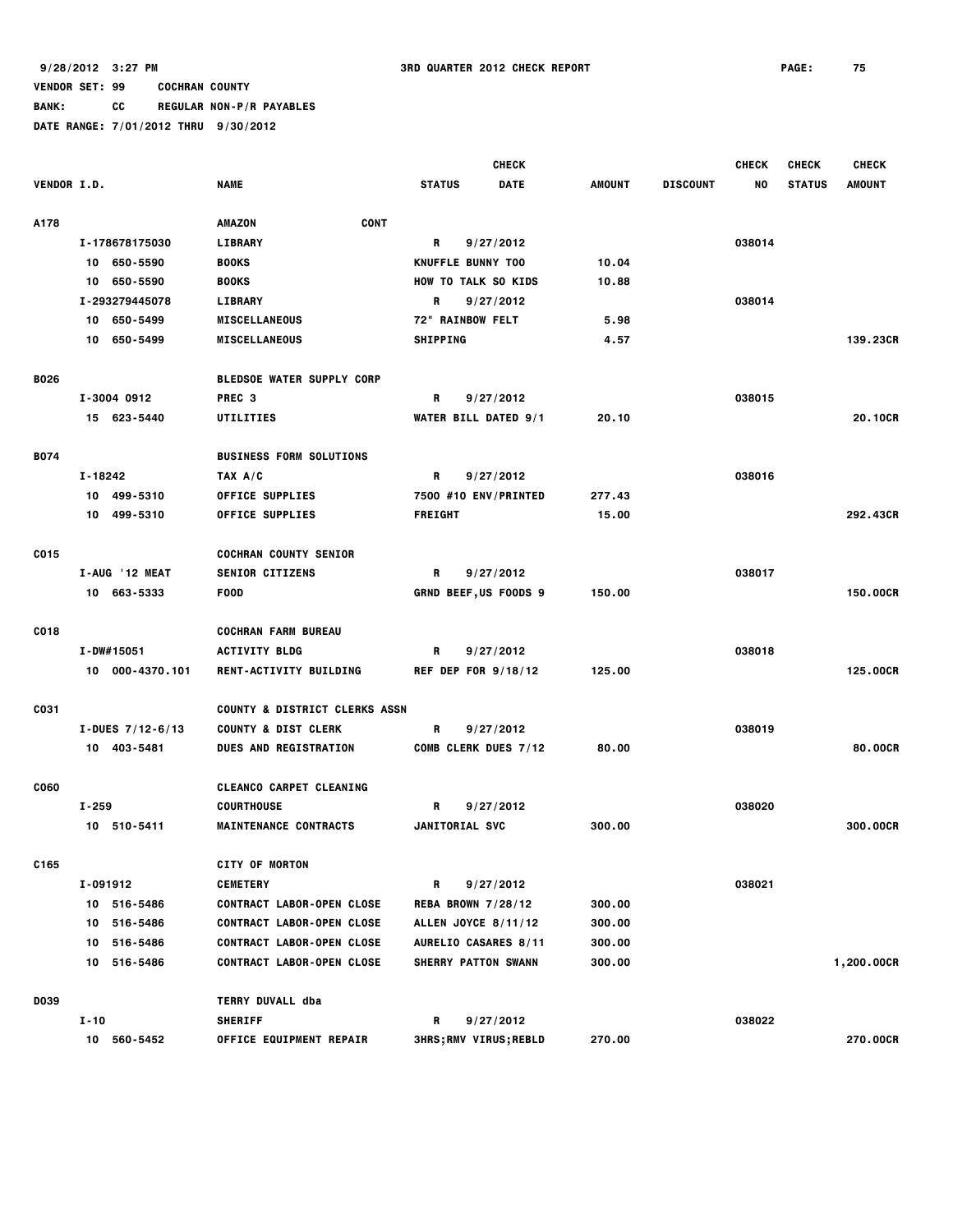**BANK: CC REGULAR NON-P/R PAYABLES**

|                  |                 |                                      | <b>CHECK</b>                 |               |                 | <b>CHECK</b> | <b>CHECK</b>  | <b>CHECK</b>  |
|------------------|-----------------|--------------------------------------|------------------------------|---------------|-----------------|--------------|---------------|---------------|
| VENDOR I.D.      |                 | <b>NAME</b>                          | <b>STATUS</b><br><b>DATE</b> | <b>AMOUNT</b> | <b>DISCOUNT</b> | NO           | <b>STATUS</b> | <b>AMOUNT</b> |
| D048             |                 | DATA-LINE OFFICE SYSTEMS             |                              |               |                 |              |               |               |
|                  | I-067497        | <b>LIBRARY</b>                       | R<br>9/27/2012               |               |                 | 038023       |               |               |
|                  | 10 650-5411     | <b>MAINTENANCE CONTRACTS</b>         | <b>COPIER MAINTENANCE</b>    | 37.50         |                 |              |               |               |
|                  | 650-5411<br>10  | <b>MAINTENANCE CONTRACTS</b>         | <b>FUEL SURCHG</b>           | 1.50          |                 |              |               |               |
|                  | I-067952        | <b>LIBRARY</b>                       | R<br>9/27/2012               |               |                 | 038023       |               |               |
|                  | 10 650-5411     | <b>MAINTENANCE CONTRACTS</b>         | 366 COLOR COPIES/MAI         | 36.60         |                 |              |               | 75.60CR       |
| E071             |                 | <b>e-LIBRIS TECHNOLOGIES, LLC</b>    |                              |               |                 |              |               |               |
|                  | I-1-MRT-001     | LIBRARY                              | R<br>9/27/2012               |               |                 | 038024       |               |               |
|                  | 10 650-5411     | <b>MAINTENANCE CONTRACTS</b>         | KOHA DB MAINT; 9/1/          | 403.78        |                 |              |               | 403.78CR      |
| G031             |                 | <b>GRAINGER</b>                      |                              |               |                 |              |               |               |
|                  | C-9916084412    | PREC <sub>3</sub>                    | R<br>9/27/2012               |               |                 | 038025       |               |               |
|                  | 15 623-5356     | <b>ROAD MATERIALS &amp; SUPPLIES</b> | <b>RET 36" DRUM SLING</b>    | 81.77CR       |                 |              |               |               |
|                  | I-9916359681    | PREC <sub>3</sub>                    | R<br>9/27/2012               |               |                 | 038025       |               |               |
|                  | 15 623-5356     | <b>ROAD MATERIALS &amp; SUPPLIES</b> | 24" DRUM SLING               | 69.47         |                 |              |               |               |
|                  | I-9917960578    | <b>PARK</b>                          | R<br>9/27/2012               |               |                 | 038025       |               |               |
|                  | 10 660-5332     | <b>CUSTODIAL SUPPLIES</b>            | <b>CHERRY BOWL BLK 12PK</b>  | 11.50         |                 |              |               |               |
|                  | 660-5332<br>10  | <b>CUSTODIAL SUPPLIES</b>            | URINAL SCREEN 12PK           | 18.83         |                 |              |               |               |
|                  | 10 660-5332     | <b>CUSTODIAL SUPPLIES</b>            | PAPER TOWEL ROLL 6PK         | 30.07         |                 |              |               | 48.10CR       |
| H126             |                 | HOLLAND'S OFFICE TECHNOLOGIES        |                              |               |                 |              |               |               |
|                  | I-97944         | TAX A/C                              | 9/27/2012<br>R               |               |                 | 038026       |               |               |
|                  | 10 499-5310     | OFFICE SUPPLIES                      | <b>1BX TAB LABELS</b>        | 17.99         |                 |              |               |               |
|                  | 499-5310<br>10  | <b>OFFICE SUPPLIES</b>               | <b>1BX ADDR LABELS</b>       | 27.49         |                 |              |               |               |
|                  | 10 499-5408     | <b>TAX ROLL</b>                      | <b>6EA SPIRAL BINDERS</b>    | 287.94        |                 |              |               | 333.42CR      |
| H <sub>250</sub> |                 | HOST EQUIPMENT, LTD.                 |                              |               |                 |              |               |               |
|                  | I-40227         | <b>JAIL</b>                          | R<br>9/27/2012               |               |                 | 038027       |               |               |
|                  | 10 512-5451     | <b>REPAIR</b>                        | <b>3HR;RPR LEAKS,RPL FL</b>  | 210.00        |                 |              |               |               |
|                  | 10 512-5451     | <b>REPAIR</b>                        | 2 FILTERS CF591125           | 203.26        |                 |              |               | 413,26CR      |
| H302             |                 | <b>MARIA HINOJOS</b>                 |                              |               |                 |              |               |               |
|                  | I-DW#15032      | <b>ACTIVITY BLDG</b>                 | R<br>9/27/2012               |               |                 | 038028       |               |               |
|                  | 10 000-4370.101 | <b>RENT-ACTIVITY BUILDING</b>        | REF DEP FOR $9/9/12$         | 125.00        |                 |              |               | 125.00CR      |
| J057             |                 | <b>JUNIOR LIBRARY GUILD</b>          |                              |               |                 |              |               |               |
|                  | I-162120        | LIBRARY                              | R<br>9/27/2012               |               |                 | 038029       |               |               |
|                  | 10 650-5590     | <b>BOOKS</b>                         | <b>INTERMEDIATE READERS</b>  | 42.75         |                 |              |               |               |
|                  | 650-5590<br>10  | <b>BOOKS</b>                         | UPPER ELEM & JR HI           | 42.75         |                 |              |               |               |
|                  | 650-5590<br>10  | <b>BOOKS</b>                         | <b>ADVANCED RDRS</b>         | 42.75         |                 |              |               |               |
|                  | 650-5590<br>10  | <b>BOOKS</b>                         | ADVANCED RDRS C+             | 42.75         |                 |              |               |               |
|                  | 650-5590<br>10  | <b>BOOKS</b>                         | <b>EASY RDNG</b>             | 42.75         |                 |              |               |               |
|                  | 650-5590<br>10  | <b>BOOKS</b>                         | <b>INDEP RDRS</b>            | 42.75         |                 |              |               |               |
|                  | 650-5590<br>10  | <b>BOOKS</b>                         | <b>KINDER</b>                | 42.75         |                 |              |               |               |
|                  | 650-5590<br>10  | <b>BOOKS</b>                         | <b>PRIMARY</b>               | 42.75         |                 |              |               |               |
|                  | 650-5590<br>10  | <b>BOOKS</b>                         | YOUNG ADULTS                 | 42.75         |                 |              |               |               |
|                  | 10<br>650-5590  | <b>BOOKS</b>                         | YOUNG ADULTS Y+              | 42.75         |                 |              |               |               |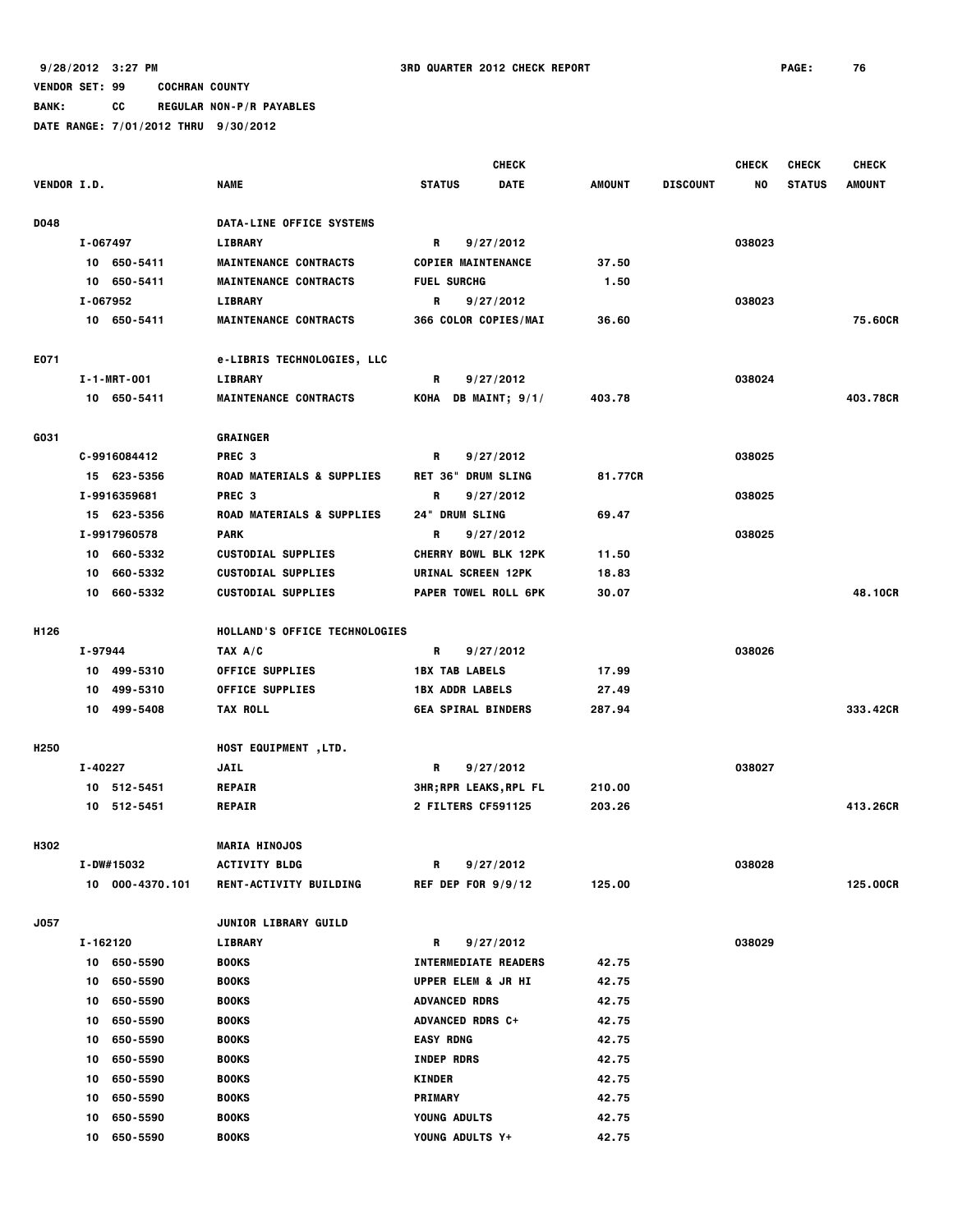**BANK: CC REGULAR NON-P/R PAYABLES**

|                    |                        |                                  | <b>CHECK</b>                         |         |                 | <b>CHECK</b><br><b>CHECK</b> |               |               |
|--------------------|------------------------|----------------------------------|--------------------------------------|---------|-----------------|------------------------------|---------------|---------------|
| <b>VENDOR I.D.</b> |                        | NAME                             | <b>STATUS</b><br><b>DATE</b>         | AMOUNT  | <b>DISCOUNT</b> | NO                           | <b>STATUS</b> | <b>AMOUNT</b> |
| J057               |                        | JUNIOR LIBRARY GUILD CONT        |                                      |         |                 |                              |               |               |
|                    | I-162120               | LIBRARY                          | R<br>9/27/2012                       |         |                 | 038029                       |               |               |
|                    | 10 650-5590            | <b>BOOKS</b>                     | <b>MATURE YOUNG ADULTS</b>           | 42.75   |                 |                              |               | 470.25CR      |
|                    |                        |                                  |                                      |         |                 |                              |               |               |
| J082               |                        | JOHN DEERE FINANCIAL             |                                      |         |                 |                              |               |               |
|                    | C-11484                | <b>CEMETERY</b>                  | R<br>9/27/2012                       |         |                 | 038030                       |               |               |
|                    | 10 516-5451            | <b>REPAIR</b>                    | <b>BILLING ADJ</b>                   | 3.99CR  |                 |                              |               |               |
|                    | $C - 14497$            | <b>CEMETERY</b>                  | R<br>9/27/2012                       |         |                 | 038030                       |               |               |
|                    | 10 516-5451            | <b>REPAIR</b>                    | <b>RET 25 WASHERS/INV14</b>          | 18.50CR |                 |                              |               |               |
|                    | I-11176                | <b>CEMETERY</b>                  | R<br>9/27/2012                       |         |                 | 038030                       |               |               |
|                    | 10 516-5451            | <b>REPAIR</b>                    | <b>V-BELT</b>                        | 122.36  |                 |                              |               |               |
|                    | I-11635                | PREC 1                           | R<br>9/27/2012                       |         |                 | 038030                       |               |               |
|                    | 15 621-5451            | <b>REPAIRS</b>                   | 2 0-RINGS R183409                    | 2.24    |                 |                              |               |               |
|                    | 621-5451<br>15         | <b>REPAIRS</b>                   | 0-RING R183411                       | 1.30    |                 |                              |               |               |
|                    | 621-5451<br>15         | <b>REPAIRS</b>                   | 0-RING R183412                       | 1.42    |                 |                              |               |               |
|                    | 621-5451<br>15         | <b>REPAIRS</b>                   | <b>5 REFRIGERANT</b>                 | 90.45   |                 |                              |               |               |
|                    | 621-5451<br>15         | <b>REPAIRS</b>                   | COOLING SY                           | 47.66   |                 |                              |               |               |
|                    | 621-5451<br>15         | <b>REPAIRS</b>                   | LINE                                 | 99.79   |                 |                              |               |               |
|                    | 621-5451<br>15         | <b>REPAIRS</b>                   | <b>RECEIVER-D</b>                    | 49.15   |                 |                              |               |               |
|                    | 621-5451<br>15         | <b>REPAIRS</b>                   | <b>COMPRESSOR</b>                    | 630.66  |                 |                              |               |               |
|                    | I-11639                | <b>CEMETERY</b>                  | R<br>9/27/2012                       |         |                 | 038030                       |               |               |
|                    | 10 516-5451            | <b>REPAIR</b>                    | <b>SCREW</b>                         | 1.61    |                 |                              |               |               |
|                    | 516-5451<br>10         | <b>REPAIR</b>                    | <b>SHROUD</b>                        | 35.78   |                 |                              |               |               |
|                    | 516-5451<br>10         | <b>REPAIR</b>                    | 2 KNOBS                              | 8.04    |                 |                              |               |               |
|                    | 10<br>516-5451         | <b>REPAIR</b>                    | 2 CAPS                               | 9.56    |                 |                              |               |               |
|                    | 516-5451<br>10         | <b>REPAIR</b>                    | <b>SPACER</b>                        | 86.48   |                 |                              |               |               |
|                    | 516-5451<br>10         | <b>REPAIR</b>                    | <b>RADIATOR</b>                      | 440.74  |                 |                              |               |               |
|                    | I-11645                | PREC <sub>1</sub>                | R<br>9/27/2012                       |         |                 | 038030                       |               |               |
|                    | 15 621-5451            | <b>REPAIRS</b>                   | 2 AIR FILTERS RE1984                 | 35.10   |                 |                              |               |               |
|                    | I-11910                | <b>CEMETERY</b>                  | R<br>9/27/2012                       |         |                 | 038030                       |               |               |
|                    | 10 516-5451            | <b>REPAIR</b>                    | <b>RPR HYD LEAK AT PUMP</b>          | 165.00  |                 |                              |               |               |
|                    | 516-5451<br>10         | <b>REPAIR</b>                    | <b>O-RING</b>                        | 1.93    |                 |                              |               |               |
|                    | 10 516-5451            | <b>REPAIR</b>                    | <b>ENV FEE</b>                       | 9.90    |                 |                              |               |               |
|                    | I-11931<br>10 516-5451 | <b>CEMETERY</b><br><b>REPAIR</b> | 9/27/2012<br>R<br><b>2 SCREW W/W</b> | 2.36    |                 | 038030                       |               |               |
|                    | I-14474                | <b>CEMETERY</b>                  | R.<br>9/27/2012                      |         |                 | 038030                       |               |               |
|                    | 10 516-5451            | <b>REPAIR</b>                    | <b>BUSHING</b>                       | 18.13   |                 |                              |               |               |
|                    | 10 516-5451            | <b>REPAIR</b>                    | <b>WHEEL</b>                         | 52.44   |                 |                              |               |               |
|                    | 10 516-5451            | <b>REPAIR</b>                    | 2 WASHERS PT8900                     | 1.18    |                 |                              |               |               |
|                    | 10 516-5451            | <b>REPAIR</b>                    | 25 WASHERS 24H1275                   | 18.50   |                 |                              |               |               |
|                    | 10 516-5451            | <b>REPAIR</b>                    | <b>LOCK NUT</b>                      | 1.61    |                 |                              |               |               |
|                    | I-14594                | <b>CEMETERY</b>                  | R<br>9/27/2012                       |         |                 | 038030                       |               |               |
|                    | 10 516-5451            | <b>REPAIR</b>                    | <b>LOW VISCOSITY</b>                 | 14.03   |                 |                              |               |               |
|                    | I-14949                | <b>CEMETERY</b>                  | R<br>9/27/2012                       |         |                 | 038030                       |               |               |
|                    | 10 516-5451            | <b>REPAIR</b>                    | <b>CLUTCH DISK</b>                   | 110.12  |                 |                              |               |               |
|                    | I-14974                | PREC 1                           | R.<br>9/27/2012                      |         |                 | 038030                       |               |               |
|                    | 15 621-5451            | <b>REPAIRS</b>                   | 6 PLUS-50 TM E                       | 97.38   |                 |                              |               |               |
|                    | 15 621-5451            | <b>REPAIRS</b>                   | OIL FILTER                           | 41.31   |                 |                              |               |               |
|                    | I-15225                | PREC <sub>1</sub>                | R<br>9/27/2012                       |         |                 | 038030                       |               |               |
|                    |                        |                                  |                                      |         |                 |                              |               |               |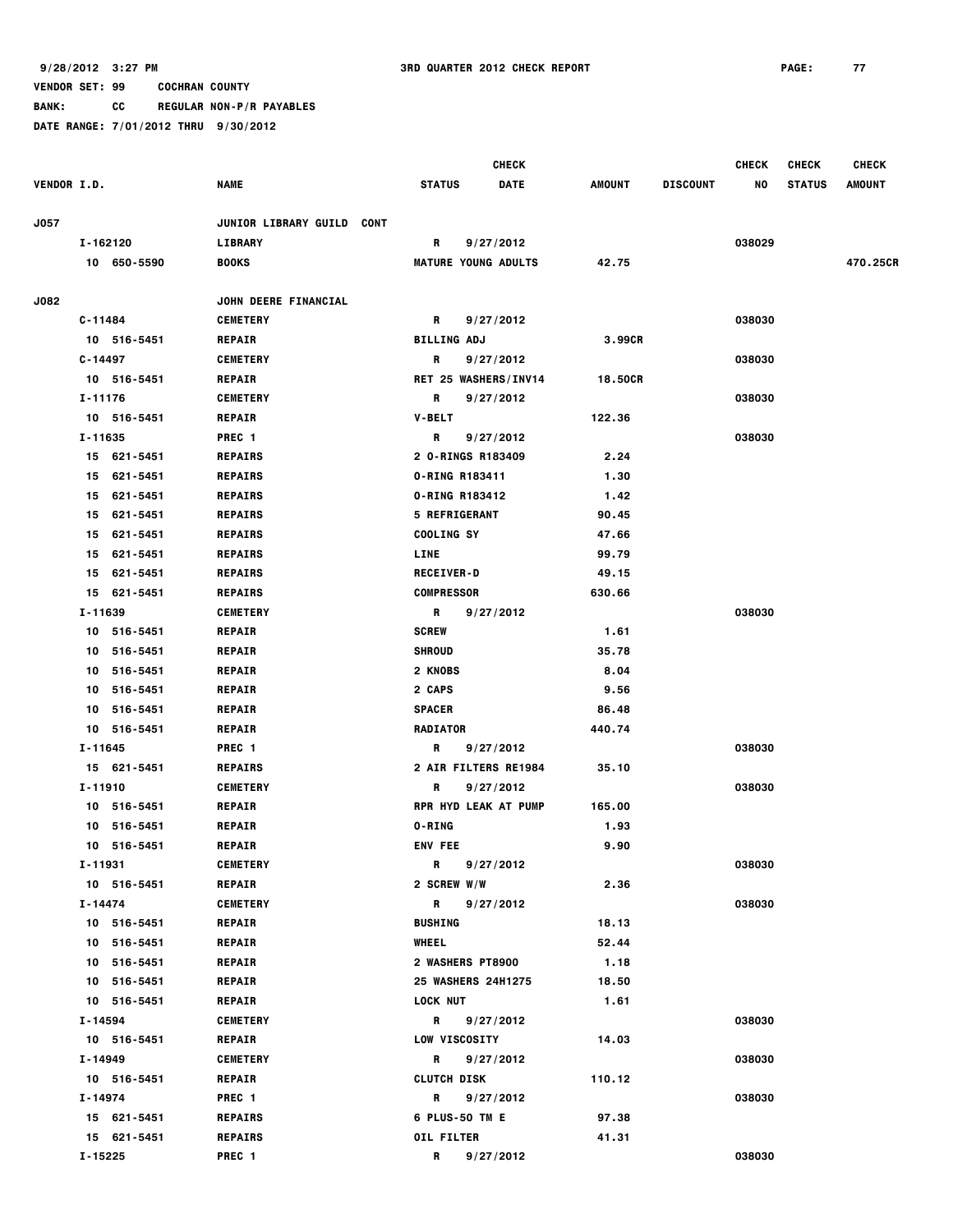**BANK: CC REGULAR NON-P/R PAYABLES**

|                    |             |             |                                            |                             | <b>CHECK</b> |               |                 | <b>CHECK</b> | <b>CHECK</b>  | <b>CHECK</b>  |
|--------------------|-------------|-------------|--------------------------------------------|-----------------------------|--------------|---------------|-----------------|--------------|---------------|---------------|
| <b>VENDOR I.D.</b> |             |             | <b>NAME</b>                                | <b>STATUS</b>               | <b>DATE</b>  | <b>AMOUNT</b> | <b>DISCOUNT</b> | NO           | <b>STATUS</b> | <b>AMOUNT</b> |
| <b>J082</b>        |             |             | <b>JOHN DEERE FINANCIAL</b><br><b>CONT</b> |                             |              |               |                 |              |               |               |
|                    | $I - 15225$ |             | PREC <sub>1</sub>                          | R                           | 9/27/2012    |               |                 | 038030       |               |               |
|                    |             | 15 621-5451 | <b>REPAIRS</b>                             | <b>FUEL FILTER RE522688</b> |              | 46.48         |                 |              |               |               |
|                    | 15          | 621-5451    | <b>REPAIRS</b>                             | <b>FILTER ELEM</b>          |              | 124.75        |                 |              |               |               |
|                    | 15          | 621-5451    | <b>REPAIRS</b>                             | FUEL FILTER RE531703        |              | 48.69         |                 |              |               |               |
|                    | I-15833     |             | PREC 1                                     | R                           | 9/27/2012    |               |                 | 038030       |               |               |
|                    |             | 15 621-5451 | <b>REPAIRS</b>                             | 4 HY-GARD TM                |              | 146.68        |                 |              |               |               |
|                    | I-17075     |             | <b>CEMETERY</b>                            | R                           | 9/27/2012    |               |                 | 038030       |               |               |
|                    |             | 10 516-5451 | <b>REPAIR</b>                              | RPL FUEL PUMP, BELT, P      |              | 247.50        |                 |              |               |               |
|                    | 10          | 516-5451    | <b>REPAIR</b>                              | <b>SCREW</b>                |              | 1.53          |                 |              |               |               |
|                    | 10          | 516-5451    | <b>REPAIR</b>                              | <b>FUEL PUMP</b>            |              | 94.62         |                 |              |               |               |
|                    | 10          | 516-5451    | <b>REPAIR</b>                              | V-BELT                      |              | 20.47         |                 |              |               |               |
|                    | 10          | 516-5451    | <b>REPAIR</b>                              | <b>FILTER ELEM</b>          |              | 7.65          |                 |              |               |               |
|                    | 10          | 516-5451    | <b>REPAIR</b>                              | <b>PULLEY</b>               |              | 82.45         |                 |              |               |               |
|                    | 10          | 516-5451    | <b>REPAIR</b>                              | <b>ENV FEE</b>              |              | 14.85         |                 |              |               | 3,009.41CR    |
| J085               |             |             | JOHN DEERE GOVERNMENT                      |                             |              |               |                 |              |               |               |
|                    |             | I-112307176 | PREC <sub>1</sub>                          | R                           | 9/27/2012    |               |                 | 038032       |               |               |
|                    | 15          | 621-5571    | CAPITAL OUTLAY                             | JD 6140D CAB/#P06140        |              | 70,401.00     |                 |              |               |               |
|                    | 15          | 621-5571    | <b>CAPITAL OUTLAY</b>                      | TRIPLE DELUXE SCV           |              | 1,059.00      |                 |              |               |               |
|                    | 15          | 621-5571    | CAPITAL OUTLAY                             | TRADE-CASE1570/#8832        |              | 4,000.00CR    |                 |              |               |               |
|                    |             | 15 621-5571 | CAPITAL OUTLAY                             | <b>MSRP DISCOUNT</b>        |              | 18,579.60CR   |                 |              |               | 48,880.40CR   |
| MO02               |             |             | <b>MANTEK</b>                              |                             |              |               |                 |              |               |               |
|                    | I-850499    |             | <b>ACTIVITY BLDG</b>                       | R                           | 9/27/2012    |               |                 | 038033       |               |               |
|                    |             | 10 662-5332 | <b>CUSTODIAL SUPPLIES</b>                  | 3 80# BAGS EXOTHERM         |              | 441.00        |                 |              |               | 441.00CR      |
| M059               |             |             | MUNICIPAL SERVICES BUREAU                  |                             |              |               |                 |              |               |               |
|                    | I-BF5059    |             | <b>CLERK</b>                               | R                           | 9/27/2012    |               |                 | 038034       |               |               |
|                    | 10          | 403-5427    | <b>CONTINUING EDUCATION</b>                | 8/19 PARK ST MAINLIN        |              | 1.80          |                 |              |               |               |
|                    | 10          | 403-5427    | <b>CONTINUING EDUCATION</b>                | 8/19 LAKELINE PLAZA         |              | 0.67          |                 |              |               |               |
|                    | 10          | 403-5427    | <b>CONTINUING EDUCATION</b>                | 8/22 PARK ST MAINLIN        |              | 1.80          |                 |              |               |               |
|                    | 10          | 403-5427    | <b>CONTINUING EDUCATION</b>                | 8/22 LAKELINE PLAZA         |              | 0.67          |                 |              |               |               |
|                    |             | 10 403-5427 | <b>CONTINUING EDUCATION</b>                | 8/22 CRYSTALFALLSMAI        |              | 1.27          |                 |              |               |               |
|                    |             | 10 403-5427 | <b>CONTINUING EDUCATION</b>                | PROCESSING FEE-TOLLS        |              | 1.00          |                 |              |               | 7.21CR        |
| <b>N082</b>        |             |             | NETDATA                                    |                             |              |               |                 |              |               |               |
|                    | I-13913     |             | <b>SHERIFF</b>                             | R                           | 9/27/2012    |               |                 | 038035       |               |               |
|                    |             | 10 560-5411 | <b>MAINTENANCE CONTRACTS</b>               | LAW ENF/MGSHT SFTR 1        |              | 6,156.00      |                 |              |               |               |
|                    | I-13950     |             | <b>JUSTICE OF PEACE</b>                    | R                           | 9/27/2012    |               |                 | 038035       |               |               |
|                    |             | 10 455-5411 | <b>MAINTENANCE CONTRACTS</b>               | ANNUAL SFTWR MAINT 1        |              | 1,500.00      |                 |              |               |               |
|                    |             | 10 455-5411 | <b>MAINTENANCE CONTRACTS</b>               | 3% DISC/EARLY PAY           |              | 45.00CR       |                 |              |               |               |
|                    | I-14023     |             | <b>CLERK</b>                               | R                           | 9/27/2012    |               |                 | 038035       |               |               |
|                    |             | 10 403-5411 | <b>MAINTENANCE CONTRACTS</b>               | ND HRDR MAINT 10/1/1        |              | 5,000.00      |                 |              |               |               |
|                    | I-14070     |             | <b>JUSTICE OF PEACE</b>                    | R                           | 9/27/2012    |               |                 | 038035       |               |               |
|                    |             | 10 455-5499 | <b>MISCELLANEOUS</b>                       | ITICKET AUG12               |              | 18.00         |                 |              |               | 12,629.00CR   |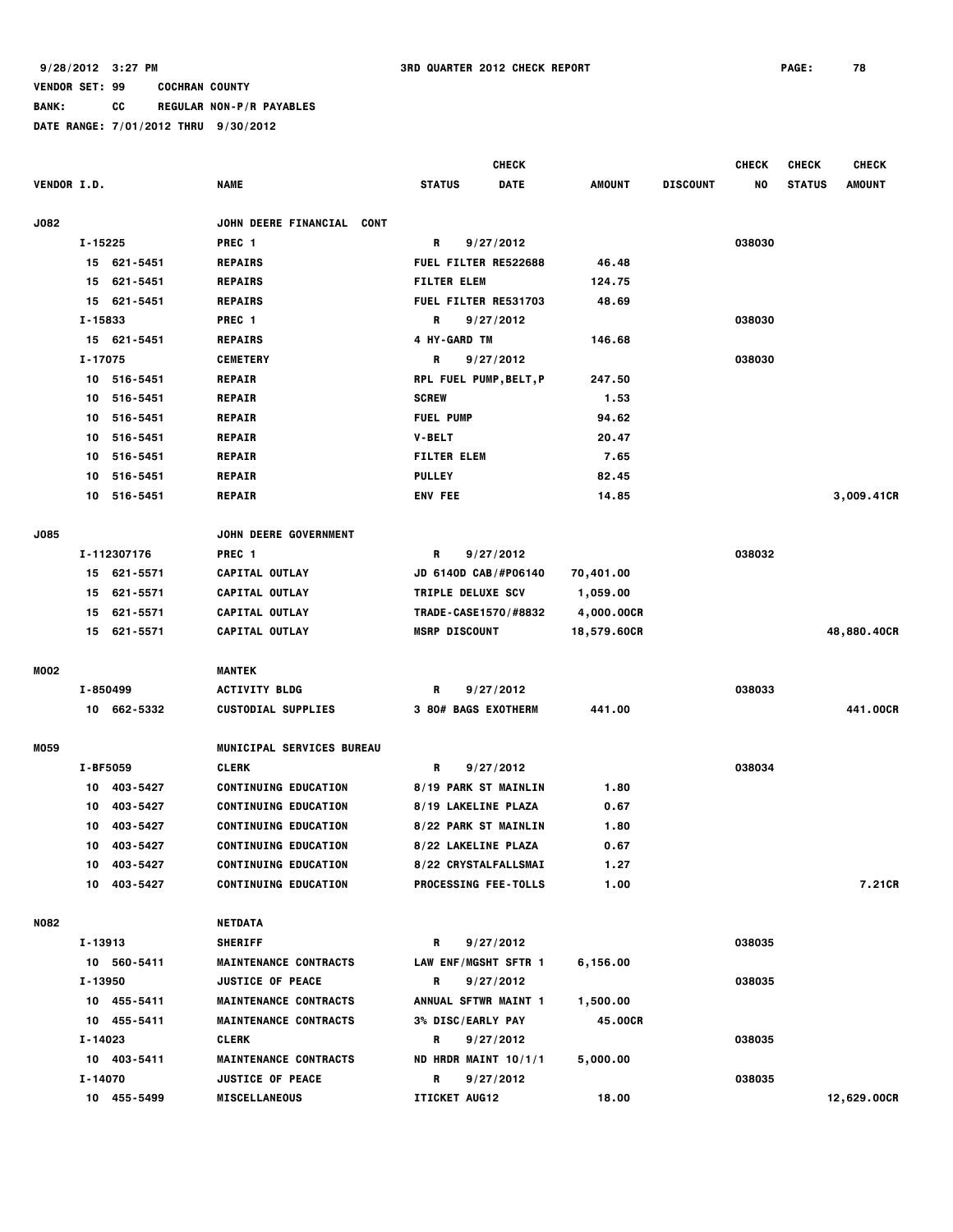## **VENDOR SET: 99 COCHRAN COUNTY BANK: CC REGULAR NON-P/R PAYABLES DATE RANGE: 7/01/2012 THRU 9/30/2012**

|                    |          |                       |                              | <b>CHECK</b>                   |                                 |          |                 | <b>CHECK</b> | <b>CHECK</b>  | <b>CHECK</b> |
|--------------------|----------|-----------------------|------------------------------|--------------------------------|---------------------------------|----------|-----------------|--------------|---------------|--------------|
| <b>VENDOR I.D.</b> |          |                       | NAME                         | <b>STATUS</b>                  | DATE                            | AMOUNT   | <b>DISCOUNT</b> | NO           | <b>STATUS</b> | AMOUNT       |
| <b>P007</b>        |          |                       | PAYROLL CLEARING ACCT        |                                |                                 |          |                 |              |               |              |
|                    |          | I-3RD QTR 2012        | ALL DEPARTMENTS - W/C        | R                              | 9/27/2012                       |          |                 | 038036       |               |              |
|                    | 10       | 400-5204              | <b>WORKERS' COMPENSATION</b> |                                | W/C QTRLY DEPOSIT-CN            | 62.55    |                 |              |               |              |
|                    | 10       | 403-5204              | <b>WORKERS' COMPENSATION</b> |                                | W/C QTRLY DEPOSIT-CL            | 86.57    |                 |              |               |              |
|                    | 10       | 435-5204              | <b>WORKERS' COMPENSATION</b> |                                | <b>W/C QTRLY DEPOSIT-DI</b>     | 12.64    |                 |              |               |              |
|                    | 10       | 455-5204              | <b>WORKERS' COMPENSATION</b> |                                | W/C QRTRLY DEPOSIT-J            | 33.48    |                 |              |               |              |
|                    | 10       | 475-5204              | <b>WORKERS' COMPENSATION</b> |                                | W/C QTRLY DEPOSIT-CN            | 9.19     |                 |              |               |              |
|                    | 10       | 476-5204              | <b>WORKERS' COMPENSATION</b> |                                | <b>W/C QTRLY DEPOSIT-DI</b>     | 28.15    |                 |              |               |              |
|                    | 10       | 490-5204              | <b>WORKERS' COMPENSATION</b> |                                | W/C QTRLY DEPOSIT-EL            |          |                 |              |               |              |
|                    | 10       | 495-5204              | <b>WORKERS' COMPENSATION</b> |                                | W/C QTRLY DEPOSIT-AU            | 54.23    |                 |              |               |              |
|                    | 10       | 497-5204              | <b>WORKERS' COMPENSATION</b> |                                | W/C QTRLY DEPOSIT-TR            | 30.15    |                 |              |               |              |
|                    | 10       | 499-5204              | <b>WORKERS' COMPENSATION</b> |                                |                                 |          |                 |              |               |              |
|                    |          |                       |                              |                                | W/C QTRLY DEPOSIT-TA            | 77.93    |                 |              |               |              |
|                    | 10       | 510-5204              | <b>WORKERS' COMPENSATION</b> |                                | W/C QTRLY DEPOSIT-CO            | 112.04   |                 |              |               |              |
|                    | 10       | 512-5204              | <b>WORKERS' COMPENSATION</b> |                                | W/C QTRLY DEPOSIT-JA            | 281.56   |                 |              |               |              |
|                    | 10       | 516-5204              | <b>WORKERS' COMPENSATION</b> |                                | W/C QTRLY DEPOSIT-CE            | 206.73   |                 |              |               |              |
|                    | 10       | 550-5204              | <b>WORKERS' COMPENSATION</b> |                                | W/C QTRLY DEPOSIT-CO            | 94.16    |                 |              |               |              |
|                    | 10       | 560-5204              | <b>WORKERS' COMPENSATION</b> |                                | W/C QTRLY DEPOSIT-SH            | 1,186.93 |                 |              |               |              |
|                    | 10       | 571-5204              | <b>WORKERS' COMPENSATION</b> |                                | W/C QTRLY DEPOSIT-JU            | 9.04     |                 |              |               |              |
|                    | 10       | 650-5204              | <b>WORKERS' COMPENSATION</b> |                                | <b>W/C QTRLY DEPOSIT-LI</b>     | 32.81    |                 |              |               |              |
|                    | 10       | 652-5204              | <b>WORKERS' COMPENSATION</b> |                                | W/C QTRLY DEPOSIT-MU            | 8.46     |                 |              |               |              |
|                    | 10       | 660-5204              | <b>WORKERS' COMPENSATION</b> |                                | W/C QTRLY DEPOSIT-PA            | 138.45   |                 |              |               |              |
|                    | 10       | 662-5204              | <b>WORKERS' COMPENSATION</b> |                                | W/C QTRLY DEPOSIT-AC            | 152.33   |                 |              |               |              |
|                    | 10       | 663-5204              | <b>WORKERS' COMPENSATION</b> |                                | W/C QTRLY DEPOSIT-SR            | 60.07    |                 |              |               |              |
|                    | 10       | 665-5204              | <b>WORKERS' COMPENSATION</b> |                                | W/C QTRLY DEPOSIT-EX            | 23.36    |                 |              |               |              |
|                    | 15       | 610-5204              | <b>WORKERS' COMPENSATION</b> |                                | W/C QTRLY DEPOSIT-CO            | 127.98   |                 |              |               |              |
|                    | 15       | 621-5204              | <b>WORKERS' COMPENSATION</b> |                                | W/C QTRLY DEPOSIT-PR            | 489.24   |                 |              |               |              |
|                    | 15       | 622-5204              | <b>WORKERS' COMPENSATION</b> |                                | W/C QTRLY DEPOSIT-PR            | 475.94   |                 |              |               |              |
|                    | 15       | 623-5204              | <b>WORKERS' COMPENSATION</b> |                                | W/C QTRLY DEPOSIT-PR            | 469.99   |                 |              |               |              |
|                    | 15       | 624-5204              | <b>WORKERS' COMPENSATION</b> |                                | W/C QTRLY DEPOSIT-PR            | 469.99   |                 |              |               |              |
|                    | 30       | 518-5204              | <b>WORKERS COMPENSATION</b>  |                                | W/C QTRLY DEPOSIT-AI            | 59.34    |                 |              |               | 4,793.31CR   |
| <b>P017</b>        |          |                       | <b>POSTMASTER</b>            |                                |                                 |          |                 |              |               |              |
|                    |          | <b>I-CLERK 091712</b> | CLERK                        | R                              | 9/27/2012                       |          |                 | 038037       |               |              |
|                    |          | 10 403-5311           | <b>POSTAL EXPENSES</b>       | 1 RL 45c STAMPS                |                                 | 45.00    |                 |              |               |              |
|                    |          | I-LIBRARY 092112      | LIBRARY                      | R                              | 9/27/2012                       |          |                 | 038037       |               |              |
|                    |          | 10 650-5311           | <b>POSTAL EXPENSES</b>       | 20 \$1 STAMPS                  |                                 | 20.00    |                 |              |               |              |
|                    |          | 10 650-5311           | <b>POSTAL EXPENSES</b>       | 20 2c STAMPS                   |                                 | 0.40     |                 |              |               | 65.40CR      |
| P073               |          |                       | THE PENWORTHY COMPANY        |                                |                                 |          |                 |              |               |              |
|                    | I-532154 |                       | LIBRARY                      | R                              | 9/27/2012                       |          |                 | 038038       |               |              |
|                    |          | 10 650-5590           | <b>BOOKS</b>                 | <b>GOING OVERBOARD</b>         |                                 | 14.49    |                 |              |               |              |
|                    |          | 10 650-5590           | <b>BOOKS</b>                 | FLAT STANLEY AT BAT            |                                 | 13.96    |                 |              |               |              |
|                    |          | 10 650-5590           | <b>BOOKS</b>                 |                                | <b>GILBERT &amp; THE LOST T</b> | 13.96    |                 |              |               |              |
|                    | 10       | 650-5590              | BOOKS                        | <b>RUNAWAY PONIES</b>          |                                 | 13.96    |                 |              |               |              |
|                    |          |                       |                              |                                |                                 |          |                 |              |               |              |
|                    | 10       | 650-5590              | <b>BOOKS</b>                 | <b>TRAIL RIDE</b>              |                                 | 13.96    |                 |              |               |              |
|                    | 10       | 650-5590              | <b>BOOKS</b>                 | <b>BISCUIT PLAYS BALL</b>      |                                 | 13.96    |                 |              |               |              |
|                    | 10       | 650-5590              | <b>BOOKS</b>                 | <b>BB &amp; MAMA FOR MAYOR</b> |                                 | 13.96    |                 |              |               |              |
|                    | 10       | 650-5590              | <b>BOOKS</b>                 | <b>BB AT THE AQUARIUM</b>      |                                 | 13.96    |                 |              |               |              |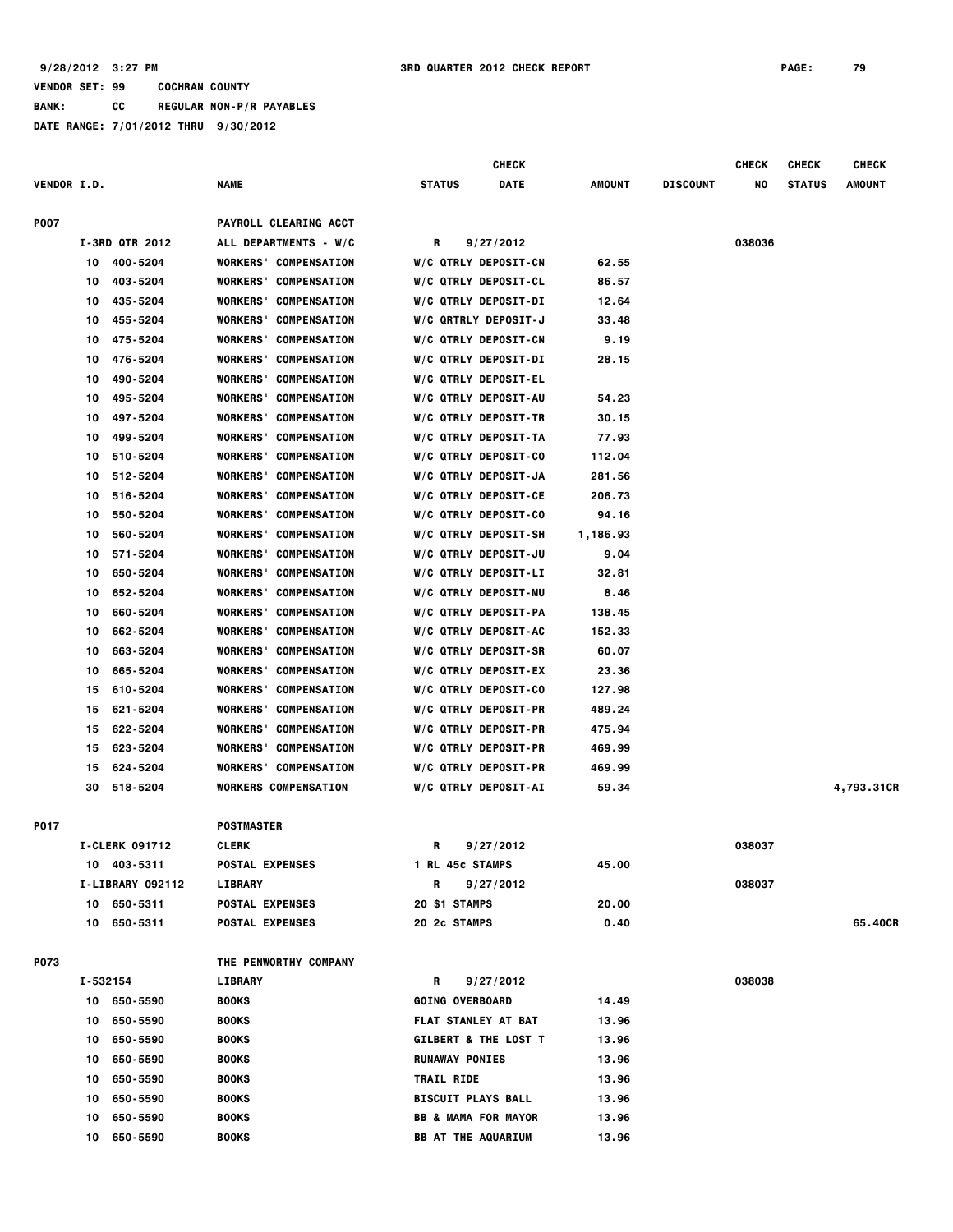# **BANK: CC REGULAR NON-P/R PAYABLES**

|                    |                       |                                     | <b>CHECK</b>                |             |               |                 | <b>CHECK</b> | <b>CHECK</b>  | <b>CHECK</b>  |
|--------------------|-----------------------|-------------------------------------|-----------------------------|-------------|---------------|-----------------|--------------|---------------|---------------|
| <b>VENDOR I.D.</b> |                       | <b>NAME</b>                         | <b>STATUS</b>               | <b>DATE</b> | <b>AMOUNT</b> | <b>DISCOUNT</b> | NO.          | <b>STATUS</b> | <b>AMOUNT</b> |
| P073               |                       | THE PENWORTHY COMPANY CONT          |                             |             |               |                 |              |               |               |
|                    | I-532154              | <b>LIBRARY</b>                      | R                           | 9/27/2012   |               |                 | 038038       |               |               |
|                    | 10 650-5590           | <b>BOOKS</b>                        | <b>REPTILE RAMPAGE</b>      |             | 13.96         |                 |              |               |               |
|                    | 650-5590<br>10        | <b>BOOKS</b>                        | OLIVIA & THE KITE PA        |             | 13.96         |                 |              |               |               |
|                    | 650-5590<br>10        | <b>BOOKS</b>                        | <b>REALLY ROTTEN PRINCE</b> |             | 13.96         |                 |              |               |               |
|                    | 650-5590<br>10        | <b>BOOKS</b>                        | <b>SUMMER TREASURE</b>      |             | 13.96         |                 |              |               |               |
|                    | 650-5590<br>10        | <b>BOOKS</b>                        | <b>GOLDEN WEAPONS</b>       |             | 13.96         |                 |              |               |               |
|                    | 650-5590<br>10        | <b>BOOKS</b>                        | <b>RISE OF THE SNAKES</b>   |             | 13.96         |                 |              |               | 195.97CR      |
| <b>P088</b>        |                       | PITNEY BOWES GLOBAL FINANCIAL       |                             |             |               |                 |              |               |               |
|                    | I-9571324-SP12        | <b>CLERK</b>                        | R                           | 9/27/2012   |               |                 | 038039       |               |               |
|                    | 10 403-5411           | <b>MAINTENANCE CONTRACTS</b>        | <b>3RD QTR POSTAGE METE</b> |             | 834.00        |                 |              |               | 834.00CR      |
| <b>R033</b>        |                       | <b>GERALD RAMSEY</b>                |                             |             |               |                 |              |               |               |
|                    | <b>I-OCT '12 RENT</b> | NON-DEPT'L/STORAGE BLDG             | R                           | 9/27/2012   |               |                 | 038040       |               |               |
|                    | 10 409-5499           | <b>MISCELLANEOUS</b>                | <b>STORAGE BLDG RENT OC</b> |             | 300.00        |                 |              |               | 300.00CR      |
|                    |                       |                                     |                             |             |               |                 |              |               |               |
| R <sub>205</sub>   |                       | <b>RELIABLE OFFICE SUPPLIES</b>     |                             |             |               |                 |              |               |               |
|                    | I-CZ371200            | <b>LIBRARY</b>                      | R                           | 9/27/2012   |               |                 | 038041       |               |               |
|                    | 10 650-5590           | <b>BOOKS</b>                        | 1 RL 3MIL LTR 8.8X11        |             | 47.29         |                 |              |               |               |
|                    | 650-5499<br>10        | <b>MISCELLANEOUS</b>                | 1PK #2 PENCILS/72CT         |             | 6.89          |                 |              |               |               |
|                    | 650-5499<br>10        | <b>MISCELLANEOUS</b>                | <b>2 GIANT FOOT DOORSTO</b> |             | 12.98         |                 |              |               |               |
|                    | 650-5590<br>10        | <b>BOOKS</b>                        | 3 CVR 8X11 65#              |             | 32.97         |                 |              |               |               |
|                    | 650-5499<br>10        | <b>MISCELLANEOUS</b>                | <b>HANDLING</b>             |             | 1.48          |                 |              |               |               |
|                    | 650-5499<br>10        | <b>MISCELLANEOUS</b>                | <b>DISC</b>                 |             | 20.00CR       |                 |              |               | 81.61CR       |
| <b>S016</b>        |                       | <b>SOUTH PLAINS ASSN. OF GOV</b>    |                             |             |               |                 |              |               |               |
|                    | $I-MAPS 9/24/12$      | <b>COMMISSIONERS COURT</b>          | R                           | 9/27/2012   |               |                 | 038042       |               |               |
|                    | 15 610-5499           | <b>MISCELLANEOUS</b>                | 50 COUNTY WALL MAPS         |             | 50.00         |                 |              |               |               |
|                    | 15 610-5499           | <b>MISCELLANEOUS</b>                | <b>PROCESSING FEE</b>       |             | 50.00         |                 |              |               | 100.00CR      |
| <b>S047</b>        |                       | <b>SHELL FLEET PLUS</b>             |                             |             |               |                 |              |               |               |
|                    | I-065174922209        | <b>JUVENILE PROBATION</b>           | R                           | 9/27/2012   |               |                 | 038043       |               |               |
|                    | 10 571-5330           | <b>FUEL</b>                         | 12.282GL UNL/SWTWTR         |             | 43.00         |                 |              |               |               |
|                    | 10 571-5330           | <b>FUEL</b>                         | 12.28GL UNL/LAMPASAS        |             | 45.45         |                 |              |               |               |
|                    | 10 571-5330           | <b>FUEL</b>                         | <b>CR FED TAX ON 24.5 G</b> |             | 4.50CR        |                 |              |               | 83.95CR       |
| S071               |                       | <b>SCRIPT OFFICE PRODUCTS, INC.</b> |                             |             |               |                 |              |               |               |
|                    | I-39939               | <b>TREASURER</b>                    | R                           | 9/27/2012   |               |                 | 038044       |               |               |
|                    | 10 497-5310           | OFFICE SUPPLIES                     | 2 TB .5HB LEAD REFI         |             | 2.30          |                 |              |               |               |
|                    | 10 497-5310           | <b>OFFICE SUPPLIES</b>              | 1 CS COPY PAPER             |             | 39.50         |                 |              |               |               |
|                    | I-40649               | <b>SHERIFF</b>                      | R                           | 9/27/2012   |               |                 | 038044       |               |               |
|                    | 10 560-5310           | <b>OFFICE SUPPLIES</b>              | 1 CS COPY PAPER             |             | 39.50         |                 |              |               |               |
|                    | 10 560-5310           | <b>OFFICE SUPPLIES</b>              | 1 DZ SHARPIE, FN BK         |             | 12.00         |                 |              |               | 93.30CR       |
|                    |                       |                                     |                             |             |               |                 |              |               |               |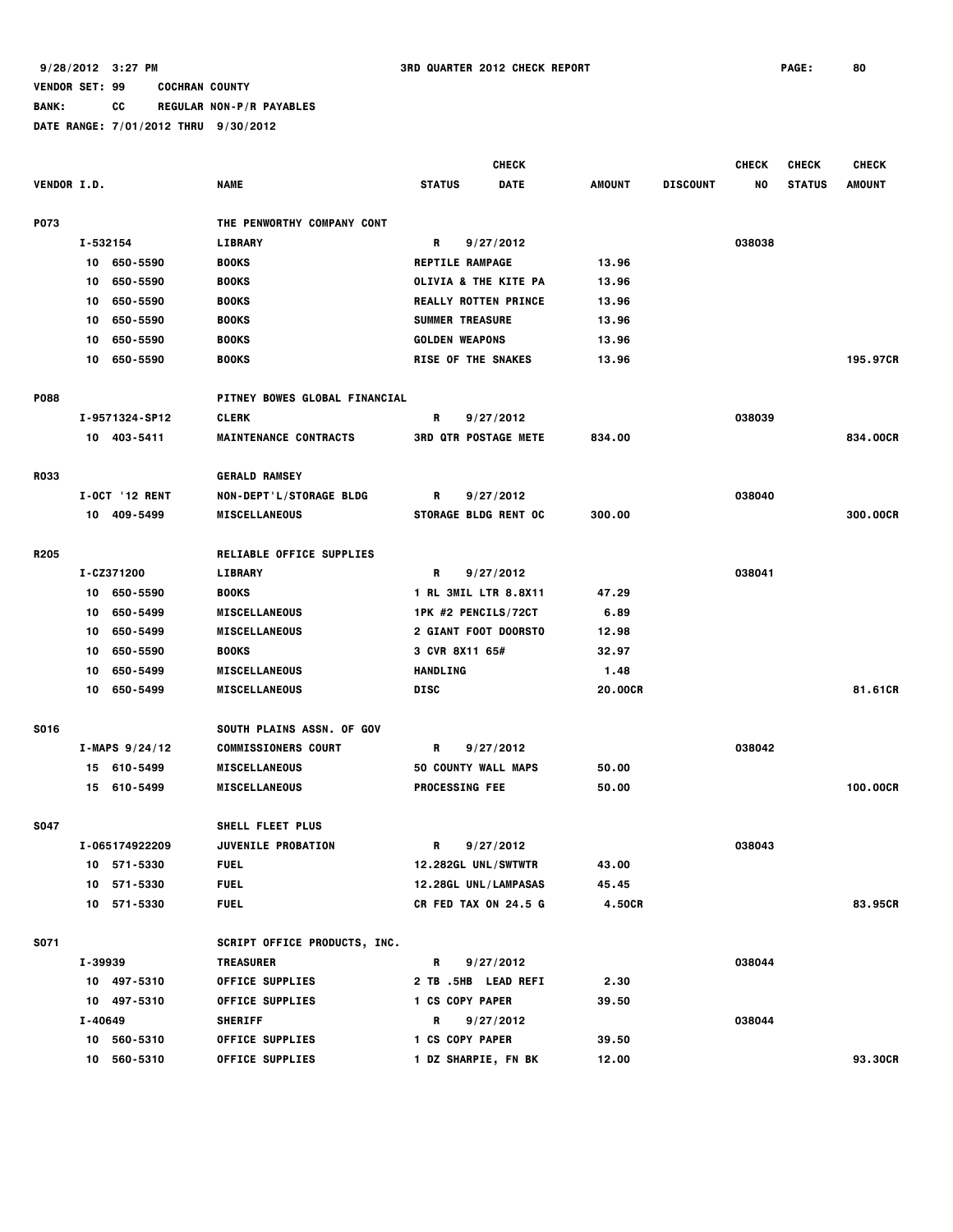**BANK: CC REGULAR NON-P/R PAYABLES**

|             |          |                              |                                                    |                      | <b>CHECK</b> |               |                 | <b>CHECK</b> | <b>CHECK</b>  | <b>CHECK</b>  |
|-------------|----------|------------------------------|----------------------------------------------------|----------------------|--------------|---------------|-----------------|--------------|---------------|---------------|
| VENDOR I.D. |          |                              | <b>NAME</b>                                        | <b>STATUS</b>        | <b>DATE</b>  | <b>AMOUNT</b> | <b>DISCOUNT</b> | NO           | <b>STATUS</b> | <b>AMOUNT</b> |
|             |          |                              |                                                    |                      |              |               |                 |              |               |               |
| <b>S149</b> |          |                              | SHERIFFS' ASSOCIATION OF                           |                      |              |               |                 |              |               |               |
|             |          | I-180229/'13 BRISTOW SHERIFF |                                                    | R                    | 9/27/2012    |               |                 | 038045       |               |               |
|             |          | 10 560-5481                  | <b>DUES AND REGISTRATION</b>                       | DUES/BRISTOW 9/26/12 |              | 25.00         |                 |              |               | 25.00CR       |
|             |          |                              |                                                    |                      |              |               |                 |              |               |               |
| <b>S212</b> |          |                              | <b>WALLACE STALCUP</b>                             |                      |              |               |                 |              |               |               |
|             | I-092012 |                              | <b>JAIL</b>                                        | R                    | 9/27/2012    |               |                 | 038046       |               |               |
|             |          | 10 512-5333                  | <b>FOOD-PRISONERS</b>                              | GAL MILK, ALLSUP'S   |              | 2.99          |                 |              |               | 2.99CR        |
| <b>S222</b> |          |                              | SOUTH PLAINS COMMUNICATIONS                        |                      |              |               |                 |              |               |               |
|             | I-645744 |                              | <b>SHERIFF</b>                                     | R                    | 9/27/2012    |               |                 | 038047       |               |               |
|             |          | 10 560-5571                  | CAPITAL OUTLAY                                     | RMV MISC EQUIP/5.5 H |              | 412.50        |                 |              |               |               |
|             | 10       | 560-5571                     | CAPITAL OUTLAY                                     | 3 HOLE PLUGS/'08 CRN |              | 9.00          |                 |              |               | 421.50CR      |
|             |          |                              |                                                    |                      |              |               |                 |              |               |               |
| <b>S242</b> |          |                              | SAM'S CLUB                                         |                      |              |               |                 |              |               |               |
|             |          | I-761 092112                 | <b>JAIL</b>                                        | R                    | 9/27/2012    |               |                 | 038048       |               |               |
|             |          | 10 512-5333                  | <b>FOOD-PRISONERS</b>                              | 2 SIMPLE FIT         |              | 18.96         |                 |              |               | 18,96CR       |
|             |          |                              |                                                    |                      |              |               |                 |              |               |               |
| <b>S281</b> |          |                              | <b>STAPLES</b>                                     |                      |              |               |                 |              |               |               |
|             |          | I-3068642001                 | <b>JAIL</b>                                        | R                    | 9/27/2012    |               |                 | 038049       |               |               |
|             |          | 10 512-5310                  | <b>OFFICE SUPPLIES</b>                             | MCAFEE A/V+ 3PC      |              | 59.99         |                 |              |               | 59.99CR       |
|             |          |                              |                                                    |                      |              |               |                 |              |               |               |
| S294        |          |                              | <b>SHIRLEY SEARS</b>                               |                      |              |               |                 |              |               |               |
|             |          | I-AUG '12 TRAVEL             | <b>EXTENSION SVC</b>                               | R                    | 9/27/2012    |               |                 | 038050       |               |               |
|             |          | 10 665-5428                  | FCS AGENT-TRAVEL-OUT OF COUNTY8/1;LBK/BLT SUPPLIES |                      |              | 69.93         |                 |              |               |               |
|             | 10       | 665-5428                     | FCS AGENT-TRAVEL-OUT OF COUNTY8/7;LBK/D2 PROG DEV; |                      |              | 69.93         |                 |              |               |               |
|             | 10       | 665-5428                     | FCS AGENT-TRAVEL-OUT OF COUNTY8/20;LVND/FRND2FRND; |                      |              | 13.32         |                 |              |               |               |
|             |          | 10 665-5428                  | FCS AGENT-TRAVEL-OUT OF COUNTY8/29;LTFLD/GRO PROG; |                      |              | 41.62         |                 |              |               | 194.80CR      |
|             |          |                              |                                                    |                      |              |               |                 |              |               |               |
| <b>S331</b> |          |                              | STANDARD COFFEE SERVICE                            |                      |              |               |                 |              |               |               |
|             |          | I-122696777021               | NON-DEPT'L                                         | R                    | 9/27/2012    |               |                 | 038051       |               |               |
|             | 10       | 409-5300                     | <b>COUNTY-WIDE SUPPLIES</b>                        | 3 AAA REG            |              | 103.20        |                 |              |               |               |
|             | 10       | 409-5300                     | <b>COUNTY-WIDE SUPPLIES</b>                        | AAA DECAF            |              | 47.55         |                 |              |               |               |
|             | 10       | 409-5300<br>10 409-5300      | <b>COUNTY-WIDE SUPPLIES</b>                        | <b>2 FR VAN CRMR</b> |              | 15.20         |                 |              |               |               |
|             |          | 10 409-5300                  | <b>COUNTY-WIDE SUPPLIES</b>                        | <b>NESTLE COCOA</b>  |              | 16.36<br>2.98 |                 |              |               | 185,29CR      |
|             |          |                              | <b>COUNTY-WIDE SUPPLIES</b>                        | <b>ENERGY SURCHG</b> |              |               |                 |              |               |               |
| <b>S346</b> |          |                              | SUPERCIRCUITS, INC.                                |                      |              |               |                 |              |               |               |
|             |          | I-809659A                    | SHERIFF'S FORFEITURE FUND                          | R                    | 9/27/2012    |               |                 | 038052       |               |               |
|             |          | 93 560-5499                  | <b>MISCELLANEOUS</b>                               | 5.6" TFT MONITOR KIT |              | 218.99        |                 |              |               |               |
|             |          | 93 560-5499                  | <b>MISCELLANEOUS</b>                               | <b>SHIPPING</b>      |              | 14.57         |                 |              |               | 233.56CR      |
|             |          |                              |                                                    |                      |              |               |                 |              |               |               |
| <b>S379</b> |          |                              | SOUTH PLAINS FORENSIC PATHOLOG                     |                      |              |               |                 |              |               |               |
|             | I-1026   |                              | <b>JUSTICE OF PEACE</b>                            | R                    | 9/27/2012    |               |                 | 038053       |               |               |
|             |          | 10 455-5405                  | <b>AUTOPSY</b>                                     | LEV I AUTOPSY/C MUNI |              | 2,000.00      |                 |              |               | 2,000.00CR    |
|             |          |                              |                                                    |                      |              |               |                 |              |               |               |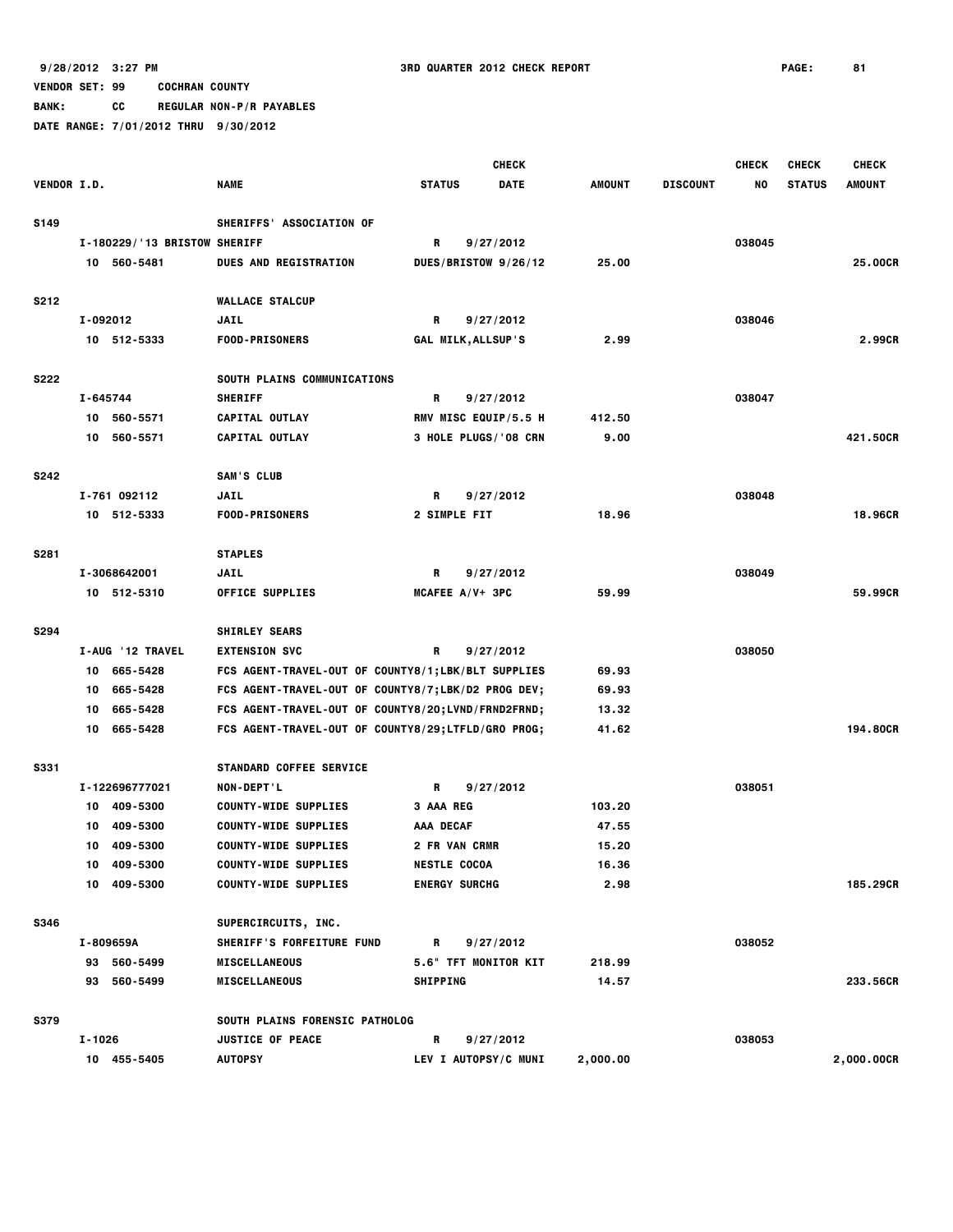**BANK: CC REGULAR NON-P/R PAYABLES**

**DATE RANGE: 7/01/2012 THRU 9/30/2012**

 **CHECK CHECK CHECK CHECK VENDOR I.D. NAME STATUS DATE AMOUNT DISCOUNT NO STATUS AMOUNT** S395 SOUTH PLAINS TACA  **I-2013 DUES TAX A/C R 9/27/2012 038054 10 499-5481 DUES AND REGISTRATION 2013 MEMBERSHIP/JACK 25.00 25.00CR T050 TAC UNEMPLOYMENT FUND I-3RD QTR 2012 UNEMPLOYMENT--ALL DEPTS R 9/27/2012 038055 10 400-5206 UNEMPLOYMENT QTRLY UNEMPLYMNT-CO 20.68 10 403-5206 UNEMPLOYMENT QTRLY UNEMPLYMNT-CLE 49.45 10 435-5206 UNEMPLOYMENT QTRLY UNEMPLYMNT-DIS 7.95 10 455-5206 UNEMPLOYMENT QTRLY UNEMPLYMNT-J P 0.91 10 475-5206 UNEMPLOYMENT QTRLY UNEMPLYMNT-CO 22.26 10 476-5206 UNEMPLOYMENT QTRLY UNEMPLYMNT-DIS 8.17 10 495-5206 UNEMPLOYMENT QTRLY UNEMPLYMNT-CO 46.40 10 497-5206 UNEMPLOYMENT QTRLY UNEMPLYMNT-TRE 0.98 10 499-5206 UNEMPLOYMENT QTRLY UNEMPLYMNT-TAX 42.51 10 510-5206 UNEMPLOYMENT QTRLY UNEMPLYMNT-CRT 14.66 10 512-5206 UNEMPLOYMENT QTRLY UNEMPLYMNT-JAI 50.20 10 516-5206 UNEMPLOYMENT QTRLY UNEMPLYMNT-CEM 22.44 10 560-5206 UNEMPLOYMENT QTRLY UNEMPLYMNT-SHE 220.63 10 571-5206 UNEMPLOYMENT QTRLY UNEMPLYMNT-JUV 20.30 10 650-5206 UNEMPLOYMENT QTRLY UNEMPLYMNT-LIB 21.07 10 660-5206 UNEMPLOYMENT QTRLY UNEMPLYMNT-PAR 21.00 10 662-5206 UNEMPLOYMENT QTRLY UNEMPLYMNT-ACT 22.15 10 663-5206 UNEMPLOYMENT QTRLY UNEMPLYMNT-SR 27.16 10 665-5206 UNEMPLOYMENT QTRLY UNEMPLYMNT-EXT 34.63 15 621-5206 UNEMPLOYMENT QTRLY UNEMPLYMNT-PRE 46.10 15 622-5206 UNEMPLOYMENT QTRLY UNEMPLYMNT-PRE 45.20 15 623-5206 UNEMPLOYMENT QTRLY UNEMPLYMNT-PRE 44.29 15 624-5206 UNEMPLOYMENT QTRLY UNEMPLYMNT-PRE 44.29 833.43CR T051 TAC RISK MANAGEMENT POOL I-4TH QTR 2012 WORKERS COMP/ALL DEPTS R 9/27/2012 038056 10 000-2500.10 RESERVE FOR W/C, UNEMPLYMNT 4TH QTR WORKERS COMP 7,305.00 7,305.00CR T083 TYLER TECHNOLOGIES, INC I-025-51586 NON-DEPT'L R 9/27/2012 038057 10 409-5411 MAINTENANCE CONTRACTS MONTHLY NETWORK FEE 200.00 I-1429-12CL TAX A/C R 9/27/2012 038057 10 499-5408 TAX ROLL CERT CONV/COCHRAN CA 6,500.00 10 499-5408 TAX ROLL CERT CONV/HOCKLEY CA 3,000.00 10 499-5408 TAX ROLL CERT CONV/LAMB CAD 1,000.00 10,700.00CR T087 TEXAS DEPARTMENT OF HEALTH I-16873 CLERK R 9/27/2012 038058 10 403-5310 OFFICE SUPPLIES 22 REMOTE BIRTH ACCE 40.26 40.26CR**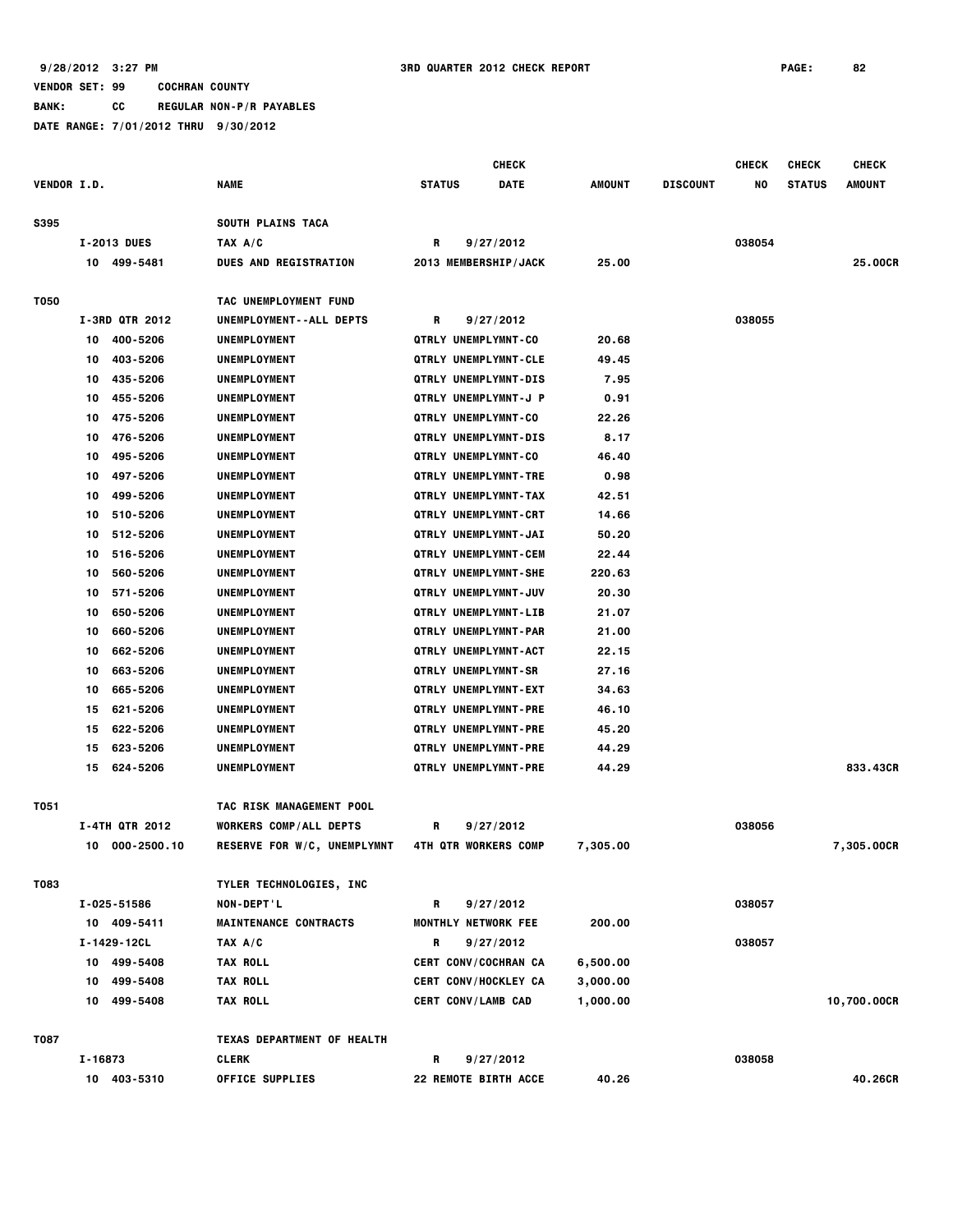**BANK: CC REGULAR NON-P/R PAYABLES**

|                    |                                    |                                  | <b>CHECK</b>             |             |               |                 | <b>CHECK</b> | <b>CHECK</b>  | <b>CHECK</b>  |
|--------------------|------------------------------------|----------------------------------|--------------------------|-------------|---------------|-----------------|--------------|---------------|---------------|
| <b>VENDOR I.D.</b> |                                    | <b>NAME</b>                      | <b>STATUS</b>            | <b>DATE</b> | <b>AMOUNT</b> | <b>DISCOUNT</b> | NO           | <b>STATUS</b> | <b>AMOUNT</b> |
| T174               |                                    | <b>TEXAS DIST COURT ALLIANCE</b> |                          |             |               |                 |              |               |               |
|                    | <b>I-CLERK'S COLLEGE 12 CLERK</b>  |                                  | R                        | 9/27/2012   |               |                 | 038059       |               |               |
|                    | 10 403-5427                        | <b>CONTINUING EDUCATION</b>      | REG FEE/SHANNA 10/2-     |             | 30.00         |                 |              |               | 30.00CR       |
| T225               |                                    | TEXAS STATE LIBRARY AND ARCHIV   |                          |             |               |                 |              |               |               |
|                    | I-TS13754 TXSHARE                  | <b>LIBRARY</b>                   | R                        | 9/27/2012   |               |                 | 038060       |               |               |
|                    | 10 650-5499                        | <b>MISCELLANEOUS</b>             | 2013 TXSHARE PARTIC      |             | 119.00        |                 |              |               | 119,00CR      |
| U019               |                                    | UNITED SUPERMARKETS, INC         |                          |             |               |                 |              |               |               |
|                    | I-6427 96 090812                   | JAIL                             | R                        | 9/27/2012   |               |                 | 038061       |               |               |
|                    | 10 512-5333                        | <b>FOOD-PRISONERS</b>            | <b>270 FROZEN MEALS</b>  |             | 614.09        |                 |              |               | 614.09CR      |
| <b>WO10</b>        |                                    | WEST TEXAS GAS INC               |                          |             |               |                 |              |               |               |
|                    | I-004036002501 SEP12 PARK/SHOWBARN |                                  | R                        | 9/27/2012   |               |                 | 038062       |               |               |
|                    | 10 660-5440                        | UTILITIES & IRRIGATION           | GAS SVC 7/31-9/5/12      |             | 9.00          |                 |              |               |               |
|                    | I-00403601501 SEP12 PARK/SHOP      |                                  | R                        | 9/27/2012   |               |                 | 038062       |               |               |
|                    | 10 660-5440                        | UTILITIES & IRRIGATION           | GAS SVC 7/31-9/5/12      |             | 9.00          |                 |              |               |               |
|                    | I-004049022001 SEP12 PREC 3        |                                  | R                        | 9/27/2012   |               |                 | 038062       |               |               |
|                    | 15 623-5440                        | <b>UTILITIES</b>                 | GAS SVC 7/31-8/31/12     |             | 9.00          |                 |              |               | 27.00CR       |
| W062               |                                    | <b>WAL-MART COMMUNITY</b>        |                          |             |               |                 |              |               |               |
|                    | C-1690 092312                      | <b>SHERIFF</b>                   | R                        | 9/27/2012   |               |                 | 038063       |               |               |
|                    | 10 560-5499                        | <b>MISCELLANEOUS</b>             | <b>RET TWIN PLYR</b>     |             | 99.98CR       |                 |              |               |               |
|                    | 10 560-5499                        | <b>MISCELLANEOUS</b>             | <b>CANCEL 2YR PLAN</b>   |             | <b>9.00CR</b> |                 |              |               |               |
|                    | I-2851 090712                      | <b>SHERIFF</b>                   | R                        | 9/27/2012   |               |                 | 038063       |               |               |
|                    | 10 560-5499                        | <b>MISCELLANEOUS</b>             | <b>RCA 7" TWIN PLYR</b>  |             | 99.98         |                 |              |               |               |
|                    | 10 560-5499                        | <b>MISCELLANEOUS</b>             | PLAN AUTO                |             | 9.00          |                 |              |               |               |
|                    | I-5850 081612                      | JAIL                             | R                        | 9/27/2012   |               |                 | 038063       |               |               |
|                    | 10 512-5333                        | <b>FOOD-PRISONERS</b>            | 9 MEATLOAF/GRAVY         |             | 22.50         |                 |              |               |               |
|                    | 10 512-5333                        | <b>FOOD-PRISONERS</b>            | <b>6 FRD CKN/GRAVY</b>   |             | 15.00         |                 |              |               |               |
|                    | 512-5333<br>10                     | <b>FOOD-PRISONERS</b>            | <b>7 STEAK RST PATO</b>  |             | 17.50         |                 |              |               |               |
|                    | 512-5333<br>10                     | <b>FOOD-PRISONERS</b>            | CKN ALFREDO              |             | 2.50          |                 |              |               |               |
|                    | 10 512-5333                        | <b>FOOD-PRISONERS</b>            | <b>12 SALIS STK</b>      |             | 30.00         |                 |              |               |               |
|                    | 10 512-5333                        | <b>FOOD-PRISONERS</b>            | <b>6 BEEF BROCC</b>      |             | 15.00         |                 |              |               |               |
|                    | 10 512-5333                        | <b>FOOD-PRISONERS</b>            | <b>240Z GARDEN SLD</b>   |             | 2.68          |                 |              |               |               |
|                    | 10 512-5333                        | <b>FOOD-PRISONERS</b>            | <b>9 HNY RST CHKN</b>    |             | 22.50         |                 |              |               |               |
|                    | 10 512-5333                        | <b>FOOD-PRISONERS</b>            | <b>9 BF POT ROAST</b>    |             | 23.22         |                 |              |               |               |
|                    | 10 512-5333                        | <b>FOOD-PRISONERS</b>            | <b>8 CLAS FRIED CHKN</b> |             | 23.84         |                 |              |               | 174.74CR      |
| <b>WO97</b>        |                                    | WILDRED L. MATHENY dba           |                          |             |               |                 |              |               |               |
|                    | $I - 21575$                        | <b>CRTHSE/ACT BLDG/LIBRARY</b>   | R                        | 9/27/2012   |               |                 | 038064       |               |               |
|                    | 10 510-5332                        | <b>CUSTODIAL SUPPLIES</b>        | <b>SPRAY BUGS</b>        |             | 70.00         |                 |              |               |               |
|                    | 10 662-5332                        | <b>CUSTODIAL SUPPLIES</b>        | <b>SPRAY BUGS</b>        |             | 45.00         |                 |              |               |               |
|                    | 10 650-5332                        | <b>CUSTODIAL SUPPLIES</b>        | <b>SPRAY BUGS</b>        |             | 35.00         |                 |              |               | 150.00CR      |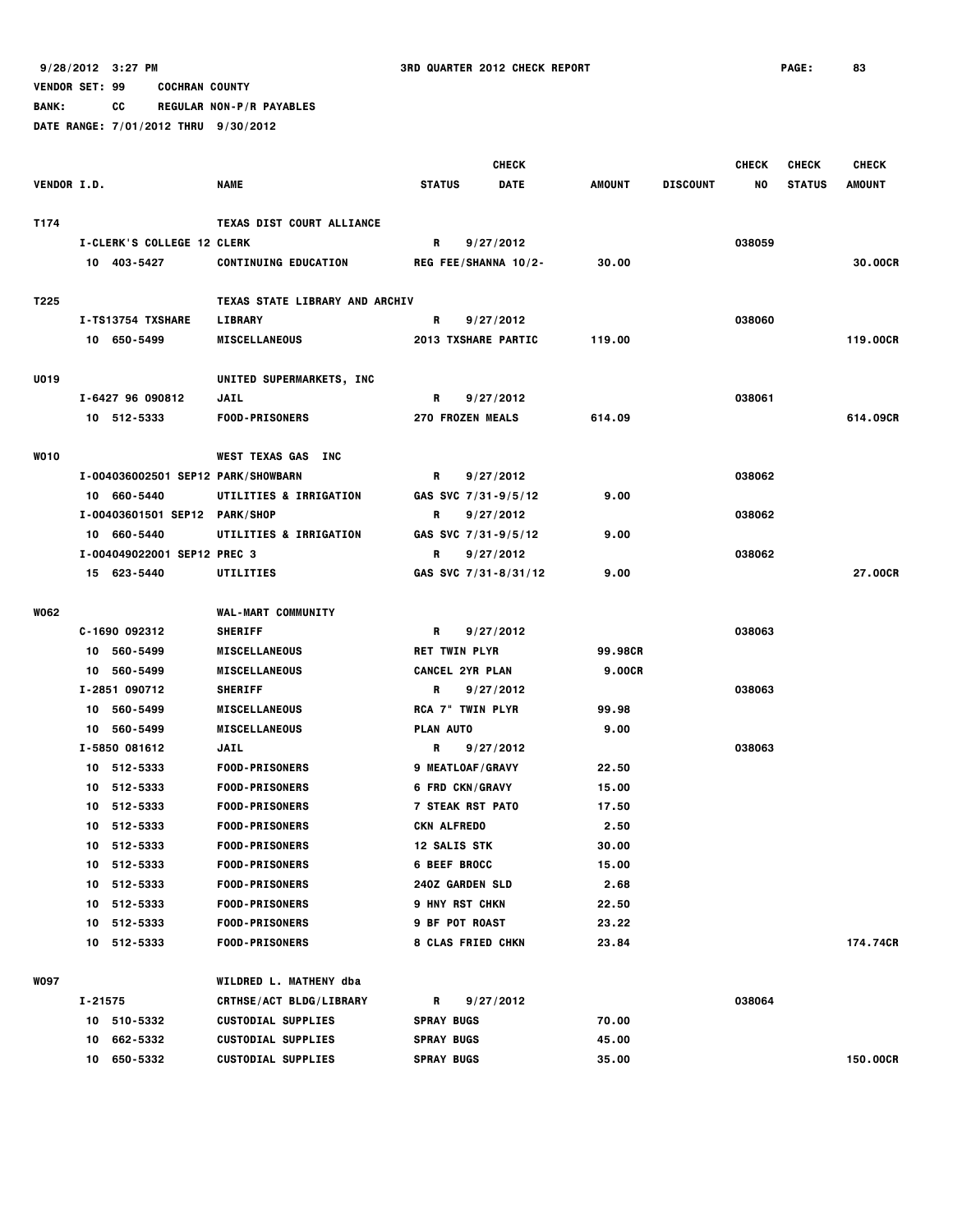**VENDOR SET: 99 COCHRAN COUNTY BANK: CC REGULAR NON-P/R PAYABLES DATE RANGE: 7/01/2012 THRU 9/30/2012 CHECK CHECK CHECK CHECK VENDOR I.D. NAME STATUS DATE AMOUNT DISCOUNT NO STATUS AMOUNT W115 RAYMOND D WEBER I-CAMERAS 08/28/12 SHERIFF'S FORFEITURE FUNDS R 9/27/2012 038065 93 560-5499 MISCELLANEOUS 4 MEMORY CARDS + SHI 109.11 93 560-5499 MISCELLANEOUS XTREME LIFE MINI CAM 599.00 93 560-5499 MISCELLANEOUS BLACK BOX MICRO HIDD 99.95 93 560-5499 MISCELLANEOUS SHIPPING 29.50 837.56CR X001 XCEL ENERGY I-54-1324315-7 OCT12 ALMOST ALL DEPTS R 9/27/2012 038066 30 518-5440 UTILITIES 300210167 RUNWAY LIG 75.56 10 510-5440 UTILITIES 300240736 COURTHOUSE 1,486.33 10 660-5440 UTILITIES & IRRIGATION 300265059 SOFTBALL P 21.60 10 580-5440 UTILITIES [TOWER] 300282806 TOWER 101.18 15 621-5440 UTILITIES 300294119 PREC 1 SHO 53.78 10 650-5440 UTILITIES 300338546 LIBRARY 296.45 10 652-5440 UTILITIES 300342232 MUSEUM 55.18 10 662-5440 UTILITIES 300390484 ACTIVITY B 609.21 10 660-5440 UTILITIES & IRRIGATION 300410370 PARK 526.29 10 660-5440 UTILITIES & IRRIGATION 300457515 PARK/SHOP 10.98 10 660-5440 UTILITIES & IRRIGATION 300505444 HOFMAN BAS 24.69 10 516-5440 UTILITIES 300555198 CEMETERY 144.50 10 409-5440 UTILITIES 300577364 102 N MAIN 17.40 10 660-5440 UTILITIES & IRRIGATION 300587052 SHOWBARN 125.77 10 660-5440 UTILITIES & IRRIGATION 300587753 RODEO GROU 21.60 10 516-5440 UTILITIES 300603417 CEMETERY 44.28 10 516-5440 UTILITIES 300637038 CEMETERY S 191.53 10 650-5440 UTILITIES AREA LIGHT LIBRARY 14.96 10 662-5440 UTILITIES 2 AREA LIGHTS ACT BL 44.83 10 660-5440 UTILITIES & IRRIGATION AREA LIGHT PARK SHOP 14.51 3,880.63CR X001 XCEL ENERGY I-54-1829977-7 SEP12 PREC 2 R 9/27/2012 038067 15 622-5440 UTILITIES 6KWH 8/10-9/11/12 11.69 15 622-5440 UTILITIES AREA LIGHT 15.65 27.34CR Y001 YELLOWHOUSE MACHINERY CO. I-104101 PREC 2 R 9/27/2012 038068 15 622-5451 REPAIRS RPL WTR PMP,BLT,THRM 798.98 15 622-5451 REPAIRS 200 MI @ \$1; 2 TRIPS 200.00 15 622-5451 REPAIRS HOSE 1.42**

 **15 622-5451 REPAIRS WATER PUMP 1,194.81**

 **15 622-5451 REPAIRS GASKET 2.01 15 622-5451 REPAIRS TEMP SENSOR 31.96 15 622-5451 REPAIRS 2 O-RINGS 3.84 15 622-5451 REPAIRS GASKET 2.10**

 **15 622-5451 REPAIRS GASKET 2.84 15 622-5451 REPAIRS 2 THERMOSTATS 21.58 15 622-5451 REPAIRS 2 COOL-GARD 65.46**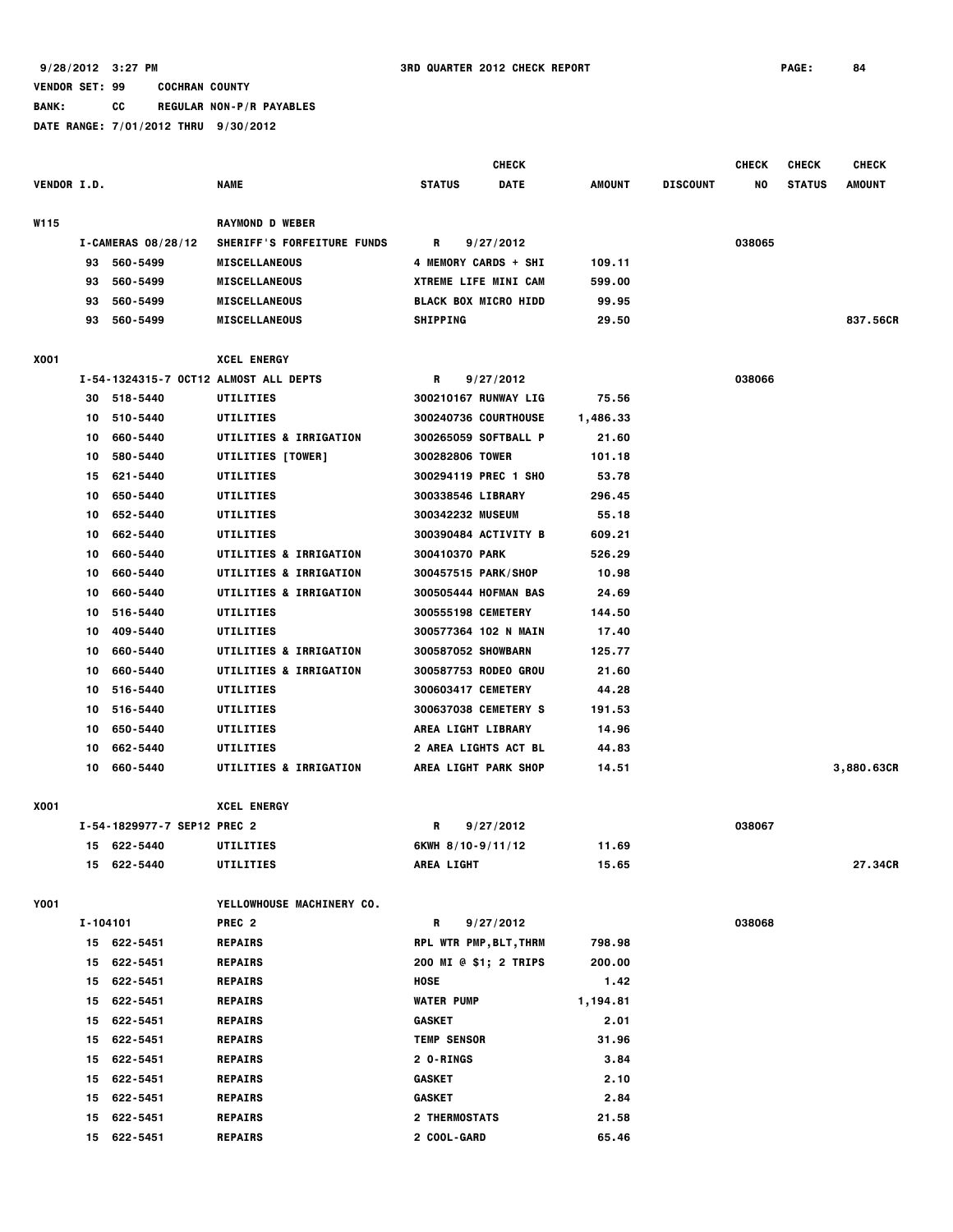# **BANK: CC REGULAR NON-P/R PAYABLES**

|  | DATE RANGE: 7/01/2012 THRU 9/30/2012 |  |  |
|--|--------------------------------------|--|--|
|  |                                      |  |  |

| <b>VENDOR I.D.</b> |          |             | <b>NAME</b>                | <b>STATUS</b>        | <b>CHECK</b><br><b>DATE</b> | <b>AMOUNT</b> | <b>DISCOUNT</b> | <b>CHECK</b><br>NO. | <b>CHECK</b><br><b>STATUS</b> | <b>CHECK</b><br><b>AMOUNT</b> |
|--------------------|----------|-------------|----------------------------|----------------------|-----------------------------|---------------|-----------------|---------------------|-------------------------------|-------------------------------|
| <b>Y001</b>        |          |             | YELLOWHOUSE MACHINERY CONT |                      |                             |               |                 |                     |                               |                               |
|                    | I-104101 |             | PREC <sub>2</sub>          | R                    | 9/27/2012                   |               |                 | 038068              |                               |                               |
|                    |          | 15 622-5451 | <b>REPAIRS</b>             | <b>BELT SET</b>      |                             | 43.50         |                 |                     |                               |                               |
|                    |          | 15 622-5451 | <b>REPAIRS</b>             | $3/8$ "X1/2" BUSHING |                             | 4.25          |                 |                     |                               |                               |
|                    |          | 15 622-5451 | <b>REPAIRS</b>             | <b>3 CLAMPS</b>      |                             | 4.32          |                 |                     |                               |                               |
|                    |          | 15 622-5451 | <b>REPAIRS</b>             | <b>FREIGHT</b>       |                             | 2.87          |                 |                     |                               |                               |
|                    |          | 15 622-5451 | <b>REPAIRS</b>             | <b>ENV FEE</b>       |                             | 29.75         |                 |                     |                               | 2,409.69CR                    |

| * * TOTALS * * |                        | <b>NO</b> |                      |            | INVOICE AMOUNT | <b>DISCOUNTS</b> | CHECK AMOUNT |
|----------------|------------------------|-----------|----------------------|------------|----------------|------------------|--------------|
|                | <b>REGULAR CHECKS:</b> | 344       |                      |            | 0.00           | 0.00             | 508,015.27CR |
|                | <b>HAND CHECKS:</b>    | 0         |                      |            | 0.00           | 0.00             | 0.00         |
|                | <b>DRAFTS:</b>         | 0         |                      |            | 0.00           | 0.00             | 0.00         |
|                | EFT:                   | 0         |                      |            | 0.00           | 0.00             | 0.00         |
|                | <b>NON CHECKS:</b>     | 0         |                      |            | 0.00           | 0.00             | 0.00         |
|                | <b>VOID CHECKS:</b>    |           | <b>4 VOID DEBITS</b> | 0.00       |                |                  |              |
|                |                        |           | <b>VOID CREDITS</b>  | 2,922.07CR | 2,922.07CR     | 0.00             |              |

**TOTAL ERRORS: 0**

| - AC | <b>NAME</b> | AMOUN |
|------|-------------|-------|
|      |             |       |

| 10 | 000-2500.10  | <b>RESERVE FOR W/C, UNEMPLYMNT</b>  | 7,305.00  |
|----|--------------|-------------------------------------|-----------|
| 10 |              | 000-4370.101 RENT-ACTIVITY BUILDING | 910.00    |
| 10 | 000-4380.200 | <b>OTHER [MISCELLANEOUS]</b>        | 300.00    |
| 10 | 400-5204     | <b>WORKERS' COMPENSATION</b>        | 62.55     |
| 10 | 400-5206     | UNEMPLOYMENT                        | 20.68     |
| 10 | 403-5107     | <b>TEMPORARY OR EXTRA WAGES</b>     | 30.00     |
| 10 | 403-5204     | <b>WORKERS' COMPENSATION</b>        | 86.57     |
| 10 | 403-5206     | UNEMPLOYMENT                        | 49.45     |
| 10 | 403-5310     | <b>OFFICE SUPPLIES</b>              | 3,392.88  |
|    | 10 403-5311  | <b>POSTAL EXPENSES</b>              | 195.00    |
|    | 10 403-5411  | <b>MAINTENANCE CONTRACTS</b>        | 5,834.00  |
|    | 10 403-5416  | <b>FILMING &amp; INDEXING</b>       | 3,170.48  |
| 10 | 403-5420     | <b>TELECOMMUNICATIONS</b>           | 525.58    |
| 10 | 403-5427     | <b>CONTINUING EDUCATION</b>         | 638.25    |
|    | 10 403-5481  | <b>DUES AND REGISTRATION</b>        | 80.00     |
|    | 10 403-5571  | <b>CAPITAL OUTLAY</b>               | 6,674.82  |
| 10 | 409-5300     | <b>COUNTY-WIDE SUPPLIES</b>         | 886.67    |
| 10 | 409-5406     | APPRAISAL DISTRICT                  | 17,700.49 |
| 10 | 409-5411     | <b>MAINTENANCE CONTRACTS</b>        | 600.00    |
| 10 | 409-5420     | <b>TELECOMMUNICATIONS</b>           | 584.52    |
|    | 10 409-5440  | UTILITIES                           | 117.39    |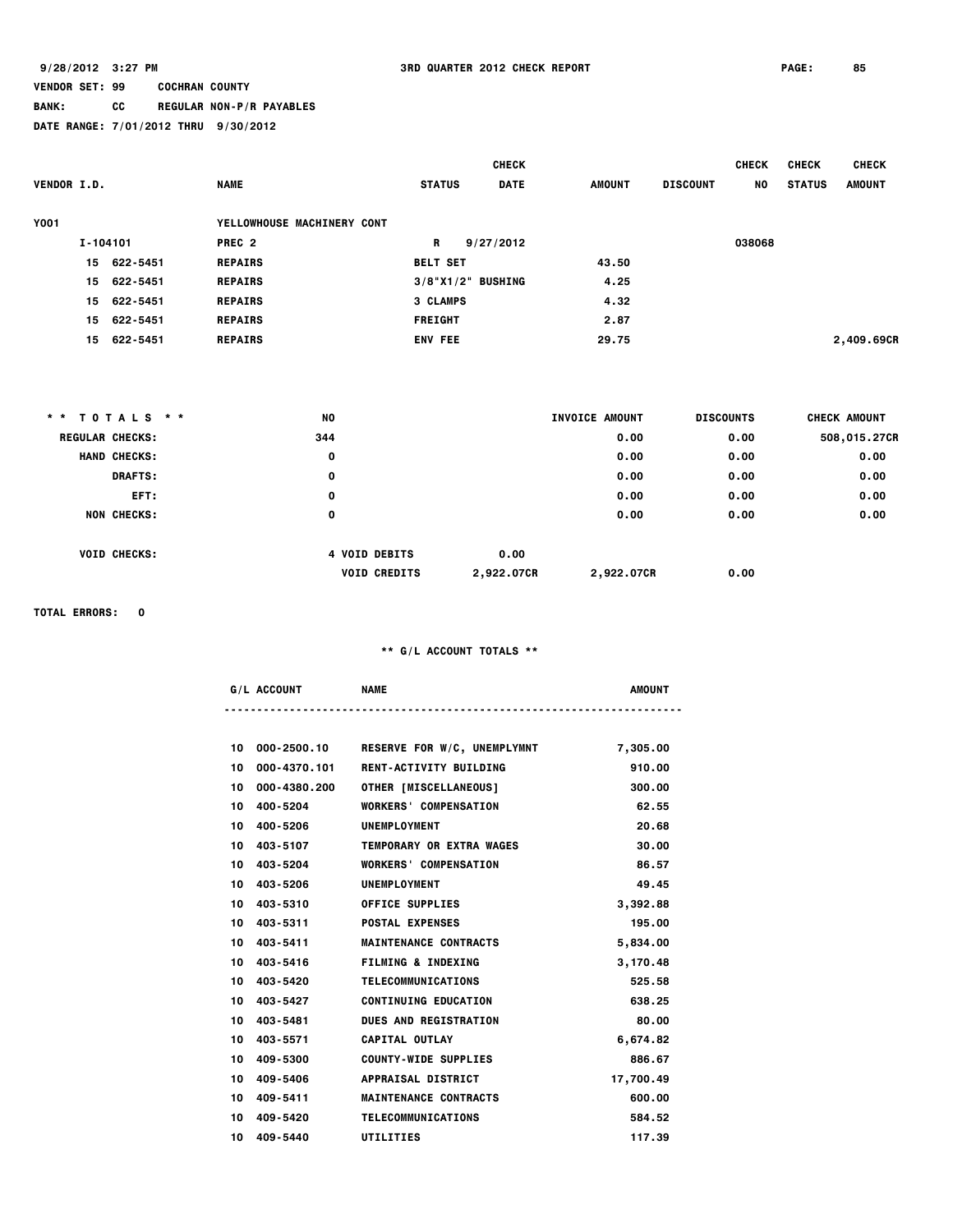**BANK: CC REGULAR NON-P/R PAYABLES**

**DATE RANGE: 7/01/2012 THRU 9/30/2012**

| <b>G/L ACCOUNT</b>         | <b>NAME</b>                                          | <b>AMOUNT</b>        |
|----------------------------|------------------------------------------------------|----------------------|
|                            |                                                      |                      |
| 10 409-5482                | <b>PROPERTY INSURANCE</b>                            | 21,669.00            |
| 10 409-5499                | <b>MISCELLANEOUS</b>                                 | 6,400.00             |
| 10 410-5310                | <b>OFFICE SUPPLIES</b>                               | 7.55                 |
| 10 426-5310                | <b>OFFICE SUPPLIES</b>                               | 527.33               |
| 10 435-5204                | <b>WORKERS' COMPENSATION</b>                         | 12.64                |
| 10 435-5206                | <b>UNEMPLOYMENT</b>                                  | 7.95                 |
| 10 435-5310                | <b>OFFICE SUPPLIES</b>                               | 242.00               |
| 10 435-5400<br>10 435-5415 | ATTORNEY AD LITEM                                    | 2,200.00<br>330.75   |
|                            | <b>ASSESSMENT</b>                                    |                      |
| 10 435-5420                | TELECOMMUNICATIONS<br><b>GRAND JURY</b>              | 650.65<br>785.00     |
| 10 435-5491                |                                                      |                      |
| 10 435-5499<br>10 455-5204 | <b>MISCELLANEOUS</b><br><b>WORKERS' COMPENSATION</b> | 8.50<br>33,48        |
| 10 455-5206                |                                                      |                      |
| 10 455-5310                | UNEMPLOYMENT<br><b>OFFICE SUPPLIES</b>               | 0.91                 |
| 10 455-5405                | <b>AUTOPSY</b>                                       | 1,134.00             |
| 10 455-5411                | <b>MAINTENANCE CONTRACTS</b>                         | 2,175.00<br>1,455.00 |
| 10 455-5420                | TELECOMMUNICATIONS                                   | 140.78               |
| 10 455-5427                | <b>CONTINUING EDUCATION</b>                          | 262.50               |
| 10 455-5499                | <b>MISCELLANEOUS</b>                                 | 32.00                |
| 10 475-5204                | <b>WORKERS' COMPENSATION</b>                         | 9.19                 |
| 10 475-5206                | UNEMPLOYMENT                                         | 22.26                |
| 10 475-5310                | <b>OFFICE SUPPLIES</b>                               | 160.28               |
| 10 475-5420                | TELECOMMUNICATIONS                                   | 500.45               |
| 10 475-5590                | LAW LIBRARY MTRLS/UPDATES                            | 8,251.00             |
| 10 476-5204                | <b>WORKERS' COMPENSATION</b>                         | 28.15                |
| 10 476-5206                | <b>UNEMPLOYMENT</b>                                  | 8.17                 |
| 10 490-5102                | <b>ELECTION SALARIES</b>                             | 372.00               |
| 10 490-5107                | TEMPORARY OR EXTRA WAGES                             | 30.00                |
| 10 490-5335                | <b>ELECTION SUPPLIES</b>                             | 45.10                |
| 10 490-5427                | <b>CONTINUING EDUCATION</b>                          | 215,00               |
| 10 495-5204                | <b>WORKERS' COMPENSATION</b>                         | 54.23                |
| 10 495-5206                | UNEMPLOYMENT                                         | 46.40                |
| 495-5310<br>10             | <b>OFFICE SUPPLIES</b>                               | 343.89               |
| 10<br>495-5420             | <b>TELECOMMUNICATIONS</b>                            | 218.77               |
| 495-5427<br>10             | <b>CONTINUING EDUCATION</b>                          | 507.97               |
| 10<br>497-5204             | <b>WORKERS' COMPENSATION</b>                         | 30.15                |
| 10 497-5206                | <b>UNEMPLOYMENT</b>                                  | 0.98                 |
| 10 497-5310                | <b>OFFICE SUPPLIES</b>                               | 46.52                |
| 10 497-5311                | <b>POSTAL EXPENSES</b>                               | 784.60               |
| 10 497-5420                | TELECOMMUNICATIONS                                   | 142.95               |
| 10 499-5204                | <b>WORKERS' COMPENSATION</b>                         | 77.93                |
| 10<br>499-5206             | UNEMPLOYMENT                                         | 42.51                |
| 10<br>499-5310             | <b>OFFICE SUPPLIES</b>                               | 2,041.98             |
| 10<br>499-5408             | <b>TAX ROLL</b>                                      | 11,209.27            |
| 10<br>499-5420             | TELECOMMUNICATIONS                                   | 721.64               |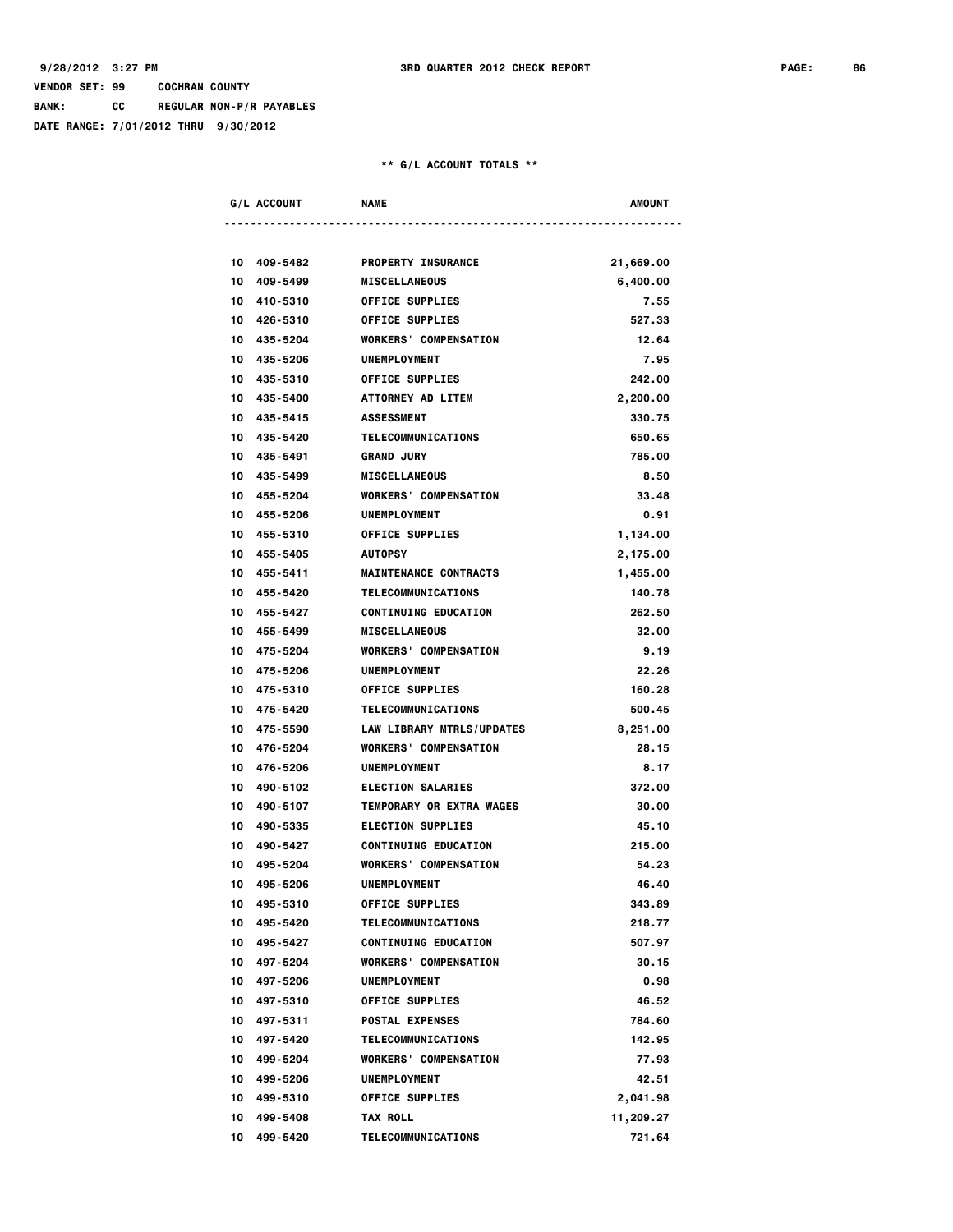**BANK: CC REGULAR NON-P/R PAYABLES**

**DATE RANGE: 7/01/2012 THRU 9/30/2012**

| G/L ACCOUNT                | <b>NAME</b>                                   | <b>AMOUNT</b>       |
|----------------------------|-----------------------------------------------|---------------------|
|                            |                                               |                     |
| 10 499-5427                | <b>CONTINUING EDUCATION</b>                   | 2,149.51<br>90.00   |
| 10 499-5451<br>10 499-5481 | <b>REPAIR</b><br><b>DUES AND REGISTRATION</b> | 25,00               |
| 10 499-5571                | CAPITAL OUTLAY                                |                     |
| 10 510-5204                | <b>WORKERS' COMPENSATION</b>                  | 24,492.00<br>112.04 |
| 10 510-5206                | <b>UNEMPLOYMENT</b>                           | 14.66               |
| 10 510-5332                | <b>CUSTODIAL SUPPLIES</b>                     | 1,464.72            |
| 10 510-5411                | <b>MAINTENANCE CONTRACTS</b>                  | 2,012.85            |
| 10 510-5440                | <b>UTILITIES</b>                              | 9,740.83            |
| 10 510-5451                | <b>REPAIR</b>                                 |                     |
| 10 512-5204                | <b>WORKERS' COMPENSATION</b>                  | 24,079.35<br>281.56 |
|                            | <b>UNIFORMS</b>                               |                     |
| 10 512-5205                | <b>UNEMPLOYMENT</b>                           | 441.88              |
| 10 512-5206                |                                               | 50.20               |
| 10 512-5310                | <b>OFFICE SUPPLIES</b>                        | 429.98              |
| 10 512-5333                | <b>FOOD-PRISONERS</b>                         | 3,944.75            |
| 10 512-5391                | <b>MEDICAL CARE-PRISONERS</b>                 | 89.90               |
| 10 512-5392                | <b>MISCELLANEOUS SUPPLIES</b>                 | 554.56              |
| 10 512-5451                | <b>REPAIR</b>                                 | 4, 151.25           |
| 10 512-5499                | <b>MISCELLANEOUS</b>                          | 42.00               |
| 10 516-5204                | <b>WORKERS' COMPENSATION</b>                  | 206.73              |
| 10 516-5206                | UNEMPLOYMENT                                  | 22.44               |
| 10 516-5330                | <b>FUEL &amp; OIL</b>                         | 300.41              |
| 10 516-5332                | <b>CUSTODIAL SUPPLIES</b>                     | 252.98              |
| 10 516-5440                | UTILITIES                                     | 2,169.30            |
| 10 516-5451                | <b>REPAIR</b>                                 | 2,272.85            |
| 10 516-5454                | <b>TIRES</b>                                  | 84.95               |
| 10 516-5486                | <b>CONTRACT LABOR-OPEN CLOSE</b>              | 2,100.00            |
| 10 550-5204                | <b>WORKERS' COMPENSATION</b>                  | 94.16               |
| 10 550-5330                | <b>FUEL &amp; OIL</b>                         | 65.67               |
| 10 560-5204                | <b>WORKERS' COMPENSATION</b>                  | 1,186.93            |
| 10 560-5205                | <b>UNIFORMS</b>                               | 1,295.77            |
| 10 560-5206                | <b>UNEMPLOYMENT</b>                           | 220.63              |
| 10 560-5310                | OFFICE SUPPLIES                               | 392.72              |
| 560-5311<br>10             | <b>POSTAL EXPENSES</b>                        | 21.06               |
| 560-5330<br>10             | <b>FUEL AND OIL</b>                           | 9,456.69            |
| 560-5334<br>10             | <b>OTHER SUPPLIES</b>                         | 1,099.09            |
| 10<br>560-5411             | <b>MAINTENANCE CONTRACTS</b>                  | 6,363.00            |
| 10<br>560-5420             | <b>TELECOMMUNICATIONS</b>                     | 837.13              |
| 10<br>560-5427             | <b>CONTINUING EDUCATION</b>                   | 913.98              |
| 10<br>560-5451             | <b>MACHINERY-NON-OFFICE REPAIR</b>            | 4,525.06            |
| 10<br>560-5452             | <b>OFFICE EQUIPMENT REPAIR</b>                | 689.24              |
| 10<br>560-5454             | <b>TIRES</b>                                  | 142.00              |
| 10<br>560-5481             | <b>DUES AND REGISTRATION</b>                  | 75.00               |
| 10<br>560-5571             | CAPITAL OUTLAY                                | 421.50              |
| 10<br>570-5420             | <b>TELECOMMUNICATIONS</b>                     | 177.33              |
| 10 571-5102                | <b>JUV PROBATION OFFICER SALARY</b>           | 5,844.98            |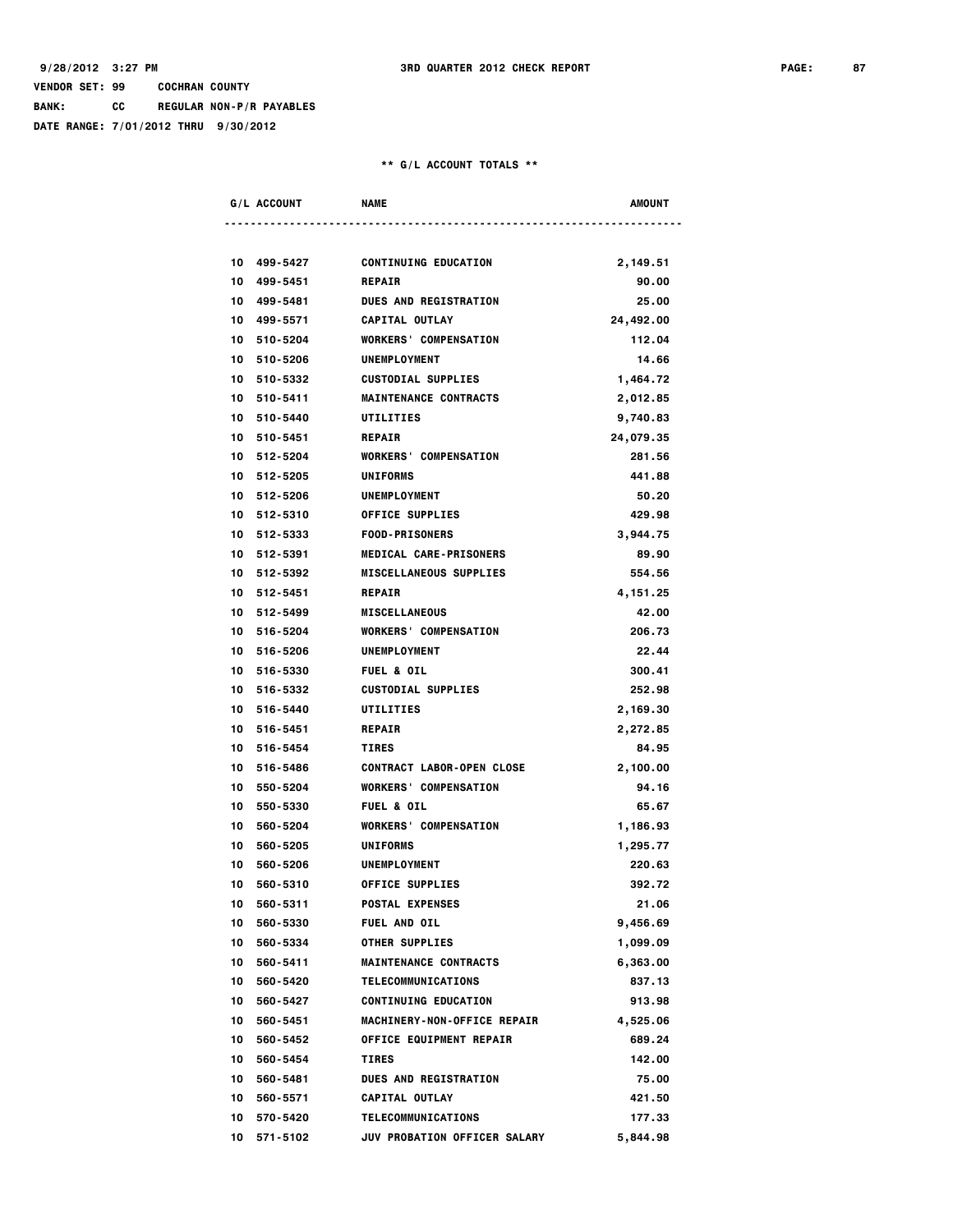**BANK: CC REGULAR NON-P/R PAYABLES**

**DATE RANGE: 7/01/2012 THRU 9/30/2012**

| . ACC. | NAME | AMOLIN |
|--------|------|--------|
|        |      |        |

|    | 10 571-5202 | <b>GROUP INSURANCE</b>            | 9,036.50 |
|----|-------------|-----------------------------------|----------|
|    | 10 571-5203 | <b>RETIREMENT</b>                 | 1,758.00 |
|    | 10 571-5204 | <b>WORKERS' COMPENSATION</b>      | 9.04     |
|    | 10 571-5206 | UNEMPLOYMENT                      | 20.30    |
|    | 10 571-5310 | <b>OFFICE SUPPLIES</b>            | 122.36   |
|    | 10 571-5330 | <b>FUEL</b>                       | 695.54   |
|    | 10 571-5401 | AUDIT OF STATE GRANT FUNDS        | 1,800.00 |
|    | 10 571-5413 | <b>RESIDENTIAL SERVICES</b>       | 1,850.00 |
|    | 10 571-5420 | TELECOMMUNICATIONS                | 146.62   |
|    | 10 571-5427 | <b>CONTINUING EDUCATION</b>       | 145.00   |
|    | 10 571-5451 | <b>REPAIR</b>                     | 98.58    |
|    | 10 571-5464 | <b>VEHICLE LEASE</b>              | 2,499.00 |
|    | 10 580-5414 | <b>FIRE PROTECTION CONTRACTS</b>  | 6,550.00 |
|    | 10 580-5440 | UTILITIES [TOWER]                 | 377.68   |
|    | 10 580-5499 | <b>MISCELLANEOUS</b>              | 148.46   |
|    | 10 650-5204 | <b>WORKERS' COMPENSATION</b>      | 32.81    |
|    | 10 650-5206 | UNEMPLOYMENT                      | 21.07    |
|    | 10 650-5310 | <b>OFFICE SUPPLIES</b>            | 1,747.77 |
|    | 10 650-5311 | <b>POSTAL EXPENSES</b>            | 27.73    |
|    | 10 650-5332 | <b>CUSTODIAL SUPPLIES</b>         | 138.76   |
|    | 10 650-5411 | <b>MAINTENANCE CONTRACTS</b>      | 597.28   |
|    | 10 650-5420 | TELECOMMUNICATIONS                | 463.33   |
|    | 10 650-5427 | <b>CONTINUING EDUCATION</b>       | 89.91    |
|    | 10 650-5440 | UTILITIES                         | 1,783.80 |
|    | 10 650-5451 | <b>REPAIR</b>                     | 2,676.35 |
|    | 10 650-5499 | <b>MISCELLANEOUS</b>              | 248.48   |
|    | 10 650-5590 | <b>BOOKS</b>                      | 2,187.29 |
|    | 10 652-5204 | <b>WORKERS' COMPENSATION</b>      | 8.46     |
|    | 10 652-5420 | <b>TELECOMMUNICATIONS</b>         | 332.83   |
|    | 10 652-5440 | UTILITIES                         | 475.07   |
|    | 10 652-5451 | <b>REPAIR</b>                     | 2.09     |
|    | 10 660-5204 | <b>WORKERS' COMPENSATION</b>      | 138.45   |
|    | 10 660-5206 | UNEMPLOYMENT                      | 21.00    |
| 10 | 660-5330    | FUEL AND OIL                      | 253.77   |
| 10 | 660-5332    | <b>CUSTODIAL SUPPLIES</b>         | 440.14   |
|    | 10 660-5440 | <b>UTILITIES &amp; IRRIGATION</b> | 3.321.64 |
|    | 10 660-5451 | <b>REPAIR</b>                     | 109.05   |
| 10 | 662-5204    | <b>WORKERS</b> ' COMPENSATION     | 152.33   |
|    | 10 662-5206 | UNEMPLOYMENT                      | 22.15    |
|    | 10 662-5332 | <b>CUSTODIAL SUPPLIES</b>         | 2,484.99 |
|    | 10 662-5440 | <b>UTILITIES</b>                  | 3,438.11 |
|    | 10 662-5451 | <b>REPAIR</b>                     | 7,470.50 |
|    | 10 663-5204 | <b>WORKERS' COMPENSATION</b>      | 60.07    |
| 10 | 663-5206    | UNEMPLOYMENT                      | 27.16    |
| 10 | 663-5333    | <b>FOOD</b>                       | 450.00   |
| 10 | 665-5204    | <b>WORKERS' COMPENSATION</b>      | 23.36    |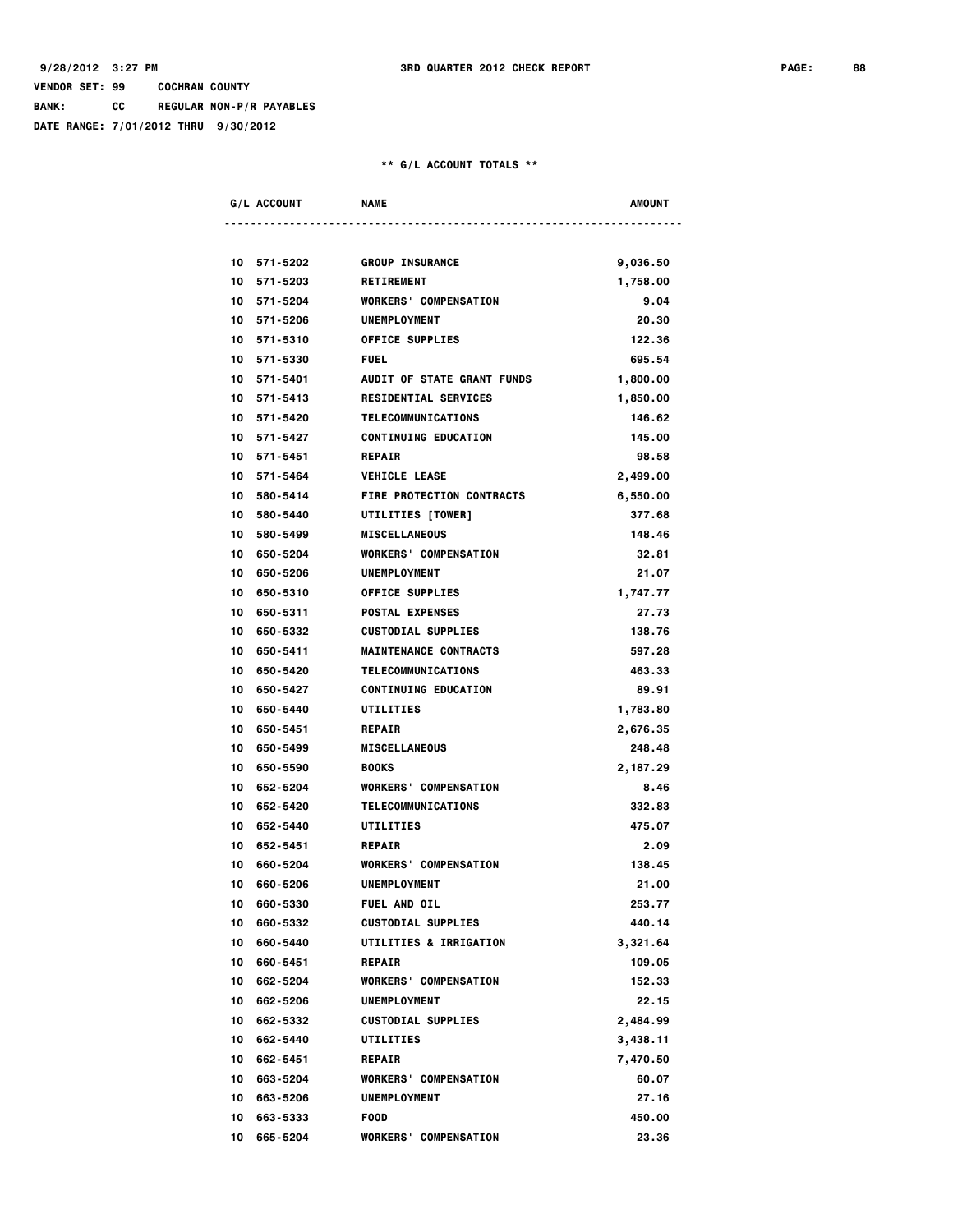**BANK: CC REGULAR NON-P/R PAYABLES**

**DATE RANGE: 7/01/2012 THRU 9/30/2012**

|    | G/L ACCOUNT | <b>NAME</b>                          | AMOUNT     |
|----|-------------|--------------------------------------|------------|
|    |             |                                      |            |
| 10 | 665-5206    | UNEMPLOYMENT                         | 34.63      |
| 10 | 665-5310    | <b>OFFICE SUPPLIES</b>               | 250.00     |
|    | 10 665-5330 | FUEL AND OIL                         | 1,406.26   |
|    | 10 665-5334 | <b>OTHER SUPPLIES</b>                | 44.35      |
|    | 10 665-5420 | TELECOMMUNICATIONS                   | 608.18     |
|    | 10 665-5427 | CO AGENT-TRAVEL-OUT OF COUNTY        | 432.07     |
|    | 10 665-5428 | FCS AGENT-TRAVEL-OUT OF COUNTY       | 1,315.68   |
|    | 10 665-5454 | <b>TIRES</b>                         | 449.48     |
|    |             | *** FUND TOTAL ***                   | 287,592.88 |
| 11 | 651-5499    | <b>MISCELLANEOUS</b>                 | 57.86      |
|    |             | *** FUND TOTAL ***                   | 57.86      |
|    | 15 610-5204 | <b>WORKERS' COMPENSATION</b>         | 127.98     |
|    | 15 610-5310 | <b>OFFICE SUPPLIES</b>               | 169.80     |
|    | 15 610-5420 | TELECOMMUNICATIONS                   | 351.07     |
|    | 15 610-5430 | <b>LEGAL NOTICES</b>                 | 1,450.50   |
|    | 15 610-5456 | <b>REPAIR-COUNTY CAR</b>             | 92.99      |
|    | 15 610-5499 | <b>MISCELLANEOUS</b>                 | 187.00     |
|    | 15 621-5204 | <b>WORKERS' COMPENSATION</b>         | 489.24     |
|    | 15 621-5206 | <b>UNEMPLOYMENT</b>                  | 46.10      |
|    | 15 621-5330 | <b>FUEL &amp; OIL</b>                | 6,572.41   |
|    | 15 621-5356 | ROAD MATERIALS & SUPPLIES            | 9,954.37   |
|    | 15 621-5440 | UTILITIES                            | 497.18     |
|    | 15 621-5451 | <b>REPAIRS</b>                       | 3,528.17   |
|    | 15 621-5454 | <b>TIRES</b>                         | 350.08     |
|    | 15 621-5571 | CAPITAL OUTLAY                       | 48,880.40  |
|    | 15 622-5204 | <b>WORKERS' COMPENSATION</b>         | 475.94     |
|    | 15 622-5206 | UNEMPLOYMENT                         | 45.20      |
|    | 15 622-5330 | FUEL AND OIL                         | 9,937.84   |
|    | 15 622-5356 | <b>ROAD MATERIALS &amp; SUPPLIES</b> | 1,574.94   |
| 15 | 622-5440    | UTILITIES                            | 391.67     |
|    | 15 622-5451 | <b>REPAIRS</b>                       | 3,838.75   |
|    | 15 622-5454 | <b>TIRES</b>                         | 40.00      |
|    | 15 623-5204 | <b>WORKERS' COMPENSATION</b>         | 469.99     |
|    | 15 623-5206 | <b>UNEMPLOYMENT</b>                  | 44.29      |
|    | 15 623-5330 | FUEL AND OIL                         | 9,373.97   |
|    | 15 623-5356 | ROAD MATERIALS & SUPPLIES            | 2,890.29   |
|    | 15 623-5440 | UTILITIES                            | 388.69     |
|    | 15 623-5451 | <b>REPAIRS</b>                       | 3,062.72   |
|    | 15 624-5204 | <b>WORKERS' COMPENSATION</b>         | 469.99     |
|    | 15 624-5206 | UNEMPLOYMENT                         | 44.29      |
|    | 15 624-5330 | FUEL AND OIL                         | 9,785.10   |
|    | 15 624-5356 | ROAD MATERIALS & SUPPLIES            | 1,082.32   |
|    | 15 624-5420 | <b>TELECOMMUNICATIONS</b>            | 122.47     |
|    | 15 624-5440 | UTILITIES                            | 303.10     |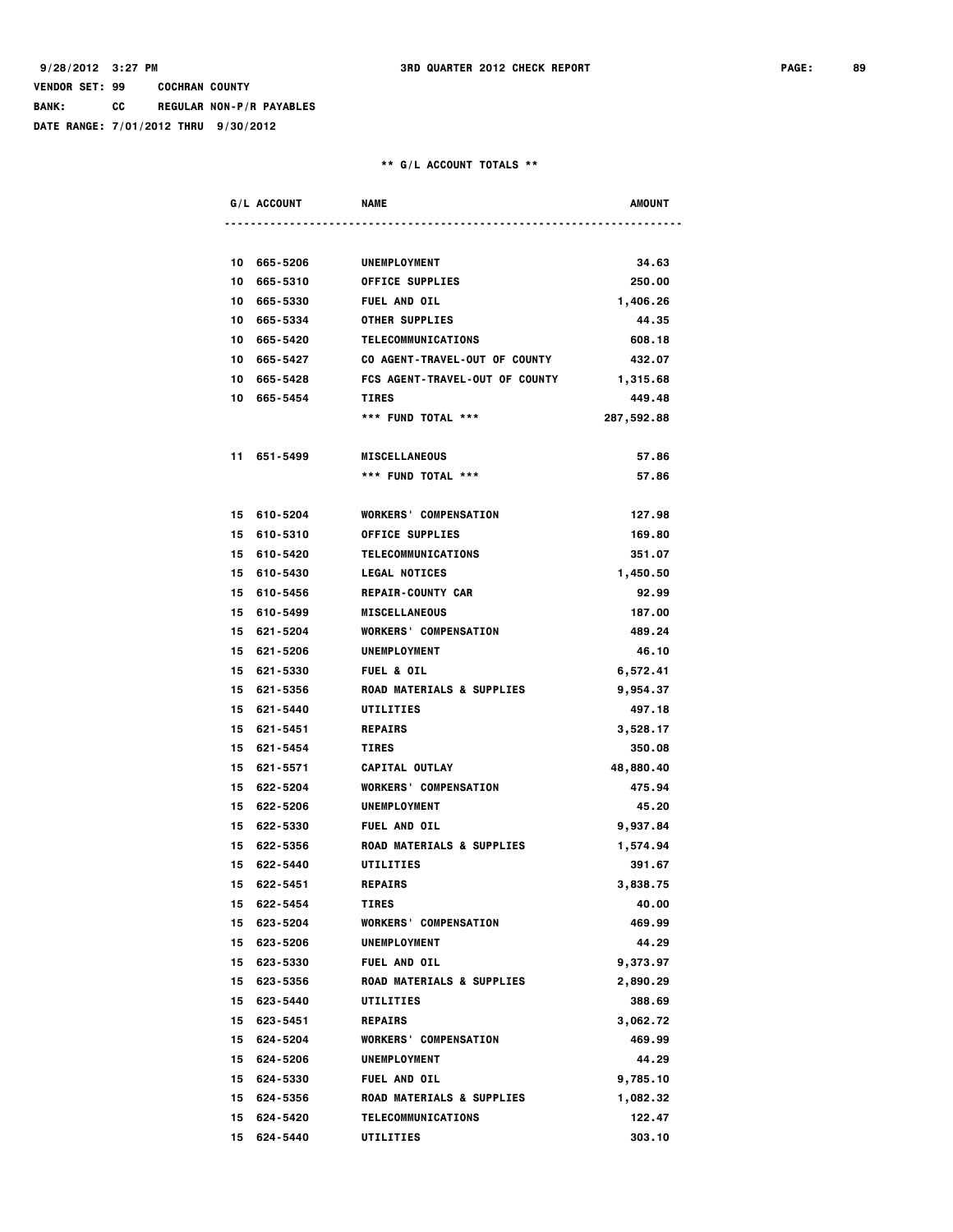**BANK: CC REGULAR NON-P/R PAYABLES**

**DATE RANGE: 7/01/2012 THRU 9/30/2012**

|    | G/L ACCOUNT     | <b>NAME</b>                          | AMOUNT      |
|----|-----------------|--------------------------------------|-------------|
|    |                 |                                      |             |
|    | 15 624-5451     | <b>REPAIRS</b>                       | 3,295.60    |
|    | 15 624-5454     | <b>TIRES</b>                         | 106.00      |
|    | 15 624-5571     | CAPITAL OUTLAY                       | 73,991.00   |
|    |                 | *** FUND TOTAL ***                   | 194, 431.45 |
|    | 17 573-5499     | <b>OPERATING EXPENSES</b>            | 5,381.00    |
|    | 17 575-5413     | <b>PURCHASED RESIDENTIAL SERVICE</b> | 9,760.00    |
|    |                 | *** FUND TOTAL ***                   | 15,141.00   |
|    | 19 435-5409     | A.D.R. CONTRACT                      | 83.00       |
|    |                 | *** FUND TOTAL ***                   | 83.00       |
|    |                 |                                      |             |
|    | 20 625-5591     | PCT. #1, LATERAL ROAD                | 9.59        |
|    | 20 625-5592     | PCT. #2, LATERAL ROAD                | 9.60        |
|    | 20 625-5593     | PCT. #3, LATERAL ROAD                | 9.60        |
|    | 20 625-5594     | PCT. #4, LATERAL ROAD                | 9.60        |
|    |                 | *** FUND TOTAL ***                   | 38.39       |
|    |                 |                                      |             |
|    | 30 518-5204     | <b>WORKERS COMPENSATION</b>          | 59.34       |
|    | 30 518-5330     | <b>FUEL &amp; OIL</b>                | 241.50      |
|    | 30 518-5332     | <b>CUSTODIAL SUPPLIES</b>            | 95.59       |
|    | 30 518-5440     | UTILITIES                            | 272.70      |
|    | 30 518-5451     | <b>REPAIR</b>                        | 167.65      |
|    | 30 518-5454     | <b>TIRES</b>                         | 22.00       |
|    |                 | *** FUND TOTAL ***                   | 858.78      |
|    |                 |                                      |             |
|    | 31 652-5499     | <b>MISCELLANEOUS</b>                 | 748.36      |
|    |                 | *** FUND TOTAL ***                   | 748.36      |
|    |                 |                                      |             |
|    | 90 000-2342     | Arrest Fees - State Officers         | 30.90       |
|    | 90 000-2342.001 | Omni FTA                             | 116.00      |
|    | 90 000-2355     | MVF CCP 102.002                      | 3.08        |
| 90 | 000-2357        | 50% Overweight Fine                  | 190.00      |
| 90 | 000-2358.001    | State CCC Date 010104 Forward        | 3,097.58    |
| 90 | 000-2361        | 50% of Time Payment to State         | 191.00      |
| 90 | 000-2363.001    | Divorce & Family Gov't 133.151       | 330.18      |
| 90 | 000-2363.002    | Other Than Divorce/Family 10B        | 250.00      |
| 90 | 000-2363.003    | Indigent Defense Fee                 | 139.09      |
| 90 | 000-2363.004    | Co Filing Fee Ind Lgl Serv.          | 205.00      |
| 90 | 000-2367        | STF-Sub 95% C(Trans CD542.40         | 894.21      |
| 90 | 000-2368        | BB Bond Fee (Gov CD 41.258)          | 150.00      |
| 90 | 000-2369        | EMS Trauma Sec49.02 SB1131           | 300.00      |
| 90 | 000-2370        | DNA Test Gov CD 411.147              | 34.00       |
| 90 | 000-2372        | Birth Cert. Gov118.015               | 61.20       |
| 90 | 000-2373        | Marriage License Gov 118.011         | 120.00      |
|    | 90 000-2376     | Co. CrtCriminal Judicial Fund        | 280.00      |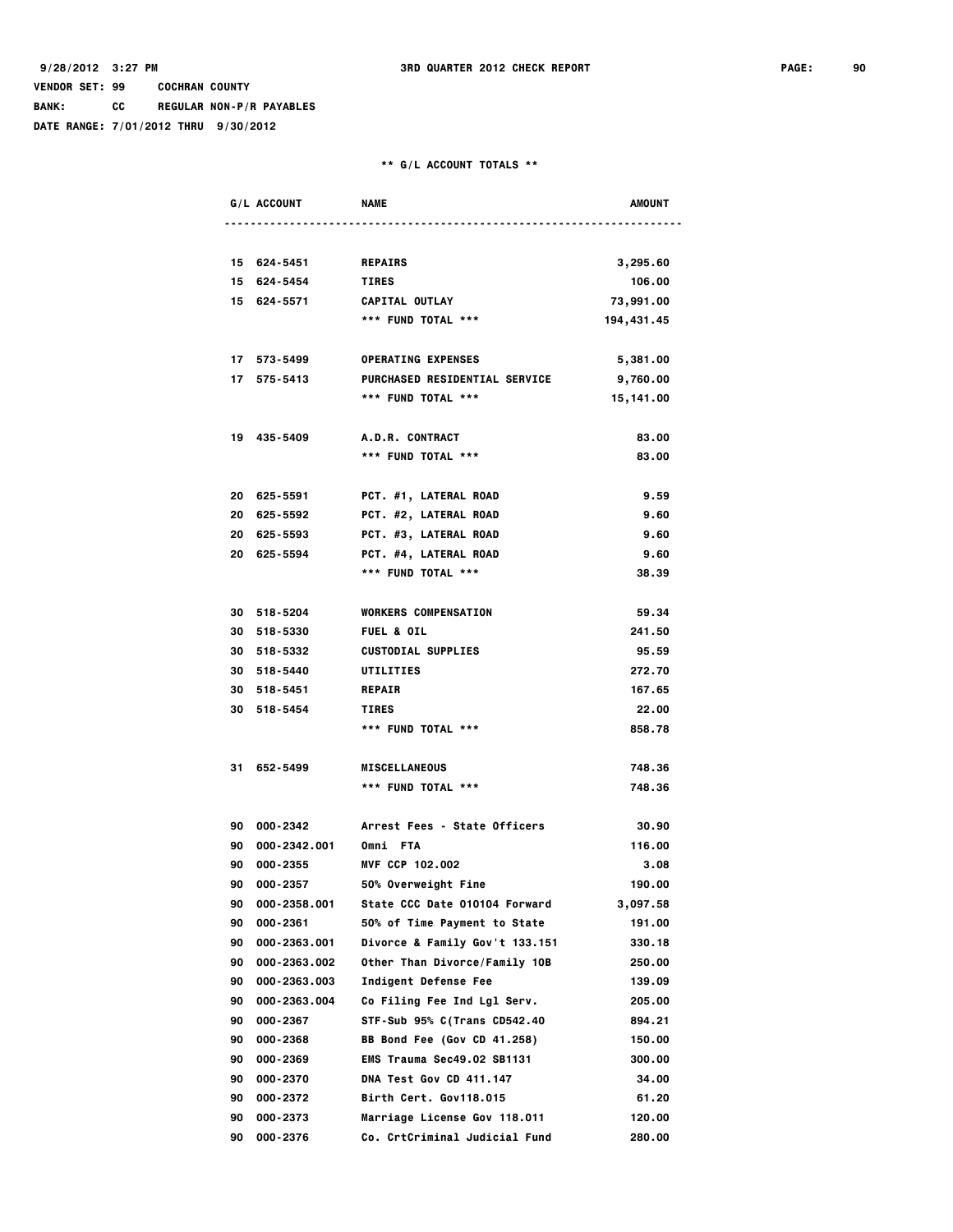# **VENDOR SET: 99 COCHRAN COUNTY BANK: CC REGULAR NON-P/R PAYABLES**

**DATE RANGE: 7/01/2012 THRU 9/30/2012**

|                            | G/L ACCOUNT        | <b>NAME</b>                    | <b>AMOUNT</b> |      |              |
|----------------------------|--------------------|--------------------------------|---------------|------|--------------|
|                            |                    |                                |               |      |              |
|                            | 90 000-2378        | JRF Jury Reimb Fee CCP102.0045 | 278.15        |      |              |
|                            | 90 000-2379        | Judicial Support Fee/L133.105  | 1,162.04      |      |              |
|                            | 000-2379.001<br>90 | Drug Court Fee CCP102.0178     | 120.00        |      |              |
|                            | 000-2379.002<br>90 | 7th Crt of Appeal Gov't22.2081 | 40.00         |      |              |
|                            |                    | *** FUND TOTAL ***             | 7,992.43      |      |              |
|                            | 560-5499<br>93     | <b>MISCELLANEOUS</b>           | 1,071.12      |      |              |
|                            |                    | *** FUND TOTAL ***             | 1,071.12      |      |              |
| VENDOR SET: 99 BANK: CC    | TOTALS:<br>348     |                                | 511,771.78CR  | 0.00 | 508,015.27CR |
| <b>BANK: CC</b><br>TOTALS: | 348                |                                | 511,771.78CR  | 0.00 | 508,015.27CR |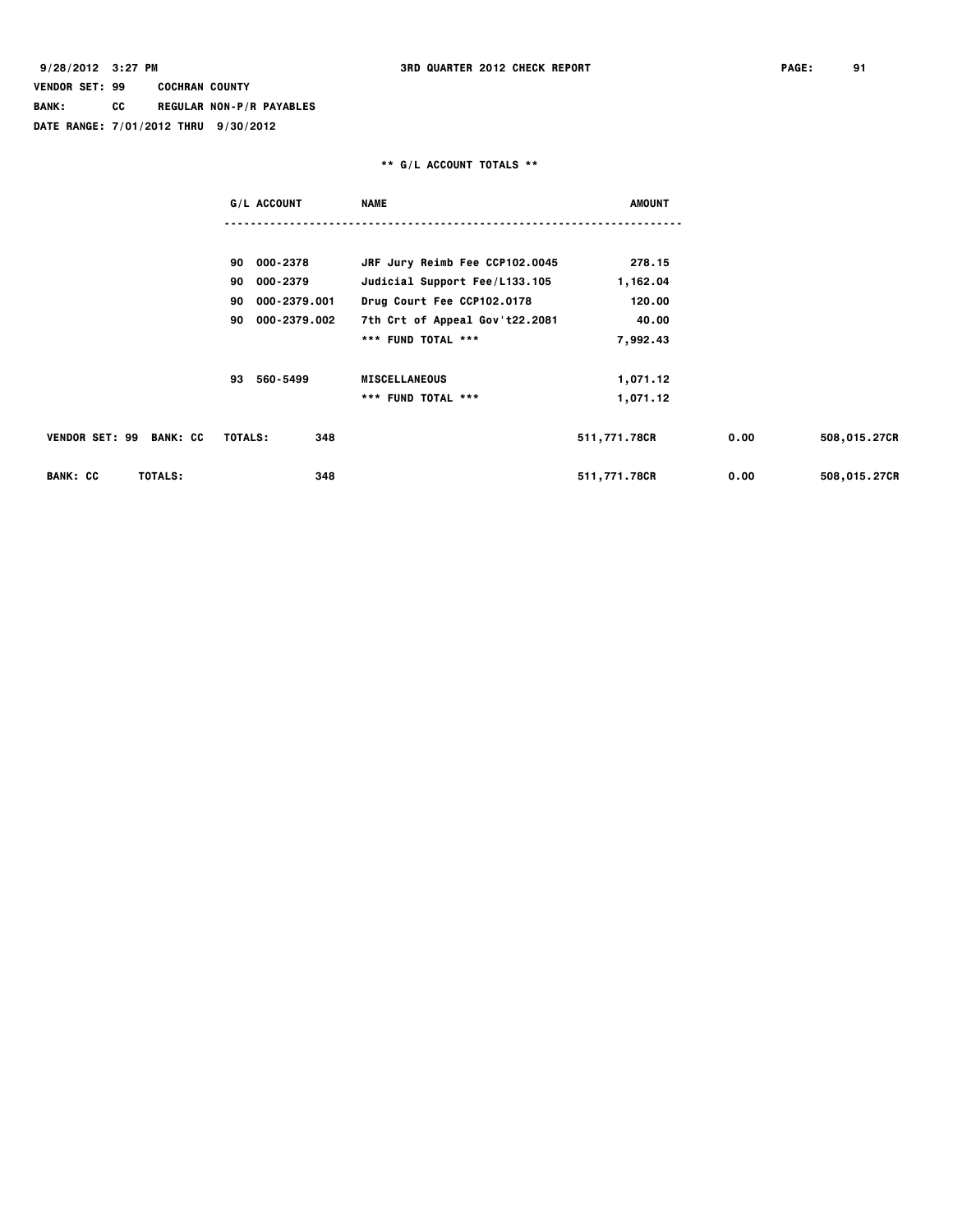|                    |    |                   |                                 |               | <b>CHECK</b>                |               |                 | <b>CHECK</b> | <b>CHECK</b>  | <b>CHECK</b>  |
|--------------------|----|-------------------|---------------------------------|---------------|-----------------------------|---------------|-----------------|--------------|---------------|---------------|
| <b>VENDOR I.D.</b> |    |                   | <b>NAME</b>                     | <b>STATUS</b> | <b>DATE</b>                 | <b>AMOUNT</b> | <b>DISCOUNT</b> | NO           | <b>STATUS</b> | <b>AMOUNT</b> |
| A067               |    |                   | AMERICAN FAMILY LIFE ASSURANCE  |               |                             |               |                 |              |               |               |
|                    |    | I-08 201207240494 | <b>MONTHLY PREMIUM</b>          | R             | 7/31/2012                   |               |                 | 037713       |               |               |
|                    | 10 | 000-2500.4        | <b>INSURANCE PAYABLE</b>        |               | <b>MONTHLY PREMIUM</b>      | 436.48        |                 |              |               |               |
|                    | 15 | 000-2500.4        | <b>INSURANCE PAYABLE</b>        |               | MONTHLY PREMIUM             | 257.42        |                 |              |               |               |
|                    |    | I-08A201207240494 | MONTHLY PREMIUM                 | R             | 7/31/2012                   |               |                 | 037713       |               |               |
|                    | 10 | 000-2500.4        | <b>INSURANCE PAYABLE</b>        |               | MONTHLY PREMIUM             | 200.46        |                 |              |               | 894.36CR      |
| C091               |    |                   | <b>COMPBENEFITS</b>             |               |                             |               |                 |              |               |               |
|                    |    | I-17A201207240494 | <b>VISION MONTHLY PREMIUM</b>   | R             | 7/31/2012                   |               |                 | 037714       |               |               |
|                    |    | 10 000-2500.4     | <b>INSURANCE PAYABLE</b>        |               | <b>VISION MONTHLY PREMI</b> | 138.86        |                 |              |               | 138.86CR      |
| C253               |    |                   | <b>COCHRAN COUNTY MONEY MKT</b> |               |                             |               |                 |              |               |               |
|                    |    | I-01 201207240494 | RETIREMENT CONTRIBUTIONS        | R             | 7/31/2012                   |               |                 | 037715       |               |               |
|                    | 10 | $000 - 2500.3$    | <b>TCDRS PAYABLE</b>            |               | <b>RETIREMENT CONTRIBUT</b> | 8,260.04      |                 |              |               |               |
|                    | 10 | 400-5203          | <b>RETIREMENT</b>               |               | <b>RETIREMENT CONTRIBUT</b> | 950.10        |                 |              |               |               |
|                    | 10 | 403-5203          | <b>RETIREMENT</b>               |               | <b>RETIREMENT CONTRIBUT</b> | 1,413.61      |                 |              |               |               |
|                    | 10 | 435-5203          | <b>RETIREMENT</b>               |               | <b>RETIREMENT CONTRIBUT</b> | 201.79        |                 |              |               |               |
|                    | 10 | 455-5203          | <b>RETIREMENT</b>               |               | <b>RETIREMENT CONTRIBUT</b> | 553.68        |                 |              |               |               |
|                    | 10 | 475-5203          | <b>RETIREMENT</b>               |               | <b>RETIREMENT CONTRIBUT</b> | 1,186.71      |                 |              |               |               |
|                    | 10 | 476-5203          | <b>RETIREMENT</b>               |               | <b>RETIREMENT CONTRIBUT</b> | 205.80        |                 |              |               |               |
|                    | 10 | 495-5203          | <b>RETIREMENT</b>               |               | <b>RETIREMENT CONTRIBUT</b> | 838.06        |                 |              |               |               |
|                    | 10 | 497-5203          | <b>RETIREMENT</b>               |               | <b>RETIREMENT CONTRIBUT</b> | 490.71        |                 |              |               |               |
|                    | 10 | 499-5203          | <b>RETIREMENT</b>               |               | <b>RETIREMENT CONTRIBUT</b> | 1,203.90      |                 |              |               |               |
|                    | 10 | 510-5203          | <b>RETIREMENT</b>               |               | <b>RETIREMENT CONTRIBUT</b> | 378.42        |                 |              |               |               |
|                    | 10 | 512-5203          | <b>RETIREMENT</b>               |               | <b>RETIREMENT CONTRIBUT</b> | 924.51        |                 |              |               |               |
|                    | 10 | 516-5203          | <b>RETIREMENT</b>               |               | <b>RETIREMENT CONTRIBUT</b> | 408.57        |                 |              |               |               |
|                    | 10 | 550-5203          | <b>RETIREMENT</b>               |               | <b>RETIREMENT CONTRIBUT</b> | 295.67        |                 |              |               |               |
|                    | 10 | 560-5203          | <b>RETIREMENT</b>               |               | <b>RETIREMENT CONTRIBUT</b> | 4,422.86      |                 |              |               |               |
|                    | 10 | 650-5203          | <b>RETIREMENT</b>               |               | <b>RETIREMENT CONTRIBUT</b> | 355.88        |                 |              |               |               |
|                    | 10 | 652-5203          | <b>RETIREMENT</b>               |               | <b>RETIREMENT CONTRIBUT</b> | 19.99         |                 |              |               |               |
|                    | 10 | 660-5203          | <b>RETIREMENT</b>               |               | <b>RETIREMENT CONTRIBUT</b> | 278.72        |                 |              |               |               |
|                    | 10 | 662-5203          | <b>RETIREMENT</b>               |               | <b>RETIREMENT CONTRIBUT</b> | 359.86        |                 |              |               |               |
|                    | 10 | 663-5203          | <b>RETIREMENT</b>               |               | <b>RETIREMENT CONTRIBUT</b> | 490.43        |                 |              |               |               |
|                    | 10 | 665-5203          | <b>RETIREMENT</b>               |               | <b>RETIREMENT CONTRIBUT</b> | 360.85        |                 |              |               |               |
|                    | 15 | 000-2500.3        | <b>TCDRS PAYABLE</b>            |               | <b>RETIREMENT CONTRIBUT</b> | 2,797.50      |                 |              |               |               |
|                    | 15 | 610-5203          | <b>RETIREMENT</b>               |               | <b>RETIREMENT CONTRIBUT</b> | 1,973.55      |                 |              |               |               |
|                    | 15 | 621-5203          | <b>RETIREMENT</b>               |               | <b>RETIREMENT CONTRIBUT</b> | 795.13        |                 |              |               |               |
|                    | 15 | 622-5203          | <b>RETIREMENT</b>               |               | <b>RETIREMENT CONTRIBUT</b> | 811.67        |                 |              |               |               |
|                    | 15 | 623-5203          | <b>RETIREMENT</b>               |               | <b>RETIREMENT CONTRIBUT</b> | 815.28        |                 |              |               |               |
|                    | 15 | 624-5203          | <b>RETIREMENT</b>               |               | <b>RETIREMENT CONTRIBUT</b> | 799.68        |                 |              |               |               |
|                    | 17 | 000-2500.3        | <b>TCDRS PAYABLE</b>            |               | <b>RETIREMENT CONTRIBUT</b> | 200.19        |                 |              |               |               |
|                    | 17 | 573-5203          | <b>RETIREMENT</b>               |               | <b>RETIREMENT CONTRIBUT</b> | 371.77        |                 |              |               |               |
|                    | 30 | 000-2500.3        | <b>TCDRS</b>                    |               | <b>RETIREMENT CONTRIBUT</b> | 64.33         |                 |              |               |               |
|                    | 30 | 518-5203          | <b>RETIREMENT</b>               |               | <b>RETIREMENT CONTRIBUT</b> | 119.46        |                 |              |               | 32,348.72CR   |
|                    |    |                   |                                 |               |                             |               |                 |              |               |               |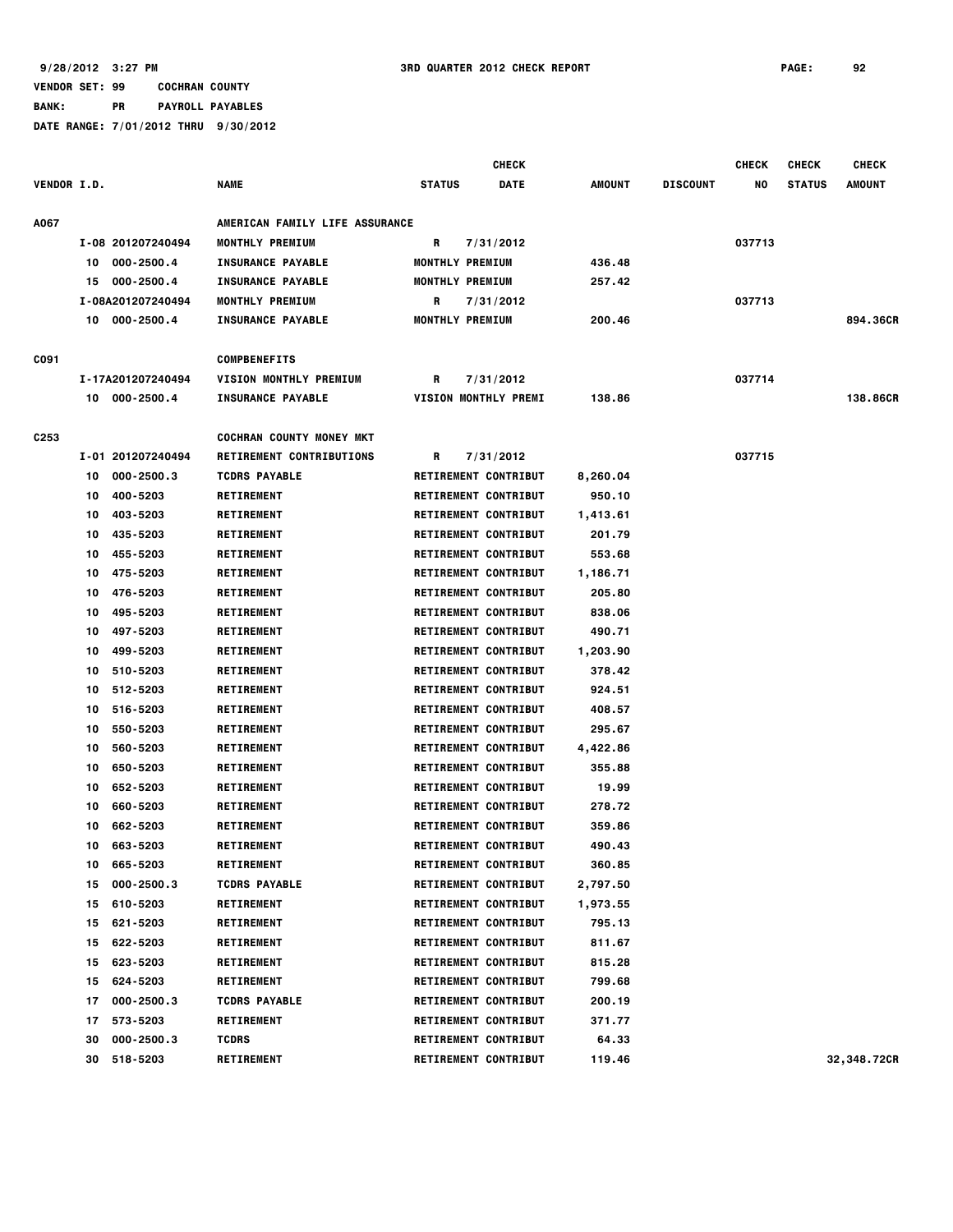**BANK: PR PAYROLL PAYABLES**

|             |    |                   |                                       |                       | <b>CHECK</b>                |               |                 | <b>CHECK</b> | <b>CHECK</b>  | <b>CHECK</b>  |
|-------------|----|-------------------|---------------------------------------|-----------------------|-----------------------------|---------------|-----------------|--------------|---------------|---------------|
| VENDOR I.D. |    |                   | <b>NAME</b>                           | <b>STATUS</b>         | <b>DATE</b>                 | <b>AMOUNT</b> | <b>DISCOUNT</b> | NO           | <b>STATUS</b> | <b>AMOUNT</b> |
| <b>C300</b> |    |                   | <b>COCHRAN COUNTY SCHOOLS FEDERAL</b> |                       |                             |               |                 |              |               |               |
|             |    | I-18A201207240494 | MONTHLY PREMUIM                       | R                     | 7/31/2012                   |               |                 | 037716       |               |               |
|             | 10 | 000-2500.4        | <b>INSURANCE PAYABLE</b>              | MONTHLY PREMUIM       |                             | 9,026.68      |                 |              |               |               |
|             | 15 | $000 - 2500.4$    | <b>INSURANCE PAYABLE</b>              | MONTHLY PREMUIM       |                             | 1,217.87      |                 |              |               |               |
|             | 30 | 000-2500.4        | <b>AFLAC</b>                          | MONTHLY PREMUIM       |                             | 171.08        |                 |              |               | 10,415.63CR   |
| <b>NO17</b> |    |                   | <b>NATIONAL FARM LIFE</b>             |                       |                             |               |                 |              |               |               |
|             |    | I-05 201207240494 | <b>NFL PREMIUM</b>                    | R                     | 7/31/2012                   |               |                 | 037717       |               |               |
|             | 10 | 000-2500.4        | <b>INSURANCE PAYABLE</b>              | <b>NFL PREMIUM</b>    |                             | 287.47        |                 |              |               |               |
|             | 15 | 000-2500.4        | <b>INSURANCE PAYABLE</b>              | <b>NFL PREMIUM</b>    |                             | 37.68         |                 |              |               |               |
|             |    | I-05A201207240494 | AFTER TAX PREM                        | R                     | 7/31/2012                   |               |                 | 037717       |               |               |
|             | 10 | 000-2500.4        | <b>INSURANCE PAYABLE</b>              | <b>AFTER TAX PREM</b> |                             | 197.52        |                 |              |               |               |
|             | 15 | 000-2500.4        | <b>INSURANCE PAYABLE</b>              | AFTER TAX PREM        |                             | 56.04         |                 |              |               | 578.71CR      |
| <b>NO60</b> |    |                   | <b>NATIONWIDE RETIREMENT SOL</b>      |                       |                             |               |                 |              |               |               |
|             |    | I-04 201207240494 | DEFERRED COMP WITHHELD                | R                     | 7/31/2012                   |               |                 | 037718       |               |               |
|             | 10 | 000-2500.7        | PEBSCO DEF COMP PAYABLE               |                       | DEFERRED COMP WITHHE        | 3,099.29      |                 |              |               |               |
|             | 15 | 000-2500.7        | PEBSCO DEF COMP PAYABLE               |                       | DEFERRED COMP WITHHE        | 1,176.71      |                 |              |               | 4,276.00CR    |
| <b>NO81</b> |    |                   | NATIONAL FAMILY CARE LIFE INSU        |                       |                             |               |                 |              |               |               |
|             |    | I-21 201207240494 | NATIONAL FAMILY CARE                  | R                     | 7/31/2012                   |               |                 | 037719       |               |               |
|             | 10 | 000-2500.4        | <b>INSURANCE PAYABLE</b>              |                       | NATIONAL FAMILY CARE        | 205.50        |                 |              |               |               |
|             |    | 15 000-2500.4     | <b>INSURANCE PAYABLE</b>              |                       | NATIONAL FAMILY CARE        | 6.90          |                 |              |               | 212,40CR      |
| P187        |    |                   | COCHRAN COUNTY PAYROLL TA             |                       |                             |               |                 |              |               |               |
|             |    | I-T1 201207240494 | FEDERAL INCOME TAX W/H                | R                     | 7/31/2012                   |               |                 | 037720       |               |               |
|             | 10 | $000 - 2500.1$    | WITHHOLDING TAX PAYABLE               |                       | <b>FEDERAL INCOME TAX W</b> | 11,548.83     |                 |              |               |               |
|             | 15 | $000 - 2500.1$    | WITHHOLDING TAX PAYABLE               |                       | FEDERAL INCOME TAX W        | 3,068.50      |                 |              |               |               |
|             | 17 | 000-2500.1        | WITHHOLDING TAX PAYABLE               |                       | FEDERAL INCOME TAX W        | 251.04        |                 |              |               |               |
|             | 30 | $000 - 2500.1$    | <b>FEDERAL WITHOLDING</b>             |                       | <b>FEDERAL INCOME TAX W</b> | 96.17         |                 |              |               |               |
|             |    | I-T3 201207240494 | <b>FICA TAX</b>                       | R                     | 7/31/2012                   |               |                 | 037720       |               |               |
|             | 10 | 000-2500.2        | <b>FICA PAYABLE</b>                   | <b>FICA TAX</b>       |                             | 5,044.96      |                 |              |               |               |
|             | 10 | 400-5201          | SOCIAL SECURITY                       | <b>FICA TAX</b>       |                             | 449.62        |                 |              |               |               |
|             | 10 | 403-5201          | SOCIAL SECURITY                       | <b>FICA TAX</b>       |                             | 661.42        |                 |              |               |               |
|             | 10 | 435-5201          | SOCIAL SECURITY                       | <b>FICA TAX</b>       |                             | 96.24         |                 |              |               |               |
|             | 10 | 455-5201          | SOCIAL SECURITY                       | <b>FICA TAX</b>       |                             | 278.94        |                 |              |               |               |
|             | 10 | 475-5201          | SOCIAL SECURITY                       | <b>FICA TAX</b>       |                             | 565.96        |                 |              |               |               |
|             | 10 | 476-5201          | SOCIAL SECURITY                       | <b>FICA TAX</b>       |                             | 98.15         |                 |              |               |               |
|             | 10 | 495-5201          | SOCIAL SECURITY                       | <b>FICA TAX</b>       |                             | 399.69        |                 |              |               |               |
|             | 10 | 497-5201          | SOCIAL SECURITY                       | <b>FICA TAX</b>       |                             | 234.03        |                 |              |               |               |
|             | 10 | 499-5201          | SOCIAL SECURITY                       | <b>FICA TAX</b>       |                             | 570.21        |                 |              |               |               |
|             | 10 | 510-5201          | SOCIAL SECURITY                       | <b>FICA TAX</b>       |                             | 177.17        |                 |              |               |               |
|             | 10 | 512-5201          | SOCIAL SECURITY                       | <b>FICA TAX</b>       |                             | 427.99        |                 |              |               |               |
|             | 10 | 516-5201          | SOCIAL SECURITY                       | <b>FICA TAX</b>       |                             | 199.19        |                 |              |               |               |
|             | 10 | 550-5201          | SOCIAL SECURITY                       | <b>FICA TAX</b>       |                             | 141.01        |                 |              |               |               |
|             | 10 | 560-5201          | SOCIAL SECURITY                       | <b>FICA TAX</b>       |                             | 2,091.90      |                 |              |               |               |
|             | 10 | 650-5201          | SOCIAL SECURITY                       | <b>FICA TAX</b>       |                             | 202.92        |                 |              |               |               |
|             | 10 | 652-5201          | SOCIAL SECURITY                       | <b>FICA TAX</b>       |                             | 9.54          |                 |              |               |               |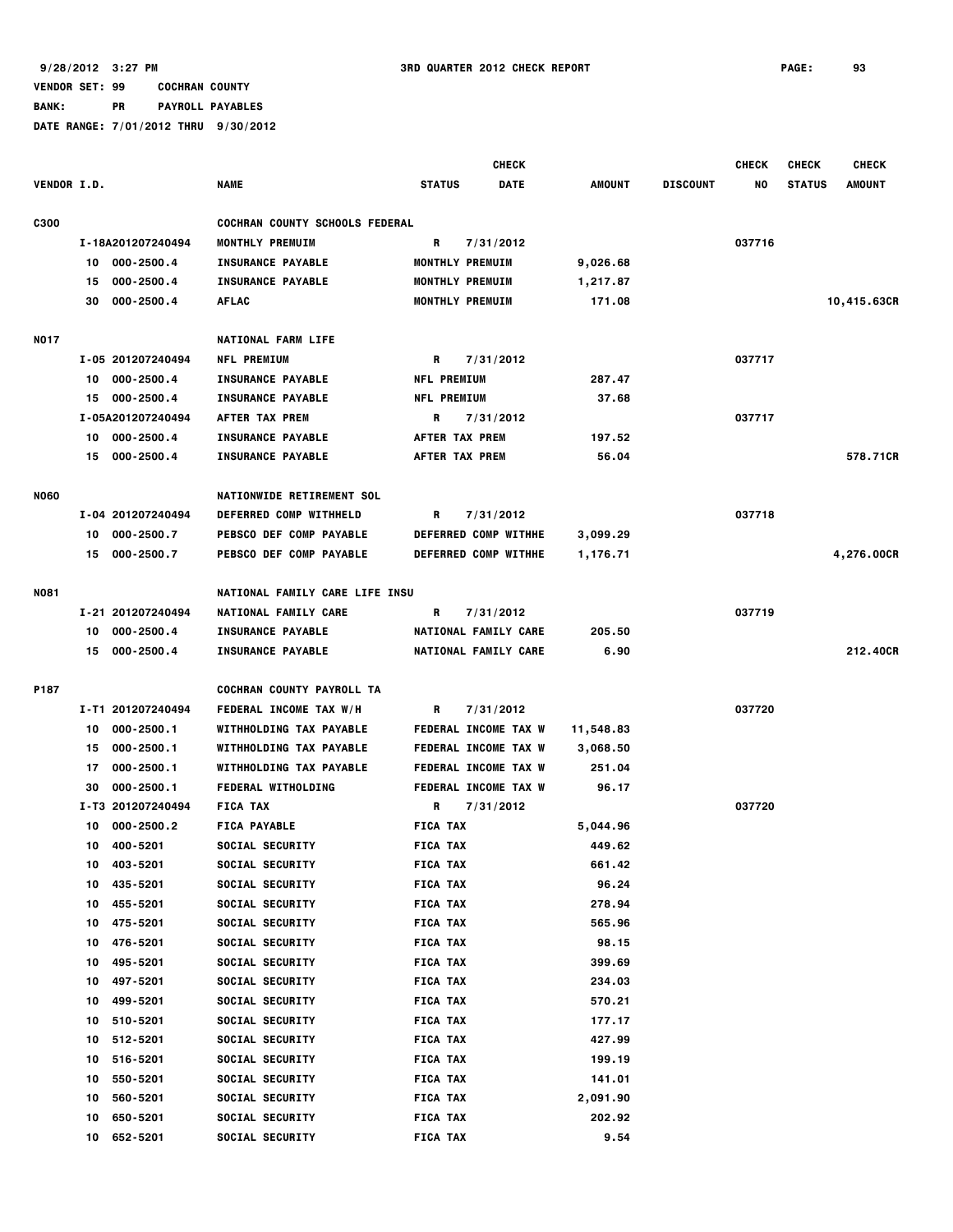**BANK: PR PAYROLL PAYABLES**

|                    |    |                   |                                   |                     | <b>CHECK</b> |          |                 | <b>CHECK</b> | <b>CHECK</b>  | <b>CHECK</b> |
|--------------------|----|-------------------|-----------------------------------|---------------------|--------------|----------|-----------------|--------------|---------------|--------------|
| <b>VENDOR I.D.</b> |    |                   | NAME                              | <b>STATUS</b>       | DATE         | AMOUNT   | <b>DISCOUNT</b> | NO           | <b>STATUS</b> | AMOUNT       |
| P187               |    |                   | <b>COCHRAN COUNTY PAYROLLCONT</b> |                     |              |          |                 |              |               |              |
|                    |    | I-T3 201207240494 | <b>FICA TAX</b>                   | R                   | 7/31/2012    |          |                 | 037720       |               |              |
|                    |    | 10 660-5201       | <b>SOCIAL SECURITY</b>            | <b>FICA TAX</b>     |              | 135.88   |                 |              |               |              |
|                    | 10 | 662-5201          | <b>SOCIAL SECURITY</b>            | <b>FICA TAX</b>     |              | 171.62   |                 |              |               |              |
|                    | 10 | 663-5201          | SOCIAL SECURITY                   | <b>FICA TAX</b>     |              | 233.90   |                 |              |               |              |
|                    | 10 | 665-5201          | SOCIAL SECURITY                   | <b>FICA TAX</b>     |              | 301.91   |                 |              |               |              |
|                    | 15 | 000-2500.2        | <b>FICA PAYABLE</b>               | <b>FICA TAX</b>     |              | 1,630.44 |                 |              |               |              |
|                    | 15 | 610-5201          | SOCIAL SECURITY                   | <b>FICA TAX</b>     |              | 938.94   |                 |              |               |              |
|                    | 15 | 621-5201          | SOCIAL SECURITY                   | <b>FICA TAX</b>     |              | 379.21   |                 |              |               |              |
|                    | 15 | 622-5201          | SOCIAL SECURITY                   | <b>FICA TAX</b>     |              | 381.52   |                 |              |               |              |
|                    | 15 | 623-5201          | SOCIAL SECURITY                   | <b>FICA TAX</b>     |              | 387.21   |                 |              |               |              |
|                    | 15 | 624-5201          | SOCIAL SECURITY                   | <b>FICA TAX</b>     |              | 319.96   |                 |              |               |              |
|                    | 17 | 000-2500.2        | <b>FICA PAYABLE</b>               | <b>FICA TAX</b>     |              | 121.75   |                 |              |               |              |
|                    | 17 | 573-5201          | SOCIAL SECURITY                   | <b>FICA TAX</b>     |              | 179.73   |                 |              |               |              |
|                    | 30 | 000-2500.2        | <b>FICA</b>                       | <b>FICA TAX</b>     |              | 39.45    |                 |              |               |              |
|                    | 30 | 518-5201          | SOCIAL SECURITY                   | <b>FICA TAX</b>     |              | 58.24    |                 |              |               |              |
|                    |    | I-T4 201207240494 | <b>MEDICARE TAX</b>               | R                   | 7/31/2012    |          |                 | 037720       |               |              |
|                    | 10 | 000-2500.2        | <b>FICA PAYABLE</b>               | <b>MEDICARE TAX</b> |              | 1,741.76 |                 |              |               |              |
|                    | 10 | 400-5201          | SOCIAL SECURITY                   | <b>MEDICARE TAX</b> |              | 105.15   |                 |              |               |              |
|                    | 10 | 403-5201          | SOCIAL SECURITY                   | <b>MEDICARE TAX</b> |              | 154.68   |                 |              |               |              |
|                    | 10 | 435-5201          | SOCIAL SECURITY                   | <b>MEDICARE TAX</b> |              | 22.51    |                 |              |               |              |
|                    | 10 | 455-5201          | SOCIAL SECURITY                   | <b>MEDICARE TAX</b> |              | 65.23    |                 |              |               |              |
|                    | 10 | 475-5201          | SOCIAL SECURITY                   | <b>MEDICARE TAX</b> |              | 132.37   |                 |              |               |              |
|                    | 10 | 476-5201          | SOCIAL SECURITY                   | <b>MEDICARE TAX</b> |              | 22.96    |                 |              |               |              |
|                    | 10 | 495-5201          | <b>SOCIAL SECURITY</b>            | <b>MEDICARE TAX</b> |              | 93.48    |                 |              |               |              |
|                    | 10 | 497-5201          | SOCIAL SECURITY                   | <b>MEDICARE TAX</b> |              | 54.74    |                 |              |               |              |
|                    | 10 | 499-5201          | <b>SOCIAL SECURITY</b>            | <b>MEDICARE TAX</b> |              | 133.36   |                 |              |               |              |
|                    | 10 | 510-5201          | <b>SOCIAL SECURITY</b>            | <b>MEDICARE TAX</b> |              | 41.44    |                 |              |               |              |
|                    | 10 | 512-5201          | <b>SOCIAL SECURITY</b>            | <b>MEDICARE TAX</b> |              | 100.10   |                 |              |               |              |
|                    |    | 10 516-5201       | <b>SOCIAL SECURITY</b>            | <b>MEDICARE TAX</b> |              | 46.59    |                 |              |               |              |
|                    | 10 | 550-5201          | SOCIAL SECURITY                   | <b>MEDICARE TAX</b> |              | 32.98    |                 |              |               |              |
|                    | 10 | 560-5201          | SOCIAL SECURITY                   | <b>MEDICARE TAX</b> |              | 489.25   |                 |              |               |              |
|                    | 10 | 650-5201          | SOCIAL SECURITY                   | <b>MEDICARE TAX</b> |              | 47.45    |                 |              |               |              |
|                    | 10 | 652-5201          | <b>SOCIAL SECURITY</b>            | <b>MEDICARE TAX</b> |              | 2.23     |                 |              |               |              |
|                    | 10 | 660-5201          | SOCIAL SECURITY                   | <b>MEDICARE TAX</b> |              | 31.78    |                 |              |               |              |
|                    | 10 | 662-5201          | SOCIAL SECURITY                   | <b>MEDICARE TAX</b> |              | 40.14    |                 |              |               |              |
|                    | 10 | 663-5201          | SOCIAL SECURITY                   | <b>MEDICARE TAX</b> |              | 54.71    |                 |              |               |              |
|                    | 10 | 665-5201          | SOCIAL SECURITY                   | <b>MEDICARE TAX</b> |              | 70.61    |                 |              |               |              |
|                    | 15 | 000-2500.2        | <b>FICA PAYABLE</b>               | <b>MEDICARE TAX</b> |              | 562.89   |                 |              |               |              |
|                    | 15 | 610-5201          | SOCIAL SECURITY                   | <b>MEDICARE TAX</b> |              | 219.58   |                 |              |               |              |
|                    | 15 | 621-5201          | SOCIAL SECURITY                   | <b>MEDICARE TAX</b> |              | 88.69    |                 |              |               |              |
|                    | 15 | 622-5201          | SOCIAL SECURITY                   | <b>MEDICARE TAX</b> |              | 89.23    |                 |              |               |              |
|                    | 15 | 623-5201          | SOCIAL SECURITY                   | <b>MEDICARE TAX</b> |              | 90.56    |                 |              |               |              |
|                    | 15 | 624-5201          | SOCIAL SECURITY                   | <b>MEDICARE TAX</b> |              | 74.83    |                 |              |               |              |
|                    | 17 | 000-2500.2        | <b>FICA PAYABLE</b>               | <b>MEDICARE TAX</b> |              | 42.03    |                 |              |               |              |
|                    | 17 | 573-5201          | <b>SOCIAL SECURITY</b>            | <b>MEDICARE TAX</b> |              | 42.03    |                 |              |               |              |
|                    | 30 | 000-2500.2        | <b>FICA</b>                       | <b>MEDICARE TAX</b> |              | 13.62    |                 |              |               |              |
|                    | 30 | 518-5201          | SOCIAL SECURITY                   | <b>MEDICARE TAX</b> |              | 13.62    |                 |              |               | 36,613.84CR  |
|                    |    |                   |                                   |                     |              |          |                 |              |               |              |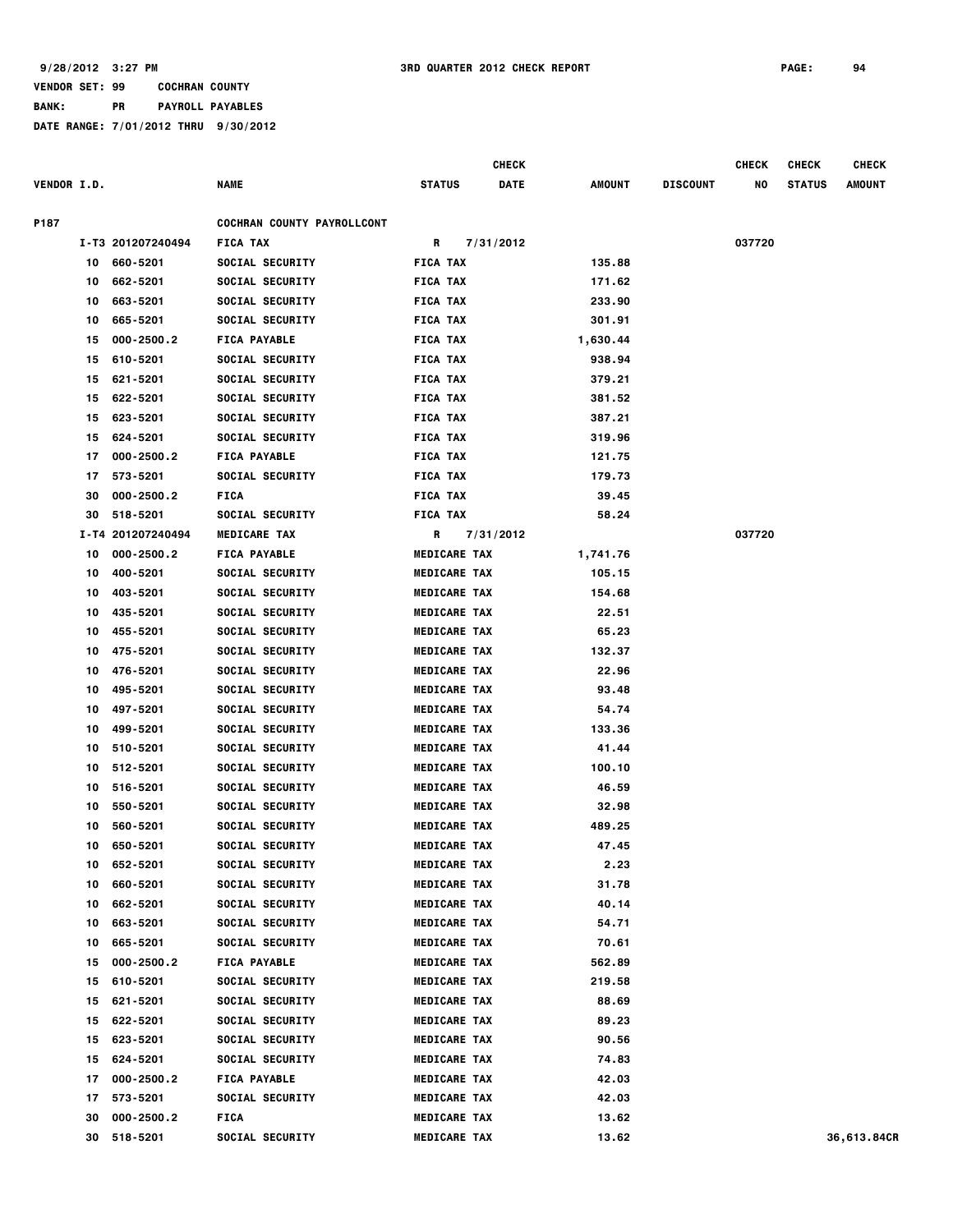|                    |    |                   |                               |                          | <b>CHECK</b>                |               |                 | <b>CHECK</b> | <b>CHECK</b>  | <b>CHECK</b>  |
|--------------------|----|-------------------|-------------------------------|--------------------------|-----------------------------|---------------|-----------------|--------------|---------------|---------------|
| <b>VENDOR I.D.</b> |    |                   | <b>NAME</b>                   | <b>STATUS</b>            | DATE                        | <b>AMOUNT</b> | <b>DISCOUNT</b> | NO           | <b>STATUS</b> | <b>AMOUNT</b> |
| T218               |    |                   | TEXAS ASS'N OF COUNTIES       |                          |                             |               |                 |              |               |               |
|                    |    | I-11 201207240494 | <b>EMPLOYEE PREMIUMS</b>      | R                        | 7/31/2012                   |               |                 | 037721       |               |               |
|                    | 10 | 400-5202          | <b>GROUP INSURANCE</b>        | <b>EMPLOYEE PREMIUMS</b> |                             | 1,413.23      |                 |              |               |               |
|                    | 10 | 403-5202          | <b>GROUP INSURANCE</b>        | <b>EMPLOYEE PREMIUMS</b> |                             | 2,295.96      |                 |              |               |               |
|                    | 10 | 455-5202          | <b>GROUP INSURANCE</b>        | <b>EMPLOYEE PREMIUMS</b> |                             | 765.32        |                 |              |               |               |
|                    | 10 | 475-5202          | <b>GROUP INSURANCE</b>        | <b>EMPLOYEE PREMIUMS</b> |                             | 1,530.64      |                 |              |               |               |
|                    | 10 | 495-5202          | <b>GROUP INSURANCE</b>        | <b>EMPLOYEE PREMIUMS</b> |                             | 1,530.64      |                 |              |               |               |
|                    | 10 | 497-5202          | <b>GROUP INSURANCE</b>        | <b>EMPLOYEE PREMIUMS</b> |                             | 765.32        |                 |              |               |               |
|                    | 10 | 499-5202          | <b>GROUP INSURANCE</b>        | <b>EMPLOYEE PREMIUMS</b> |                             | 2,295.96      |                 |              |               |               |
|                    | 10 | 510-5202          | <b>GROUP INSURANCE</b>        | <b>EMPLOYEE PREMIUMS</b> |                             | 765.32        |                 |              |               |               |
|                    | 10 | 512-5202          | <b>GROUP INSURANCE</b>        | <b>EMPLOYEE PREMIUMS</b> |                             | 2,326.57      |                 |              |               |               |
|                    | 10 | 516-5202          | <b>GROUP INSURANCE [50%]</b>  | <b>EMPLOYEE PREMIUMS</b> |                             | 775.23        |                 |              |               |               |
|                    | 10 | 550-5202          | <b>GROUP INSURANCE</b>        | <b>EMPLOYEE PREMIUMS</b> |                             | 765.32        |                 |              |               |               |
|                    | 10 | 560-5202          | <b>GROUP INSURANCE</b>        | <b>EMPLOYEE PREMIUMS</b> |                             | 8,387.91      |                 |              |               |               |
|                    | 10 | 650-5202          | <b>GROUP INSURANCE</b>        | <b>EMPLOYEE PREMIUMS</b> |                             | 803.59        |                 |              |               |               |
|                    | 10 | 652-5202          | <b>GROUP INSURANCE</b>        | <b>EMPLOYEE PREMIUMS</b> |                             | 38.26         |                 |              |               |               |
|                    | 10 | 660-5202          | <b>GROUP INSURANCE [35%]</b>  | <b>EMPLOYEE PREMIUMS</b> |                             | 528.79        |                 |              |               |               |
|                    | 10 | 662-5202          | <b>GROUP INSURANCE</b>        | <b>EMPLOYEE PREMIUMS</b> |                             | 688.79        |                 |              |               |               |
|                    | 10 | 663-5202          | <b>GROUP INSURANCE</b>        | <b>EMPLOYEE PREMIUMS</b> |                             | 765.32        |                 |              |               |               |
|                    | 10 | 665-5202          | <b>GROUP INSURANCE</b>        | <b>EMPLOYEE PREMIUMS</b> |                             | 765.32        |                 |              |               |               |
|                    | 15 | 610-5202          | <b>GROUP INSURANCE</b>        | <b>EMPLOYEE PREMIUMS</b> |                             | 3,178.69      |                 |              |               |               |
|                    | 15 | 621-5202          | <b>GROUP INSURANCE</b>        | <b>EMPLOYEE PREMIUMS</b> |                             | 1,530.64      |                 |              |               |               |
|                    | 15 | 622-5202          | <b>GROUP INSURANCE</b>        | <b>EMPLOYEE PREMIUMS</b> |                             | 1,530.64      |                 |              |               |               |
|                    | 15 | 623-5202          | <b>GROUP INSURANCE</b>        | <b>EMPLOYEE PREMIUMS</b> |                             | 1,530.64      |                 |              |               |               |
|                    | 15 | 624-5202          | <b>GROUP INSURANCE</b>        | <b>EMPLOYEE PREMIUMS</b> |                             | 1,530.64      |                 |              |               |               |
|                    | 17 | 573-5202          | <b>GROUP HEALTH INSURANCE</b> | <b>EMPLOYEE PREMIUMS</b> |                             | 765.32        |                 |              |               |               |
|                    | 30 | 518-5202          | <b>GROUP INSURANCE [15%]</b>  | <b>EMPLOYEE PREMIUMS</b> |                             | 226.62        |                 |              |               |               |
|                    |    | I-12 201207240494 | <b>GROUP LIFE INSURANCE</b>   | R                        | 7/31/2012                   |               |                 | 037721       |               |               |
|                    | 10 | 400-5202          | <b>GROUP INSURANCE</b>        |                          | <b>GROUP LIFE INSURANCE</b> | 7.29          |                 |              |               |               |
|                    | 10 | 403-5202          | <b>GROUP INSURANCE</b>        |                          | <b>GROUP LIFE INSURANCE</b> | 11.85         |                 |              |               |               |
|                    | 10 | 455-5202          | <b>GROUP INSURANCE</b>        |                          | <b>GROUP LIFE INSURANCE</b> | 3.95          |                 |              |               |               |
|                    | 10 | 475-5202          | <b>GROUP INSURANCE</b>        |                          | <b>GROUP LIFE INSURANCE</b> | 7.90          |                 |              |               |               |
|                    | 10 | 495-5202          | <b>GROUP INSURANCE</b>        |                          | <b>GROUP LIFE INSURANCE</b> | 7.90          |                 |              |               |               |
|                    | 10 | 497-5202          | <b>GROUP INSURANCE</b>        |                          | <b>GROUP LIFE INSURANCE</b> | 3.95          |                 |              |               |               |
|                    | 10 | 499-5202          | <b>GROUP INSURANCE</b>        |                          | <b>GROUP LIFE INSURANCE</b> | 11.85         |                 |              |               |               |
|                    | 10 | 510-5202          | <b>GROUP INSURANCE</b>        |                          | <b>GROUP LIFE INSURANCE</b> | 3.95          |                 |              |               |               |
|                    | 10 | 512-5202          | <b>GROUP INSURANCE</b>        |                          | <b>GROUP LIFE INSURANCE</b> | 12.01         |                 |              |               |               |
|                    | 10 | 516-5202          | <b>GROUP INSURANCE [50%]</b>  |                          | <b>GROUP LIFE INSURANCE</b> | 4.00          |                 |              |               |               |
|                    | 10 | 550-5202          | <b>GROUP INSURANCE</b>        |                          | <b>GROUP LIFE INSURANCE</b> | 3.95          |                 |              |               |               |
|                    | 10 | 560-5202          | <b>GROUP INSURANCE</b>        |                          | <b>GROUP LIFE INSURANCE</b> | 41.33         |                 |              |               |               |
|                    | 10 | 650-5202          | <b>GROUP INSURANCE</b>        |                          | <b>GROUP LIFE INSURANCE</b> | 4.15          |                 |              |               |               |
|                    | 10 | 652-5202          | <b>GROUP INSURANCE</b>        |                          | <b>GROUP LIFE INSURANCE</b> | 0.19          |                 |              |               |               |
|                    | 10 | 660-5202          | <b>GROUP INSURANCE [35%]</b>  |                          | <b>GROUP LIFE INSURANCE</b> | 2.73          |                 |              |               |               |
|                    | 10 | 662-5202          | <b>GROUP INSURANCE</b>        |                          | <b>GROUP LIFE INSURANCE</b> | 3.56          |                 |              |               |               |
|                    | 10 | 663-5202          | <b>GROUP INSURANCE</b>        |                          | <b>GROUP LIFE INSURANCE</b> | 3.95          |                 |              |               |               |
|                    | 10 | 665-5202          | <b>GROUP INSURANCE</b>        |                          | <b>GROUP LIFE INSURANCE</b> | 3.95          |                 |              |               |               |
|                    | 15 | 610-5202          | <b>GROUP INSURANCE</b>        |                          | <b>GROUP LIFE INSURANCE</b> | 12.66         |                 |              |               |               |
|                    | 15 | 621-5202          | <b>GROUP INSURANCE</b>        |                          | <b>GROUP LIFE INSURANCE</b> | 7.90          |                 |              |               |               |
|                    |    |                   |                               |                          |                             |               |                 |              |               |               |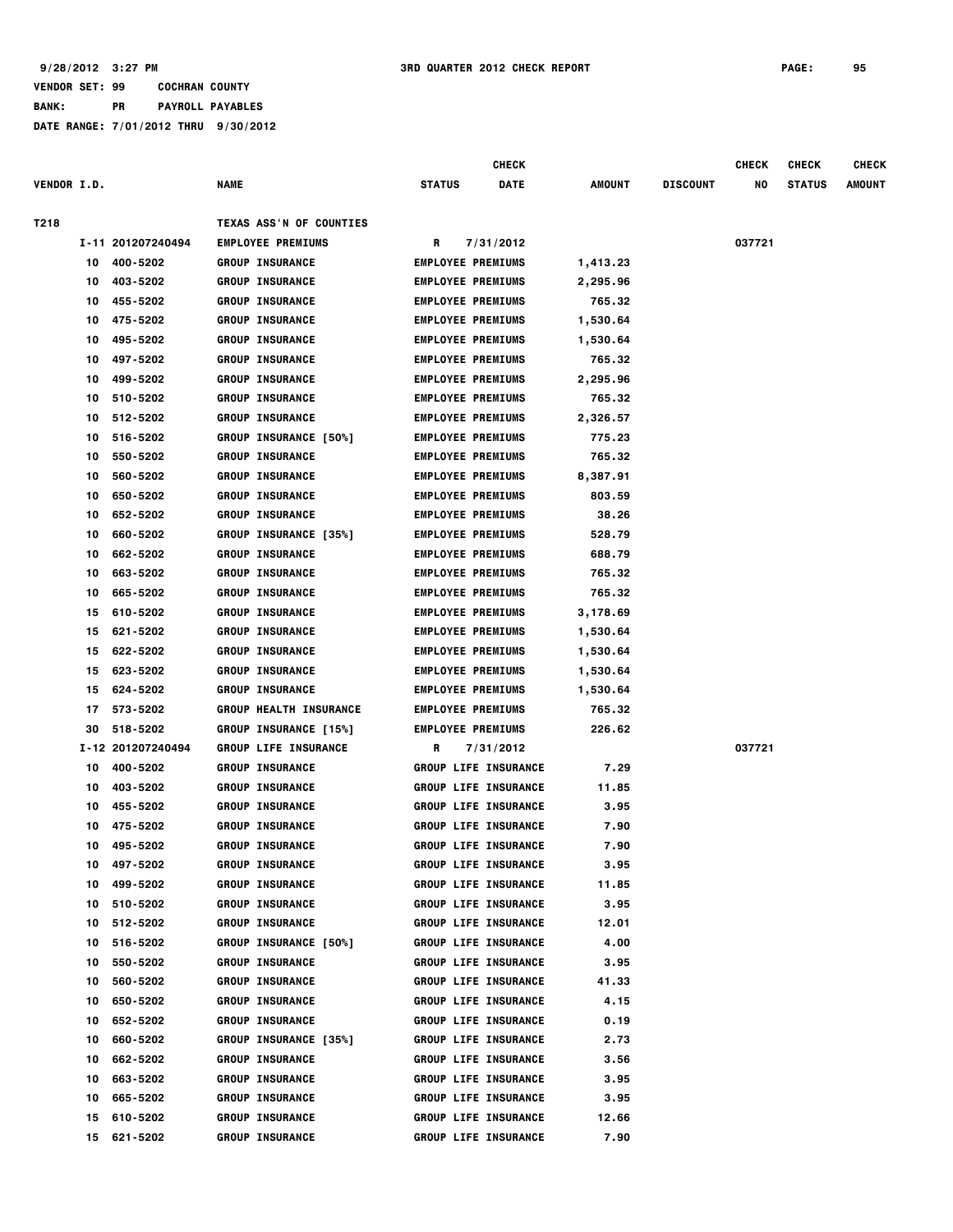|                    |     |                   |                                       |                            | <b>CHECK</b>                |               |                 | <b>CHECK</b> | <b>CHECK</b>  | <b>CHECK</b>  |
|--------------------|-----|-------------------|---------------------------------------|----------------------------|-----------------------------|---------------|-----------------|--------------|---------------|---------------|
| <b>VENDOR I.D.</b> |     |                   | <b>NAME</b>                           | <b>STATUS</b>              | <b>DATE</b>                 | <b>AMOUNT</b> | <b>DISCOUNT</b> | NO           | <b>STATUS</b> | <b>AMOUNT</b> |
| T218               |     |                   | TEXAS ASS'N OF COUNTIECONT            |                            |                             |               |                 |              |               |               |
|                    |     | I-12 201207240494 | <b>GROUP LIFE INSURANCE</b>           | R                          | 7/31/2012                   |               |                 | 037721       |               |               |
|                    |     | 15 622-5202       | <b>GROUP INSURANCE</b>                |                            | <b>GROUP LIFE INSURANCE</b> | 3.95          |                 |              |               |               |
|                    | 15. | 623-5202          | <b>GROUP INSURANCE</b>                |                            | <b>GROUP LIFE INSURANCE</b> | 7.90          |                 |              |               |               |
|                    | 15  | 624-5202          | <b>GROUP INSURANCE</b>                |                            | <b>GROUP LIFE INSURANCE</b> | 7.90          |                 |              |               |               |
|                    | 17  | 573-5202          | <b>GROUP HEALTH INSURANCE</b>         |                            | <b>GROUP LIFE INSURANCE</b> | 3.95          |                 |              |               |               |
|                    | 30  | 518-5202          | GROUP INSURANCE [15%]                 |                            | <b>GROUP LIFE INSURANCE</b> | 1.17          |                 |              |               |               |
|                    |     | I-15 201207240494 | <b>DEPENDENT HEALTH PREM WITHHELD</b> | R                          | 7/31/2012                   |               |                 | 037721       |               |               |
|                    |     | 15 000-2500.4     | <b>INSURANCE PAYABLE</b>              |                            | DEPENDENT HEALTH PRE        | 841.84        |                 |              |               | 38,526.41CR   |
|                    |     |                   |                                       |                            |                             |               |                 |              |               |               |
| T266               |     |                   | <b>TREASURER OF VIRGINIA</b>          |                            |                             |               |                 |              |               |               |
|                    |     | I-CJS201207240494 | CASE ID#0003452040                    | R                          | 7/31/2012                   |               |                 | 037722       |               |               |
|                    |     | 10 000-2500.8     | <b>CHILD SUPPORT PAYABLE</b>          | CASE ID#0003452040         |                             | 566.37        |                 |              |               | 566.37CR      |
| C <sub>253</sub>   |     |                   | <b>COCHRAN COUNTY MONEY MKT</b>       |                            |                             |               |                 |              |               |               |
|                    |     | I-201207240495    | <b>NON-DEPT SUPP DEATH</b>            | R                          | 7/31/2012                   |               |                 | 037723       |               |               |
|                    |     | 10 409-5207       | SUPPLEMENTAL DEATH BENEFITS           | <b>NON-DEPT SUPP DEATH</b> |                             | 1,407.17      |                 |              |               | 1,407.17CR    |
|                    |     |                   |                                       |                            |                             |               |                 |              |               |               |
| A067               |     |                   | AMERICAN FAMILY LIFE ASSURANCE        |                            |                             |               |                 |              |               |               |
|                    |     | I-08 201208220496 | <b>MONTHLY PREMIUM</b>                | R                          | 8/31/2012                   |               |                 | 037869       |               |               |
|                    | 10  | 000-2500.4        | <b>INSURANCE PAYABLE</b>              | <b>MONTHLY PREMIUM</b>     |                             | 436.48        |                 |              |               |               |
|                    | 15  | 000-2500.4        | <b>INSURANCE PAYABLE</b>              | MONTHLY PREMIUM            |                             | 257.42        |                 |              |               |               |
|                    |     | I-08A201208220496 | MONTHLY PREMIUM                       | R                          | 8/31/2012                   |               |                 | 037869       |               |               |
|                    |     | 10 000-2500.4     | <b>INSURANCE PAYABLE</b>              | MONTHLY PREMIUM            |                             | 200.46        |                 |              |               | 894,36CR      |
| C091               |     |                   | <b>COMPBENEFITS</b>                   |                            |                             |               |                 |              |               |               |
|                    |     | I-17A201208220496 | <b>VISION MONTHLY PREMIUM</b>         | R                          | 8/31/2012                   |               |                 | 037870       |               |               |
|                    |     | 10 000-2500.4     | <b>INSURANCE PAYABLE</b>              |                            | <b>VISION MONTHLY PREMI</b> | 138.86        |                 |              |               | 138.86CR      |
| C <sub>253</sub>   |     |                   | <b>COCHRAN COUNTY MONEY MKT</b>       |                            |                             |               |                 |              |               |               |
|                    |     | I-01 201208220496 |                                       |                            |                             |               |                 |              |               |               |
|                    |     |                   | <b>RETIREMENT CONTRIBUTIONS</b>       | R                          | 8/31/2012                   |               |                 | 037871       |               |               |
|                    | 10  | $000 - 2500.3$    | <b>TCDRS PAYABLE</b>                  |                            | RETIREMENT CONTRIBUT        | 8,216.48      |                 |              |               |               |
|                    | 10  | 400-5203          | <b>RETIREMENT</b>                     |                            | RETIREMENT CONTRIBUT        | 950.10        |                 |              |               |               |
|                    | 10  | 403-5203          | <b>RETIREMENT</b>                     |                            | <b>RETIREMENT CONTRIBUT</b> | 1,415.83      |                 |              |               |               |
|                    | 10  | 435-5203          | <b>RETIREMENT</b>                     |                            | <b>RETIREMENT CONTRIBUT</b> | 201.79        |                 |              |               |               |
|                    | 10  | 455-5203          | <b>RETIREMENT</b>                     |                            | RETIREMENT CONTRIBUT        | 467.19        |                 |              |               |               |
|                    | 10  | 475-5203          | <b>RETIREMENT</b>                     |                            | RETIREMENT CONTRIBUT        | 1,186.44      |                 |              |               |               |
|                    | 10  | 476-5203          | <b>RETIREMENT</b>                     |                            | RETIREMENT CONTRIBUT        | 147.55        |                 |              |               |               |
|                    | 10  | 495-5203          | <b>RETIREMENT</b>                     |                            | RETIREMENT CONTRIBUT        | 838.06        |                 |              |               |               |
|                    | 10  | 497-5203          | <b>RETIREMENT</b>                     |                            | RETIREMENT CONTRIBUT        | 448.15        |                 |              |               |               |
|                    | 10  | 499-5203          | <b>RETIREMENT</b>                     |                            | RETIREMENT CONTRIBUT        | 1,204.43      |                 |              |               |               |
|                    | 10  | 510-5203          | <b>RETIREMENT</b>                     |                            | RETIREMENT CONTRIBUT        | 300.84        |                 |              |               |               |
|                    | 10  | 512-5203          | <b>RETIREMENT</b>                     |                            | RETIREMENT CONTRIBUT        | 932.34        |                 |              |               |               |
|                    | 10  | 516-5203          | <b>RETIREMENT</b>                     |                            | RETIREMENT CONTRIBUT        | 400.85        |                 |              |               |               |
|                    | 10  | 550-5203          | <b>RETIREMENT</b>                     |                            | RETIREMENT CONTRIBUT        | 295.67        |                 |              |               |               |
|                    | 10  | 560-5203          | <b>RETIREMENT</b>                     |                            | <b>RETIREMENT CONTRIBUT</b> | 4,608.31      |                 |              |               |               |
|                    | 10  | 650-5203          | <b>RETIREMENT</b>                     |                            | RETIREMENT CONTRIBUT        | 357.21        |                 |              |               |               |
|                    | 10  | 652-5203          | <b>RETIREMENT</b>                     |                            | RETIREMENT CONTRIBUT        | 19.99         |                 |              |               |               |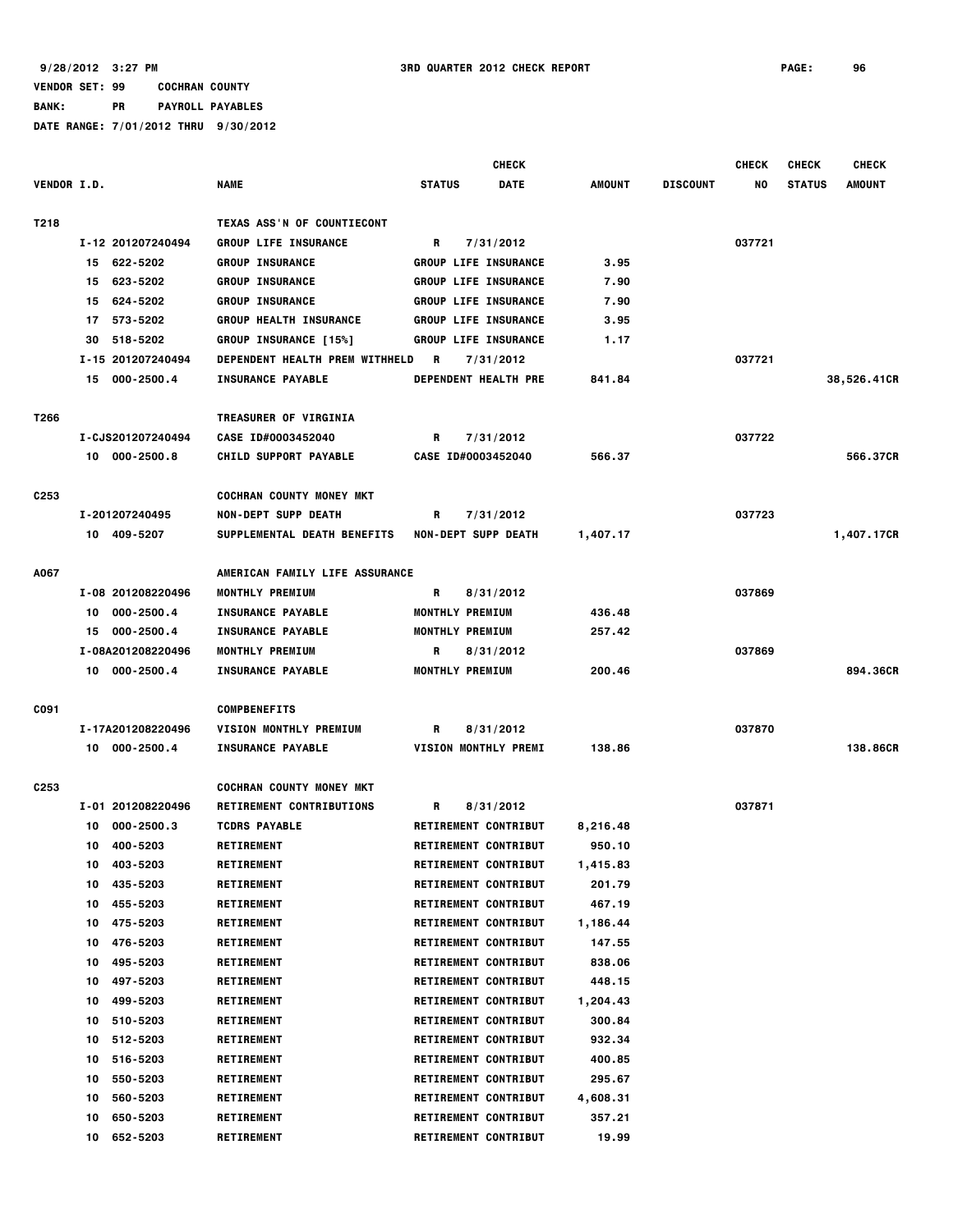|                    |                      |                                   | <b>CHECK</b>                 |           |                 | <b>CHECK</b> | <b>CHECK</b>  | <b>CHECK</b>  |
|--------------------|----------------------|-----------------------------------|------------------------------|-----------|-----------------|--------------|---------------|---------------|
| <b>VENDOR I.D.</b> |                      | <b>NAME</b>                       | <b>DATE</b><br><b>STATUS</b> | AMOUNT    | <b>DISCOUNT</b> | NO           | <b>STATUS</b> | <b>AMOUNT</b> |
| C <sub>253</sub>   |                      | <b>COCHRAN COUNTY MONEY MCONT</b> |                              |           |                 |              |               |               |
|                    | I-01 201208220496    | RETIREMENT CONTRIBUTIONS          | R<br>8/31/2012               |           |                 | 037871       |               |               |
|                    | 660-5203<br>10       | <b>RETIREMENT</b>                 | RETIREMENT CONTRIBUT         | 273.32    |                 |              |               |               |
|                    | 662-5203<br>10       | <b>RETIREMENT</b>                 | <b>RETIREMENT CONTRIBUT</b>  | 359.86    |                 |              |               |               |
|                    | 663-5203<br>10       | <b>RETIREMENT</b>                 | <b>RETIREMENT CONTRIBUT</b>  | 490.43    |                 |              |               |               |
|                    | 665-5203<br>10       | <b>RETIREMENT</b>                 | RETIREMENT CONTRIBUT         | 360.85    |                 |              |               |               |
|                    | $000 - 2500.3$<br>15 | <b>TCDRS PAYABLE</b>              | <b>RETIREMENT CONTRIBUT</b>  | 2,798.87  |                 |              |               |               |
|                    | 610-5203<br>15       | <b>RETIREMENT</b>                 | RETIREMENT CONTRIBUT         | 1,973.55  |                 |              |               |               |
|                    | 621-5203<br>15       | <b>RETIREMENT</b>                 | RETIREMENT CONTRIBUT         | 795.13    |                 |              |               |               |
|                    | 622-5203<br>15       | <b>RETIREMENT</b>                 | RETIREMENT CONTRIBUT         | 819.44    |                 |              |               |               |
|                    | 623-5203<br>15       | <b>RETIREMENT</b>                 | RETIREMENT CONTRIBUT         | 810.08    |                 |              |               |               |
|                    | 624-5203<br>15       | <b>RETIREMENT</b>                 | RETIREMENT CONTRIBUT         | 799.68    |                 |              |               |               |
|                    | $000 - 2500.3$<br>17 | <b>TCDRS PAYABLE</b>              | RETIREMENT CONTRIBUT         | 200.19    |                 |              |               |               |
|                    | 573-5203<br>17       | <b>RETIREMENT</b>                 | RETIREMENT CONTRIBUT         | 371.77    |                 |              |               |               |
|                    | $000 - 2500.3$<br>30 | <b>TCDRS</b>                      | <b>RETIREMENT CONTRIBUT</b>  | 63.08     |                 |              |               |               |
|                    | 30<br>518-5203       | <b>RETIREMENT</b>                 | RETIREMENT CONTRIBUT         | 117.14    |                 |              |               | 32,224.62CR   |
| <b>C300</b>        |                      | COCHRAN COUNTY SCHOOLS FEDERAL    |                              |           |                 |              |               |               |
|                    | I-18A201208220496    | <b>MONTHLY PREMUIM</b>            | R<br>8/31/2012               |           |                 | 037872       |               |               |
|                    | 000-2500.4<br>10     | <b>INSURANCE PAYABLE</b>          | MONTHLY PREMUIM              | 9,164.56  |                 |              |               |               |
|                    | 000-2500.4<br>15     | <b>INSURANCE PAYABLE</b>          | MONTHLY PREMUIM              | 1,343.13  |                 |              |               |               |
|                    | 000-2500.4<br>30     | <b>AFLAC</b>                      | MONTHLY PREMUIM              | 171.05    |                 |              |               | 10,678.74CR   |
|                    |                      |                                   |                              |           |                 |              |               |               |
| <b>NO17</b>        |                      | <b>NATIONAL FARM LIFE</b>         |                              |           |                 |              |               |               |
|                    | I-05 201208220496    | <b>NFL PREMIUM</b>                | R<br>8/31/2012               |           |                 | 037873       |               |               |
|                    | 000-2500.4<br>10     | <b>INSURANCE PAYABLE</b>          | <b>NFL PREMIUM</b>           | 287.47    |                 |              |               |               |
|                    | 000-2500.4<br>15     | <b>INSURANCE PAYABLE</b>          | <b>NFL PREMIUM</b>           | 37.68     |                 |              |               |               |
|                    | I-05A201208220496    | AFTER TAX PREM                    | R<br>8/31/2012               |           |                 | 037873       |               |               |
|                    | 000-2500.4<br>10     | <b>INSURANCE PAYABLE</b>          | AFTER TAX PREM               | 197.52    |                 |              |               |               |
|                    | 000-2500.4<br>15     | <b>INSURANCE PAYABLE</b>          | AFTER TAX PREM               | 56.04     |                 |              |               | 578.71CR      |
| <b>NO60</b>        |                      | NATIONWIDE RETIREMENT SOL         |                              |           |                 |              |               |               |
|                    | I-04 201208220496    | DEFERRED COMP WITHHELD            | 8/31/2012<br>R               |           |                 | 037874       |               |               |
|                    | 10 000-2500.7        | <b>PEBSCO DEF COMP PAYABLE</b>    | DEFERRED COMP WITHHE         | 3,099.29  |                 |              |               |               |
|                    | 15 000-2500.7        | <b>PEBSCO DEF COMP PAYABLE</b>    | DEFERRED COMP WITHHE         | 1,176.71  |                 |              |               | 4,276.00CR    |
| <b>NO81</b>        |                      | NATIONAL FAMILY CARE LIFE INSU    |                              |           |                 |              |               |               |
|                    | I-21 201208220496    | NATIONAL FAMILY CARE              | R<br>8/31/2012               |           |                 | 037875       |               |               |
|                    | 10 000-2500.4        | <b>INSURANCE PAYABLE</b>          | NATIONAL FAMILY CARE         | 205.50    |                 |              |               |               |
|                    | 15 000-2500.4        | <b>INSURANCE PAYABLE</b>          | NATIONAL FAMILY CARE         | 6.90      |                 |              |               | 212.40CR      |
| P187               |                      | COCHRAN COUNTY PAYROLL TA         |                              |           |                 |              |               |               |
|                    | I-T1 201208220496    | FEDERAL INCOME TAX W/H            | 8/31/2012<br>R               |           |                 | 037876       |               |               |
|                    | 000-2500.1<br>10     | <b>WITHHOLDING TAX PAYABLE</b>    | FEDERAL INCOME TAX W         | 11,603.01 |                 |              |               |               |
|                    | 000-2500.1<br>15     | <b>WITHHOLDING TAX PAYABLE</b>    | FEDERAL INCOME TAX W         | 3,071.25  |                 |              |               |               |
|                    | 000-2500.1<br>17     | <b>WITHHOLDING TAX PAYABLE</b>    | <b>FEDERAL INCOME TAX W</b>  | 252.39    |                 |              |               |               |
|                    | 000-2500.1<br>30     | <b>FEDERAL WITHOLDING</b>         | <b>FEDERAL INCOME TAX W</b>  | 93.42     |                 |              |               |               |
|                    | I-T3 201208220496    | <b>FICA TAX</b>                   | 8/31/2012<br>R               |           |                 | 037876       |               |               |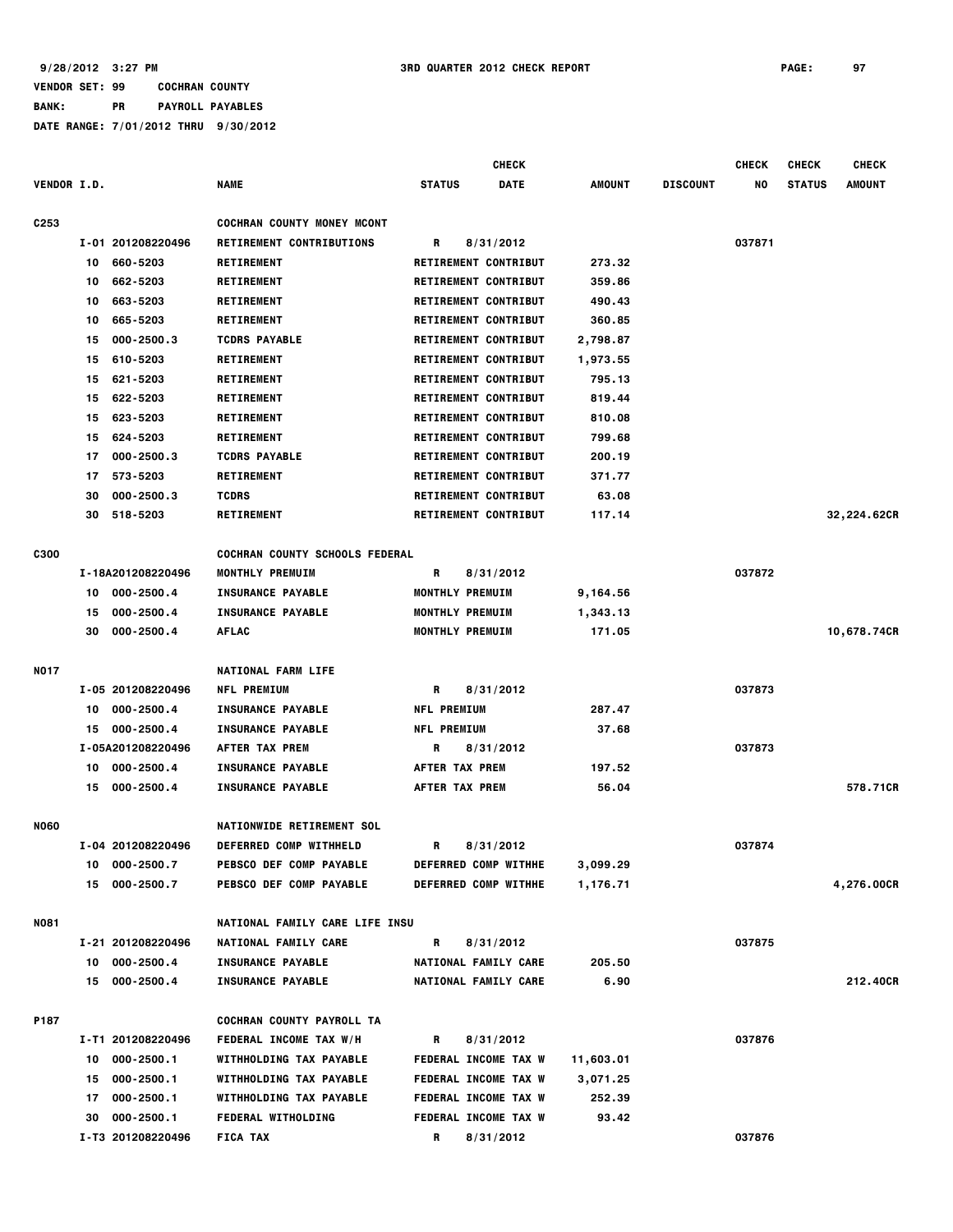## **BANK: PR PAYROLL PAYABLES**

|                    |    |                   |                            |                     | <b>CHECK</b> |               |                 | <b>CHECK</b> | <b>CHECK</b>  | <b>CHECK</b>  |
|--------------------|----|-------------------|----------------------------|---------------------|--------------|---------------|-----------------|--------------|---------------|---------------|
| <b>VENDOR I.D.</b> |    |                   | <b>NAME</b>                | <b>STATUS</b>       | <b>DATE</b>  | <b>AMOUNT</b> | <b>DISCOUNT</b> | NO           | <b>STATUS</b> | <b>AMOUNT</b> |
| P187               |    |                   | COCHRAN COUNTY PAYROLLCONT |                     |              |               |                 |              |               |               |
|                    |    | I-T3 201208220496 | <b>FICA TAX</b>            | R                   | 8/31/2012    |               |                 | 037876       |               |               |
|                    | 10 | 000-2500.2        | <b>FICA PAYABLE</b>        | <b>FICA TAX</b>     |              | 4,988.46      |                 |              |               |               |
|                    | 10 | 400-5201          | SOCIAL SECURITY            | <b>FICA TAX</b>     |              | 449.62        |                 |              |               |               |
|                    | 10 | 403-5201          | SOCIAL SECURITY            | <b>FICA TAX</b>     |              | 662.48        |                 |              |               |               |
|                    | 10 | 435-5201          | SOCIAL SECURITY            | <b>FICA TAX</b>     |              | 96.24         |                 |              |               |               |
|                    | 10 | 455-5201          | <b>SOCIAL SECURITY</b>     | <b>FICA TAX</b>     |              | 222.81        |                 |              |               |               |
|                    | 10 | 475-5201          | <b>SOCIAL SECURITY</b>     | <b>FICA TAX</b>     |              | 565.84        |                 |              |               |               |
|                    | 10 | 476-5201          | <b>SOCIAL SECURITY</b>     | <b>FICA TAX</b>     |              | 70.37         |                 |              |               |               |
|                    | 10 | 495-5201          | <b>SOCIAL SECURITY</b>     | <b>FICA TAX</b>     |              | 399.69        |                 |              |               |               |
|                    | 10 | 497-5201          | <b>SOCIAL SECURITY</b>     | <b>FICA TAX</b>     |              | 213.73        |                 |              |               |               |
|                    | 10 | 499-5201          | <b>SOCIAL SECURITY</b>     | <b>FICA TAX</b>     |              | 570.47        |                 |              |               |               |
|                    | 10 | 510-5201          | <b>SOCIAL SECURITY</b>     | <b>FICA TAX</b>     |              | 140.17        |                 |              |               |               |
|                    | 10 | 512-5201          | SOCIAL SECURITY            | <b>FICA TAX</b>     |              | 431.72        |                 |              |               |               |
|                    | 10 | 516-5201          | SOCIAL SECURITY            | <b>FICA TAX</b>     |              | 195.13        |                 |              |               |               |
|                    | 10 | 550-5201          | SOCIAL SECURITY            | <b>FICA TAX</b>     |              | 141.01        |                 |              |               |               |
|                    | 10 | 560-5201          | SOCIAL SECURITY            | <b>FICA TAX</b>     |              | 2,180.31      |                 |              |               |               |
|                    | 10 | 650-5201          | SOCIAL SECURITY            | <b>FICA TAX</b>     |              | 170.36        |                 |              |               |               |
|                    | 10 | 652-5201          | <b>SOCIAL SECURITY</b>     | <b>FICA TAX</b>     |              | 9.54          |                 |              |               |               |
|                    | 10 | 660-5201          | <b>SOCIAL SECURITY</b>     | <b>FICA TAX</b>     |              | 133.05        |                 |              |               |               |
|                    | 10 | 662-5201          | <b>SOCIAL SECURITY</b>     | <b>FICA TAX</b>     |              | 171.62        |                 |              |               |               |
|                    | 10 | 663-5201          | <b>SOCIAL SECURITY</b>     | <b>FICA TAX</b>     |              | 233.90        |                 |              |               |               |
|                    | 10 | 665-5201          | <b>SOCIAL SECURITY</b>     | <b>FICA TAX</b>     |              | 305.84        |                 |              |               |               |
|                    | 15 | 000-2500.2        | <b>FICA PAYABLE</b>        | <b>FICA TAX</b>     |              | 1,644.55      |                 |              |               |               |
|                    | 15 | 610-5201          | <b>SOCIAL SECURITY</b>     | <b>FICA TAX</b>     |              | 938.94        |                 |              |               |               |
|                    | 15 | 621-5201          | SOCIAL SECURITY            | <b>FICA TAX</b>     |              | 398.81        |                 |              |               |               |
|                    | 15 | 622-5201          | SOCIAL SECURITY            | <b>FICA TAX</b>     |              | 385.23        |                 |              |               |               |
|                    | 15 | 623-5201          | <b>SOCIAL SECURITY</b>     | <b>FICA TAX</b>     |              | 384.73        |                 |              |               |               |
|                    | 15 | 624-5201          | SOCIAL SECURITY            | <b>FICA TAX</b>     |              | 319.96        |                 |              |               |               |
|                    | 17 | 000-2500.2        | <b>FICA PAYABLE</b>        | <b>FICA TAX</b>     |              | 122.13        |                 |              |               |               |
|                    | 17 | 573-5201          | <b>SOCIAL SECURITY</b>     | <b>FICA TAX</b>     |              | 180.28        |                 |              |               |               |
|                    | 30 | 000-2500.2        | <b>FICA</b>                | <b>FICA TAX</b>     |              | 38.62         |                 |              |               |               |
|                    | 30 | 518-5201          | <b>SOCIAL SECURITY</b>     | <b>FICA TAX</b>     |              | 57.03         |                 |              |               |               |
|                    |    | I-T4 201208220496 | <b>MEDICARE TAX</b>        | R                   | 8/31/2012    |               |                 | 037876       |               |               |
|                    | 10 | 000-2500.2        | <b>FICA PAYABLE</b>        | <b>MEDICARE TAX</b> |              | 1,722.22      |                 |              |               |               |
|                    | 10 | 400-5201          | SOCIAL SECURITY            | <b>MEDICARE TAX</b> |              | 105.15        |                 |              |               |               |
|                    | 10 | 403-5201          | SOCIAL SECURITY            | <b>MEDICARE TAX</b> |              | 154.93        |                 |              |               |               |
|                    | 10 | 435-5201          | SOCIAL SECURITY            | <b>MEDICARE TAX</b> |              | 22.51         |                 |              |               |               |
|                    | 10 | 455-5201          | SOCIAL SECURITY            | <b>MEDICARE TAX</b> |              | 52.11         |                 |              |               |               |
|                    | 10 | 475-5201          | SOCIAL SECURITY            | <b>MEDICARE TAX</b> |              | 132.34        |                 |              |               |               |
|                    | 10 | 476-5201          | SOCIAL SECURITY            | <b>MEDICARE TAX</b> |              | 16.46         |                 |              |               |               |
|                    | 10 | 495-5201          | SOCIAL SECURITY            | <b>MEDICARE TAX</b> |              | 93.48         |                 |              |               |               |
|                    | 10 | 497-5201          | <b>SOCIAL SECURITY</b>     | <b>MEDICARE TAX</b> |              | 49.99         |                 |              |               |               |
|                    | 10 | 499-5201          | <b>SOCIAL SECURITY</b>     | <b>MEDICARE TAX</b> |              | 133.42        |                 |              |               |               |
|                    | 10 | 510-5201          | <b>SOCIAL SECURITY</b>     | <b>MEDICARE TAX</b> |              | 32.78         |                 |              |               |               |
|                    | 10 | 512-5201          | <b>SOCIAL SECURITY</b>     | <b>MEDICARE TAX</b> |              | 100.97        |                 |              |               |               |
|                    | 10 | 516-5201          | <b>SOCIAL SECURITY</b>     | <b>MEDICARE TAX</b> |              | 45.64         |                 |              |               |               |
|                    | 10 | 550-5201          | <b>SOCIAL SECURITY</b>     | <b>MEDICARE TAX</b> |              | 32.98         |                 |              |               |               |
|                    |    |                   |                            |                     |              |               |                 |              |               |               |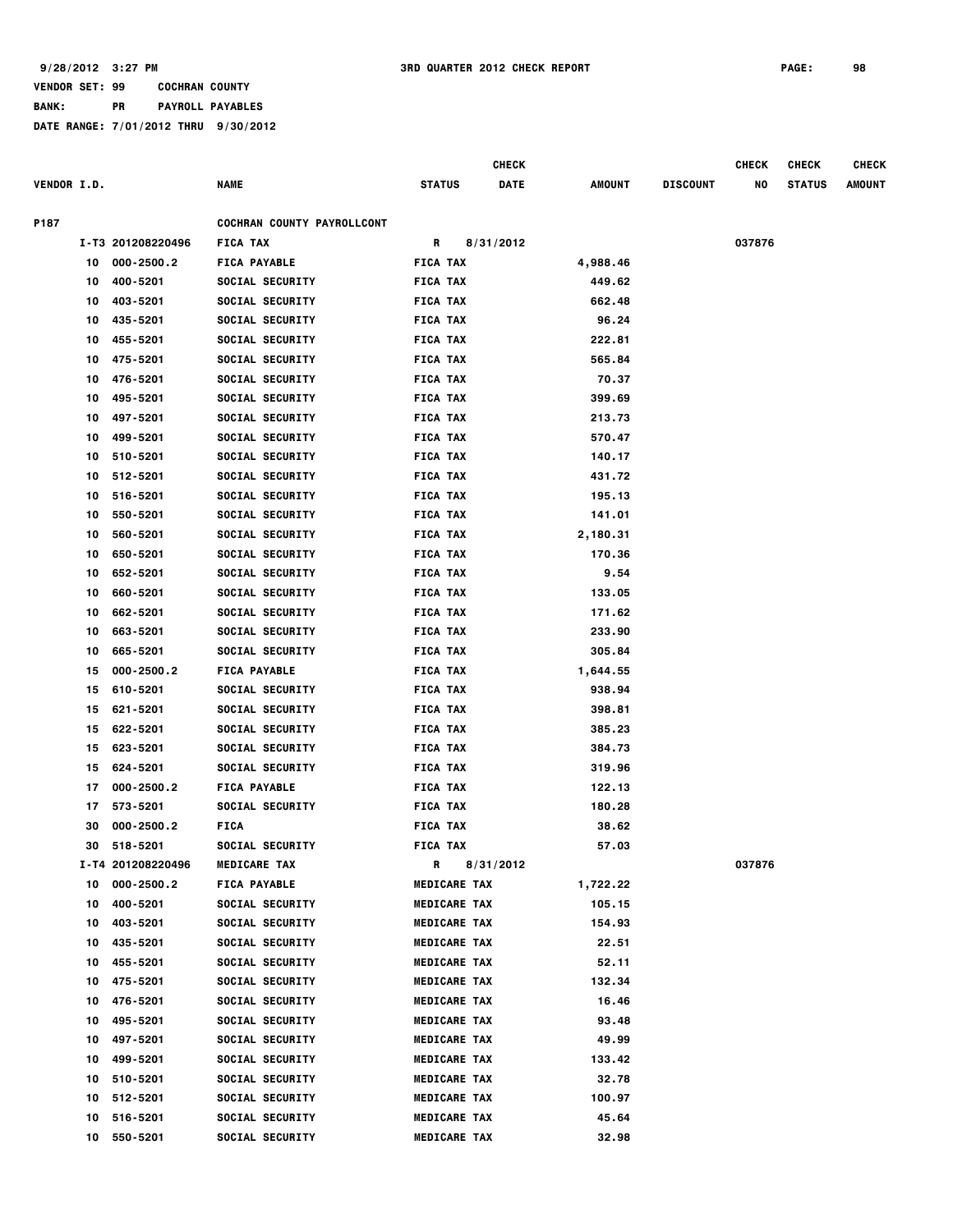|                    |    |                   |                                   |                     | CHECK                       |          |                 | <b>CHECK</b> | <b>CHECK</b>  | <b>CHECK</b> |
|--------------------|----|-------------------|-----------------------------------|---------------------|-----------------------------|----------|-----------------|--------------|---------------|--------------|
| <b>VENDOR I.D.</b> |    |                   | NAME                              | STATUS              | DATE                        | AMOUNT   | <b>DISCOUNT</b> | NO           | <b>STATUS</b> | AMOUNT       |
|                    |    |                   |                                   |                     |                             |          |                 |              |               |              |
| P187               |    |                   | <b>COCHRAN COUNTY PAYROLLCONT</b> |                     |                             |          |                 |              |               |              |
|                    |    | I-T4 201208220496 | <b>MEDICARE TAX</b>               | R                   | 8/31/2012                   |          |                 | 037876       |               |              |
|                    | 10 | 560-5201          | SOCIAL SECURITY                   | <b>MEDICARE TAX</b> |                             | 509.90   |                 |              |               |              |
|                    | 10 | 650-5201          | SOCIAL SECURITY                   | <b>MEDICARE TAX</b> |                             | 39.84    |                 |              |               |              |
|                    | 10 | 652-5201          | SOCIAL SECURITY                   | <b>MEDICARE TAX</b> |                             | 2.23     |                 |              |               |              |
|                    | 10 | 660-5201          | SOCIAL SECURITY                   | <b>MEDICARE TAX</b> |                             | 31.11    |                 |              |               |              |
|                    | 10 | 662-5201          | <b>SOCIAL SECURITY</b>            | <b>MEDICARE TAX</b> |                             | 40.14    |                 |              |               |              |
|                    | 10 | 663-5201          | SOCIAL SECURITY                   | <b>MEDICARE TAX</b> |                             | 54.71    |                 |              |               |              |
|                    | 10 | 665-5201          | SOCIAL SECURITY                   | <b>MEDICARE TAX</b> |                             | 71.53    |                 |              |               |              |
|                    | 15 | 000-2500.2        | <b>FICA PAYABLE</b>               | <b>MEDICARE TAX</b> |                             | 567.75   |                 |              |               |              |
|                    | 15 | 610-5201          | <b>SOCIAL SECURITY</b>            | <b>MEDICARE TAX</b> |                             | 219.58   |                 |              |               |              |
|                    | 15 | 621-5201          | <b>SOCIAL SECURITY</b>            | <b>MEDICARE TAX</b> |                             | 93.27    |                 |              |               |              |
|                    | 15 | 622-5201          | <b>SOCIAL SECURITY</b>            | <b>MEDICARE TAX</b> |                             | 90.09    |                 |              |               |              |
|                    | 15 | 623-5201          | SOCIAL SECURITY                   | <b>MEDICARE TAX</b> |                             | 89.98    |                 |              |               |              |
|                    | 15 | 624-5201          | SOCIAL SECURITY                   | <b>MEDICARE TAX</b> |                             | 74.83    |                 |              |               |              |
|                    | 17 | 000-2500.2        | <b>FICA PAYABLE</b>               | <b>MEDICARE TAX</b> |                             | 42.16    |                 |              |               |              |
|                    | 17 | 573-5201          | SOCIAL SECURITY                   | <b>MEDICARE TAX</b> |                             | 42.16    |                 |              |               |              |
|                    | 30 | 000-2500.2        | <b>FICA</b>                       | <b>MEDICARE TAX</b> |                             | 13.34    |                 |              |               |              |
|                    | 30 | 518-5201          | <b>SOCIAL SECURITY</b>            | <b>MEDICARE TAX</b> |                             | 13.34    |                 |              |               | 36,533.65CR  |
|                    |    |                   |                                   |                     |                             |          |                 |              |               |              |
| T218               |    |                   | TEXAS ASS'N OF COUNTIES           |                     |                             |          |                 |              |               |              |
|                    |    | I-11 201208220496 | <b>EMPLOYEE PREMIUMS</b>          | R                   | 8/31/2012                   |          |                 | 037877       |               |              |
|                    |    | 10 400-5202       | <b>GROUP INSURANCE</b>            |                     | <b>EMPLOYEE PREMIUMS</b>    | 1,390.15 |                 |              |               |              |
|                    | 10 | 403-5202          | <b>GROUP INSURANCE</b>            |                     | <b>EMPLOYEE PREMIUMS</b>    | 2,258.46 |                 |              |               |              |
|                    | 10 | 455-5202          | <b>GROUP INSURANCE</b>            |                     | <b>EMPLOYEE PREMIUMS</b>    | 752.82   |                 |              |               |              |
|                    | 10 | 475-5202          | <b>GROUP INSURANCE</b>            |                     | <b>EMPLOYEE PREMIUMS</b>    | 1,505.64 |                 |              |               |              |
|                    | 10 | 495-5202          | <b>GROUP INSURANCE</b>            |                     | <b>EMPLOYEE PREMIUMS</b>    | 1,505.64 |                 |              |               |              |
|                    | 10 | 497-5202          | <b>GROUP INSURANCE</b>            |                     | <b>EMPLOYEE PREMIUMS</b>    | 752.82   |                 |              |               |              |
|                    | 10 | 499-5202          | <b>GROUP INSURANCE</b>            |                     | <b>EMPLOYEE PREMIUMS</b>    | 2,258.46 |                 |              |               |              |
|                    | 10 | 512-5202          | <b>GROUP INSURANCE</b>            |                     | <b>EMPLOYEE PREMIUMS</b>    | 2,288.57 |                 |              |               |              |
|                    | 10 | 516-5202          | <b>GROUP INSURANCE [50%]</b>      |                     | <b>EMPLOYEE PREMIUMS</b>    | 762.73   |                 |              |               |              |
|                    | 10 | 550-5202          | <b>GROUP INSURANCE</b>            |                     | <b>EMPLOYEE PREMIUMS</b>    | 752.82   |                 |              |               |              |
|                    | 10 | 560-5202          | <b>GROUP INSURANCE</b>            |                     | <b>EMPLOYEE PREMIUMS</b>    | 8,250.91 |                 |              |               |              |
|                    | 10 | 650-5202          | <b>GROUP INSURANCE</b>            |                     | <b>EMPLOYEE PREMIUMS</b>    | 790.46   |                 |              |               |              |
|                    | 10 | 652-5202          | <b>GROUP INSURANCE</b>            |                     | <b>EMPLOYEE PREMIUMS</b>    | 37.64    |                 |              |               |              |
|                    | 10 | 660-5202          | <b>GROUP INSURANCE [35%]</b>      |                     | <b>EMPLOYEE PREMIUMS</b>    | 520.04   |                 |              |               |              |
|                    | 10 | 662-5202          | <b>GROUP INSURANCE</b>            |                     | <b>EMPLOYEE PREMIUMS</b>    | 677.54   |                 |              |               |              |
|                    | 10 | 663-5202          | <b>GROUP INSURANCE</b>            |                     | <b>EMPLOYEE PREMIUMS</b>    | 752.82   |                 |              |               |              |
|                    | 10 | 665-5202          | <b>GROUP INSURANCE</b>            |                     | <b>EMPLOYEE PREMIUMS</b>    | 752.82   |                 |              |               |              |
|                    | 15 | 610-5202          | <b>GROUP INSURANCE</b>            |                     | <b>EMPLOYEE PREMIUMS</b>    | 3,126.77 |                 |              |               |              |
|                    | 15 | 621-5202          | <b>GROUP INSURANCE</b>            |                     | <b>EMPLOYEE PREMIUMS</b>    | 1,505.64 |                 |              |               |              |
|                    | 15 | 622-5202          | <b>GROUP INSURANCE</b>            |                     | <b>EMPLOYEE PREMIUMS</b>    | 1,505.64 |                 |              |               |              |
|                    | 15 | 623-5202          | <b>GROUP INSURANCE</b>            |                     | <b>EMPLOYEE PREMIUMS</b>    | 1,505.64 |                 |              |               |              |
|                    | 15 | 624-5202          | <b>GROUP INSURANCE</b>            |                     | <b>EMPLOYEE PREMIUMS</b>    | 1,505.64 |                 |              |               |              |
|                    | 17 | 573-5202          | <b>GROUP HEALTH INSURANCE</b>     |                     | <b>EMPLOYEE PREMIUMS</b>    | 752.82   |                 |              |               |              |
|                    | 30 | 518-5202          | <b>GROUP INSURANCE [15%]</b>      |                     | <b>EMPLOYEE PREMIUMS</b>    | 222.87   |                 |              |               |              |
|                    |    | I-12 201208220496 | <b>GROUP LIFE INSURANCE</b>       | R.                  | 8/31/2012                   |          |                 | 037877       |               |              |
|                    |    | 10 400-5202       | <b>GROUP INSURANCE</b>            |                     | <b>GROUP LIFE INSURANCE</b> | 7.29     |                 |              |               |              |
|                    |    |                   |                                   |                     |                             |          |                 |              |               |              |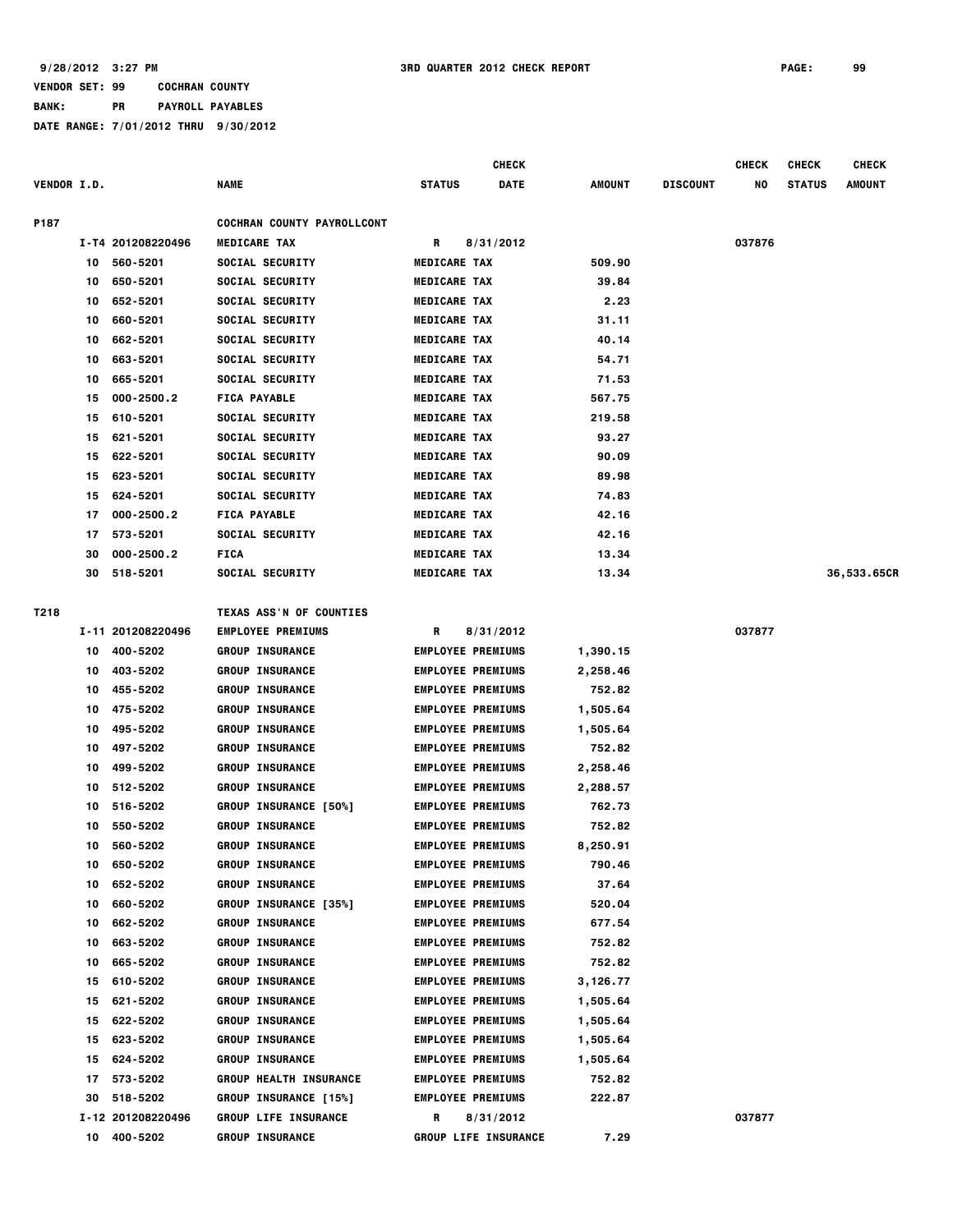|                    |                      |                                                   | <b>CHECK</b>                |          |                 | <b>CHECK</b> | <b>CHECK</b>  | <b>CHECK</b> |
|--------------------|----------------------|---------------------------------------------------|-----------------------------|----------|-----------------|--------------|---------------|--------------|
| <b>VENDOR I.D.</b> |                      | NAME                                              | <b>STATUS</b><br>DATE       | AMOUNT   | <b>DISCOUNT</b> | NO           | <b>STATUS</b> | AMOUNT       |
| T218               |                      | TEXAS ASS'N OF COUNTIECONT                        |                             |          |                 |              |               |              |
|                    | I-12 201208220496    | <b>GROUP LIFE INSURANCE</b>                       | 8/31/2012<br>R              |          |                 | 037877       |               |              |
|                    | 10 403-5202          | <b>GROUP INSURANCE</b>                            | GROUP LIFE INSURANCE        | 11.85    |                 |              |               |              |
|                    | 455-5202<br>10       | <b>GROUP INSURANCE</b>                            | <b>GROUP LIFE INSURANCE</b> | 3.95     |                 |              |               |              |
|                    | 475-5202<br>10       | <b>GROUP INSURANCE</b>                            | <b>GROUP LIFE INSURANCE</b> | 7.90     |                 |              |               |              |
|                    | 495-5202<br>10       | <b>GROUP INSURANCE</b>                            | <b>GROUP LIFE INSURANCE</b> | 7.90     |                 |              |               |              |
|                    | 497-5202<br>10       | <b>GROUP INSURANCE</b>                            | <b>GROUP LIFE INSURANCE</b> | 3.95     |                 |              |               |              |
|                    | 499-5202<br>10       | <b>GROUP INSURANCE</b>                            | <b>GROUP LIFE INSURANCE</b> | 11.85    |                 |              |               |              |
|                    | 510-5202<br>10       | <b>GROUP INSURANCE</b>                            | <b>GROUP LIFE INSURANCE</b> | 3.95     |                 |              |               |              |
|                    | 512-5202<br>10       | <b>GROUP INSURANCE</b>                            | <b>GROUP LIFE INSURANCE</b> | 12.01    |                 |              |               |              |
|                    | 516-5202<br>10       | <b>GROUP INSURANCE [50%]</b>                      | <b>GROUP LIFE INSURANCE</b> | 4.02     |                 |              |               |              |
|                    | 550-5202<br>10       | <b>GROUP INSURANCE</b>                            | <b>GROUP LIFE INSURANCE</b> | 3.95     |                 |              |               |              |
|                    | 560-5202<br>10       | <b>GROUP INSURANCE</b>                            | <b>GROUP LIFE INSURANCE</b> | 41.33    |                 |              |               |              |
|                    | 650-5202<br>10       | <b>GROUP INSURANCE</b>                            | <b>GROUP LIFE INSURANCE</b> | 4.15     |                 |              |               |              |
|                    | 652-5202<br>10       | <b>GROUP INSURANCE</b>                            | <b>GROUP LIFE INSURANCE</b> | 0.19     |                 |              |               |              |
|                    | 660-5202<br>10       | <b>GROUP INSURANCE [35%]</b>                      | <b>GROUP LIFE INSURANCE</b> | 2.72     |                 |              |               |              |
|                    | 662-5202<br>10       | <b>GROUP INSURANCE</b>                            | <b>GROUP LIFE INSURANCE</b> | 3.56     |                 |              |               |              |
|                    | 663-5202<br>10       | <b>GROUP INSURANCE</b>                            | <b>GROUP LIFE INSURANCE</b> | 3.95     |                 |              |               |              |
|                    | 665-5202<br>10       | <b>GROUP INSURANCE</b>                            | <b>GROUP LIFE INSURANCE</b> | 3.95     |                 |              |               |              |
|                    | 610-5202<br>15       | <b>GROUP INSURANCE</b>                            | <b>GROUP LIFE INSURANCE</b> | 12.66    |                 |              |               |              |
|                    | 621-5202<br>15       | <b>GROUP INSURANCE</b>                            | <b>GROUP LIFE INSURANCE</b> | 7.90     |                 |              |               |              |
|                    | 622-5202<br>15       | <b>GROUP INSURANCE</b>                            | <b>GROUP LIFE INSURANCE</b> | 3.95     |                 |              |               |              |
|                    | 623-5202<br>15       | <b>GROUP INSURANCE</b>                            | <b>GROUP LIFE INSURANCE</b> | 7.90     |                 |              |               |              |
|                    | 624-5202<br>15       | <b>GROUP INSURANCE</b>                            | <b>GROUP LIFE INSURANCE</b> | 7.90     |                 |              |               |              |
|                    | 573-5202<br>17       | <b>GROUP HEALTH INSURANCE</b>                     | <b>GROUP LIFE INSURANCE</b> | 3.95     |                 |              |               |              |
|                    | 518-5202<br>30       | <b>GROUP INSURANCE [15%]</b>                      | <b>GROUP LIFE INSURANCE</b> | 1.16     |                 |              |               |              |
|                    | I-15 201208220496    | DEPENDENT HEALTH PREM WITHHELD                    | R<br>8/31/2012              |          |                 | 037877       |               |              |
|                    | $000 - 2500.4$<br>15 | <b>INSURANCE PAYABLE</b>                          | <b>DEPENDENT HEALTH PRE</b> | 841.84   |                 |              |               | 37,161.09CR  |
| T266               |                      | <b>TREASURER OF VIRGINIA</b>                      |                             |          |                 |              |               |              |
|                    | I-CJS201208220496    | CASE ID#0003452040                                | 8/31/2012<br>R              |          |                 | 037878       |               |              |
|                    | 10 000-2500.8        | <b>CHILD SUPPORT PAYABLE</b>                      | CASE ID#0003452040          | 566.37   |                 |              |               | 566.37CR     |
| C253               |                      | <b>COCHRAN COUNTY MONEY MKT</b>                   |                             |          |                 |              |               |              |
|                    | I-201208220497       | <b>NON-DEPT SUPP DEATH</b>                        | 8/31/2012<br>R              |          |                 | 037879       |               |              |
|                    | 10 409-5207          | SUPPLEMENTAL DEATH BENEFITS                       | <b>NON-DEPT SUPP DEATH</b>  | 1,401.77 |                 |              |               | 1,401.77CR   |
|                    |                      |                                                   |                             |          |                 |              |               |              |
| A067               | I-08 201209240498    | AMERICAN FAMILY LIFE ASSURANCE<br>MONTHLY PREMIUM | R<br>9/30/2012              |          |                 | 038001       |               |              |
|                    | 10 000-2500.4        | <b>INSURANCE PAYABLE</b>                          | <b>MONTHLY PREMIUM</b>      | 409.05   |                 |              |               |              |
|                    | 15 000-2500.4        | <b>INSURANCE PAYABLE</b>                          | MONTHLY PREMIUM             | 257.42   |                 |              |               |              |
|                    | I-08A201209240498    | MONTHLY PREMIUM                                   | 9/30/2012<br>R              |          |                 | 038001       |               |              |
|                    | 10 000-2500.4        | <b>INSURANCE PAYABLE</b>                          | MONTHLY PREMIUM             | 200.46   |                 |              |               | 866,93CR     |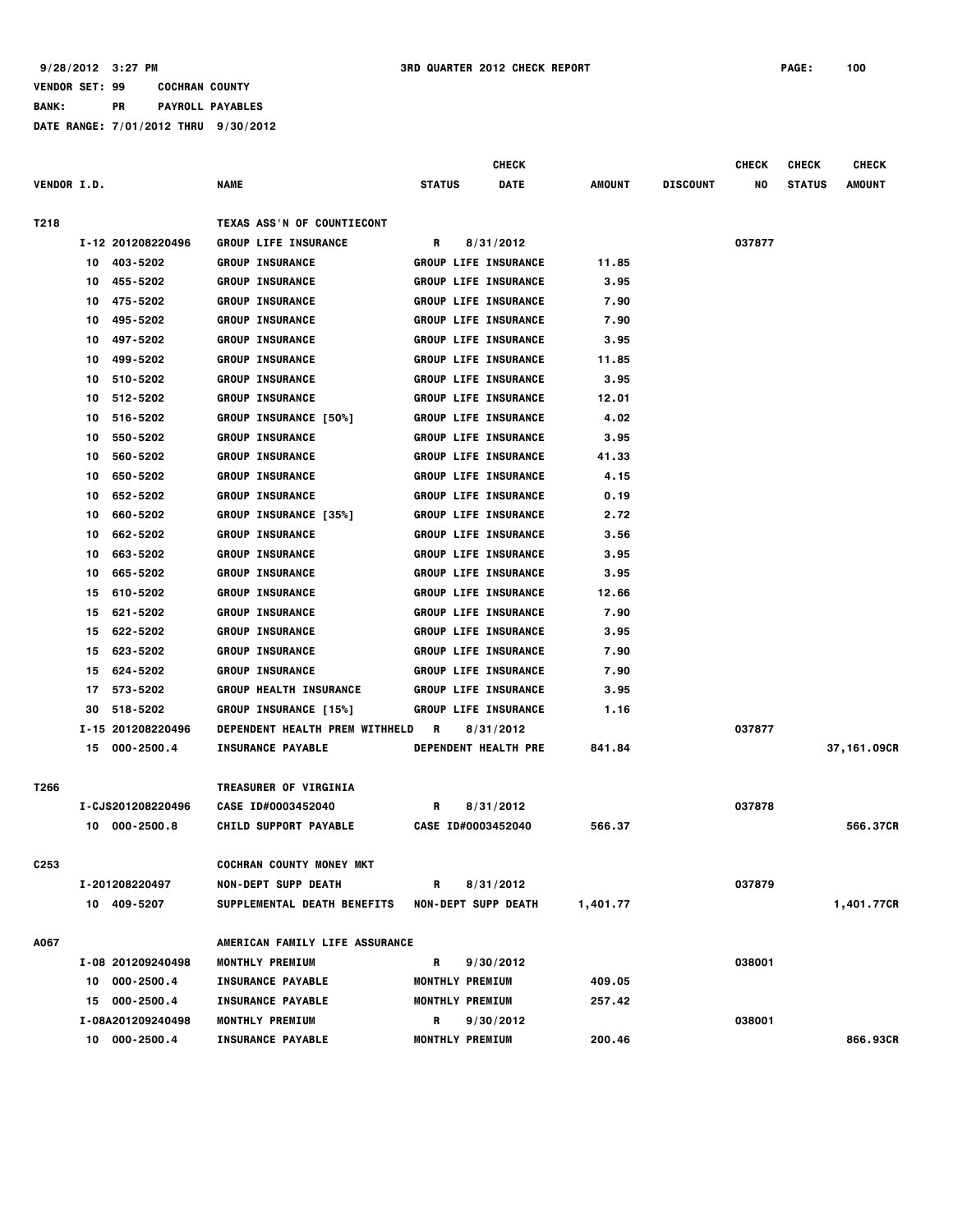|                    |    |                   |                                 |                        | <b>CHECK</b>                |               |                 | <b>CHECK</b> | <b>CHECK</b>  | <b>CHECK</b>  |
|--------------------|----|-------------------|---------------------------------|------------------------|-----------------------------|---------------|-----------------|--------------|---------------|---------------|
| <b>VENDOR I.D.</b> |    |                   | <b>NAME</b>                     | <b>STATUS</b>          | <b>DATE</b>                 | <b>AMOUNT</b> | <b>DISCOUNT</b> | NO           | <b>STATUS</b> | <b>AMOUNT</b> |
| C091               |    |                   | <b>COMPBENEFITS</b>             |                        |                             |               |                 |              |               |               |
|                    |    | I-17A201209240498 | VISION MONTHLY PREMIUM          | R                      | 9/30/2012                   |               |                 | 038002       |               |               |
|                    |    | 10 000-2500.4     | <b>INSURANCE PAYABLE</b>        |                        | <b>VISION MONTHLY PREMI</b> | 115.96        |                 |              |               | 115.96CR      |
| C <sub>253</sub>   |    |                   | <b>COCHRAN COUNTY MONEY MKT</b> |                        |                             |               |                 |              |               |               |
|                    |    | I-01 201209240498 | <b>RETIREMENT CONTRIBUTIONS</b> | R                      | 9/30/2012                   |               |                 | 038003       |               |               |
|                    | 10 | $000 - 2500.3$    | <b>TCDRS PAYABLE</b>            |                        | <b>RETIREMENT CONTRIBUT</b> | 7,853.07      |                 |              |               |               |
|                    | 10 | 400-5203          | <b>RETIREMENT</b>               |                        | <b>RETIREMENT CONTRIBUT</b> | 950.10        |                 |              |               |               |
|                    | 10 | 403-5203          | <b>RETIREMENT</b>               |                        | <b>RETIREMENT CONTRIBUT</b> | 1,215.45      |                 |              |               |               |
|                    | 10 | 435-5203          | <b>RETIREMENT</b>               |                        | <b>RETIREMENT CONTRIBUT</b> | 201.79        |                 |              |               |               |
|                    | 10 | 455-5203          | <b>RETIREMENT</b>               |                        | <b>RETIREMENT CONTRIBUT</b> | 481.60        |                 |              |               |               |
|                    | 10 | 475-5203          | <b>RETIREMENT</b>               |                        | <b>RETIREMENT CONTRIBUT</b> | 1,197.92      |                 |              |               |               |
|                    | 10 | 476-5203          | <b>RETIREMENT</b>               |                        | <b>RETIREMENT CONTRIBUT</b> | 205.80        |                 |              |               |               |
|                    | 10 | 495-5203          | <b>RETIREMENT</b>               |                        | <b>RETIREMENT CONTRIBUT</b> | 838.06        |                 |              |               |               |
|                    | 10 | 497-5203          | <b>RETIREMENT</b>               |                        | <b>RETIREMENT CONTRIBUT</b> | 458.79        |                 |              |               |               |
|                    | 10 | 499-5203          | <b>RETIREMENT</b>               |                        | <b>RETIREMENT CONTRIBUT</b> | 1,227.30      |                 |              |               |               |
|                    | 10 | 512-5203          | <b>RETIREMENT</b>               |                        | <b>RETIREMENT CONTRIBUT</b> | 898.39        |                 |              |               |               |
|                    | 10 | 516-5203          | <b>RETIREMENT</b>               |                        | <b>RETIREMENT CONTRIBUT</b> | 398.27        |                 |              |               |               |
|                    | 10 | 550-5203          | <b>RETIREMENT</b>               |                        | <b>RETIREMENT CONTRIBUT</b> | 295.67        |                 |              |               |               |
|                    | 10 | 560-5203          | <b>RETIREMENT</b>               |                        | RETIREMENT CONTRIBUT        | 4,348.95      |                 |              |               |               |
|                    | 10 | 650-5203          | <b>RETIREMENT</b>               |                        | <b>RETIREMENT CONTRIBUT</b> | 363.55        |                 |              |               |               |
|                    | 10 | 652-5203          | <b>RETIREMENT</b>               |                        | <b>RETIREMENT CONTRIBUT</b> | 19.99         |                 |              |               |               |
|                    | 10 | 660-5203          | <b>RETIREMENT</b>               |                        | <b>RETIREMENT CONTRIBUT</b> | 271.52        |                 |              |               |               |
|                    | 10 | 662-5203          | <b>RETIREMENT</b>               |                        | <b>RETIREMENT CONTRIBUT</b> | 359.86        |                 |              |               |               |
|                    | 10 | 663-5203          | <b>RETIREMENT</b>               |                        | <b>RETIREMENT CONTRIBUT</b> | 490.43        |                 |              |               |               |
|                    | 10 | 665-5203          | <b>RETIREMENT</b>               |                        | <b>RETIREMENT CONTRIBUT</b> | 360.85        |                 |              |               |               |
|                    | 15 | $000 - 2500.3$    | <b>TCDRS PAYABLE</b>            |                        | <b>RETIREMENT CONTRIBUT</b> | 2,814.36      |                 |              |               |               |
|                    | 15 | 610-5203          | <b>RETIREMENT</b>               |                        | <b>RETIREMENT CONTRIBUT</b> | 1,973.55      |                 |              |               |               |
|                    | 15 | 621-5203          | <b>RETIREMENT</b>               |                        | <b>RETIREMENT CONTRIBUT</b> | 795.13        |                 |              |               |               |
|                    | 15 | 622-5203          | <b>RETIREMENT</b>               |                        | <b>RETIREMENT CONTRIBUT</b> | 848.18        |                 |              |               |               |
|                    | 15 | 623-5203          | <b>RETIREMENT</b>               |                        | <b>RETIREMENT CONTRIBUT</b> | 810.08        |                 |              |               |               |
|                    | 15 | 624-5203          | <b>RETIREMENT</b>               |                        | <b>RETIREMENT CONTRIBUT</b> | 799.68        |                 |              |               |               |
|                    | 17 | $000 - 2500.3$    | <b>TCDRS PAYABLE</b>            |                        | <b>RETIREMENT CONTRIBUT</b> | 200.19        |                 |              |               |               |
|                    | 17 | 573-5203          | <b>RETIREMENT</b>               |                        | <b>RETIREMENT CONTRIBUT</b> | 371.77        |                 |              |               |               |
|                    | 30 | 000-2500.3        | <b>TCDRS</b>                    |                        | <b>RETIREMENT CONTRIBUT</b> | 62.66         |                 |              |               |               |
|                    |    | 30 518-5203       | <b>RETIREMENT</b>               |                        | <b>RETIREMENT CONTRIBUT</b> | 116.37        |                 |              |               | 31,229.33CR   |
| <b>C300</b>        |    |                   | COCHRAN COUNTY SCHOOLS FEDERAL  |                        |                             |               |                 |              |               |               |
|                    |    | I-18A201209240498 | MONTHLY PREMUIM                 | R                      | 9/30/2012                   |               |                 | 038004       |               |               |
|                    | 10 | 000-2500.4        | <b>INSURANCE PAYABLE</b>        | MONTHLY PREMUIM        |                             | 8,163.42      |                 |              |               |               |
|                    | 15 | 000-2500.4        | <b>INSURANCE PAYABLE</b>        | MONTHLY PREMUIM        |                             | 1,543.13      |                 |              |               |               |
|                    | 30 | 000-2500.4        | <b>AFLAC</b>                    | <b>MONTHLY PREMUIM</b> |                             | 171.05        |                 |              |               | 9,877.60CR    |
|                    |    |                   |                                 |                        |                             |               |                 |              |               |               |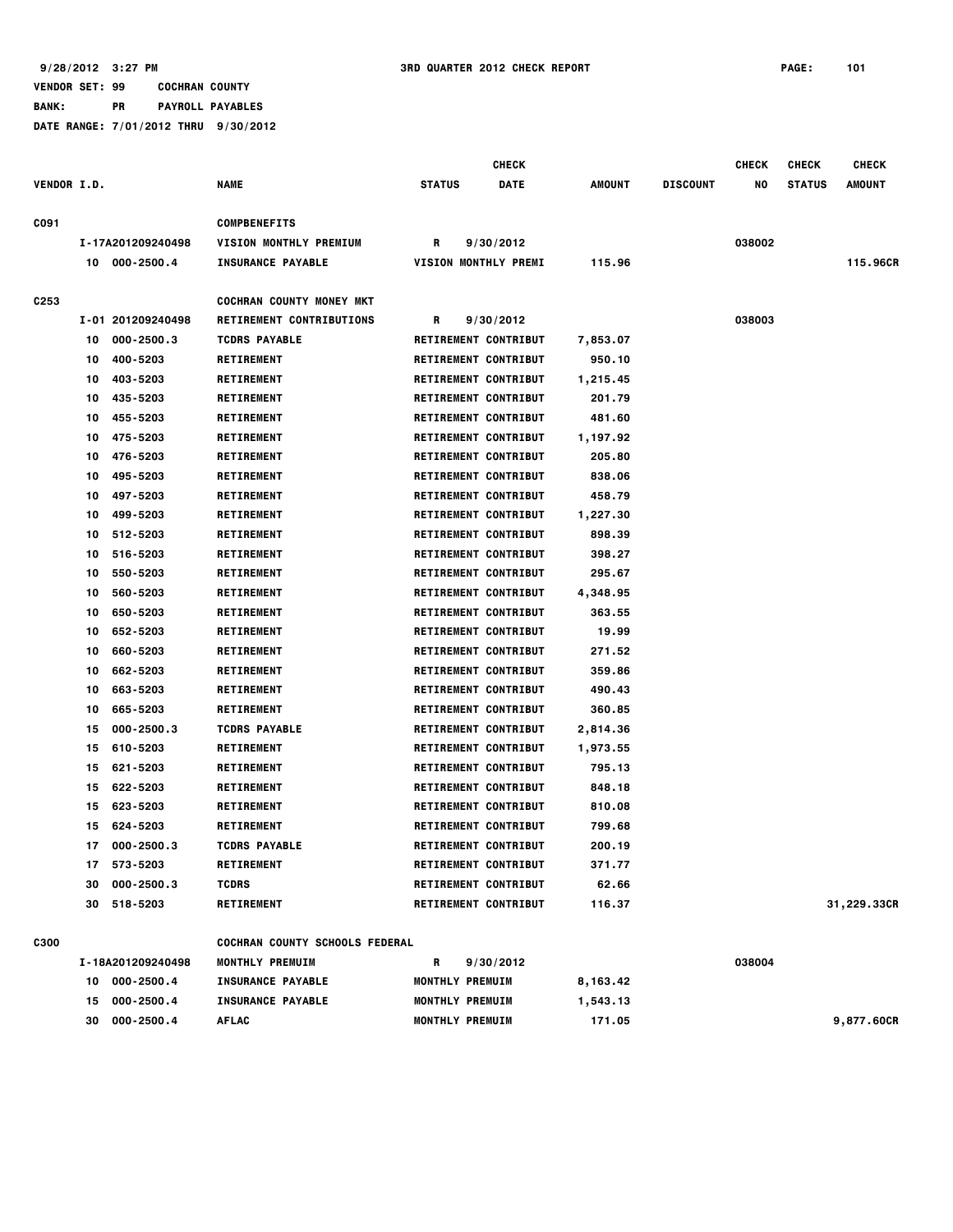|                    |    |                   |                                |                    | <b>CHECK</b>                |                    |                 | <b>CHECK</b> | <b>CHECK</b>  | <b>CHECK</b>  |
|--------------------|----|-------------------|--------------------------------|--------------------|-----------------------------|--------------------|-----------------|--------------|---------------|---------------|
| <b>VENDOR I.D.</b> |    |                   | <b>NAME</b>                    | <b>STATUS</b>      | <b>DATE</b>                 | AMOUNT             | <b>DISCOUNT</b> | NO           | <b>STATUS</b> | <b>AMOUNT</b> |
|                    |    |                   |                                |                    |                             |                    |                 |              |               |               |
| <b>NO17</b>        |    |                   | <b>NATIONAL FARM LIFE</b>      |                    |                             |                    |                 |              |               |               |
|                    |    | I-05 201209240498 | <b>NFL PREMIUM</b>             | R                  | 9/30/2012                   |                    |                 | 038005       |               |               |
|                    |    | 10 000-2500.4     | <b>INSURANCE PAYABLE</b>       | <b>NFL PREMIUM</b> |                             | 261.62             |                 |              |               |               |
|                    |    | 15 000-2500.4     | <b>INSURANCE PAYABLE</b>       | <b>NFL PREMIUM</b> |                             | 37.68              |                 |              |               |               |
|                    |    | I-05A201209240498 | AFTER TAX PREM                 | R                  | 9/30/2012                   |                    |                 | 038005       |               |               |
|                    |    | 10 000-2500.4     | <b>INSURANCE PAYABLE</b>       | AFTER TAX PREM     |                             | 197.52             |                 |              |               |               |
|                    |    | 15 000-2500.4     | <b>INSURANCE PAYABLE</b>       | AFTER TAX PREM     |                             | 56.04              |                 |              |               | 552.86CR      |
| <b>NO60</b>        |    |                   | NATIONWIDE RETIREMENT SOL      |                    |                             |                    |                 |              |               |               |
|                    |    | I-04 201209240498 | <b>DEFERRED COMP WITHHELD</b>  | R                  | 9/30/2012                   |                    |                 | 038006       |               |               |
|                    |    | 10 000-2500.7     | <b>PEBSCO DEF COMP PAYABLE</b> |                    | DEFERRED COMP WITHHE        | 3,049.29           |                 |              |               |               |
|                    |    | 15 000-2500.7     | PEBSCO DEF COMP PAYABLE        |                    | DEFERRED COMP WITHHE        | 1,176.71           |                 |              |               | 4,226.00CR    |
|                    |    |                   |                                |                    |                             |                    |                 |              |               |               |
| N081               |    |                   | NATIONAL FAMILY CARE LIFE INSU |                    |                             |                    |                 |              |               |               |
|                    |    | I-21 201209240498 | NATIONAL FAMILY CARE           | R                  | 9/30/2012                   |                    |                 | 038007       |               |               |
|                    | 10 | 000-2500.4        | <b>INSURANCE PAYABLE</b>       |                    | NATIONAL FAMILY CARE        | 205.50             |                 |              |               |               |
|                    |    | 15 000-2500.4     | <b>INSURANCE PAYABLE</b>       |                    | NATIONAL FAMILY CARE        | 6.90               |                 |              |               | 212,40CR      |
| P187               |    |                   | COCHRAN COUNTY PAYROLL TA      |                    |                             |                    |                 |              |               |               |
|                    |    | I-T1 201209240498 | FEDERAL INCOME TAX W/H         | R                  | 9/30/2012                   |                    |                 | 038008       |               |               |
|                    | 10 | 000-2500.1        | WITHHOLDING TAX PAYABLE        |                    | <b>FEDERAL INCOME TAX W</b> | 11,212.01          |                 |              |               |               |
|                    | 15 | $000 - 2500.1$    | WITHHOLDING TAX PAYABLE        |                    | FEDERAL INCOME TAX W        |                    |                 |              |               |               |
|                    | 17 | 000-2500.1        | WITHHOLDING TAX PAYABLE        |                    | <b>FEDERAL INCOME TAX W</b> | 3,102.09<br>253.74 |                 |              |               |               |
|                    | 30 | 000-2500.1        | <b>FEDERAL WITHOLDING</b>      |                    | <b>FEDERAL INCOME TAX W</b> | 93.00              |                 |              |               |               |
|                    |    | I-T3 201209240498 | <b>FICA TAX</b>                | R                  | 9/30/2012                   |                    |                 | 038008       |               |               |
|                    | 10 | 000-2500.2        | <b>FICA PAYABLE</b>            | <b>FICA TAX</b>    |                             | 4,831.37           |                 |              |               |               |
|                    | 10 | 400-5201          | SOCIAL SECURITY                | <b>FICA TAX</b>    |                             | 449.62             |                 |              |               |               |
|                    | 10 | 403-5201          | SOCIAL SECURITY                | <b>FICA TAX</b>    |                             | 566.90             |                 |              |               |               |
|                    | 10 | 435-5201          | SOCIAL SECURITY                | <b>FICA TAX</b>    |                             | 96.24              |                 |              |               |               |
|                    | 10 | 455-5201          | SOCIAL SECURITY                | <b>FICA TAX</b>    |                             | 238.36             |                 |              |               |               |
|                    | 10 | 475-5201          | SOCIAL SECURITY                | <b>FICA TAX</b>    |                             | 571.31             |                 |              |               |               |
|                    | 10 | 476-5201          | SOCIAL SECURITY                | <b>FICA TAX</b>    |                             | 98.15              |                 |              |               |               |
|                    |    | 10 495-5201       | SOCIAL SECURITY                | <b>FICA TAX</b>    |                             | 399.69             |                 |              |               |               |
|                    | 10 | 497-5201          | SOCIAL SECURITY                | <b>FICA TAX</b>    |                             | 218.80             |                 |              |               |               |
|                    | 10 | 499-5201          | SOCIAL SECURITY                | <b>FICA TAX</b>    |                             | 581.38             |                 |              |               |               |
|                    | 10 | 510-5201          | SOCIAL SECURITY                | <b>FICA TAX</b>    |                             | 54.75              |                 |              |               |               |
|                    | 10 | 512-5201          | SOCIAL SECURITY                | <b>FICA TAX</b>    |                             | 415.53             |                 |              |               |               |
|                    | 10 | 516-5201          | SOCIAL SECURITY                | <b>FICA TAX</b>    |                             | 194.48             |                 |              |               |               |
|                    | 10 | 550-5201          | SOCIAL SECURITY                | <b>FICA TAX</b>    |                             | 141.01             |                 |              |               |               |
|                    | 10 | 560-5201          | SOCIAL SECURITY                | <b>FICA TAX</b>    |                             | 2,056.60           |                 |              |               |               |
|                    | 10 | 650-5201          | SOCIAL SECURITY                | <b>FICA TAX</b>    |                             | 199.73             |                 |              |               |               |
|                    | 10 | 652-5201          | SOCIAL SECURITY                | <b>FICA TAX</b>    |                             | 9.54               |                 |              |               |               |
|                    | 10 | 660-5201          | SOCIAL SECURITY                | <b>FICA TAX</b>    |                             | 132.57             |                 |              |               |               |
|                    | 10 | 662-5201          | SOCIAL SECURITY                | <b>FICA TAX</b>    |                             | 171.62             |                 |              |               |               |
|                    | 10 | 663-5201          | SOCIAL SECURITY                | <b>FICA TAX</b>    |                             | 233.90             |                 |              |               |               |
|                    | 10 | 665-5201          | SOCIAL SECURITY                | <b>FICA TAX</b>    |                             | 301.79             |                 |              |               |               |
|                    | 15 | 000-2500.2        | <b>FICA PAYABLE</b>            | <b>FICA TAX</b>    |                             | 1,668.49           |                 |              |               |               |
|                    | 15 | 610-5201          | SOCIAL SECURITY                | <b>FICA TAX</b>    |                             | 938.94             |                 |              |               |               |
|                    |    |                   |                                |                    |                             |                    |                 |              |               |               |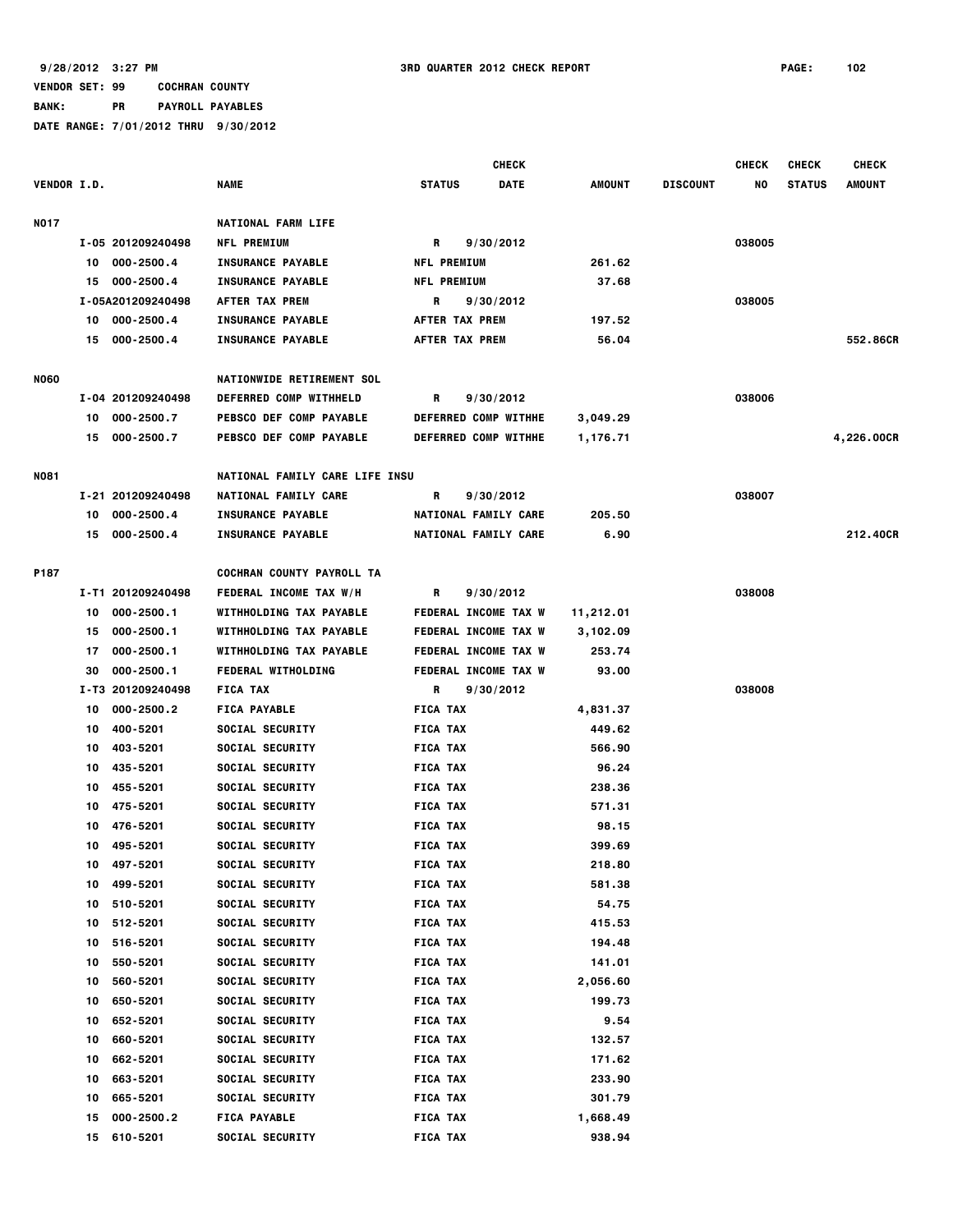|                    |    |                   |                            |                     | <b>CHECK</b> |               |                 | <b>CHECK</b> | <b>CHECK</b>  | <b>CHECK</b> |
|--------------------|----|-------------------|----------------------------|---------------------|--------------|---------------|-----------------|--------------|---------------|--------------|
| <b>VENDOR I.D.</b> |    |                   | NAME                       | <b>STATUS</b>       | <b>DATE</b>  | <b>AMOUNT</b> | <b>DISCOUNT</b> | NO           | <b>STATUS</b> | AMOUNT       |
| P187               |    |                   | COCHRAN COUNTY PAYROLLCONT |                     |              |               |                 |              |               |              |
|                    |    | I-T3 201209240498 | <b>FICA TAX</b>            | R                   | 9/30/2012    |               |                 | 038008       |               |              |
|                    | 15 | 621-5201          | <b>SOCIAL SECURITY</b>     | <b>FICA TAX</b>     |              | 420.45        |                 |              |               |              |
|                    | 15 | 622-5201          | <b>SOCIAL SECURITY</b>     | <b>FICA TAX</b>     |              | 398.93        |                 |              |               |              |
|                    | 15 | 623-5201          | <b>SOCIAL SECURITY</b>     | <b>FICA TAX</b>     |              | 384.73        |                 |              |               |              |
|                    | 15 | 624-5201          | <b>SOCIAL SECURITY</b>     | <b>FICA TAX</b>     |              | 319.96        |                 |              |               |              |
|                    | 17 | 000-2500.2        | <b>FICA PAYABLE</b>        | <b>FICA TAX</b>     |              | 122.51        |                 |              |               |              |
|                    | 17 | 573-5201          | <b>SOCIAL SECURITY</b>     | <b>FICA TAX</b>     |              | 180.84        |                 |              |               |              |
|                    | 30 | 000-2500.2        | <b>FICA</b>                | <b>FICA TAX</b>     |              | 38.49         |                 |              |               |              |
|                    | 30 | 518-5201          | <b>SOCIAL SECURITY</b>     | <b>FICA TAX</b>     |              | 56.82         |                 |              |               |              |
|                    |    | I-T4 201209240498 | <b>MEDICARE TAX</b>        | R                   | 9/30/2012    |               |                 | 038008       |               |              |
|                    | 10 | 000-2500.2        | <b>FICA PAYABLE</b>        | <b>MEDICARE TAX</b> |              | 1,667.98      |                 |              |               |              |
|                    | 10 | 400-5201          | <b>SOCIAL SECURITY</b>     | <b>MEDICARE TAX</b> |              | 105.15        |                 |              |               |              |
|                    | 10 | 403-5201          | <b>SOCIAL SECURITY</b>     | <b>MEDICARE TAX</b> |              | 132.58        |                 |              |               |              |
|                    | 10 | 435-5201          | <b>SOCIAL SECURITY</b>     | <b>MEDICARE TAX</b> |              | 22.51         |                 |              |               |              |
|                    | 10 | 455-5201          | <b>SOCIAL SECURITY</b>     | <b>MEDICARE TAX</b> |              | 55.74         |                 |              |               |              |
|                    | 10 | 475-5201          | <b>SOCIAL SECURITY</b>     | <b>MEDICARE TAX</b> |              | 133.62        |                 |              |               |              |
|                    | 10 | 476-5201          | <b>SOCIAL SECURITY</b>     | <b>MEDICARE TAX</b> |              | 22.96         |                 |              |               |              |
|                    | 10 | 495-5201          | <b>SOCIAL SECURITY</b>     | <b>MEDICARE TAX</b> |              | 93.48         |                 |              |               |              |
|                    | 10 | 497-5201          | <b>SOCIAL SECURITY</b>     | <b>MEDICARE TAX</b> |              | 51.18         |                 |              |               |              |
|                    | 10 | 499-5201          | <b>SOCIAL SECURITY</b>     | <b>MEDICARE TAX</b> |              | 135.97        |                 |              |               |              |
|                    | 10 | 510-5201          | <b>SOCIAL SECURITY</b>     | <b>MEDICARE TAX</b> |              | 12.81         |                 |              |               |              |
|                    | 10 | 512-5201          | <b>SOCIAL SECURITY</b>     | <b>MEDICARE TAX</b> |              | 97.18         |                 |              |               |              |
|                    | 10 | 516-5201          | <b>SOCIAL SECURITY</b>     | <b>MEDICARE TAX</b> |              | 45.49         |                 |              |               |              |
|                    | 10 | 550-5201          | <b>SOCIAL SECURITY</b>     | <b>MEDICARE TAX</b> |              | 32.98         |                 |              |               |              |
|                    | 10 | 560-5201          | <b>SOCIAL SECURITY</b>     | <b>MEDICARE TAX</b> |              | 480.97        |                 |              |               |              |
|                    | 10 | 650-5201          | <b>SOCIAL SECURITY</b>     | <b>MEDICARE TAX</b> |              | 46.71         |                 |              |               |              |
|                    | 10 | 652-5201          | <b>SOCIAL SECURITY</b>     | <b>MEDICARE TAX</b> |              | 2.23          |                 |              |               |              |
|                    | 10 | 660-5201          | <b>SOCIAL SECURITY</b>     | <b>MEDICARE TAX</b> |              | 31.00         |                 |              |               |              |
|                    | 10 | 662-5201          | <b>SOCIAL SECURITY</b>     | <b>MEDICARE TAX</b> |              | 40.14         |                 |              |               |              |
|                    | 10 | 663-5201          | <b>SOCIAL SECURITY</b>     | <b>MEDICARE TAX</b> |              | 54.71         |                 |              |               |              |
|                    | 10 | 665-5201          | <b>SOCIAL SECURITY</b>     | <b>MEDICARE TAX</b> |              | 70.57         |                 |              |               |              |
|                    | 15 | 000-2500.2        | <b>FICA PAYABLE</b>        | <b>MEDICARE TAX</b> |              | 576.02        |                 |              |               |              |
|                    | 15 | 610-5201          | <b>SOCIAL SECURITY</b>     | <b>MEDICARE TAX</b> |              | 219.58        |                 |              |               |              |
|                    | 15 | 621-5201          | <b>SOCIAL SECURITY</b>     | <b>MEDICARE TAX</b> |              | 98.33         |                 |              |               |              |
|                    | 15 | 622-5201          | <b>SOCIAL SECURITY</b>     | <b>MEDICARE TAX</b> |              | 93.30         |                 |              |               |              |
|                    | 15 | 623-5201          | <b>SOCIAL SECURITY</b>     | <b>MEDICARE TAX</b> |              | 89.98         |                 |              |               |              |
|                    | 15 | 624-5201          | <b>SOCIAL SECURITY</b>     | <b>MEDICARE TAX</b> |              | 74.83         |                 |              |               |              |
|                    | 17 | 000-2500.2        | <b>FICA PAYABLE</b>        | <b>MEDICARE TAX</b> |              | 42.29         |                 |              |               |              |
|                    | 17 | 573-5201          | <b>SOCIAL SECURITY</b>     | <b>MEDICARE TAX</b> |              | 42.29         |                 |              |               |              |
|                    | 30 | 000-2500.2        | <b>FICA</b>                | <b>MEDICARE TAX</b> |              | 13.29         |                 |              |               |              |
|                    | 30 | 518-5201          | <b>SOCIAL SECURITY</b>     | <b>MEDICARE TAX</b> |              | 13.29         |                 |              |               | 35,753.50CR  |
|                    |    |                   |                            |                     |              |               |                 |              |               |              |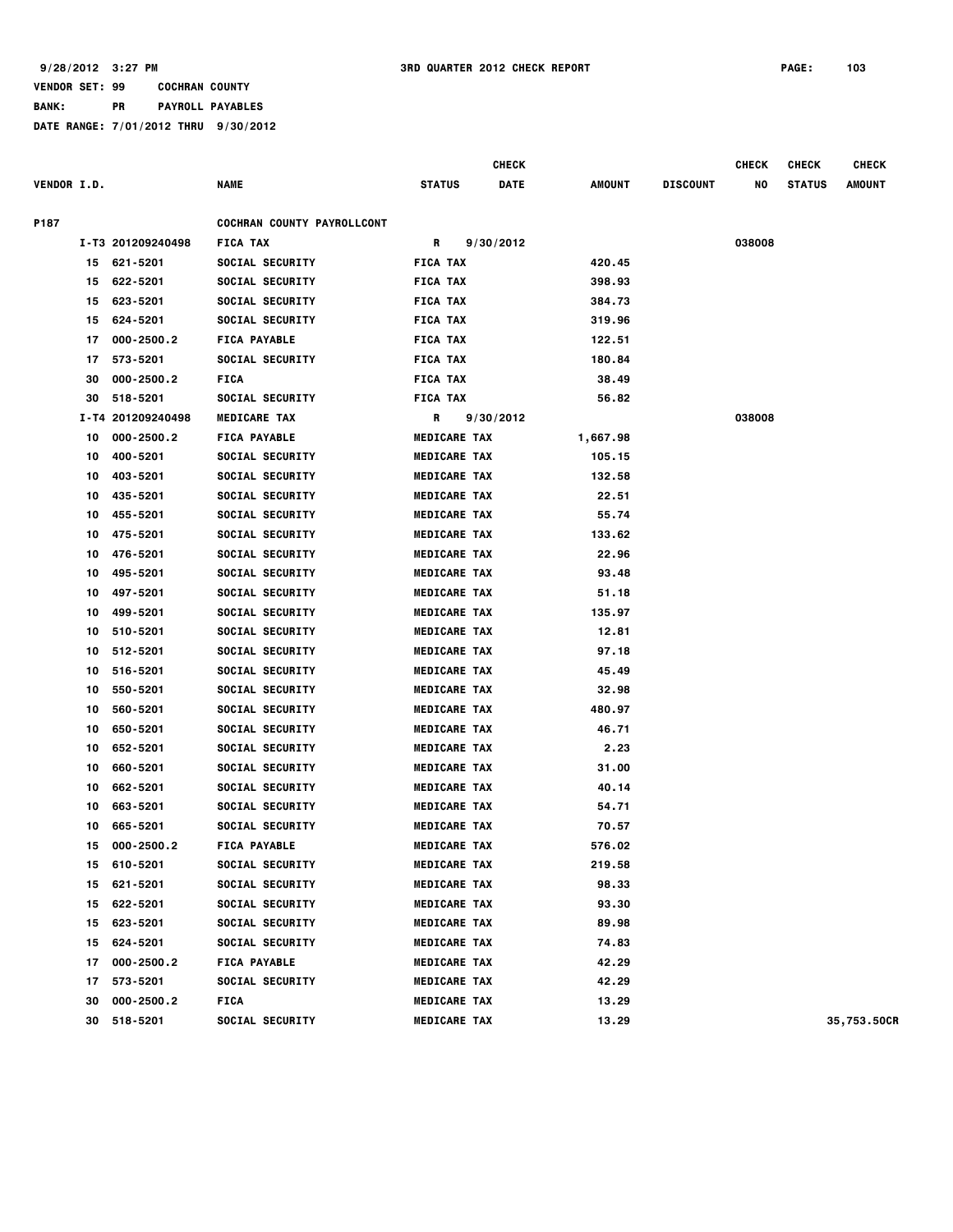|                    |    |                   |                               |               | <b>CHECK</b>                |          |                 | <b>CHECK</b> | <b>CHECK</b>  | <b>CHECK</b>  |
|--------------------|----|-------------------|-------------------------------|---------------|-----------------------------|----------|-----------------|--------------|---------------|---------------|
| <b>VENDOR I.D.</b> |    |                   | <b>NAME</b>                   | <b>STATUS</b> | <b>DATE</b>                 | AMOUNT   | <b>DISCOUNT</b> | NO           | <b>STATUS</b> | <b>AMOUNT</b> |
| T218               |    |                   | TEXAS ASS'N OF COUNTIES       |               |                             |          |                 |              |               |               |
|                    |    | I-11 201209240498 | <b>EMPLOYEE PREMIUMS</b>      | R             | 9/30/2012                   |          |                 | 038009       |               |               |
|                    | 10 | 400-5202          | <b>GROUP INSURANCE</b>        |               | <b>EMPLOYEE PREMIUMS</b>    | 1,435.83 |                 |              |               |               |
|                    | 10 | 403-5202          | <b>GROUP INSURANCE</b>        |               | <b>EMPLOYEE PREMIUMS</b>    | 2,332.68 |                 |              |               |               |
|                    | 10 | 455-5202          | <b>GROUP INSURANCE</b>        |               | <b>EMPLOYEE PREMIUMS</b>    | 777.56   |                 |              |               |               |
|                    | 10 | 475-5202          | <b>GROUP INSURANCE</b>        |               | <b>EMPLOYEE PREMIUMS</b>    | 1,555.12 |                 |              |               |               |
|                    | 10 | 495-5202          | <b>GROUP INSURANCE</b>        |               | <b>EMPLOYEE PREMIUMS</b>    | 1,555.12 |                 |              |               |               |
|                    | 10 | 497-5202          | <b>GROUP INSURANCE</b>        |               | <b>EMPLOYEE PREMIUMS</b>    | 777.56   |                 |              |               |               |
|                    | 10 | 499-5202          | <b>GROUP INSURANCE</b>        |               | <b>EMPLOYEE PREMIUMS</b>    | 2,332.68 |                 |              |               |               |
|                    | 10 | 512-5202          | <b>GROUP INSURANCE</b>        |               | <b>EMPLOYEE PREMIUMS</b>    | 2,363.78 |                 |              |               |               |
|                    | 10 | 516-5202          | <b>GROUP INSURANCE [50%]</b>  |               | <b>EMPLOYEE PREMIUMS</b>    | 787.85   |                 |              |               |               |
|                    | 10 | 550-5202          | <b>GROUP INSURANCE</b>        |               | <b>EMPLOYEE PREMIUMS</b>    | 777.56   |                 |              |               |               |
|                    | 10 | 560-5202          | <b>GROUP INSURANCE</b>        |               | <b>EMPLOYEE PREMIUMS</b>    | 8,522.06 |                 |              |               |               |
|                    | 10 | 650-5202          | <b>GROUP INSURANCE</b>        |               | <b>EMPLOYEE PREMIUMS</b>    | 816.44   |                 |              |               |               |
|                    | 10 | 652-5202          | <b>GROUP INSURANCE</b>        |               | <b>EMPLOYEE PREMIUMS</b>    | 38.88    |                 |              |               |               |
|                    |    | 660-5202          | GROUP INSURANCE [35%]         |               | <b>EMPLOYEE PREMIUMS</b>    | 537.08   |                 |              |               |               |
|                    | 10 |                   |                               |               |                             |          |                 |              |               |               |
|                    | 10 | 662-5202          | <b>GROUP INSURANCE</b>        |               | <b>EMPLOYEE PREMIUMS</b>    | 699.80   |                 |              |               |               |
|                    | 10 | 663-5202          | <b>GROUP INSURANCE</b>        |               | <b>EMPLOYEE PREMIUMS</b>    | 777.56   |                 |              |               |               |
|                    | 10 | 665-5202          | <b>GROUP INSURANCE</b>        |               | <b>EMPLOYEE PREMIUMS</b>    | 777.56   |                 |              |               |               |
|                    | 15 | 610-5202          | <b>GROUP INSURANCE</b>        |               | <b>EMPLOYEE PREMIUMS</b>    | 3,229.53 |                 |              |               |               |
|                    | 15 | 621-5202          | <b>GROUP INSURANCE</b>        |               | <b>EMPLOYEE PREMIUMS</b>    | 1,555.12 |                 |              |               |               |
|                    | 15 | 622-5202          | <b>GROUP INSURANCE</b>        |               | <b>EMPLOYEE PREMIUMS</b>    | 1,555.12 |                 |              |               |               |
|                    | 15 | 623-5202          | <b>GROUP INSURANCE</b>        |               | <b>EMPLOYEE PREMIUMS</b>    | 1,555.12 |                 |              |               |               |
|                    | 15 | 624-5202          | <b>GROUP INSURANCE</b>        |               | <b>EMPLOYEE PREMIUMS</b>    | 1,555.12 |                 |              |               |               |
|                    | 17 | 573-5202          | <b>GROUP HEALTH INSURANCE</b> |               | <b>EMPLOYEE PREMIUMS</b>    | 777.56   |                 |              |               |               |
|                    | 30 | 518-5202          | <b>GROUP INSURANCE [15%]</b>  |               | <b>EMPLOYEE PREMIUMS</b>    | 230.19   |                 |              |               |               |
|                    |    | I-12 201209240498 | <b>GROUP LIFE INSURANCE</b>   | R             | 9/30/2012                   |          |                 | 038009       |               |               |
|                    | 10 | 400-5202          | <b>GROUP INSURANCE</b>        |               | <b>GROUP LIFE INSURANCE</b> | 7.29     |                 |              |               |               |
|                    | 10 | 403-5202          | <b>GROUP INSURANCE</b>        |               | <b>GROUP LIFE INSURANCE</b> | 11.85    |                 |              |               |               |
|                    | 10 | 455-5202          | <b>GROUP INSURANCE</b>        |               | <b>GROUP LIFE INSURANCE</b> | 3.95     |                 |              |               |               |
|                    | 10 | 475-5202          | <b>GROUP INSURANCE</b>        |               | <b>GROUP LIFE INSURANCE</b> | 7.90     |                 |              |               |               |
|                    | 10 | 495-5202          | <b>GROUP INSURANCE</b>        |               | <b>GROUP LIFE INSURANCE</b> | 7.90     |                 |              |               |               |
|                    | 10 | 497-5202          | <b>GROUP INSURANCE</b>        |               | <b>GROUP LIFE INSURANCE</b> | 3.95     |                 |              |               |               |
|                    | 10 | 499-5202          | <b>GROUP INSURANCE</b>        |               | <b>GROUP LIFE INSURANCE</b> | 11.85    |                 |              |               |               |
|                    | 10 | 512-5202          | <b>GROUP INSURANCE</b>        |               | <b>GROUP LIFE INSURANCE</b> | 12.01    |                 |              |               |               |
|                    | 10 | 516-5202          | <b>GROUP INSURANCE [50%]</b>  |               | <b>GROUP LIFE INSURANCE</b> | 4.02     |                 |              |               |               |
|                    | 10 | 550-5202          | <b>GROUP INSURANCE</b>        |               | <b>GROUP LIFE INSURANCE</b> | 3.95     |                 |              |               |               |
|                    | 10 | 560-5202          | <b>GROUP INSURANCE</b>        |               | <b>GROUP LIFE INSURANCE</b> | 41.33    |                 |              |               |               |
|                    | 10 | 650-5202          | <b>GROUP INSURANCE</b>        |               | <b>GROUP LIFE INSURANCE</b> | 4.15     |                 |              |               |               |
|                    | 10 | 652-5202          | <b>GROUP INSURANCE</b>        |               | <b>GROUP LIFE INSURANCE</b> | 0.19     |                 |              |               |               |
|                    | 10 | 660-5202          | <b>GROUP INSURANCE [35%]</b>  |               | <b>GROUP LIFE INSURANCE</b> | 2.72     |                 |              |               |               |
|                    | 10 | 662-5202          | <b>GROUP INSURANCE</b>        |               | <b>GROUP LIFE INSURANCE</b> | 3.56     |                 |              |               |               |
|                    | 10 | 663-5202          | <b>GROUP INSURANCE</b>        |               | <b>GROUP LIFE INSURANCE</b> | 3.95     |                 |              |               |               |
|                    | 10 | 665-5202          | <b>GROUP INSURANCE</b>        |               | <b>GROUP LIFE INSURANCE</b> | 3.95     |                 |              |               |               |
|                    | 15 | 610-5202          | <b>GROUP INSURANCE</b>        |               | <b>GROUP LIFE INSURANCE</b> | 12.66    |                 |              |               |               |
|                    | 15 | 621-5202          | <b>GROUP INSURANCE</b>        |               | <b>GROUP LIFE INSURANCE</b> | 7.90     |                 |              |               |               |
|                    | 15 | 622-5202          | <b>GROUP INSURANCE</b>        |               | <b>GROUP LIFE INSURANCE</b> | 3.95     |                 |              |               |               |
|                    | 15 | 623-5202          | <b>GROUP INSURANCE</b>        |               | <b>GROUP LIFE INSURANCE</b> | 7.90     |                 |              |               |               |
|                    |    |                   |                               |               |                             |          |                 |              |               |               |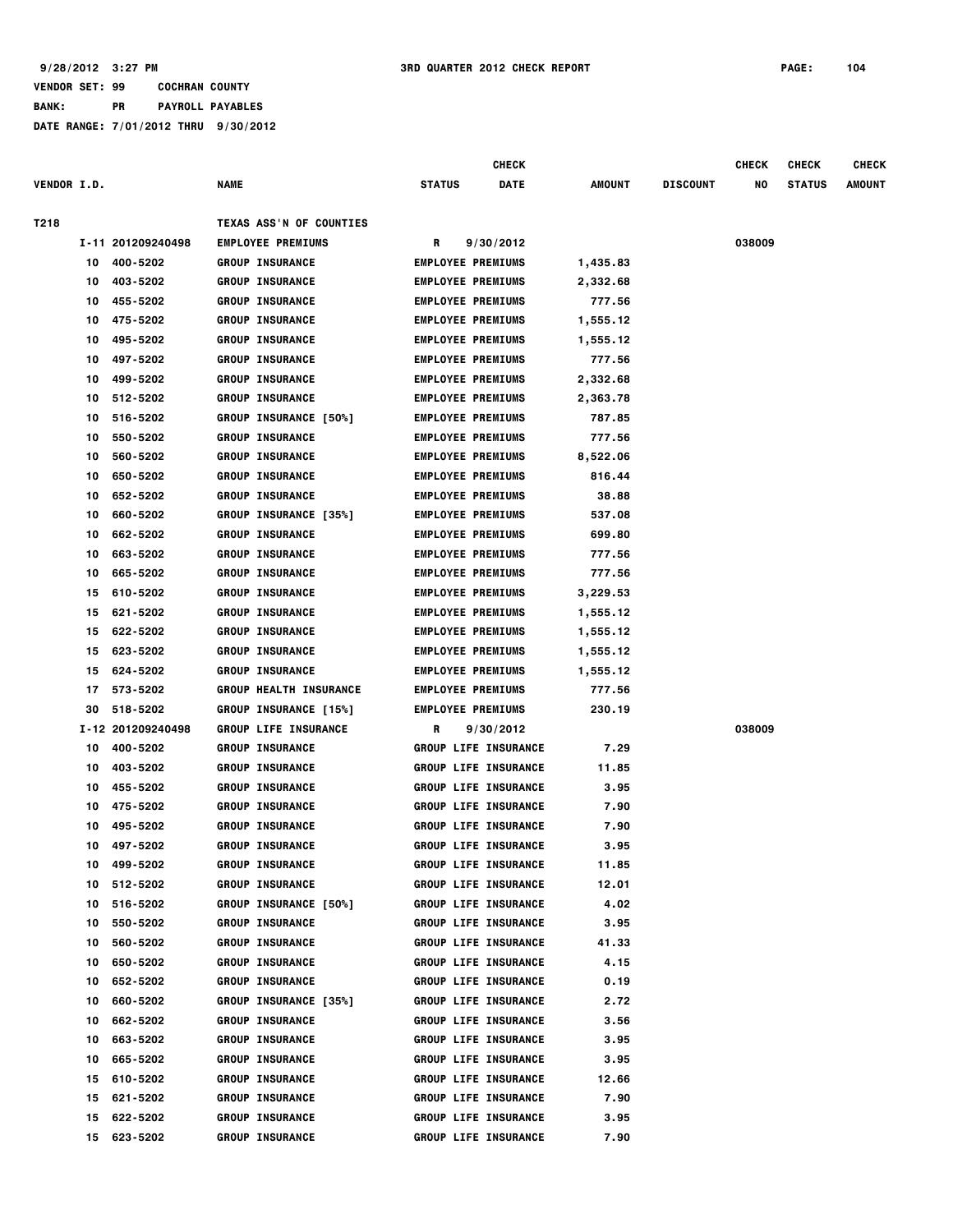# **BANK: PR PAYROLL PAYABLES**

**DATE RANGE: 7/01/2012 THRU 9/30/2012**

|                    |                   |                                 |                             | <b>CHECK</b> |          |                 | <b>CHECK</b> | <b>CHECK</b>  | <b>CHECK</b>  |
|--------------------|-------------------|---------------------------------|-----------------------------|--------------|----------|-----------------|--------------|---------------|---------------|
| <b>VENDOR I.D.</b> |                   | <b>NAME</b>                     | <b>STATUS</b>               | <b>DATE</b>  | AMOUNT   | <b>DISCOUNT</b> | NO.          | <b>STATUS</b> | <b>AMOUNT</b> |
| T218               |                   | TEXAS ASS'N OF COUNTIECONT      |                             |              |          |                 |              |               |               |
|                    | I-12 201209240498 | <b>GROUP LIFE INSURANCE</b>     | R                           | 9/30/2012    |          |                 | 038009       |               |               |
|                    | 15 624-5202       | <b>GROUP INSURANCE</b>          | <b>GROUP LIFE INSURANCE</b> |              | 7.90     |                 |              |               |               |
|                    | 573-5202<br>17    | <b>GROUP HEALTH INSURANCE</b>   | <b>GROUP LIFE INSURANCE</b> |              | 3.95     |                 |              |               |               |
|                    | 518-5202<br>30    | GROUP INSURANCE [15%]           | <b>GROUP LIFE INSURANCE</b> |              | 1.16     |                 |              |               |               |
|                    | I-15 201209240498 | DEPENDENT HEALTH PREM WITHHELD  | R.                          | 9/30/2012    |          |                 | 038009       |               |               |
|                    | 000-2500.4<br>15  | <b>INSURANCE PAYABLE</b>        | <b>DEPENDENT HEALTH PRE</b> |              | 841.84   |                 |              |               | 38,344.66CR   |
| T266               |                   | <b>TREASURER OF VIRGINIA</b>    |                             |              |          |                 |              |               |               |
|                    | I-CJS201209240498 | CASE ID#0003452040              | R                           | 9/30/2012    |          |                 | 038010       |               |               |
|                    | 000-2500.8<br>10  | <b>CHILD SUPPORT PAYABLE</b>    | CASE ID#0003452040          |              | 566.37   |                 |              |               | 566.37CR      |
| C253               |                   | <b>COCHRAN COUNTY MONEY MKT</b> |                             |              |          |                 |              |               |               |
|                    | I-201209250499    | <b>NON-DEPT SUPP DEATH</b>      | R                           | 9/30/2012    |          |                 | 038011       |               |               |
|                    | 409-5207<br>10    | SUPPLEMENTAL DEATH BENEFITS     | <b>NON-DEPT SUPP DEATH</b>  |              | 1,358.48 |                 |              |               | 1,358.48CR    |

| * * TOTALS * *         | NO.                  | INVOICE AMOUNT | <b>DISCOUNTS</b> | <b>CHECK AMOUNT</b> |
|------------------------|----------------------|----------------|------------------|---------------------|
| <b>REGULAR CHECKS:</b> | 33                   | 0.00           | 0.00             | 373,749.13CR        |
| <b>HAND CHECKS:</b>    | 0                    | 0.00           | 0.00             | 0.00                |
| <b>DRAFTS:</b>         | 0                    | 0.00           | 0.00             | 0.00                |
| EFT:                   | 0                    | 0.00           | 0.00             | 0.00                |
| NON CHECKS:            | 0                    | 0.00           | 0.00             | 0.00                |
| <b>VOID CHECKS:</b>    | <b>O VOID DEBITS</b> | 0.00           |                  |                     |
|                        | <b>VOID CREDITS</b>  | 0.00<br>0.00   | 0.00             |                     |
|                        |                      |                |                  |                     |

#### **TOTAL ERRORS: 0**

#### **\*\* G/L ACCOUNT TOTALS \*\***

G/L ACCOUNT NAME NAME AMOUNT

| 10 | $000 - 2500.1$ | WITHHOLDING TAX PAYABLE      | 34, 363.85 |
|----|----------------|------------------------------|------------|
| 10 | $000 - 2500.2$ | <b>FICA PAYABLE</b>          | 19,996.75  |
| 10 | $000 - 2500.3$ | <b>TCDRS PAYABLE</b>         | 24,329.59  |
| 10 | $000 - 2500.4$ | <b>INSURANCE PAYABLE</b>     | 30,677.35  |
| 10 | 000-2500.7     | PEBSCO DEF COMP PAYABLE      | 9,247.87   |
| 10 | $000 - 2500.8$ | <b>CHILD SUPPORT PAYABLE</b> | 1,699.11   |
| 10 | 400-5201       | SOCIAL SECURITY              | 1,664.31   |
| 10 | 400-5202       | <b>GROUP INSURANCE</b>       | 4,261.08   |
| 10 | 400-5203       | <b>RETIREMENT</b>            | 2,850.30   |
| 10 | 403-5201       | SOCIAL SECURITY              | 2,332.99   |
| 10 | 403-5202       | <b>GROUP INSURANCE</b>       | 6,922.65   |
| 10 | 403-5203       | <b>RETIREMENT</b>            | 4,044.89   |
| 10 | 409-5207       | SUPPLEMENTAL DEATH BENEFITS  | 4,167.42   |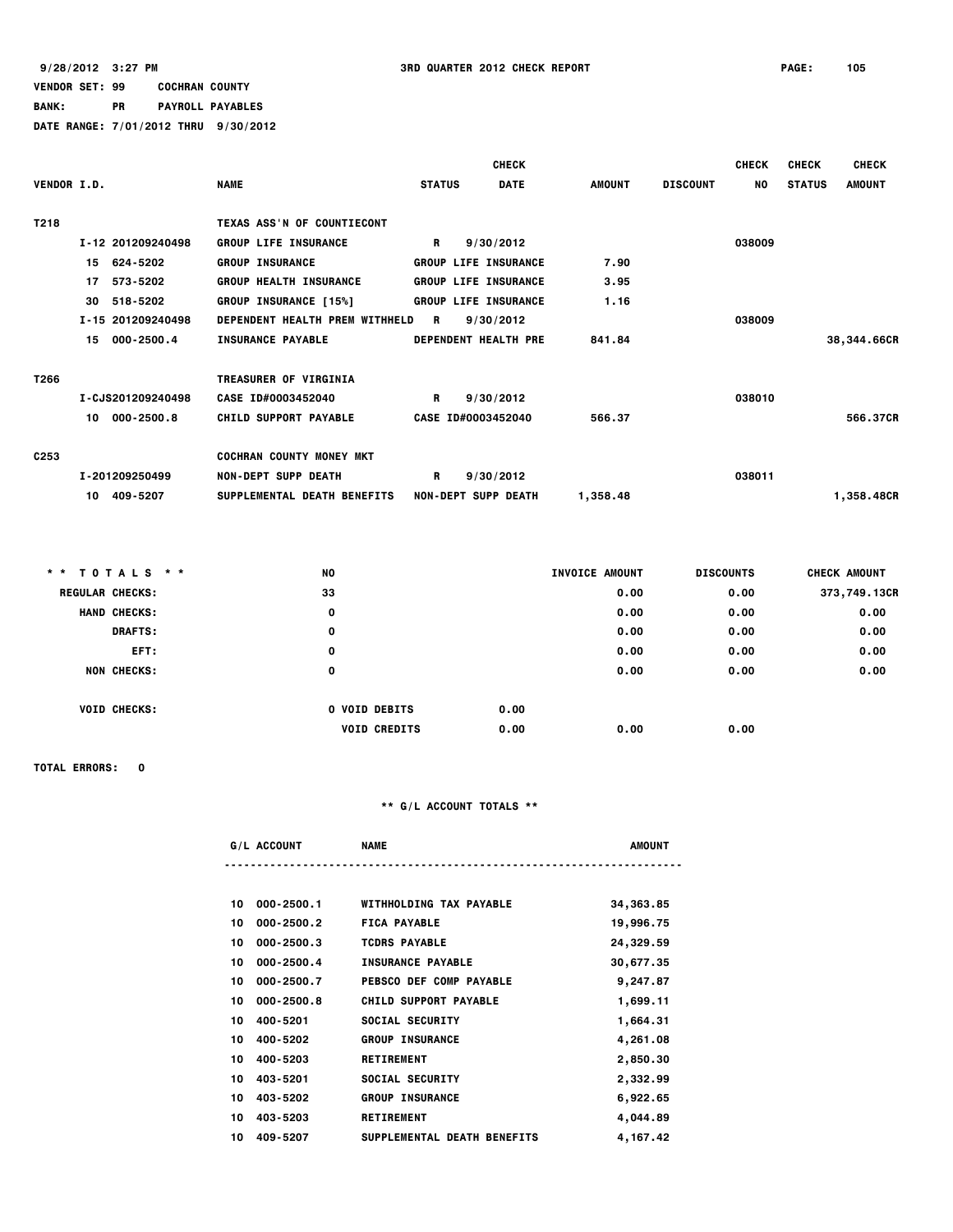## **VENDOR SET: 99 COCHRAN COUNTY BANK: PR PAYROLL PAYABLES DATE RANGE: 7/01/2012 THRU 9/30/2012**

|    | G/L ACCOUNT | <b>NAME</b>            | AMOUNT    |  |
|----|-------------|------------------------|-----------|--|
|    |             |                        |           |  |
|    |             |                        |           |  |
|    | 10 435-5201 | SOCIAL SECURITY        | 356.25    |  |
| 10 | 435-5203    | <b>RETIREMENT</b>      | 605.37    |  |
|    | 10 455-5201 | SOCIAL SECURITY        | 913.19    |  |
|    | 10 455-5202 | <b>GROUP INSURANCE</b> | 2,307.55  |  |
| 10 | 455-5203    | <b>RETIREMENT</b>      | 1,502.47  |  |
|    | 10 475-5201 | SOCIAL SECURITY        | 2,101.44  |  |
|    | 10 475-5202 | <b>GROUP INSURANCE</b> | 4,615.10  |  |
| 10 | 475-5203    | <b>RETIREMENT</b>      | 3,571.07  |  |
|    | 10 476-5201 | SOCIAL SECURITY        | 329.05    |  |
|    | 10 476-5203 | <b>RETIREMENT</b>      | 559.15    |  |
|    | 10 495-5201 | SOCIAL SECURITY        | 1,479.51  |  |
|    | 10 495-5202 | <b>GROUP INSURANCE</b> | 4,615.10  |  |
|    | 10 495-5203 | <b>RETIREMENT</b>      | 2,514.18  |  |
| 10 | 497-5201    | SOCIAL SECURITY        | 822.47    |  |
| 10 | 497-5202    | <b>GROUP INSURANCE</b> | 2,307.55  |  |
|    | 10 497-5203 | <b>RETIREMENT</b>      | 1,397.65  |  |
|    | 10 499-5201 | SOCIAL SECURITY        | 2,124.81  |  |
|    | 10 499-5202 | <b>GROUP INSURANCE</b> | 6,922.65  |  |
|    | 10 499-5203 | <b>RETIREMENT</b>      | 3,635.63  |  |
| 10 | 510-5201    | SOCIAL SECURITY        | 459.12    |  |
|    | 10 510-5202 | <b>GROUP INSURANCE</b> | 773.22    |  |
|    | 10 510-5203 | <b>RETIREMENT</b>      | 679.26    |  |
|    | 10 512-5201 | SOCIAL SECURITY        | 1,573.49  |  |
|    | 10 512-5202 | <b>GROUP INSURANCE</b> | 7,014.95  |  |
|    | 10 512-5203 | <b>RETIREMENT</b>      | 2,755.24  |  |
| 10 | 516-5201    | SOCIAL SECURITY        | 726.52    |  |
| 10 | 516-5202    | GROUP INSURANCE [50%]  | 2,337.85  |  |
| 10 | 516-5203    | <b>RETIREMENT</b>      | 1,207.69  |  |
| 10 | 550-5201    | SOCIAL SECURITY        | 521.97    |  |
|    | 10 550-5202 | <b>GROUP INSURANCE</b> | 2,307.55  |  |
| 10 | 550-5203    | <b>RETIREMENT</b>      | 887.01    |  |
| 10 | 560-5201    | SOCIAL SECURITY        | 7,808.93  |  |
|    | 10 560-5202 | <b>GROUP INSURANCE</b> | 25,284.87 |  |
|    | 10 560-5203 | <b>RETIREMENT</b>      | 13,380.12 |  |
|    | 10 650-5201 | SOCIAL SECURITY        | 707.01    |  |
| 10 | 650-5202    | <b>GROUP INSURANCE</b> | 2,422.94  |  |
|    | 10 650-5203 | <b>RETIREMENT</b>      | 1,076.64  |  |
| 10 | 652-5201    | SOCIAL SECURITY        | 35.31     |  |
| 10 | 652-5202    | <b>GROUP INSURANCE</b> | 115.35    |  |
| 10 | 652-5203    | <b>RETIREMENT</b>      | 59.97     |  |
| 10 | 660-5201    | SOCIAL SECURITY        | 495.39    |  |
| 10 | 660-5202    | GROUP INSURANCE [35%]  | 1,594.08  |  |
| 10 | 660-5203    | <b>RETIREMENT</b>      | 823.56    |  |
| 10 | 662-5201    | SOCIAL SECURITY        | 635.28    |  |
| 10 | 662-5202    | <b>GROUP INSURANCE</b> | 2,076.81  |  |
| 10 | 662-5203    | <b>RETIREMENT</b>      | 1,079.58  |  |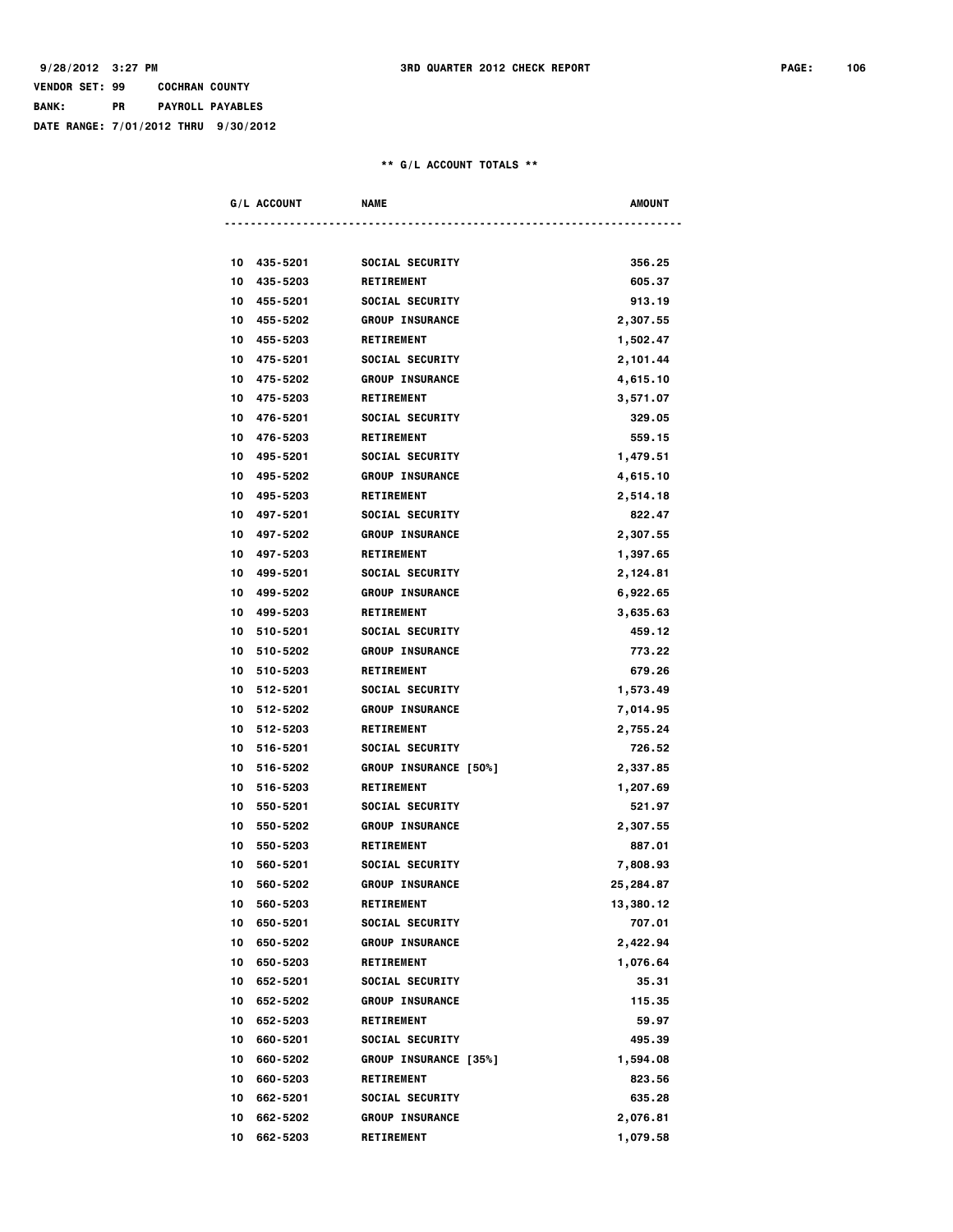### **VENDOR SET: 99 COCHRAN COUNTY BANK: PR PAYROLL PAYABLES DATE RANGE: 7/01/2012 THRU 9/30/2012**

|    | G/L ACCOUNT   | <b>NAME</b>                   | AMOUNT     |
|----|---------------|-------------------------------|------------|
|    |               |                               |            |
| 10 | 663-5201      | SOCIAL SECURITY               | 865.83     |
| 10 | 663-5202      | <b>GROUP INSURANCE</b>        | 2,307.55   |
| 10 | 663-5203      | <b>RETIREMENT</b>             | 1,471.29   |
| 10 | 665-5201      | SOCIAL SECURITY               | 1,122.25   |
| 10 | 665-5202      | <b>GROUP INSURANCE</b>        | 2,307.55   |
| 10 | 665-5203      | <b>RETIREMENT</b>             | 1,082.55   |
|    |               | *** FUND TOTAL ***            | 277,235.08 |
|    |               |                               |            |
| 15 | 000-2500.1    | WITHHOLDING TAX PAYABLE       | 9,241.84   |
| 15 | 000-2500.2    | <b>FICA PAYABLE</b>           | 6,650.14   |
| 15 | 000-2500.3    | <b>TCDRS PAYABLE</b>          | 8,410.73   |
| 15 | 000-2500.4    | <b>INSURANCE PAYABLE</b>      | 7,703.77   |
| 15 | 000-2500.7    | PEBSCO DEF COMP PAYABLE       | 3,530.13   |
| 15 | 610-5201      | SOCIAL SECURITY               | 3,475.56   |
| 15 | 610-5202      | <b>GROUP INSURANCE</b>        | 9,572.97   |
| 15 | 610-5203      | <b>RETIREMENT</b>             | 5,920.65   |
| 15 | 621-5201      | SOCIAL SECURITY               | 1,478.76   |
|    | 15 621-5202   | <b>GROUP INSURANCE</b>        | 4,615.10   |
| 15 | 621-5203      | <b>RETIREMENT</b>             | 2,385.39   |
| 15 | 622-5201      | SOCIAL SECURITY               | 1,438.30   |
| 15 | 622-5202      | <b>GROUP INSURANCE</b>        | 4,603.25   |
| 15 | 622-5203      | <b>RETIREMENT</b>             | 2,479.29   |
| 15 | 623-5201      | SOCIAL SECURITY               | 1,427.19   |
| 15 | 623-5202      | <b>GROUP INSURANCE</b>        | 4,615.10   |
| 15 | 623-5203      | <b>RETIREMENT</b>             | 2,435.44   |
| 15 | 624-5201      | SOCIAL SECURITY               | 1,184.37   |
| 15 | 624-5202      | <b>GROUP INSURANCE</b>        | 4,615.10   |
| 15 | 624-5203      | <b>RETIREMENT</b>             | 2,399.04   |
|    |               | *** FUND TOTAL ***            | 88,182.12  |
| 17 | 000-2500.1    | WITHHOLDING TAX PAYABLE       | 757.17     |
| 17 | 000-2500.2    | <b>FICA PAYABLE</b>           | 492.87     |
| 17 | 000-2500.3    | <b>TCDRS PAYABLE</b>          | 600.57     |
|    | 17 573-5201   | SOCIAL SECURITY               | 667.33     |
| 17 | 573-5202      | <b>GROUP HEALTH INSURANCE</b> | 2,307.55   |
|    | 17 573-5203   | <b>RETIREMENT</b>             | 1,115.31   |
|    |               | *** FUND TOTAL ***            | 5,940.80   |
|    |               |                               |            |
|    | 30 000-2500.1 | <b>FEDERAL WITHOLDING</b>     | 282.59     |
| 30 | 000-2500.2    | <b>FICA</b>                   | 156.81     |
|    | 30 000-2500.3 | <b>TCDRS</b>                  | 190.07     |
|    | 30 000-2500.4 | <b>AFLAC</b>                  | 513.18     |
|    | 30 518-5201   | SOCIAL SECURITY               | 212.34     |
|    | 30 518-5202   | <b>GROUP INSURANCE [15%]</b>  | 683.17     |
|    | 30 518-5203   | <b>RETIREMENT</b>             | 352.97     |
|    |               | *** FUND TOTAL ***            | 2,391.13   |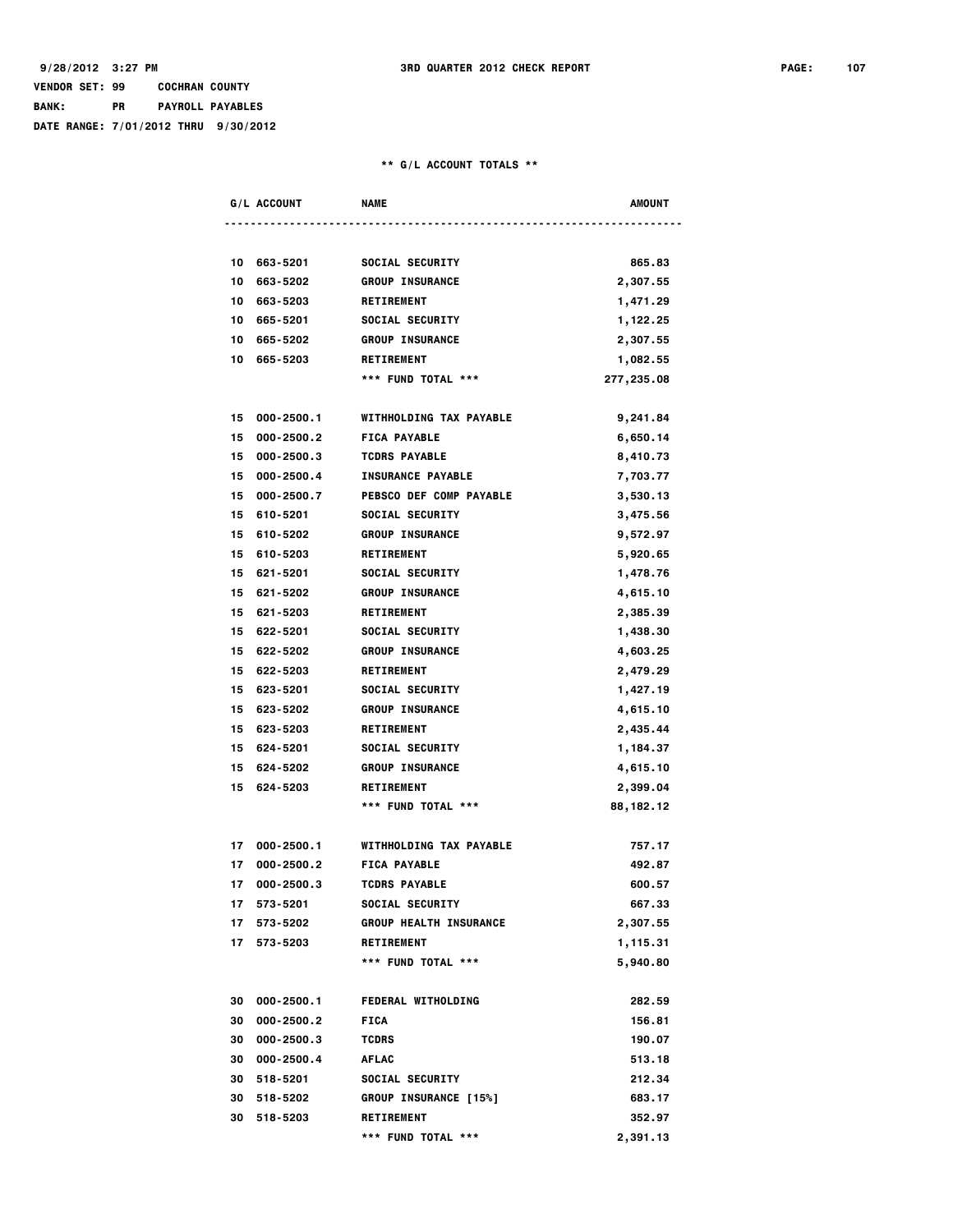| <b>VENDOR SET: 99</b><br><b>BANK: PR</b> | TOTALS:<br>33 | 373,749.13CR | 0.00 | 373,749.13CR |
|------------------------------------------|---------------|--------------|------|--------------|
| <b>BANK: PR</b><br>TOTALS:               | 33            | 373,749.13CR | 0.00 | 373,749.13CR |
| <b>REPORT TOTALS:</b>                    | 404           | 885,520.91CR | 0.00 | 881,764.40CR |